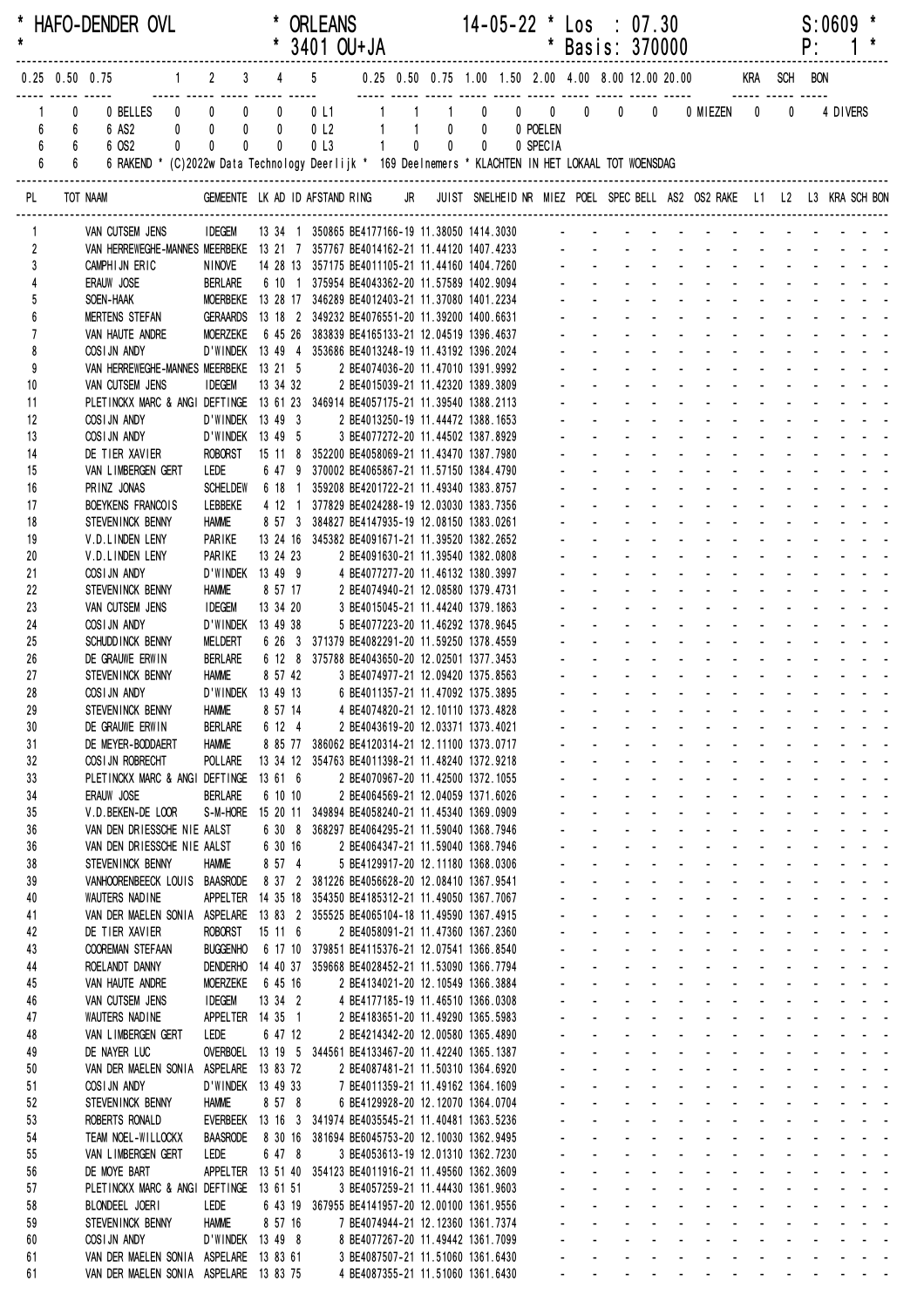| *<br>$\star$ | HAFO-DENDER OVL                                                               |                                    |                    | <b>ORLEANS</b><br>* 3401 OU+JA                                                                             |  | $14 - 05 - 22$ * $\text{Los}$ : 07.30 |              |                                            | * Basis: 370000                                                                                                                                                                                                                |                                                                      |                                       |                                         |                                                  |                       | P:                                            | $S:0609$ *                                                                                                                                                                                                                     |                                                                 |
|--------------|-------------------------------------------------------------------------------|------------------------------------|--------------------|------------------------------------------------------------------------------------------------------------|--|---------------------------------------|--------------|--------------------------------------------|--------------------------------------------------------------------------------------------------------------------------------------------------------------------------------------------------------------------------------|----------------------------------------------------------------------|---------------------------------------|-----------------------------------------|--------------------------------------------------|-----------------------|-----------------------------------------------|--------------------------------------------------------------------------------------------------------------------------------------------------------------------------------------------------------------------------------|-----------------------------------------------------------------|
| PL           | TOT NAAM                                                                      |                                    |                    | GEMEENTE LK AD ID AFSTAND RING JR JUIST SNELHEID NR MIEZ POEL SPEC BELL AS2 OS2 RAKE L1 L2 L3 KRA SCH BON  |  |                                       |              |                                            |                                                                                                                                                                                                                                |                                                                      |                                       |                                         |                                                  |                       |                                               |                                                                                                                                                                                                                                |                                                                 |
| 63           | WAUTERS NADINE                                                                |                                    |                    | APPELTER  14 35  2  3 BE4051301-17 11.50250 1360.7040                                                      |  |                                       |              |                                            | <u>.</u>                                                                                                                                                                                                                       |                                                                      |                                       |                                         |                                                  |                       |                                               |                                                                                                                                                                                                                                |                                                                 |
| 64           | VAN HAUTE ANDRE                                                               |                                    | MOERZEKE 6 45 10   |                                                                                                            |  | 3 BE4026811-18 12.12059 1360.6567     |              |                                            |                                                                                                                                                                                                                                |                                                                      |                                       |                                         |                                                  |                       |                                               |                                                                                                                                                                                                                                |                                                                 |
| 65           | <b>VEKENS FREDDY-ELKE</b>                                                     |                                    |                    | S-K-HORE 15 14 2 345647 BE4119002-18 11.44140 1359.5660                                                    |  |                                       |              |                                            |                                                                                                                                                                                                                                |                                                                      |                                       |                                         |                                                  |                       |                                               |                                                                                                                                                                                                                                |                                                                 |
| 66<br>67     | THYS EDDY<br>DE WOLF FREDERIK                                                 | <b>OUDEGEM</b>                     |                    | ASPELARE 13 15 14 356370 BE4100161-21 11.52087 1359.4385<br>6 38 25 374488 BE3024447-21 12.05290 1359.3853 |  |                                       |              |                                            |                                                                                                                                                                                                                                |                                                                      |                                       |                                         |                                                  |                       |                                               |                                                                                                                                                                                                                                |                                                                 |
| 68           | SCHUDD INCK BENNY                                                             | MELDERT                            | 6 26 10            | 2 BE4108645-21 12.03130 1359.2838                                                                          |  |                                       |              |                                            |                                                                                                                                                                                                                                |                                                                      |                                       |                                         |                                                  |                       |                                               | die de la construcción de la construcción de la construcción de la construcción de la construcción de la construcción de la construcción de la construcción de la construcción de la construcción de la construcción de la con |                                                                 |
| 69           | PELEMAN FELIX                                                                 | <b>BUGGENHO</b>                    |                    | 10 23 16 381008 BE4115424-21 12.10200 1359.1249                                                            |  |                                       |              |                                            |                                                                                                                                                                                                                                |                                                                      |                                       |                                         |                                                  |                       |                                               |                                                                                                                                                                                                                                |                                                                 |
| 70           | PRINZ JONAS                                                                   | <b>SCHELDEW</b>                    | 6 18 16            | 2 BE4019381-20 11.54400 1357.2091                                                                          |  |                                       |              |                                            |                                                                                                                                                                                                                                |                                                                      |                                       |                                         |                                                  |                       |                                               |                                                                                                                                                                                                                                |                                                                 |
| 71           | VAN HAUTE ANDRE                                                               | MOERZEKE                           | 6 45 2             | 4 BE4163962-19 12.13059 1355.8504                                                                          |  |                                       |              |                                            |                                                                                                                                                                                                                                |                                                                      |                                       |                                         |                                                  |                       |                                               |                                                                                                                                                                                                                                |                                                                 |
| 72           | DE SMET-DE WAELE                                                              | LEDE                               |                    | 6 12 5 369751 BE4191844-18 12.02429 1355.8147                                                              |  |                                       |              |                                            | design and the state of the state of the state of the state of the state of the state of the state of the state of the state of the state of the state of the state of the state of the state of the state of the state of the |                                                                      |                                       |                                         |                                                  |                       |                                               |                                                                                                                                                                                                                                |                                                                 |
| 73<br>74     | VAN HERREWEGHE-MANNES MEERBEKE 13 21 8<br>PENNE BERT                          |                                    |                    | 3 BE4014137-21 11.53540 1355.6915<br>NEDERHAS  14  49  34  357715  BE5014472-21  11.53540  1355.4945       |  |                                       |              |                                            |                                                                                                                                                                                                                                | $\mathbf{r} = \mathbf{r} \cdot \mathbf{r}$ . The set of $\mathbf{r}$ |                                       |                                         |                                                  |                       |                                               | in the state of the state of the state of the state of the state of the state of the state of the state of the                                                                                                                 |                                                                 |
| 75           | TEAM NOEL-WILLOCKX                                                            | <b>BAASRODE</b>                    | 8 30 14            | 2 BE6021019-21 12.11360 1355.4474                                                                          |  |                                       |              |                                            |                                                                                                                                                                                                                                |                                                                      |                                       |                                         |                                                  |                       |                                               | a na mana na mana na mana na sa                                                                                                                                                                                                |                                                                 |
| 76           | PENNE BERT                                                                    |                                    | NEDERHAS 14 49 25  | 2 BE4022025-21 11.53560 1355.3233                                                                          |  |                                       |              |                                            |                                                                                                                                                                                                                                |                                                                      |                                       |                                         |                                                  |                       |                                               | $\mathbf{r} = \mathbf{r} + \mathbf{r} + \mathbf{r} + \mathbf{r}$                                                                                                                                                               |                                                                 |
| 77           | VAN CUTSEM JENS                                                               | <b>IDEGEM</b>                      | 13 34 11           | 5 BE4079374-20 11.48530 1355.3016                                                                          |  |                                       |              |                                            |                                                                                                                                                                                                                                |                                                                      |                                       |                                         |                                                  |                       |                                               |                                                                                                                                                                                                                                |                                                                 |
| 78           | VAN DER MAELEN SONIA                                                          |                                    | ASPELARE 13 83 37  | 5 BE4087475-21 11.52200 1355.2414                                                                          |  |                                       |              |                                            |                                                                                                                                                                                                                                |                                                                      |                                       |                                         |                                                  |                       |                                               |                                                                                                                                                                                                                                |                                                                 |
| 79           | ANCKAERT FREDDY                                                               |                                    |                    | GRIMMING 13 11 8 350575 BE4010951-21 11.48433 1355.0276                                                    |  |                                       |              |                                            |                                                                                                                                                                                                                                |                                                                      |                                       |                                         |                                                  |                       |                                               |                                                                                                                                                                                                                                |                                                                 |
| 80<br>81     | VERLINDEN CJC<br>CAMPHIJN ERIC                                                | <b>NINOVE</b>                      | 14 28 11           | S-B-BOEK 15 31 16 349193 BE4072125-20 11.47550 1353.8985<br>2 BE4011123-21 11.53530 1353.5338              |  |                                       |              |                                            |                                                                                                                                                                                                                                |                                                                      | <b>Contract Contract</b>              |                                         | $\mathbf{r} = \mathbf{r}$                        |                       |                                               |                                                                                                                                                                                                                                |                                                                 |
| 82           | VANHOORENBEECK LOUIS BAASRODE                                                 |                                    | 8 37 16            | 2 BE4115043-21 12.11460 1352.9847                                                                          |  |                                       |              |                                            |                                                                                                                                                                                                                                |                                                                      |                                       |                                         |                                                  |                       |                                               |                                                                                                                                                                                                                                |                                                                 |
| 83           | DE WOLF FREDERIK                                                              | <b>OUDEGEM</b>                     | 6 38 2             | 2 BE3015572-20 12.06540 1352.4305                                                                          |  |                                       |              |                                            |                                                                                                                                                                                                                                |                                                                      |                                       |                                         |                                                  |                       |                                               |                                                                                                                                                                                                                                |                                                                 |
| 84           | <b>MERTENS STEFAN</b>                                                         |                                    | GERAARDS 13 18 4   | 2 BE4076508-20 11.48150 1352.3020                                                                          |  |                                       |              |                                            |                                                                                                                                                                                                                                |                                                                      |                                       |                                         |                                                  |                       |                                               |                                                                                                                                                                                                                                |                                                                 |
| 85           | DE WOLF FREDERIK                                                              | <b>OUDEGEM</b>                     | 6 38 7             | 3 BE4065029-21 12.06580 1352.1049                                                                          |  |                                       |              |                                            |                                                                                                                                                                                                                                |                                                                      |                                       |                                         |                                                  |                       |                                               |                                                                                                                                                                                                                                |                                                                 |
| 86           | VAN DER MAELEN SONIA ASPELARE 13 83 27                                        |                                    |                    | 6 BE4087351-21 11.52590 1351.8918                                                                          |  |                                       |              |                                            |                                                                                                                                                                                                                                | $\mathbf{r} = \mathbf{r}$ , and $\mathbf{r} = \mathbf{r}$            |                                       |                                         |                                                  |                       |                                               | in the state of the state of the state of the state of the state of the state of the state of the state of the                                                                                                                 |                                                                 |
| 87           | COSIJN ANDY                                                                   |                                    | D'WINDEK 13 49 14  | 9 BE4011306-21 11.51552 1350.3589                                                                          |  |                                       |              |                                            |                                                                                                                                                                                                                                |                                                                      |                                       |                                         |                                                  |                       |                                               |                                                                                                                                                                                                                                |                                                                 |
| 88<br>89     | PRINZ JONAS<br>VANDENELSEN YAELLE                                             | <b>SCHELDEW</b><br><b>BAASRODE</b> | 6 18 2             | 3 BE4179592-21 11.56020 1350.2368<br>8 7 2 382181 BE4085171-21 12.13029 1350.2323                          |  |                                       |              |                                            |                                                                                                                                                                                                                                |                                                                      |                                       |                                         |                                                  |                       |                                               | and a straight                                                                                                                                                                                                                 |                                                                 |
| 90           | VAN CUTSEM JENS                                                               | <b>IDEGEM</b>                      | 13 34 9            | 6 BE4079387-20 11.49590 1349.5673                                                                          |  |                                       |              |                                            |                                                                                                                                                                                                                                |                                                                      |                                       |                                         |                                                  |                       |                                               |                                                                                                                                                                                                                                |                                                                 |
| 91           | VAN CUTSEM JENS                                                               | <b>IDEGEM</b>                      | 13 34 14           | 7 BE4079389-20 11.50010 1349.3943                                                                          |  |                                       |              |                                            |                                                                                                                                                                                                                                |                                                                      |                                       |                                         |                                                  |                       |                                               |                                                                                                                                                                                                                                |                                                                 |
| 92           | PRINZ JONAS                                                                   | <b>SCHELDEW</b>                    | 6 18 8             | 4 BE4179583-21 11.56220 1348.5471                                                                          |  |                                       |              |                                            | $\sim$                                                                                                                                                                                                                         |                                                                      | <b>Contract Contract</b>              | $\sim 100$                              | $\mathbf{r} = \mathbf{r}$                        | $\sim$                | $\sim$ 100 $\pm$                              |                                                                                                                                                                                                                                |                                                                 |
| 93           | V.D.BEKEN-DE LOOR                                                             |                                    | S-M-HORE 15 20 9   | 2 BE4058231-21 11.49320 1348.1659                                                                          |  |                                       |              |                                            |                                                                                                                                                                                                                                |                                                                      |                                       |                                         | $\Delta \sim 10^{-11}$                           |                       |                                               |                                                                                                                                                                                                                                |                                                                 |
| 94           | <b>BRAEM ROBERT</b>                                                           | <b>OUTER</b>                       |                    | 14 16 6 358846 BE4172546-20 11.56110 1348.1160                                                             |  |                                       |              |                                            |                                                                                                                                                                                                                                | and a state                                                          | $\sim 100$                            | <b>All Cards</b>                        | $\sim 100$                                       |                       | and a state                                   | $\omega_{\rm{max}}$ , and $\omega_{\rm{max}}$                                                                                                                                                                                  |                                                                 |
| 95           | BROOTCOORENS E.-DE LE ONKERZEL 13 23 1 349205 BE4077940-20 11.49020 1348.1084 |                                    |                    |                                                                                                            |  |                                       |              |                                            |                                                                                                                                                                                                                                | designed the control of the control of                               |                                       |                                         |                                                  |                       |                                               | and a strain and a                                                                                                                                                                                                             |                                                                 |
| 96<br>97     | VAN DER MAELEN SONIA ASPELARE 13 83 25<br>COSI JN ROBRECHT                    | POLLARE                            | 13 34 8            | 7 BE4087508-21 11.53470 1347.7917                                                                          |  |                                       |              |                                            |                                                                                                                                                                                                                                |                                                                      |                                       |                                         |                                                  |                       |                                               |                                                                                                                                                                                                                                |                                                                 |
| 98           | VAN DER MAELEN SONIA ASPELARE 13 83 33                                        |                                    |                    | 2 BE4011432-21 11.53150 1347.6277<br>8 BE4087385-21 11.53490 1347.6215                                     |  |                                       |              |                                            |                                                                                                                                                                                                                                |                                                                      |                                       |                                         |                                                  |                       |                                               |                                                                                                                                                                                                                                |                                                                 |
| 99           | DE WOLF DORINDA                                                               |                                    |                    | WICHELEN   6   6   1   372849 BE4065441-21   12.06410   1347.5658                                          |  |                                       |              | <b>All Contracts</b>                       |                                                                                                                                                                                                                                | and a strain and a strain and                                        |                                       |                                         |                                                  |                       |                                               |                                                                                                                                                                                                                                |                                                                 |
| 100          | SOEN-HAAK                                                                     |                                    | MOERBEKE 13 28 9   | 2 BE4216324-20 11.46590 1347.5154                                                                          |  |                                       |              |                                            | and a straightful and a straight and                                                                                                                                                                                           |                                                                      |                                       |                                         |                                                  |                       |                                               | and a strain and a                                                                                                                                                                                                             |                                                                 |
| 101          | DE NAYER LUC                                                                  |                                    | OVERBOEL 13 19 13  | 2 BE4157641-21 11.45430 1347.4327                                                                          |  |                                       |              |                                            | $\sim 100$                                                                                                                                                                                                                     | and a straightful control of the                                     |                                       |                                         |                                                  |                       |                                               |                                                                                                                                                                                                                                |                                                                 |
| 102          | THIERENS DANNY&TOM                                                            | MOERZEKE                           |                    | 6 7 2 385004 BE4043021-20 12.15459 1347.2749                                                               |  |                                       |              |                                            |                                                                                                                                                                                                                                |                                                                      |                                       |                                         |                                                  |                       |                                               |                                                                                                                                                                                                                                |                                                                 |
| 103          | WILLAERT EDDY                                                                 | <b>MOERZEKE</b>                    | 6 6 6              | 383388 BE4134321-20 12.14380 1346.9540                                                                     |  |                                       | ÷.           | $\sim$                                     | $\Delta \sim 100$<br>$\omega_{\rm{max}}$<br>$\Delta \sim 100$                                                                                                                                                                  | $\Delta\phi$ and $\Delta\phi$ and $\Delta\phi$<br>$\sim$             | <b>Contract Contract</b>              | <b>Contract Contract</b>                | $\sim$<br>$\Delta \sim 100$                      |                       |                                               | and the state of the state of<br><b>Carl America</b>                                                                                                                                                                           |                                                                 |
| 104<br>105   | VAN HERREWEGHE-MANNES MEERBEKE 13 21 20<br>SCHUDD INCK BENNY                  | <b>MELDERT</b>                     | 6 26 23            | 4 BE4014151-21 11.55390 1346.7608<br>3 BE4108621-21 12.05460 1346.7146                                     |  |                                       |              |                                            | $\mathbf{L}^{\text{max}}$<br>$\Delta \sim 10^{-1}$                                                                                                                                                                             | and a straight and a straight                                        |                                       |                                         |                                                  |                       |                                               | and a strain and                                                                                                                                                                                                               |                                                                 |
| 106          | STEVENINCK BENNY                                                              | <b>HAMME</b>                       | 8 57 39            | 8 BE4074906-21 12.15490 1346.4120                                                                          |  |                                       |              | $\mathbf{L}^{\text{max}}$                  | $\mathcal{L}^{\text{max}}$<br>$\omega_{\rm{max}}$                                                                                                                                                                              | $\Delta \phi = \Delta \phi = 0.01$                                   |                                       | and a straight                          |                                                  |                       |                                               | and a straight and                                                                                                                                                                                                             |                                                                 |
| 107          | PLETINCKX MARC & ANGI DEFTINGE 13 61 27                                       |                                    |                    | 4 BE4057160-21 11.47400 1346.3674                                                                          |  |                                       |              | $\sim$                                     |                                                                                                                                                                                                                                | and a straight of                                                    | $\mathbf{r}$                          | <b>Contractor</b>                       | $\omega_{\rm{max}}$                              |                       |                                               | and a straight and                                                                                                                                                                                                             |                                                                 |
| 108          | VAN DER MAELEN SONIA                                                          |                                    | ASPELARE 13 83 4   | 9 BE4002594-20 11.54120 1345.6662                                                                          |  |                                       |              |                                            |                                                                                                                                                                                                                                | <b>All States</b>                                                    | $\omega$                              |                                         | $\sim$                                           |                       |                                               | and a state of the state                                                                                                                                                                                                       |                                                                 |
| 109          | <b>BONNARENS DANNY</b>                                                        | <b>GI JZEGEM</b>                   |                    | 6 10 5 373949 BE4040489-20 12.08020 1344.9790                                                              |  |                                       |              | $\sim$                                     | $\omega_{\rm{max}}$                                                                                                                                                                                                            | and a strategies                                                     |                                       |                                         | $\sim$                                           |                       |                                               | <b>Contract Contract Contract</b>                                                                                                                                                                                              | $\omega_{\rm{max}}$                                             |
| 110          | TEAM NOEL-WILLOCKX                                                            | <b>BAASRODE</b>                    | 8 30 1             | 3 BE6045629-20 12.13480 1344.9401                                                                          |  |                                       | $\mathbf{r}$ | $\sim$<br>$\Delta \phi$                    | $\Delta \sim 100$<br>$\mathbf{L}^{\text{max}}$                                                                                                                                                                                 | $\sim$<br>and a straight and a straight                              | <b>Contract Contract</b>              | <b>Contract Contract</b>                | $\Delta \sim 100$                                | $\mathcal{L}$<br>÷.   | <b>Contract Contract</b><br>$\Delta \sim 100$ | $\omega_{\rm{max}}$ , and $\omega_{\rm{max}}$<br>$\omega_{\rm{max}}$ and $\omega_{\rm{max}}$                                                                                                                                   |                                                                 |
| 111<br>112   | ERAUW JOSE<br>VAN DEN DRIESSCHE NIE AALST                                     | <b>BERLARE</b>                     | 6 10 7<br>6 30 29  | 3 BE4064523-21 12.09379 1344.4615<br>3 BE4064207-21 12.03570 1344.3950                                     |  |                                       |              | $\omega_{\rm{max}}$<br>$\omega_{\rm{max}}$ | $\Delta \sim 100$<br>$\omega_{\rm{max}}$                                                                                                                                                                                       | and a state                                                          |                                       | <b>Service Control</b>                  | $\mathcal{L}^{\text{max}}$                       | $\Delta \sim 10^{-1}$ | $\sim 100$                                    | $\sim 100$                                                                                                                                                                                                                     | $\mathbf{r} = \mathbf{r}$                                       |
| 113          | DE NAYER LUC                                                                  |                                    | OVERBOEL 13 19 3   | 3 BE4133506-20 11.46180 1344.3660                                                                          |  |                                       |              |                                            | $\Delta \sim 100$                                                                                                                                                                                                              | and a straight of                                                    |                                       | <b>Service Control</b>                  | $\mathbf{L}^{\text{max}}$                        |                       |                                               | $\mathbf{a} = \mathbf{a} + \mathbf{a} + \mathbf{a}$ .                                                                                                                                                                          |                                                                 |
| 114          | DE CLERCQ GUY                                                                 |                                    |                    | MICHELBE 15 45 1 348801 BE4038908-19 11.49280 1344.2998                                                    |  |                                       |              |                                            | $\mathcal{L}^{\text{max}}$                                                                                                                                                                                                     | and a straight and a straight                                        |                                       |                                         |                                                  |                       |                                               | and a state of the state                                                                                                                                                                                                       |                                                                 |
| 115          | VAN CUTSEM JENS                                                               | <b>IDEGEM</b>                      | 13 34 6            | 8 BE4079393-20 11.51040 1343.9671                                                                          |  |                                       |              |                                            | $\mathcal{L}^{\text{max}}$<br>$\omega_{\rm{max}}$                                                                                                                                                                              | $\mathbf{u} = \mathbf{u} + \mathbf{u} + \mathbf{u}$ .                |                                       |                                         | $\Delta \sim 100$                                |                       |                                               | and the company                                                                                                                                                                                                                | $\omega_{\rm{max}}$                                             |
| 116          | TORTELBOOM WILLY                                                              |                                    |                    | OOMBERGE 13 22 20 357986 BE3013315-21 11.56270 1343.5391                                                   |  |                                       | ÷.           | $\sim$                                     | $\Delta \sim 100$                                                                                                                                                                                                              | $\sim$                                                               | <b>Contract Contract</b>              | <b>Contract Contract</b>                | $\Delta \phi = 0.01$                             |                       |                                               | and the state of the state of                                                                                                                                                                                                  |                                                                 |
| 117          | V.D.LINDEN LENY                                                               | PARIKE                             | 13 24 3            | 3 BE4005521-20 11.47070 1343.2890                                                                          |  |                                       |              |                                            | $\mathbf{L}^{\text{max}}$<br>$\Delta \sim 10^{-1}$                                                                                                                                                                             | and a straight and a straight                                        |                                       |                                         |                                                  |                       |                                               | and a strain and                                                                                                                                                                                                               |                                                                 |
| 118          | WAUTERS NADINE                                                                |                                    | APPELTER 14 35 6   | 4 BE4134681-18 11.53480 1343.2525                                                                          |  |                                       |              | $\mathbf{L}^{\text{max}}$<br>$\sim$        | $\mathcal{L}^{\text{max}}$<br>$\omega_{\rm{max}}$                                                                                                                                                                              | and a state<br>and a straight of                                     | $\Delta \sim 10^{-1}$<br>$\mathbf{r}$ | $\mathbf{L}^{\text{max}}$<br>$\sim 100$ | $\omega_{\rm{max}}$<br>$\mathbf{L}^{\text{max}}$ |                       |                                               | and a straight and<br>and a straight and                                                                                                                                                                                       |                                                                 |
| 119<br>120   | MARTENS PATRICK<br>VAN DER MAELEN SONIA                                       |                                    | ASPELARE 13 83 14  | S-B-BOEK 15 12 7 349212 BE4057747-21 11.50040 1342.7788<br>10 BE4087338-21 11.54530 1342.1947              |  |                                       |              |                                            |                                                                                                                                                                                                                                | الموارد والمتوارد والمواردة                                          |                                       |                                         | $\omega_{\rm{max}}$                              |                       |                                               | and a straight and                                                                                                                                                                                                             |                                                                 |
| 121          | VERLINDEN CJC                                                                 |                                    | S-B-BOEK 15 31 1   | 2 BE4014971-19 11.50100 1342.1896                                                                          |  |                                       |              |                                            | $\Delta \sim 100$<br>$\omega_{\rm{max}}$                                                                                                                                                                                       | and a strategic                                                      |                                       |                                         | $\mathcal{L}^{\text{max}}$                       |                       |                                               | and the company                                                                                                                                                                                                                | $\omega_{\rm{max}}$                                             |
| 122          | <b>VDELSEN DANNY&amp;BJORN</b>                                                | BAASRODE                           |                    | 8 13 10 380843 BE4116828-21 12.13451 1342.1701                                                             |  |                                       | $\sim$       | $\sim$                                     | $\Delta \sim 100$                                                                                                                                                                                                              | and a strategies                                                     |                                       | and the state of the state of           |                                                  |                       |                                               | and the state of the state of                                                                                                                                                                                                  |                                                                 |
| 123          | VAN DER MAELEN SONIA ASPELARE 13 83 47                                        |                                    |                    | 11 BE4086640-21 11.54550 1342.0258                                                                         |  |                                       |              | $\omega_{\rm{max}}$                        | $\Delta \sim 100$<br>$\mathbf{L}$                                                                                                                                                                                              | and a straight and a straight                                        |                                       |                                         |                                                  | $\mathbf{r}$          | $\Delta \sim 10^4$                            | $\omega_{\rm{max}}$ and $\omega_{\rm{max}}$                                                                                                                                                                                    |                                                                 |
| 124          | VAN DER MAELEN SONIA ASPELARE 13 83 21                                        |                                    |                    | 12 BE4087492-21 11.54570 1341.8570                                                                         |  |                                       |              | $\omega_{\rm{max}}$                        | $\Delta \sim 100$<br>$\omega_{\rm{max}}$                                                                                                                                                                                       | and a strategic and                                                  |                                       |                                         | $\sim 10$                                        |                       | $\sim 100$                                    | $\Delta \phi = \Delta \phi = 0.01$                                                                                                                                                                                             |                                                                 |
| 125          | VANHOORENBEECK LOUIS                                                          | BAASRODE                           | 8 37 15            | 3 BE4115048-21 12.14070 1341.7939                                                                          |  |                                       |              |                                            | $\Delta \sim 100$                                                                                                                                                                                                              | and a straightful and state                                          |                                       |                                         | $\sim$                                           |                       |                                               | $\mathbf{z} = \mathbf{z} + \mathbf{z} + \mathbf{z}$                                                                                                                                                                            |                                                                 |
| 126<br>127   | VAN LIMBERGEN GERT<br>DE TIER XAVIER                                          | LEDE<br><b>ROBORST</b>             | 6 47 13<br>15 11 1 | 4 BE4065766-21 12.05480 1341.5591<br>3 BE4070770-20 11.52340 1341.3736                                     |  |                                       |              | $\mathbf{L}^{\text{max}}$                  | $\mathcal{L}^{\text{max}}$<br>$\omega_{\rm{max}}$                                                                                                                                                                              | and a straight and a straight<br>and a straight                      |                                       |                                         | $\mathcal{L}^{\text{max}}$                       |                       |                                               | and the state of the<br>and a strain and a                                                                                                                                                                                     |                                                                 |
| 128          | BLONDEEL JOERI                                                                | LEDE                               | 6 43 5             | 2 BE4206462-19 12.04251 1340.8543                                                                          |  |                                       | $\sim$       |                                            | $\Delta \sim 100$<br>$\Delta \sim 100$                                                                                                                                                                                         | $\sim$                                                               | <b>Contract Contract</b>              | and the state of the state of the       |                                                  |                       |                                               | and the state of the state of                                                                                                                                                                                                  |                                                                 |
| 129          | VAN HERREWEGHE-MANNES MEERBEKE 13 21 10                                       |                                    |                    | 5 BE4014150-21 11.56530 1340.5371                                                                          |  |                                       |              |                                            | $\Delta \sim 100$                                                                                                                                                                                                              |                                                                      |                                       |                                         |                                                  |                       |                                               | and a straightful and a straight and                                                                                                                                                                                           |                                                                 |
| 130          | MARTENS PATRICK                                                               |                                    | S-B-BOEK 15 12 6   | 2 BE4057730-21 11.50340 1340.2021                                                                          |  |                                       |              | $\mathbf{L}^{\text{max}}$                  | $\mathbf{L}^{\text{max}}$<br>$\omega_{\rm{max}}$                                                                                                                                                                               | and a state                                                          |                                       | $\Delta \phi = 0.000$ .                 | $\omega_{\rm{max}}$                              |                       | $\Delta \phi = \Delta \phi = 0.01$            |                                                                                                                                                                                                                                | $\omega_{\rm{eff}}=2.0\pm0.02$                                  |
| 131          | VAN DER MAELEN SONIA ASPELARE 13 83 35                                        |                                    |                    | 13 BE4087333-21 11.55170 1340.1709                                                                         |  |                                       |              | $\sim 100$                                 | $\mathbf{a} = \mathbf{a}$                                                                                                                                                                                                      | and a straightful and state                                          |                                       |                                         | $\Delta \sim 100$                                |                       | $\mathbf{a} = \mathbf{a} + \mathbf{a}$ .      |                                                                                                                                                                                                                                | $\omega_{\rm{eff}}$ , $\omega_{\rm{eff}}$ , $\omega_{\rm{eff}}$ |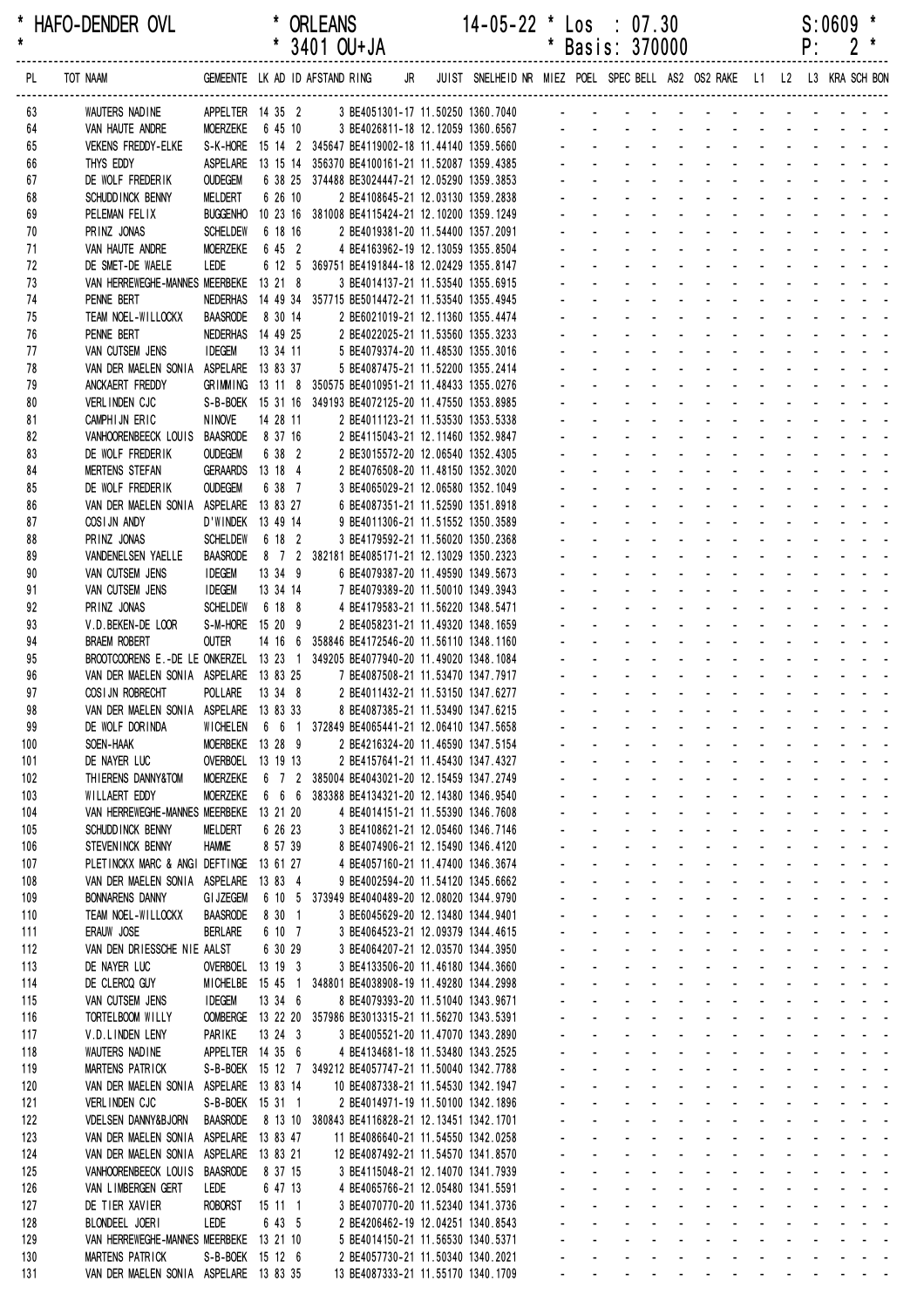| *<br>$\pmb{\star}$ | HAFO-DENDER OVL                                                                                                    |                                    |                     | * ORLEANS<br>$*$ 3401 OU+JA                                                                                                                                                            |  | $14 - 05 - 22$                      | $\ddot{\phantom{1}}$ |                                        | $\textsf{Los} \div 07.30$<br>* Basis: 370000                                                                                                                                                                                                                                                |  |                                                                                                                 |  | P: | $S:0609$ $*$ | $3*$ |
|--------------------|--------------------------------------------------------------------------------------------------------------------|------------------------------------|---------------------|----------------------------------------------------------------------------------------------------------------------------------------------------------------------------------------|--|-------------------------------------|----------------------|----------------------------------------|---------------------------------------------------------------------------------------------------------------------------------------------------------------------------------------------------------------------------------------------------------------------------------------------|--|-----------------------------------------------------------------------------------------------------------------|--|----|--------------|------|
| PL                 | TOT NAAM GEMEENTE LK AD ID AFSTAND RING JR JUIST SNELHEID NR MIEZ POEL SPEC BELL AS2 OS2 RAKE L1 L2 L3 KRA SCH BON |                                    |                     |                                                                                                                                                                                        |  |                                     |                      |                                        |                                                                                                                                                                                                                                                                                             |  |                                                                                                                 |  |    |              |      |
| 132                | ROELS FRANK                                                                                                        | <b>NINOVE</b>                      |                     |                                                                                                                                                                                        |  |                                     |                      |                                        |                                                                                                                                                                                                                                                                                             |  |                                                                                                                 |  |    |              |      |
| 133                | VAN DER MAELEN SONIA ASPELARE 13 83 42                                                                             |                                    |                     |                                                                                                                                                                                        |  |                                     |                      |                                        |                                                                                                                                                                                                                                                                                             |  |                                                                                                                 |  |    |              |      |
| 134<br>135         | ROBERTS RONALD<br>DE MEYER-BODDAERT                                                                                | EVERBEEK 13 16 9<br><b>HAMME</b>   | 8 85 41             | 14 BE4087324-21 11.55190 1340.0025<br>2 BE4035508-21 11.55190 1340.0025<br>2 BE4035508-21 11.45151 1339.7523<br>2 BE4120312-21 12.18140 1339.4079<br>2 BE4120312-21 12.18140 1339.4079 |  |                                     |                      |                                        |                                                                                                                                                                                                                                                                                             |  |                                                                                                                 |  |    |              |      |
| 135                | DE MEYER-BODDAERT                                                                                                  | <b>HAMME</b>                       | 8 85 71             | 3 BE4138416-19 12.18140 1339.4079                                                                                                                                                      |  |                                     |                      |                                        | and a strain and a strain and a strain                                                                                                                                                                                                                                                      |  |                                                                                                                 |  |    |              |      |
| 137                | PELEMAN FELIX                                                                                                      | BUGGENHO 10 23 8                   |                     | 2 BE6063359-21 12.14290 1339.2981                                                                                                                                                      |  |                                     |                      |                                        | and a series of the contract of the series                                                                                                                                                                                                                                                  |  |                                                                                                                 |  |    |              |      |
| 138                | SEGHERS JOHAN                                                                                                      |                                    |                     | DEFTINGE 13 4 1 347311 BE4035124-21 11.49197 1339.2713                                                                                                                                 |  |                                     |                      |                                        | and a series of the contract of the                                                                                                                                                                                                                                                         |  |                                                                                                                 |  |    |              |      |
| 139                | DE MEYER-BODDAERT                                                                                                  | <b>HAMME</b>                       | 8 85 20             | 4 BE4120222-21 12.18200 1338.9434                                                                                                                                                      |  |                                     |                      |                                        | and a construction of the construction of the construction of the construction of the construction of the construction of the construction of the construction of the construction of the construction of the construction of                                                               |  |                                                                                                                 |  |    |              |      |
| 140                | DE SLOOVER-DE MEERSMA HOFSTADE 6 34 6 370348 BE4052267-19 12.06360 1338.9299                                       |                                    |                     |                                                                                                                                                                                        |  |                                     |                      | $\mathcal{L}^{\text{max}}$             | a construction of the construction of the construction of the construction of the construction of the construction of the construction of the construction of the construction of the construction of the construction of the                                                               |  |                                                                                                                 |  |    |              |      |
| 141                | STEVENINCK BENNY                                                                                                   | <b>HAMME</b>                       | 8 57 38             | 9 BE4147892-19 12.17250 1338.9168                                                                                                                                                      |  |                                     |                      |                                        | and a straightful and a straight and<br>a construction of the construction of the construction of the construction of the construction of the construction of the construction of the construction of the construction of the construction of the construction of the                       |  |                                                                                                                 |  |    |              |      |
| 142<br>143         | DE PAUW FILIP<br>WAUTERS NADINE                                                                                    | APPELTER 14 35 16                  |                     | DENDEHOU 14 21 7 360244 BE4072600-19 11.59040 1338.8652<br>5 BE4185311-21 11.54400 1338.8539                                                                                           |  |                                     |                      |                                        | and a series of the contract of the series of                                                                                                                                                                                                                                               |  |                                                                                                                 |  |    |              |      |
| 144                | PLETINCKX MARC & ANGI DEFTINGE 13 61 2                                                                             |                                    |                     | 5 BE5025468-18 11.49100 1338.5749                                                                                                                                                      |  |                                     |                      |                                        | and a series of the contract of the series                                                                                                                                                                                                                                                  |  |                                                                                                                 |  |    |              |      |
| 145                | VANHOORENBEECK LOUIS BAASRODE                                                                                      |                                    | 8 37 12             | 4 BE4056653-20 12.14540 1338.1046                                                                                                                                                      |  |                                     |                      |                                        | and a straightful and a straight and                                                                                                                                                                                                                                                        |  |                                                                                                                 |  |    |              |      |
| 146                | VAN LIMBERGEN GERT                                                                                                 | LEDE                               | 6 47 24             | 5 BE4040101-20 12.06330 1337.9208                                                                                                                                                      |  |                                     |                      |                                        | <u>.</u>                                                                                                                                                                                                                                                                                    |  |                                                                                                                 |  |    |              |      |
| 147                | PLETINCKX MARC & ANGI DEFTINGE 13 61 16                                                                            |                                    |                     | 6 BE4070949-20 11.49180 1337.8866                                                                                                                                                      |  |                                     |                      |                                        | $\Delta \sim 10^{-11}$                                                                                                                                                                                                                                                                      |  | and a state of the state of the state                                                                           |  |    |              |      |
| 148                | STEVENINCK BENNY                                                                                                   | <b>HAMME</b>                       | 8 57 6              | 10 BE4129807-20 12.17470 1337.2109                                                                                                                                                     |  |                                     |                      |                                        |                                                                                                                                                                                                                                                                                             |  | and a state of the state of the state                                                                           |  |    |              |      |
| 149                | VERMEIR JOZEF                                                                                                      | <b>GREMBERG</b>                    |                     | 8 12 4 382753 BE4175883-20 12.16140 1337.2062                                                                                                                                          |  |                                     |                      |                                        | and a series of the contract of the series<br>and a series of the contract of the series                                                                                                                                                                                                    |  |                                                                                                                 |  |    |              |      |
| 150<br>151         | VERMEIR JOZEF<br>TEAM NOEL-WILLOCKX                                                                                | <b>GREMBERG</b><br><b>BAASRODE</b> | 8 12 6<br>8 30 10   | 2 BE4175859-20 12.16160 1337.0505<br>4 BE6045850-20 12.15300 1336.9317                                                                                                                 |  |                                     |                      |                                        | a construction of the construction of the construction of the construction of the construction of the construction of the construction of the construction of the construction of the construction of the construction of the                                                               |  |                                                                                                                 |  |    |              |      |
| 152                | DAUWE PETER                                                                                                        | <b>OVERMERE</b>                    |                     | 6 12 1 376163 BE4141490-21 12.11230 1336.8347                                                                                                                                          |  |                                     |                      |                                        | <u>.</u>                                                                                                                                                                                                                                                                                    |  |                                                                                                                 |  |    |              |      |
| 153                | CAMPHIJN ERIC                                                                                                      | <b>NINOVE</b>                      | 14 28 3             | 3 BE4014387-19 11.57120 1336.7328                                                                                                                                                      |  |                                     |                      | $\omega_{\rm{max}}$                    | $\mathbf{L}^{\text{max}}$                                                                                                                                                                                                                                                                   |  | <u>.</u>                                                                                                        |  |    |              |      |
| 154                | DE SLOOVER-DE MEERSMA HOFSTADE                                                                                     |                                    | 6 34 4              | 2 BE4044208-20 12.07060 1336.5139                                                                                                                                                      |  |                                     |                      |                                        | <u>.</u>                                                                                                                                                                                                                                                                                    |  |                                                                                                                 |  |    |              |      |
| 155                | DAUWE PETER                                                                                                        | <b>OVERMERE</b>                    | 6 12 5              | 2 BE4141461-21 12.11280 1336.4389                                                                                                                                                      |  |                                     |                      |                                        | and a series of the contract of the series of                                                                                                                                                                                                                                               |  |                                                                                                                 |  |    |              |      |
| 156                | STEVENINCK BENNY                                                                                                   | <b>HAMME</b>                       | 8 57 44             | 11 BE4074887-21 12.17580 1336.3595                                                                                                                                                     |  |                                     |                      |                                        | and a series of the contract of the series                                                                                                                                                                                                                                                  |  |                                                                                                                 |  |    |              |      |
| 157                | STEVENINCK BENNY                                                                                                   | <b>HAMME</b>                       | 8 57 40             | 12 BE4074982-21 12.17590 1336.2822                                                                                                                                                     |  |                                     |                      |                                        | and a straightful and a straight and                                                                                                                                                                                                                                                        |  |                                                                                                                 |  |    |              |      |
| 158                | DOUCHAMPS ALAIN                                                                                                    |                                    |                     | ASPELARE  13 20 8 356066 BE2028766-21 11.56300 1336.0826                                                                                                                               |  |                                     |                      |                                        | <u>.</u>                                                                                                                                                                                                                                                                                    |  | and the state of the state of the state of                                                                      |  |    |              |      |
| 159<br>160         | STEVENINCK BENNY<br>THYS EDDY                                                                                      | <b>HAMME</b><br>ASPELARE 13 15 8   | 8 57 32             | 13 BE4074843-21 12.18070 1335.6638<br>2 BE4120920-19 11.56497 1335.5778                                                                                                                |  |                                     |                      |                                        | <u>.</u>                                                                                                                                                                                                                                                                                    |  |                                                                                                                 |  |    |              |      |
| 161                | VAN HAUTE ANDRE                                                                                                    | <b>MOERZEKE</b>                    | 6 45 6              | 5 BE4163901-19 12.17249 1335.4870                                                                                                                                                      |  |                                     |                      |                                        | and a series of the contract of the series of                                                                                                                                                                                                                                               |  |                                                                                                                 |  |    |              |      |
| 162                | WAUTERS NADINE                                                                                                     | APPELTER 14 35 17                  |                     | 6 BE4185235-21 11.55220 1335.3222                                                                                                                                                      |  |                                     |                      |                                        | and a series of the contract of the series                                                                                                                                                                                                                                                  |  |                                                                                                                 |  |    |              |      |
| 163                | VAN HAUTE ANDRE                                                                                                    | <b>MOERZEKE</b>                    | 6 45 31             | 6 BE4165120-21 12.17289 1335.1773                                                                                                                                                      |  |                                     |                      |                                        | and a straightful and a straight and                                                                                                                                                                                                                                                        |  |                                                                                                                 |  |    |              |      |
| 164                | PENNE BERT                                                                                                         | NEDERHAS 14 49 28                  |                     | 3 BE4024148-21 11.57550 1335.1726                                                                                                                                                      |  |                                     |                      |                                        | <u>.</u>                                                                                                                                                                                                                                                                                    |  |                                                                                                                 |  |    |              |      |
| 165                | VAN STERTHEM FREDDY                                                                                                |                                    |                     | VELZEKE- 15 6 6 354750 BE4070310-18 11.55450 1334.9012                                                                                                                                 |  |                                     |                      | $\Delta \sim 10^{-11}$                 | $\mathcal{L}^{\text{max}}$                                                                                                                                                                                                                                                                  |  | de la provincia de la provincia de                                                                              |  |    |              |      |
| 166                | VAN STERTHEM FREDDY                                                                                                | VELZEKE- 15 6 3                    |                     | 2 BE4070394-18 11.55480 1334.6501                                                                                                                                                      |  |                                     |                      | $\Delta \sim 100$                      | $\Delta \sim 10^{-11}$                                                                                                                                                                                                                                                                      |  | and a state of the state of the state                                                                           |  |    |              |      |
| 167                | BROOTCOORENS E.-DE LE ONKERZEL 13 23 13 22 BE4010827-21 11.51440 1334.2015                                         |                                    | 14 28 4             |                                                                                                                                                                                        |  |                                     |                      |                                        | and the company of the company of the company of the company of the company of the company of the company of the company of the company of the company of the company of the company of the company of the company of the comp<br>المناصب والمتناول والمتناول والمتناول والمتناول والمتناول |  |                                                                                                                 |  |    |              |      |
| 168<br>169         | CAMPHIJN ERIC<br><b>BONNARENS DANNY</b>                                                                            | NINOVE<br>GIJZEGEM 6 10 1          |                     | 4 BE4075530-20 11.57430 1334.1530<br>2 BE4040478-20 12.10190 1334.0234                                                                                                                 |  |                                     |                      |                                        | المنافذ والمنافر والمنافر والمنافر والمنافر والمنافر                                                                                                                                                                                                                                        |  |                                                                                                                 |  |    |              |      |
| 170                | SOEN-HAAK                                                                                                          | <b>MOERBEKE</b>                    | 13 28 2             | 3 BE4011630-19 11.49350 1334.0186                                                                                                                                                      |  |                                     |                      |                                        | and a series of the contract of the series of                                                                                                                                                                                                                                               |  |                                                                                                                 |  |    |              |      |
| 171                | PRINZ JONAS                                                                                                        | <b>SCHELDEW</b>                    | 6 18 5              | 5 BE4179606-21 11.59170 1333.9407                                                                                                                                                      |  |                                     |                      |                                        | and a straightful and a straight and                                                                                                                                                                                                                                                        |  |                                                                                                                 |  |    |              |      |
| 172                | VAN LIMBERGEN GERT                                                                                                 | LEDE                               | 6 47 16             | 6 BE4053507-19 12.07230 1333.9013                                                                                                                                                      |  |                                     |                      |                                        | de la provincia de la provincia de la provincia de                                                                                                                                                                                                                                          |  |                                                                                                                 |  |    |              |      |
| 173                | VAN LIMBERGEN GERT                                                                                                 | LEDE                               | 6 47 19             | 7 BE4053506-19 12.07240 1333.8212                                                                                                                                                      |  |                                     |                      | $\omega_{\rm{max}}$                    | and a series of the contract of the series of                                                                                                                                                                                                                                               |  |                                                                                                                 |  |    |              |      |
| 174                | VANEXTERGEM JOHAN                                                                                                  | <b>APPELS</b>                      |                     | 8 22 2 378100 BE4042911-20 12.13290 1333.7645                                                                                                                                          |  |                                     |                      | $\omega_{\rm{max}}$                    | and a series of the contract of the series of                                                                                                                                                                                                                                               |  |                                                                                                                 |  |    |              |      |
| 175                | <b>OPDECAM STEPHAN</b>                                                                                             | <b>GODVEERD</b>                    |                     | 15 12 3 353979 BE4088016-21 11.55271 1333.4970                                                                                                                                         |  |                                     |                      |                                        | المنافذ والمنافي والمنافي والمنافي والمنافي والمنافي<br>and a series and a series and a series of                                                                                                                                                                                           |  |                                                                                                                 |  |    |              |      |
| 176<br>177         | VAN LIMBERGEN GERT<br>PELEMAN FELIX                                                                                | LEDE<br>BUGGENHO 10 23 11          | 6 47 30             | 8 BE4040236-20 12.07290 1333.4206<br>3 BE2128053-21 12.15490 1333.0503                                                                                                                 |  |                                     |                      |                                        | and a straightful and a straight and                                                                                                                                                                                                                                                        |  |                                                                                                                 |  |    |              |      |
| 178                | TEAM NOEL-WILLOCKX                                                                                                 | <b>BAASRODE</b>                    | 8 30 8              | 5 BE6021053-21 12.16200 1333.0407                                                                                                                                                      |  |                                     |                      |                                        | de la provincia de la provincia de la provincia de                                                                                                                                                                                                                                          |  |                                                                                                                 |  |    |              |      |
| 179                | VAN HAUTE ANDRE                                                                                                    | <b>MOERZEKE</b>                    | 6 45 34             | 7 BE4165146-21 12.17599 1332.7820                                                                                                                                                      |  |                                     |                      |                                        | فالقاط القاربة القاربة القاربة القاربة القاربة                                                                                                                                                                                                                                              |  |                                                                                                                 |  |    |              |      |
| 180                | COSIJN ANDY                                                                                                        | D'WINDEK 13 49 20                  |                     | 10 BE4077265-20 11.55232 1332.7196                                                                                                                                                     |  |                                     |                      | $\omega_{\rm{max}}$                    | المناطق والمناطق والمناطق والمناطق والمناطق                                                                                                                                                                                                                                                 |  |                                                                                                                 |  |    |              |      |
| 181                | <b>KERRE RUDY</b>                                                                                                  | <b>BERLARE</b>                     |                     | 6 9 1 375705 BE4221217-17 12.11590 1332.3660                                                                                                                                           |  |                                     |                      |                                        | المتعاطي والمتعاطي والمتعاط والمتعاط والمتعاط                                                                                                                                                                                                                                               |  |                                                                                                                 |  |    |              |      |
| 182                | COSIJN ANDY                                                                                                        | D'WINDEK 13 49 23                  |                     | 11 BE4077270-20 11.55292 1332.2176                                                                                                                                                     |  |                                     |                      |                                        | a construction of the construction of the construction of the construction of the construction of the construction of the construction of the construction of the construction of the construction of the construction of the                                                               |  |                                                                                                                 |  |    |              |      |
| 183                | VAN CUTSEM JENS                                                                                                    | <b>IDEGEM</b>                      | 13 34 24            | 9 BE4015008-21 11.53290 1331.6402                                                                                                                                                      |  |                                     |                      |                                        | a construction of the construction of the construction of the construction of the construction of the construction of the construction of the construction of the construction of the construction of the construction of the                                                               |  |                                                                                                                 |  |    |              |      |
| 184                | V.D.LINDEN LENY                                                                                                    | PARIKE                             | 13 24 4             | 4 BE4005548-20 11.49260 1331.2938                                                                                                                                                      |  |                                     |                      | $\omega_{\rm{max}}$                    | and a series and a series and a series<br>and a series of the contract of the series of                                                                                                                                                                                                     |  |                                                                                                                 |  |    |              |      |
| 185<br>186         | CAMPHIJN ERIC<br>DE MEYER-BODDAERT                                                                                 | <b>NINOVE</b><br><b>HAMME</b>      | 14 28 8<br>8 85 61  | 5 BE4011199-21 11.58210 1331.0043<br>5 BE4120324-21 12.20060 1330.7894                                                                                                                 |  |                                     |                      | $\omega_{\rm{max}}$                    | المناطق والمناطق والمناطق والمناطق والمناطق                                                                                                                                                                                                                                                 |  |                                                                                                                 |  |    |              |      |
| 187                | VAN CUTSEM JENS                                                                                                    | <b>IDEGEM</b>                      | 13 34 5             | 10 BE4079390-20 11.53420 1330.5461                                                                                                                                                     |  |                                     |                      |                                        | فالمنافذ والمنافر والمنافر والمنافر والمنافر                                                                                                                                                                                                                                                |  |                                                                                                                 |  |    |              |      |
| 188                | DE NAYER LUC                                                                                                       | OVERBOEL 13 19 12                  |                     | 4 BE4133441-20 11.48590 1330.4370                                                                                                                                                      |  |                                     |                      |                                        | and a series of the contract of the series of                                                                                                                                                                                                                                               |  |                                                                                                                 |  |    |              |      |
| 189                | <b>HEEREMAN ANDRE</b>                                                                                              |                                    |                     | ASPELARE 14 17 2 356212 BE4172650-20 11.57480 1330.1419                                                                                                                                |  |                                     |                      |                                        | and a construction of the construction                                                                                                                                                                                                                                                      |  |                                                                                                                 |  |    |              |      |
| 190                | DE MEYER-BODDAERT                                                                                                  | <b>HAMME</b>                       | 8 85 54             | 6 BE4177372-20 12.20180 1329.8725                                                                                                                                                      |  |                                     |                      |                                        | and a series of the contract of the series of                                                                                                                                                                                                                                               |  |                                                                                                                 |  |    |              |      |
| 191                | COSIJN ANDY                                                                                                        | D'WINDEK 13 49 7                   |                     | 12 BE4077243-20 11.55592 1329.7133                                                                                                                                                     |  |                                     |                      |                                        | فالقاط القاربة القاربة القاربة القاربة القاربة                                                                                                                                                                                                                                              |  |                                                                                                                 |  |    |              |      |
| 192                | VAN CUTSEM JENS                                                                                                    | <b>IDEGEM</b>                      | 13 34 19            | 11 BE4015047-21 11.53520 1329.7057                                                                                                                                                     |  |                                     |                      | $\omega_{\rm{max}}$                    | and a series of the contract of the series of                                                                                                                                                                                                                                               |  |                                                                                                                 |  |    |              |      |
| 193<br>194         | DE WOLF FREDERIK<br>PENNE BERT                                                                                     | <b>OUDEGEM</b><br>NEDERHAS         | 6 38 13<br>14 49 17 | 4 BE3015587-20 12.11380 1329.7006<br>4 BE4024121-21 11.59020 1329.6308                                                                                                                 |  |                                     | $\blacksquare$       | $\mathbf{z} = \mathbf{z}$              | والمتعاون والمتعاون والمتعاون والمتعاونات<br>÷.                                                                                                                                                                                                                                             |  | the contract of the contract of the contract of the contract of the contract of the contract of the contract of |  |    |              |      |
| 195                | 12.25 VAN LIMBERGEN GERT                                                                                           | LEDE                               | 6 47 1              |                                                                                                                                                                                        |  | 9 BE4053547-19 12.08180 1329.5077 8 |                      | 450 225                                | 075 075                                                                                                                                                                                                                                                                                     |  |                                                                                                                 |  |    |              |      |
| 196                | VAN LIMBERGEN GERT                                                                                                 | LEDE                               | 6 47 43             | 10 BE4040206-20 12.08200 1329.3485                                                                                                                                                     |  |                                     | $\Delta \sim 10^4$   | $\sim$                                 | ÷.                                                                                                                                                                                                                                                                                          |  | and the state of the state of the state of                                                                      |  |    |              |      |
| 197                | PENNE BERT                                                                                                         | NEDERHAS 14 49 10                  |                     | 5 BE4024135-21 11.59070 1329.2190                                                                                                                                                      |  |                                     |                      | $\Delta \sim 100$<br>$\Delta \sim 100$ |                                                                                                                                                                                                                                                                                             |  | <u>.</u>                                                                                                        |  |    |              |      |
| 198                | DE MEYER-BODDAERT                                                                                                  | <b>HAMME</b>                       | 8 85 68             | 7 BE4120266-21 12.20270 1329.1857                                                                                                                                                      |  |                                     |                      |                                        | and a series of the contract of the series of                                                                                                                                                                                                                                               |  |                                                                                                                 |  |    |              |      |
| 199                | TORTELBOOM WILLY                                                                                                   | OOMBERGE 13 22 4                   |                     | 2 BE4080464-20 11.59200 1329.1559                                                                                                                                                      |  |                                     |                      |                                        | فالمنافذ والمنافر والمنافر والمنافر والمنافر                                                                                                                                                                                                                                                |  |                                                                                                                 |  |    |              |      |
| 200                | <b>BOSMAN GUSTAAF</b>                                                                                              | <b>BAASRODE</b>                    |                     | 8 13 1 381644 BE4013120-18 12.17080 1329.1525                                                                                                                                          |  |                                     |                      |                                        | and the contract of the contract of the contract of                                                                                                                                                                                                                                         |  |                                                                                                                 |  |    |              |      |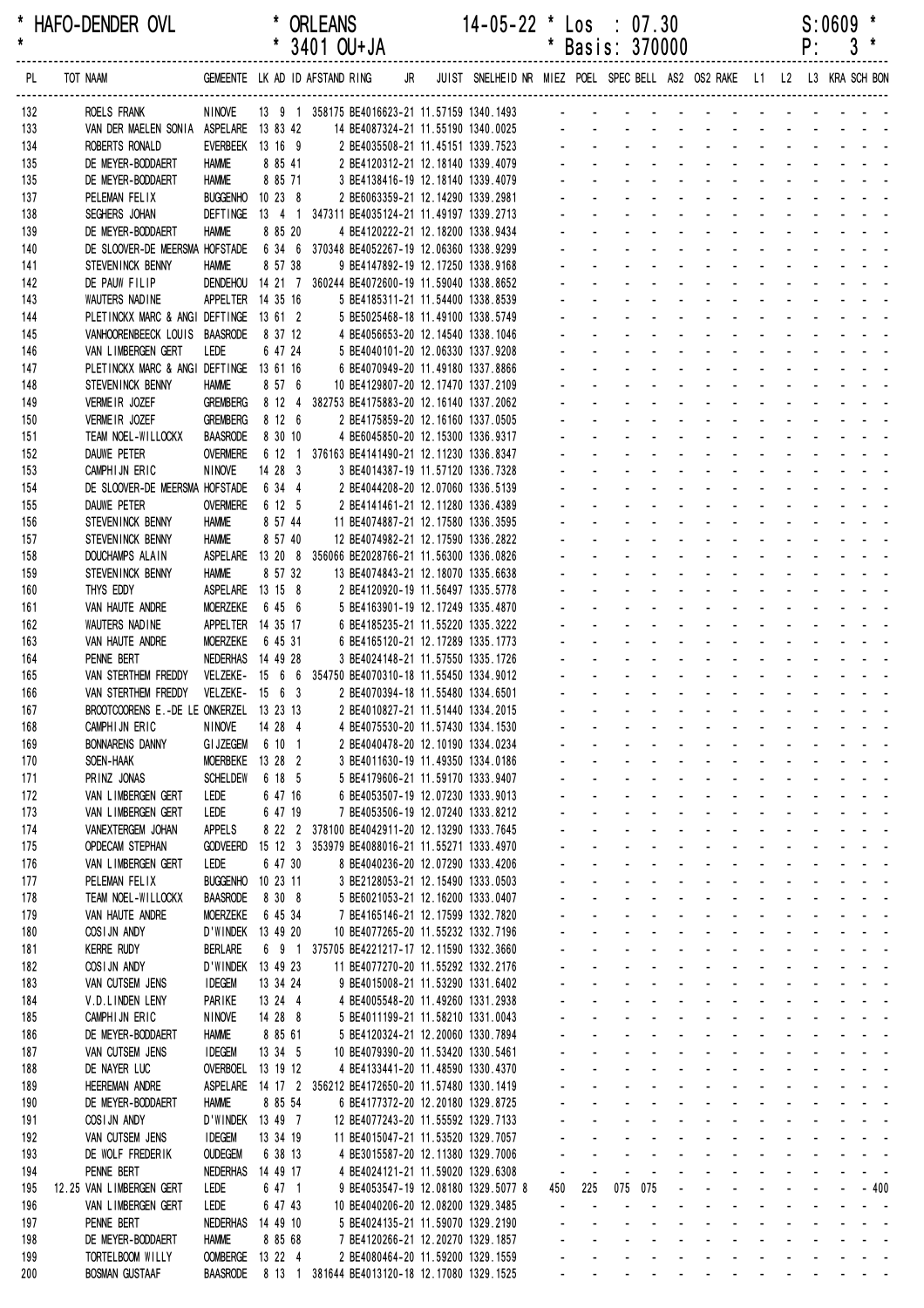| *<br>$\pmb{\star}$ | HAFO-DENDER OVL                                              |                                 |                               | * ORLEANS<br>$*$ 3401 OU+JA                                                                                                                             |  | $14 - 05 - 22$ * |                        | $\textsf{Los} \div 07.30$<br>* Basis: 370000                                                                                                                                                                                                                         |                                          |  |  | P: | S:0609 | *<br>$4 *$ |
|--------------------|--------------------------------------------------------------|---------------------------------|-------------------------------|---------------------------------------------------------------------------------------------------------------------------------------------------------|--|------------------|------------------------|----------------------------------------------------------------------------------------------------------------------------------------------------------------------------------------------------------------------------------------------------------------------|------------------------------------------|--|--|----|--------|------------|
| PL                 | TOT NAAM                                                     |                                 |                               | GEMEENTE LK AD ID AFSTAND RING JR JUIST SNELHEID NR MIEZ POEL SPEC BELL AS2 OS2 RAKE L1 L2 L3 KRA SCH BON                                               |  |                  |                        |                                                                                                                                                                                                                                                                      |                                          |  |  |    |        |            |
| 201                | TORCK WERNER                                                 | PARIKE                          |                               | 13 20 3 345801 BE4158033-19 11.50100 1329.1518 - - - - - - - - - - - - - - - - - -                                                                      |  |                  |                        |                                                                                                                                                                                                                                                                      |                                          |  |  |    |        |            |
| 202<br>203         | VAN LIMBERGEN GERT<br>STEVENINCK BENNY                       | Lede<br><b>HAMME</b>            | 6 47 11<br>8 57 28            |                                                                                                                                                         |  |                  |                        |                                                                                                                                                                                                                                                                      |                                          |  |  |    |        |            |
| 204                | DE MEYER-BODDAERT                                            | <b>HAMME</b>                    | 8 85 25                       | 11 BE4232894-18 12.08360 1328.0761<br>14 BE4074947-21 12.19500 1327.7527<br>8 BE4120318-21 12.20460 1327.7532<br>2<br>8 BE4120318-21 12.20460 1327.7382 |  |                  |                        |                                                                                                                                                                                                                                                                      |                                          |  |  |    |        |            |
| 205                | VAN CUTSEM JENS                                              | <b>IDEGEM</b>                   | 13 34 15                      | 12 BE4177169-19 11.54170 1327.6093                                                                                                                      |  |                  |                        | and the contract of the contract of the contract of the contract of the contract of the contract of the contract of the contract of the contract of the contract of the contract of the contract of the contract of the contra                                       |                                          |  |  |    |        |            |
| 206                | STEVENINCK BENNY                                             | <b>HAMME</b>                    | 8 57 11                       | 15 BE4129985-20 12.19520 1327.6000                                                                                                                      |  |                  |                        | and a straightful and a straight and                                                                                                                                                                                                                                 |                                          |  |  |    |        |            |
| 207                | STEVENINCK BENNY                                             | <b>HAMME</b>                    | 8 57 18                       | 16 BE4074904-21 12.19540 1327.4474                                                                                                                      |  |                  |                        | and a straightful and a straight and                                                                                                                                                                                                                                 |                                          |  |  |    |        |            |
| 208                | MENSCHAERT-KIEKENS                                           |                                 |                               | STEENHUI 14 13 4 353135 BE4172859-20 11.56020 1327.4088                                                                                                 |  |                  |                        | and a series of the contract of the series                                                                                                                                                                                                                           |                                          |  |  |    |        |            |
| 209                | VAN DER MAELEN SONIA ASPELARE 13 83 31                       |                                 |                               | 15 BE4087420-21 11.57560 1326.9159                                                                                                                      |  |                  |                        | and the state of the state of the state of<br>and a straightful and a straight and                                                                                                                                                                                   |                                          |  |  |    |        |            |
| 210<br>211         | DE MEYER-BODDAERT<br>VAN HAUTE ANDRE                         | <b>HAMME</b><br><b>MOERZEKE</b> | 8 85 21<br>6 45 42            | 9 BE4120221-21 12.20590 1326.7495<br>8 BE4165162-21 12.19199 1326.6401                                                                                  |  |                  |                        | and a series of the contract of the series of                                                                                                                                                                                                                        |                                          |  |  |    |        |            |
| 212                | <b>HEEREMAN ANDRE</b>                                        |                                 | ASPELARE 14 17 1              | 2 BE4154791-19 11.58330 1326.4271                                                                                                                       |  |                  |                        |                                                                                                                                                                                                                                                                      | design and a state of the state of the   |  |  |    |        |            |
| 213                | VERLINDEN CJC                                                |                                 | S-B-BOEK 15 31 8              | 3 BE4014902-19 11.53180 1326.2172                                                                                                                       |  |                  |                        | and a series of the contract of the                                                                                                                                                                                                                                  |                                          |  |  |    |        |            |
| 214                | VAN HERREWEGHE-MANNES MEERBEKE 13 21 13                      |                                 |                               | 6 BE4178254-19 11.59500 1325.8814                                                                                                                       |  |                  |                        | and a straightful and a straight and                                                                                                                                                                                                                                 |                                          |  |  |    |        |            |
| 215                | VAN DER MAELEN SONIA ASPELARE 13 83 63                       |                                 |                               | 16 BE4087416-21 11.58120 1325.5966                                                                                                                      |  |                  |                        | <u>.</u>                                                                                                                                                                                                                                                             |                                          |  |  |    |        |            |
| 216                | BROOTCOORENS E.-DE LE ONKERZEL 13 23 8                       |                                 |                               | 3 BE4077968-20 11.53310 1325.1723                                                                                                                       |  |                  |                        | and a straightful and a straight and a<br>and a straightful and a straight and                                                                                                                                                                                       |                                          |  |  |    |        |            |
| 217<br>218         | VAN DEN DRIESSCHE NIE AALST<br>DE BRUYNE GEERT               | <b>BERLARE</b>                  | 6 30 15                       | 4 BE4064304-21 12.07580 1324.9682<br>6 7 1 375856 BE4092655-19 12.13410 1324.9139                                                                       |  |                  |                        | and a series of the contract of the series of                                                                                                                                                                                                                        |                                          |  |  |    |        |            |
| 219                | VAN DEN DRIESSCHE NIE AALST                                  |                                 | 6 30 28                       | 5 BE4064316-21 12.07590 1324.8888                                                                                                                       |  |                  |                        | and a series of the contract of the series                                                                                                                                                                                                                           |                                          |  |  |    |        |            |
| 220                | PLATTEEUW-BRANDENO                                           | WICHELEN                        |                               | 6 60 51 372753 BE3019823-21 12.11210 1324.8729                                                                                                          |  |                  |                        | and a construction of the construction of                                                                                                                                                                                                                            |                                          |  |  |    |        |            |
| 221                | WILLAERT EDDY                                                | <b>MOERZEKE</b>                 | 6 6 4                         | 2 BE4134097-20 12.19250 1324.6922                                                                                                                       |  |                  |                        | design and the state of the state of the                                                                                                                                                                                                                             |                                          |  |  |    |        |            |
| 222                | PENNE BERT                                                   |                                 | NEDERHAS 14 49 31             | 6 BE4024169-21 12.00060 1324.3799                                                                                                                       |  |                  | $\omega_{\rm{max}}$    | and a straightful and a straight and a                                                                                                                                                                                                                               |                                          |  |  |    |        |            |
| 223                | <b>MERTENS STEFAN</b>                                        |                                 | GERAARDS 13 18 9              | 3 BE4013787-21 11.53420 1324.3534                                                                                                                       |  |                  |                        | and a straightful and a straight and                                                                                                                                                                                                                                 |                                          |  |  |    |        |            |
| 224                | PENNE BERT                                                   |                                 | NEDERHAS 14 49 6              | 7 BE4073769-19 12.00070 1324.2981                                                                                                                       |  |                  |                        | and a series of the contract of the series                                                                                                                                                                                                                           | and a state of the state of the state of |  |  |    |        |            |
| 225<br>226         | DE SMET-DE WAELE<br>VAN HAUTE ANDRE                          | LEDE<br><b>MOERZEKE</b>         | 6 12 2<br>6 45 5              | 2 BE4054740-19 12.09129 1324.2519<br>9 BE4134016-20 12.19519 1324.1992                                                                                  |  |                  |                        | and a straightful and a straight and                                                                                                                                                                                                                                 |                                          |  |  |    |        |            |
| 227                | VAN DEN DRIESSCHE NIE AALST                                  |                                 | 6 30 11                       | 6 BE4064275-21 12.08090 1324.0949                                                                                                                       |  |                  |                        | a construction of the construction of the construction of the construction of the construction of the construction of the construction of the construction of the construction of the construction of the construction of the                                        |                                          |  |  |    |        |            |
| 228                | VERLINDEN CJC                                                |                                 | S-B-BOEK 15 31 4              | 4 BE4072053-20 11.53480 1323.7036                                                                                                                       |  |                  |                        |                                                                                                                                                                                                                                                                      | de la provincia de la provincia de       |  |  |    |        |            |
| 228                | <b>VERLINDEN CJC</b>                                         |                                 | S-B-BOEK 15 31 10             | 5 BE4072066-20 11.53480 1323.7036                                                                                                                       |  |                  |                        |                                                                                                                                                                                                                                                                      | design and a state of the state of       |  |  |    |        |            |
| 230                | VAN HERREWEGHE-MANNES MEERBEKE 13 21 4                       |                                 |                               | 7 BE4074019-20 12.00200 1323.4291                                                                                                                       |  |                  |                        | and a series of the series of the series of                                                                                                                                                                                                                          |                                          |  |  |    |        |            |
| 231                | VAN HERREWEGHE-MANNES MEERBEKE 13 21 1                       |                                 |                               | 8 BE4178243-19 12.00210 1323.3475                                                                                                                       |  |                  |                        | and a series of the contract of the<br>a construction of the construction of the construction of the construction of the construction of the construction of the construction of the construction of the construction of the construction of the construction of the |                                          |  |  |    |        |            |
| 232<br>233         | PLETINCKX MARC & ANGI DEFTINGE 13 61 14<br>STEVENINCK BENNY  | <b>HAMME</b>                    | 8 57 12                       | 7 BE5042404-20 11.52090 1323.3416<br>17 BE4147918-19 12.20500 1323.1874                                                                                 |  |                  |                        | <u>.</u>                                                                                                                                                                                                                                                             |                                          |  |  |    |        |            |
| 234                | DE CLERCQ GUY                                                |                                 | MICHELBE 15 45 6              | 2 BE4006014-20 11.53380 1323.0535                                                                                                                       |  |                  |                        | de la provincia de la provincia de la provincia de                                                                                                                                                                                                                   |                                          |  |  |    |        |            |
| 235                | SCHUDD INCK BENNY                                            | MELDERT                         | 6 26 4                        | 4 BE6056403-19 12.10420 1323.0460                                                                                                                       |  |                  | $\Delta \sim 10^{-11}$ | and a straightful and a straight and                                                                                                                                                                                                                                 |                                          |  |  |    |        |            |
| 236                | THYS EDDY                                                    |                                 | ASPELARE 13 15 7              | 3 BE4120978-19 11.59227 1322.9349                                                                                                                       |  |                  |                        |                                                                                                                                                                                                                                                                      |                                          |  |  |    |        |            |
| 237                | KEYMOLEN J.P.                                                | LEBBEKE                         |                               | 4 17 9 376484 BE4109993-21 12.14350 1322.9306                                                                                                           |  |                  |                        | والمناور والمناور والمناور والمناور والمناور والمناور                                                                                                                                                                                                                |                                          |  |  |    |        |            |
| 238                | VAN DEN EYNDE GUIDO                                          |                                 |                               | GOEFERD1 13 10 5 345388 BE4133410-20 11.51050 1322.9033                                                                                                 |  |                  |                        | a construction of the construction of the construction of the construction of the construction of the construction of the construction of the construction of the construction of the construction of the construction of the                                        | and a state of the state of the state    |  |  |    |        |            |
| 239<br>240         | <b>BRAEM ROBERT</b><br>VAN DER MAELEN SONIA ASPELARE 13 83 6 | <b>OUTER</b>                    | 14 16 3                       | 2 BE4173564-20 12.01170 1322.7720<br>17 BE4198721-20 11.58470 1322.7197                                                                                 |  |                  | $\Delta \sim 100$      | $\Delta \sim 100$<br>a na manana na kanana na kara                                                                                                                                                                                                                   |                                          |  |  |    |        |            |
| 241                | TORTELBOOM WILLY                                             |                                 | OOMBERGE 13 22 2              | 3 BE4013406-19 12.00390 1322.6898                                                                                                                       |  |                  |                        | <u>.</u>                                                                                                                                                                                                                                                             |                                          |  |  |    |        |            |
| 242                | ROBERTS RONALD                                               |                                 | EVERBEEK 13 16 6              | 3 BE4035527-21 11.48331 1322.6525                                                                                                                       |  |                  | $\omega_{\rm{max}}$    | $\Delta \sim 100$                                                                                                                                                                                                                                                    | and a state of the state of the state of |  |  |    |        |            |
| 243                | VAN CUTSEM JENS                                              | <b>IDEGEM</b>                   | 13 34 7                       | 13 BE4177167-19 11.55170 1322.6048                                                                                                                      |  |                  | $\omega_{\rm{max}}$    | $\Delta \sim 100$                                                                                                                                                                                                                                                    | فالقائق والقاربة القاربة القاربة القاربة |  |  |    |        |            |
| 244                | VAN LIMBERGEN GERT                                           | LEDE                            | 6 47 7                        | 12 BE4040079-20 12.09510 1322.1440                                                                                                                      |  |                  | $\omega_{\rm{max}}$    | and a series of the contract of the series of                                                                                                                                                                                                                        |                                          |  |  |    |        |            |
| 245                | VERMEIR JOZEF                                                | <b>GREMBERG</b>                 | 8 12 8                        | 3 BE4200283-21 12.19310 1322.0413                                                                                                                       |  |                  | $\Delta \sim 100$      | and a strain and a strain and a strain a                                                                                                                                                                                                                             |                                          |  |  |    |        |            |
| 246                | TORCK WERNER<br>WAUTERS NADINE                               | PARIKE                          | 13 20 19<br>APPELTER 14 35 13 | 2 BE4034815-21 11.51350 1321.9535                                                                                                                       |  |                  |                        | and a series and a series and a series<br>and a series and a series and a series of                                                                                                                                                                                  |                                          |  |  |    |        |            |
| 247<br>248         | FARJALLAH KERIM                                              | <b>SERSKAMP</b>                 |                               | 7 BE4185228-21 11.58060 1321.7083<br>6 28 1 369699 BE4068546-21 12.09431 1321.6831                                                                      |  |                  |                        | المتعاطف والمستحدث والمستحدث والمستحدث والمستحدث                                                                                                                                                                                                                     |                                          |  |  |    |        |            |
| 249                | DE MEYER-BODDAERT                                            | <b>HAMME</b>                    | 8 85 44                       | 10 BE4120336-21 12.22060 1321.6775                                                                                                                      |  |                  |                        | المناطق والمناطق والمناطق والمناطق والمناطق                                                                                                                                                                                                                          |                                          |  |  |    |        |            |
| 250                | TEAM VAN IMPE                                                | <b>SCHELLEB</b>                 |                               | 6 40 3 371584 BE4091624-20 12.11101 1321.5713                                                                                                           |  |                  |                        | and a series of the contract of the series of                                                                                                                                                                                                                        |                                          |  |  |    |        |            |
| 251                | BLONDEEL JOERI                                               | LEDE                            | 6 43 4                        | 3 BE4141924-20 12.08260 1321.5192                                                                                                                       |  |                  |                        | and a series and a series and a series                                                                                                                                                                                                                               |                                          |  |  |    |        |            |
| 252                | TEAM NOEL-WILLOCKX                                           | <b>BAASRODE</b>                 | 8 30 9                        | 6 BE6045755-20 12.18500 1321.5026                                                                                                                       |  |                  |                        | a construction of the construction of the construction of the construction of the construction of the construction of the construction of the construction of the construction of the construction of the construction of the                                        |                                          |  |  |    |        |            |
| 253                | VAN DEN ABBEELE EMIEL DENDERBE<br>TORTELBOOM WILLY           |                                 |                               | 6 19 10 376731 BE4064177-21 12.15050 1321.4768                                                                                                          |  |                  |                        | and a series and a series and a series<br>and a series of the contract of the series of                                                                                                                                                                              |                                          |  |  |    |        |            |
| 254<br>255         | THIERENS DANNY&TOM                                           | <b>MOERZEKE</b>                 | OOMBERGE 13 22 14<br>6 7 6    | 4 BE4015341-21 12.00540 1321.4692<br>2 BE4000320-18 12.21229 1321.3048                                                                                  |  |                  |                        | فالقاط القارف القارف القارف القارف القاربة                                                                                                                                                                                                                           |                                          |  |  |    |        |            |
| 256                | TEAM NOEL-WILLOCKX                                           | <b>BAASRODE</b>                 | 8 30 13                       | 7 BE6021091-21 12.18530 1321.2739                                                                                                                       |  |                  |                        | and a series of the series of the series of the                                                                                                                                                                                                                      |                                          |  |  |    |        |            |
| 257                | CAMPHIJN ERIC                                                | NINOVE                          | 14 28 2                       | 6 BE4014351-19 12.00200 1321.2392                                                                                                                       |  |                  |                        | and a series of the contract of the series of                                                                                                                                                                                                                        |                                          |  |  |    |        |            |
| 258                | TEAM NOEL-WILLOCKX                                           | <b>BAASRODE</b>                 | 8 30 23                       | 8 BE6021045-21 12.18550 1321.1214                                                                                                                       |  |                  |                        | and a series of the contract of the series of                                                                                                                                                                                                                        |                                          |  |  |    |        |            |
| 259                | PAREZ-VAN DE WALLE                                           |                                 |                               | ST.KORNE 13 15 5 346215 BE4070866-20 11.52040 1321.0951                                                                                                 |  |                  |                        | and a series and a series and a series of                                                                                                                                                                                                                            |                                          |  |  |    |        |            |
| 260                | COSI JN ROBRECHT                                             | POLLARE                         | 13 34 16                      | 3 BE4012791-19 11.58330 1321.0315                                                                                                                       |  |                  |                        | and a series of the contract of the contract of<br>فالمنافذ والمنافر والمنافر والمنافر والمنافر                                                                                                                                                                      |                                          |  |  |    |        |            |
| 261<br>262         | MARTENS PATRICK<br>BROOTCOORENS E.-DE LE ONKERZEL 13 23 18   |                                 | S-B-BOEK 15 12 3              | 3 BE4057738-21 11.54220 1320.9381<br>4 BE4010806-21 11.54230 1320.8283                                                                                  |  |                  |                        | and a series of the contract of the series of                                                                                                                                                                                                                        |                                          |  |  |    |        |            |
| 263                | STEVEN INCK BENNY                                            | <b>HAMME</b>                    | 8 57 9                        | 18 BE4147997-19 12.21220 1320.7654                                                                                                                      |  |                  |                        | and a series and a series and a series                                                                                                                                                                                                                               |                                          |  |  |    |        |            |
| 264                | PAREZ-VAN DE WALLE                                           |                                 | ST.KORNE 13 15 8              | 2 BE4017060-21 11.52080 1320.7592                                                                                                                       |  |                  |                        | and a series and a series and a series                                                                                                                                                                                                                               |                                          |  |  |    |        |            |
| 265                | TORCK WERNER                                                 | PARIKE                          | 13 20 15                      | 3 BE4034802-21 11.51520 1320.5232                                                                                                                       |  |                  |                        | and a series and a series and a series                                                                                                                                                                                                                               |                                          |  |  |    |        |            |
| 266                | BLONDEEL JOERI                                               | LEDE                            | 6 43 6                        | 4 BE4141953-20 12.08390 1320.4917                                                                                                                       |  |                  |                        | and a series of the contract of the series of                                                                                                                                                                                                                        |                                          |  |  |    |        |            |
| 267                | STEVEN INCK BENNY                                            | <b>HAMME</b>                    | 8 57 25                       | 19 BE4147818-19 12.21270 1320.3877                                                                                                                      |  |                  |                        | فالمستحيل والمستحدث والمستحدث والمستحدث والمستحدث<br>فالقائم والمنافر والمنافر والمراقب والمراقب والمنافر                                                                                                                                                            |                                          |  |  |    |        |            |
| 268<br>269         | <b>BRAEM ROBERT</b><br>VAN HAUTE ANDRE                       | <b>OUTER</b><br><b>MOERZEKE</b> | 14 16 9<br>6 45 4             | 3 BE4187909-20 12.01480 1320.2575<br>10 BE4134020-20 12.20449 1320.1761                                                                                 |  |                  |                        | and the contract of the contract of the contract of                                                                                                                                                                                                                  |                                          |  |  |    |        |            |
|                    |                                                              |                                 |                               |                                                                                                                                                         |  |                  |                        |                                                                                                                                                                                                                                                                      |                                          |  |  |    |        |            |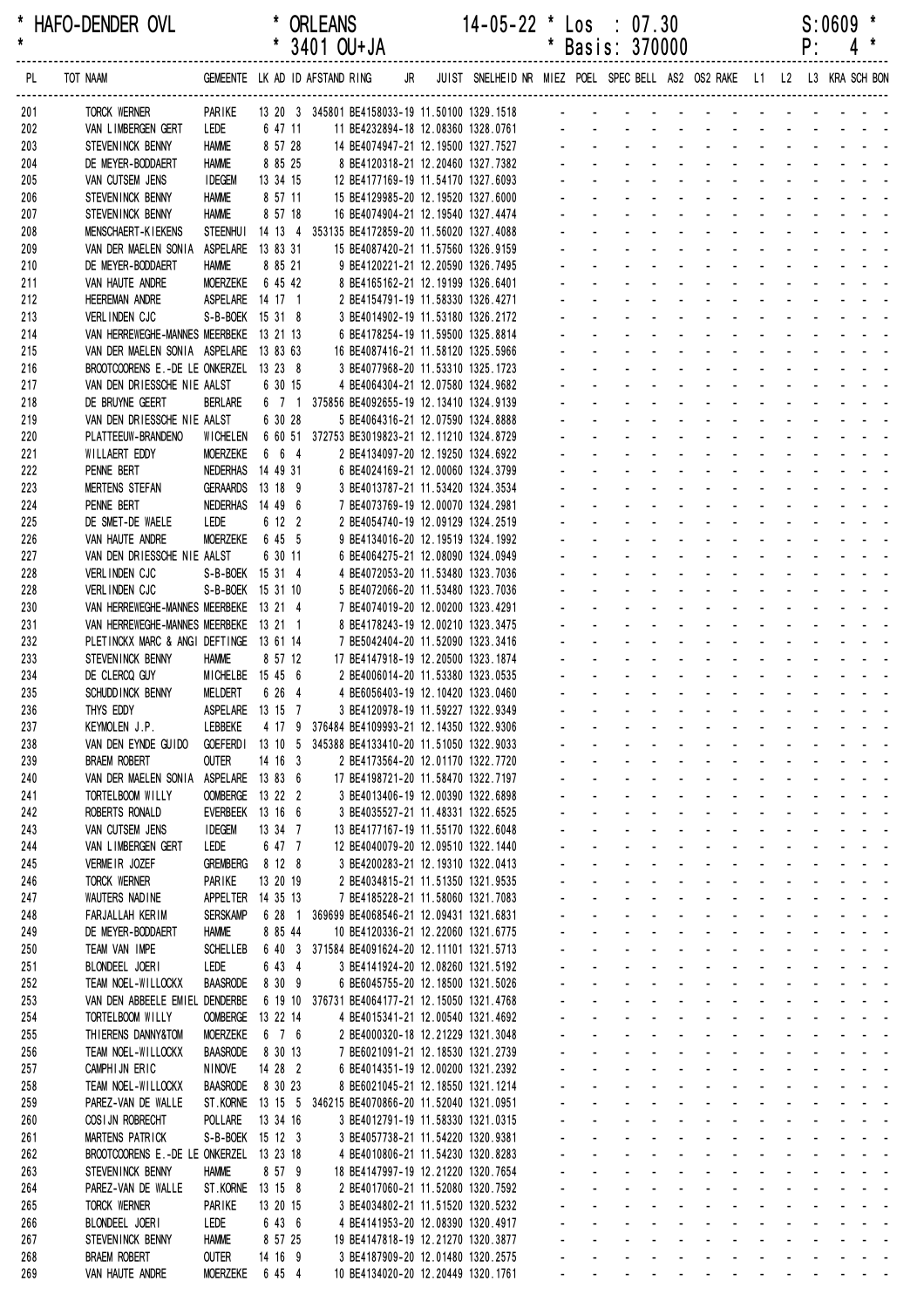| *<br>$\star$ | HAFO-DENDER OVL                                           |                                    |         |                   | <b>ORLEANS</b><br>3401 OU+JA |                                                                                              |  | $14 - 05 - 22$ * Los : 07.30                             |                     | Basis: 370000        |                                                   |                                                          |                                                                      |                                            |                                             |                                                                 |                              | P:                          | S:0609<br>5                                                                                                           |                                                                                                   |
|--------------|-----------------------------------------------------------|------------------------------------|---------|-------------------|------------------------------|----------------------------------------------------------------------------------------------|--|----------------------------------------------------------|---------------------|----------------------|---------------------------------------------------|----------------------------------------------------------|----------------------------------------------------------------------|--------------------------------------------|---------------------------------------------|-----------------------------------------------------------------|------------------------------|-----------------------------|-----------------------------------------------------------------------------------------------------------------------|---------------------------------------------------------------------------------------------------|
| PL.          | TOT NAAM                                                  | GEMEENTE LK AD ID AFSTAND RING     |         |                   |                              | JR                                                                                           |  | JUIST SNELHEID NR MIEZ POEL SPEC BELL AS2 OS2 RAKE L1 L2 |                     |                      |                                                   |                                                          |                                                                      |                                            |                                             |                                                                 |                              |                             | L3 KRA SCH BON                                                                                                        |                                                                                                   |
| 270          | DE MEYER-BODDAERT                                         | <b>HAMME</b>                       |         | 8 85 48           |                              | 11 BE4120233-21 12.22270 1320.0957                                                           |  |                                                          |                     |                      |                                                   |                                                          |                                                                      |                                            |                                             |                                                                 |                              |                             |                                                                                                                       |                                                                                                   |
| 271          | COLLYNS GEERT                                             |                                    |         |                   |                              | NEDERBRA 15 10 6 346712 BE4125482-19 11.52390 1320.0533                                      |  |                                                          |                     |                      |                                                   |                                                          |                                                                      |                                            |                                             |                                                                 |                              |                             |                                                                                                                       |                                                                                                   |
| 272          | DE MEYER-BODDAERT                                         | <b>HAMME</b>                       |         | 8 85 59           |                              | 12 BE4120326-21 12.22300 1319.8701                                                           |  |                                                          |                     |                      |                                                   |                                                          |                                                                      |                                            |                                             |                                                                 |                              |                             |                                                                                                                       |                                                                                                   |
| 273<br>274   | COSI JN ROBRECHT<br>SOEN-HAAK                             | POLLARE<br>MOERBEKE 13 28 5        |         | 13 34 1           |                              | 4 BE4122368-18 11.58520 1319.4756<br>4 BE4074509-20 11.52330 1318.9450                       |  |                                                          |                     |                      |                                                   |                                                          |                                                                      |                                            |                                             |                                                                 |                              |                             |                                                                                                                       |                                                                                                   |
| 275          | DE NAYER LUC                                              | OVERBOEL 13 19 8                   |         |                   |                              | 5 BE4133503-20 11.51160 1318.8096                                                            |  |                                                          |                     |                      |                                                   |                                                          |                                                                      |                                            |                                             |                                                                 |                              |                             |                                                                                                                       |                                                                                                   |
| 276          | DE TIER XAVIER                                            | <b>ROBORST</b>                     |         | 15 11 11          |                              | 4 BE4058076-21 11.57050 1318.6895                                                            |  |                                                          |                     |                      |                                                   |                                                          |                                                                      |                                            |                                             |                                                                 |                              |                             |                                                                                                                       |                                                                                                   |
| 277          | TEAM NOEL-WILLOCKX                                        | <b>BAASRODE</b>                    |         | 8 30 5            |                              | 9 BE6021164-21 12.19280 1318.6112                                                            |  |                                                          |                     |                      |                                                   |                                                          |                                                                      |                                            |                                             |                                                                 |                              |                             |                                                                                                                       |                                                                                                   |
| 278          | COSIJN ANDY                                               | D'WINDEK 13 49 10                  |         |                   |                              | 13 BE4011340-21 11.58152 1318.4776                                                           |  |                                                          |                     |                      |                                                   |                                                          |                                                                      |                                            |                                             |                                                                 |                              |                             |                                                                                                                       |                                                                                                   |
| 279          | VAN CUTSEM JENS                                           | <b>IDEGEM</b>                      |         | 13 34 13          |                              | 14 BE4133174-18 11.56070 1318.4631                                                           |  |                                                          |                     |                      |                                                   |                                                          |                                                                      |                                            |                                             |                                                                 |                              |                             |                                                                                                                       |                                                                                                   |
| 280          | <b>BONNARENS DANNY</b>                                    | <b>GI JZEGEM</b>                   |         | 6 10 4            |                              | 3 BE4040496-20 12.13400 1318.2691                                                            |  |                                                          |                     |                      |                                                   |                                                          |                                                                      |                                            |                                             |                                                                 |                              |                             |                                                                                                                       |                                                                                                   |
| 281          | PLETINCKX MARC & ANGI DEFTINGE 13 61 34                   |                                    |         |                   |                              | 8 BE5071525-21 11.53100 1318.2293                                                            |  |                                                          |                     |                      |                                                   |                                                          |                                                                      |                                            |                                             |                                                                 |                              |                             |                                                                                                                       |                                                                                                   |
| 282<br>283   | PILLET PAUL<br>CAMPHIJN ERIC                              | <b>NINOVE</b>                      |         | 14 28 6           |                              | MEERBEKE 13 11 8 355912 BE4014434-21 12.00002 1318.1763<br>7 BE4127065-18 12.00580 1318.1511 |  |                                                          |                     |                      |                                                   |                                                          |                                                                      |                                            |                                             |                                                                 |                              |                             |                                                                                                                       |                                                                                                   |
| 284          | VAN LIMBERGEN GERT                                        | LEDE                               |         | 6 47 23           |                              | 13 BE4214513-20 12.10440 1317.9839                                                           |  |                                                          |                     |                      |                                                   |                                                          |                                                                      |                                            |                                             |                                                                 |                              |                             |                                                                                                                       |                                                                                                   |
| 285          | <b>DELBAUF PATRIK</b>                                     |                                    |         |                   |                              | SINT-MAR 14 9 3 349822 BE4125379-19 11.55271 1317.8369                                       |  |                                                          |                     |                      |                                                   |                                                          |                                                                      |                                            |                                             |                                                                 |                              |                             |                                                                                                                       |                                                                                                   |
| 286          | <b>MENSCHAERT-KIEKENS</b>                                 | STEENHUI 14 13 5                   |         |                   |                              | 2 BE4172819-20 11.57590 1317.7499                                                            |  |                                                          |                     |                      |                                                   |                                                          |                                                                      |                                            |                                             |                                                                 |                              |                             |                                                                                                                       |                                                                                                   |
| 287          | DE CLERCQ GUY                                             | MICHELBE 15 45 20                  |         |                   |                              | 3 BE4006011-20 11.54420 1317.7219                                                            |  |                                                          |                     |                      |                                                   |                                                          |                                                                      |                                            |                                             |                                                                 |                              |                             |                                                                                                                       |                                                                                                   |
| 288          | VAN LIMBERGEN GERT                                        | LEDE                               |         | 6 47 32           |                              | 14 BE4065713-21 12.10480 1317.6709                                                           |  |                                                          |                     |                      |                                                   |                                                          |                                                                      |                                            |                                             |                                                                 |                              |                             |                                                                                                                       |                                                                                                   |
| 289          | <b>MERTENS STEFAN</b>                                     | <b>GERAARDS</b>                    | 13 18 3 |                   |                              | 4 BE4076574-20 11.55030 1317.6080                                                            |  |                                                          |                     |                      |                                                   |                                                          |                                                                      |                                            |                                             |                                                                 |                              |                             |                                                                                                                       |                                                                                                   |
| 290          | VAN CUTSEM JENS                                           | <b>IDEGEM</b>                      |         | 13 34 10          |                              | 15 BE4133161-18 11.56200 1317.3905                                                           |  |                                                          |                     |                      |                                                   |                                                          |                                                                      |                                            |                                             |                                                                 |                              |                             |                                                                                                                       |                                                                                                   |
| 291          | SOEN-HAAK                                                 | MOERBEKE 13 28 19                  |         |                   |                              | 5 BE4012382-21 11.52530 1317.2726                                                            |  |                                                          |                     |                      |                                                   |                                                          |                                                                      |                                            |                                             |                                                                 |                              |                             |                                                                                                                       |                                                                                                   |
| 292<br>293   | DE MOYE BART<br>BOEYKENS FRANCOIS                         | APPELTER 13 51 5<br>LEBBEKE        |         | 4 12 3            |                              | 2 BE4075363-20 11.58500 1317.2585<br>2 BE4024274-19 12.16510 1317.1658                       |  |                                                          |                     |                      |                                                   |                                                          |                                                                      |                                            |                                             |                                                                 |                              |                             |                                                                                                                       |                                                                                                   |
| 294          | V.D. BEKEN-DE LOOR                                        | S-M-HORE 15 20 7                   |         |                   |                              | 3 BE4058270-21 11.55420 1316.8762                                                            |  |                                                          |                     |                      |                                                   |                                                          |                                                                      |                                            |                                             |                                                                 |                              |                             |                                                                                                                       |                                                                                                   |
| 295          | COSI JN ROBRECHT                                          | POLLARE                            |         | 13 34 2           |                              | 5 BE4012790-19 11.59260 1316.7005                                                            |  |                                                          |                     |                      |                                                   |                                                          |                                                                      |                                            |                                             |                                                                 |                              |                             |                                                                                                                       |                                                                                                   |
| 296          | COSI JN ROBRECHT                                          | <b>POLLARE</b>                     |         | 13 34 11          |                              | 6 BE4011452-21 11.59270 1316.6190                                                            |  |                                                          |                     |                      |                                                   |                                                          |                                                                      |                                            |                                             |                                                                 |                              |                             |                                                                                                                       |                                                                                                   |
| 297          | COSIJN ANDY                                               | D'WINDEK 13 49 28                  |         |                   |                              | 14 BE4122584-18 11.58392 1316.5145                                                           |  |                                                          |                     |                      |                                                   |                                                          |                                                                      |                                            |                                             |                                                                 |                              |                             |                                                                                                                       |                                                                                                   |
| 298          | CORTHALS ETIENNE                                          | <b>MASSEMEN</b>                    |         | 6 43 4            |                              | 367049 BE4123561-20 12.08520 1316.2168                                                       |  |                                                          |                     |                      |                                                   |                                                          |                                                                      |                                            |                                             |                                                                 |                              |                             |                                                                                                                       |                                                                                                   |
| 299          | DE MEYER-BODDAERT                                         | <b>HAMME</b>                       |         | 8 85 14           |                              | 13 BE4177982-20 12.23190 1316.1952                                                           |  |                                                          |                     |                      |                                                   |                                                          |                                                                      |                                            |                                             |                                                                 |                              |                             |                                                                                                                       |                                                                                                   |
| 300          | VANHOORENBEECK LOUIS                                      | <b>BAASRODE</b>                    |         | 8 37 1            |                              | 5 BE4056665-20 12.19400 1316.0852                                                            |  |                                                          |                     |                      |                                                   |                                                          |                                                                      |                                            |                                             |                                                                 |                              |                             |                                                                                                                       |                                                                                                   |
| 301<br>302   | DE NIL JEAN-MARIE<br>CAMPHIJN ERIC                        | <b>EREMBODE</b><br><b>NINOVE</b>   |         | 288<br>14 28 5    |                              | 366463 BE4019161-19 12.08310 1315.7669<br>8 BE4075517-20 12.01350 1315.1580                  |  |                                                          |                     |                      |                                                   |                                                          |                                                                      |                                            |                                             |                                                                 |                              |                             |                                                                                                                       |                                                                                                   |
| 303          | PAREZ-VAN DE WALLE                                        | ST. KORNE 13 15 11                 |         |                   |                              | 3 BE4017012-21 11.53150 1315.1567                                                            |  |                                                          |                     |                      |                                                   |                                                          |                                                                      |                                            |                                             |                                                                 |                              |                             |                                                                                                                       |                                                                                                   |
| 304          | VANDENELSEN YAELLE                                        | <b>BAASRODE</b>                    |         | 8 7 1             |                              | 2 BE4115535-21 12.20359 1315.1521                                                            |  |                                                          |                     |                      |                                                   |                                                          |                                                                      |                                            |                                             |                                                                 |                              |                             |                                                                                                                       |                                                                                                   |
| 305          | VAN CUTSEM JENS                                           | <b>IDEGEM</b>                      |         | 13 34 33          |                              | 16 BE4015005-21 11.56480 1315.0862                                                           |  |                                                          |                     |                      |                                                   |                                                          |                                                                      | and a straight and                         | $\sim 100$                                  |                                                                 |                              |                             |                                                                                                                       | $\sim$ 10 $\sim$ 10 $\sim$                                                                        |
| 306          | VAN DER VREKEN FRANS                                      | LEBBEKE                            |         |                   |                              | 4 5 1 376619 BE2046617-18 12.16240 1315.0105                                                 |  |                                                          |                     |                      |                                                   | <b>All Service</b>                                       |                                                                      | <b>All States</b>                          |                                             |                                                                 |                              |                             |                                                                                                                       | بالمستحدث                                                                                         |
| 307          | VAN DEN DRIESSCHE NIE AALST                               |                                    |         | 6 30 12           |                              | 7 BE4064282-21 12.10050 1314.9551                                                            |  |                                                          |                     |                      |                                                   | and a strategies                                         |                                                                      |                                            |                                             |                                                                 |                              |                             |                                                                                                                       |                                                                                                   |
| 308          | <b>COOREMAN STEFAAN</b>                                   | <b>BUGGENHO</b>                    |         | 6 17 12           |                              | 2 BE4115352-21 12.18531 1314.8865                                                            |  |                                                          |                     | $\mathbf{r}$         |                                                   |                                                          | and the company                                                      | $\sim$                                     | $\sim$                                      |                                                                 |                              |                             |                                                                                                                       |                                                                                                   |
| 309          | <b>BOSMAN GUSTAAF</b>                                     | <b>BAASRODE</b>                    |         | 8 13 8            |                              | 2 BE4136988-17 12.20160 1314.8048                                                            |  |                                                          |                     | $\blacksquare$<br>ä, |                                                   | $\sim 100$<br>$\omega_{\rm{max}}$<br>$\omega_{\rm{max}}$ | $\omega_{\rm{max}}=0.1$                                              | $\sim 100$<br>and a state                  | $\omega_{\rm{max}}$<br>$\omega_{\rm{max}}$  | $\mathbf{r}$<br>$\mathcal{L}^{\mathcal{A}}$                     |                              | ÷.                          |                                                                                                                       | <b>Contract Contract</b>                                                                          |
| 310<br>311   | VAN HAUTE ANDRE<br>PLETINCKX MARC & ANGI DEFTINGE 13 61 5 | MOERZEKE                           |         | 6 45 29           |                              | 11 BE4165172-21 12.22009 1314.4496<br>9 BE4125740-19 11.53570 1314.3171                      |  |                                                          |                     |                      | $\mathbf{r} = \mathbf{r}$<br>$\Delta \sim 100$    |                                                          |                                                                      | and a straight                             | $\mathbf{a}$                                |                                                                 | $\mathbf{r}$                 |                             |                                                                                                                       | $\sim 100$<br>$\sim 100$ $\sim$                                                                   |
| 312          | BROOTCOORENS E.-DE LE ONKERZEL 13 23 14                   |                                    |         |                   |                              | 5 BE4010813-21 11.55430 1314.2006                                                            |  |                                                          |                     |                      | $\omega_{\rm{max}}$                               | <b>Service</b> State                                     |                                                                      | <b>All Cards</b>                           | $\omega_{\rm{max}}$                         |                                                                 |                              |                             | $\omega_{\rm{eff}}=0.01$ , and $\omega_{\rm{eff}}=0.01$                                                               |                                                                                                   |
| 313          | DECLERCQ MARC                                             |                                    |         |                   |                              | EVERBEEK 13 22 1 343938 BE4219725-18 11.51450 1313.9943                                      |  |                                                          |                     |                      |                                                   | $\Delta \phi = \Delta \phi = 0.1$ and                    |                                                                      |                                            | $\Delta \sim 100$                           |                                                                 |                              |                             |                                                                                                                       |                                                                                                   |
| 314          | STEVEN INCK BENNY                                         | <b>HAMME</b>                       |         | 8 57 1            |                              | 20 BE4129821-20 12.22530 1313.9259                                                           |  |                                                          |                     | $\Delta \sim 100$    |                                                   | $\Delta \phi = \Delta \phi = 0.01$ and                   |                                                                      | $\sim$ $-$                                 | $\Delta \phi = 0.01$                        |                                                                 |                              |                             | and a state of                                                                                                        |                                                                                                   |
| 315          | TACKAERT JOZEF                                            | <b>GREMBERG</b>                    |         |                   |                              | 4 12 5 380885 BE4023971-18 12.19530 1313.9251                                                |  |                                                          | $\mathbf{r}$        | ä,                   | $\Delta \sim 100$                                 |                                                          | $\Delta \phi = 0.01$                                                 | <b>Contractor</b>                          | $\omega_{\rm{max}}$                         |                                                                 |                              |                             | and a strain and                                                                                                      |                                                                                                   |
| 316          | <b>DECLERCQ MARC</b>                                      | EVERBEEK 13 22 14                  |         |                   |                              | 2 BE4237704-17 11.51460 1313.9106                                                            |  |                                                          |                     | ä,                   |                                                   |                                                          |                                                                      | and a straight and straight                |                                             | and a state                                                     | $\Delta \sim 10^4$           |                             |                                                                                                                       | $\omega_{\rm{eff}}$ , $\omega_{\rm{eff}}$ , $\omega_{\rm{eff}}$                                   |
| 317          | VAN DER MAELEN SONIA ASPELARE 13 83 22                    |                                    |         |                   |                              | 18 BE4087463-21 12.00370 1313.7587                                                           |  |                                                          | $\blacksquare$      | ¥.                   | $\Delta \sim 100$                                 | $\omega_{\rm{max}}$                                      | $\Delta \sim 100$                                                    | $\Delta \sim 10^4$                         | $\omega_{\rm{max}}$                         | $\mathcal{L}^{\text{max}}$                                      | $\sim 100$                   |                             | $\omega_{\rm{eff}}=2.0\pm0.00$ km $^{-1}$                                                                             |                                                                                                   |
| 318          | BROOTCOORENS E.-DE LE ONKERZEL 13 23 5                    |                                    |         |                   |                              | 6 BE4077928-20 11.55490 1313.7062                                                            |  |                                                          |                     |                      | $\Delta \sim 100$                                 | $\Delta \sim 100$                                        | $\mathcal{L}_{\mathcal{A}}$                                          | $\sim$                                     | $\omega_{\rm{max}}$                         |                                                                 | $\sim$                       |                             | $\omega_{\rm{eff}}=0.01$ , and $\omega_{\rm{eff}}=0.01$                                                               | $\omega_{\rm{eff}}=2.0\pm0.05$                                                                    |
| 319<br>320   | VAN HAUTE ANDRE<br>DE WOLF FREDERIK                       | MOERZEKE<br><b>OUDEGEM</b>         |         | 6 45 35<br>6 38 5 |                              | 12 BE4165163-21 12.22149 1313.4001<br>5 BE4214172-20 12.15100 1313.2250                      |  |                                                          |                     | $\mathbf{r}$         |                                                   | <b>All Service</b><br>and a strategies                   | $\blacksquare$                                                       |                                            | $\mathcal{L}^{\mathcal{L}}$                 |                                                                 |                              |                             | an na Santa                                                                                                           |                                                                                                   |
| 321          | <b>MENSCHAERT-KIEKENS</b>                                 | STEENHUI 14 13 6                   |         |                   |                              | 3 BE4172828-20 11.58570 1313.0136                                                            |  |                                                          |                     | $\mathbf{r}$         | $\Delta \sim 100$                                 |                                                          | $\Delta \phi = 0.01$                                                 | <b>Contractor</b>                          | $\mathcal{L}^{\text{max}}$                  | $\sim$                                                          | $\mathbf{r}$                 | $\mathcal{L}$               | and a state of                                                                                                        |                                                                                                   |
| 322          | <b>KERRE RUDY</b>                                         | <b>BERLARE</b>                     |         | 6 9 7             |                              | 2 BE4214308-20 12.16090 1312.9652                                                            |  |                                                          |                     | L.                   |                                                   | $\Delta \sim 100$<br>$\omega_{\rm{max}}$                 | $\Delta \sim 10^{-1}$                                                | $\Delta \sim 10^4$                         | $\omega_{\rm{max}}$                         | $\mathcal{L}^{\mathcal{A}}$                                     |                              |                             |                                                                                                                       | $\sim$ 10 $\sim$ 10 $\sim$                                                                        |
| 323          | PELEMAN FELIX                                             | BUGGENHO 10 23 6                   |         |                   |                              | 4 BE4057869-20 12.20140 1312.7644                                                            |  |                                                          | $\mathcal{L}^{\pm}$ |                      | $\mathbf{r} = \mathbf{r}$                         |                                                          |                                                                      | and the company of the com-                | $\sim$                                      |                                                                 |                              |                             |                                                                                                                       | $\sim$ 100 $\sim$ 100 $\sim$                                                                      |
| 324          | TEAM NOEL-WILLOCKX                                        | <b>BAASRODE</b>                    |         | 8 30 21           |                              | 10 BE6045619-20 12.20460 1312.7158                                                           |  |                                                          |                     |                      | $\mathbf{L}^{\text{max}}$                         |                                                          |                                                                      | and the company of the com-                | $\blacksquare$                              |                                                                 |                              |                             | $\mathbf{u} = \mathbf{u} + \mathbf{u} + \mathbf{u} + \mathbf{u}$                                                      |                                                                                                   |
| 325          | BOEYKENS FRANCOIS                                         | LEBBEKE                            |         | 4 12 2            |                              | 3 BE4122892-20 12.17540 1312.3619                                                            |  |                                                          |                     |                      |                                                   | <b>All Service</b>                                       | $\mathbf{u}$                                                         |                                            |                                             |                                                                 |                              |                             |                                                                                                                       |                                                                                                   |
| 326          | THIERENS DANNY&TOM                                        | MOERZEKE                           |         | 6 7 4             |                              | 3 BE4043029-20 12.23229 1312.2974                                                            |  |                                                          |                     | $\sim$               |                                                   | $\Delta\phi$ and $\Delta\phi$ and $\Delta\phi$           |                                                                      |                                            | $\omega_{\rm{max}}$ and $\omega_{\rm{max}}$ |                                                                 |                              |                             | $\mathbf{1}^{\prime}$ , $\mathbf{1}^{\prime}$ , $\mathbf{1}^{\prime}$ , $\mathbf{1}^{\prime}$ , $\mathbf{1}^{\prime}$ |                                                                                                   |
| 327<br>328   | VAN MALDEREN LUC<br>ROBERTS RONALD                        | <b>BERLARE</b><br>EVERBEEK 13 16 5 |         |                   |                              | 6 6 2 374548 BE4044897-20 12.15279 1312.0628                                                 |  |                                                          |                     | $\mathbf{r}$<br>L.   | $\Delta \sim 100$<br>$\mathbf{L}^{\text{max}}$    | $\Delta \sim 10^{-1}$                                    | $\omega_{\rm{max}}$ and $\omega_{\rm{max}}$<br>$\Delta \sim 10^{-1}$ | $\Delta \sim 100$<br>$\Delta \sim 10^{-1}$ | $\omega_{\rm{max}}$                         | $\omega_{\rm{max}}$ , $\omega_{\rm{max}}$<br>$\Delta \sim 10^4$ | $\sim$<br>$\Delta \sim 10^4$ |                             |                                                                                                                       | $\omega_{\rm{eff}}=2.0\pm0.02$<br>$\omega_{\rm{eff}}$ , $\omega_{\rm{eff}}$ , $\omega_{\rm{eff}}$ |
| 329          | PILLET PAUL                                               | MEERBEKE 13 11 1                   |         |                   |                              | 4 BE4035522-21 11.50391 1311.9962<br>2 BE4014429-21 12.01192 1311.7794                       |  |                                                          |                     | $\blacksquare$       | $\Delta \sim 100$                                 | $\omega_{\rm{max}}$                                      | $\Delta \sim 10^{-1}$                                                | $\Delta \sim 10^4$                         | $\mathcal{L}_{\text{max}}$                  | $\mathcal{L}^{\text{max}}$                                      | $\Delta \sim 10^{-1}$        |                             | والوالوالي                                                                                                            |                                                                                                   |
| 330          | PENNE BERT                                                | NEDERHAS 14 49 14                  |         |                   |                              | 8 BE5014493-21 12.02420 1311.7528                                                            |  |                                                          |                     | $\blacksquare$       | $\Delta \sim 100$                                 | $\Delta \sim 100$                                        | $\mathcal{L}_{\mathcal{A}}$                                          | $\sim$                                     | $\mathbf{r}$                                |                                                                 | $\sim$                       |                             | $\omega_{\rm{eff}}=2.0\pm0.00$ km $^{-1}$                                                                             |                                                                                                   |
| 331          | VAN LIMBERGEN GERT                                        | LEDE                               |         | 6 47 37           |                              | 15 BE4053519-19 12.12050 1311.6762                                                           |  |                                                          |                     |                      |                                                   | <b>All Service</b>                                       | $\omega$                                                             |                                            |                                             |                                                                 |                              |                             | $\omega_{\rm{eff}}=2.0\pm0.05$                                                                                        |                                                                                                   |
| 332          | <b>MERTENS STEFAN</b>                                     | GERAARDS 13 18 8                   |         |                   |                              | 5 BE4076516-20 11.56180 1311.4232                                                            |  |                                                          |                     | $\mathbf{r}$         |                                                   | and a strategies                                         |                                                                      |                                            | $\mathbf{r}$                                |                                                                 |                              |                             | an an anns                                                                                                            |                                                                                                   |
| 333          | DE CLERCQ GUY                                             | MICHELBE 15 45 35                  |         |                   |                              | 4 BE4093105-21 11.55590 1311.3641                                                            |  |                                                          | $\mathbf{r}$        | $\mathbf{r}$         |                                                   | $\Delta \sim 100$                                        | $\Delta \phi = 0.01$                                                 | $\sim 100$                                 | $\Delta \sim 100$                           | $\mathcal{L}^{\mathcal{A}}$                                     | $\mathbf{r}$                 | $\mathcal{L}^{\mathcal{A}}$ |                                                                                                                       | and a state of                                                                                    |
| 334          | PLATTEEUW-BRANDENO                                        | WICHELEN 6 60 48                   |         |                   |                              | 2 BE4064844-21 12.14150 1311.3562                                                            |  |                                                          |                     | ä,                   |                                                   | $\omega_{\rm{max}}$<br>$\Delta \sim 100$                 | $\mathcal{L}_{\mathcal{A}}$                                          | $\Delta \sim 10^{-1}$                      | $\mathcal{L}^{\text{max}}$                  |                                                                 |                              |                             |                                                                                                                       |                                                                                                   |
| 335          | BROOTCOORENS E.-DE LE ONKERZEL 13 23 4                    |                                    |         |                   |                              | 7 BE4012319-19 11.56190 1311.2398                                                            |  |                                                          | $\sim$              |                      | $\omega_{\rm{max}}$<br>$\Delta \sim 100$          | $\omega_{\rm{max}}$                                      | $\Delta \sim 100$                                                    | $\Delta \sim 10^4$                         | $\sim$                                      |                                                                 |                              |                             |                                                                                                                       | $\sim$ 100 $\sim$ 100 $\sim$                                                                      |
| 336<br>337   | DE CLERCQ GUY<br>VAN LIMBERGEN GERT                       | MICHELBE 15 45 8<br>LEDE           |         | 6 47 45           |                              | 5 BE4167793-17 11.56030 1311.0355<br>16 BE4065829-21 12.12190 1310.5921                      |  |                                                          |                     |                      | $\sim 100$<br>$\sim 100$                          | $\Delta \sim 100$                                        |                                                                      | <b>All States</b>                          | $\omega_{\rm{max}}$                         |                                                                 | $\sim$                       | $\sim 100$                  |                                                                                                                       | $\Delta \phi = \Delta \phi = 0.5$                                                                 |
| 338          | DECLERCQ MARC                                             | EVERBEEK 13 22 5                   |         |                   |                              | 3 BE4220959-20 11.52260 1310.5728                                                            |  |                                                          |                     |                      | $\omega_{\rm{max}}$<br>$\mathcal{L}^{\text{max}}$ |                                                          |                                                                      | and a straight                             |                                             |                                                                 |                              |                             | .                                                                                                                     |                                                                                                   |
|              |                                                           |                                    |         |                   |                              |                                                                                              |  |                                                          |                     |                      |                                                   |                                                          |                                                                      |                                            |                                             |                                                                 |                              |                             |                                                                                                                       |                                                                                                   |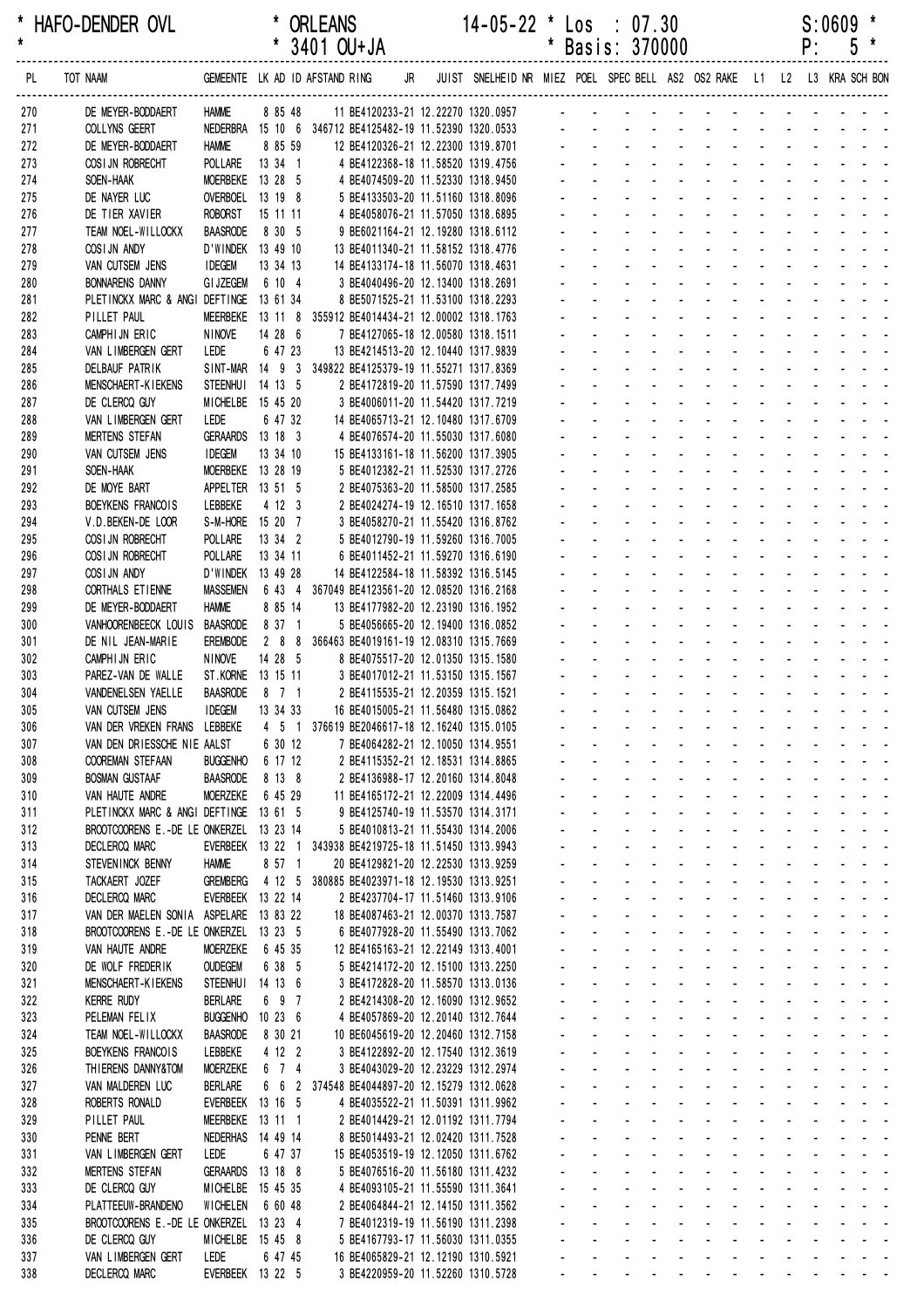| $\star$    | HAFO-DENDER OVL                                    |                                 |                             | * ORLEANS<br>* 3401 OU+JA                                                                               | $14 - 05 - 22$ * Los : 07.30      |    |                                            | * Basis: 370000                                                                                                                                      |                                                                                                                                                                                                                                |                          |             | P: | $S:0609$ *<br>$6\phantom{1}6$                                    |  |
|------------|----------------------------------------------------|---------------------------------|-----------------------------|---------------------------------------------------------------------------------------------------------|-----------------------------------|----|--------------------------------------------|------------------------------------------------------------------------------------------------------------------------------------------------------|--------------------------------------------------------------------------------------------------------------------------------------------------------------------------------------------------------------------------------|--------------------------|-------------|----|------------------------------------------------------------------|--|
|            |                                                    |                                 |                             |                                                                                                         |                                   |    |                                            |                                                                                                                                                      |                                                                                                                                                                                                                                |                          |             |    |                                                                  |  |
| PL.        | TOT NAAM                                           |                                 |                             | GEMEENTE LK AD ID AFSTAND RING JR JUIST SNELHEID NR MIEZ POEL SPECBELL AS2 OS2 RAKE L1 L2 L3 KRA SCHBON |                                   |    |                                            |                                                                                                                                                      |                                                                                                                                                                                                                                |                          |             |    |                                                                  |  |
| 339        | ARNO AGNES                                         |                                 |                             | GERAARDS 13 32 12 346810 BE4011002-21 11.54380 1310.5303                                                |                                   |    |                                            | and a series of the contract of the contract of                                                                                                      |                                                                                                                                                                                                                                |                          |             |    |                                                                  |  |
| 340<br>341 | PLATTEEUW-BRANDENO<br>DE MEYER-BODDAERT            | WICHELEN<br><b>HAMME</b>        | 6 60 18<br>8 85 73          | 14 BE4120220-21 12.24370 1310.3875                                                                      | 3 BE4001429-18 12.14260 1310.5110 |    |                                            | and the second contract of the second                                                                                                                |                                                                                                                                                                                                                                |                          |             |    |                                                                  |  |
| 342        | VAN HAUTE ANDRE                                    | MOERZEKE                        | 6 45 40                     | 13 BE4165119-21 12.22559 1310.3363                                                                      |                                   |    |                                            | and the state of the state of the state                                                                                                              |                                                                                                                                                                                                                                |                          |             |    |                                                                  |  |
| 343        | <b>BOONE-VAN EXTERGEM</b>                          | UI TBERGE                       |                             | 6 12 5 373850 BE4141013-21 12.15230 1309.9924                                                           |                                   |    |                                            | and a construction of the construction of                                                                                                            |                                                                                                                                                                                                                                |                          |             |    |                                                                  |  |
| 344        | VAN CUTSEM JENS                                    | <b>IDEGEM</b>                   | 13 34 21                    | 17 BE4015043-21 11.57510 1309.9309                                                                      |                                   |    | $\Delta \sim 100$                          |                                                                                                                                                      | design and a state of the state of the state of the state of the state of the state of the state of the state of the state of the state of the state of the state of the state of the state of the state of the state of the s |                          |             |    |                                                                  |  |
| 345        | SAEYS WILLY                                        | ST.GILLI                        |                             | 8 19 10 379461 BE4058561-20 12.19410 1309.9166                                                          |                                   |    |                                            |                                                                                                                                                      | and a series of the series of the series of                                                                                                                                                                                    |                          |             |    |                                                                  |  |
| 346        | VAN DEN DRIESSCHE NIE AALST                        |                                 | 6 30 4                      | 8 BE4040588-20 12.11120 1309.7333                                                                       |                                   |    |                                            |                                                                                                                                                      | and a series of the series of the series of                                                                                                                                                                                    |                          |             |    |                                                                  |  |
| 347        | PELEMAN FELIX                                      | <b>BUGGENHO</b>                 | 10 23 21                    | 5 BE4115474-21 12.20550 1309.6809                                                                       |                                   |    |                                            | de la provincia de la provincia de la provincia de                                                                                                   |                                                                                                                                                                                                                                |                          |             |    |                                                                  |  |
| 348<br>349 | STEVEN INCK BENNY<br>STEVEN INCK BENNY             | <b>HAMME</b><br><b>HAMME</b>    | 8 57 41<br>8 57 10          | 21 BE4074910-21 12.23500 1309.6778<br>22 BE4129959-20 12.23510 1309.6035                                |                                   |    |                                            | de la participat de la participat de                                                                                                                 |                                                                                                                                                                                                                                |                          |             |    |                                                                  |  |
| 350        | VAN HAUTE ANDRE                                    | <b>MOERZEKE</b>                 | 6 45 18                     | 14 BE4134104-20 12.23059 1309.5912                                                                      |                                   |    |                                            |                                                                                                                                                      | and a strain and a strain and a                                                                                                                                                                                                |                          |             |    |                                                                  |  |
| 351        | <b>BONNARENS DANNY</b>                             | <b>GI JZEGEM</b>                | 6 10 7                      | 4 BE4068697-21 12.15330 1309.5745                                                                       |                                   |    |                                            |                                                                                                                                                      |                                                                                                                                                                                                                                |                          |             |    |                                                                  |  |
| 352        | PLATTEEUW-BRANDENO                                 | <b>WICHELEN</b>                 | 6 60 1                      | 4 BE4041800-20 12.14400 1309.4368                                                                       |                                   |    |                                            | and a straight and                                                                                                                                   |                                                                                                                                                                                                                                |                          |             |    | and the state of the state of the state of                       |  |
| 353        | CAMPHIJN ERIC                                      | <b>NINOVE</b>                   | 14 28 9                     | 9 BE4011198-21 12.02480 1309.2925                                                                       |                                   |    |                                            |                                                                                                                                                      | and a state of the state of the state                                                                                                                                                                                          |                          |             |    |                                                                  |  |
| 354        | WAUTERS NADINE                                     |                                 | APPELTER 14 35 9            | 8 BE4154240-19 12.00400 1309.1749                                                                       |                                   |    |                                            |                                                                                                                                                      | design and a state of the state of the state of the state of the state of the state of the state of the state of the state of the state of the state of the state of the state of the state of the state of the state of the s |                          |             |    |                                                                  |  |
| 355        | CORTHALS ET IENNE                                  | <b>MASSEMEN</b>                 | 6 43 3                      | 2 BE4123597-20 12.10250 1308.9415                                                                       |                                   |    |                                            |                                                                                                                                                      | de la provincia de la provincia de<br>and a straight and a straight                                                                                                                                                            |                          |             |    | $\mathbf{r} = \mathbf{r} + \mathbf{r} + \mathbf{r} + \mathbf{r}$ |  |
| 356<br>357 | STEVENINCK BENNY<br>VAN DEN ABBEELE EMIEL DENDERBE | <b>HAMME</b>                    | 8 57 33<br>6 19 6           | 23 BE4129876-20 12.24010 1308.8612<br>2 BE4042425-20 12.17530 1308.6239                                 |                                   |    |                                            |                                                                                                                                                      |                                                                                                                                                                                                                                |                          |             |    |                                                                  |  |
| 358        | DE GRAUWE ERWIN                                    | <b>BERLARE</b>                  | 6 12 1                      | 3 BE4043620-20 12.17121 1308.4464                                                                       |                                   |    |                                            | and a series of the contract of the                                                                                                                  |                                                                                                                                                                                                                                |                          |             |    |                                                                  |  |
| 359        | SOEN-HAAK                                          |                                 | MOERBEKE 13 28 3            | 6 BE4011652-19 11.54410 1308.3143                                                                       |                                   |    |                                            |                                                                                                                                                      | design and a state of the state of                                                                                                                                                                                             |                          |             |    |                                                                  |  |
| 360        | PLETINCKX MARC & ANGI DEFTINGE 13 61 40            |                                 |                             | 10 BE4057266-21 11.55110 1308.2044                                                                      |                                   |    |                                            | de la provincia de la provincia de la provincia de                                                                                                   |                                                                                                                                                                                                                                |                          |             |    |                                                                  |  |
| 361        | TEAM VAN IMPE                                      | <b>SCHELLEB</b>                 | 6 40 2                      | 2 BE4091622-20 12.14031 1308.1564                                                                       |                                   |    |                                            | and a straightful and a straight and a                                                                                                               |                                                                                                                                                                                                                                |                          |             |    |                                                                  |  |
| 362        | SOEN-HAAK                                          |                                 | MOERBEKE 13 28 24           | 7 004012362-21 11.54440 1308.0672                                                                       |                                   |    |                                            |                                                                                                                                                      | and a straight and a straight                                                                                                                                                                                                  |                          |             |    | and a strain and a                                               |  |
| 363        | VAN LIMBERGEN GERT                                 | LEDE                            | 6 47 10                     | 17 BE4040069-20 12.12530 1307.9668                                                                      |                                   |    |                                            |                                                                                                                                                      |                                                                                                                                                                                                                                |                          |             |    |                                                                  |  |
| 364<br>365 | DE MEYER-BODDAERT<br>TEAM VAN IMPE                 | <b>HAMME</b><br><b>SCHELLEB</b> | 8 85 50<br>6 40 7           | 15 BE4120230-21 12.25110 1307.8719<br>3 BE4173274-19 12.14071 1307.8494                                 |                                   |    |                                            | and a straight and                                                                                                                                   | and a straight and a straight                                                                                                                                                                                                  |                          |             |    | and a straight and a<br>and a straight and a                     |  |
| 366        | <b>VERGUCHT MARTIN</b>                             |                                 |                             | NEDERBRA 15 9 1 346023 BE4072617-20 11.54360 1307.7211                                                  |                                   |    |                                            |                                                                                                                                                      | design and a state of the state of the state of the state of the state of the state of the state of the state of the state of the state of the state of the state of the state of the state of the state of the state of the s |                          |             |    |                                                                  |  |
| 367        | THYS EDDY                                          |                                 | ASPELARE 13 15 6            | 4 BE4120945-19 12.02317 1307.6439                                                                       |                                   |    |                                            |                                                                                                                                                      | and a strain                                                                                                                                                                                                                   |                          |             |    | and a strain and a                                               |  |
| 368        | VAN HAUTE ANDRE                                    | <b>MOERZEKE</b>                 | 6 45 38                     | 15 BE4165105-21 12.23329 1307.5836                                                                      |                                   |    |                                            |                                                                                                                                                      | $\Delta \sim 10^4$                                                                                                                                                                                                             |                          | and a strip |    | $\omega_{\rm{max}}$ , $\omega_{\rm{max}}$                        |  |
| 369        | V.CAUWENBERGH F.                                   | LEBBEKE                         |                             | 4 3 2 378080 BE4168968-20 12.19090 1307.5566                                                            |                                   |    |                                            |                                                                                                                                                      |                                                                                                                                                                                                                                | $\sim 100$<br>$\sim 100$ |             |    |                                                                  |  |
| 370        | VAN LIMBERGEN GERT                                 | LEDE                            | 6 47 25                     | 18 BE4176359-20 12.13000 1307.4276                                                                      |                                   |    |                                            |                                                                                                                                                      | design and a state of the state of the                                                                                                                                                                                         |                          |             |    |                                                                  |  |
| 371        | DE WOLF FREDERIK                                   | <b>OUDEGEM</b>                  | 6 38 33                     | 6 BE4044245-20 12.16260 1307.4177                                                                       |                                   |    |                                            | and a series of the contract of the<br>di sebagai di sebagai di sebagai di sebagai di sebagai di sebagai di sebagai di sebagai di sebagai di sebagai |                                                                                                                                                                                                                                |                          |             |    |                                                                  |  |
| 372<br>373 | VAN CUTSEM JENS<br><b>COOREMAN STEFAAN</b>         | <b>IDEGEM</b>                   | 13 34 4<br>BUGGENHO 6 17 2  | 18 BE4079363-20 11.58220 1307.4090<br>3 BE4058107-20 12.20331 1307.3441                                 |                                   |    |                                            | $\Delta \phi = \Delta \phi$ . The $\phi$                                                                                                             | and a state of the state of the                                                                                                                                                                                                |                          |             |    |                                                                  |  |
| 374        | VAN CUTSEM JENS                                    | <b>IDEGEM</b>                   | 13 34 26                    | 19 BE4015011-21 11.58230 1307.3278                                                                      |                                   |    |                                            | .                                                                                                                                                    |                                                                                                                                                                                                                                |                          |             |    |                                                                  |  |
| 375        | VERMEIR JOZEF                                      |                                 | GREMBERG 8 12 1             | 4 BE4175887-20 12.22470 1307.2909                                                                       |                                   |    | <b>All Contracts</b>                       |                                                                                                                                                      | and a series of the contract and a series of                                                                                                                                                                                   |                          |             |    |                                                                  |  |
| 376        | THYS EDDY                                          |                                 | ASPELARE 13 15 5            | 5 BE4050630-16 12.02387 1307.0843                                                                       |                                   |    |                                            | and a series of the contract of the series of                                                                                                        |                                                                                                                                                                                                                                |                          |             |    |                                                                  |  |
| 377        | <b>BONNARENS DANNY</b>                             | <b>GI JZEGEM</b>                | 6 10 3                      | 5 BE4136398-18 12.16070 1306.9808                                                                       |                                   |    |                                            |                                                                                                                                                      | فالقائد والقارف والقارف والقارف                                                                                                                                                                                                |                          |             |    |                                                                  |  |
| 378        | SCHUDD INCK BENNY                                  | <b>MELDERT</b>                  | 6 26 20                     | 5 BE4108672-21 12.14100 1306.9056                                                                       |                                   |    | $\omega_{\rm{max}}$                        | $\Delta \sim 100$                                                                                                                                    | and a state of the state of the state of                                                                                                                                                                                       |                          |             |    |                                                                  |  |
| 379        | VAN EXTERGEM FRANCKY                               | <b>WICHELEN</b>                 |                             | 6 17 5 373057 BE4042038-20 12.15340 1306.3745                                                           |                                   | ÷. |                                            | $\Delta \sim 100$<br>$\omega_{\rm{max}}$                                                                                                             | and a series and a series and<br>and a state of the state of the state                                                                                                                                                         |                          |             |    |                                                                  |  |
| 380<br>381 | SCHUDD INCK BENNY<br>PENNE BERT                    | MELDERT<br><b>NEDERHAS</b>      | 6 26 11<br>14 49 22         | 6 BE4108633-21 12.14200 1306.1395<br>9 BE4024218-21 12.03530 1306.0853                                  |                                   |    | $\omega_{\rm{max}}$<br>$\omega_{\rm{max}}$ | $\omega_{\rm{max}}$                                                                                                                                  | and a state of the state of the state                                                                                                                                                                                          |                          |             |    |                                                                  |  |
| 382        | VAN DEN DRIESSCHE NIE AALST                        |                                 | 6 30 5                      | 9 BE4040504-20 12.12000 1306.0177                                                                       |                                   |    | $\omega_{\rm{max}}$                        | $\Delta \sim 100$                                                                                                                                    | and a series of the series of the series of                                                                                                                                                                                    |                          |             |    |                                                                  |  |
| 383        | VAN DER MAELEN SONIA ASPELARE 13 83 77             |                                 |                             | 19 BE4087343-21 12.02140 1305.9569                                                                      |                                   |    | $\omega_{\rm{max}}$                        |                                                                                                                                                      | والمناور والمناور والمناور والمناور والمناور                                                                                                                                                                                   |                          |             |    |                                                                  |  |
| 384        | SOEN-HAAK                                          | <b>MOERBEKE</b>                 | 13 28 6                     | 8 BE4074602-20 11.55100 1305.9296                                                                       |                                   |    | $\omega_{\rm{max}}$                        | $\mathbf{L}^{\text{max}}$                                                                                                                            | and a series of the contract of the                                                                                                                                                                                            |                          |             |    |                                                                  |  |
| 385        | <b>FRANCOIS WILLY</b>                              | <b>SERSKAMP</b>                 |                             | 6 14 4 369560 BE4061418-21 12.13000 1305.8657                                                           |                                   |    | $\omega_{\rm{max}}$                        | $\Delta \sim 100$                                                                                                                                    | and a series and a series and                                                                                                                                                                                                  |                          |             |    |                                                                  |  |
| 386        | VAN DEN DRIESSCHE NIE AALST                        |                                 | 6 30 20                     | 10 BE4064329-21 12.12030 1305.7862                                                                      |                                   |    | $\omega_{\rm{max}}$                        | $\Delta \sim 100$                                                                                                                                    | and a state of the state of the state of                                                                                                                                                                                       |                          |             |    |                                                                  |  |
| 387        | SCHUDD INCK BENNY                                  | <b>MELDERT</b>                  | 6 26 21                     | 7 BE6144710-21 12.14250 1305.7568                                                                       |                                   |    | and a state<br>$\omega_{\rm{max}}$         |                                                                                                                                                      | and a series of the series of the series of<br>and a series of the series of the series of                                                                                                                                     |                          |             |    |                                                                  |  |
| 388<br>389 | VAN DEN DRIESSCHE NIE AALST<br>DE TIER XAVIER      | ROBORST                         | 6 30 3<br>$15 \t11 \t3$     | 11 BE4040587-20 12.12040 1305.7091<br>5 BE4070767-20 11.59460 1305.5727                                 |                                   |    |                                            | $\Delta \sim 100$<br>$\mathcal{L}^{\text{max}}$                                                                                                      | and a series of the series of the series of                                                                                                                                                                                    |                          |             |    |                                                                  |  |
| 390        | <b>BONNARENS DANNY</b>                             | <b>GI JZEGEM</b>                | 6 10 2                      | 6 BE4040483-20 12.16260 1305.5359                                                                       |                                   |    |                                            | المنافذ والمستنقل والمستنقل والمستنقل والمستنقل والمستنقل                                                                                            |                                                                                                                                                                                                                                |                          |             |    |                                                                  |  |
| 391        | VANDERROOST - UL IN                                |                                 |                             | APPELTER  14  8  3  354040 BE4183601-20  12.01111  1305.5294                                            |                                   |    | $\omega_{\rm{max}}$                        | and a strain and a strain and a strain                                                                                                               |                                                                                                                                                                                                                                |                          |             |    |                                                                  |  |
| 392        | DECLERCQ MARC                                      |                                 | EVERBEEK 13 22 6            | 4 BE4018761-19 11.53280 1305.4327                                                                       |                                   |    | $\omega_{\rm{max}}$                        | $\Delta \sim 100$                                                                                                                                    | and a state of the state of the state                                                                                                                                                                                          |                          |             |    |                                                                  |  |
| 393        | ROBERTS RONALD                                     |                                 | EVERBEEK 13 16 2            | 5 BE4113179-20 11.51581 1305.4021                                                                       |                                   |    | and a state                                |                                                                                                                                                      | and a state of the state of the state of                                                                                                                                                                                       |                          |             |    |                                                                  |  |
| 394        | CALLEBAUT GEERT                                    | HERDERSE                        |                             | 6 35 16 372026 BE4064600-21 12.15000 1305.3544                                                          |                                   |    | $\omega_{\rm{max}}$                        | $\Delta \sim 100$                                                                                                                                    | and a series of the series of the series of                                                                                                                                                                                    |                          |             |    |                                                                  |  |
| 395<br>396 | VANHOORENBEECK LOUIS<br><b>MERTENS STEFAN</b>      | <b>BAASRODE</b>                 | 8 37 7<br>GERAARDS 13 18 7  | 6 BE4056647-20 12.22090 1304.8982<br>6 BE4076546-20 11.57380 1304.8898                                  |                                   |    | $\omega_{\rm{max}}$                        | $\Delta \sim 100$                                                                                                                                    | فالقائق والقاريف والقاربة القاربة والمنافر<br>and a series of the contract of the                                                                                                                                              |                          |             |    |                                                                  |  |
| 397        | VAN DEN EYNDE GUIDO                                | <b>GOEFERDI</b>                 | 13 10 9                     | 2 BE4133404-20 11.54450 1304.5817                                                                       |                                   |    | $\omega_{\rm{max}}$                        | and a strain and a strain and a strain a                                                                                                             |                                                                                                                                                                                                                                |                          |             |    |                                                                  |  |
| 398        | CALLEBAUT GEERT                                    | <b>HERDERSE</b>                 | 6 35 2                      | 2 BE4044851-20 12.15130 1304.3628                                                                       |                                   |    | and a state                                |                                                                                                                                                      | and a state of the state of the state of                                                                                                                                                                                       |                          |             |    |                                                                  |  |
| 399        | STEVEN INCK BENNY                                  | <b>HAMME</b>                    | 8 57 15                     | 24 BE4074881-21 12.25050 1304.1299                                                                      |                                   |    |                                            | and a series of the series of the series of the                                                                                                      |                                                                                                                                                                                                                                |                          |             |    |                                                                  |  |
| 400        | STEVEN INCK BENNY                                  | <b>HAMME</b>                    | 8 57 46                     | 25 BE4074868-21 12.25060 1304.0563                                                                      |                                   |    |                                            | المناطق والمناطر المناطر المناطر المناطر المناطر                                                                                                     |                                                                                                                                                                                                                                |                          |             |    |                                                                  |  |
| 401        | DE GRAUWE ERWIN                                    | <b>BERLARE</b>                  | 6 12 5                      | 4 BE4043639-20 12.18111 1303.9818                                                                       |                                   |    |                                            | والمناور والوالد المناور والمناور والمناور والمناور                                                                                                  |                                                                                                                                                                                                                                |                          |             |    |                                                                  |  |
| 402<br>403 | TEAM NOEL-WILLOCKX<br>ANCKAERT FREDDY              | <b>BAASRODE</b>                 | 8 30 19<br>GRIMMING 13 11 6 | 11 BE6045841-20 12.22430 1303.9708<br>2 BE4010946-21 11.58513 1303.9557                                 |                                   |    | $\omega_{\rm{max}}$                        | المنافذ والمستنقل والمستنقل والمستنقل والمستنقل والمستنقل<br>and a strain and a strain and a strain                                                  |                                                                                                                                                                                                                                |                          |             |    |                                                                  |  |
| 404        | VANDERROOST - ULIN                                 |                                 | APPELTER 14 8 2             | 2 BE4226684-16 12.01331 1303.7666                                                                       |                                   |    | and a strip                                |                                                                                                                                                      | design and a state of the state of                                                                                                                                                                                             |                          |             |    |                                                                  |  |
| 405        | V.D. BEKEN-DE LOOR                                 |                                 | S-M-HORE 15 20 6            | 4 BE4071816-20 11.58270 1303.3861                                                                       |                                   |    |                                            | and a series of the series of the series of the                                                                                                      |                                                                                                                                                                                                                                |                          |             |    |                                                                  |  |
| 406        | ERAUW JOSE                                         | <b>BERLARE</b>                  | 6 10 5                      | 4 BE4043329-20 12.18269 1303.3669                                                                       |                                   |    |                                            | and the contract of the contract of the contract of the                                                                                              |                                                                                                                                                                                                                                |                          |             |    |                                                                  |  |
| 407        | VAN CUTSEM JENS                                    | <b>IDEGEM</b>                   | 13 34 3                     | 20 BE4079376-20 11.59140 1303.2004                                                                      |                                   |    |                                            | فالقاط القارف القاربة القاربة القاربة القاربة                                                                                                        |                                                                                                                                                                                                                                |                          |             |    |                                                                  |  |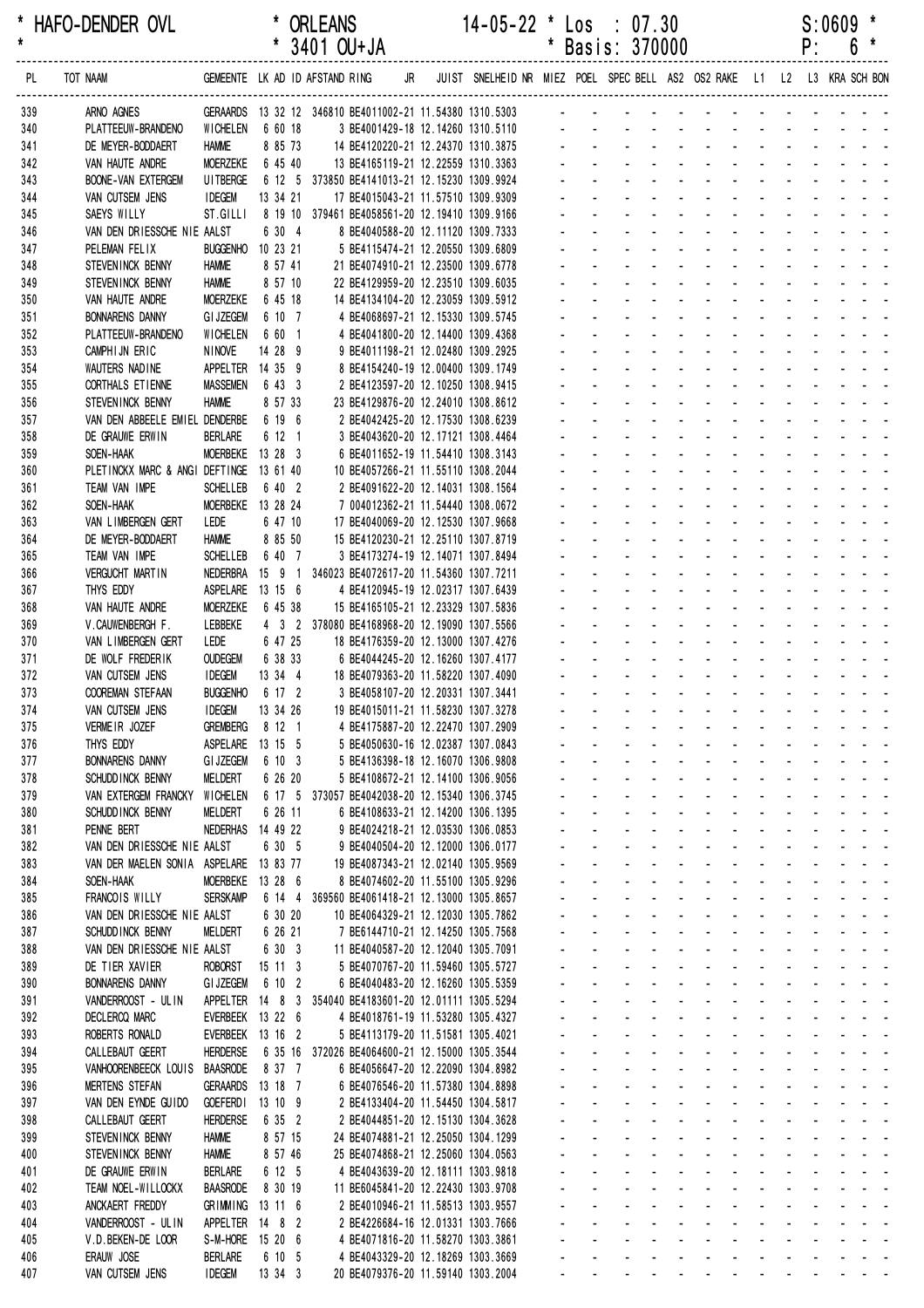| *<br>$\star$ | HAFO-DENDER OVL                                               |                                    |                      | <b>ORLEANS</b><br>* 3401 OU+JA                                                               |    | $14 - 05 - 22$ * Los : 07.30                                            | $\star$        |                             | Basis: 370000                                                                                  |                  |                                                                                              |                                             |                                 |                            |                             | P:                     | $S:0609$ *   |                                                                                  |
|--------------|---------------------------------------------------------------|------------------------------------|----------------------|----------------------------------------------------------------------------------------------|----|-------------------------------------------------------------------------|----------------|-----------------------------|------------------------------------------------------------------------------------------------|------------------|----------------------------------------------------------------------------------------------|---------------------------------------------|---------------------------------|----------------------------|-----------------------------|------------------------|--------------|----------------------------------------------------------------------------------|
| PL.          | TOT NAAM                                                      |                                    |                      | GEMEENTE LK AD ID AFSTAND RING                                                               | JR | JUIST SNELHEID NR MIEZ POEL SPEC BELL AS2 OS2 RAKE L1 L2 L3 KRA SCH BON |                |                             |                                                                                                |                  |                                                                                              |                                             |                                 |                            |                             |                        |              |                                                                                  |
| 408          | VAN HERREWEGHE-MANNES MEERBEKE 13 21 11                       |                                    |                      | 9 BE4133066-18 12.04320 1303.1824                                                            |    |                                                                         |                |                             |                                                                                                |                  |                                                                                              |                                             |                                 |                            |                             |                        |              |                                                                                  |
| 409          | VAN DER MAELEN SONIA ASPELARE 13 83 54                        |                                    |                      | 20 BE4087431-21 12.02490 1303.1645                                                           |    |                                                                         |                |                             |                                                                                                |                  |                                                                                              |                                             |                                 |                            |                             |                        |              |                                                                                  |
| 410          | MANNAERT ROBERT                                               | OPDORP                             |                      | 10 2 1 383926 BE4168111-20 12.24379 1303.0711                                                |    |                                                                         |                |                             |                                                                                                |                  |                                                                                              |                                             |                                 |                            |                             |                        |              |                                                                                  |
| 411<br>412   | CAMPHIJN ERIC<br>DE NIL JEAN-MARIE                            | <b>NINOVE</b><br>EREMBODE          | 14 28 1<br>283       | 10 BE4014305-19 12.04070 1303.0036<br>2 BE4019143-19 12.11160 1302.9023                      |    |                                                                         |                |                             |                                                                                                |                  |                                                                                              |                                             |                                 |                            |                             |                        |              |                                                                                  |
| 413          | DE CLERCQ GUY                                                 | MICHELBE 15 45 32                  |                      | 6 BE4093131-21 11.57430 1302.8737                                                            |    |                                                                         |                |                             |                                                                                                |                  |                                                                                              |                                             |                                 |                            |                             |                        |              |                                                                                  |
| 414          | COSIJN ANDY                                                   | D'WINDEK 13 49 27                  |                      | 15 BE4077274-20 12.01282 1302.8548                                                           |    |                                                                         |                |                             |                                                                                                |                  |                                                                                              |                                             |                                 |                            |                             |                        |              |                                                                                  |
| 415          | PELEMAN FELIX                                                 | BUGGENHO 10 23 7                   |                      | 6 BE4115466-21 12.22270 1302.8142                                                            |    |                                                                         |                |                             |                                                                                                |                  |                                                                                              |                                             |                                 |                            |                             |                        |              |                                                                                  |
| 416          | CAMPHIJN ERIC                                                 | <b>NINOVE</b>                      | 14 28 7              | 11 BE4033028-17 12.04100 1302.7660                                                           |    |                                                                         |                |                             |                                                                                                |                  |                                                                                              |                                             |                                 |                            |                             |                        |              |                                                                                  |
| 417          | DE MEYER-BODDAERT<br>V.D. BEKEN-DE LOOR                       | <b>HAMME</b><br>S-M-HORE 15 20 18  | 8 85 55              | 16 BE4120320-21 12.26210 1302.7231<br>5 BE4058273-21 11.58380 1302.4966                      |    |                                                                         |                |                             |                                                                                                |                  |                                                                                              |                                             |                                 |                            |                             |                        |              |                                                                                  |
| 418<br>419   | <b>DECLERCQ MARC</b>                                          | EVERBEEK 13 22 15                  |                      | 5 BE4204468-16 11.54040 1302.4665                                                            |    |                                                                         |                |                             |                                                                                                |                  |                                                                                              |                                             |                                 |                            |                             |                        |              |                                                                                  |
| 420          | TEAM VAN IMPE                                                 | <b>SCHELLEB</b>                    | 6 40 8               | 4 BE4091649-20 12.15191 1302.3488                                                            |    |                                                                         |                |                             |                                                                                                |                  |                                                                                              |                                             |                                 |                            |                             |                        |              |                                                                                  |
| 421          | COSI JN ROBRECHT                                              | POLLARE                            | 13 34 10             | 7 BE4017619-21 12.02250 1302.2808                                                            |    |                                                                         |                |                             |                                                                                                |                  |                                                                                              |                                             |                                 |                            |                             |                        |              |                                                                                  |
| 422          | DE WOLF FREDERIK                                              | <b>OUDEGEM</b>                     | 6 38 21              | 7 BE3015575-20 12.17370 1302.0386                                                            |    |                                                                         |                |                             |                                                                                                |                  |                                                                                              |                                             |                                 |                            |                             |                        |              |                                                                                  |
| 423          | SCHUDD INCK BENNY                                             | <b>MELDERT</b>                     | 6 26 12              | 8 BE4108637-21 12.15140 1302.0182                                                            |    |                                                                         |                |                             |                                                                                                |                  |                                                                                              |                                             |                                 |                            |                             |                        |              |                                                                                  |
| 424<br>425   | BROOTCOORENS E.-DE LE ONKERZEL<br>VAN DEN DRIESSCHE NIE AALST |                                    | 13233<br>6 30 13     | 8 BE4077965-20 11.58140 1301.8703<br>12 BE4064263-21 12.12560 1301.7095                      |    |                                                                         |                |                             |                                                                                                |                  |                                                                                              |                                             |                                 |                            |                             |                        |              |                                                                                  |
| 426          | TEAM VAN IMPE                                                 | <b>SCHELLEB</b>                    | 6 40 5               | 5 BE4091634-20 12.15281 1301.6645                                                            |    |                                                                         |                |                             |                                                                                                |                  |                                                                                              |                                             |                                 |                            |                             |                        |              |                                                                                  |
| 427          | VAN DEN DRIESSCHE NIE AALST                                   |                                    | 6 30 10              | 13 BE4064255-21 12.12590 1301.4795                                                           |    |                                                                         |                |                             |                                                                                                |                  |                                                                                              |                                             |                                 |                            |                             |                        |              |                                                                                  |
| 428          | PLETINCKX MARC & ANGI DEFTINGE 13 61 15                       |                                    |                      | 11 BE4211589-20 11.56340 1301.4155                                                           |    |                                                                         |                |                             |                                                                                                |                  |                                                                                              |                                             |                                 |                            |                             |                        |              |                                                                                  |
| 429          | VAN HAUTE ANDRE                                               | MOERZEKE                           | 6 45 7               | 16 BE4026809-18 12.24569 1301.3771                                                           |    |                                                                         |                |                             |                                                                                                |                  |                                                                                              |                                             |                                 |                            |                             |                        |              |                                                                                  |
| 430          | DE CLERCQ GUY                                                 | MICHELBE 15 45 5                   |                      | 7 BE4006080-20 11.58030 1301.2535                                                            |    |                                                                         |                |                             |                                                                                                |                  |                                                                                              |                                             |                                 |                            |                             |                        |              |                                                                                  |
| 431<br>432   | COSI JN ROBRECHT<br>DE MOYE BART                              | POLLARE<br>APPELTER 13 51 14       | 13 34 34             | 8 BE4211432-20 12.02380 1301.2459<br>3 BE4124271-18 12.02110 1301.0459                       |    |                                                                         |                |                             |                                                                                                |                  |                                                                                              |                                             |                                 |                            |                             |                        |              |                                                                                  |
| 433          | SCHUDD INCK BENNY                                             | <b>MELDERT</b>                     | 6 26 5               | 9 BE4082220-20 12.15270 1301.0300                                                            |    |                                                                         |                |                             |                                                                                                |                  |                                                                                              |                                             |                                 |                            |                             |                        |              |                                                                                  |
| 434          | VAN HERREWEGHE-MANNES MEERBEKE 13 21 18                       |                                    |                      | 10 BE4014153-21 12.05000 1300.9709                                                           |    |                                                                         |                |                             |                                                                                                |                  |                                                                                              |                                             |                                 |                            |                             |                        |              |                                                                                  |
| 435          | VAN STERTHEM FREDDY                                           | <b>VELZEKE-</b>                    | $15 \quad 6 \quad 2$ | 3 BE4030585-20 12.02420 1300.8801                                                            |    |                                                                         |                |                             |                                                                                                |                  |                                                                                              |                                             |                                 |                            |                             |                        |              |                                                                                  |
| 436          | VAN DER MAELEN SONIA                                          | ASPELARE 13 83 74                  |                      | 21 004087311-21 12.03190 1300.7805                                                           |    |                                                                         |                |                             |                                                                                                |                  |                                                                                              |                                             |                                 |                            |                             |                        |              |                                                                                  |
| 437          | CALLEBAUT FRANCOIS                                            | MELDERT                            |                      | 6 20 2 372785 BE4214417-20 12.16369 1300.6472                                                |    |                                                                         |                |                             |                                                                                                |                  |                                                                                              |                                             |                                 |                            |                             |                        |              |                                                                                  |
| 438<br>439   | THIERENS DANNY&TOM<br>FAMILIE DE KERPEL                       | <b>MOERZEKE</b><br><b>MOORSEL</b>  | 6 7 1                | 4 BE4000342-18 12.26009 1300.6233<br>4 17 2 371304 BE4080731-20 12.15319 1300.3952           |    |                                                                         |                |                             |                                                                                                |                  |                                                                                              |                                             |                                 |                            |                             |                        |              |                                                                                  |
| 440          | TEAM NOEL-WILLOCKX                                            | <b>BAASRODE</b>                    | 8 30 6               | 12 BE6045727-20 12.23320 1300.3429                                                           |    |                                                                         |                |                             |                                                                                                |                  |                                                                                              |                                             |                                 |                            |                             |                        |              |                                                                                  |
| 441          | VAN HAUTE ANDRE                                               | <b>MOERZEKE</b>                    | 6 45 33              | 17 BE4211436-21 12.25119 1300.2750                                                           |    |                                                                         |                |                             |                                                                                                |                  |                                                                                              |                                             |                                 |                            |                             |                        |              |                                                                                  |
| 442          | SOEN-HAAK                                                     | MOERBEKE 13 28 8                   |                      | 9 BE4011601-19 11.56240 1299.8836                                                            |    |                                                                         |                |                             |                                                                                                |                  |                                                                                              |                                             |                                 |                            |                             |                        |              |                                                                                  |
| 443          | STEVEN INCK BENNY                                             | <b>HAMME</b>                       | 8 57 26              | 26 BE4147928-19 12.26040 1299.7985                                                           |    |                                                                         |                | $\blacksquare$              |                                                                                                |                  | $\omega_{\rm{max}}=0.01$                                                                     | <b>Contract Contract</b>                    |                                 | $\sim$                     | $\blacksquare$              | $\sim 100$             | $\sim$       | $\sim 100$                                                                       |
| 444          | TORTELBOOM WILLY<br>V.D. BEKEN-DE LOOR                        | OOMBERGE 13 22 10                  |                      | 5 BE1102014-21 12.05260 1299.7192                                                            |    |                                                                         |                |                             |                                                                                                |                  | <b>Contact Contact</b>                                                                       |                                             |                                 | $\sim$                     |                             |                        |              | $\omega_{\rm{max}}$                                                              |
| 445<br>446   | V.D.LINDEN LENY                                               | S-M-HORE 15 20 5<br>PARIKE         | 13 24 7              | 6 BE4071814-20 11.59160 1299.4330<br>5 BE4005595-20 11.55500 1299.2426                       |    |                                                                         |                | ¥.                          | $\Delta \sim 100$                                                                              | $\mathbf{r}$     | <b>Contact Card</b>                                                                          | and a straight and                          | <b>Contractor</b>               | $\mathbf{L}^{\text{max}}$  | $\mathcal{L}$               | $\sim$                 | $\mathbf{r}$ | $\sim$ $ \sim$                                                                   |
| 447          | <b>BRAEM ROBERT</b>                                           | OUTER                              | 14 16 4              | 4 BE4172540-20 12.06130 1299.1468                                                            |    |                                                                         |                | $\mathbf{r} = \mathbf{r}$   | $\Delta \sim 100$<br>$\Delta \sim 100$                                                         |                  |                                                                                              | and a strategies and                        |                                 | $\sim 100$                 | $\mathcal{L}^{\mathcal{A}}$ |                        |              | $\omega_{\rm{max}}$                                                              |
| 448          | V.D.LINDEN LENY                                               | PARIKE                             | 13 24 2              | 6 BE4005524-20 11.55520 1299.0797                                                            |    |                                                                         |                | $\mathbf{r} = \mathbf{r}$   | $\omega_{\rm{max}}$<br>$\mathbf{z}$ and $\mathbf{z}$                                           |                  |                                                                                              | and a straight and state                    |                                 | $\sim$                     |                             |                        |              | $\sim 100$ km s $^{-1}$                                                          |
| 449          | <b>VERCAUTEREN PAUL</b>                                       | <b>OVERMERE</b>                    |                      | 6 21 6 376924 BE4189720-19 12.20090 1299.0660                                                |    |                                                                         |                |                             | $\Delta \sim 100$                                                                              |                  |                                                                                              | and a straightful and state                 |                                 | $\sim$                     |                             |                        |              | $\omega_{\rm{eff}}=0.01$ and $\omega_{\rm{eff}}=0.01$                            |
| 450          | COSIJN ANDY                                                   | D'WINDEK 13 49 39                  |                      | 16 BE4077268-20 12.02162 1299.0267                                                           |    |                                                                         |                |                             | $\mathcal{L}^{\text{max}}$<br>$\Delta \sim 100$                                                |                  | and a strategies                                                                             |                                             | <b>Contract Contract</b>        |                            |                             |                        |              | <b>Contract Contract</b>                                                         |
| 451          | <b>BOSMAN GUSTAAF</b><br>THIERENS DANNY&TOM                   | <b>BAASRODE</b><br><b>MOERZEKE</b> | 8 13 2<br>6 7 3      | 3 BE4013121-18 12.23490 1298.9188                                                            |    |                                                                         | ÷.<br>÷.       |                             | $\Delta \sim 100$<br>$\Delta \sim 10^{-1}$<br>$\Delta \sim 100$                                | $\sim$           | <b>Contract Contract</b>                                                                     | and a series of the series of the series of | <b>Contract Contract</b>        |                            | $\mathcal{L}$               |                        |              | and the state of the state                                                       |
| 452<br>453   | <b>HEEREMAN ANDRE</b>                                         | ASPELARE 14 17 3                   |                      | 5 BE4043034-20 12.26249 1298.8681<br>3 BE4172651-20 12.04200 1298.4642                       |    |                                                                         |                | $\mathbf{r} = \mathbf{r}$   | $\omega_{\rm{max}}$<br>$\omega_{\rm{max}}$                                                     |                  |                                                                                              |                                             |                                 |                            |                             |                        |              | and a strain and a strain and a                                                  |
| 454          | RONSIJN KRIS                                                  | <b>NEIGEM</b>                      | $13 \quad 1 \quad 1$ | 355660 BE4179295-19 12.03569 1298.2740                                                       |    |                                                                         |                | $\mathbf{r} = \mathbf{r}$   | $\Delta \sim 100$                                                                              |                  |                                                                                              | المستحدث والمستحدث والمستحدث                |                                 |                            |                             | and a state            |              | $\Delta \phi = \Delta \phi = \Delta \phi$                                        |
| 455          | VAN HERREWEGHE-MANNES MEERBEKE 13 21 9                        |                                    |                      | 11 BE4014121-21 12.05350 1298.2171                                                           |    |                                                                         |                | $\sim$                      |                                                                                                |                  |                                                                                              | and a straight and a straight               |                                 | $\sim$                     |                             |                        |              | المناسب المناسبات                                                                |
| 456          | STEVENINCK BENNY                                              | <b>HAMME</b>                       | 8 57 51              | 27 BE4074869-21 12.26270 1298.1177                                                           |    |                                                                         |                |                             |                                                                                                |                  |                                                                                              | المنابذ والمستنقذ والمستنقذ                 |                                 | $\sim 100$                 |                             |                        |              | and the state of the                                                             |
| 457          | VANHOORENBEECK LOUIS BAASRODE                                 |                                    | 8 37 24              | 7 BE4115004-21 12.23410 1298.0852                                                            |    |                                                                         | $\mathbf{r}$   |                             | $\Delta \sim 10^{-1}$<br>$\Delta \sim 100$                                                     |                  |                                                                                              | and a straight and                          |                                 | $\sim$                     |                             |                        |              | $\mathbf{u} = \mathbf{u} + \mathbf{u} + \mathbf{u}$ . Then                       |
| 458<br>459   | FRANCOIS WILLY<br>DE WOLF FREDERIK                            | <b>SERSKAMP</b><br><b>OUDEGEM</b>  | 6 14 6<br>6 38 8     | 2 BE4061460-21 12.14420 1298.0681<br>8 BE4065008-21 12.18330 1297.8271                       |    |                                                                         | $\mathbf{r}$   | $\Delta \sim 100$           | $\omega_{\rm{max}}$<br>$\mathbf{L}^{\text{max}}$<br>$\Delta \sim 10^{-1}$<br>$\Delta \sim 100$ |                  | and a strategies                                                                             | and a straight and a straight               | <b>Contract Contract</b>        |                            | $\mathcal{L}$<br>÷.         | <b>Contractor</b>      |              | $\omega_{\rm{max}}$ and $\omega_{\rm{max}}$                                      |
| 460          | VAN MALDEREN LUC                                              | <b>BERLARE</b>                     | 6 6 1                | 2 BE4044892-20 12.18369 1297.7427                                                            |    |                                                                         |                | $\mathbf{r} = \mathbf{r}$   | $\Delta \sim 100$                                                                              |                  |                                                                                              | and a straightful and state                 |                                 | $\sim$                     |                             |                        |              | $\mathbf{r} = \mathbf{r} + \mathbf{r}$ .                                         |
| 461          | DE BOE MAARTEN                                                | <b>SCHENDEL</b>                    |                      | 13 28 14 349447 BE4016975-21 11.59190 1297.5320                                              |    |                                                                         |                |                             | $\Delta \sim 100$                                                                              |                  |                                                                                              | and a straightful and state                 |                                 | $\blacksquare$             |                             |                        |              | $\mathbf{z} = \mathbf{z} + \mathbf{z}$ .                                         |
| 462          | DE BRUYNE GEERT                                               | <b>BERLARE</b>                     | 6 7 2                | 2 BE4170361-20 12.19460 1297.0988                                                            |    |                                                                         |                |                             |                                                                                                | and a strain and |                                                                                              |                                             |                                 |                            |                             |                        |              | <b>Contract Contract</b>                                                         |
| 463          | DE GRAUWE ERWIN                                               | <b>BERLARE</b>                     | 6 12 11              | 5 BE4062350-21 12.19431 1297.0805                                                            |    |                                                                         |                |                             | $\omega_{\rm{max}}$<br>$\Delta \sim 100$                                                       |                  | and a strategies                                                                             |                                             | <b>Service</b>                  |                            |                             |                        |              | and the state of the                                                             |
| 464          | STEVENINCK BENNY                                              | <b>HAMME</b>                       | 8 57 29              | 28 BE4074935-21 12.26420 1297.0239                                                           |    |                                                                         |                | $\mathcal{L}^{\mathcal{A}}$ | $\Delta \sim 100$                                                                              | $\sim$           | <b>Contract Contract</b>                                                                     |                                             | <b>Contractor</b>               | $\Delta \sim 100$          | $\mathcal{L}$               |                        |              | المناسب المناسبات                                                                |
| 465<br>466   | DE GRAUWE ERWIN<br>DE WOLF FREDERIK                           | BERLARE<br><b>OUDEGEM</b>          | 6 12 2<br>6 38 20    | 6 BE4002471-18 12.19441 1297.0059<br>9 BE3015589-20 12.18440 1297.0030                       |    |                                                                         | ÷.             |                             | $\Delta \sim 10^{-1}$<br>$\Delta \sim 100$<br>$\omega_{\rm{max}}$<br>$\omega_{\rm{max}}$       |                  | $\omega_{\rm{max}}$ , $\omega_{\rm{max}}$<br>$\Delta \phi = 0.000$ and $\Delta \phi = 0.000$ | $\Delta \sim 10^{-1}$                       | and a straight<br>$\sim 100$    | $\mathcal{L}^{\text{max}}$ |                             | <b>All Cards</b>       |              | and a strain and<br>$\omega_{\rm{max}}$ and $\omega_{\rm{max}}$                  |
| 467          | <b>BOONE-VAN EXTERGEM</b>                                     | UI TBERGE                          | 6 12 2               | 2 BE4213505-20 12.18150 1296.9644                                                            |    |                                                                         |                | $\mathcal{L}^{\pm}$         | $\Delta \sim 100$                                                                              |                  | <b>All Cards</b>                                                                             | $\mathbf{r}$                                | $\sim 100$                      | $\blacksquare$             | $\blacksquare$              |                        |              | <b>Contract Contract Contract</b>                                                |
| 468          | VAN MALDEREN LUC                                              | <b>BERLARE</b>                     | 6 6 5                | 3 BE4067566-21 12.18479 1296.9188                                                            |    |                                                                         |                |                             | $\omega_{\rm{max}}$                                                                            |                  | and a state                                                                                  |                                             |                                 | $\sim$                     |                             |                        |              | $\omega_{\rm{max}}$                                                              |
| 469          | DE WOLF FREDERIK                                              | <b>OUDEGEM</b>                     | 6 38 28              | 10 BE3015594-20 12.18460 1296.8533                                                           |    |                                                                         |                | a.                          | $\mathcal{L}^{\text{max}}$                                                                     |                  | $\Delta \phi = 0.01$ .                                                                       | $\sim$                                      |                                 | $\sim$                     |                             |                        |              | $\omega_{\rm{max}}$                                                              |
| 470          | DE MOYE BART                                                  | APPELTER 13 51 4                   |                      | 4 BE4011467-19 12.03040 1296.8372                                                            |    |                                                                         | $\blacksquare$ | ¥.                          | $\mathbf{L}^{\text{max}}$                                                                      | $\mathbf{r}$     | <b>Contract Contract</b>                                                                     |                                             | $\sim 100$                      | $\mathcal{L}^{\text{max}}$ | $\mathcal{L}$               | $\sim$                 | ä,           | $\omega_{\rm{max}}$                                                              |
| 471          | VANHOORENBEECK LOUIS                                          | BAASRODE                           | 8 37 4               | 8 BE4056643-20 12.23580 1296.8341                                                            |    |                                                                         |                | a.                          | $\mathcal{L}^{\text{max}}$                                                                     |                  | and a state                                                                                  | $\omega_{\rm{max}}$                         | $\Delta \sim 100$               | $\mathcal{L}^{\pm}$        | ÷.                          |                        |              |                                                                                  |
| 472<br>473   | PENNE BERT<br>DE PREZ E.& W.                                  | NEDERHAS 14 49 11                  |                      | 10 BE4024154-21 12.05530 1296.6169<br>DEFTINGE 13 5 4 347551 BE4085341-21 11.58031 1296.5821 |    |                                                                         | $\sim$         | $\mathcal{L}^{\pm}$         | $\omega_{\rm{max}}$<br>$\omega_{\rm{max}}$<br>$\omega_{\rm{max}}$                              | $\mathbf{r}$     | $\Delta \phi = 0.000$ and $\Delta \phi = 0.000$<br>$\sim$                                    | $\Delta \sim 100$<br>$\mathbf{r}$           | $\sim 100$<br><b>Contractor</b> | $\sim$<br>$\blacksquare$   | ÷.                          | $\mathbf{r}$<br>$\sim$ |              | $\sim 100$ km s $^{-1}$<br>$\omega_{\rm{eff}}=0.01$ and $\omega_{\rm{eff}}=0.01$ |
| 474          | KEYMOLEN J.P.                                                 | LEBBEKE                            | 4 17 1               | 2 BE4122236-20 12.20220 1296.5813                                                            |    |                                                                         |                |                             |                                                                                                | $\mathbf{r}$     | $\sim$                                                                                       | $\omega$                                    |                                 | $\mathcal{L}^{\pm}$        |                             |                        |              | $\omega_{\rm{max}}$ and $\omega_{\rm{max}}$                                      |
| 475          | VAN HAUTE ANDRE                                               | <b>MOERZEKE</b>                    | 6 45 8               | 18 BE4134064-20 12.26039 1296.4687                                                           |    |                                                                         |                |                             |                                                                                                |                  |                                                                                              |                                             |                                 |                            |                             |                        |              | $\omega_{\rm{max}}$ and $\omega_{\rm{max}}$                                      |
| 476          | CAMPHIJN ERIC                                                 | <b>NINOVE</b>                      | 14 28 21             | 12 BE4011134-21 12.05300 1296.4610                                                           |    |                                                                         |                | $\mathbf{L}^{\text{max}}$   | $\omega_{\rm{max}}$<br>$\mathcal{L}^{\text{max}}$                                              |                  |                                                                                              | and a strategic and                         |                                 |                            |                             | and a straight         |              | $\omega_{\rm{eff}}$ , $\omega_{\rm{eff}}$ , $\omega_{\rm{eff}}$                  |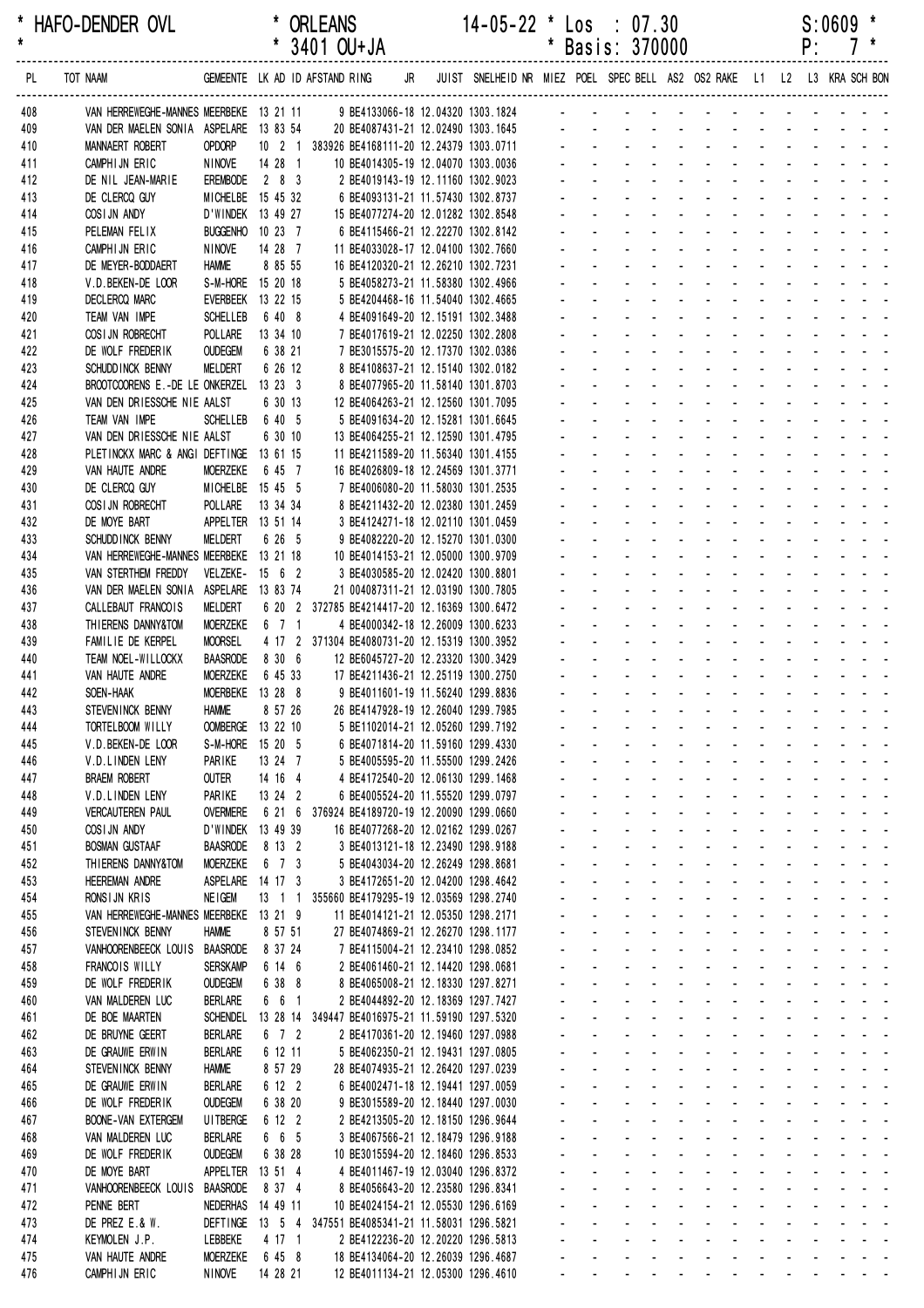| *<br>$\star$ | HAFO-DENDER OVL                                              |                                       |                              | <b>ORLEANS</b><br>* 3401 OU+JA                                                       |    | 14-05-22 * Los : 07.30                                                  |                                            | * Basis: 370000                                                                                                                                                                                                                                                                                                                                 |        |                             |                                                                                                                                                                                                                               |                     |                                                              | P:     | S:0609                     | *<br>$8*$ |  |
|--------------|--------------------------------------------------------------|---------------------------------------|------------------------------|--------------------------------------------------------------------------------------|----|-------------------------------------------------------------------------|--------------------------------------------|-------------------------------------------------------------------------------------------------------------------------------------------------------------------------------------------------------------------------------------------------------------------------------------------------------------------------------------------------|--------|-----------------------------|-------------------------------------------------------------------------------------------------------------------------------------------------------------------------------------------------------------------------------|---------------------|--------------------------------------------------------------|--------|----------------------------|-----------|--|
| PL           | TOT NAAM                                                     |                                       |                              | GEMEENTE LK AD ID AFSTAND RING                                                       | JR | JUIST SNELHEID NR MIEZ POEL SPEC BELL AS2 OS2 RAKE L1 L2 L3 KRA SCH BON |                                            |                                                                                                                                                                                                                                                                                                                                                 |        |                             |                                                                                                                                                                                                                               |                     |                                                              |        |                            |           |  |
| 477          | VANHOORENBEECK LOUIS BAASRODE 8 37 3                         |                                       |                              | 9 BE4056650-20 12.24060 1296.2462                                                    |    |                                                                         |                                            |                                                                                                                                                                                                                                                                                                                                                 |        |                             |                                                                                                                                                                                                                               |                     |                                                              |        |                            |           |  |
| 478          | PLATTEEUW-BRANDENO                                           | <b>WICHELEN</b>                       | 6 60 39                      |                                                                                      |    | 5 BE4064815-21 12.17350 1296.1565                                       |                                            |                                                                                                                                                                                                                                                                                                                                                 |        |                             |                                                                                                                                                                                                                               |                     |                                                              |        |                            |           |  |
| 479          | COOREMAN AUGUST                                              | LEBBEKE                               |                              | 4 10 1 377110 BE4152104-17 12.20570 1296.1334                                        |    |                                                                         |                                            |                                                                                                                                                                                                                                                                                                                                                 |        |                             |                                                                                                                                                                                                                               |                     |                                                              |        |                            |           |  |
| 480<br>481   | DUBOIS MICHEL<br>36.00 VAN LIMBERGEN GERT                    | STRI JPEN<br>LEDE                     | 6 47 2                       | 15 10 2 353483 BE4125766-19 12.02440 1296.0755<br>19 BE4040213-20 12.15300 1295.9790 |    |                                                                         |                                            |                                                                                                                                                                                                                                                                                                                                                 |        |                             | - 1200 1200 1200                                                                                                                                                                                                              |                     |                                                              |        |                            |           |  |
| 482          | DE WOLF FREDERIK                                             | <b>OUDEGEM</b>                        | 6 38 35                      | 11 BE4065009-21 12.18580 1295.9557                                                   |    |                                                                         |                                            |                                                                                                                                                                                                                                                                                                                                                 | $\sim$ |                             |                                                                                                                                                                                                                               |                     |                                                              |        |                            |           |  |
| 483          | VAN DER MAELEN SONIA ASPELARE                                |                                       | 13 83 36                     | 22 BE4087301-21 12.04210 1295.8812                                                   |    |                                                                         |                                            |                                                                                                                                                                                                                                                                                                                                                 |        |                             |                                                                                                                                                                                                                               |                     |                                                              |        |                            |           |  |
| 484          | VAN DER MAELEN SONIA ASPELARE 13 83 56                       |                                       |                              | 23 BE4087530-21 12.04230 1295.7237                                                   |    |                                                                         |                                            |                                                                                                                                                                                                                                                                                                                                                 |        | $\mathbf{r}$                |                                                                                                                                                                                                                               |                     |                                                              |        |                            |           |  |
| 485          | <b>BOONE-VAN EXTERGEM</b>                                    | UI TBERGE                             | 6 12 12                      |                                                                                      |    | 3 BE4141022-21 12.18320 1295.6909                                       |                                            |                                                                                                                                                                                                                                                                                                                                                 |        |                             |                                                                                                                                                                                                                               |                     |                                                              |        |                            |           |  |
| 486<br>487   | SOEN-HAAK<br>VANHOORENBEECK LOUIS                            | MOERBEKE 13 28 11<br><b>BAASRODE</b>  | 8 37 11                      | 10 BE4012395-21 11.57160 1295.6685<br>10 BE4012982-18 12.24170 1295.4386             |    |                                                                         |                                            |                                                                                                                                                                                                                                                                                                                                                 |        |                             |                                                                                                                                                                                                                               |                     |                                                              |        |                            |           |  |
| 488          | ROELANDT DANNY                                               | DENDERHO 14 40 19                     |                              |                                                                                      |    | 2 BE4028442-21 12.07400 1295.3229                                       |                                            |                                                                                                                                                                                                                                                                                                                                                 |        |                             |                                                                                                                                                                                                                               |                     | $\mathbf{L} = \mathbf{L} \mathbf{L} + \mathbf{L} \mathbf{L}$ |        |                            |           |  |
| 489          | PLETINCKX MARC & ANGI DEFTINGE 13 61 10                      |                                       |                              | 12 BE6025128-20 11.57510 1295.1801                                                   |    |                                                                         |                                            |                                                                                                                                                                                                                                                                                                                                                 |        |                             |                                                                                                                                                                                                                               |                     |                                                              |        |                            |           |  |
| 490          | VAN DEN EYNDE GUIDO                                          | <b>GOEFERD</b>                        | 13 10 10                     |                                                                                      |    | 3 BE4133389-20 11.56440 1294.8813                                       |                                            |                                                                                                                                                                                                                                                                                                                                                 |        |                             |                                                                                                                                                                                                                               |                     |                                                              |        |                            |           |  |
| 491          | DE MEYER-BODDAERT<br>VAN LIMBERGEN GERT                      | <b>HAMME</b><br>LEDE                  | 8 85 62<br>6 47 39           | 17 BE4120332-21 12.28100 1294.7859<br>20 BE4053479-19 12.15470 1294.6941             |    |                                                                         |                                            |                                                                                                                                                                                                                                                                                                                                                 |        |                             |                                                                                                                                                                                                                               |                     |                                                              |        |                            |           |  |
| 492<br>493   | <b>VERCAUTEREN PAUL</b>                                      | <b>OVERMERE</b>                       | 6 21 4                       |                                                                                      |    | 2 BE4053046-19 12.21100 1294.5301                                       |                                            |                                                                                                                                                                                                                                                                                                                                                 |        |                             |                                                                                                                                                                                                                               |                     |                                                              |        |                            |           |  |
| 494          | PENNE BERT                                                   | NEDERHAS                              | 14 49 20                     | 11 BE4024226-21 12.06230 1294.2712                                                   |    |                                                                         |                                            |                                                                                                                                                                                                                                                                                                                                                 |        |                             |                                                                                                                                                                                                                               |                     |                                                              |        |                            |           |  |
| 495          | PENNE BERT                                                   | NEDERHAS                              | 14 49 41                     | 12 BE4022034-21 12.06250 1294.1152                                                   |    |                                                                         |                                            |                                                                                                                                                                                                                                                                                                                                                 |        |                             |                                                                                                                                                                                                                               |                     |                                                              |        |                            |           |  |
| 496          | PENNE BERT                                                   | NEDERHAS                              | 14 49 5                      | 13 BE4098661-20 12.06280 1293.8811                                                   |    |                                                                         |                                            |                                                                                                                                                                                                                                                                                                                                                 |        |                             |                                                                                                                                                                                                                               |                     |                                                              |        |                            |           |  |
| 497          | FRANCOIS WILLY<br>CAMPHIJN ERIC                              | <b>SERSKAMP</b><br><b>NINOVE</b>      | 6 14 3<br>14 28 23           | 13 BE4075502-20 12.06080 1293.4874                                                   |    | 3 BE4089185-19 12.15390 1293.7511                                       |                                            |                                                                                                                                                                                                                                                                                                                                                 |        |                             |                                                                                                                                                                                                                               |                     |                                                              |        |                            |           |  |
| 498<br>499   | ARNO AGNES                                                   | <b>GERAARDS</b>                       | 13 32 2                      |                                                                                      |    | 2 BE4011005-21 11.58100 1293.2629                                       |                                            |                                                                                                                                                                                                                                                                                                                                                 |        |                             |                                                                                                                                                                                                                               |                     |                                                              |        |                            |           |  |
| 500          | SCHUDD INCK BENNY                                            | <b>MELDERT</b>                        | 6 26 7                       | 10 BE4082295-20 12.17100 1293.2525                                                   |    |                                                                         |                                            |                                                                                                                                                                                                                                                                                                                                                 |        |                             |                                                                                                                                                                                                                               |                     | $\mathbf{L} = \mathbf{L} \mathbf{L} + \mathbf{L} \mathbf{L}$ |        |                            |           |  |
| 501          | BLONDEEL JOERI                                               | LEDE                                  | 6 43 21                      |                                                                                      |    | 5 BE4206464-19 12.14320 1293.1877                                       |                                            |                                                                                                                                                                                                                                                                                                                                                 |        |                             |                                                                                                                                                                                                                               |                     |                                                              |        |                            |           |  |
| 502          | CALLEBAUT FRANCOIS                                           | MELDERT                               | 6 20 17                      |                                                                                      |    | 2 BE4214403-20 12.18169 1293.1277                                       |                                            |                                                                                                                                                                                                                                                                                                                                                 |        |                             |                                                                                                                                                                                                                               |                     |                                                              |        |                            |           |  |
| 503<br>504   | VAN DAMME DANY<br><b>BRAEM ROBERT</b>                        | <b>BAASRODE</b><br><b>OUTER</b>       | $4\quad 5\quad 1$<br>14 16 2 | 380852 BE4110478-21 12.24320 1293.0693                                               |    | 5 BE4154604-19 12.07330 1292.9058                                       |                                            |                                                                                                                                                                                                                                                                                                                                                 |        |                             |                                                                                                                                                                                                                               |                     |                                                              |        |                            |           |  |
| 505          | VAN HAUTE ANDRE                                              | <b>MOERZEKE</b>                       | 6 45 12                      | 19 BE4134101-20 12.26589 1292.4670                                                   |    |                                                                         |                                            |                                                                                                                                                                                                                                                                                                                                                 |        |                             |                                                                                                                                                                                                                               | $\mathcal{L}^{\pm}$ |                                                              |        |                            |           |  |
| 506          | DE WOLF FREDERIK                                             | <b>OUDEGEM</b>                        | 6 38 26                      | 12 BE3015578-20 12.19450 1292.4521                                                   |    |                                                                         |                                            |                                                                                                                                                                                                                                                                                                                                                 |        |                             |                                                                                                                                                                                                                               | ÷.                  | $\sim 100$                                                   |        |                            |           |  |
| 507          | VANHOORENBEECK LOUIS                                         | <b>BAASRODE</b>                       | 8 37 6                       | 11 BE4056616-20 12.25000 1292.2915                                                   |    |                                                                         |                                            |                                                                                                                                                                                                                                                                                                                                                 |        |                             |                                                                                                                                                                                                                               |                     |                                                              |        |                            |           |  |
| 508          | V.D.LINDEN LENY                                              | PARIKE                                | 13 24 17                     | 7 BE4091682-21 11.57160 1292.2749                                                    |    |                                                                         |                                            |                                                                                                                                                                                                                                                                                                                                                 | $\sim$ | $\mathcal{L}^{\mathcal{A}}$ |                                                                                                                                                                                                                               | $\mathbf{r}$        | ÷.                                                           | $\sim$ |                            |           |  |
| 509<br>510   | VAN HAUTE ANDRE<br>TORTELBOOM WILLY                          | MOERZEKE<br>OOMBERGE 13 22 6          | 6 45 9                       | 20 BE4163987-19 12.27019 1292.2494                                                   |    | 6 BE4013470-19 12.07020 1292.2127                                       |                                            |                                                                                                                                                                                                                                                                                                                                                 | $\sim$ | $\mathbf{r}$                | $\sim$                                                                                                                                                                                                                        | $\mathcal{L}^{\pm}$ |                                                              |        |                            |           |  |
| 511          | DE BOE MAARTEN                                               | SCHENDEL 13 28 16                     |                              | 2 BE4221712-21 12.00260 1292.1743                                                    |    |                                                                         |                                            |                                                                                                                                                                                                                                                                                                                                                 |        |                             |                                                                                                                                                                                                                               |                     |                                                              |        |                            |           |  |
| 512          | BLONDEEL JOERI                                               | LEDE 6 43 23                          |                              |                                                                                      |    | 6 BE4165037-20 12.14460 1292.1281                                       |                                            |                                                                                                                                                                                                                                                                                                                                                 |        |                             |                                                                                                                                                                                                                               |                     |                                                              |        |                            |           |  |
| 513          | BLONDEEL JOERI                                               | LEDE                                  | 6 43 7                       |                                                                                      |    | 7 BE4206353-20 12.14461 1292.1205                                       | and the control                            |                                                                                                                                                                                                                                                                                                                                                 |        |                             | a construction of the construction of the construction of the construction of the construction of the construction of the construction of the construction of the construction of the construction of the construction of the |                     |                                                              |        |                            |           |  |
| 514          | TORTELBOOM WILLY                                             | OOMBERGE 13 22 11                     |                              |                                                                                      |    | 7 BE4015354-21 12.07060 1291.9018                                       | and a state                                | <u>.</u>                                                                                                                                                                                                                                                                                                                                        |        |                             |                                                                                                                                                                                                                               |                     |                                                              |        |                            |           |  |
| 515<br>516   | DE BOE MAARTEN<br>SOEN-HAAK                                  | SCHENDEL 13 28 4<br>MOERBEKE 13 28 7  |                              | 11 BE4074507-20 11.58070 1291.5609                                                   |    | 3 BE4221714-21 12.00300 1291.8558                                       |                                            |                                                                                                                                                                                                                                                                                                                                                 |        |                             | and a series of the series of the series of<br>and a straightful and a straight                                                                                                                                               |                     |                                                              |        | and the state of the state |           |  |
| 517          | <b>RAEMDONCK-RUYS</b>                                        | <b>HAMME</b>                          |                              | 8 51 11 386294 BE4119660-21 12.29070 1291.4493                                       |    |                                                                         |                                            | and a series of the series of the series of                                                                                                                                                                                                                                                                                                     |        |                             |                                                                                                                                                                                                                               |                     |                                                              |        |                            |           |  |
| 518          | V.D.LINDEN LENY                                              | PARIKE                                | 13 24 5                      |                                                                                      |    | 8 BE4005538-20 11.57340 1290.8260                                       | $\mathbf{L}^{\text{max}}$                  | <b>Service</b>                                                                                                                                                                                                                                                                                                                                  |        |                             | and a strain and a strain and a strain                                                                                                                                                                                        |                     |                                                              |        |                            |           |  |
| 519          | DE PAUW FILIP                                                | DENDEHOU 14 21 17                     |                              |                                                                                      |    | 2 BE4215717-19 12.09060 1290.7345                                       | $\omega_{\rm{max}}$                        | and a series of the contract of the series of                                                                                                                                                                                                                                                                                                   |        |                             |                                                                                                                                                                                                                               |                     |                                                              |        |                            |           |  |
| 520<br>521   | <b>VEKENS FREDDY-ELKE</b><br>COSIJN ANDY                     | S-K-HORE 15 14 9<br>D'WINDEK 13 49 32 |                              | 17 BE4011354-21 12.04042 1290.4951                                                   |    | 2 BE4043032-17 11.57480 1290.6908                                       | $\omega_{\rm{max}}$                        | <u>.</u><br>$\Delta \sim 100$                                                                                                                                                                                                                                                                                                                   |        |                             | and a series of the series of the series of                                                                                                                                                                                   |                     |                                                              |        |                            |           |  |
| 522          | COSIJN ANDY                                                  | D'WINDEK 13 49 15                     |                              | 18 BE4011363-21 12.04062 1290.3382                                                   |    |                                                                         |                                            |                                                                                                                                                                                                                                                                                                                                                 |        |                             | المنافذ والمستنقذ والمستنقذ والمستنقذ والمستنقذ والمستنقذ                                                                                                                                                                     |                     |                                                              |        |                            |           |  |
| 523          | <b>VERGUCHT MARTIN</b>                                       | NEDERBRA 15 9 2                       |                              |                                                                                      |    | 2 BE4125498-19 11.58110 1290.2480                                       |                                            | $\Delta \sim 10^{-11}$                                                                                                                                                                                                                                                                                                                          |        |                             | and a series of the series of the series of                                                                                                                                                                                   |                     |                                                              |        |                            |           |  |
| 524          | COSIJN ANDY                                                  | D'WINDEK 13 49 2                      |                              | 19 BE4077249-20 12.04082 1290.1813                                                   |    |                                                                         | $\mathcal{L}^{\text{max}}$                 | $\Delta \sim 100$                                                                                                                                                                                                                                                                                                                               |        |                             | and a series of the series of the series of                                                                                                                                                                                   |                     |                                                              |        |                            |           |  |
| 525          | <b>TORCK WERNER</b>                                          | PARIKE                                | 13 20 1                      |                                                                                      |    | 4 BE4117359-18 11.58030 1290.0616                                       | $\omega_{\rm{max}}$                        | $\Delta \sim 100$                                                                                                                                                                                                                                                                                                                               |        |                             | design and a state of the state of                                                                                                                                                                                            |                     |                                                              |        |                            |           |  |
| 526<br>527   | DE MEYER-BODDAERT<br>DE MEYER-BODDAERT                       | <b>HAMME</b><br><b>HAMME</b>          | 8 85 72<br>8 85 11           | 18 BE4120215-21 12.29160 1290.0267<br>19 BE4177347-20 12.29170 1289.9549             |    |                                                                         | $\omega_{\rm{max}}$                        | design and a state of the state of the state of the state of the state of the state of the state of the state of the state of the state of the state of the state of the state of the state of the state of the state of the s<br>$\Delta \sim 100$                                                                                             |        |                             | and a straightful and a straight                                                                                                                                                                                              |                     |                                                              |        | and a straight and a       |           |  |
| 528          | THYS EDDY                                                    | ASPELARE 13 15 10                     |                              |                                                                                      |    | 6 BE4012226-21 12.06187 1289.7392                                       |                                            | $\Delta \sim 100$                                                                                                                                                                                                                                                                                                                               |        |                             | and a series of the series of the series of                                                                                                                                                                                   |                     |                                                              |        |                            |           |  |
| 529          | DE WOLF FREDERIK                                             | <b>OUDEGEM</b>                        | 6 38 12                      | 13 BE4065053-21 12.20220 1289.7073                                                   |    |                                                                         |                                            | and a series of the series of the series of                                                                                                                                                                                                                                                                                                     |        |                             |                                                                                                                                                                                                                               |                     |                                                              |        |                            |           |  |
| 530          | DE WOLF FREDERIK                                             | <b>OUDEGEM</b>                        | 6 38 14                      | 14 BE4065065-21 12.20240 1289.5592                                                   |    |                                                                         | $\Delta \sim 10^{-11}$                     | <b>Service</b>                                                                                                                                                                                                                                                                                                                                  |        |                             | and a strain and a strain and a strain                                                                                                                                                                                        |                     |                                                              |        |                            |           |  |
| 531          | PLATTEEUW-BRANDENO                                           | WICHELEN                              | 6 60 12                      |                                                                                      |    | 6 BE4052590-19 12.19040 1289.5053                                       | $\omega_{\rm{max}}$                        | design and a state of the state of the<br>and a series of the series of the series of                                                                                                                                                                                                                                                           |        |                             |                                                                                                                                                                                                                               |                     |                                                              |        |                            |           |  |
| 532<br>533   | VAN HAUTE ANDRE<br>PLETINCKX MARC & ANGI DEFTINGE 13 61 4    | <b>MOERZEKE</b>                       | 6 45 1                       | 21 BE4163995-19 12.27399 1289.4999<br>13 BE4070934-20 11.59020 1289.4833             |    |                                                                         | $\omega_{\rm{max}}$                        | $\sim 100$                                                                                                                                                                                                                                                                                                                                      |        |                             | and a series of the series of the series of                                                                                                                                                                                   |                     |                                                              |        |                            |           |  |
| 534          | CORTHALS ET IENNE                                            | <b>MASSEMEN</b>                       | 6 43 9                       |                                                                                      |    | 3 BE4156408-19 12.14390 1289.4748                                       |                                            | $\Delta \sim 100$                                                                                                                                                                                                                                                                                                                               |        |                             | and a series of the contract of the series of                                                                                                                                                                                 |                     |                                                              |        |                            |           |  |
| 535          | ERAUW JOSE                                                   | BERLARE                               | 6 10 4                       |                                                                                      |    | 5 BE4004788-18 12.21339 1289.4346                                       |                                            | $\Delta \sim 100$                                                                                                                                                                                                                                                                                                                               |        |                             | design and a state of the state of the                                                                                                                                                                                        |                     |                                                              |        |                            |           |  |
| 536          | VAN HAUTE ANDRE                                              | <b>MOERZEKE</b>                       | 6 45 15                      | 22 BE4134030-20 12.27409 1289.4277                                                   |    |                                                                         | $\omega_{\rm{max}}$                        | $\Delta \sim 100$                                                                                                                                                                                                                                                                                                                               |        |                             | and a series of the series of the series of                                                                                                                                                                                   |                     |                                                              |        |                            |           |  |
| 537          | PLETINCKX MARC & ANGI DEFTINGE 13 61 43                      |                                       |                              | 14 BE5071531-21 11.59030 1289.4035                                                   |    |                                                                         | $\omega_{\rm{max}}$<br>$\omega_{\rm{max}}$ | $\Delta \sim 100$<br>design and a state of the state of the state of the state of the state of the state of the state of the state of the state of the state of the state of the state of the state of the state of the state of the state of the s                                                                                             |        |                             | design and a state of the state of                                                                                                                                                                                            |                     |                                                              |        |                            |           |  |
| 538<br>539   | VANEXTERGEM JOHAN<br>PLETINCKX MARC & ANGI DEFTINGE 13 61 18 | <b>APPELS</b>                         | 8 22 16                      | 15 BE4211582-20 11.59050 1289.2437                                                   |    | 2 BE4065502-21 12.23150 1289.3436                                       |                                            | $\Delta \sim 100$                                                                                                                                                                                                                                                                                                                               |        |                             | and a straightful and a straight                                                                                                                                                                                              |                     |                                                              |        | and a state of the state   |           |  |
| 540          | VAN DER MAELEN SONIA ASPELARE 13 83 48                       |                                       |                              | 24 BE4087489-21 12.05490 1288.9903                                                   |    |                                                                         |                                            | $\Delta \sim 100$                                                                                                                                                                                                                                                                                                                               |        |                             | and a series of the series of the series of                                                                                                                                                                                   |                     |                                                              |        |                            |           |  |
| 541          | PLETINCKX MARC & ANGI DEFTINGE 13 61 38                      |                                       |                              | 16 BE4057157-21 11.59090 1288.9244                                                   |    |                                                                         |                                            | and the state of the state of the state of the state of the state of the state of the state of the state of the                                                                                                                                                                                                                                 |        |                             |                                                                                                                                                                                                                               |                     |                                                              |        |                            |           |  |
| 542          | <b>HERMANS-RUYS</b>                                          | <b>HAMME</b>                          |                              | 8 6 5 386131 BE6081727-20 12.29350 1288.8935                                         |    |                                                                         | $\Delta \sim 10^{-11}$                     | <b>Service</b>                                                                                                                                                                                                                                                                                                                                  |        |                             | and a state of the state of the state of                                                                                                                                                                                      |                     |                                                              |        |                            |           |  |
| 543<br>544   | CORTVRINDT GUIDO<br>BLONDEEL JOERI                           | WELLE<br>Lede                         | 6 43 9                       | 14 4 4 364009 BE4070680-19 12.12290 1288.6035                                        |    | 8 BE4141908-20 12.15330 1288.5834                                       |                                            | die staat die kanaal van die kanaal van die kanaal van die kanaal van die kanaal van die kanaal van die kanaal<br>a construction of the construction of the construction of the construction of the construction of the construction of the construction of the construction of the construction of the construction of the construction of the |        |                             |                                                                                                                                                                                                                               |                     |                                                              |        |                            |           |  |
| 545          | <b>HERMANS-RUYS</b>                                          | <b>HAMME</b>                          | 8 6 6                        |                                                                                      |    | 2 BE4135000-20 12.29410 1288.4634                                       |                                            | the contract of the contract of the contract of the con-                                                                                                                                                                                                                                                                                        |        |                             |                                                                                                                                                                                                                               |                     |                                                              |        |                            |           |  |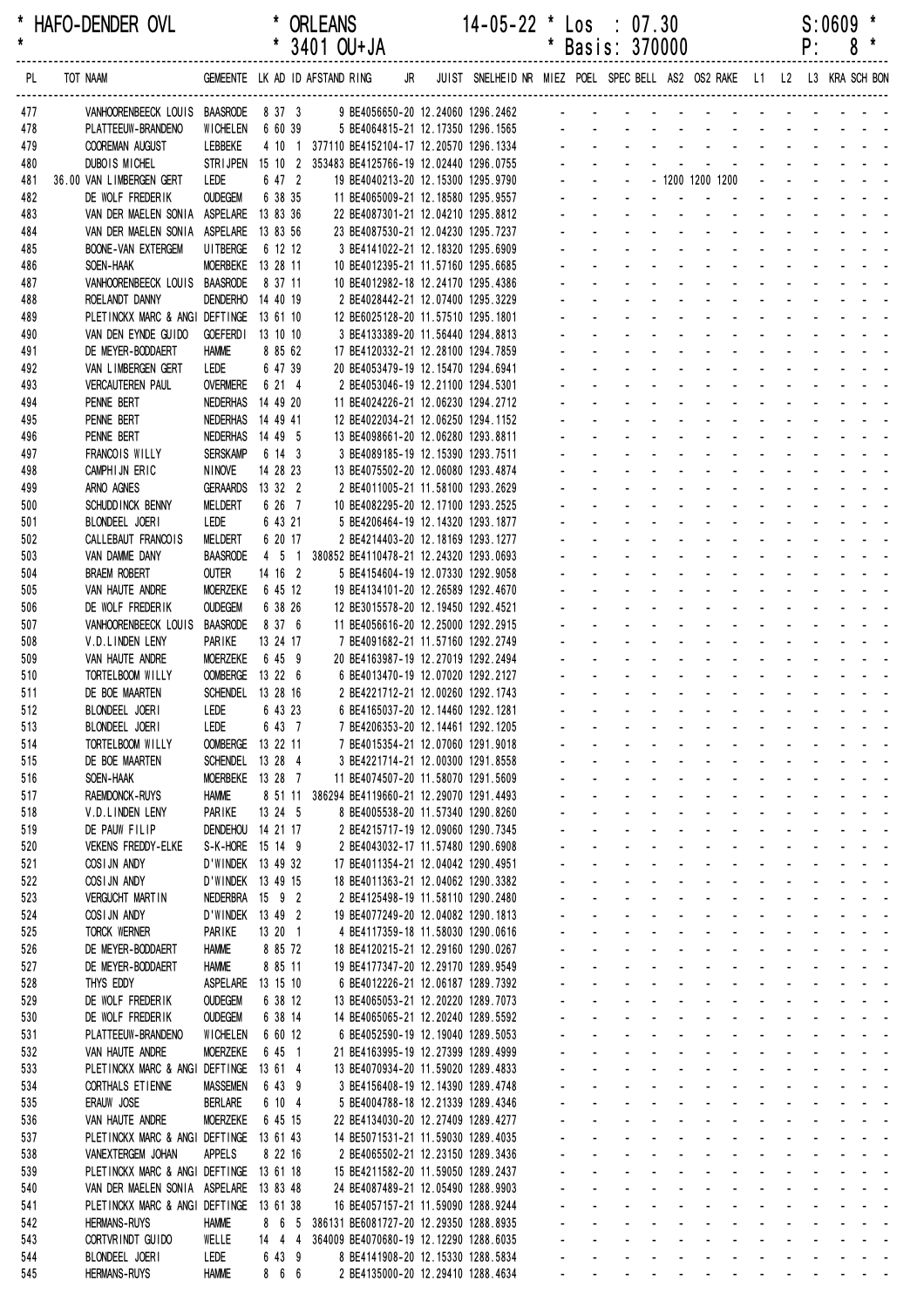| *<br>$\star$ | HAFO-DENDER OVL                                                               |                                    |                     | <b>ORLEANS</b><br>3401 OU+JA                                             |    | $14 - 05 - 22$ *                                                        | *            |                                     | $\textsf{Los} : 07.30$<br>Basis: 370000                                        |                                                |                                          |                                         |                                 |                                                     | P:                                     | S:0609<br>9 |                                                                                          |  |
|--------------|-------------------------------------------------------------------------------|------------------------------------|---------------------|--------------------------------------------------------------------------|----|-------------------------------------------------------------------------|--------------|-------------------------------------|--------------------------------------------------------------------------------|------------------------------------------------|------------------------------------------|-----------------------------------------|---------------------------------|-----------------------------------------------------|----------------------------------------|-------------|------------------------------------------------------------------------------------------|--|
| PL.          | TOT NAAM                                                                      |                                    |                     | GEMEENTE LK AD ID AFSTAND RING                                           | JR | JUIST SNELHEID NR MIEZ POEL SPEC BELL AS2 OS2 RAKE L1 L2 L3 KRA SCH BON |              |                                     |                                                                                |                                                |                                          |                                         |                                 |                                                     |                                        |             |                                                                                          |  |
| 546          | PRINZ JONAS                                                                   | SCHELDEW 6 18 18                   |                     |                                                                          |    | 6 BE4016499-20 12.08510 1288.1764                                       |              |                                     |                                                                                |                                                |                                          |                                         |                                 |                                                     |                                        |             |                                                                                          |  |
| 547          | VERMEIR JOZEF                                                                 | <b>GREMBERG</b>                    | 8 12 2              |                                                                          |    | 5 BE4175862-20 12.27090 1288.0801                                       |              |                                     |                                                                                |                                                |                                          |                                         |                                 |                                                     |                                        |             |                                                                                          |  |
| 548          | ROELS FRANK                                                                   | <b>NINOVE</b>                      | 13 9 6              |                                                                          |    | 2 BE4016621-21 12.08049 1288.0209                                       |              |                                     |                                                                                |                                                |                                          |                                         |                                 |                                                     |                                        |             |                                                                                          |  |
| 549          | VAN DER MAELEN SONIA                                                          | ASPELARE                           | 13 83 79            | 25 BE4086617-21 12.06020 1287.9785                                       |    |                                                                         |              |                                     |                                                                                |                                                |                                          |                                         |                                 |                                                     |                                        |             |                                                                                          |  |
| 550<br>551   | DE WOLF FREDERIK<br>DE TIER XAVIER                                            | <b>OUDEGEM</b><br><b>ROBORST</b>   | 6 38 1<br>15 11 7   | 15 BE3015596-20 12.20460 1287.9331                                       |    | 6 BE4058089-21 12.03280 1287.9083                                       |              |                                     |                                                                                |                                                |                                          |                                         |                                 |                                                     |                                        |             |                                                                                          |  |
| 552          | DE MOYE BART                                                                  | <b>APPELTER</b>                    | 13 51 2             |                                                                          |    | 5 BE4124263-18 12.04590 1287.7980                                       |              |                                     |                                                                                |                                                |                                          |                                         |                                 |                                                     |                                        |             |                                                                                          |  |
| 553          | DE WOLF FREDERIK                                                              | <b>OUDEGEM</b>                     | 6 38 15             | 16 BE4065020-21 12.20480 1287.7854                                       |    |                                                                         |              |                                     |                                                                                |                                                |                                          |                                         |                                 |                                                     |                                        |             |                                                                                          |  |
| 554          | <b>DECLERCQ MARC</b>                                                          | EVERBEEK 13 22 2                   |                     |                                                                          |    | 6 BE4220944-20 11.57060 1287.6750                                       |              |                                     |                                                                                |                                                |                                          |                                         |                                 |                                                     |                                        |             |                                                                                          |  |
| 555          | PELEMAN FELIX                                                                 | <b>BUGGENHO</b>                    | $1023$ 1            |                                                                          |    | 7 BE4116223-19 12.25540 1287.6242                                       |              |                                     |                                                                                |                                                |                                          |                                         |                                 |                                                     |                                        |             |                                                                                          |  |
| 556          | VANDENELSEN YAELLE                                                            | <b>BAASRODE</b>                    | 8 7 3               |                                                                          |    | 3 BE6020951-21 12.26509 1287.4622                                       |              |                                     |                                                                                |                                                |                                          |                                         |                                 |                                                     |                                        |             |                                                                                          |  |
| 557          | PENNE BERT                                                                    | NEDERHAS                           | 14 49 16            | 14 BE4022017-21 12.07510 1287.4393                                       |    |                                                                         |              |                                     |                                                                                |                                                |                                          |                                         |                                 |                                                     |                                        |             |                                                                                          |  |
| 558<br>559   | PRINZ JONAS<br><b>TOMME ANDRE</b>                                             | <b>SCHELDEW</b><br>SINT-LIE 13 6 3 | 6 18 12             | 356047 BE4100040-20 12.06370 1287.1495                                   |    | 7 BE4201814-21 12.09040 1287.1763                                       |              |                                     |                                                                                |                                                |                                          |                                         |                                 |                                                     |                                        |             |                                                                                          |  |
| 560          | VERLINDEN CJC                                                                 | S-B-BOEK 15 31 2                   |                     |                                                                          |    | 6 BE4072050-20 12.01220 1286.7940                                       |              |                                     |                                                                                |                                                |                                          |                                         |                                 |                                                     |                                        |             |                                                                                          |  |
| 561          | VAN HAUTE ANDRE                                                               | <b>MOERZEKE</b>                    | 6 45 11             | 23 BE4134001-20 12.28199 1286.6184                                       |    |                                                                         |              |                                     |                                                                                |                                                |                                          |                                         |                                 |                                                     |                                        |             |                                                                                          |  |
| 562          | DE MEYER-BODDAERT                                                             | <b>HAMME</b>                       | 8 85 5              | 20 BE4138414-19 12.30050 1286.5160                                       |    |                                                                         |              |                                     |                                                                                |                                                |                                          |                                         |                                 |                                                     |                                        |             |                                                                                          |  |
| 563          | VAN HERREWEGHE-MANNES MEERBEKE                                                |                                    | 13 21 2             | 12 BE4178251-19 12.08100 1286.1606                                       |    |                                                                         |              |                                     |                                                                                |                                                |                                          |                                         |                                 |                                                     |                                        |             |                                                                                          |  |
| 564          | DE TIER XAVIER                                                                | <b>ROBORST</b>                     | 15 11 2             |                                                                          |    | 7 BE4070766-20 12.03530 1285.9490                                       |              |                                     |                                                                                |                                                |                                          |                                         |                                 |                                                     |                                        |             |                                                                                          |  |
| 565          | DE SMET-DE WAELE                                                              | LEDE                               | 6 12 1              |                                                                          |    | 3 BE4232197-17 12.17329 1285.8743                                       |              |                                     |                                                                                |                                                |                                          |                                         |                                 |                                                     |                                        |             |                                                                                          |  |
| 566          | VAN CUTSEM JENS                                                               | <b>IDEGEM</b>                      | 13 34 17            | 21 BE4079397-20 12.02540 1285.6907                                       |    |                                                                         |              |                                     |                                                                                |                                                |                                          |                                         |                                 |                                                     |                                        |             |                                                                                          |  |
| 567          | VERMEIR JOZEF                                                                 | <b>GREMBERG</b><br><b>MOERBEKE</b> | 8 12 3              |                                                                          |    | 6 BE4152695-19 12.27430 1285.6284                                       |              |                                     |                                                                                |                                                |                                          |                                         |                                 |                                                     |                                        |             |                                                                                          |  |
| 568<br>569   | VAN DEN HOVE JELLE<br>BLONDEEL JOERI                                          | LEDE                               | 6 43 36             | 13 62 9 347131 BE4074423-20 12.00020 1285.5117                           |    | 9 BE4097139-21 12.16140 1285.5072                                       |              |                                     |                                                                                |                                                |                                          |                                         |                                 |                                                     |                                        |             |                                                                                          |  |
| 570          | WAUTERS NADINE                                                                | APPELTER 14 35 12                  |                     |                                                                          |    | 9 BE4185288-21 12.05400 1285.4293                                       |              |                                     |                                                                                |                                                |                                          |                                         |                                 |                                                     |                                        |             |                                                                                          |  |
| 571          | SCHUDD INCK BENNY                                                             | <b>MELDERT</b>                     | 6 26 13             | 11 BE4108651-21 12.18550 1285.4191                                       |    |                                                                         |              |                                     |                                                                                |                                                |                                          |                                         |                                 |                                                     |                                        |             |                                                                                          |  |
| 572          | VAN LIMBERGEN GERT                                                            | LEDE                               | 6 47 6              | 21 BE4040114-20 12.17530 1285.2498                                       |    |                                                                         |              |                                     |                                                                                |                                                |                                          |                                         |                                 |                                                     |                                        |             |                                                                                          |  |
| 573          | WAUTERS NADINE                                                                | APPELTER                           | 14 35 7             | 10 BE4154307-19 12.05430 1285.1962                                       |    |                                                                         |              |                                     |                                                                                |                                                |                                          |                                         |                                 |                                                     |                                        |             |                                                                                          |  |
| 574          | VAN CAUWENBERG CHRIST IDEGEM                                                  |                                    |                     | 13 24 1 351132 BE4013921-19 12.03130 1285.1778                           |    |                                                                         |              |                                     |                                                                                |                                                |                                          |                                         |                                 |                                                     |                                        |             |                                                                                          |  |
| 575          | <b>BOONE-VAN EXTERGEM</b>                                                     | UI TBERGE                          | 6 12 1              |                                                                          |    | 4 BE4092025-19 12.20540 1285.1495                                       |              |                                     |                                                                                |                                                |                                          |                                         |                                 |                                                     |                                        |             |                                                                                          |  |
| 576<br>577   | <b>VEKENS FREDDY-ELKE</b><br>TEAM VAN IMPE                                    | S-K-HORE<br><b>SCHELLEB</b>        | 15 14 3<br>6 40 25  |                                                                          |    | 3 BE4043023-17 11.58580 1285.0923<br>6 BE4197337-21 12.19121 1284.8612  |              |                                     |                                                                                |                                                |                                          |                                         |                                 |                                                     |                                        |             |                                                                                          |  |
| 578          | LIEVENS JOHAN                                                                 | <b>BUGGENHO</b>                    |                     | 1 9 1 379747 BE4059001-20 12.25340 1284.8100                             |    |                                                                         |              |                                     |                                                                                |                                                |                                          |                                         |                                 |                                                     |                                        |             |                                                                                          |  |
| 579          | ROBERTS RONALD                                                                | EVERBEEK 13 16 7                   |                     |                                                                          |    | 6 BE4113166-20 11.56111 1284.7230                                       |              |                                     |                                                                                |                                                |                                          |                                         |                                 |                                                     |                                        |             |                                                                                          |  |
| 580          | VAN DER MAELEN SONIA                                                          | ASPELARE 13 83 9                   |                     | 26 BE4002843-20 12.06440 1284.7205                                       |    |                                                                         |              |                                     |                                                                                |                                                |                                          |                                         |                                 |                                                     |                                        |             |                                                                                          |  |
| 581          | VANHOORENBEECK LOUIS                                                          | BAASRODE                           | 8 37 8              | 12 BE4056626-20 12.26450 1284.6706                                       |    |                                                                         |              |                                     |                                                                                | $\sim 100$ m $^{-1}$                           |                                          | and the state of the state              |                                 |                                                     |                                        |             |                                                                                          |  |
| 582          | VAN DER MAELEN SONIA ASPELARE 13 83 45                                        |                                    |                     | 27 BE4087319-21 12.06460 1284.5658                                       |    |                                                                         |              |                                     |                                                                                |                                                |                                          |                                         |                                 |                                                     |                                        |             |                                                                                          |  |
| 583<br>584   | CALLEBAUT GEERT<br>DE SLOOVER-DE MEERSMA HOFSTADE                             | <b>HERDERSE</b>                    | 6 35 9<br>6 34 3    |                                                                          |    | 3 BE4044860-20 12.19410 1284.2506<br>3 BE4052224-19 12.18240 1284.1470  |              |                                     |                                                                                | $\sim$<br>$\mathbf{L} = \mathbf{L} \mathbf{L}$ | <b>Contract Contract</b>                 | <b>Contract Contract</b><br>and a state | $\mathcal{L}^{\text{max}}$      | $\omega_{\rm{max}}$ , $\omega_{\rm{max}}$<br>$\sim$ |                                        |             | and the state of the state of the                                                        |  |
| 585          | DE MOYE BART                                                                  | APPELTER 13 51 21                  |                     |                                                                          |    | 6 BE4011988-21 12.05460 1284.1400                                       |              |                                     | $\mathcal{L}^{\text{max}}$<br>$\mathbf{L}^{\text{max}}$                        | <b>All Cards</b>                               |                                          | <b>All States</b>                       | $\mathbf{r}$                    |                                                     |                                        |             |                                                                                          |  |
| 586          | DE KLERCK LOTAR-STEVE APPELTER 14 45 1 354037 BE4172398-20 12.05420 1284.1386 |                                    |                     |                                                                          |    |                                                                         |              | $\sim$                              | $\mathbf{L} = \mathbf{L}$                                                      |                                                | $\Delta \sim 100$                        | $\sim 100$                              |                                 |                                                     |                                        |             |                                                                                          |  |
| 587          | PELEMAN FELIX                                                                 | BUGGENHO 10 23 2                   |                     |                                                                          |    | 8 BE6154123-19 12.26450 1283.9360                                       |              |                                     |                                                                                |                                                |                                          |                                         |                                 |                                                     |                                        |             |                                                                                          |  |
| 588          | DELBAUF PATRIK                                                                | SINT-MAR 14 9 4                    |                     |                                                                          |    | 2 BE4071478-20 12.02281 1283.8997                                       |              |                                     |                                                                                |                                                |                                          |                                         |                                 |                                                     |                                        |             | $\omega_{\rm{eff}}=2.0\pm0.02$                                                           |  |
| 589          | <b>MEREMANS STEFAAN</b>                                                       |                                    |                     | ERWETEGE 13 30 25 352222 BE4071923-20 12.04250 1283.5299                 |    |                                                                         | ä,           | $\sim$                              | $\Delta \sim 100$                                                              | $\sim$                                         | $\Delta \sim 100$<br>$\sim$              | $\sim 100$                              |                                 | $\omega_{\rm{max}}$ , $\omega_{\rm{max}}$           |                                        |             | $\mathbf{r}$ , $\mathbf{r}$ , $\mathbf{r}$ , $\mathbf{r}$                                |  |
| 590          | VANHOORENBEECK LOUIS                                                          | <b>BAASRODE</b>                    | 8 37 18             | 13 BE4115051-21 12.27010 1283.5172                                       |    |                                                                         | ä,           |                                     | $\omega_{\rm{max}}$                                                            | $\omega_{\rm{max}}$ , and $\omega_{\rm{max}}$  | $\Delta \sim 10^4$                       | $\Delta \sim 10^{-11}$                  | $\Delta \sim 100$               | $\mathcal{L}^{\text{max}}$                          | $\Delta \sim 10^{-11}$                 |             |                                                                                          |  |
| 591          | DE MEYER-BODDAERT<br><b>BRAEM ROBERT</b>                                      | <b>HAMME</b><br><b>OUTER</b>       | 8 85 63<br>14 16 16 | 21 BE4120256-21 12.30480 1283.4508                                       |    | 6 BE4185035-21 12.09360 1283.4263                                       |              | $\mathbf{L}^{\text{max}}$<br>$\sim$ | $\mathcal{L}^{\text{max}}$<br>$\mathbf{L}^{\text{max}}$                        | <b>All States</b><br>$\mathbf{u}$<br>$\sim$    | $\sim 100$                               | $\sim 100$<br>$\sim$                    | $\sim 100$                      |                                                     | $\Delta \sim 10^{-11}$                 |             | $\omega_{\rm{max}}$ , and $\omega_{\rm{max}}$                                            |  |
| 592<br>593   | KEYMOLEN J.P.                                                                 | LEBBEKE                            | 4 17 7              |                                                                          |    | 3 BE4059820-20 12.23210 1283.3953                                       |              |                                     |                                                                                |                                                | $\omega$                                 |                                         |                                 |                                                     |                                        |             |                                                                                          |  |
| 594          | <b>VDELSEN DANNY&amp;BJORN</b>                                                | <b>BAASRODE</b>                    | 8 13 4              |                                                                          |    | 2 BE4115303-19 12.26481 1283.1565                                       |              |                                     | $\mathcal{L}^{\text{max}}$                                                     | $\sim$                                         | $\mathbf{r}$                             |                                         | ¥.                              |                                                     |                                        |             | $\Delta \phi = \Delta \phi = 0.1$                                                        |  |
| 595          | VAN LIMBERGEN GERT                                                            | LEDE                               | 6 47 5              | 22 BE4040219-20 12.18220 1283.0956                                       |    |                                                                         | $\mathbf{r}$ | $\sim$                              | $\mathcal{L}$                                                                  | <b>Contractor</b><br>$\sim$                    | $\sim$                                   | $\sim 100$                              | $\Delta \sim 100$               | $\sim$                                              | $\sim$                                 |             | $\sim$ $\sim$ $\sim$                                                                     |  |
| 596          | <b>BEERENS-WALRAET</b>                                                        |                                    |                     | EVERBEEK 15 10 7 344295 BE4125209-19 11.58220 1282.9276                  |    |                                                                         |              |                                     | $\omega_{\rm{max}}$                                                            | and a state                                    |                                          | and a state                             | $\Delta \sim 10^{-1}$           |                                                     |                                        |             |                                                                                          |  |
| 597          | STEVENINCK BENNY                                                              | <b>HAMME</b>                       | 8 57 2              | 29 BE4129979-20 12.29580 1282.8992                                       |    |                                                                         |              | $\omega_{\rm{max}}$                 | $\mathbf{L}^{\text{max}}$<br>$\mathbf{L}^{\text{max}}$                         | <b>All Cards</b>                               |                                          | <b>All States</b>                       | $\mathcal{L}^{\text{max}}$      |                                                     |                                        |             | المستنقص والمنابذ                                                                        |  |
| 598          | <b>VERLINDEN CJC</b>                                                          | S-B-BOEK 15 31 31                  |                     |                                                                          |    | 7 BE4058168-21 12.02120 1282.8545                                       |              | $\sim$                              | $\mathbf{r} = \mathbf{r} \cdot \mathbf{r}$                                     | <b>Contractor</b>                              |                                          | <b>All States</b>                       |                                 |                                                     |                                        |             |                                                                                          |  |
| 599          | <b>BRAEM ROBERT</b>                                                           | <b>OUTER</b>                       | 14 16 1             |                                                                          |    | 7 BE4172524-20 12.09450 1282.7382                                       |              |                                     | $\mathcal{L}^{\text{max}}$                                                     |                                                | $\mathbf{u}$                             |                                         |                                 |                                                     |                                        |             |                                                                                          |  |
| 600<br>601   | DE WOLF FREDERIK<br>VAN CUTSEM JENS                                           | <b>OUDEGEM</b><br><b>IDEGEM</b>    | 6 38 38<br>13 34 34 | 17 BE4065067-21 12.21580 1282.6396<br>22 BE4015029-21 12.03340 1282.5576 |    |                                                                         |              | $\sim$                              | $\overline{a}$                                                                 | $\sim$<br>$\sim$<br>$\sim$                     | $\mathbf{r}$<br>$\mathcal{L}$            | $\sim$                                  | $\mathcal{L}^{\mathcal{L}}$     | $\omega_{\rm{max}}$ , $\omega_{\rm{max}}$           | $\mathbf{u}$ .                         |             | $\Delta\phi=0.01$ and $\Delta\phi=0.01$<br>$\omega_{\rm{max}}$ , and $\omega_{\rm{max}}$ |  |
| 602          | BLONDEEL JOERI                                                                | LEDE                               | 6 43 1              | 10 BE4088916-19 12.16540 1282.5200                                       |    |                                                                         |              |                                     | $\mathcal{L}^{\text{max}}$                                                     | $\omega_{\rm{max}}$ , and $\omega_{\rm{max}}$  |                                          | and a state                             |                                 |                                                     | and a straight                         |             | $\omega_{\rm{eff}}=2.0\pm0.02$                                                           |  |
| 603          | STEVENINCK BENNY                                                              | <b>HAMME</b>                       | 8 57 23             | 30 BE4129983-20 12.30050 1282.4004                                       |    |                                                                         |              | $\mathbf{L}^{\text{max}}$           | $\mathbf{L}^{\text{max}}$<br>$\mathbf{L}^{\text{max}}$                         | $\mathcal{L}^{\text{max}}$                     | $\Delta \sim 100$<br>$\omega_{\rm{max}}$ | $\sim 100$                              | $\mathcal{L}^{\text{max}}$      |                                                     | and a state                            |             | $\Delta \phi = \Delta \phi = 0.1$                                                        |  |
| 604          | VAN DEN HOVE JELLE                                                            | <b>MOERBEKE</b>                    | 13 62 40            |                                                                          |    | 2 BE4074410-20 12.00440 1282.1879                                       |              | $\sim$                              |                                                                                | $\sim$<br>$\sim$                               | $\blacksquare$                           | $\sim$                                  |                                 |                                                     | $\sim 100$                             |             |                                                                                          |  |
| 605          | STEVENINCK BENNY                                                              | <b>HAMME</b>                       | 8 57 5              | 31 BE4129986-20 12.30110 1281.9732                                       |    |                                                                         |              |                                     |                                                                                |                                                | $\omega$                                 |                                         |                                 |                                                     |                                        |             |                                                                                          |  |
| 606          | DE CLERCQ GUY                                                                 | MICHELBE 15 45 19                  |                     |                                                                          |    | 8 BE4038909-19 12.02090 1281.6498                                       |              |                                     | ÷.                                                                             | $\sim$                                         | $\omega$                                 |                                         | $\mathbf{r}$                    |                                                     |                                        |             | $\omega_{\rm{max}}$                                                                      |  |
| 607          | VERLINDEN CJC                                                                 | S-B-BOEK 15 31 12                  |                     |                                                                          |    | 8 BE4014935-19 12.02280 1281.5990                                       |              | $\sim$                              | $\mathcal{L}$                                                                  | $\mathbf{r}$<br>$\sim$                         | $\sim$                                   | $\sim$ 100 $\mu$                        | $\omega_{\rm{max}}$             | $\sim$                                              |                                        |             | $\sim 10^{-1}$ $\sim$                                                                    |  |
| 608<br>609   | PLETINCKX MARC & ANGI DEFTINGE 13 61 13<br>TEAM VAN IMPE                      | <b>SCHELLEB</b>                    | 6 40 1              | 17 BE5025215-18 12.00420 1281.5441                                       |    | 7 BE4197301-21 12.19581 1281.4641                                       |              |                                     | $\omega_{\rm{max}}$<br>$\mathcal{L}^{\text{max}}$<br>$\mathbf{L}^{\text{max}}$ | and a state<br>$\mathbf{L}^{\text{max}}$       | $\Delta \sim 10^{-1}$                    | and a state<br>and a state              | $\Delta \sim 10^{-1}$<br>$\sim$ |                                                     |                                        |             | $\sim 100$ km s $^{-1}$                                                                  |  |
| 610          | MENSCHAERT-KIEKENS                                                            | STEENHUI 14 13 8                   |                     |                                                                          |    | 4 BE4172807-20 12.05350 1281.4091                                       |              | $\sim$                              | $\mathbf{L}^{\text{max}}$                                                      | $\sim$<br>$\sim$                               | $\blacksquare$                           | $\sim 100$                              | $\blacksquare$                  |                                                     |                                        |             |                                                                                          |  |
| 611          | CALLEBAUT GUY&ALFONS                                                          | HERDERSE                           |                     | 6 16 7 372037 BE4069347-21 12.20240 1281.1191                            |    |                                                                         |              |                                     |                                                                                |                                                | $\omega$                                 |                                         |                                 |                                                     |                                        |             |                                                                                          |  |
| 612          | DE WOLF FREDERIK                                                              | <b>OUDEGEM</b>                     | 6 38 23             | 18 BE3024434-21 12.22190 1281.1038                                       |    |                                                                         | $\mathbf{r}$ |                                     | $\Delta \sim 100$<br>$\omega_{\rm{max}}$                                       | $\sim$                                         | $\omega$                                 |                                         | $\mathcal{L}^{\mathcal{L}}$     |                                                     |                                        |             | $\omega_{\rm{eff}}$ , $\omega_{\rm{eff}}$ , $\omega_{\rm{eff}}$                          |  |
| 613          | VAN DER VREKEN FRANS LEBBEKE                                                  |                                    | $4\quad 5\quad 4$   |                                                                          |    | 2 BE2098415-19 12.24000 1281.0170                                       |              | $\Delta \sim 100$                   | $\Delta \sim 100$<br>$\Delta \sim 100$                                         | $\Delta \sim 100$                              | and a straight and                       |                                         |                                 |                                                     | $\mathbf{r} = \mathbf{r} + \mathbf{r}$ |             | $\omega_{\rm{max}}$ and $\omega_{\rm{max}}$                                              |  |
| 614          | MERTENS STEFAN                                                                | GERAARDS 13 18 11                  |                     | 7 BE4013726-21 12.02420 1280.6454                                        |    |                                                                         |              |                                     | and a series of the contract of the series of                                  |                                                |                                          |                                         |                                 |                                                     |                                        |             |                                                                                          |  |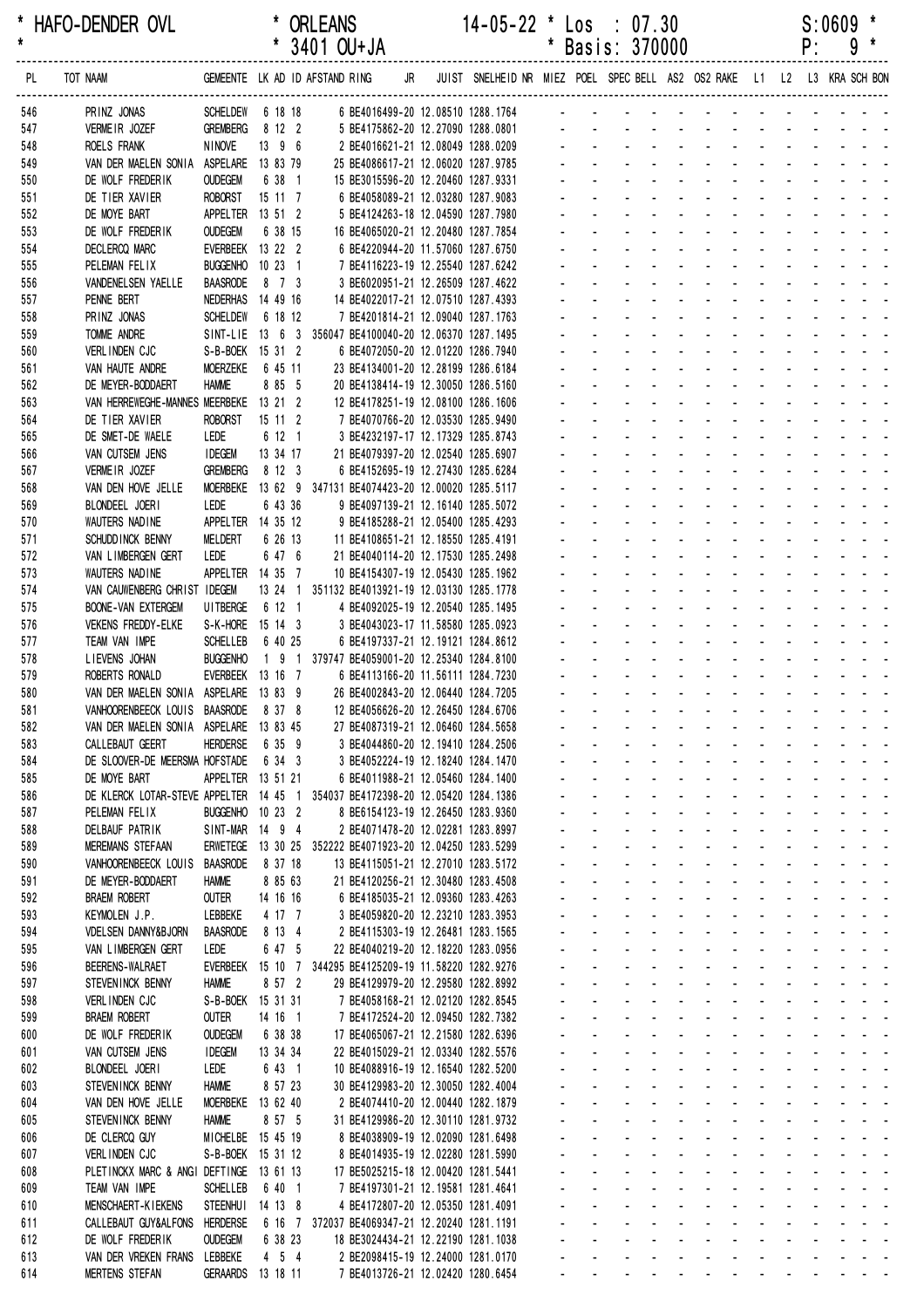| *<br>$\star$ | HAFO-DENDER OVL                                              |                            |          |                     | <b>ORLEANS</b><br>3401 OU+JA                             |    | $14-05-22$ * Los : 07.30                                                 | * |                | Basis: 370000              |                                                         |                                        |                             |                             |                             |                | P:                          | S:0609 | $10*$                                                                                                                                                                                                                                                                                                                                                                                                                             |
|--------------|--------------------------------------------------------------|----------------------------|----------|---------------------|----------------------------------------------------------|----|--------------------------------------------------------------------------|---|----------------|----------------------------|---------------------------------------------------------|----------------------------------------|-----------------------------|-----------------------------|-----------------------------|----------------|-----------------------------|--------|-----------------------------------------------------------------------------------------------------------------------------------------------------------------------------------------------------------------------------------------------------------------------------------------------------------------------------------------------------------------------------------------------------------------------------------|
| PL.          | TOT NAAM                                                     |                            |          |                     | GEMEENTE LK AD ID AFSTAND RING                           | JR | JUIST SNELHEID NR MIEZ POEL SPEC BELL AS2 OS2 RAKE L1 L2 L3 KRA SCH BON  |   |                |                            |                                                         |                                        |                             |                             |                             |                |                             |        |                                                                                                                                                                                                                                                                                                                                                                                                                                   |
| 615          | RAEMDONCK-RUYS                                               | <b>HAMME</b>               |          | 8 51 19             |                                                          |    | 2 BE4178253-20 12.31420 1280.3911                                        |   |                |                            |                                                         |                                        |                             |                             |                             |                |                             |        |                                                                                                                                                                                                                                                                                                                                                                                                                                   |
| 616          | BROOTCOORENS E.-DE LE ONKERZEL 13 23 15                      |                            |          |                     |                                                          |    | 9 BE4010852-21 12.02440 1280.3899                                        |   |                |                            |                                                         |                                        |                             |                             |                             |                |                             |        |                                                                                                                                                                                                                                                                                                                                                                                                                                   |
| 617          | <b>BOMBEKE RUDY</b>                                          |                            |          |                     | NIEUWEKE 14 10 10 365827 004215213-21 12.15450 1280.2345 |    |                                                                          |   |                |                            |                                                         |                                        |                             |                             |                             |                |                             |        |                                                                                                                                                                                                                                                                                                                                                                                                                                   |
| 618          | WILLAERT EDDY                                                | <b>MOERZEKE</b>            |          | 6 6 3               |                                                          |    | 3 BE4133965-20 12.29290 1280.1647                                        |   |                |                            |                                                         |                                        |                             |                             |                             |                |                             |        |                                                                                                                                                                                                                                                                                                                                                                                                                                   |
| 619          | RAEMDONCK-RUYS                                               | <b>HAMME</b>               |          | 8 51 2              |                                                          |    | 3 BE4178285-20 12.31490 1279.8962                                        |   |                |                            |                                                         |                                        |                             |                             |                             |                |                             |        |                                                                                                                                                                                                                                                                                                                                                                                                                                   |
| 620<br>621   | <b>DECLERCQ MARC</b><br>DE SMET-DE WAELE                     | EVERBEEK 13 22 3<br>LEDE   |          | 6 12 8              |                                                          |    | 7 BE4220943-20 11.58450 1279.7693<br>4 BE4031085-21 12.18559 1279.7178   |   |                |                            |                                                         |                                        |                             |                             |                             |                |                             |        |                                                                                                                                                                                                                                                                                                                                                                                                                                   |
| 622          | PILLET PAUL                                                  | MEERBEKE                   | 13 11 3  |                     |                                                          |    | 3 BE4014431-21 12.08071 1279.7143                                        |   |                |                            |                                                         |                                        |                             |                             |                             |                |                             |        |                                                                                                                                                                                                                                                                                                                                                                                                                                   |
| 623          | PENNE BERT                                                   | NEDERHAS 14 49 19          |          |                     |                                                          |    | 15 BE4024177-21 12.09320 1279.6864                                       |   |                |                            |                                                         |                                        |                             |                             |                             |                |                             |        |                                                                                                                                                                                                                                                                                                                                                                                                                                   |
| 624          | DE MEYER-BODDAERT                                            | <b>HAMME</b>               |          | 8 85 12             |                                                          |    | 22 BE4177362-20 12.31460 1279.3394                                       |   |                |                            |                                                         |                                        |                             |                             |                             |                |                             |        |                                                                                                                                                                                                                                                                                                                                                                                                                                   |
| 625          | VANHOORENBEECK LOUIS                                         | <b>BAASRODE</b>            |          | 8 37 26             |                                                          |    | 14 BE4115080-21 12.28000 1279.2819                                       |   |                |                            |                                                         |                                        |                             |                             |                             |                |                             |        |                                                                                                                                                                                                                                                                                                                                                                                                                                   |
| 626          | THYS EDDY                                                    | ASPELARE 13 15 2           |          |                     |                                                          |    | 7 BE4199058-20 12.08357 1279.1687                                        |   |                |                            |                                                         |                                        |                             |                             |                             |                |                             |        |                                                                                                                                                                                                                                                                                                                                                                                                                                   |
| 627          | PENNE BERT                                                   | NEDERHAS                   | 14 49 47 |                     |                                                          |    | 16 BE4098557-20 12.09390 1279.1525                                       |   |                |                            |                                                         |                                        |                             |                             |                             |                |                             |        |                                                                                                                                                                                                                                                                                                                                                                                                                                   |
| 628          | TEAM VAN IMPE                                                | <b>SCHELLEB</b>            |          | 6 40 14             |                                                          |    | 8 BE4173277-19 12.20301 1279.1114                                        |   |                |                            |                                                         |                                        |                             |                             |                             |                |                             |        |                                                                                                                                                                                                                                                                                                                                                                                                                                   |
| 629          | DE MEYER-BODDAERT                                            | <b>HAMME</b>               |          | 8 85 49             |                                                          |    | 23 BE4177380-20 12.31500 1279.0569                                       |   |                |                            |                                                         |                                        |                             |                             |                             |                |                             |        |                                                                                                                                                                                                                                                                                                                                                                                                                                   |
| 629          | DE MEYER-BODDAERT                                            | <b>HAMME</b>               |          | 8 85 81             |                                                          |    | 24 BE4120330-21 12.31500 1279.0569                                       |   |                |                            |                                                         |                                        |                             |                             |                             |                |                             |        |                                                                                                                                                                                                                                                                                                                                                                                                                                   |
| 631          | VANEXTERGEM JOHAN                                            | <b>APPELS</b>              |          | 8 22 7              |                                                          |    | 3 BE4065608-21 12.25370 1279.0213                                        |   |                |                            |                                                         |                                        |                             |                             |                             |                |                             |        |                                                                                                                                                                                                                                                                                                                                                                                                                                   |
| 632          | DE NAYER LUC                                                 | OVERBOEL<br><b>HAMME</b>   | 13 19 10 | 8 85 37             |                                                          |    | 6 BE4133447-20 11.59250 1278.9149                                        |   |                |                            |                                                         |                                        |                             |                             |                             |                |                             |        |                                                                                                                                                                                                                                                                                                                                                                                                                                   |
| 633<br>634   | DE MEYER-BODDAERT<br>TEAM VAN IMPE                           | <b>SCHELLEB</b>            |          | 6 40 22             |                                                          |    | 25 BE4120211-21 12.31530 1278.8450<br>9 BE4197376-21 12.20361 1278.6713  |   |                |                            |                                                         |                                        |                             |                             |                             |                |                             |        |                                                                                                                                                                                                                                                                                                                                                                                                                                   |
| 635          | <b>BOMBEKE RUDY</b>                                          | NIEUWEKE 14 10 3           |          |                     |                                                          |    | 2 BE4053186-18 12.16070 1278.5938                                        |   |                |                            |                                                         |                                        |                             |                             |                             |                |                             |        |                                                                                                                                                                                                                                                                                                                                                                                                                                   |
| 636          | VAN LIMBERGEN GERT                                           | LEDE                       |          | 6 47 17             |                                                          |    | 23 BE4053500-19 12.19230 1278.5878                                       |   |                |                            |                                                         |                                        |                             |                             |                             |                |                             |        |                                                                                                                                                                                                                                                                                                                                                                                                                                   |
| 637          | VAN DER MAELEN SONIA ASPELARE 13 83 76                       |                            |          |                     |                                                          |    | 28 BE4087328-21 12.08050 1278.4837                                       |   |                |                            |                                                         |                                        |                             |                             |                             |                |                             |        |                                                                                                                                                                                                                                                                                                                                                                                                                                   |
| 638          | LIEVENS JOHAN                                                | <b>BUGGENHO</b>            |          | 197                 |                                                          |    | 2 BE4116103-21 12.27020 1278.4659                                        |   |                |                            |                                                         |                                        |                             |                             |                             |                |                             |        |                                                                                                                                                                                                                                                                                                                                                                                                                                   |
| 639          | DE WOLF FREDERIK                                             | <b>OUDEGEM</b>             |          | 6 38 19             |                                                          |    | 19 BE3015576-20 12.22560 1278.4069                                       |   |                |                            |                                                         |                                        |                             |                             |                             |                |                             |        |                                                                                                                                                                                                                                                                                                                                                                                                                                   |
| 640          | V.D.LINDEN LENY                                              | PARIKE                     | 13 24 20 |                     |                                                          |    | 9 BE4091693-21 12.00110 1278.3246                                        |   |                |                            |                                                         |                                        |                             |                             |                             |                |                             |        |                                                                                                                                                                                                                                                                                                                                                                                                                                   |
| 641          | VANHOORENBEECK LOUIS BAASRODE                                |                            |          | 8 37 23             |                                                          |    | 15 BE4115041-21 12.28150 1278.2096                                       |   |                |                            |                                                         |                                        |                             |                             |                             |                |                             |        |                                                                                                                                                                                                                                                                                                                                                                                                                                   |
| 642          | VAN DER MAELEN SONIA ASPELARE 13 83 53                       |                            |          |                     |                                                          |    | 29 BE4087528-21 12.08090 1278.1772                                       |   |                |                            |                                                         |                                        |                             |                             |                             |                |                             |        |                                                                                                                                                                                                                                                                                                                                                                                                                                   |
| 643          | CALLEBAUT FRANCOIS                                           | MELDERT                    |          | 6 20 10             |                                                          |    | 3 BE4214420-20 12.21399 1278.1273                                        |   |                |                            |                                                         |                                        |                             |                             |                             |                |                             |        |                                                                                                                                                                                                                                                                                                                                                                                                                                   |
| 644          | FARJALLAH KERIM                                              | <b>SERSKAMP</b>            |          | 6 28 19             |                                                          |    | 2 BE4068538-21 12.19151 1278.1223                                        |   |                |                            |                                                         |                                        |                             |                             |                             |                |                             |        |                                                                                                                                                                                                                                                                                                                                                                                                                                   |
| 645          | THYS EDDY                                                    | <b>ASPELARE</b>            | 13 15 1  |                     |                                                          |    | 8 BE4081814-18 12.08507 1278.0218                                        |   |                |                            |                                                         |                                        |                             |                             |                             |                |                             |        |                                                                                                                                                                                                                                                                                                                                                                                                                                   |
| 646          | VAN DEN ABBEELE EMIEL DENDERBE                               |                            |          | 6 19 14             |                                                          |    | 3 BE4064162-21 12.24500 1277.7761                                        |   |                |                            |                                                         |                                        |                             |                             |                             |                |                             |        |                                                                                                                                                                                                                                                                                                                                                                                                                                   |
| 647          | DE BRUYNE GEERT                                              | <b>BERLARE</b>             |          | 6 7 3               |                                                          |    | 3 BE4170362-20 12.24110 1277.6251                                        |   |                |                            |                                                         |                                        |                             |                             |                             |                |                             |        |                                                                                                                                                                                                                                                                                                                                                                                                                                   |
| 648          | VAN DER MAELEN SONIA ASPELARE 13 83 49                       |                            |          |                     |                                                          |    | 30 BE4087510-21 12.08170 1277.5648                                       |   |                |                            |                                                         |                                        |                             |                             |                             |                |                             |        |                                                                                                                                                                                                                                                                                                                                                                                                                                   |
| 649<br>650   | DE MEYER-BODDAERT<br>BROOTCOORENS E.-DE LE ONKERZEL 13 23 12 | <b>HAMME</b>               |          | 8 85 70             |                                                          |    | 26 BE4138423-19 12.32120 1277.5050<br>10 BE4010853-21 12.03230 1277.3456 |   |                |                            | $\mathcal{L}_{\mathcal{A}}$                             | $\mathbb{Z}^2$                         | $\sim$                      |                             |                             |                |                             |        | $\sim$ $ \sim$ $-$                                                                                                                                                                                                                                                                                                                                                                                                                |
| 651          | DE BRUYNE GEERT                                              | <b>BERLARE</b>             |          | 6 7 4               |                                                          |    | 4 BE4015055-18 12.24150 1277.3356                                        |   |                |                            |                                                         |                                        |                             |                             |                             |                |                             |        | $\sim$ 100 $\sim$ 100 $\sim$                                                                                                                                                                                                                                                                                                                                                                                                      |
| 652          | PAREZ-VAN DE WALLE                                           | ST.KORNE 13 15 1           |          |                     |                                                          |    | 4 BE4070873-20 12.01040 1277.2319                                        |   |                |                            | $\sim$                                                  |                                        |                             |                             |                             |                |                             |        |                                                                                                                                                                                                                                                                                                                                                                                                                                   |
| 653          | VAN CAUWENBERG CHRIST IDEGEM                                 |                            | 13 24 24 |                     |                                                          |    | 2 BE4078030-20 12.04560 1277.1532                                        |   |                |                            | $\mathbf{L}^{\text{max}}$                               |                                        |                             |                             |                             |                |                             |        |                                                                                                                                                                                                                                                                                                                                                                                                                                   |
| 654          | PENNE BERT                                                   | NEDERHAS 14 49 30          |          |                     |                                                          |    | 17 BE4098601-20 12.10070 1277.0215                                       |   |                |                            | $\mathbf{L}^{\text{max}}$                               | $\omega$                               | $\sim$                      | ä,                          |                             |                |                             |        | $\sim 10$                                                                                                                                                                                                                                                                                                                                                                                                                         |
| 655          | DE MOYE BART                                                 | APPELTER 13 51 3           |          |                     |                                                          |    | 7 BE4075319-20 12.07200 1276.8858                                        |   | ä,             | $\mathbf{L}^{\text{max}}$  | $\mathcal{L}^{\text{max}}$                              | $\Delta \sim 10^{-1}$                  | $\Delta \sim 10^{-1}$       | $\mathcal{L}^{\text{max}}$  |                             |                |                             |        | $\sim 100$ $\sim$                                                                                                                                                                                                                                                                                                                                                                                                                 |
| 656          | <b>TORCK WERNER</b>                                          | PARIKE                     | 13 20 6  |                     |                                                          |    | 5 BE4117351-18 12.00490 1276.8823                                        |   | $\blacksquare$ | $\Delta \sim 10^4$         | $\sim$                                                  | $\sim$                                 | $\sim$                      | $\blacksquare$              |                             |                |                             |        | $\sim$ $ \sim$                                                                                                                                                                                                                                                                                                                                                                                                                    |
| 657          | ROBERTS RONALD                                               | EVERBEEK 13 16 10          |          |                     |                                                          |    | 7 BE4035514-21 11.57501 1276.8085                                        |   |                |                            | <b>All Service</b>                                      |                                        |                             |                             |                             |                |                             |        |                                                                                                                                                                                                                                                                                                                                                                                                                                   |
| 658          | FARJALLAH KERIM                                              | <b>SERSKAMP</b>            |          | 6 28 15             |                                                          |    | 3 BE4068528-21 12.19351 1276.6511                                        |   |                |                            | $\omega_{\rm{max}}$ , and $\omega_{\rm{max}}$           | $\omega$                               |                             |                             |                             |                |                             |        |                                                                                                                                                                                                                                                                                                                                                                                                                                   |
| 659          | TEAM NOEL-WILLOCKX                                           | <b>BAASRODE</b>            |          | 8 30 18             |                                                          |    | 13 BE6021131-21 12.29010 1276.4974                                       |   |                |                            | $\Delta \sim 100$                                       | $\mathcal{L}$                          |                             | $\sim 100$                  |                             |                |                             |        |                                                                                                                                                                                                                                                                                                                                                                                                                                   |
| 660          | VAN DEN DRIESSCHE NIE AALST                                  |                            |          | 6 30 21             |                                                          |    | 14 BE4064321-21 12.18320 1276.4452                                       |   | ä,             | $\mathbf{L}^{\text{max}}$  | $\Delta \sim 100$                                       | $\mathbf{r}$                           | $\Delta \sim 100$           | $\omega_{\rm{max}}$         | $\sim$                      |                |                             |        | and a state of                                                                                                                                                                                                                                                                                                                                                                                                                    |
| 661          | VANHOORENBEECK LOUIS BAASRODE                                |                            |          | 8 37 14             |                                                          |    | 16 BE4012974-18 12.28430 1276.2127                                       |   | ä,             | $\omega_{\rm{max}}$        | $\mathbf{L}^{\text{max}}$                               | $\Delta \sim 10^{-1}$                  | $\Delta \sim 10^{-1}$       | $\mathbf{L}^{\text{max}}$   | $\Delta \sim 100$           | $\sim$         | $\omega_{\rm{max}}$         |        | $\omega_{\rm{eff}}$ , $\omega_{\rm{eff}}$ , $\omega_{\rm{eff}}$                                                                                                                                                                                                                                                                                                                                                                   |
| 662          | V.D.LINDEN LENY                                              | PARIKE                     |          | 13 24 10            |                                                          |    | 10 BE4005561-20 12.00380 1276.1990                                       |   | $\blacksquare$ | $\omega_{\rm{max}}$        | $\sim$                                                  | $\mathbf{r}$                           | $\blacksquare$              | $\blacksquare$              |                             | $\blacksquare$ |                             |        | $\sim$ $ \sim$                                                                                                                                                                                                                                                                                                                                                                                                                    |
| 663          | TEAM NOEL-WILLOCKX<br>VAN WIELENDAELE PAUL                   | <b>BAASRODE</b>            |          | 8 30 2              |                                                          |    | 14 BE6021156-21 12.29070 1276.0707                                       |   |                | $\sim$                     | $\mathcal{L}_{\mathcal{A}}$<br>$\sim$                   | $\blacksquare$<br>$\omega$             | $\sim$                      | $\blacksquare$<br>$\omega$  |                             |                | $\blacksquare$              |        | $\omega_{\rm{eff}}=2.00$ km $^{-1}$                                                                                                                                                                                                                                                                                                                                                                                               |
| 664<br>665   | WILLAERT EDDY                                                | MOERZEKE                   |          | 6 6 5               | GERAARDS 13 30 26 343496 BE4016878-21 11.59119 1275.9960 |    | 4 BE4134343-20 12.30280 1275.9751                                        |   |                |                            | $\omega_{\rm{max}}$ , $\omega_{\rm{max}}$               |                                        |                             | $\mathcal{L}^{\mathcal{L}}$ | $\mathbf{r}$                |                |                             |        |                                                                                                                                                                                                                                                                                                                                                                                                                                   |
| 666          | <b>VERGUCHT MARTIN</b>                                       | NEDERBRA 15 9 5            |          |                     |                                                          |    | 3 BE4072627-20 12.01120 1275.8960                                        |   | ä,             | $\mathbf{L}^{\text{max}}$  | $\mathbf{L}^{\text{max}}$                               | $\mathbf{r}$                           | $\sim$                      | $\omega_{\rm{max}}$         | $\mathcal{L}^{\mathcal{A}}$ |                |                             |        | $\sim$ $ \sim$                                                                                                                                                                                                                                                                                                                                                                                                                    |
| 667          | <b>COOREMAN STEFAAN</b>                                      | <b>BUGGENHO</b>            |          | 6 17 11             |                                                          |    | 4 BE4115358-21 12.27451 1275.7309                                        |   | $\mathbf{r}$   | $\mathbf{L}^{\text{max}}$  | <b>All States</b>                                       |                                        | $\sim 100$                  | $\mathcal{L}^{\text{max}}$  |                             |                |                             |        | $\sim 100$                                                                                                                                                                                                                                                                                                                                                                                                                        |
| 668          | VAN HOUWE WILLY                                              | <b>APPELS</b>              |          |                     | 6 20 7 377953 BE4001582-18 12.26160 1275.7189            |    |                                                                          |   | $\sim$         | $\Delta \sim 100$          | $\mathbf{r}$                                            | $\Delta \sim 100$                      | $\sim$                      | $\blacksquare$              |                             |                |                             |        | $\sim$ $ \sim$                                                                                                                                                                                                                                                                                                                                                                                                                    |
| 669          | COSIJN ANDY                                                  | D'WINDEK 13 49 1           |          |                     |                                                          |    | 20 BE4077286-20 12.07152 1275.6781                                       |   | $\blacksquare$ | $\sim 100$                 | $\Delta \sim 100$                                       | $\mathbf{r}$                           | $\sim$                      | $\blacksquare$              |                             |                |                             |        |                                                                                                                                                                                                                                                                                                                                                                                                                                   |
| 670          | VANHOORENBEECK LOUIS                                         | <b>BAASRODE</b>            |          | 8 37 36             |                                                          |    | 17 BE4115072-21 12.28510 1275.6433                                       |   |                |                            | and the state                                           | $\omega$                               |                             | $\mathcal{L}^{\mathcal{L}}$ |                             |                |                             |        |                                                                                                                                                                                                                                                                                                                                                                                                                                   |
| 671          | VANDENHAUTE ET I ENNE                                        |                            |          |                     | KERKSKEN 14 33 2 361482 BE4076910-20 12.13231 1275.5862  |    |                                                                          |   |                |                            | $\Delta \sim 100$                                       | $\mathcal{L}$                          |                             | $\mathbf{L}^{\text{max}}$   | $\Delta$                    |                |                             |        | $\label{eq:2.1} \begin{array}{cccccccccc} \mathbf{1} & \mathbf{1} & \mathbf{1} & \mathbf{1} & \mathbf{1} & \mathbf{1} & \mathbf{1} & \mathbf{1} & \mathbf{1} & \mathbf{1} & \mathbf{1} & \mathbf{1} & \mathbf{1} & \mathbf{1} & \mathbf{1} & \mathbf{1} & \mathbf{1} & \mathbf{1} & \mathbf{1} & \mathbf{1} & \mathbf{1} & \mathbf{1} & \mathbf{1} & \mathbf{1} & \mathbf{1} & \mathbf{1} & \mathbf{1} & \mathbf{1} & \mathbf{1}$ |
| 672          | VAN LIMBERGEN GERT                                           | LEDE                       |          | 6 47 22             |                                                          |    | 24 BE4002569-18 12.20040 1275.5757                                       |   | ä,             | $\mathbf{L}^{\text{max}}$  | $\mathcal{L}^{\text{max}}$                              | $\mathbf{r}$                           | $\sim$                      | $\omega_{\rm{max}}$         | $\mathcal{L}^{\mathcal{A}}$ | $\mathcal{L}$  | $\mathcal{L}$               |        | and a state of                                                                                                                                                                                                                                                                                                                                                                                                                    |
| 673          | DE SLOOVER-DE MEERSMA HOFSTADE                               |                            |          | 6 34 5              |                                                          |    | 4 BE4044251-20 12.20270 1275.0835                                        |   | ä,             | $\mathcal{L}^{\text{max}}$ | $\mathbf{L}^{\text{max}}$                               | $\Delta \sim 100$                      | $\Delta \sim 10^{-1}$       | $\omega_{\rm{max}}$         | $\Delta \sim 10^4$          | $\sim$         | $\mathcal{L}^{\mathcal{A}}$ |        | $\sim 10$                                                                                                                                                                                                                                                                                                                                                                                                                         |
| 674          | WAUTERS NADINE                                               | APPELTER 14 35 15          |          |                     |                                                          |    | 11 BE4185265-21 12.07580 1274.7931                                       |   | $\blacksquare$ | $\Delta \sim 100$          | $\mathcal{L}_{\mathcal{A}}$                             | $\omega$                               | $\mathbf{r}$                |                             |                             | $\mathbf{r}$   |                             |        | $\sim 100$ $\sim$                                                                                                                                                                                                                                                                                                                                                                                                                 |
| 675          | V.CAUWENBERGH F.                                             | LEBBEKE                    |          | $4 \quad 3 \quad 1$ |                                                          |    | 2 BE4168969-20 12.26360 1274.7134                                        |   |                | $\Delta \sim 100$          | $\Delta \sim 100$                                       | $\mathcal{L}$                          | $\sim$                      | ä,                          |                             |                | $\omega$                    |        | $\sim 10^{-1}$ $\sim$                                                                                                                                                                                                                                                                                                                                                                                                             |
| 676          | WAUTERS NADINE                                               | APPELTER 14 35 23          |          |                     |                                                          |    | 12 BE4185201-21 12.08020 1274.4875                                       |   |                |                            | and a state                                             | $\omega$                               |                             |                             |                             |                |                             |        |                                                                                                                                                                                                                                                                                                                                                                                                                                   |
| 677          | DE WOLF FREDERIK                                             | <b>OUDEGEM</b>             |          | 6 38 24             |                                                          |    | 20 BE4042397-20 12.23590 1273.8409                                       |   |                |                            | $\sim 100$                                              | $\mathcal{L}$                          |                             |                             |                             |                |                             |        |                                                                                                                                                                                                                                                                                                                                                                                                                                   |
| 678          | STEVENINCK BENNY                                             | <b>HAMME</b>               |          | 8 57 24             |                                                          |    | 32 BE4129994-20 12.32060 1273.8398                                       |   | ä,<br>ä,       | ¥.                         | $\mathbf{L}^{\text{max}}$<br>$\mathcal{L}^{\text{max}}$ | $\mathbf{r}$<br>$\Delta \sim 10^{-11}$ | $\sim$<br>$\sim$            | ä,<br>$\omega$              | $\mathbf{r}$                |                |                             |        |                                                                                                                                                                                                                                                                                                                                                                                                                                   |
| 679<br>680   | COOREMAN AUGUST<br>PRINZ JONAS                               | LEBBEKE<br><b>SCHELDEW</b> |          | 4 10 4<br>6 18 11   |                                                          |    | 2 BE4196006-20 12.26030 1273.8051<br>8 BE4179579-21 12.12020 1273.6367   |   | $\blacksquare$ | $\sim 100$                 | $\sim$                                                  | $\blacksquare$                         | $\mathcal{L}_{\mathcal{A}}$ | $\blacksquare$              |                             |                |                             |        | $\sim$ $ \sim$<br>$\sim$ $ \sim$                                                                                                                                                                                                                                                                                                                                                                                                  |
| 681          | <b>TORCK WERNER</b>                                          | <b>PARIKE</b>              | 13 20 16 |                     |                                                          |    | 6 BE4034855-21 12.01330 1273.4340                                        |   | $\blacksquare$ | $\sim$                     | $\blacksquare$                                          | $\blacksquare$                         | $\sim$                      | $\blacksquare$              |                             |                |                             |        | $\omega_{\rm{eff}}=2.00$ km $^{-1}$                                                                                                                                                                                                                                                                                                                                                                                               |
| 682          | BLONDEEL JOERI                                               | LEDE                       |          | 6 43 15             |                                                          |    | 11 BE4141937-20 12.18570 1273.4210                                       |   |                |                            |                                                         |                                        |                             |                             |                             |                |                             |        |                                                                                                                                                                                                                                                                                                                                                                                                                                   |
| 683          | STEVENINCK BENNY                                             | <b>HAMME</b>               |          | 8 57 27             |                                                          |    | 33 BE4074909-21 12.32130 1273.3480                                       |   | ÷.             | $\Delta \sim 100$          |                                                         |                                        | and a straight              |                             | and a straight and          |                |                             |        | <b>San America</b>                                                                                                                                                                                                                                                                                                                                                                                                                |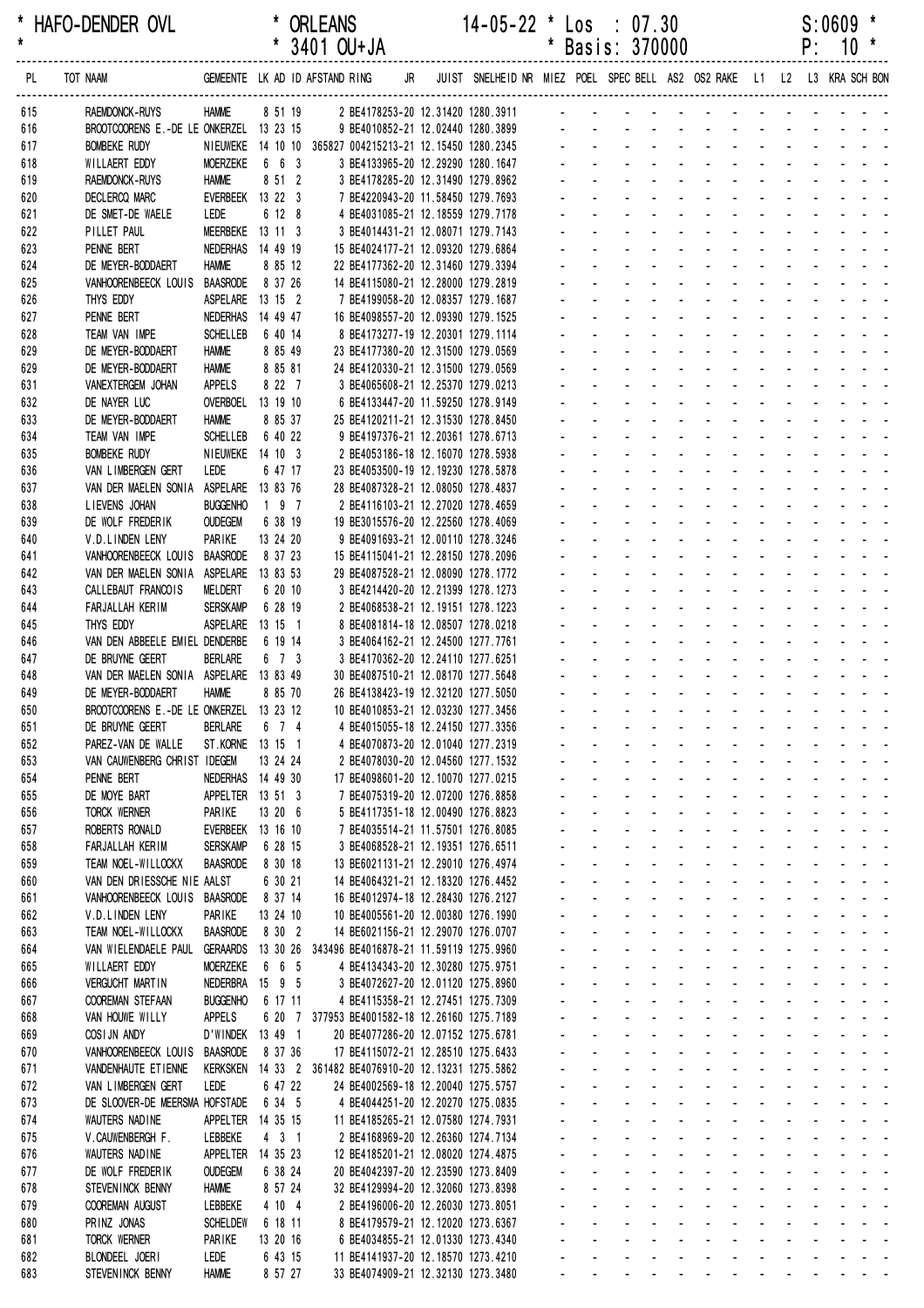\* HAFO-DENDER OVL \* ORLEANS 14-05-22 \* Los : 07.30 S:0609 \*

|            |                                                                              |                                        |                     | 3401 OU+JA                                                               |    |                                                                         |                | Basis: 3/0000                             |                                 |                           |                                                |                                                     |                | ۲.                 |                             |                                   |
|------------|------------------------------------------------------------------------------|----------------------------------------|---------------------|--------------------------------------------------------------------------|----|-------------------------------------------------------------------------|----------------|-------------------------------------------|---------------------------------|---------------------------|------------------------------------------------|-----------------------------------------------------|----------------|--------------------|-----------------------------|-----------------------------------|
| PL         | TOT NAAM                                                                     |                                        |                     | GEMEENTE LK AD ID AFSTAND RING                                           | JR | JUIST SNELHEID NR MIEZ POEL SPEC BELL AS2 OS2 RAKE L1 L2 L3 KRA SCH BON |                |                                           |                                 |                           |                                                |                                                     |                |                    |                             |                                   |
| 684        | FRANCOIS WILLY                                                               | SERSKAMP 6 14 2                        |                     | 4 BE6022613-19 12.20150 1273.2472 - - - - - - - -                        |    |                                                                         |                |                                           |                                 |                           |                                                |                                                     |                |                    |                             |                                   |
| 685        | <b>BERT LESLY</b>                                                            | ST-GILLI                               |                     | 8 50 22 379735 BE4114811-21 12.28150 1273.2104                           |    |                                                                         |                |                                           |                                 |                           |                                                |                                                     |                |                    |                             |                                   |
| 686        | DE NAYER LUC                                                                 | OVERBOEL 13 19 19                      |                     | 7 BE4157623-21 12.00380 1273.1654                                        |    |                                                                         |                |                                           |                                 |                           |                                                |                                                     |                |                    |                             |                                   |
| 687        | VAN DE VELDE EDDY                                                            |                                        |                     | SINT-MAR 13 6 1 350308 BE4113841-20 12.05100 1273.0757                   |    |                                                                         |                |                                           |                                 |                           |                                                |                                                     |                |                    |                             |                                   |
| 688<br>689 | VEKENS FREDDY-ELKE<br>VAN DER MAELEN SONIA                                   | S-K-HORE 15 14 1<br>ASPELARE 13 83 44  |                     | 4 BE4124411-19 12.01320 1272.9450<br>31 BE4087459-21 12.09220 1272.6107  |    |                                                                         |                |                                           |                                 |                           |                                                |                                                     |                |                    |                             |                                   |
| 690        | PLETINCKX MARC & ANGI DEFTINGE 13 61 35                                      |                                        |                     | 18 BE4059613-21 12.02380 1272.4563                                       |    |                                                                         |                |                                           |                                 |                           |                                                |                                                     |                |                    |                             |                                   |
| 691        | DE MEYER-BODDAERT                                                            | <b>HAMME</b>                           | 8 85 6              | 27 BE4238323-17 12.33260 1272.3124                                       |    |                                                                         |                |                                           |                                 |                           |                                                |                                                     |                |                    |                             |                                   |
| 692        | <b>MEREMANS STEFAAN</b>                                                      | ERWETEGE 13 30 26                      |                     | 2 BE4211469-20 12.06510 1272.2485                                        |    |                                                                         |                |                                           |                                 |                           |                                                |                                                     |                |                    |                             |                                   |
| 693        | COOREMAN STEFAAN                                                             | <b>BUGGENHO</b>                        | 6 17 3              | 5 BE4018139-18 12.28341 1272.2414                                        |    |                                                                         |                |                                           |                                 |                           |                                                |                                                     |                |                    |                             |                                   |
| 694        | DE WOLF FREDERIK                                                             | <b>OUDEGEM</b>                         | 6 38 30             | 21 BE4065058-21 12.24230 1272.1101                                       |    |                                                                         |                |                                           |                                 |                           |                                                |                                                     |                |                    |                             |                                   |
| 695<br>696 | PLETINCKX MARC & ANGI DEFTINGE 13 61 30<br>VAN LIMBERGEN GERT                | LEDE                                   | 6 47 18             | 19 BE4057247-21 12.02430 1272.0675<br>25 BE4040223-20 12.20530 1271.9945 |    |                                                                         |                |                                           |                                 |                           |                                                |                                                     |                |                    |                             |                                   |
| 697        | VAN HAUTE ANDRE                                                              | <b>MOERZEKE</b>                        | 6 45 13             | 24 BE4026803-18 12.31459 1271.9799                                       |    |                                                                         |                |                                           |                                 |                           |                                                |                                                     |                |                    |                             |                                   |
| 698        | VAN DEN ABBEELE EMIEL DENDERBE                                               |                                        | 6 19 9              | 4 BE4064175-21 12.26110 1271.9521                                        |    |                                                                         |                |                                           |                                 |                           |                                                |                                                     |                |                    |                             |                                   |
| 699        | <b>DELBAUF PATRIK</b>                                                        | SINT-MAR 14 9 5                        |                     | 3 BE4057765-21 12.05041 1271.7640                                        |    |                                                                         |                |                                           |                                 |                           |                                                |                                                     |                |                    |                             |                                   |
| 700        | TORTELBOOM WILLY                                                             | OOMBERGE 13 22 8                       |                     | 8 BE4015322-21 12.11300 1271.7087                                        |    |                                                                         |                |                                           |                                 |                           |                                                |                                                     |                |                    |                             |                                   |
| 701        | <b>BOMBEKE RUDY</b>                                                          | NIEUWEKE 14 10 4                       |                     | 3 BE4139295-19 12.17400 1271.7045                                        |    |                                                                         |                |                                           |                                 |                           |                                                |                                                     |                |                    |                             |                                   |
| 702        | STEVENINCK BENNY                                                             | <b>HAMME</b><br>MICHELBE 15 45 18      | 8 57 22             | 34 BE4129930-20 12.32370 1271.6649<br>9 BE4006018-20 12.04180 1271.6041  |    |                                                                         |                |                                           |                                 |                           |                                                |                                                     |                |                    |                             |                                   |
| 703<br>704 | DE CLERCQ GUY<br>WAUTERS NADINE                                              | APPELTER 14 35 25                      |                     | 13 BE4146940-19 12.08440 1271.2868                                       |    |                                                                         |                |                                           |                                 |                           |                                                |                                                     |                |                    |                             |                                   |
| 705        | COSI JN ROBRECHT                                                             | POLLARE                                | 13 34 28            | 9 BE4018433-19 12.09050 1271.1723                                        |    |                                                                         |                |                                           |                                 |                           |                                                |                                                     |                |                    |                             |                                   |
| 706        | DE WOLF KAREL                                                                | <b>NIEUWERK</b>                        |                     | 6 55 6 364188 BE4188423-20 12.16310 1271.0884                            |    |                                                                         |                |                                           |                                 |                           |                                                |                                                     |                |                    |                             |                                   |
| 707        | <b>VERCAUTEREN PAUL</b>                                                      | <b>OVERMERE</b>                        | 6 21 2              | 3 BE4075637-19 12.26330 1271.0302                                        |    |                                                                         |                |                                           |                                 |                           |                                                |                                                     |                |                    |                             |                                   |
| 708        | VAN CAUWENBERG CHRIST IDEGEM                                                 |                                        | 13 24 22            | 3 BE4078039-20 12.06160 1270.9894                                        |    |                                                                         |                |                                           |                                 |                           |                                                |                                                     |                |                    |                             |                                   |
| 709        | PLETINCKX MARC & ANGI DEFTINGE 13 61 8                                       |                                        |                     | 20 BE4125739-19 12.02570 1270.9800                                       |    |                                                                         |                |                                           |                                 |                           |                                                |                                                     |                |                    |                             |                                   |
| 710<br>711 | DE MEYER-BODDAERT<br>VAN CAUWENBERG CHRIST IDEGEM                            | <b>HAMME</b>                           | 8 85 33<br>13 24 11 | 28 BE4120264-21 12.33470 1270.8465<br>4 BE4124803-18 12.06180 1270.8360  |    |                                                                         |                |                                           |                                 |                           |                                                |                                                     |                |                    |                             |                                   |
| 712        | VAN CAUWENBERG CHRIST IDEGEM                                                 |                                        | 13 24 20            | 5 BE4078050-20 12.06190 1270.7594                                        |    |                                                                         |                |                                           |                                 |                           |                                                |                                                     |                |                    |                             |                                   |
| 713        | VAN DEN EYNDE GUIDO                                                          | <b>GOEFERD</b> I                       | 13 10 2             | 4 BE4153667-19 12.01490 1270.6653                                        |    |                                                                         |                |                                           |                                 |                           |                                                |                                                     |                |                    |                             |                                   |
| 714        | VAN CUTSEM JENS                                                              | <b>IDEGEM</b>                          | 13 34 28            | 23 BE4015009-21 12.06080 1270.6362                                       |    |                                                                         |                |                                           |                                 |                           |                                                |                                                     |                |                    |                             |                                   |
| 715        | DAUWE PETER                                                                  | <b>OVERMERE</b>                        | 6 12 4              | 3 BE4141492-21 12.26030 1270.6063                                        |    |                                                                         |                |                                           |                                 |                           |                                                |                                                     |                |                    |                             |                                   |
| 716        | DE SMET-DE WAELE                                                             | LEDE                                   | 6 12 10             | 5 BE4068008-21 12.21009 1270.5565                                        |    |                                                                         |                |                                           |                                 |                           |                                                |                                                     |                |                    |                             |                                   |
| 717<br>718 | PILLET PAUL<br>TEAM NOEL-WILLOCKX                                            | MEERBEKE 13 11 9<br><b>BAASRODE</b>    | 8 30 15             | 4 BE4014413-21 12.10081 1270.5017<br>15 BE6021136-21 12.30260 1270.4782  |    |                                                                         |                |                                           |                                 |                           |                                                | $\sim$                                              |                |                    |                             |                                   |
| 719        | DE MEYER-BODDAERT                                                            | <b>HAMME</b>                           | 8 85 17             | 29 BE4177984-20 12.33540 1270.3587                                       |    |                                                                         |                |                                           |                                 |                           |                                                |                                                     |                |                    |                             |                                   |
| 720        | <b>VERGUCHT MARTIN</b>                                                       | NEDERBRA 15 9 3                        |                     | 4 BE4072932-20 12.02260 1270.1199                                        |    |                                                                         |                | $\mathbf{L}^{\text{max}}$<br>$\sim$       | $\sim$                          | $\mathbf{r}$              | $\sim 100$                                     | $\mathbf{r}$                                        |                |                    |                             |                                   |
| 721        | CALLAERT DE RIDDER                                                           | LEBBEKE                                |                     | 4 9 1 377202 BE4173782-16 12.26590 1270.1117                             |    |                                                                         |                | $\blacksquare$                            | $\sim 100$                      | $\sim$ $-$                | $\sim 100$                                     | $\blacksquare$                                      |                |                    |                             |                                   |
| 722        | VAN DER MAELEN SONIA                                                         | ASPELARE 13 83 29                      |                     | 32 BE4087443-21 12.09580 1269.8833                                       |    |                                                                         |                |                                           |                                 |                           |                                                |                                                     |                |                    |                             |                                   |
| 723        | VAN HAUTE ANDRE                                                              | MOERZEKE                               | 6 45 3              | 25 BE4026852-18 12.32159 1269.8758                                       |    |                                                                         |                |                                           | $\sim 100$                      | $\mathbf{r}$              | $\sim$ 100 $\mu$                               | $\sim$                                              |                | $\sim$             |                             |                                   |
| 724<br>725 | PELEMAN FELIX<br>PLETINCKX MARC & ANGI DEFTINGE 13 61 32                     | BUGGENHO 10 23 4                       |                     | 9 BE4116221-19 12.30040 1269.7445<br>21 BE4057154-21 12.03130 1269.7395  |    |                                                                         |                | $\sim 100$<br>$\mathbf{r}$                | <b>Contractor</b><br>$\sim 100$ | $\sim$<br>$\omega$        | $\sim$ 100 $\pm$<br>$\mathcal{L}^{\text{max}}$ | $\mathcal{L}^{\mathcal{A}}$<br>$\sim$               |                |                    |                             |                                   |
| 726        | <b>VLAEMINCK YVES</b>                                                        | <b>SCHOONAA</b>                        |                     | 6 40 11 374252 BE4063823-21 12.24470 1269.5833                           |    |                                                                         |                | $\sim$                                    | $\sim$                          | $\blacksquare$            | $\sim$                                         |                                                     |                |                    |                             | $\sim$ $ \sim$                    |
| 727        | CORTHALS ET IENNE                                                            | <b>MASSEMEN</b>                        | 6 43 17             | 4 BE4044233-21 12.19070 1269.5532                                        |    |                                                                         |                |                                           |                                 |                           |                                                |                                                     |                |                    |                             |                                   |
| 728        | PLETINCKX MARC & ANGI DEFTINGE 13 61 12                                      |                                        |                     | 22 BE4125732-19 12.03160 1269.5072                                       |    |                                                                         |                | $\mathcal{L}^{\mathcal{L}}$               |                                 | $\mathbf{r}$              |                                                | $\mathbf{r}$                                        |                |                    |                             | $\omega_{\rm{max}}$               |
| 729        | VAN EXTERGEM FRANCKY WICHELEN                                                |                                        | 6 17 3              | 2 BE4042030-20 12.23520 1269.4771                                        |    |                                                                         |                |                                           | $\sim$                          | $\sim$                    |                                                | $\sim$                                              |                | $\sim 100$         |                             |                                   |
| 730        | DE WOLF FREDERIK                                                             | <b>OUDEGEM</b>                         | 6 38 27             | 22 BE4050109-19 12.25030 1269.2357                                       |    |                                                                         |                | $\mathbf{L}^{\text{max}}$<br>$\mathbf{r}$ | <b>Contract</b><br>$\sim 100$   | $\mathcal{L}$<br>$\omega$ |                                                | $\Delta \sim 10^{-1}$<br>$\mathcal{L}^{\text{max}}$ | $\mathbf{r}$   | $\Delta \sim 10^4$ | $\mathcal{L}^{\mathcal{L}}$ | <b>Contract Contract Contract</b> |
| 731<br>731 | BOONE-VAN EXTERGEM<br><b>BOONE-VAN EXTERGEM</b>                              | UI TBERGE<br>UI TBERGE                 | 6 12 3<br>6 12 4    | 5 BE4092038-19 12.24340 1269.1524<br>6 BE4153835-18 12.24340 1269.1524   |    |                                                                         | $\blacksquare$ | $\sim 100$<br>$\mathbf{r}$                | $\sim$                          | $\blacksquare$            |                                                | $\blacksquare$                                      |                | $\sim$             |                             | $\sim$ $ \sim$                    |
| 733        | VAN STERTHEM KURT                                                            | ZOTTEGEM                               |                     | 15 10 10 353254 BE4032021-21 12.08250 1268.7962                          |    |                                                                         |                |                                           | $\sim$                          |                           |                                                |                                                     |                |                    |                             | $\sim$ $ \sim$                    |
| 734        | PENNE BERT                                                                   | NEDERHAS                               | 14 49 12            | 18 BE4024157-21 12.11560 1268.7929                                       |    |                                                                         |                |                                           | $\sim$                          | $\mathbf{r}$              |                                                |                                                     |                |                    |                             |                                   |
| 735        | TEAM VAN IMPE                                                                | <b>SCHELLEB</b>                        | 6 40 13             | 10 BE4091601-20 12.22581 1268.3419                                       |    |                                                                         |                |                                           |                                 |                           |                                                | $\mathbf{r}$                                        |                |                    |                             |                                   |
| 736        | PLATTEEUW-BRANDENO                                                           | WICHELEN                               | 6 60 24             | 7 BE4001430-18 12.23550 1268.2268                                        |    |                                                                         |                |                                           | $\sim$                          | $\omega$                  |                                                | $\mathbf{r}$                                        |                |                    |                             |                                   |
| 737        | PLATTEEUW-BRANDENO                                                           | WICHELEN                               | 6 60 23             | 8 BE3119600-19 12.23570 1268.0830                                        |    |                                                                         |                | $\sim 100$<br>$\blacksquare$              | $\sim$                          | $\mathbf{r}$              |                                                | $\sim$                                              |                |                    |                             |                                   |
| 738<br>739 | <b>VERCAUTEREN PAUL</b><br>TORCK WERNER                                      | <b>OVERMERE</b><br>PARIKE              | 6 21 9<br>13 20 5   | 4 BE4051243-19 12.27150 1268.0370<br>7 BE4113236-20 12.02450 1267.8313   |    |                                                                         | $\blacksquare$ | $\sim$<br>$\blacksquare$                  | $\sim$                          | $\blacksquare$            |                                                |                                                     |                |                    |                             | $\sim$ $ \sim$                    |
| 740        | TACKAERT JOZEF                                                               | <b>GREMBERG</b>                        | 4 12 2              | 2 BE4175363-20 12.30260 1267.7854                                        |    |                                                                         |                |                                           |                                 |                           |                                                |                                                     |                |                    |                             |                                   |
| 741        | VAN NIEUWENHOVE WILLI ASPELARE 15 4 4 356115 BE4101377-20 12.10540 1267.7643 |                                        |                     |                                                                          |    |                                                                         |                |                                           | $\sim$                          | $\overline{\phantom{a}}$  |                                                | $\sim$                                              | $\sim$         |                    |                             | $\omega_{\rm{max}}$               |
| 742        | VAN DEN ABBEELE EMIEL DENDERBE                                               |                                        | 6 19 1              | 5 BE4042443-20 12.27120 1267.6009                                        |    |                                                                         |                |                                           | $\sim$                          | ÷,                        |                                                | $\mathbf{r}$                                        | ÷.             | $\sim$             |                             | $\mathcal{L}^{\text{max}}$        |
| 743        | VAN DER MAELEN SONIA ASPELARE 13 83 1                                        |                                        |                     | 33 BE4002518-20 12.10290 1267.5441                                       |    |                                                                         |                | $\sim 100$<br>$\blacksquare$              | $\sim$                          | $\mathbf{r}$              |                                                | $\sim$                                              | $\mathbf{r}$   | $\Delta \sim 10^4$ |                             | $\omega_{\rm{max}}$               |
| 744        | <b>COOREMAN STEFAAN</b>                                                      | <b>BUGGENHO</b>                        | 6 17 4              | 6 BE4115748-19 12.29411 1267.5009                                        |    |                                                                         | $\blacksquare$ | $\sim$<br>$\blacksquare$                  | $\sim$                          | ä,                        |                                                | $\blacksquare$                                      | $\blacksquare$ | $\sim$             |                             | $\sim$ $ \sim$                    |
| 745<br>746 | SOEN-HAAK<br>PILLET PAUL                                                     | MOERBEKE 13 28 13<br>MEERBEKE 13 11 11 |                     | 12 BE4012385-21 12.03180 1267.0655<br>5 BE4014430-21 12.10551 1266.9590  |    |                                                                         |                | $\blacksquare$                            | $\sim$                          | ä,                        |                                                | $\blacksquare$                                      |                |                    |                             | $\sim 100$ km s $^{-1}$           |
| 747        | VAN DEN HOVE JELLE                                                           | MOERBEKE 13 62 62                      |                     | 3 BE4074361-20 12.04010 1266.8244                                        |    |                                                                         |                |                                           |                                 | $\overline{\phantom{a}}$  |                                                | $\sim$                                              |                |                    |                             |                                   |
| 748        | <b>VEKENS FREDDY-ELKE</b>                                                    | S-K-HORE 15 14 5                       |                     | 5 BE4124402-19 12.02510 1266.8023                                        |    |                                                                         |                |                                           | $\sim$                          | $\Box$                    |                                                | $\sim$                                              |                |                    |                             |                                   |
| 749        | V.D.LINDEN LENY                                                              | PARIKE                                 | 13 24 15            | 11 BE4091617-21 12.02390 1266.7596                                       |    |                                                                         |                | $\sim 100$<br>$\mathbf{r}$                | $\sim$ $^{-1}$                  | $\mathbf{r}$              |                                                | $\mathbf{r}$                                        |                |                    |                             |                                   |
| 750        | TEAM VAN IMPE                                                                | <b>SCHELLEB</b>                        | 6 40 28             | 11 BE4197320-21 12.23231 1266.5406                                       |    |                                                                         | $\sim$         | $\sim 100$<br>$\blacksquare$              | $\sim$                          | $\mathbf{r}$              | $\sim$                                         | $\blacksquare$                                      |                | $\sim$             |                             |                                   |
| 751        | LIEVENS JOHAN                                                                | <b>BUGGENHO</b>                        | 199                 | 3 BE4116144-21 12.29500 1266.5270                                        |    |                                                                         |                |                                           |                                 |                           |                                                |                                                     |                |                    |                             |                                   |
| 752        | PAREZ-VAN DE WALLE                                                           | ST.KORNE 13 15 4                       |                     | 5 BE4070804-20 12.03220 1266.4858                                        |    |                                                                         |                | $\omega_{\rm{max}}$                       | and a strategies                |                           |                                                |                                                     | and a straight |                    |                             |                                   |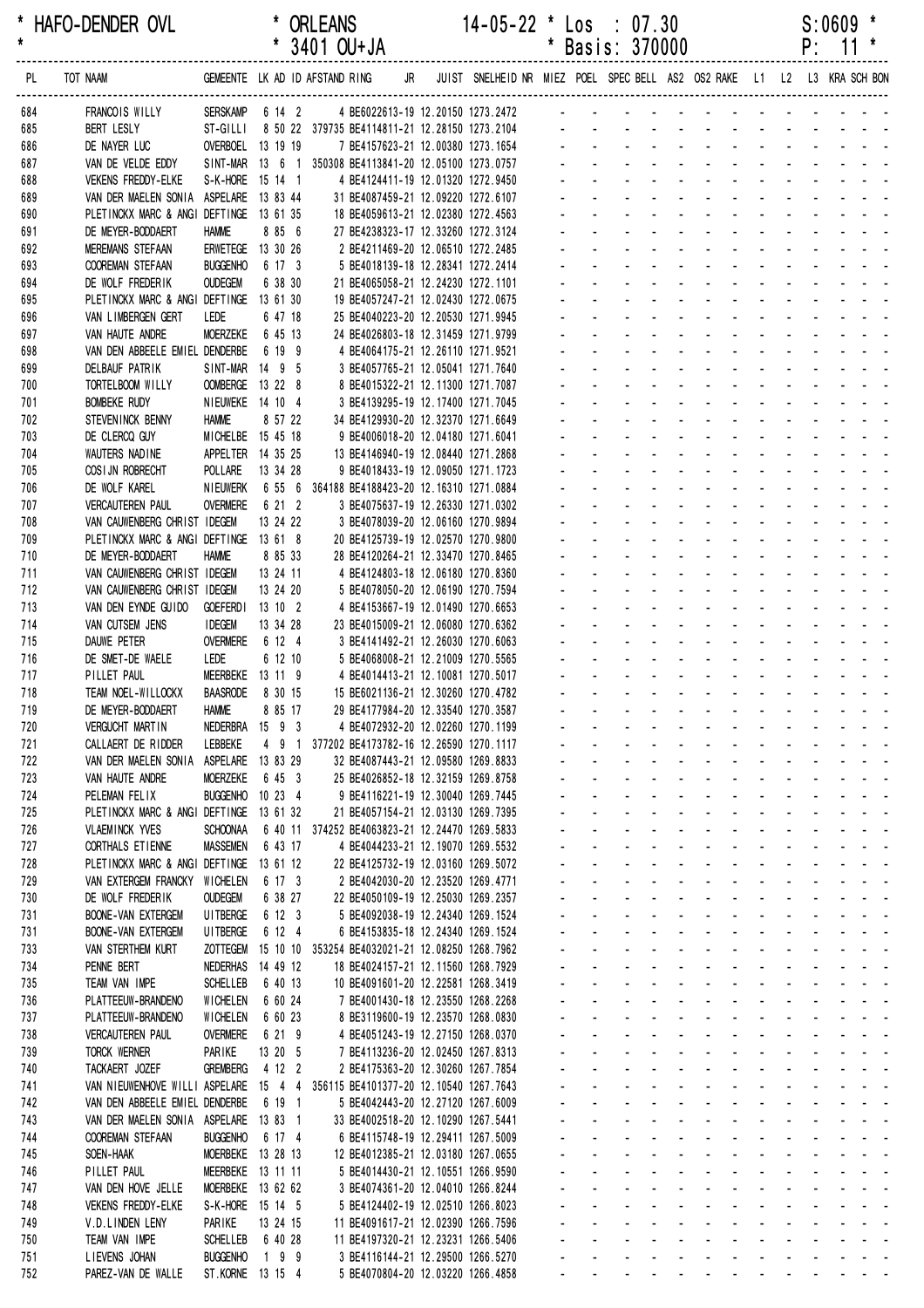| *<br>$\pmb{\star}$ | HAFO-DENDER OVL                             |                                  |                            | <b>ORLEANS</b><br>* 3401 OU+JA                                                                           |  | $14-05-22$ * $\text{Los}$ : 07.30 |                                                  | * Basis: 370000                                                                                                                                                                                                               |                            |                                                    |                                                                                                                                                                                                                                |                                           |                                                     | S:0609<br>$P: 12$ *                                                                                                                 | $\star$ |
|--------------------|---------------------------------------------|----------------------------------|----------------------------|----------------------------------------------------------------------------------------------------------|--|-----------------------------------|--------------------------------------------------|-------------------------------------------------------------------------------------------------------------------------------------------------------------------------------------------------------------------------------|----------------------------|----------------------------------------------------|--------------------------------------------------------------------------------------------------------------------------------------------------------------------------------------------------------------------------------|-------------------------------------------|-----------------------------------------------------|-------------------------------------------------------------------------------------------------------------------------------------|---------|
| PL                 | TOT NAAM                                    |                                  |                            | GEMEENTE LK AD ID AFSTAND RING JR JUIST SNELHEID NR MIEZ POEL SPECBELL AS2 OS2 RAKE L1 L2 L3 KRA SCH-BON |  |                                   |                                                  |                                                                                                                                                                                                                               |                            |                                                    |                                                                                                                                                                                                                                |                                           |                                                     |                                                                                                                                     |         |
|                    |                                             |                                  |                            |                                                                                                          |  |                                   |                                                  |                                                                                                                                                                                                                               |                            |                                                    |                                                                                                                                                                                                                                |                                           |                                                     |                                                                                                                                     |         |
| 753                | VDELSEN DANNY&BJORN                         |                                  | ASPELARE 13 15 12          | BAASRODE 8 13 1 3 BE4226513-18 12.30441 1266.3741 - - - - - - -                                          |  | 9 BE4100107-21 12.11257 1266.2904 |                                                  |                                                                                                                                                                                                                               |                            |                                                    |                                                                                                                                                                                                                                |                                           |                                                     |                                                                                                                                     |         |
| 754<br>755         | THYS EDDY<br>TORCK WERNER                   | PARIKE                           | 13 20 11                   |                                                                                                          |  | 8 BE4113219-20 12.03050 1266.2838 |                                                  | and the series of the series of the                                                                                                                                                                                           |                            |                                                    |                                                                                                                                                                                                                                |                                           |                                                     |                                                                                                                                     |         |
| 756                | COOREMAN AUGUST                             | LEBBEKE                          | 4 10 3                     |                                                                                                          |  | 3 BE4196018-20 12.27490 1266.2488 |                                                  |                                                                                                                                                                                                                               |                            |                                                    |                                                                                                                                                                                                                                |                                           | and the second second and the second                |                                                                                                                                     |         |
| 757                | PILLET PAUL                                 |                                  | MEERBEKE 13 11 6           |                                                                                                          |  | 6 BE4014416-21 12.11051 1266.2077 |                                                  |                                                                                                                                                                                                                               |                            |                                                    |                                                                                                                                                                                                                                |                                           |                                                     | $\Delta \sim 10^{-11}$                                                                                                              |         |
| 758                | SCHUDD INCK BENNY                           | MELDERT                          | 6 26 1                     | 12 BE4020973-18 12.23190 1266.1367                                                                       |  |                                   |                                                  |                                                                                                                                                                                                                               |                            |                                                    |                                                                                                                                                                                                                                |                                           | $\omega_{\rm{max}}$ , and $\omega_{\rm{max}}$       |                                                                                                                                     |         |
| 759                | LIMBOURG WESLEY                             | <b>BUGGENHO</b>                  |                            | 6 36 1 380089 BE4018873-18 12.30140 1265.9787                                                            |  |                                   |                                                  |                                                                                                                                                                                                                               |                            |                                                    |                                                                                                                                                                                                                                | $\sim 100$                                |                                                     |                                                                                                                                     |         |
| 760                | VAN HAUTE ANDRE                             | <b>MOERZEKE</b>                  | 6 45 14                    | 26 BE4163944-19 12.33159 1265.6884                                                                       |  |                                   |                                                  |                                                                                                                                                                                                                               |                            |                                                    |                                                                                                                                                                                                                                |                                           |                                                     |                                                                                                                                     |         |
| 760                | VAN HAUTE ANDRE                             | <b>MOERZEKE</b>                  | 6 45 25                    | 27 BE4134075-20 12.33159 1265.6884                                                                       |  |                                   |                                                  | and a strain and a strain and a strain                                                                                                                                                                                        |                            |                                                    |                                                                                                                                                                                                                                |                                           |                                                     |                                                                                                                                     |         |
| 762                | VERMEIR JOZEF                               | <b>GREMBERG</b>                  | 8 12 10                    | 7 BE4199193-21 12.32260 1265.5781                                                                        |  |                                   |                                                  | and a straight and                                                                                                                                                                                                            |                            | <b>Contract Street</b>                             |                                                                                                                                                                                                                                |                                           | $\mathbf{r} = \mathbf{r} + \mathbf{r} + \mathbf{r}$ | and a state of                                                                                                                      |         |
| 763<br>764         | DE SWAEF NIELS<br>VERLEYEN WILFRIED         | <b>HOFSTADE</b><br>ST.GILLI      |                            | 6 1 1 371283 BE4064462-21 12.23260 1265.3061<br>8 4 1 379232 BE4019487-18 12.29430 1265.3017             |  |                                   |                                                  |                                                                                                                                                                                                                               |                            |                                                    |                                                                                                                                                                                                                                |                                           | $\Delta \phi = \Delta \phi = 0.1$ .                 |                                                                                                                                     |         |
| 765                | ARNO AGNES                                  | <b>GERAARDS</b>                  | 13 32 22                   |                                                                                                          |  | 3 BE4011031-21 12.04070 1265.1912 |                                                  |                                                                                                                                                                                                                               |                            |                                                    |                                                                                                                                                                                                                                |                                           |                                                     | $\sim 10^{-1}$ and $\sim 10^{-1}$                                                                                                   |         |
| 766                | DE GRAUWE ERWIN                             | <b>BERLARE</b>                   | 6 12 6                     | 7 BE4053122-19 12.27051 1264.9174                                                                        |  |                                   |                                                  |                                                                                                                                                                                                                               |                            |                                                    |                                                                                                                                                                                                                                |                                           |                                                     |                                                                                                                                     |         |
| 767                | VAN HAUTE ANDRE                             | <b>MOERZEKE</b>                  | 6 45 22                    | 28 BE4026829-18 12.33299 1264.7153                                                                       |  |                                   |                                                  |                                                                                                                                                                                                                               |                            |                                                    |                                                                                                                                                                                                                                |                                           |                                                     |                                                                                                                                     |         |
| 768                | DE WOLF FREDERIK                            | <b>OUDEGEM</b>                   | 6 38 36                    | 23 BE3024449-21 12.26070 1264.6637                                                                       |  |                                   |                                                  |                                                                                                                                                                                                                               | and the state of the state |                                                    | $\sim$                                                                                                                                                                                                                         |                                           | and the state of the state of                       |                                                                                                                                     |         |
| 769                | EVERAERT JO                                 | <b>HOFSTADE</b>                  |                            | 6 1 1 371396 BE4066962-21 12.23420 1264.5420                                                             |  |                                   |                                                  |                                                                                                                                                                                                                               |                            |                                                    |                                                                                                                                                                                                                                |                                           |                                                     |                                                                                                                                     |         |
| 770                | TEAM NOEL-WILLOCKX                          | <b>BAASRODE</b>                  | 8 30 30                    | 16 BE6021111-21 12.31540 1264.3061                                                                       |  |                                   |                                                  |                                                                                                                                                                                                                               |                            |                                                    | $\Delta \sim 10^4$                                                                                                                                                                                                             |                                           | and a strategies                                    |                                                                                                                                     |         |
| 771                | DE MOYE BART                                |                                  | APPELTER 13 51 23          |                                                                                                          |  | 8 BE4011924-21 12.10060 1264.2735 |                                                  |                                                                                                                                                                                                                               |                            |                                                    |                                                                                                                                                                                                                                | $\omega_{\rm{max}}$ , $\omega_{\rm{max}}$ |                                                     |                                                                                                                                     |         |
| 772<br>773         | FRANCOIS WILLY<br>DE CLERCQ GUY             | <b>SERSKAMP</b>                  | 6 14 5<br>MICHELBE 15 45 2 | 10 BE4069855-18 12.05580 1263.9244                                                                       |  | 5 BE4140166-20 12.22200 1264.1733 |                                                  | design and a state of the state of the                                                                                                                                                                                        |                            |                                                    |                                                                                                                                                                                                                                |                                           |                                                     |                                                                                                                                     |         |
| 774                | VAN DEN HOVE JELLE                          |                                  | MOERBEKE 13 62 8           | 4 BE4074388-20 12.04410 1263.7498                                                                        |  |                                   |                                                  | $\mathbf{L} = \mathbf{L} \mathbf{L} + \mathbf{L} \mathbf{L} + \mathbf{L} \mathbf{L}$                                                                                                                                          |                            |                                                    | and the state of the state of the state of the state of the state of the state of the state of the state of the                                                                                                                |                                           |                                                     |                                                                                                                                     |         |
| 775                | TORCK WERNER                                | PARIKE                           | 13 20 4                    |                                                                                                          |  | 9 BE4113202-20 12.03400 1263.5847 |                                                  |                                                                                                                                                                                                                               |                            |                                                    | <u>.</u>                                                                                                                                                                                                                       |                                           |                                                     |                                                                                                                                     |         |
| 776                | PENNE BERT                                  |                                  | NEDERHAS 14 49 32          | 19 BE4024193-21 12.13060 1263.5641                                                                       |  |                                   |                                                  |                                                                                                                                                                                                                               |                            |                                                    |                                                                                                                                                                                                                                |                                           |                                                     | and a strain and a                                                                                                                  |         |
| 777                | VAN GIJSEGHEM & ZOON                        | SCHOONAA                         |                            | 6 14 12 373416 BE4068435-21 12.25330 1263.4613                                                           |  |                                   |                                                  |                                                                                                                                                                                                                               |                            |                                                    |                                                                                                                                                                                                                                |                                           |                                                     | <b>Contract Contract</b>                                                                                                            |         |
| 778                | DE RUYVER GEERT                             | <b>WICHELEN</b>                  |                            | 6 7 7 371897 BE4067803-21 12.24220 1263.3801                                                             |  |                                   |                                                  |                                                                                                                                                                                                                               |                            |                                                    | والوالو الوارثون والوارث                                                                                                                                                                                                       |                                           |                                                     |                                                                                                                                     |         |
| 779                | PENNE BERT                                  | NEDERHAS 14 49 26                |                            | 20 BE4211837-21 12.13090 1263.3410                                                                       |  |                                   |                                                  |                                                                                                                                                                                                                               |                            |                                                    |                                                                                                                                                                                                                                |                                           |                                                     | and the second control of the second                                                                                                |         |
| 780                | CALLEBAUT GUY&ALFONS HERDERSE               |                                  | 6 16 6                     | 2 BE4204707-21 12.24300 1263.2835                                                                        |  |                                   |                                                  |                                                                                                                                                                                                                               | and the state of the state |                                                    | $\sim 100$                                                                                                                                                                                                                     | ч.                                        | and the state of the                                | $\mathbf{L} = \mathbf{L} \mathbf{L} + \mathbf{L} \mathbf{L} + \mathbf{L} \mathbf{L}$                                                |         |
| 781                | DE WOLF KAREL<br><b>KERRE RUDY</b>          | NIEUWERK<br><b>BERLARE</b>       | 6 55 1<br>6 9 4            | 2 BE4004009-21 12.18190 1263.1528                                                                        |  |                                   |                                                  | $\Delta \sim 10^{-1}$                                                                                                                                                                                                         |                            | and a straight and a straight<br>$\Delta \sim 100$ | and a state                                                                                                                                                                                                                    | $\sim 100$                                |                                                     | $\begin{array}{cccccccccccccc} \bullet & \bullet & \bullet & \bullet & \bullet & \bullet & \bullet & \bullet & \bullet \end{array}$ |         |
| 782<br>783         | SLOTS DIDIER&DAISY                          | Lede                             |                            | 6 11 7 369494 BE4001623-18 12.22330 1263.0115                                                            |  | 3 BE4052866-19 12.27270 1263.0862 |                                                  | and a straight and                                                                                                                                                                                                            |                            |                                                    | $\sim 100$ km s $^{-1}$                                                                                                                                                                                                        |                                           |                                                     | and a straightful and a                                                                                                             |         |
| 784                | VANHOORENBEECK LOUIS                        | <b>BAASRODE</b>                  | 8 37 17                    | 18 BE4115046-21 12.31520 1262.8953                                                                       |  |                                   |                                                  |                                                                                                                                                                                                                               |                            |                                                    | design and a state of the state of the                                                                                                                                                                                         |                                           |                                                     |                                                                                                                                     |         |
| 785                | VAN HOUWE WILLY                             | APPELS                           | 6 20 2                     | 2 BE4001588-18 12.29170 1262.8602                                                                        |  |                                   |                                                  |                                                                                                                                                                                                                               |                            |                                                    | design and a state of the state of                                                                                                                                                                                             |                                           |                                                     |                                                                                                                                     |         |
| 786                | DE WOLF KAREL                               | <b>NIEUWERK</b>                  | 6 55 30                    | 3 BE4191248-21 12.18260 1262.6419                                                                        |  |                                   |                                                  | .                                                                                                                                                                                                                             |                            |                                                    |                                                                                                                                                                                                                                |                                           |                                                     |                                                                                                                                     |         |
| 787                | DE CLERCQ GUY                               |                                  | MICHELBE 15 45 11          | 11 BE4069815-18 12.06180 1262.3996                                                                       |  |                                   |                                                  |                                                                                                                                                                                                                               |                            |                                                    | and a state of the state of the                                                                                                                                                                                                |                                           |                                                     |                                                                                                                                     |         |
| 788                | <b>BOMBEKE RUDY</b>                         |                                  | NIEUWEKE 14 10 1           | 4 BE4139231-19 12.19480 1262.3430                                                                        |  |                                   |                                                  | .                                                                                                                                                                                                                             |                            |                                                    |                                                                                                                                                                                                                                |                                           |                                                     |                                                                                                                                     |         |
| 789                | <b>BONNARENS DANNY</b>                      |                                  | GIJZEGEM 6 10 6            |                                                                                                          |  | 7 BE4068694-21 12.26150 1262.2751 |                                                  | <b>Service</b>                                                                                                                                                                                                                |                            |                                                    | and a series of the series of the series of<br>and a series of the series of the series                                                                                                                                        |                                           |                                                     |                                                                                                                                     |         |
| 790<br>791         | VAGENENDE DANNY<br>DAIXILE-DEBRUXELLES      | <b>SCHELLEB</b><br>WICHELEN      |                            | 6 30 3 371767 BE4117182-17 12.24320 1262.2239<br>6 27 8 373176 BE4029501-18 12.25392 1262.2080           |  |                                   |                                                  | design and a state of the state of the                                                                                                                                                                                        |                            |                                                    |                                                                                                                                                                                                                                |                                           |                                                     |                                                                                                                                     |         |
| 792                | DE TIER XAVIER                              | <b>ROBORST</b>                   | $15 \t11 \t9$              |                                                                                                          |  | 8 BE4058090-21 12.09030 1262.1394 |                                                  | a construction of the construction of the construction of the construction of the construction of the construction of the construction of the construction of the construction of the construction of the construction of the |                            |                                                    |                                                                                                                                                                                                                                |                                           |                                                     |                                                                                                                                     |         |
| 793                | PAREZ-VAN DE WALLE                          |                                  | ST. KORNE 13 15 3          |                                                                                                          |  | 6 BE4070827-20 12.04200 1262.0231 | $\omega_{\rm{max}}$                              | $\Delta \sim 100$                                                                                                                                                                                                             |                            |                                                    | and the state of the state of the state of                                                                                                                                                                                     |                                           |                                                     |                                                                                                                                     |         |
| 794                | DE PAUW FILIP                               | DENDEHOU                         | 14 21 12                   |                                                                                                          |  | 3 BE4097120-20 12.15280 1261.9477 | $\omega_{\rm{max}}$                              | $\Delta \sim 100$                                                                                                                                                                                                             |                            |                                                    | and a state of the state of the state of                                                                                                                                                                                       |                                           |                                                     |                                                                                                                                     |         |
| 795                | VAN DEN DRIESSCHE NIE AALST                 |                                  | 6 30 30                    | 15 BE4064311-21 12.21510 1261.9394                                                                       |  |                                   | $\omega_{\rm{max}}$                              | $\Delta \sim 100$                                                                                                                                                                                                             |                            |                                                    | and a series of the series of the series of                                                                                                                                                                                    |                                           |                                                     |                                                                                                                                     |         |
| 796                | DE WOLF KAREL                               | <b>NIEUWERK</b>                  | 6 55 14                    |                                                                                                          |  | 4 BE4191229-21 12.18370 1261.8398 |                                                  |                                                                                                                                                                                                                               |                            |                                                    | فالقائق والقاربة القاربة القاربة القاربة                                                                                                                                                                                       |                                           |                                                     |                                                                                                                                     |         |
| 797                | DE MOYE BART                                |                                  | APPELTER 13 51 16          |                                                                                                          |  | 9 BE4011535-19 12.10400 1261.7209 | $\omega_{\rm{max}}$                              | $\Delta \sim 100$                                                                                                                                                                                                             |                            |                                                    | and a series of the contract of the                                                                                                                                                                                            |                                           |                                                     |                                                                                                                                     |         |
| 798                | <b>VDELSEN DANNY&amp;BJORN</b>              | <b>BAASRODE</b>                  | 8 13 12<br>6 10 9          |                                                                                                          |  | 4 BE4115762-21 12.31511 1261.6892 | $\Delta \sim 10^{-1}$<br>$\omega_{\rm{max}}$     | and a strain and a strain and a strain<br>$\Delta \sim 100$                                                                                                                                                                   |                            |                                                    | and the state of the state of the state of                                                                                                                                                                                     |                                           |                                                     |                                                                                                                                     |         |
| 799<br>800         | <b>BONNARENS DANNY</b><br>DE MEYER-BODDAERT | <b>GI JZEGEM</b><br><b>HAMME</b> | 8 85 28                    | 30 BE4120223-21 12.36040 1261.3657                                                                       |  | 8 BE4068680-21 12.26270 1261.4235 | $\Delta \sim 10^{11}$                            | $\Delta \sim 100$                                                                                                                                                                                                             |                            |                                                    | and a series of the series of the series of                                                                                                                                                                                    |                                           |                                                     |                                                                                                                                     |         |
| 801                | <b>LIMPENS LUC</b>                          | <b>HAALTERT</b>                  |                            | 6 14 7 362840 BE4064617-21 12.17399 1261.3283                                                            |  |                                   | $\omega_{\rm{max}}$                              | $\Delta \sim 100$                                                                                                                                                                                                             |                            |                                                    | and a series of the series of the series of                                                                                                                                                                                    |                                           |                                                     |                                                                                                                                     |         |
| 802                | <b>KERRE RUDY</b>                           | <b>BERLARE</b>                   | 6 9 3                      |                                                                                                          |  | 4 BE4044122-20 12.27520 1261.3194 |                                                  | $\omega_{\rm{max}}$                                                                                                                                                                                                           |                            |                                                    | فالمنافذ والمستنقذ والمستنقذ والمستنقذ والمستنقذ                                                                                                                                                                               |                                           |                                                     |                                                                                                                                     |         |
| 803                | DE MEYER-BODDAERT                           | <b>HAMME</b>                     | 8 85 27                    | 31 BE4120244-21 12.36060 1261.2284                                                                       |  |                                   | $\omega_{\rm{max}}$                              | $\mathcal{L}^{\text{max}}$                                                                                                                                                                                                    |                            |                                                    | and a state of the state of the state of                                                                                                                                                                                       |                                           |                                                     |                                                                                                                                     |         |
| 804                | SAEYS WILLY                                 | ST.GILLI                         | 8 19 13                    |                                                                                                          |  | 2 BE4115828-21 12.30520 1261.2265 | $\omega_{\rm{max}}$                              | $\Delta \sim 100$                                                                                                                                                                                                             |                            |                                                    | design and a state of the state of the state of the state of the state of the state of the state of the state of the state of the state of the state of the state of the state of the state of the state of the state of the s |                                           |                                                     |                                                                                                                                     |         |
| 805                | CAMPHIJN ERIC                               | <b>NINOVE</b>                    | 14 28 15                   | 14 BE4014365-19 12.13130 1261.1369                                                                       |  |                                   | $\omega_{\rm{max}}$                              | $\Delta \sim 100$                                                                                                                                                                                                             |                            |                                                    | and a state of the state of the state                                                                                                                                                                                          |                                           |                                                     |                                                                                                                                     |         |
| 806                | TEAM VAN IMPE                               | <b>SCHELLEB</b>                  | 6 40 9                     | 12 BE4091639-20 12.24421 1260.8819                                                                       |  |                                   | $\omega_{\rm{max}}$                              | $\Delta \sim 100$                                                                                                                                                                                                             |                            |                                                    | and a series of the contract of the                                                                                                                                                                                            |                                           |                                                     |                                                                                                                                     |         |
| 807                | VAN DER MAELEN SONIA                        | ASPELARE 13 83 15                |                            | 34 BE4087354-21 12.11590 1260.8015                                                                       |  |                                   | $\omega_{\rm{max}}$                              | $\Delta \sim 100$                                                                                                                                                                                                             |                            |                                                    | المنافذ والمستنقذ والمستنقذ والمستنقذ والمستنقذ والمستنقذ                                                                                                                                                                      |                                           |                                                     |                                                                                                                                     |         |
| 808<br>809         | CORTHALS ET IENNE<br>VANHOORENBEECK LOUIS   | <b>MASSEMEN</b><br>BAASRODE      | 6 43 28<br>8 37 19         | 19 BE4115002-21 12.32240 1260.6680                                                                       |  | 5 BE4156419-19 12.21080 1260.7591 |                                                  | $\Delta \sim 100$                                                                                                                                                                                                             |                            |                                                    | فالقائق والمتابع القاربة القاربة القاربة<br>and a series of the contract of the                                                                                                                                                |                                           |                                                     |                                                                                                                                     |         |
| 810                | BLONDEEL JOERI                              | LEDE                             | 6 43 10                    | 12 BE4141902-20 12.21530 1260.6235                                                                       |  |                                   | $\omega_{\rm{max}}$                              | $\Delta \sim 100$                                                                                                                                                                                                             |                            |                                                    | and a state of the state of the state of                                                                                                                                                                                       |                                           |                                                     |                                                                                                                                     |         |
| 811                | CALLEBAUT GEERT                             | <b>HERDERSE</b>                  | 6 35 34                    |                                                                                                          |  | 4 BE4064591-21 12.25100 1260.3930 | $\omega_{\rm{max}}$                              | $\mathcal{L}^{\text{max}}$                                                                                                                                                                                                    |                            |                                                    | and a state of the state of the state of                                                                                                                                                                                       |                                           |                                                     |                                                                                                                                     |         |
| 812                | WAUTERS NADINE                              |                                  | APPELTER 14 35 24          | 14 BE2116823-20 12.11110 1260.2098                                                                       |  |                                   | $\omega_{\rm{max}}$                              | $\mathcal{L}^{\text{max}}$                                                                                                                                                                                                    |                            |                                                    | and a series of the series of the series of                                                                                                                                                                                    |                                           |                                                     |                                                                                                                                     |         |
| 813                | DE MEYER-BODDAERT                           | <b>HAMME</b>                     | 8 85 18                    | 32 BE4177981-20 12.36220 1260.1306                                                                       |  |                                   | $\omega_{\rm{max}}$                              | $\Delta \sim 100$                                                                                                                                                                                                             |                            |                                                    | المنابعة والمستنقذ والمستنقذ والمستنقذ والمستنقذ والمستنقذ                                                                                                                                                                     |                                           |                                                     |                                                                                                                                     |         |
| 814                | VAN STERTHEM KURT                           | ZOTTEGEM                         | 15 10 1                    |                                                                                                          |  | 2 BE4032035-21 12.10210 1260.0464 |                                                  | $\Delta \sim 100$                                                                                                                                                                                                             |                            |                                                    | فالمنافذ والمستنقذ والمستنقذ والمستنقذ والمستنقذ                                                                                                                                                                               |                                           |                                                     |                                                                                                                                     |         |
| 815                | ERAUW JOSE                                  | <b>BERLARE</b>                   | 6 10 2                     |                                                                                                          |  | 6 BE4043304-20 12.28279 1259.6251 |                                                  | $\Delta \sim 100$                                                                                                                                                                                                             |                            |                                                    | and a series of the contract of the                                                                                                                                                                                            |                                           |                                                     |                                                                                                                                     |         |
| 816                | VAN HAUTE ANDRE                             | <b>MOERZEKE</b>                  | 6 45 20                    | 29 BE4026820-18 12.34439 1259.5967                                                                       |  |                                   |                                                  | $\Delta \sim 100$                                                                                                                                                                                                             |                            |                                                    | and a state of the state of the state of<br>and a state of the state of the state                                                                                                                                              |                                           |                                                     |                                                                                                                                     |         |
| 817<br>818         | EEMAN CHRIS<br>SOEN-HAAK                    |                                  | MOERBEKE 13 28 27          | LEEUWERG 15 5 2 355708 BE4072483-20 12.12240 1259.5892<br>13 BE4012383-21 12.04590 1259.3090             |  |                                   | $\omega_{\rm{max}}$<br>$\mathbf{z} = \mathbf{z}$ | $\mathcal{L}^{\text{max}}$<br>$\Delta \sim 100$                                                                                                                                                                               |                            |                                                    | and a series of the contract of the                                                                                                                                                                                            |                                           |                                                     |                                                                                                                                     |         |
| 819                | VAN DER MAELEN SONIA ASPELARE 13 83 7       |                                  |                            | 35 BE2090100-19 12.12200 1259.2385                                                                       |  |                                   | $\omega_{\rm{max}}$                              | $\Delta \sim 100$                                                                                                                                                                                                             |                            |                                                    | and a series of the series of the series of                                                                                                                                                                                    |                                           |                                                     |                                                                                                                                     |         |
| 820                | THIERENS DANNY&TOM                          | <b>MOERZEKE</b>                  | 6 7 7                      |                                                                                                          |  | 6 BE4000370-18 12.35489 1258.9441 |                                                  | and a series of the contract of the series of                                                                                                                                                                                 |                            |                                                    |                                                                                                                                                                                                                                |                                           |                                                     |                                                                                                                                     |         |
| 821                | VANHOORENBEECK LOUIS BAASRODE 8 37 28       |                                  |                            | 20 BE4115075-21 12.32520 1258.7255                                                                       |  |                                   |                                                  | the second contract of the second contract of                                                                                                                                                                                 |                            |                                                    |                                                                                                                                                                                                                                |                                           |                                                     |                                                                                                                                     |         |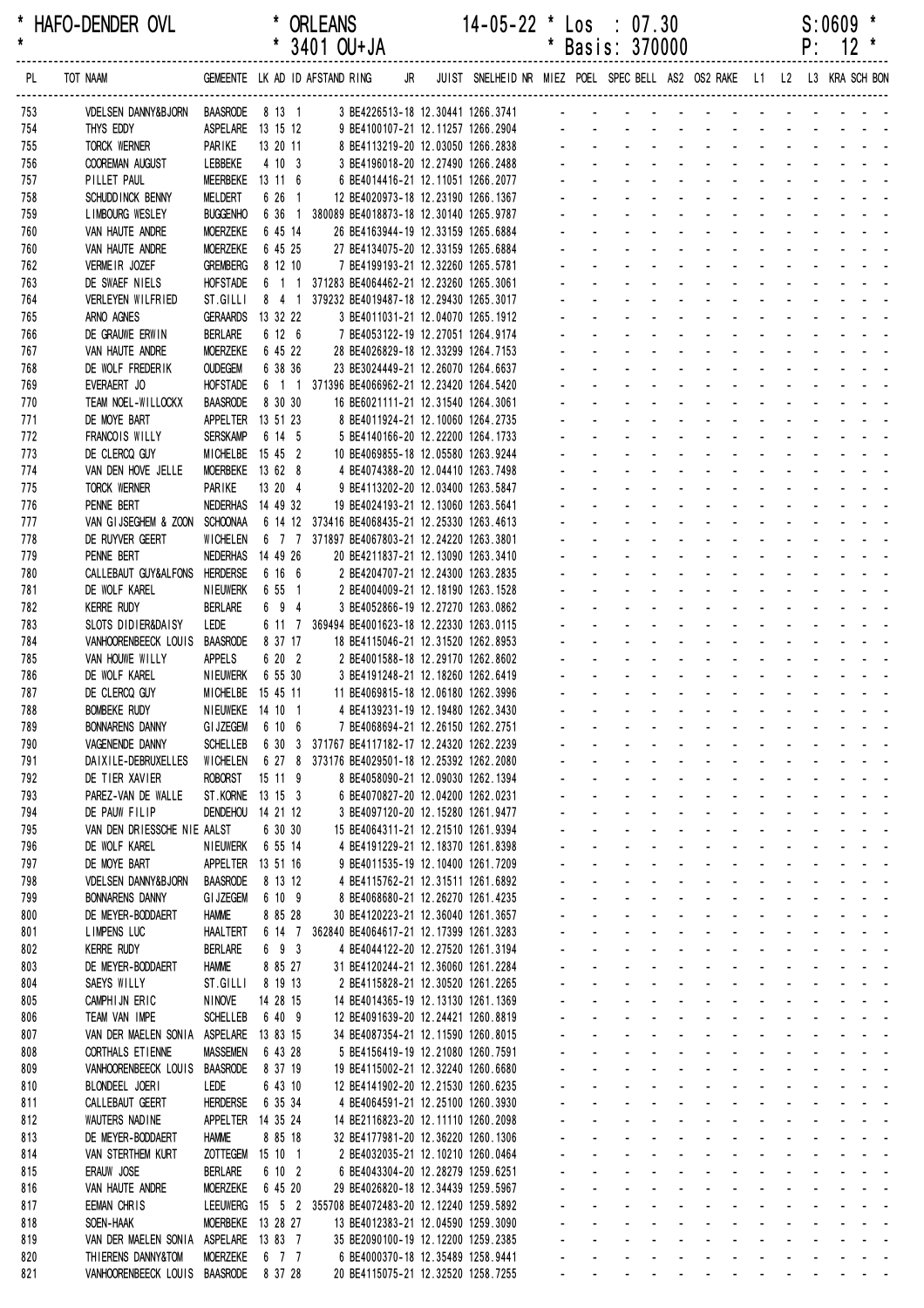| *<br>HAFO-DENDER OVL<br>$\pmb{\star}$ |                                          |                                       |                    | * ORLEANS<br>$*$ 3401 OU+JA                                              |  | 14-05-22                                                                                                       | $\boldsymbol{\ast}$ |                     | $\textsf{Los} \div 07.30$<br>* Basis: 370000 |                                               |                               |  |  | S:0609<br>$P: 13$ * |                                                                                                                                                                                                                                           |
|---------------------------------------|------------------------------------------|---------------------------------------|--------------------|--------------------------------------------------------------------------|--|----------------------------------------------------------------------------------------------------------------|---------------------|---------------------|----------------------------------------------|-----------------------------------------------|-------------------------------|--|--|---------------------|-------------------------------------------------------------------------------------------------------------------------------------------------------------------------------------------------------------------------------------------|
| PL                                    | TOT NAAM                                 |                                       |                    | GEMEENTE LK AD ID AFSTAND RING                                           |  | JR JUIST SNELHEID NR MIEZ POEL SPEC BELL AS2 OS2 RAKE L1 L2 L3 KRA SCH BON                                     |                     |                     |                                              |                                               |                               |  |  |                     |                                                                                                                                                                                                                                           |
| 822                                   | DUBOIS MICHEL                            | STRIJPEN 15 10 4                      |                    |                                                                          |  |                                                                                                                |                     |                     |                                              |                                               |                               |  |  |                     |                                                                                                                                                                                                                                           |
| 823<br>824                            | TEAM NOEL-WILLOCKX<br>TEAM VAN IMPE      | <b>BAASRODE</b><br><b>SCHELLEB</b>    | 8 30 25<br>6 40 24 |                                                                          |  |                                                                                                                |                     |                     |                                              |                                               |                               |  |  |                     |                                                                                                                                                                                                                                           |
| 825                                   | DE MEYER-BODDAERT                        | <b>HAMME</b>                          | 8 85 42            |                                                                          |  | 17 BE6021161-21 12.33170 1258.5393<br>13 BE4197310-21 12.25161 1258.4621<br>33 BE4197310-21 12.36520 1258.4621 |                     |                     |                                              |                                               |                               |  |  |                     |                                                                                                                                                                                                                                           |
| 826                                   | VAN HAUTE ANDRE                          | <b>MOERZEKE</b>                       | 6 45 19            | 30 BE4134092-20 12.35069 1258.0142                                       |  |                                                                                                                |                     |                     |                                              |                                               |                               |  |  |                     | and a series and a series and a series                                                                                                                                                                                                    |
| 827                                   | DE MEYER-BODDAERT                        | <b>HAMME</b>                          | 8 85 7             | 34 BE4238322-17 12.36570 1257.7358                                       |  |                                                                                                                |                     |                     |                                              |                                               |                               |  |  |                     | and a series of the contract of the series of                                                                                                                                                                                             |
| 828                                   | VAN LANGENHOVE ARTHUR BAARDEGE           |                                       |                    | 1 12 4 372205 BE4021604-18 12.25570 1257.6618                            |  |                                                                                                                |                     |                     |                                              |                                               |                               |  |  |                     | and a series of the contract of the series                                                                                                                                                                                                |
| 829                                   | <b>BOEYKENS ROGER</b>                    | <b>VOORDE</b>                         |                    | 13 16 12 353926 BE4108242-15 12.11250 1257.6583                          |  |                                                                                                                |                     |                     |                                              |                                               |                               |  |  |                     | and a state of the state of the state                                                                                                                                                                                                     |
| 830                                   | TORCK WERNER                             | PARIKE                                | 13 20 8            | 10 BE4113223-20 12.05010 1257.3820                                       |  |                                                                                                                |                     |                     |                                              |                                               |                               |  |  |                     | a construction of the construction of the construction of the construction of the construction of the construction of the construction of the construction of the construction of the construction of the construction of the             |
| 831                                   | ERAUW JOSE                               | <b>BERLARE</b>                        | 6 10 9             | 7 BE4064568-21 12.28599 1257.3782                                        |  |                                                                                                                |                     | $\omega_{\rm{max}}$ |                                              |                                               |                               |  |  |                     | and a straightful and a straight and a<br>and a straightful and a straight and a                                                                                                                                                          |
| 832<br>833                            | ERAUW JOSE<br>LIEVENS JOHAN              | <b>BERLARE</b><br><b>BUGGENHO</b>     | 6 10 8<br>$198$    | 8 BE4064524-21 12.29019 1257.2381<br>4 BE4116137-21 12.32050 1257.0935   |  |                                                                                                                |                     |                     |                                              |                                               |                               |  |  |                     | and a series of the series of the series                                                                                                                                                                                                  |
| 834                                   | DU VILLE LUC                             |                                       |                    | DEFTINGE 13 7 6 348510 BE4057369-21 12.07141 1257.0924                   |  |                                                                                                                |                     |                     |                                              |                                               |                               |  |  |                     | and a series of the contract of the                                                                                                                                                                                                       |
| 835                                   | BERT LESLY                               | ST-GILLI                              | 8 50 18            | 2 BE6204498-20 12.32050 1257.0538                                        |  |                                                                                                                |                     |                     |                                              |                                               |                               |  |  |                     | and a straightful and a straight and                                                                                                                                                                                                      |
| 836                                   | DE WOLF FREDERIK                         | <b>OUDEGEM</b>                        | 6 38 9             | 24 BE4065069-21 12.27550 1257.0227                                       |  |                                                                                                                |                     |                     |                                              |                                               |                               |  |  |                     | <u>.</u>                                                                                                                                                                                                                                  |
| 837                                   | PELEMAN FELIX                            | BUGGENHO 10 23 5                      |                    | 10 BE4057819-20 12.33080 1256.8991                                       |  |                                                                                                                |                     |                     |                                              |                                               |                               |  |  |                     | design and a state of the state of the state of the state of the state of the state of the state of the state of the state of the state of the state of the state of the state of the state of the state of the state of the s            |
| 838                                   | <b>BERT LESLY</b>                        | ST-GILLI                              | 8 50 21            | 3 BE4058445-20 12.32090 1256.7764                                        |  |                                                                                                                |                     |                     |                                              |                                               |                               |  |  |                     | and a state of the state of the state                                                                                                                                                                                                     |
| 839                                   | <b>VLAEMINCK YVES</b>                    | <b>SCHOONAA</b>                       | 6 40 10            | 2 BE4227290-20 12.27480 1256.7226                                        |  |                                                                                                                |                     |                     |                                              |                                               |                               |  |  |                     | and a state of the state of the state of                                                                                                                                                                                                  |
| 840                                   | <b>VERGUCHT MARTIN</b>                   | NEDERBRA 15 9 7                       |                    | 5 BE4125500-19 12.05220 1256.5900                                        |  |                                                                                                                |                     |                     |                                              |                                               |                               |  |  |                     | and a series of the contract of the                                                                                                                                                                                                       |
| 841                                   | STEVENINCK BENNY                         | <b>HAMME</b>                          | 8 57 21            | 35 BE4129804-20 12.36150 1256.5780                                       |  |                                                                                                                |                     |                     |                                              |                                               |                               |  |  |                     | and a straightful and a straight and a                                                                                                                                                                                                    |
| 842<br>843                            | TORTELBOOM WILLY<br>VANDENELSEN YAELLE   | OOMBERGE 13 22 13<br><b>BAASRODE</b>  | 8 7 6              | 9 BE4015343-21 12.14550 1256.4586<br>4 BE4115548-21 12.34109 1256.4235   |  |                                                                                                                |                     |                     |                                              |                                               |                               |  |  |                     | <u>.</u>                                                                                                                                                                                                                                  |
| 844                                   | PENNE BERT                               | NEDERHAS 14 49 4                      |                    | 21 BE4098533-20 12.14430 1256.3894                                       |  |                                                                                                                |                     |                     |                                              |                                               |                               |  |  |                     | design and a state of the state of the state of the state of the state of the state of the state of the state of the state of the state of the state of the state of the state of the state of the state of the state of the s            |
| 845                                   | VANEXTERGEM JOHAN                        | <b>APPELS</b>                         | 8 22 17            | 4 BE4065559-21 12.30590 1256.2157                                        |  |                                                                                                                |                     |                     |                                              |                                               |                               |  |  |                     | and a straight and a                                                                                                                                                                                                                      |
| 846                                   | RAEMDONCK-RUYS                           | <b>HAMME</b>                          | 8 51 15            | 4 BE4229178-19 12.37310 1256.1726                                        |  |                                                                                                                |                     |                     |                                              |                                               |                               |  |  |                     | والوالو الوالو الوالو الوال                                                                                                                                                                                                               |
| 847                                   | V.D.LINDEN LENY                          | PARIKE                                | 13 24 18           | 12 BE4091623-21 12.04570 1256.1629                                       |  |                                                                                                                |                     |                     |                                              |                                               |                               |  |  |                     | and a straightful and a straight and                                                                                                                                                                                                      |
| 848                                   | <b>VLAEMINCK YVES</b>                    | <b>SCHOONAA</b>                       | 6 40 33            | 3 BE4063821-21 12.27570 1256.0899                                        |  |                                                                                                                |                     |                     |                                              |                                               |                               |  |  |                     | design and a state of the state of                                                                                                                                                                                                        |
| 849                                   | BLONDEEL JOERI                           | Lede                                  | 6 43 13            | 13 BE4005846-18 12.22580 1255.9620                                       |  |                                                                                                                |                     |                     |                                              |                                               | and a straight and a straight |  |  |                     | and a straight and a                                                                                                                                                                                                                      |
| 850                                   | <b>VERCAUTEREN PAUL</b>                  | <b>OVERMERE</b>                       | 6 21 3             | 5 BE4051235-19 12.30070 1255.9249                                        |  |                                                                                                                |                     |                     |                                              |                                               |                               |  |  |                     | and a straightful and a straight and                                                                                                                                                                                                      |
| 851<br>852                            | TEAM NOEL-WILLOCKX<br>MENSCHAERT-KIEKENS | <b>BAASRODE</b><br>STEENHUI 14 13 7   | 8 30 7             | 18 BE6021147-21 12.33560 1255.8478<br>5 BE4172851-20 12.11130 1255.7399  |  |                                                                                                                |                     |                     |                                              |                                               |                               |  |  |                     | and a series of the series of the series of<br>والمتعاون والمتابع المتابع المتابع المتابع                                                                                                                                                 |
| 853                                   | SERMON JEAN-PIERRE                       | <b>BUGGENHO</b>                       |                    | 4 14 5 377910 BE2079367-18 12.30570 1255.7235                            |  |                                                                                                                |                     |                     |                                              |                                               |                               |  |  |                     | de la participat de la participat de                                                                                                                                                                                                      |
| 854                                   | DECLERCQ MARC                            | EVERBEEK 13 22 12                     |                    | 8 BE4218709-21 12.03540 1255.7065                                        |  |                                                                                                                |                     |                     |                                              |                                               |                               |  |  |                     | and a straightful and a straight and                                                                                                                                                                                                      |
| 855                                   | DE MEYER-BODDAERT                        | <b>HAMME</b>                          | 8 85 1             | 35 BE3020979-17 12.37290 1255.5542                                       |  |                                                                                                                |                     |                     | $\Delta \sim 10^{-11}$                       |                                               |                               |  |  |                     | de la provincia de la provincia de                                                                                                                                                                                                        |
| 856                                   | VAN LIMBERGEN GERT                       | LEDE                                  | 6 47 36            | 26 BE4214306-20 12.24450 1255.3079                                       |  |                                                                                                                |                     |                     |                                              | $\Delta \phi = \Delta \phi$ and $\Delta \phi$ |                               |  |  |                     | and a state of the state of                                                                                                                                                                                                               |
| 857                                   | PENNE BERT                               | NEDERHAS 14 49 9                      |                    | 22 BE4024113-21 12 14580 1255 2872                                       |  |                                                                                                                |                     |                     |                                              |                                               |                               |  |  |                     |                                                                                                                                                                                                                                           |
| 858                                   | PLATTEEUW-BRANDENO                       | WICHELEN 6 60 33                      |                    | 9 BE4064847-21 12.26570 1255.2719                                        |  |                                                                                                                |                     |                     |                                              |                                               |                               |  |  |                     | فالمتابع والمتابع والمتابع والمتابع والمتابع والمتابع والمتابع                                                                                                                                                                            |
| 859                                   | BEERENS-WALRAET                          | EVERBEEK 15 10 10                     |                    | 2 BE4118878-18 12.04190 1255.1006                                        |  |                                                                                                                |                     |                     |                                              |                                               |                               |  |  |                     | المناطق والمناطق والمناطق والمناطق والمناطق                                                                                                                                                                                               |
| 860                                   | TOMME ANDRE                              | SINT-LIE 13 6 1                       |                    | 2 BE4100035-20 12.13410 1255.0861                                        |  |                                                                                                                |                     |                     |                                              |                                               |                               |  |  |                     | <u>.</u><br>a construction of the construction of the construction of the construction of the construction of the construction of the construction of the construction of the construction of the construction of the construction of the |
| 861<br>862                            | PLATTEEUW-BRANDENO<br>PLATTEEUW-BRANDENO | WICHELEN<br>WICHELEN                  | 6 60 53<br>6 60 7  | 10 BE3016497-21 12.27010 1254.9902<br>11 BE4041693-20 12.27020 1254.9198 |  |                                                                                                                |                     |                     |                                              |                                               |                               |  |  |                     | and a series and a series and a series                                                                                                                                                                                                    |
| 863                                   | DOUCHAMPS ALAIN                          | ASPELARE 13 20 4                      |                    | 2 BE4120615-18 12.13450 1254.8581                                        |  |                                                                                                                |                     |                     |                                              |                                               |                               |  |  |                     | المنافذ والمنافر والمنافر والمنافر والمنافر والمنافر                                                                                                                                                                                      |
| 864                                   | <b>BOEYKENS ROGER</b>                    | <b>VOORDE</b>                         | 13 16 4            | 2 BE4075186-20 12.12030 1254.8342                                        |  |                                                                                                                |                     |                     |                                              |                                               |                               |  |  |                     | فالقاط القارف القارف القارف القارف القاربية                                                                                                                                                                                               |
| 865                                   | PLETINCKX MARC & ANGI DEFTINGE 13 61 46  |                                       |                    | 23 BE4059610-21 12.06280 1254.8131                                       |  |                                                                                                                |                     |                     |                                              |                                               |                               |  |  |                     | والمتعاد والمتعاون والمتعاون والمتعاون والمناو                                                                                                                                                                                            |
| 866                                   | PLETINCKX MARC & ANGI DEFTINGE 13 61 11  |                                       |                    | 24 BE5010402-19 12.06300 1254.6618                                       |  |                                                                                                                |                     |                     |                                              |                                               |                               |  |  |                     | and a series and a series and a series of                                                                                                                                                                                                 |
| 867                                   | NUEL WILLY & WIM                         | <b>ERPE</b>                           |                    | 6 15 4 367024 BE4221335-17 12.22319 1254.6471                            |  |                                                                                                                |                     |                     |                                              |                                               |                               |  |  |                     | and a series of the contract of the series of                                                                                                                                                                                             |
| 868                                   | VAN LANGENHOVE ARTHUR BAARDEGE           |                                       | 1126               | 2 BE4021568-18 12.26400 1254.6236                                        |  |                                                                                                                |                     |                     |                                              |                                               |                               |  |  |                     | and a series of the contract of the series of                                                                                                                                                                                             |
| 869                                   | DE SMET-DE WAELE                         | LEDE                                  | 6 12 12            | 6 BE4068030-21 12.24429 1254.6053                                        |  |                                                                                                                |                     |                     |                                              |                                               |                               |  |  |                     | and a series of the contract of the series of<br>فالمتعاط والمتعاط والمتعاط والمتعاط والمتعاط                                                                                                                                             |
| 870<br>871                            | THYS EDDY<br>PLATTEEUW-BRANDENO          | ASPELARE 13 15 15<br>WICHELEN         | 6 60 10            | 10 BE4100191-21 12.14047 1254.4779<br>12 BE4001495-18 12.27090 1254.4271 |  |                                                                                                                |                     |                     |                                              |                                               |                               |  |  |                     | and a series of the contract of the series of                                                                                                                                                                                             |
| 872                                   | FAMILIE DE KERPEL                        | <b>MOORSEL</b>                        | 4 17 7             | 2 BE4109136-21 12.26059 1253.9888                                        |  |                                                                                                                |                     |                     |                                              |                                               |                               |  |  |                     | and a series and a series and a series                                                                                                                                                                                                    |
| 873                                   | KEYMOLEN J.P.                            | LEBBEKE                               | 4 17 13            | 4 BE4109961-21 12.30140 1253.9714                                        |  |                                                                                                                |                     |                     |                                              |                                               |                               |  |  |                     | and a state of the state of the state                                                                                                                                                                                                     |
| 874                                   | BOEYKENS FRANCOIS                        | LEBBEKE                               | 4 12 10            | 4 BE4110534-21 12.31200 1253.8573                                        |  |                                                                                                                |                     |                     |                                              |                                               |                               |  |  |                     | and a series and a series and a series                                                                                                                                                                                                    |
| 875                                   | TACKAERT JOZEF                           | <b>GREMBERG</b>                       | 4 12 7             | 3 BE4175385-20 12.33500 1253.5985                                        |  |                                                                                                                |                     |                     |                                              |                                               |                               |  |  |                     | المناطق المناطق المناطق المناطق المناطق المناطق                                                                                                                                                                                           |
| 876                                   | PLATTEEUW-BRANDENO                       | <b>WICHELEN</b>                       | 6 60 15            | 13 BE3119018-19 12.27210 1253.5833                                       |  |                                                                                                                |                     |                     |                                              |                                               |                               |  |  |                     | and a series of the contract of the series of                                                                                                                                                                                             |
| 877                                   | VAN HAUTE ANDRE                          | <b>MOERZEKE</b>                       | 6 45 32            | 31 BE4165117-21 12.36129 1253.4951                                       |  |                                                                                                                |                     |                     |                                              |                                               |                               |  |  |                     | والمتعاون والمتاوين والمتاوين والمتاوين والمتاوين                                                                                                                                                                                         |
| 878                                   | VAN DEN DRIESSCHE NIE AALST              |                                       | 6 30 22            | 16 BE4064211-21 12.23490 1253.4925                                       |  |                                                                                                                |                     |                     |                                              |                                               |                               |  |  |                     | and a series of the contract of the series of<br>and a state of the state of the state of                                                                                                                                                 |
| 879                                   | PLATTEEUW-BRANDENO                       | WICHELEN                              | 6 60 4             | 14 BE4052609-19 12.27230 1253.4428                                       |  |                                                                                                                |                     |                     |                                              |                                               |                               |  |  |                     | and a series and a series and a series                                                                                                                                                                                                    |
| 880<br>881                            | VAN DEN HOVE JELLE<br>DE NAYER LUC       | MOERBEKE 13 62 49<br>OVERBOEL 13 19 7 |                    | 5 BE4074387-20 12.06580 1253.3313<br>8 BE4133499-20 12.04550 1253.3289   |  |                                                                                                                |                     |                     |                                              |                                               |                               |  |  |                     | and a series of the contract of the contract of                                                                                                                                                                                           |
| 882                                   | PELEMAN FELIX                            | BUGGENHO 10 23 19                     |                    | 11 BE4115463-21 12.34000 1253.3158                                       |  |                                                                                                                |                     |                     |                                              |                                               |                               |  |  |                     | المتعاطي والمتناول والمتناول والمتناول والمتناو                                                                                                                                                                                           |
| 883                                   | DE CLERCQ GUY                            | MICHELBE 15 45 9                      |                    | 12 BE4006085-20 12.08190 1253.2523                                       |  |                                                                                                                |                     |                     |                                              |                                               |                               |  |  |                     | and a series of the contract of the series of                                                                                                                                                                                             |
| 884                                   | <b>KERRE RUDY</b>                        | <b>BERLARE</b>                        | 6 9 9              | 5 BE4044138-20 12.29490 1253.1158                                        |  |                                                                                                                |                     |                     |                                              |                                               |                               |  |  |                     | and a straightful and a straight and                                                                                                                                                                                                      |
| 885                                   | DE MEYER-BODDAERT                        | <b>HAMME</b>                          | 8 85 8             | 36 BE4177367-20 12.38060 1253.0412                                       |  |                                                                                                                |                     |                     |                                              |                                               |                               |  |  |                     | and a construction of the construction                                                                                                                                                                                                    |
| 885                                   | DE MEYER-BODDAERT                        | <b>HAMME</b>                          | 8 85 13            | 37 BE4177376-20 12.38060 1253.0412                                       |  |                                                                                                                |                     |                     |                                              |                                               |                               |  |  |                     | and a series and a series and a series of                                                                                                                                                                                                 |
| 887                                   | BLONDEEL JOERI                           | LEDE                                  | 6 43 22            | 14 BE4206336-20 12.23401 1252.9611                                       |  |                                                                                                                |                     |                     |                                              |                                               |                               |  |  |                     | and a series of the contract of the series of                                                                                                                                                                                             |
| 888<br>889                            | DE MEYER-BODDAERT<br>PILLET PAUL         | <b>HAMME</b><br>MEERBEKE 13 11 10     | 8 85 74            | 38 BE4120276-21 12.38080 1252.9057<br>7 BE4014409-21 12.14051 1252.8363  |  |                                                                                                                |                     |                     |                                              |                                               |                               |  |  |                     | فالمستحيل والمستحدث والمستحدث والمستحدث والمستحدث<br>the contract of the contract of the contract of                                                                                                                                      |
| 890                                   | FRANCOIS WILLY                           | <b>SERSKAMP</b>                       | 6 14 13            | 6 BE4061432-21 12.24590 1252.8165                                        |  |                                                                                                                |                     |                     |                                              |                                               |                               |  |  |                     | the contract of the contract of the contract of                                                                                                                                                                                           |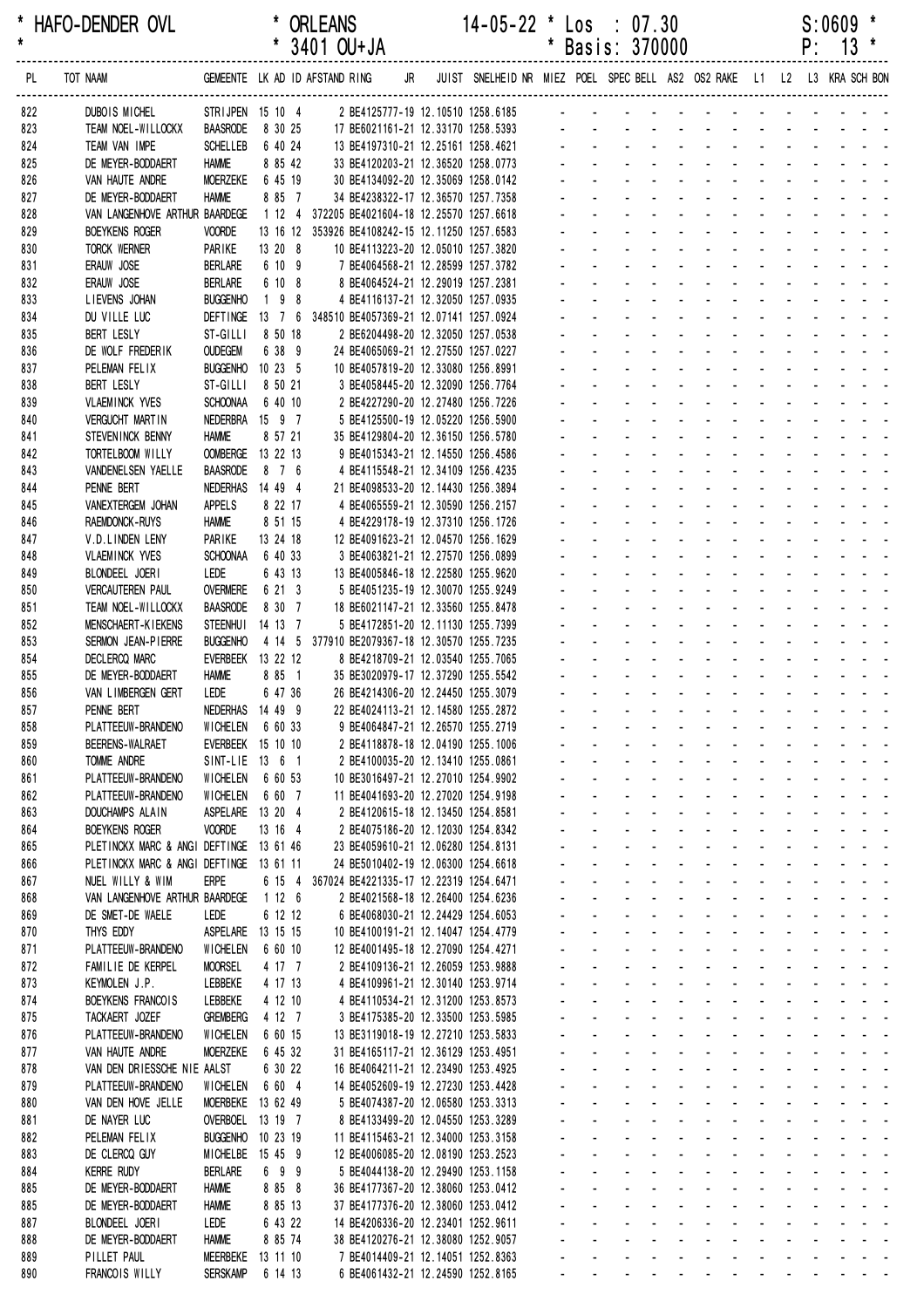\* HAFO-DENDER OVL \* ORLEANS 14-05-22 \* Los : 07.30 S:0609 \* \* \* 3401 OU+JA \* Basis: 370000 P: 14 \* ------------------------------------------------------------------------------------------------------------------------------------------------------------------ READ THAT AND THE TOT NAAM (POST OF A THE STAND OF A THE STAND OF A THE STAND OF A THE STAND RING A THE STAND RING JR JUIST SNELHEID NR MIEZ POEL SPEC BELL AS2 OS2 RAKE L1 L2 L3 KRA SCH BON (P. 14 \*

959 PLATTEEUW-BRANDENO WICHELEN 6 60 17 15 BE4041644-20 12.29070 1246.1793

| 891        | LIEVENS JOHAN                          | BUGGENHO 1 9 4                     |          | 5 BE4059003-20 12.33100 1252.6014                                      |  |  |                   |                                                                                                                                                                                                                                |                            |                                                           |                |              |                     |                |                                                                               |                                                                 |    |
|------------|----------------------------------------|------------------------------------|----------|------------------------------------------------------------------------|--|--|-------------------|--------------------------------------------------------------------------------------------------------------------------------------------------------------------------------------------------------------------------------|----------------------------|-----------------------------------------------------------|----------------|--------------|---------------------|----------------|-------------------------------------------------------------------------------|-----------------------------------------------------------------|----|
| 892        | VAN DER MAELEN SONIA ASPELARE 13 83 38 |                                    |          | 36 BE4087470-21 12.13500 1252.5837                                     |  |  |                   |                                                                                                                                                                                                                                |                            |                                                           |                |              |                     |                |                                                                               |                                                                 |    |
| 893        | <b>VERCAUTEREN PAUL</b>                | <b>OVERMERE</b>                    | 6 21 17  | 6 BE4189463-19 12.30560 1252.5166                                      |  |  |                   |                                                                                                                                                                                                                                |                            |                                                           |                |              |                     |                |                                                                               |                                                                 |    |
| 894        | <b>RAES FRANS</b>                      | <b>MOORSEL</b>                     |          | 6 6 3 371650 BE4108518-21 12.26448 1252.4151                           |  |  |                   |                                                                                                                                                                                                                                |                            |                                                           |                |              |                     |                |                                                                               |                                                                 |    |
| 895        | <b>MERTENS STEFAN</b>                  | GERAARDS 13 18 12                  |          | 8 BE4013734-21 12.08520 1252.3261                                      |  |  |                   |                                                                                                                                                                                                                                |                            |                                                           |                |              |                     |                |                                                                               |                                                                 |    |
| 896        | VAN DEN HOVE JELLE                     | MOERBEKE 13 62 60                  |          | 6 BE4032861-17 12.07120 1252.2763                                      |  |  |                   |                                                                                                                                                                                                                                |                            |                                                           |                |              |                     |                |                                                                               |                                                                 |    |
| 897        | VANEXTERGEM JOHAN                      | APPELS                             | 8 22 19  | 5 BE4065535-21 12.32020 1251.8486                                      |  |  |                   |                                                                                                                                                                                                                                |                            |                                                           |                |              |                     |                |                                                                               |                                                                 |    |
| 898        | VAN DEN EYNDE GUIDO                    | GOEFERDI 13 10 1                   |          | 5 BE4153661-19 12.05560 1251.7081                                      |  |  |                   |                                                                                                                                                                                                                                |                            |                                                           |                |              |                     |                |                                                                               |                                                                 |    |
| 899        | PLETINCKX MARC & ANGI DEFTINGE 13 61 1 |                                    |          | 25 BE5010405-19 12.07100 1251.6440                                     |  |  |                   |                                                                                                                                                                                                                                |                            |                                                           |                |              |                     |                |                                                                               |                                                                 |    |
| 900        | COLLYNS GEERT                          | NEDERBRA 15 10 7                   |          | 2 BE4072690-20 12.07010 1251.5926                                      |  |  |                   |                                                                                                                                                                                                                                |                            |                                                           |                |              |                     |                |                                                                               |                                                                 |    |
| 901        | VAN DEN DRIESSCHE NIE AALST            |                                    | 6 30 6   | 17 BE4040636-20 12.24160 1251.5757                                     |  |  |                   |                                                                                                                                                                                                                                |                            |                                                           |                |              |                     |                |                                                                               |                                                                 |    |
| 902        | VAN DER MAELEN SONIA ASPELARE          |                                    | 13 83 3  | 37 BE4002650-20 12.14040 1251.5548                                     |  |  |                   |                                                                                                                                                                                                                                |                            |                                                           |                |              |                     |                |                                                                               |                                                                 |    |
| 903        | CALLEBAUT GEERT                        | <b>HERDERSE</b>                    | 6 35 4   | 5 BE4051997-19 12.27160 1251.4891                                      |  |  |                   |                                                                                                                                                                                                                                |                            |                                                           |                |              |                     |                |                                                                               |                                                                 |    |
| 904        | <b>OPDECAM STEPHAN</b>                 | <b>GODVEERD</b>                    | 15 12 1  | 2 BE4098121-21 12.12511 1251.4651                                      |  |  |                   |                                                                                                                                                                                                                                |                            |                                                           |                |              |                     |                |                                                                               |                                                                 |    |
| 905        | SAEYS WILLY                            | ST.GILLI                           | 8 19 2   | 3 BE4058575-20 12.33130 1251.4517                                      |  |  |                   |                                                                                                                                                                                                                                |                            |                                                           |                |              |                     |                |                                                                               |                                                                 |    |
| 906        | DE GRAUWE ERWIN                        | <b>BERLARE</b>                     | 6 12 10  | 8 BE4062360-21 12.30171 1251.4378                                      |  |  |                   |                                                                                                                                                                                                                                |                            |                                                           |                |              |                     |                |                                                                               |                                                                 |    |
| 907        | ROELANDT DANNY                         | DENDERHO 14 40 21                  |          | 3 BE4028496-21 12.17260 1251.3093                                      |  |  |                   |                                                                                                                                                                                                                                |                            |                                                           |                |              |                     |                |                                                                               |                                                                 |    |
| 908        | VAN CUTSEM JENS                        | <b>IDEGEM</b>                      | 13 34 31 | 24 BE4015034-21 12.10240 1251.3017                                     |  |  |                   |                                                                                                                                                                                                                                |                            |                                                           |                |              |                     |                |                                                                               |                                                                 |    |
| 909        | VAN HOUWE WILLY                        | <b>APPELS</b>                      | 6 20 9   | 3 BE4001577-18 12.32070 1251.0167                                      |  |  |                   |                                                                                                                                                                                                                                |                            |                                                           |                |              |                     |                |                                                                               |                                                                 |    |
| 910        | TOMME ANDRE                            | SINT-LIE 13 6 5                    |          | 3 BE4100038-20 12.14370 1250.9703                                      |  |  |                   |                                                                                                                                                                                                                                |                            |                                                           |                |              |                     |                |                                                                               |                                                                 |    |
| 911        | RAEMDONCK-RUYS                         | <b>HAMME</b>                       | 8 51 26  | 5 BE4119663-21 12.38480 1250.9521                                      |  |  |                   |                                                                                                                                                                                                                                |                            |                                                           |                |              |                     |                |                                                                               |                                                                 |    |
| 912        | WAUTERS NADINE                         | APPELTER 14 35 4                   |          | 15 BE4146949-19 12.13160 1250.9414                                     |  |  |                   |                                                                                                                                                                                                                                |                            |                                                           |                |              |                     |                |                                                                               |                                                                 |    |
| 913        | VAN CAUWENBERG CHRIST IDEGEM           |                                    | 13 24 14 | 6 BE4013931-19 12.10420 1250.9156                                      |  |  |                   |                                                                                                                                                                                                                                |                            |                                                           |                |              |                     |                |                                                                               |                                                                 |    |
| 914        | TEAM NOEL-WILLOCKX                     | <b>BAASRODE</b>                    | 8 30 27  | 19 BE6021067-21 12.35100 1250.7723                                     |  |  |                   |                                                                                                                                                                                                                                |                            |                                                           |                |              |                     |                |                                                                               |                                                                 |    |
| 915        | SAEYS WILLY                            | ST.GILLI                           | 8 19 17  | 4 BE4115836-21 12.33230 1250.7642                                      |  |  |                   |                                                                                                                                                                                                                                |                            |                                                           |                |              |                     |                |                                                                               |                                                                 |    |
| 916        | RAEMDONCK-RUYS                         | <b>HAMME</b>                       | 8 51 3   | 6 BE4138035-19 12.38510 1250.7496                                      |  |  |                   |                                                                                                                                                                                                                                |                            |                                                           |                |              |                     |                |                                                                               |                                                                 |    |
| 917        | CORTVRINDT GUIDO                       | WELLE                              | $14$ 4 3 | 2 BE4053328-18 12.21020 1250.7468                                      |  |  |                   |                                                                                                                                                                                                                                |                            |                                                           |                |              |                     |                |                                                                               |                                                                 |    |
| 918        | VAN HAUTE ANDRE                        | <b>MOERZEKE</b>                    | 6 45 28  | 32 BE4165126-21 12.36539 1250.7041                                     |  |  |                   |                                                                                                                                                                                                                                |                            |                                                           |                |              |                     |                |                                                                               |                                                                 |    |
| 919        | RAEMDONCK-RUYS                         | <b>HAMME</b>                       | 8 51 48  | 7 BE4178280-20 12.38540 1250.5471                                      |  |  |                   |                                                                                                                                                                                                                                |                            |                                                           |                |              |                     |                |                                                                               |                                                                 |    |
| 920        | STEVENINCK BENNY                       | <b>HAMME</b>                       | 8 57 45  | 36 BE4074980-21 12.37490 1250.1825                                     |  |  |                   |                                                                                                                                                                                                                                |                            |                                                           |                |              |                     |                |                                                                               |                                                                 |    |
| 921        | PLETINCKX MARC & ANGI DEFTINGE 13 61 3 |                                    |          | 26 BE5001171-19 12.07300 1250.1405                                     |  |  |                   |                                                                                                                                                                                                                                |                            |                                                           |                |              |                     |                |                                                                               |                                                                 |    |
| 922        | STEVEN INCK BENNY                      | <b>HAMME</b>                       | 8 57 43  | 37 BE4074963-21 12.37500 1250.1148                                     |  |  |                   |                                                                                                                                                                                                                                |                            |                                                           |                |              |                     |                |                                                                               |                                                                 |    |
| 923        | PAREZ-VAN DE WALLE                     | ST. KORNE 13 15 2                  |          | 7 BE4070874-20 12.06570 1250.0993                                      |  |  |                   |                                                                                                                                                                                                                                |                            |                                                           |                |              |                     |                |                                                                               |                                                                 |    |
| 924        | COSIJN ANDY                            | D'WINDEK 13 49 36                  | 6 18 10  | 21 BE4010496-19 12.12582 1249.9064                                     |  |  |                   |                                                                                                                                                                                                                                |                            |                                                           |                |              |                     |                |                                                                               |                                                                 |    |
| 925<br>926 | PRINZ JONAS<br>VAGENENDE DANNY         | <b>SCHELDEW</b><br><b>SCHELLEB</b> | 6 30 2   | 9 BE4174871-21 12.17240 1249.8539<br>2 BE4052926-19 12.27270 1249.8470 |  |  |                   |                                                                                                                                                                                                                                |                            |                                                           |                |              |                     |                |                                                                               |                                                                 |    |
| 927        | VERLINDEN CJC                          | S-B-BOEK 15 31 17                  |          | 9 BE4058144-21 12.09240 1249.7960                                      |  |  |                   |                                                                                                                                                                                                                                |                            |                                                           |                |              |                     |                |                                                                               |                                                                 |    |
| 928        | VAN HOUWE WILLY                        | <b>APPELS</b>                      | 6 20 8   | 4 BE4028800-18 12.32260 1249.7068                                      |  |  |                   |                                                                                                                                                                                                                                |                            |                                                           |                |              |                     |                |                                                                               |                                                                 |    |
| 929        | FRANCOIS WILLY                         | <b>SERSKAMP</b>                    | 6 14 1   | 7 BE4089146-19 12.25450 1249.5689                                      |  |  |                   |                                                                                                                                                                                                                                |                            |                                                           |                |              |                     |                |                                                                               |                                                                 |    |
| 930        | DE NAYER LUC                           | OVERBOEL 13 19 15                  |          | 9 BE4157654-21 12.05520 1249.0128                                      |  |  |                   |                                                                                                                                                                                                                                |                            |                                                           |                |              |                     |                |                                                                               |                                                                 |    |
| 931        | CORTHALS ETIENNE                       | <b>MASSEMEN</b>                    | 6 43 5   | 6 BE4156417-19 12.23540 1248.8908                                      |  |  |                   |                                                                                                                                                                                                                                |                            |                                                           |                |              |                     |                |                                                                               |                                                                 |    |
| 932        | DAIXILE-DEBRUXELLES                    | WICHELEN                           | 6 27 26  | 2 BE4055892-19 12.28492 1248.8321                                      |  |  |                   |                                                                                                                                                                                                                                |                            |                                                           |                |              |                     |                |                                                                               | $\sim$ $ \sim$                                                  |    |
| 933        | <b>COOREMAN STEFAAN</b>                | <b>BUGGENHO</b>                    | 6 17 9   | 7 BE4219290-17 12.34101 1248.8184                                      |  |  |                   |                                                                                                                                                                                                                                |                            | $\sim$                                                    |                |              |                     |                |                                                                               | $\omega_{\rm{eff}}$ , $\omega_{\rm{eff}}$ , $\omega_{\rm{eff}}$ |    |
| 934        | <b>BEERENS-WALRAET</b>                 | EVERBEEK 15 10 3                   |          | 3 BE4043562-17 12.05420 1248.8030                                      |  |  |                   |                                                                                                                                                                                                                                |                            | $\blacksquare$                                            |                |              |                     |                |                                                                               | $\sim 10^{-11}$ .                                               |    |
| 935        | VAN CAUWENBERG CHRIST IDEGEM           |                                    | 13 24 10 | 7 BE4078042-20 12.11110 1248.7653                                      |  |  |                   |                                                                                                                                                                                                                                |                            |                                                           |                |              |                     |                |                                                                               |                                                                 |    |
| 936        | VAN DER MAELEN SONIA ASPELARE 13 83 12 |                                    |          | 38 BE4002634-20 12.14450 1248.5514                                     |  |  |                   |                                                                                                                                                                                                                                |                            |                                                           |                |              |                     |                |                                                                               |                                                                 |    |
| 937        | VERLINDEN CJC                          | S-B-BOEK 15 31 18                  |          | 10 BE4058156-21 12.09410 1248.5299                                     |  |  |                   | ä,                                                                                                                                                                                                                             | $\mathbf{r}$               | $\sim$ $^{-1}$                                            | $\sim$         | $\mathbf{r}$ | ÷.                  |                | ÷.                                                                            | $\sim$ $\sim$ $\sim$                                            |    |
| 938        | TACKAERT JOZEF                         | <b>GREMBERG</b>                    | 4 12 6   | 4 BE4175395-20 12.35070 1248.3258                                      |  |  |                   | ä,                                                                                                                                                                                                                             |                            | $\mathcal{L}^{\text{max}}$                                | $\mathbf{r}$   |              | $\mathcal{L}^{\pm}$ |                |                                                                               | $\sim 100$ $\sim$                                               |    |
| 939        | VAN LIMBERGEN GERT                     | LEDE                               | 6 47 20  | 27 BE4053599-19 12.26240 1248.3198                                     |  |  |                   |                                                                                                                                                                                                                                | $\blacksquare$             | $\sim$                                                    | $\blacksquare$ |              | $\blacksquare$      |                |                                                                               |                                                                 | ÷, |
| 940        | DE CLERCQ GUY                          | MICHELBE 15 45 21                  |          | 13 BE4006042-20 12.09250 1248.3185                                     |  |  |                   |                                                                                                                                                                                                                                |                            | $\blacksquare$                                            |                |              |                     |                |                                                                               |                                                                 |    |
| 941        | SOEN-HAAK                              | MOERBEKE 13 28 25                  |          | 14 BE4012320-21 12.07270 1248.1132                                     |  |  |                   |                                                                                                                                                                                                                                |                            |                                                           |                |              |                     |                |                                                                               |                                                                 |    |
| 942        | <b>BOEYKENS ROGER</b>                  | <b>VOORDE</b>                      | 13 16 14 | 3 BE4010965-19 12.13350 1248.0494                                      |  |  |                   |                                                                                                                                                                                                                                |                            |                                                           |                |              |                     |                | $\mathbf{1}^{\prime}$ , and $\mathbf{1}^{\prime}$ , and $\mathbf{1}^{\prime}$ |                                                                 |    |
| 943        | <b>VEKENS FREDDY-ELKE</b>              | S-K-HORE 15 14 10                  |          | 6 BE4119014-18 12.06590 1247.8982                                      |  |  |                   |                                                                                                                                                                                                                                |                            | $\sim$                                                    |                |              |                     |                | $\Delta \sim 10^{-1}$                                                         | $\omega_{\rm{eff}}=0.01$ and $\omega_{\rm{eff}}=0.01$           |    |
| 944        | TEAM VAN IMPE                          | <b>SCHELLEB</b>                    | 6 40 20  | 14 BE4091702-20 12.27471 1247.8265                                     |  |  |                   |                                                                                                                                                                                                                                |                            | $\Delta \sim 10^4$                                        | $\sim$         |              |                     | $\mathbf{r}$   | $\Delta \sim 10^4$                                                            | $\omega_{\rm{eff}}=2.00$ km s $^{-1}$                           |    |
| 945        | <b>DECLERCQ MARC</b>                   | EVERBEEK 13 22 9                   |          | 9 BE4219721-18 12.05380 1247.8099                                      |  |  |                   | $\blacksquare$                                                                                                                                                                                                                 | $\mathbf{r}$               | $\sim$                                                    | $\blacksquare$ |              |                     | $\blacksquare$ |                                                                               | $\omega_{\rm{eff}}$ , $\omega_{\rm{eff}}$ , $\omega_{\rm{eff}}$ |    |
| 946        | VAN DEN HOVE JELLE                     | <b>MOERBEKE</b>                    | 13 62 3  | 7 BE4126322-18 12.08120 1247.7750                                      |  |  |                   |                                                                                                                                                                                                                                | $\blacksquare$             | $\blacksquare$                                            |                |              |                     |                | $\omega_{\rm{max}}$                                                           | $\sim$ $ \sim$                                                  |    |
| 947        | FARJALLAH KERIM                        | <b>SERSKAMP</b>                    | 6 28 27  | 4 BE4068549-21 12.26251 1247.2204                                      |  |  |                   |                                                                                                                                                                                                                                |                            |                                                           |                |              |                     |                |                                                                               |                                                                 |    |
| 948        | <b>KERRE RUDY</b>                      | <b>BERLARE</b>                     | 6 9 5    | 6 BE4162354-16 12.31160 1247.0845                                      |  |  |                   |                                                                                                                                                                                                                                |                            |                                                           |                |              |                     |                |                                                                               | $\omega_{\rm{eff}}=0.01$ and $\omega_{\rm{eff}}=0.01$           |    |
| 949        | TEAM VAN IMPE                          | <b>SCHELLEB</b>                    | 6 40 15  | 15 BE4002119-18 12.27591 1246.9889                                     |  |  |                   |                                                                                                                                                                                                                                |                            | $\sim$                                                    | $\sim$         |              | ÷.                  |                |                                                                               | $\sim$ $\sim$ $\sim$                                            |    |
| 950        | LIMPENS LUC                            | <b>HAALTERT</b>                    | 6 14 6   | 2 BE4140799-19 12.20589 1246.9514                                      |  |  |                   | ä,                                                                                                                                                                                                                             |                            | $\mathcal{L}^{\text{max}}$                                | $\mathbf{r}$   |              | $\mathcal{L}^{\pm}$ |                |                                                                               | $\sim 100$ $\sim$                                               |    |
| 951        | PLETINCKX MARC & ANGI DEFTINGE         |                                    | 13 61 54 | 27 BE4057267-21 12.08150 1246.7709                                     |  |  |                   |                                                                                                                                                                                                                                | $\blacksquare$             | $\sim$                                                    | $\blacksquare$ |              |                     |                |                                                                               |                                                                 | ÷, |
| 952        | CALLEBAUT GUY&ALFONS                   | HERDERSE                           | 6 16 3   | 3 BE4050056-19 12.28250 1246.7032                                      |  |  |                   |                                                                                                                                                                                                                                |                            | $\blacksquare$                                            |                |              |                     |                |                                                                               |                                                                 |    |
| 953        | ROELANDT DANNY                         | DENDERHO 14 40 27                  |          | 4 BE4028430-21 12.18300 1246.6828                                      |  |  |                   |                                                                                                                                                                                                                                |                            |                                                           |                |              |                     |                |                                                                               |                                                                 |    |
| 954        | COSI JN ROBRECHT                       | POLLARE                            | 13 34 32 | 10 BE4011396-21 12.14340 1246.6780                                     |  |  |                   |                                                                                                                                                                                                                                |                            |                                                           |                |              |                     |                | an na hair a                                                                  |                                                                 |    |
| 955        | CAMPHIJN ERIC                          | <b>NINOVE</b>                      | 14 28 18 | 15 BE4011113-21 12.16320 1246.5391                                     |  |  |                   | ä,                                                                                                                                                                                                                             |                            | $\sim$                                                    | L.             |              | ÷.                  |                | $\Delta \sim 10^{-1}$                                                         | $\omega_{\rm{eff}}=0.01$ and $\omega_{\rm{eff}}=0.01$           |    |
| 956        | RAEMDONCK-RUYS                         | Hamme                              | 8 51 17  | 8 BE4178232-20 12.39540 1246.5118                                      |  |  | ÷.                |                                                                                                                                                                                                                                | $\mathcal{L}^{\text{max}}$ | $\Delta \sim 100$                                         | $\sim$         |              |                     | ÷.             | $\Delta \sim 100$                                                             | $\omega_{\rm{eff}}=2.00$ km s $^{-1}$                           |    |
| 957        | ROELANDT DANNY                         | DENDERHO 14 40 35                  |          | 5 BE4028451-21 12.18340 1246.3948                                      |  |  |                   |                                                                                                                                                                                                                                | $\sim 100$                 | $\mathcal{L}_{\text{max}}$ and $\mathcal{L}_{\text{max}}$ |                |              |                     | $\mathbf{r}$   |                                                                               | $\sim$ $ \sim$ $ -$                                             |    |
| 958        | STEVENINCK BENNY                       | <b>HAMME</b>                       | 8 57 56  | 38 BE4147838-19 12.38480 1246.2014                                     |  |  | $\Delta \sim 100$ | and the company of the company of the company of the company of the company of the company of the company of the company of the company of the company of the company of the company of the company of the company of the comp |                            |                                                           |                |              |                     |                |                                                                               |                                                                 |    |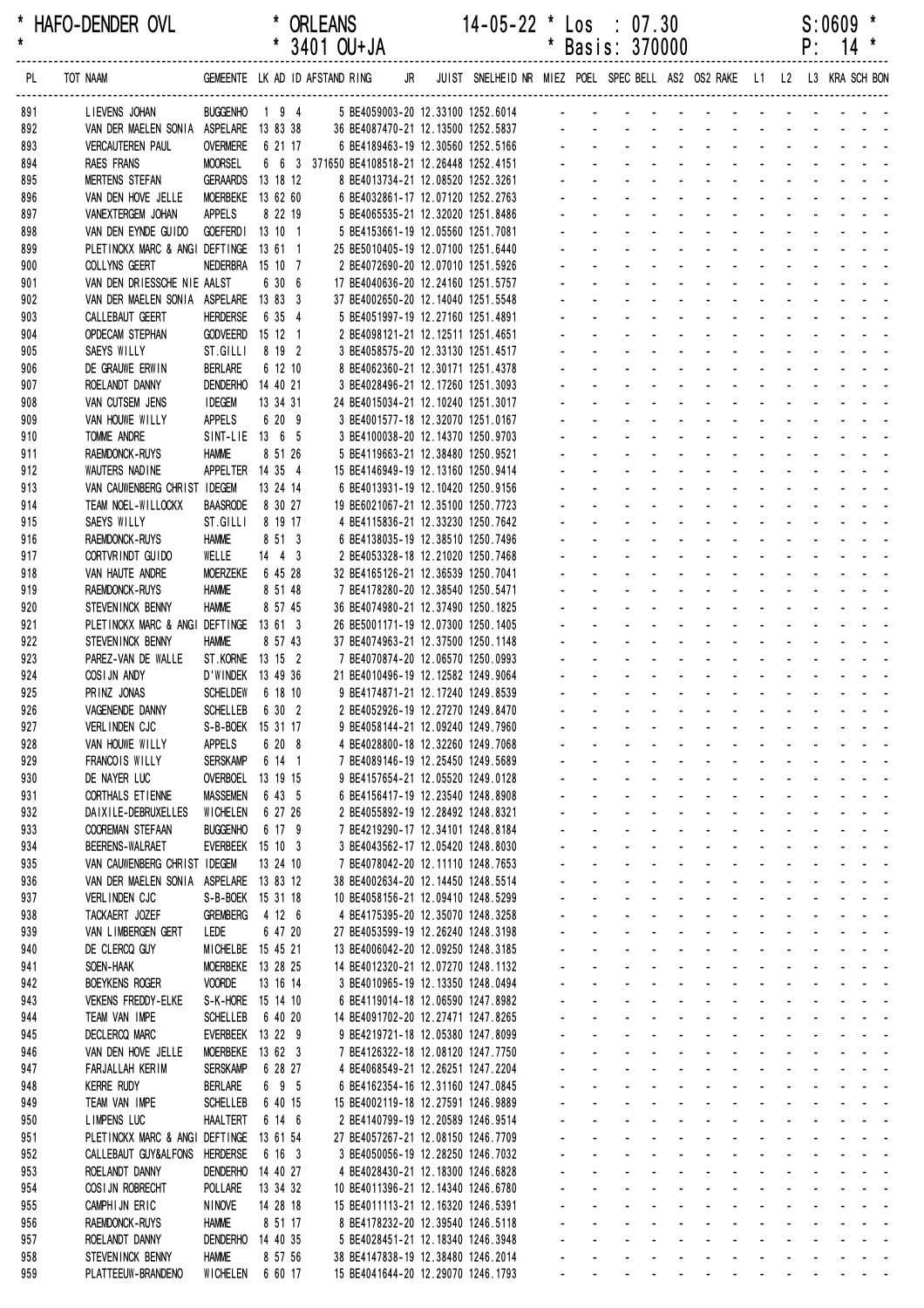| *<br>HAFO-DENDER OVL<br>$\pmb{\star}$ |                                                               |                            |                      | * ORLEANS<br>$*$ 3401 OU+JA                                                                                  |  | 14-05-22                                                               | $\cdot$ |                            | $\textsf{Los} \div 07.30$<br>* Basis: 370000                                                                                                                                                                                   |  |  |  | S:0609<br>$P: 15$ *                                                                                                                                                                                                            |  |
|---------------------------------------|---------------------------------------------------------------|----------------------------|----------------------|--------------------------------------------------------------------------------------------------------------|--|------------------------------------------------------------------------|---------|----------------------------|--------------------------------------------------------------------------------------------------------------------------------------------------------------------------------------------------------------------------------|--|--|--|--------------------------------------------------------------------------------------------------------------------------------------------------------------------------------------------------------------------------------|--|
| PL                                    | TOT NAAM                                                      |                            |                      | GEMEENTE LK AD ID AFSTAND RING JR JUIST SNELHEID NR MIEZ POEL SPECBELL AS2 OS2 RAKE L1 L2 L3 KRA SCHBON      |  |                                                                        |         |                            |                                                                                                                                                                                                                                |  |  |  |                                                                                                                                                                                                                                |  |
| 960                                   | <b>MEREMANS STEFAAN</b>                                       |                            |                      | ERWETEGE 13 30 17 3 BE4121932-18 12.12400 1246.0684 - - - - - - - - - - - - - - - -                          |  |                                                                        |         |                            |                                                                                                                                                                                                                                |  |  |  |                                                                                                                                                                                                                                |  |
| 961                                   | DAIXILE-DEBRUXELLES WICHELEN 6 27 3                           |                            |                      |                                                                                                              |  |                                                                        |         |                            |                                                                                                                                                                                                                                |  |  |  |                                                                                                                                                                                                                                |  |
| 962<br>963                            | PLETINCKX MARC & ANGI DEFTINGE 13 61 7<br>BOEYKENS FRANCOIS   | LEBBEKE                    | 4 12 4               | 3 BE4232513-17 12.29292 1246.0521<br>28 BE6025129-20 12.08260 1245.9500<br>5 BE4122878-20 12.33180 1245.7270 |  |                                                                        |         |                            |                                                                                                                                                                                                                                |  |  |  |                                                                                                                                                                                                                                |  |
| 964                                   | COPPENS CHRIS                                                 | <b>VOORDE</b>              |                      | 14 21 20 353924 BE4087663-21 12.14070 1245.6995                                                              |  |                                                                        |         |                            | and the contract of the contract of the contract of                                                                                                                                                                            |  |  |  |                                                                                                                                                                                                                                |  |
| 965                                   | BLONDEEL JOERI                                                | LEDE                       | 6 43 8               | 15 BE4141938-20 12.25240 1245.6161                                                                           |  |                                                                        |         |                            | and a series and a series and a series                                                                                                                                                                                         |  |  |  |                                                                                                                                                                                                                                |  |
| 966                                   | SCHEIRE PETER                                                 | ZELE                       |                      | 8 15 5 381580 BE4060959-19 12.36221 1245.4943                                                                |  |                                                                        |         |                            | and a straightful and a straight and                                                                                                                                                                                           |  |  |  |                                                                                                                                                                                                                                |  |
| 967                                   | BOEYKENS FRANCOIS                                             | LEBBEKE                    | 4 12 9               |                                                                                                              |  | 6 BE4110542-21 12.33220 1245.4532                                      |         |                            | and a state of the contract of the state                                                                                                                                                                                       |  |  |  |                                                                                                                                                                                                                                |  |
| 968                                   | DAIXILE-DEBRUXELLES                                           | WICHELEN                   | 6 27 13              |                                                                                                              |  | 4 BE4055981-19 12.29382 1245.4284                                      |         |                            | a construction of the construction of the construction of the construction of the construction of the construction of the construction of the construction of the construction of the construction of the construction of the  |  |  |  |                                                                                                                                                                                                                                |  |
| 969                                   | <b>BOMBEKE RUDY</b>                                           | NIEUWEKE 14 10 8           |                      |                                                                                                              |  | 5 BE4215212-21 12.23460 1245.2979                                      |         | $\mathcal{L}^{\text{max}}$ | de la participat de la participat de                                                                                                                                                                                           |  |  |  |                                                                                                                                                                                                                                |  |
| 970                                   | PLATTEEUW-BRANDENO                                            | WICHELEN                   | 6 60 6               | 16 BE4001439-18 12.29200 1245.2773                                                                           |  |                                                                        |         |                            | and a straightful and a straight and                                                                                                                                                                                           |  |  |  |                                                                                                                                                                                                                                |  |
| 971                                   | VAN LANGENHOVE ARTHUR BAARDEGE                                |                            | 1122                 |                                                                                                              |  | 3 BE4176489-16 12.28540 1245.2492                                      |         |                            |                                                                                                                                                                                                                                |  |  |  | and a state of the state of the state of                                                                                                                                                                                       |  |
| 972                                   | DE TIER XAVIER                                                | <b>ROBORST</b>             | 15 11 5              |                                                                                                              |  | 9 BE4058083-21 12.12510 1245.1830                                      |         |                            | de la participat de la participat de                                                                                                                                                                                           |  |  |  | and the contract of the contract of                                                                                                                                                                                            |  |
| 973<br>974                            | CORTVRINDT GUIDO<br>DE WOLF FREDERIK                          | WELLE<br><b>OUDEGEM</b>    | 14 4 2<br>6 38 31    | 25 BE4050163-19 12.30570 1244.3529                                                                           |  | 3 BE4011189-19 12.22300 1244.4752                                      |         |                            | and a straightful and a straight and a                                                                                                                                                                                         |  |  |  |                                                                                                                                                                                                                                |  |
| 975                                   | CALLEBAUT GUY&ALFONS HERDERSE                                 |                            | 6 16 1               |                                                                                                              |  | 4 BE4045947-20 12.28590 1244.3403                                      |         |                            |                                                                                                                                                                                                                                |  |  |  | de la provincia de la provincia de                                                                                                                                                                                             |  |
| 976                                   | VAN HERREWEGHE-MANNES MEERBEKE 13 21 15                       |                            |                      | 13 BE4074049-20 12.17320 1244.2627                                                                           |  |                                                                        |         |                            | and a straightful and a straight and                                                                                                                                                                                           |  |  |  |                                                                                                                                                                                                                                |  |
| 977                                   | THYS EDDY                                                     | ASPELARE 13 15 9           |                      | 11 BE4199006-20 12.16247 1244.2580                                                                           |  |                                                                        |         |                            | and a series of the contract of the series                                                                                                                                                                                     |  |  |  |                                                                                                                                                                                                                                |  |
| 978                                   | LIMPENS LUC                                                   | <b>HAALTERT</b>            | 6 14 14              |                                                                                                              |  | 3 BE4064618-21 12.21399 1244.0300                                      |         |                            | and a straightful and a straight and                                                                                                                                                                                           |  |  |  |                                                                                                                                                                                                                                |  |
| 979                                   | BOEYKENS FRANCOIS                                             | LEBBEKE                    | 4 12 8               |                                                                                                              |  | 7 BE4110555-21 12.33440 1243.9497                                      |         |                            |                                                                                                                                                                                                                                |  |  |  |                                                                                                                                                                                                                                |  |
| 980                                   | <b>VERCAUTEREN PAUL</b>                                       | <b>OVERMERE</b>            | 6 21 5               |                                                                                                              |  | 7 BE4189710-19 12.33010 1243.9052                                      |         |                            | a construction of the construction of the construction of the construction of the construction of the construction of the construction of the construction of the construction of the construction of the construction of the  |  |  |  |                                                                                                                                                                                                                                |  |
| 981                                   | NUEL WILLY & WIM                                              | ERPE                       | 6 15 6               |                                                                                                              |  | 2 BE4055172-19 12.25039 1243.8751                                      |         | $\omega_{\rm{max}}$        | and a straightful and a straight and a                                                                                                                                                                                         |  |  |  |                                                                                                                                                                                                                                |  |
| 982                                   | SCHUDD INCK BENNY                                             | MELDERT                    | 6 26 8               | 13 BE4124383-17 12.28360 1243.7341                                                                           |  |                                                                        |         |                            | and a straightful and a straight and a                                                                                                                                                                                         |  |  |  |                                                                                                                                                                                                                                |  |
| 983                                   | DE MEYER-BODDAERT                                             | <b>HAMME</b>               | 8 85 32              | 39 BE4120257-21 12.40260 1243.6229                                                                           |  |                                                                        |         |                            |                                                                                                                                                                                                                                |  |  |  | and a series of the contract of the<br>والوالو الوارثون والوارث                                                                                                                                                                |  |
| 984                                   | SCHAMP DIRK<br>PLETINCKX MARC & ANGI DEFTINGE 13 61 36        |                            |                      | S-MART-L 15 6 4 347494 BE4014802-21 12.09267 1243.5148<br>29 BE4057254-21 12.09000 1243.4194                 |  |                                                                        |         |                            | and a straightful and a straight and                                                                                                                                                                                           |  |  |  |                                                                                                                                                                                                                                |  |
| 985<br>986                            | MARTENS PATRICK                                               | S-B-BOEK 15 12 11          |                      |                                                                                                              |  | 4 BE4057733-21 12.10510 1243.4111                                      |         |                            |                                                                                                                                                                                                                                |  |  |  | design and a state of the state of the state of the state of the state of the state of the state of the state of the state of the state of the state of the state of the state of the state of the state of the state of the s |  |
| 987                                   | RASSCHAERT ET IENNE                                           |                            |                      | S-BL-BOE 15 3 1 349000 BE4080184-20 12.10412 1243.3793                                                       |  |                                                                        |         |                            |                                                                                                                                                                                                                                |  |  |  | and a state of the state of the state                                                                                                                                                                                          |  |
| 988                                   | CORTVRINDT GUIDO                                              | WELLE                      | $14 \quad 4 \quad 1$ |                                                                                                              |  | 4 004096216-20 12.22460 1243.3417                                      |         |                            |                                                                                                                                                                                                                                |  |  |  | and a state of the state of the state                                                                                                                                                                                          |  |
| 989                                   | <b>RAES FRANS</b>                                             | <b>MOORSEL</b>             | 6 6 1                |                                                                                                              |  | 2 BE4082302-20 12.28558 1243.2677                                      |         |                            |                                                                                                                                                                                                                                |  |  |  | design and a state of the state of the                                                                                                                                                                                         |  |
| 990                                   | COSIJN ANDY                                                   | D'WINDEK 13 49 16          |                      | 22 BE4011313-21 12.14292 1243.2428                                                                           |  |                                                                        |         |                            | والمتعارف والمتعارف والمتعارف والمتعارف                                                                                                                                                                                        |  |  |  |                                                                                                                                                                                                                                |  |
| 991                                   | ROBERTS RONALD                                                | EVERBEEK 13 16 1           |                      |                                                                                                              |  | 8 BE4113183-20 12.05051 1243.1576                                      |         |                            | a construction of the construction of the construction of the construction of the construction of the construction of the construction of the construction of the construction of the construction of the construction of the  |  |  |  |                                                                                                                                                                                                                                |  |
| 992                                   | TACKAERT JOZEF                                                | <b>GREMBERG</b>            | 4 12 4               |                                                                                                              |  | 5 BE4152471-19 12.36240 1243.0973                                      |         |                            | <u>.</u>                                                                                                                                                                                                                       |  |  |  |                                                                                                                                                                                                                                |  |
| 993                                   | <b>DECLERCQ MARC</b>                                          | EVERBEEK 13 22 4           |                      | 10 BE4230686-18 12.06420 1242.9996                                                                           |  |                                                                        |         | $\omega_{\rm{max}}$        | de la participat de la participat de                                                                                                                                                                                           |  |  |  |                                                                                                                                                                                                                                |  |
| 994                                   | VERMEULEN SEBASTIEN                                           | <b>BUGGENHO</b>            |                      | 8 14 5 379903 BE4069682-20 12.35400 1242.8670                                                                |  |                                                                        |         | $\omega_{\rm{max}}$        | and a straightful and a straight and                                                                                                                                                                                           |  |  |  |                                                                                                                                                                                                                                |  |
| 995                                   | KEYMOLEN J.P                                                  |                            |                      | LEBBEKE 4 17 15 5 BE4109995-21 12.32550 1242.8633                                                            |  |                                                                        |         |                            |                                                                                                                                                                                                                                |  |  |  |                                                                                                                                                                                                                                |  |
| 996                                   | PENNE BERT                                                    | NEDERHAS 14 49 29          |                      | 23 BE4098649-20 12.17500 1242.7852                                                                           |  |                                                                        |         |                            | والمناور والمتناور والمناور والمناور والمناور والمناور<br>والمناور والمناور والوالو الوالو الوالو والمناور                                                                                                                     |  |  |  |                                                                                                                                                                                                                                |  |
| 997<br>998                            | <b>VDELSEN DANNY&amp;BJORN</b><br>VAN DEN DRIESSCHE NIE AALST | BAASRODE                   | 8 13 2<br>6 30 17    | 18 BE4064296-21 12.26240 1242.5675                                                                           |  | 5 BE4164030-19 12.36271 1242.7506                                      |         |                            | and a series of the contract of the contract of                                                                                                                                                                                |  |  |  |                                                                                                                                                                                                                                |  |
| 999                                   | <b>HERMANS FRANS&amp;JOSE</b>                                 | MOERZEKE                   |                      | 8 15 1 384383 BE4137519-17 12.39240 1242.3497                                                                |  |                                                                        |         |                            | design and a state of the state of the state                                                                                                                                                                                   |  |  |  |                                                                                                                                                                                                                                |  |
| 1000                                  | VANHOORENBEECK LOUIS BAASRODE                                 |                            | 8 37 29              | 21 BE4115061-21 12.36530 1242.2506                                                                           |  |                                                                        |         |                            | and a series of the series of the series of                                                                                                                                                                                    |  |  |  |                                                                                                                                                                                                                                |  |
| 1001                                  | VANDERROOST - UL IN                                           | APPELTER 14 8 6            |                      |                                                                                                              |  | 3 BE4186623-21 12.15001 1242.2383                                      |         |                            | and the contract of the contract of the contract of                                                                                                                                                                            |  |  |  |                                                                                                                                                                                                                                |  |
| 1002                                  | SAEYS WILLY                                                   | ST.GILLI                   | 8 19 14              |                                                                                                              |  | 5 BE4115809-21 12.35280 1242.2337                                      |         |                            | and a series of the contract of the series of                                                                                                                                                                                  |  |  |  |                                                                                                                                                                                                                                |  |
| 1003                                  | WILLAERT EDDY                                                 | <b>MOERZEKE</b>            | 6 6 1                |                                                                                                              |  | 5 BE4133967-20 12.38390 1242.1448                                      |         |                            | and a series of the contract of the series of                                                                                                                                                                                  |  |  |  |                                                                                                                                                                                                                                |  |
| 1004                                  | TEAM VAN IMPE                                                 | <b>SCHELLEB</b>            | 6 40 36              | 16 BE4197326-21 12.29101 1242.0566                                                                           |  |                                                                        |         |                            |                                                                                                                                                                                                                                |  |  |  |                                                                                                                                                                                                                                |  |
| 1005                                  | CORTHALS ETIENNE                                              | <b>MASSEMEN</b>            | 6 43 2               |                                                                                                              |  | 7 BE4117683-17 12.25320 1241.9885                                      |         |                            |                                                                                                                                                                                                                                |  |  |  |                                                                                                                                                                                                                                |  |
| 1006                                  | SERMON JEAN-PIERRE                                            | <b>BUGGENHO</b>            | 4 14 2               |                                                                                                              |  | 2 BE2080375-19 12.34200 1241.7634                                      |         |                            | and the contract of the contract of the                                                                                                                                                                                        |  |  |  |                                                                                                                                                                                                                                |  |
| 1007                                  | VAN LIMBERGEN GERT                                            | LEDE                       | 6 47 21              | 28 BE4053578-19 12.27590 1241.6869                                                                           |  |                                                                        |         |                            | the contract of the contract of the contract of the contract of                                                                                                                                                                |  |  |  |                                                                                                                                                                                                                                |  |
| 1008                                  | LIEVENS JOHAN                                                 | <b>BUGGENHO</b>            | 195                  |                                                                                                              |  | 6 BE4018566-18 12.35500 1241.6796                                      |         |                            | فالمنافذ والمنافر والمنافر والمنافر والمنافر والمنافر                                                                                                                                                                          |  |  |  |                                                                                                                                                                                                                                |  |
| 1009<br>1010                          | BLONDEEL JOERI<br>TEAM NOEL-WILLOCKX                          | LEDE<br><b>BAASRODE</b>    | 6 43 16              | 16 BE4141965-20 12.26250 1241.3438                                                                           |  |                                                                        |         |                            | فتتحدث والمتحدث والمتحدث والمنافي                                                                                                                                                                                              |  |  |  |                                                                                                                                                                                                                                |  |
| 1011                                  | TEAM VAN IMPE                                                 | <b>SCHELLEB</b>            | 8 30 29<br>6 40 31   | 20 BE6021278-21 12.37320 1241.1468<br>17 BE4197335-21 12.29251 1241.0195                                     |  |                                                                        |         |                            |                                                                                                                                                                                                                                |  |  |  |                                                                                                                                                                                                                                |  |
| 1012                                  | BLONDEEL JOERI                                                | LEDE                       | 6 43 28              | 17 BE4141920-20 12.26350 1240.6462                                                                           |  |                                                                        |         |                            | and the second contract of the second contract of the second contract of the second contract of the second contract of the second contract of the second contract of the second contract of the second contract of the second  |  |  |  |                                                                                                                                                                                                                                |  |
| 1013                                  | PAREZ-VAN DE WALLE                                            | ST. KORNE 13 15 15         |                      |                                                                                                              |  | 8 BE4017058-21 12.09040 1240.6175                                      |         |                            | the contract of the contract of the contract of the con-                                                                                                                                                                       |  |  |  |                                                                                                                                                                                                                                |  |
| 1014                                  | <b>BERT LESLY</b>                                             | ST-GILLI                   | 8 50 43              |                                                                                                              |  | 4 BE4058504-20 12.36090 1240.3560                                      |         |                            | and a series of the contract of the series of                                                                                                                                                                                  |  |  |  |                                                                                                                                                                                                                                |  |
| 1015                                  | DE BOE MAARTEN                                                | SCHENDEL 13 28 2           |                      |                                                                                                              |  | 4 BE4016960-21 12.11440 1240.3467                                      |         |                            | the contract of the contract of the contract of                                                                                                                                                                                |  |  |  |                                                                                                                                                                                                                                |  |
| 1016                                  | COOREMAN AUGUST                                               | LEBBEKE                    | 4 10 7               |                                                                                                              |  | 4 BE4200650-21 12.34050 1240.1535                                      |         |                            |                                                                                                                                                                                                                                |  |  |  |                                                                                                                                                                                                                                |  |
| 1017                                  | VAN DER MAELEN SONIA ASPELARE 13 83 71                        |                            |                      |                                                                                                              |  | 39 BE4087305-21 12.16410 1240.1314                                     |         |                            |                                                                                                                                                                                                                                |  |  |  |                                                                                                                                                                                                                                |  |
| 1018                                  | V.D.BEKEN-DE LOOR                                             | S-M-HORE 15 20 3           |                      |                                                                                                              |  | 7 BE4071859-20 12.12090 1240.0992                                      |         |                            | and the contract of the contract of the contract of the contract of the contract of the contract of the contract of the contract of the contract of the contract of the contract of the contract of the contract of the contra |  |  |  |                                                                                                                                                                                                                                |  |
| 1019                                  | VAN HAUTE ANDRE                                               | <b>MOERZEKE</b>            | 6 45 36              | 33 BE4165129-21 12.39329 1239.9970                                                                           |  |                                                                        |         |                            | المناطق والمتناط المتناط المناط المتناط المتناط المناد                                                                                                                                                                         |  |  |  |                                                                                                                                                                                                                                |  |
| 1020                                  | BROOTCOORENS E.-DE LE ONKERZEL 13 23 6                        |                            |                      | 11 BE4200689-20 12.11380 1239.9278                                                                           |  |                                                                        |         |                            | فالقاط القارف القارف القارف والقاربة القاربة                                                                                                                                                                                   |  |  |  |                                                                                                                                                                                                                                |  |
| 1021                                  | SCHUDD INCK BENNY                                             | MELDERT                    | 6 26 14              | 14 BE4108638-21 12.29310 1239.9277                                                                           |  |                                                                        |         |                            | and a series of the contract of the series of<br>and a series of the contract of the series of                                                                                                                                 |  |  |  |                                                                                                                                                                                                                                |  |
| 1022                                  | CALLAERT DE RIDDER<br>CORTHALS ET IENNE                       | LEBBEKE<br><b>MASSEMEN</b> | 4 9 2<br>6 43 12     |                                                                                                              |  | 2 BE4123110-20 12.34130 1239.9123<br>8 BE4044201-21 12.26020 1239.8908 |         |                            | and a straightful and a straight and                                                                                                                                                                                           |  |  |  |                                                                                                                                                                                                                                |  |
| 1023<br>1024                          | PLETINCKX MARC & ANGI DEFTINGE 13 61 17                       |                            |                      | 30 BE4070969-20 12.09500 1239.7165                                                                           |  |                                                                        |         |                            | and a series of the series of the series of                                                                                                                                                                                    |  |  |  |                                                                                                                                                                                                                                |  |
| 1025                                  | VERMEIR JOZEF                                                 | <b>GREMBERG</b>            | 8 12 7               |                                                                                                              |  | 8 BE4199178-21 12.38460 1239.6189                                      |         |                            | and the contract of the contract of the contract of                                                                                                                                                                            |  |  |  |                                                                                                                                                                                                                                |  |
| 1026                                  | COPPENS CHRIS                                                 | <b>VOORDE</b>              | 14 21 19             |                                                                                                              |  | 2 BE4087681-21 12.15330 1239.4467                                      |         |                            | and a series of the series of the series of the                                                                                                                                                                                |  |  |  |                                                                                                                                                                                                                                |  |
| 1027                                  | V.D.LINDEN LENY                                               | PARIKE                     | 13 24 13             | 13 BE4005569-20 12.08460 1238.9645                                                                           |  |                                                                        |         |                            | والمناور والمناور والمناور والمناور والمناور المناور                                                                                                                                                                           |  |  |  |                                                                                                                                                                                                                                |  |
| 1028                                  | PLETINCKX MARC & ANGI DEFTINGE 13 61 45                       |                            |                      | 31 BE4057237-21 12.10080 1238.3889                                                                           |  |                                                                        |         |                            | the contract of the contract of the contract of the                                                                                                                                                                            |  |  |  |                                                                                                                                                                                                                                |  |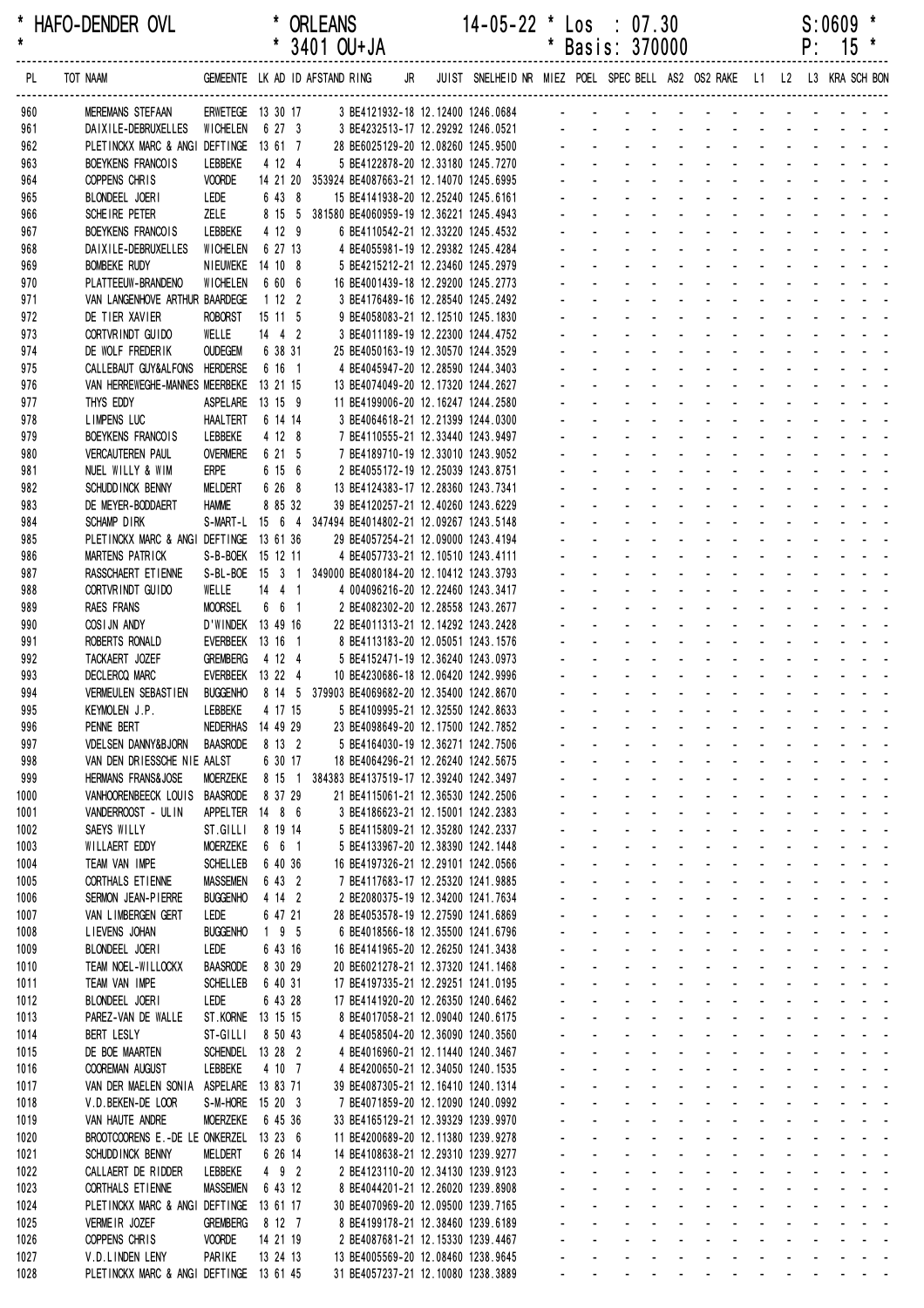| $\star$<br>* 3401 OU+JA<br>*<br>Basis: 370000<br>TOT NAAM<br>GEMEENTE LK AD ID AFSTAND RING JR JUIST SNELHEID NR MIEZ POEL SPEC BELL AS2 OS2 RAKE L1 L2 L3 KRA SCH BON<br>PL.<br><b>BOEYKENS ROGER</b><br><b>VOORDE</b><br>13 16 10<br>4 BE4036314-17 12.15490 1238.2973<br>1029<br>PARIKE<br>13 24 11<br>1030<br>V.D.LINDEN LENY<br>14 BE4035559-19 12.08580 1238.0762<br>PARIKE<br>13 20 14<br><b>TORCK WERNER</b><br>11 BE4034823-21 12.09220 1237.8034<br>1031<br><b>HAMME</b><br>8 85 36<br>1032<br>DE MEYER-BODDAERT<br>40 BE4120304-21 12.41550 1237.7088<br>NEDERHAS 14 49 1<br>1033<br>PENNE BERT<br>24 BE4098577-20 12.19060 1237.3400<br>VERMEIR JOZEF<br>8 12 11<br>1034<br><b>GREMBERG</b><br>9 BE4200281-21 12.39250 1237.0148<br><b>GERAARDS</b><br>13 32 18<br>1035<br>ARNO AGNES<br>4 BE4011011-21 12.10230 1236.9137<br>8 85 66<br>1036<br>DE MEYER-BODDAERT<br><b>HAMME</b><br>41 BE4120325-21 12.42080 1236.8496<br>6 28 24<br><b>SERSKAMP</b><br>5 BE4068540-21 12.28561 1236.7204<br>1037<br>FARJALLAH KERIM<br>8 85 69<br>1038<br><b>HAMME</b><br>42 BE4138490-19 12.42100 1236.7176<br>DE MEYER-BODDAERT<br>and the state of the state of the state of<br><b>HAMME</b><br>8 6 1<br>1039<br><b>HERMANS-RUYS</b><br>3 BE6081728-20 12.42150 1236.6085<br><b>HAMME</b><br>8 85 67<br>1040<br>43 BE4120243-21 12.42120 1236.5855<br>DE MEYER-BODDAERT<br>13 18 17<br>1041<br><b>MERTENS STEFAN</b><br><b>GERAARDS</b><br>9 BE4013708-21 12.12280 1236.3654<br><b>MELDERT</b><br>6 26 6<br>15 BE6224205-20 12.30230 1236.3502<br>1042<br>SCHUDD INCK BENNY<br>PENNE BERT<br>NEDERHAS<br>14 49 7<br>25 BE4024134-21 12.19200 1236.3422<br>1043<br>1044<br>DE GRAUWE ERWIN<br><b>BERLARE</b><br>6 12 3<br>9 BE4004581-18 12.33571 1236.3413<br>S-B-BOEK 15 31 9<br>1045<br>VERLINDEN CJC<br>11 BE4014921-19 12.12270 1236.3002<br>1046<br>DE MOYE BART<br>APPELTER 13 51 1<br>10 BE4011568-19 12.16280 1236.1752<br>$8$ 4 3<br>1047<br>VERLEYEN WILFRIED<br>ST.GILLI<br>2 BE4116423-21 12.36480 1236.0887<br><b>HAMME</b><br>8 85 58<br>1048<br>DE MEYER-BODDAERT<br>44 BE4177377-20 12.42200 1236.0576<br>ST.GILLI<br>8 19 3<br>6 BE4058592-20 12.37030 1235.8280<br>1049<br>SAEYS WILLY<br>1050<br>VAN WIELENDAELE PAUL GERAARDS<br>13 30 13<br>2 BE4016898-21 12.07579 1235.7527<br>LEDE<br>6 47 27<br>1051<br>VAN LIMBERGEN GERT<br>29 BE4053640-19 12.29290 1235.4678<br>13 24 18<br>1052<br>VAN CAUWENBERG CHRIST IDEGEM<br>8 BE4013916-19 12.14150 1235.2929<br>6 20 15<br>1053<br>CALLEBAUT FRANCOIS<br>MELDERT<br>4 BE4028851-18 12.31469 1235.2805<br>SAEYS WILLY<br>ST.GILLI<br>8 19 16<br>1054<br>7 BE4115843-21 12.37130 1235.1576<br>6 26 19<br>MELDERT<br>16 BE4108646-21 12.30430 1234.9798<br>1055<br>SCHUDD INCK BENNY<br>8 85 39<br>1056<br><b>HAMME</b><br>45 BE4120275-21 12.42370 1234.9374<br>DE MEYER-BODDAERT<br>6 30 26<br>1057<br>VAGENENDE DANNY<br><b>SCHELLEB</b><br>3 BE4219961-17 12.31050 1234.7645<br>1058<br>KEYMOLEN J.P.<br>LEBBEKE<br>4 17 4<br>6 BE4122238-20 12.35020 1234.2389<br>1059<br>VAN STERTHEM KURT<br>ZOTTEGEM 15 10 5<br>3 BE4032052-21 12.16130 1234.2188<br><b>BUGGENHO</b><br>HEYVAERT - DE KERPEL<br>8 47 31 380716 BE4168786-20 12.38290 1234.1542<br>1060<br>DEFTINGE 13 7 4<br>1061<br>DU VILLE LUC<br>2 BE4117919-18 12.12251 1234.0205<br>1062<br>PLATTEEUW-BRANDENO<br>WICHELEN<br>6 60 35<br>17 BE4064848-21 12.32040 1234.0090<br>1063<br>VANDERROOST - UL IN<br>APPELTER 14 8 7<br>4 BE4186629-21 12.16561 1233.8683<br>SCHELLEB 6 40 4<br>1064<br>TEAM VAN IMPE<br>18 BE4173276-19 12.31101 1233.8083<br>6 11 8<br>SLOTS DIDIER&DAISY<br>1065<br>Lede<br>2 BE4055738-19 12.29310 1233.6342<br><b>All Contracts</b><br>and a series of the series of the series of<br>8 22 11<br>6 BE4065611-21 12.36300 1233.6052<br>1066<br>VANEXTERGEM JOHAN<br>APPELS<br>and a state<br>and the company of the company of<br><b>BOSMAN GUSTAAF</b><br><b>BAASRODE</b><br>8 13 4<br>4 BE4116448-19 12.39250 1233.4306<br>فالقائق والقاربة القاربة القاربة القاربة<br>1067<br>1068<br>ARNO AGNES<br>GERAARDS 13 32 26<br>5 BE4079112-20 12.11160 1233.0292<br>المنابعة والمستنقذ والمستنقذ والمستنقذ والمستنقذ والمستنقذ<br>1069<br>ST.KORNE 13 15 12<br>9 BE4017081-21 12.10480 1232.9594<br>and a strain and a strain and a<br>PAREZ-VAN DE WALLE<br>1070<br><b>OPDECAM STEPHAN</b><br><b>GODVEERD</b><br>15 12 8<br>3 BE4088005-21 12.17061 1232.9396<br>and a series of the series of the series of<br>1071<br>TEAM VAN IMPE<br><b>SCHELLEB</b><br>6 40 6<br>19 BE4173333-19 12.31231 1232.9213<br>$\mathbf{L}^{\text{max}}$<br>DE SLOOVER-DE MEERSMA HOFSTADE<br>1072<br>6 34 20<br>5 BE4066071-21 12.30240 1232.8495<br>and a series of the series of the series of<br>$\mathbf{L}^{\text{max}}$<br><b>BOMBEKE RUDY</b><br>NIEUWEKE 14 10 2<br>6 BE4139211-19 12.26440 1232.8477<br>والمناور والوالد والمناور والمناور والمناور<br>1073<br>and a state of the state of the state of<br>1074<br>ARNO AGNES<br>GERAARDS 13 32 17<br>6 BE4079118-20 12.11190 1232.8100 |                             | $P: 16 *$                                |
|----------------------------------------------------------------------------------------------------------------------------------------------------------------------------------------------------------------------------------------------------------------------------------------------------------------------------------------------------------------------------------------------------------------------------------------------------------------------------------------------------------------------------------------------------------------------------------------------------------------------------------------------------------------------------------------------------------------------------------------------------------------------------------------------------------------------------------------------------------------------------------------------------------------------------------------------------------------------------------------------------------------------------------------------------------------------------------------------------------------------------------------------------------------------------------------------------------------------------------------------------------------------------------------------------------------------------------------------------------------------------------------------------------------------------------------------------------------------------------------------------------------------------------------------------------------------------------------------------------------------------------------------------------------------------------------------------------------------------------------------------------------------------------------------------------------------------------------------------------------------------------------------------------------------------------------------------------------------------------------------------------------------------------------------------------------------------------------------------------------------------------------------------------------------------------------------------------------------------------------------------------------------------------------------------------------------------------------------------------------------------------------------------------------------------------------------------------------------------------------------------------------------------------------------------------------------------------------------------------------------------------------------------------------------------------------------------------------------------------------------------------------------------------------------------------------------------------------------------------------------------------------------------------------------------------------------------------------------------------------------------------------------------------------------------------------------------------------------------------------------------------------------------------------------------------------------------------------------------------------------------------------------------------------------------------------------------------------------------------------------------------------------------------------------------------------------------------------------------------------------------------------------------------------------------------------------------------------------------------------------------------------------------------------------------------------------------------------------------------------------------------------------------------------------------------------------------------------------------------------------------------------------------------------------------------------------------------------------------------------------------------------------------------------------------------------------------------------------------------------------------------------------------------------------------------------------------------------------------------------------------------------------------------------------------------------------------------------------------------------------------------------------------------------------------------------------------------------------------------------------------------------------------------------------------------------------------------------------------------------------------------------------------------------------------------------------------------------------------------------------------------------------------------------------------------------------------------------------------------------------------------------------------------------------------------------------------------------------------------------------------------------------------------------------|-----------------------------|------------------------------------------|
|                                                                                                                                                                                                                                                                                                                                                                                                                                                                                                                                                                                                                                                                                                                                                                                                                                                                                                                                                                                                                                                                                                                                                                                                                                                                                                                                                                                                                                                                                                                                                                                                                                                                                                                                                                                                                                                                                                                                                                                                                                                                                                                                                                                                                                                                                                                                                                                                                                                                                                                                                                                                                                                                                                                                                                                                                                                                                                                                                                                                                                                                                                                                                                                                                                                                                                                                                                                                                                                                                                                                                                                                                                                                                                                                                                                                                                                                                                                                                                                                                                                                                                                                                                                                                                                                                                                                                                                                                                                                                                                                                                                                                                                                                                                                                                                                                                                                                                                                                                                                                                              |                             |                                          |
|                                                                                                                                                                                                                                                                                                                                                                                                                                                                                                                                                                                                                                                                                                                                                                                                                                                                                                                                                                                                                                                                                                                                                                                                                                                                                                                                                                                                                                                                                                                                                                                                                                                                                                                                                                                                                                                                                                                                                                                                                                                                                                                                                                                                                                                                                                                                                                                                                                                                                                                                                                                                                                                                                                                                                                                                                                                                                                                                                                                                                                                                                                                                                                                                                                                                                                                                                                                                                                                                                                                                                                                                                                                                                                                                                                                                                                                                                                                                                                                                                                                                                                                                                                                                                                                                                                                                                                                                                                                                                                                                                                                                                                                                                                                                                                                                                                                                                                                                                                                                                                              |                             |                                          |
|                                                                                                                                                                                                                                                                                                                                                                                                                                                                                                                                                                                                                                                                                                                                                                                                                                                                                                                                                                                                                                                                                                                                                                                                                                                                                                                                                                                                                                                                                                                                                                                                                                                                                                                                                                                                                                                                                                                                                                                                                                                                                                                                                                                                                                                                                                                                                                                                                                                                                                                                                                                                                                                                                                                                                                                                                                                                                                                                                                                                                                                                                                                                                                                                                                                                                                                                                                                                                                                                                                                                                                                                                                                                                                                                                                                                                                                                                                                                                                                                                                                                                                                                                                                                                                                                                                                                                                                                                                                                                                                                                                                                                                                                                                                                                                                                                                                                                                                                                                                                                                              |                             |                                          |
|                                                                                                                                                                                                                                                                                                                                                                                                                                                                                                                                                                                                                                                                                                                                                                                                                                                                                                                                                                                                                                                                                                                                                                                                                                                                                                                                                                                                                                                                                                                                                                                                                                                                                                                                                                                                                                                                                                                                                                                                                                                                                                                                                                                                                                                                                                                                                                                                                                                                                                                                                                                                                                                                                                                                                                                                                                                                                                                                                                                                                                                                                                                                                                                                                                                                                                                                                                                                                                                                                                                                                                                                                                                                                                                                                                                                                                                                                                                                                                                                                                                                                                                                                                                                                                                                                                                                                                                                                                                                                                                                                                                                                                                                                                                                                                                                                                                                                                                                                                                                                                              |                             |                                          |
|                                                                                                                                                                                                                                                                                                                                                                                                                                                                                                                                                                                                                                                                                                                                                                                                                                                                                                                                                                                                                                                                                                                                                                                                                                                                                                                                                                                                                                                                                                                                                                                                                                                                                                                                                                                                                                                                                                                                                                                                                                                                                                                                                                                                                                                                                                                                                                                                                                                                                                                                                                                                                                                                                                                                                                                                                                                                                                                                                                                                                                                                                                                                                                                                                                                                                                                                                                                                                                                                                                                                                                                                                                                                                                                                                                                                                                                                                                                                                                                                                                                                                                                                                                                                                                                                                                                                                                                                                                                                                                                                                                                                                                                                                                                                                                                                                                                                                                                                                                                                                                              |                             |                                          |
|                                                                                                                                                                                                                                                                                                                                                                                                                                                                                                                                                                                                                                                                                                                                                                                                                                                                                                                                                                                                                                                                                                                                                                                                                                                                                                                                                                                                                                                                                                                                                                                                                                                                                                                                                                                                                                                                                                                                                                                                                                                                                                                                                                                                                                                                                                                                                                                                                                                                                                                                                                                                                                                                                                                                                                                                                                                                                                                                                                                                                                                                                                                                                                                                                                                                                                                                                                                                                                                                                                                                                                                                                                                                                                                                                                                                                                                                                                                                                                                                                                                                                                                                                                                                                                                                                                                                                                                                                                                                                                                                                                                                                                                                                                                                                                                                                                                                                                                                                                                                                                              |                             |                                          |
|                                                                                                                                                                                                                                                                                                                                                                                                                                                                                                                                                                                                                                                                                                                                                                                                                                                                                                                                                                                                                                                                                                                                                                                                                                                                                                                                                                                                                                                                                                                                                                                                                                                                                                                                                                                                                                                                                                                                                                                                                                                                                                                                                                                                                                                                                                                                                                                                                                                                                                                                                                                                                                                                                                                                                                                                                                                                                                                                                                                                                                                                                                                                                                                                                                                                                                                                                                                                                                                                                                                                                                                                                                                                                                                                                                                                                                                                                                                                                                                                                                                                                                                                                                                                                                                                                                                                                                                                                                                                                                                                                                                                                                                                                                                                                                                                                                                                                                                                                                                                                                              |                             |                                          |
|                                                                                                                                                                                                                                                                                                                                                                                                                                                                                                                                                                                                                                                                                                                                                                                                                                                                                                                                                                                                                                                                                                                                                                                                                                                                                                                                                                                                                                                                                                                                                                                                                                                                                                                                                                                                                                                                                                                                                                                                                                                                                                                                                                                                                                                                                                                                                                                                                                                                                                                                                                                                                                                                                                                                                                                                                                                                                                                                                                                                                                                                                                                                                                                                                                                                                                                                                                                                                                                                                                                                                                                                                                                                                                                                                                                                                                                                                                                                                                                                                                                                                                                                                                                                                                                                                                                                                                                                                                                                                                                                                                                                                                                                                                                                                                                                                                                                                                                                                                                                                                              |                             |                                          |
|                                                                                                                                                                                                                                                                                                                                                                                                                                                                                                                                                                                                                                                                                                                                                                                                                                                                                                                                                                                                                                                                                                                                                                                                                                                                                                                                                                                                                                                                                                                                                                                                                                                                                                                                                                                                                                                                                                                                                                                                                                                                                                                                                                                                                                                                                                                                                                                                                                                                                                                                                                                                                                                                                                                                                                                                                                                                                                                                                                                                                                                                                                                                                                                                                                                                                                                                                                                                                                                                                                                                                                                                                                                                                                                                                                                                                                                                                                                                                                                                                                                                                                                                                                                                                                                                                                                                                                                                                                                                                                                                                                                                                                                                                                                                                                                                                                                                                                                                                                                                                                              |                             |                                          |
|                                                                                                                                                                                                                                                                                                                                                                                                                                                                                                                                                                                                                                                                                                                                                                                                                                                                                                                                                                                                                                                                                                                                                                                                                                                                                                                                                                                                                                                                                                                                                                                                                                                                                                                                                                                                                                                                                                                                                                                                                                                                                                                                                                                                                                                                                                                                                                                                                                                                                                                                                                                                                                                                                                                                                                                                                                                                                                                                                                                                                                                                                                                                                                                                                                                                                                                                                                                                                                                                                                                                                                                                                                                                                                                                                                                                                                                                                                                                                                                                                                                                                                                                                                                                                                                                                                                                                                                                                                                                                                                                                                                                                                                                                                                                                                                                                                                                                                                                                                                                                                              |                             |                                          |
|                                                                                                                                                                                                                                                                                                                                                                                                                                                                                                                                                                                                                                                                                                                                                                                                                                                                                                                                                                                                                                                                                                                                                                                                                                                                                                                                                                                                                                                                                                                                                                                                                                                                                                                                                                                                                                                                                                                                                                                                                                                                                                                                                                                                                                                                                                                                                                                                                                                                                                                                                                                                                                                                                                                                                                                                                                                                                                                                                                                                                                                                                                                                                                                                                                                                                                                                                                                                                                                                                                                                                                                                                                                                                                                                                                                                                                                                                                                                                                                                                                                                                                                                                                                                                                                                                                                                                                                                                                                                                                                                                                                                                                                                                                                                                                                                                                                                                                                                                                                                                                              |                             |                                          |
|                                                                                                                                                                                                                                                                                                                                                                                                                                                                                                                                                                                                                                                                                                                                                                                                                                                                                                                                                                                                                                                                                                                                                                                                                                                                                                                                                                                                                                                                                                                                                                                                                                                                                                                                                                                                                                                                                                                                                                                                                                                                                                                                                                                                                                                                                                                                                                                                                                                                                                                                                                                                                                                                                                                                                                                                                                                                                                                                                                                                                                                                                                                                                                                                                                                                                                                                                                                                                                                                                                                                                                                                                                                                                                                                                                                                                                                                                                                                                                                                                                                                                                                                                                                                                                                                                                                                                                                                                                                                                                                                                                                                                                                                                                                                                                                                                                                                                                                                                                                                                                              |                             |                                          |
|                                                                                                                                                                                                                                                                                                                                                                                                                                                                                                                                                                                                                                                                                                                                                                                                                                                                                                                                                                                                                                                                                                                                                                                                                                                                                                                                                                                                                                                                                                                                                                                                                                                                                                                                                                                                                                                                                                                                                                                                                                                                                                                                                                                                                                                                                                                                                                                                                                                                                                                                                                                                                                                                                                                                                                                                                                                                                                                                                                                                                                                                                                                                                                                                                                                                                                                                                                                                                                                                                                                                                                                                                                                                                                                                                                                                                                                                                                                                                                                                                                                                                                                                                                                                                                                                                                                                                                                                                                                                                                                                                                                                                                                                                                                                                                                                                                                                                                                                                                                                                                              |                             |                                          |
|                                                                                                                                                                                                                                                                                                                                                                                                                                                                                                                                                                                                                                                                                                                                                                                                                                                                                                                                                                                                                                                                                                                                                                                                                                                                                                                                                                                                                                                                                                                                                                                                                                                                                                                                                                                                                                                                                                                                                                                                                                                                                                                                                                                                                                                                                                                                                                                                                                                                                                                                                                                                                                                                                                                                                                                                                                                                                                                                                                                                                                                                                                                                                                                                                                                                                                                                                                                                                                                                                                                                                                                                                                                                                                                                                                                                                                                                                                                                                                                                                                                                                                                                                                                                                                                                                                                                                                                                                                                                                                                                                                                                                                                                                                                                                                                                                                                                                                                                                                                                                                              |                             |                                          |
|                                                                                                                                                                                                                                                                                                                                                                                                                                                                                                                                                                                                                                                                                                                                                                                                                                                                                                                                                                                                                                                                                                                                                                                                                                                                                                                                                                                                                                                                                                                                                                                                                                                                                                                                                                                                                                                                                                                                                                                                                                                                                                                                                                                                                                                                                                                                                                                                                                                                                                                                                                                                                                                                                                                                                                                                                                                                                                                                                                                                                                                                                                                                                                                                                                                                                                                                                                                                                                                                                                                                                                                                                                                                                                                                                                                                                                                                                                                                                                                                                                                                                                                                                                                                                                                                                                                                                                                                                                                                                                                                                                                                                                                                                                                                                                                                                                                                                                                                                                                                                                              |                             |                                          |
|                                                                                                                                                                                                                                                                                                                                                                                                                                                                                                                                                                                                                                                                                                                                                                                                                                                                                                                                                                                                                                                                                                                                                                                                                                                                                                                                                                                                                                                                                                                                                                                                                                                                                                                                                                                                                                                                                                                                                                                                                                                                                                                                                                                                                                                                                                                                                                                                                                                                                                                                                                                                                                                                                                                                                                                                                                                                                                                                                                                                                                                                                                                                                                                                                                                                                                                                                                                                                                                                                                                                                                                                                                                                                                                                                                                                                                                                                                                                                                                                                                                                                                                                                                                                                                                                                                                                                                                                                                                                                                                                                                                                                                                                                                                                                                                                                                                                                                                                                                                                                                              |                             |                                          |
|                                                                                                                                                                                                                                                                                                                                                                                                                                                                                                                                                                                                                                                                                                                                                                                                                                                                                                                                                                                                                                                                                                                                                                                                                                                                                                                                                                                                                                                                                                                                                                                                                                                                                                                                                                                                                                                                                                                                                                                                                                                                                                                                                                                                                                                                                                                                                                                                                                                                                                                                                                                                                                                                                                                                                                                                                                                                                                                                                                                                                                                                                                                                                                                                                                                                                                                                                                                                                                                                                                                                                                                                                                                                                                                                                                                                                                                                                                                                                                                                                                                                                                                                                                                                                                                                                                                                                                                                                                                                                                                                                                                                                                                                                                                                                                                                                                                                                                                                                                                                                                              |                             |                                          |
|                                                                                                                                                                                                                                                                                                                                                                                                                                                                                                                                                                                                                                                                                                                                                                                                                                                                                                                                                                                                                                                                                                                                                                                                                                                                                                                                                                                                                                                                                                                                                                                                                                                                                                                                                                                                                                                                                                                                                                                                                                                                                                                                                                                                                                                                                                                                                                                                                                                                                                                                                                                                                                                                                                                                                                                                                                                                                                                                                                                                                                                                                                                                                                                                                                                                                                                                                                                                                                                                                                                                                                                                                                                                                                                                                                                                                                                                                                                                                                                                                                                                                                                                                                                                                                                                                                                                                                                                                                                                                                                                                                                                                                                                                                                                                                                                                                                                                                                                                                                                                                              |                             |                                          |
|                                                                                                                                                                                                                                                                                                                                                                                                                                                                                                                                                                                                                                                                                                                                                                                                                                                                                                                                                                                                                                                                                                                                                                                                                                                                                                                                                                                                                                                                                                                                                                                                                                                                                                                                                                                                                                                                                                                                                                                                                                                                                                                                                                                                                                                                                                                                                                                                                                                                                                                                                                                                                                                                                                                                                                                                                                                                                                                                                                                                                                                                                                                                                                                                                                                                                                                                                                                                                                                                                                                                                                                                                                                                                                                                                                                                                                                                                                                                                                                                                                                                                                                                                                                                                                                                                                                                                                                                                                                                                                                                                                                                                                                                                                                                                                                                                                                                                                                                                                                                                                              |                             |                                          |
|                                                                                                                                                                                                                                                                                                                                                                                                                                                                                                                                                                                                                                                                                                                                                                                                                                                                                                                                                                                                                                                                                                                                                                                                                                                                                                                                                                                                                                                                                                                                                                                                                                                                                                                                                                                                                                                                                                                                                                                                                                                                                                                                                                                                                                                                                                                                                                                                                                                                                                                                                                                                                                                                                                                                                                                                                                                                                                                                                                                                                                                                                                                                                                                                                                                                                                                                                                                                                                                                                                                                                                                                                                                                                                                                                                                                                                                                                                                                                                                                                                                                                                                                                                                                                                                                                                                                                                                                                                                                                                                                                                                                                                                                                                                                                                                                                                                                                                                                                                                                                                              |                             |                                          |
|                                                                                                                                                                                                                                                                                                                                                                                                                                                                                                                                                                                                                                                                                                                                                                                                                                                                                                                                                                                                                                                                                                                                                                                                                                                                                                                                                                                                                                                                                                                                                                                                                                                                                                                                                                                                                                                                                                                                                                                                                                                                                                                                                                                                                                                                                                                                                                                                                                                                                                                                                                                                                                                                                                                                                                                                                                                                                                                                                                                                                                                                                                                                                                                                                                                                                                                                                                                                                                                                                                                                                                                                                                                                                                                                                                                                                                                                                                                                                                                                                                                                                                                                                                                                                                                                                                                                                                                                                                                                                                                                                                                                                                                                                                                                                                                                                                                                                                                                                                                                                                              |                             |                                          |
|                                                                                                                                                                                                                                                                                                                                                                                                                                                                                                                                                                                                                                                                                                                                                                                                                                                                                                                                                                                                                                                                                                                                                                                                                                                                                                                                                                                                                                                                                                                                                                                                                                                                                                                                                                                                                                                                                                                                                                                                                                                                                                                                                                                                                                                                                                                                                                                                                                                                                                                                                                                                                                                                                                                                                                                                                                                                                                                                                                                                                                                                                                                                                                                                                                                                                                                                                                                                                                                                                                                                                                                                                                                                                                                                                                                                                                                                                                                                                                                                                                                                                                                                                                                                                                                                                                                                                                                                                                                                                                                                                                                                                                                                                                                                                                                                                                                                                                                                                                                                                                              |                             |                                          |
|                                                                                                                                                                                                                                                                                                                                                                                                                                                                                                                                                                                                                                                                                                                                                                                                                                                                                                                                                                                                                                                                                                                                                                                                                                                                                                                                                                                                                                                                                                                                                                                                                                                                                                                                                                                                                                                                                                                                                                                                                                                                                                                                                                                                                                                                                                                                                                                                                                                                                                                                                                                                                                                                                                                                                                                                                                                                                                                                                                                                                                                                                                                                                                                                                                                                                                                                                                                                                                                                                                                                                                                                                                                                                                                                                                                                                                                                                                                                                                                                                                                                                                                                                                                                                                                                                                                                                                                                                                                                                                                                                                                                                                                                                                                                                                                                                                                                                                                                                                                                                                              |                             |                                          |
|                                                                                                                                                                                                                                                                                                                                                                                                                                                                                                                                                                                                                                                                                                                                                                                                                                                                                                                                                                                                                                                                                                                                                                                                                                                                                                                                                                                                                                                                                                                                                                                                                                                                                                                                                                                                                                                                                                                                                                                                                                                                                                                                                                                                                                                                                                                                                                                                                                                                                                                                                                                                                                                                                                                                                                                                                                                                                                                                                                                                                                                                                                                                                                                                                                                                                                                                                                                                                                                                                                                                                                                                                                                                                                                                                                                                                                                                                                                                                                                                                                                                                                                                                                                                                                                                                                                                                                                                                                                                                                                                                                                                                                                                                                                                                                                                                                                                                                                                                                                                                                              |                             |                                          |
|                                                                                                                                                                                                                                                                                                                                                                                                                                                                                                                                                                                                                                                                                                                                                                                                                                                                                                                                                                                                                                                                                                                                                                                                                                                                                                                                                                                                                                                                                                                                                                                                                                                                                                                                                                                                                                                                                                                                                                                                                                                                                                                                                                                                                                                                                                                                                                                                                                                                                                                                                                                                                                                                                                                                                                                                                                                                                                                                                                                                                                                                                                                                                                                                                                                                                                                                                                                                                                                                                                                                                                                                                                                                                                                                                                                                                                                                                                                                                                                                                                                                                                                                                                                                                                                                                                                                                                                                                                                                                                                                                                                                                                                                                                                                                                                                                                                                                                                                                                                                                                              |                             |                                          |
|                                                                                                                                                                                                                                                                                                                                                                                                                                                                                                                                                                                                                                                                                                                                                                                                                                                                                                                                                                                                                                                                                                                                                                                                                                                                                                                                                                                                                                                                                                                                                                                                                                                                                                                                                                                                                                                                                                                                                                                                                                                                                                                                                                                                                                                                                                                                                                                                                                                                                                                                                                                                                                                                                                                                                                                                                                                                                                                                                                                                                                                                                                                                                                                                                                                                                                                                                                                                                                                                                                                                                                                                                                                                                                                                                                                                                                                                                                                                                                                                                                                                                                                                                                                                                                                                                                                                                                                                                                                                                                                                                                                                                                                                                                                                                                                                                                                                                                                                                                                                                                              |                             |                                          |
|                                                                                                                                                                                                                                                                                                                                                                                                                                                                                                                                                                                                                                                                                                                                                                                                                                                                                                                                                                                                                                                                                                                                                                                                                                                                                                                                                                                                                                                                                                                                                                                                                                                                                                                                                                                                                                                                                                                                                                                                                                                                                                                                                                                                                                                                                                                                                                                                                                                                                                                                                                                                                                                                                                                                                                                                                                                                                                                                                                                                                                                                                                                                                                                                                                                                                                                                                                                                                                                                                                                                                                                                                                                                                                                                                                                                                                                                                                                                                                                                                                                                                                                                                                                                                                                                                                                                                                                                                                                                                                                                                                                                                                                                                                                                                                                                                                                                                                                                                                                                                                              |                             |                                          |
|                                                                                                                                                                                                                                                                                                                                                                                                                                                                                                                                                                                                                                                                                                                                                                                                                                                                                                                                                                                                                                                                                                                                                                                                                                                                                                                                                                                                                                                                                                                                                                                                                                                                                                                                                                                                                                                                                                                                                                                                                                                                                                                                                                                                                                                                                                                                                                                                                                                                                                                                                                                                                                                                                                                                                                                                                                                                                                                                                                                                                                                                                                                                                                                                                                                                                                                                                                                                                                                                                                                                                                                                                                                                                                                                                                                                                                                                                                                                                                                                                                                                                                                                                                                                                                                                                                                                                                                                                                                                                                                                                                                                                                                                                                                                                                                                                                                                                                                                                                                                                                              |                             |                                          |
|                                                                                                                                                                                                                                                                                                                                                                                                                                                                                                                                                                                                                                                                                                                                                                                                                                                                                                                                                                                                                                                                                                                                                                                                                                                                                                                                                                                                                                                                                                                                                                                                                                                                                                                                                                                                                                                                                                                                                                                                                                                                                                                                                                                                                                                                                                                                                                                                                                                                                                                                                                                                                                                                                                                                                                                                                                                                                                                                                                                                                                                                                                                                                                                                                                                                                                                                                                                                                                                                                                                                                                                                                                                                                                                                                                                                                                                                                                                                                                                                                                                                                                                                                                                                                                                                                                                                                                                                                                                                                                                                                                                                                                                                                                                                                                                                                                                                                                                                                                                                                                              |                             |                                          |
|                                                                                                                                                                                                                                                                                                                                                                                                                                                                                                                                                                                                                                                                                                                                                                                                                                                                                                                                                                                                                                                                                                                                                                                                                                                                                                                                                                                                                                                                                                                                                                                                                                                                                                                                                                                                                                                                                                                                                                                                                                                                                                                                                                                                                                                                                                                                                                                                                                                                                                                                                                                                                                                                                                                                                                                                                                                                                                                                                                                                                                                                                                                                                                                                                                                                                                                                                                                                                                                                                                                                                                                                                                                                                                                                                                                                                                                                                                                                                                                                                                                                                                                                                                                                                                                                                                                                                                                                                                                                                                                                                                                                                                                                                                                                                                                                                                                                                                                                                                                                                                              |                             |                                          |
|                                                                                                                                                                                                                                                                                                                                                                                                                                                                                                                                                                                                                                                                                                                                                                                                                                                                                                                                                                                                                                                                                                                                                                                                                                                                                                                                                                                                                                                                                                                                                                                                                                                                                                                                                                                                                                                                                                                                                                                                                                                                                                                                                                                                                                                                                                                                                                                                                                                                                                                                                                                                                                                                                                                                                                                                                                                                                                                                                                                                                                                                                                                                                                                                                                                                                                                                                                                                                                                                                                                                                                                                                                                                                                                                                                                                                                                                                                                                                                                                                                                                                                                                                                                                                                                                                                                                                                                                                                                                                                                                                                                                                                                                                                                                                                                                                                                                                                                                                                                                                                              |                             |                                          |
|                                                                                                                                                                                                                                                                                                                                                                                                                                                                                                                                                                                                                                                                                                                                                                                                                                                                                                                                                                                                                                                                                                                                                                                                                                                                                                                                                                                                                                                                                                                                                                                                                                                                                                                                                                                                                                                                                                                                                                                                                                                                                                                                                                                                                                                                                                                                                                                                                                                                                                                                                                                                                                                                                                                                                                                                                                                                                                                                                                                                                                                                                                                                                                                                                                                                                                                                                                                                                                                                                                                                                                                                                                                                                                                                                                                                                                                                                                                                                                                                                                                                                                                                                                                                                                                                                                                                                                                                                                                                                                                                                                                                                                                                                                                                                                                                                                                                                                                                                                                                                                              |                             |                                          |
|                                                                                                                                                                                                                                                                                                                                                                                                                                                                                                                                                                                                                                                                                                                                                                                                                                                                                                                                                                                                                                                                                                                                                                                                                                                                                                                                                                                                                                                                                                                                                                                                                                                                                                                                                                                                                                                                                                                                                                                                                                                                                                                                                                                                                                                                                                                                                                                                                                                                                                                                                                                                                                                                                                                                                                                                                                                                                                                                                                                                                                                                                                                                                                                                                                                                                                                                                                                                                                                                                                                                                                                                                                                                                                                                                                                                                                                                                                                                                                                                                                                                                                                                                                                                                                                                                                                                                                                                                                                                                                                                                                                                                                                                                                                                                                                                                                                                                                                                                                                                                                              |                             |                                          |
|                                                                                                                                                                                                                                                                                                                                                                                                                                                                                                                                                                                                                                                                                                                                                                                                                                                                                                                                                                                                                                                                                                                                                                                                                                                                                                                                                                                                                                                                                                                                                                                                                                                                                                                                                                                                                                                                                                                                                                                                                                                                                                                                                                                                                                                                                                                                                                                                                                                                                                                                                                                                                                                                                                                                                                                                                                                                                                                                                                                                                                                                                                                                                                                                                                                                                                                                                                                                                                                                                                                                                                                                                                                                                                                                                                                                                                                                                                                                                                                                                                                                                                                                                                                                                                                                                                                                                                                                                                                                                                                                                                                                                                                                                                                                                                                                                                                                                                                                                                                                                                              |                             |                                          |
|                                                                                                                                                                                                                                                                                                                                                                                                                                                                                                                                                                                                                                                                                                                                                                                                                                                                                                                                                                                                                                                                                                                                                                                                                                                                                                                                                                                                                                                                                                                                                                                                                                                                                                                                                                                                                                                                                                                                                                                                                                                                                                                                                                                                                                                                                                                                                                                                                                                                                                                                                                                                                                                                                                                                                                                                                                                                                                                                                                                                                                                                                                                                                                                                                                                                                                                                                                                                                                                                                                                                                                                                                                                                                                                                                                                                                                                                                                                                                                                                                                                                                                                                                                                                                                                                                                                                                                                                                                                                                                                                                                                                                                                                                                                                                                                                                                                                                                                                                                                                                                              |                             | and the company of the company           |
|                                                                                                                                                                                                                                                                                                                                                                                                                                                                                                                                                                                                                                                                                                                                                                                                                                                                                                                                                                                                                                                                                                                                                                                                                                                                                                                                                                                                                                                                                                                                                                                                                                                                                                                                                                                                                                                                                                                                                                                                                                                                                                                                                                                                                                                                                                                                                                                                                                                                                                                                                                                                                                                                                                                                                                                                                                                                                                                                                                                                                                                                                                                                                                                                                                                                                                                                                                                                                                                                                                                                                                                                                                                                                                                                                                                                                                                                                                                                                                                                                                                                                                                                                                                                                                                                                                                                                                                                                                                                                                                                                                                                                                                                                                                                                                                                                                                                                                                                                                                                                                              |                             |                                          |
|                                                                                                                                                                                                                                                                                                                                                                                                                                                                                                                                                                                                                                                                                                                                                                                                                                                                                                                                                                                                                                                                                                                                                                                                                                                                                                                                                                                                                                                                                                                                                                                                                                                                                                                                                                                                                                                                                                                                                                                                                                                                                                                                                                                                                                                                                                                                                                                                                                                                                                                                                                                                                                                                                                                                                                                                                                                                                                                                                                                                                                                                                                                                                                                                                                                                                                                                                                                                                                                                                                                                                                                                                                                                                                                                                                                                                                                                                                                                                                                                                                                                                                                                                                                                                                                                                                                                                                                                                                                                                                                                                                                                                                                                                                                                                                                                                                                                                                                                                                                                                                              |                             |                                          |
|                                                                                                                                                                                                                                                                                                                                                                                                                                                                                                                                                                                                                                                                                                                                                                                                                                                                                                                                                                                                                                                                                                                                                                                                                                                                                                                                                                                                                                                                                                                                                                                                                                                                                                                                                                                                                                                                                                                                                                                                                                                                                                                                                                                                                                                                                                                                                                                                                                                                                                                                                                                                                                                                                                                                                                                                                                                                                                                                                                                                                                                                                                                                                                                                                                                                                                                                                                                                                                                                                                                                                                                                                                                                                                                                                                                                                                                                                                                                                                                                                                                                                                                                                                                                                                                                                                                                                                                                                                                                                                                                                                                                                                                                                                                                                                                                                                                                                                                                                                                                                                              |                             | and a state of the state of the state of |
|                                                                                                                                                                                                                                                                                                                                                                                                                                                                                                                                                                                                                                                                                                                                                                                                                                                                                                                                                                                                                                                                                                                                                                                                                                                                                                                                                                                                                                                                                                                                                                                                                                                                                                                                                                                                                                                                                                                                                                                                                                                                                                                                                                                                                                                                                                                                                                                                                                                                                                                                                                                                                                                                                                                                                                                                                                                                                                                                                                                                                                                                                                                                                                                                                                                                                                                                                                                                                                                                                                                                                                                                                                                                                                                                                                                                                                                                                                                                                                                                                                                                                                                                                                                                                                                                                                                                                                                                                                                                                                                                                                                                                                                                                                                                                                                                                                                                                                                                                                                                                                              |                             |                                          |
|                                                                                                                                                                                                                                                                                                                                                                                                                                                                                                                                                                                                                                                                                                                                                                                                                                                                                                                                                                                                                                                                                                                                                                                                                                                                                                                                                                                                                                                                                                                                                                                                                                                                                                                                                                                                                                                                                                                                                                                                                                                                                                                                                                                                                                                                                                                                                                                                                                                                                                                                                                                                                                                                                                                                                                                                                                                                                                                                                                                                                                                                                                                                                                                                                                                                                                                                                                                                                                                                                                                                                                                                                                                                                                                                                                                                                                                                                                                                                                                                                                                                                                                                                                                                                                                                                                                                                                                                                                                                                                                                                                                                                                                                                                                                                                                                                                                                                                                                                                                                                                              |                             |                                          |
|                                                                                                                                                                                                                                                                                                                                                                                                                                                                                                                                                                                                                                                                                                                                                                                                                                                                                                                                                                                                                                                                                                                                                                                                                                                                                                                                                                                                                                                                                                                                                                                                                                                                                                                                                                                                                                                                                                                                                                                                                                                                                                                                                                                                                                                                                                                                                                                                                                                                                                                                                                                                                                                                                                                                                                                                                                                                                                                                                                                                                                                                                                                                                                                                                                                                                                                                                                                                                                                                                                                                                                                                                                                                                                                                                                                                                                                                                                                                                                                                                                                                                                                                                                                                                                                                                                                                                                                                                                                                                                                                                                                                                                                                                                                                                                                                                                                                                                                                                                                                                                              |                             |                                          |
| 1075<br>and a series of the series of the series of<br>COSIJN ANDY<br>D'WINDEK 13 49 18<br>23 BE4011311-21 12.16542 1232.7706                                                                                                                                                                                                                                                                                                                                                                                                                                                                                                                                                                                                                                                                                                                                                                                                                                                                                                                                                                                                                                                                                                                                                                                                                                                                                                                                                                                                                                                                                                                                                                                                                                                                                                                                                                                                                                                                                                                                                                                                                                                                                                                                                                                                                                                                                                                                                                                                                                                                                                                                                                                                                                                                                                                                                                                                                                                                                                                                                                                                                                                                                                                                                                                                                                                                                                                                                                                                                                                                                                                                                                                                                                                                                                                                                                                                                                                                                                                                                                                                                                                                                                                                                                                                                                                                                                                                                                                                                                                                                                                                                                                                                                                                                                                                                                                                                                                                                                                |                             |                                          |
| 1076<br>COOREMAN STEFAAN<br><b>BUGGENHO</b><br>6 17 5<br>8 BE4018170-18 12.38091 1232.6755                                                                                                                                                                                                                                                                                                                                                                                                                                                                                                                                                                                                                                                                                                                                                                                                                                                                                                                                                                                                                                                                                                                                                                                                                                                                                                                                                                                                                                                                                                                                                                                                                                                                                                                                                                                                                                                                                                                                                                                                                                                                                                                                                                                                                                                                                                                                                                                                                                                                                                                                                                                                                                                                                                                                                                                                                                                                                                                                                                                                                                                                                                                                                                                                                                                                                                                                                                                                                                                                                                                                                                                                                                                                                                                                                                                                                                                                                                                                                                                                                                                                                                                                                                                                                                                                                                                                                                                                                                                                                                                                                                                                                                                                                                                                                                                                                                                                                                                                                   |                             | and a series of the series of the series |
| <b>OVERMERE</b><br>$\Delta \sim 100$<br>and a straightful and a straight<br>1077<br><b>VERCAUTEREN PAUL</b><br>6 21 12<br>8 BE4189465-19 12.35470 1232.6506                                                                                                                                                                                                                                                                                                                                                                                                                                                                                                                                                                                                                                                                                                                                                                                                                                                                                                                                                                                                                                                                                                                                                                                                                                                                                                                                                                                                                                                                                                                                                                                                                                                                                                                                                                                                                                                                                                                                                                                                                                                                                                                                                                                                                                                                                                                                                                                                                                                                                                                                                                                                                                                                                                                                                                                                                                                                                                                                                                                                                                                                                                                                                                                                                                                                                                                                                                                                                                                                                                                                                                                                                                                                                                                                                                                                                                                                                                                                                                                                                                                                                                                                                                                                                                                                                                                                                                                                                                                                                                                                                                                                                                                                                                                                                                                                                                                                                  |                             |                                          |
| DE CLERCQ GUY<br>MICHELBE 15 45 23<br>1078<br>14 BE4093113-21 12.13010 1232.4398<br>and a straightful and states<br>$\Delta \sim 100$                                                                                                                                                                                                                                                                                                                                                                                                                                                                                                                                                                                                                                                                                                                                                                                                                                                                                                                                                                                                                                                                                                                                                                                                                                                                                                                                                                                                                                                                                                                                                                                                                                                                                                                                                                                                                                                                                                                                                                                                                                                                                                                                                                                                                                                                                                                                                                                                                                                                                                                                                                                                                                                                                                                                                                                                                                                                                                                                                                                                                                                                                                                                                                                                                                                                                                                                                                                                                                                                                                                                                                                                                                                                                                                                                                                                                                                                                                                                                                                                                                                                                                                                                                                                                                                                                                                                                                                                                                                                                                                                                                                                                                                                                                                                                                                                                                                                                                        |                             | and a straight and                       |
| DE WOLF FREDERIK<br><b>OUDEGEM</b><br>6 38 22<br>26 BE3024443-21 12.33520 1232.4090<br>فالقائق والقاربة القاربة القاربة القاربة<br>1079                                                                                                                                                                                                                                                                                                                                                                                                                                                                                                                                                                                                                                                                                                                                                                                                                                                                                                                                                                                                                                                                                                                                                                                                                                                                                                                                                                                                                                                                                                                                                                                                                                                                                                                                                                                                                                                                                                                                                                                                                                                                                                                                                                                                                                                                                                                                                                                                                                                                                                                                                                                                                                                                                                                                                                                                                                                                                                                                                                                                                                                                                                                                                                                                                                                                                                                                                                                                                                                                                                                                                                                                                                                                                                                                                                                                                                                                                                                                                                                                                                                                                                                                                                                                                                                                                                                                                                                                                                                                                                                                                                                                                                                                                                                                                                                                                                                                                                      |                             |                                          |
| 6 30 27<br>19 BE4064318-21 12.28530 1232.2434<br>المناصب والمستنقل والمستنقل والمستنقل والمستنقل والمستنقل<br>1080<br>VAN DEN DRIESSCHE NIE AALST<br>and a state of the state of the state of<br>$\Delta \sim 100$                                                                                                                                                                                                                                                                                                                                                                                                                                                                                                                                                                                                                                                                                                                                                                                                                                                                                                                                                                                                                                                                                                                                                                                                                                                                                                                                                                                                                                                                                                                                                                                                                                                                                                                                                                                                                                                                                                                                                                                                                                                                                                                                                                                                                                                                                                                                                                                                                                                                                                                                                                                                                                                                                                                                                                                                                                                                                                                                                                                                                                                                                                                                                                                                                                                                                                                                                                                                                                                                                                                                                                                                                                                                                                                                                                                                                                                                                                                                                                                                                                                                                                                                                                                                                                                                                                                                                                                                                                                                                                                                                                                                                                                                                                                                                                                                                           |                             |                                          |
| BEKE GENTIL<br>1081<br>S-M-LIER 15 20 9 348935 BE4091203-21 12.13110 1232.1876<br>and a state of the state of the state<br>4 14 12<br>1082<br>SERMON JEAN-PIERRE<br><b>BUGGENHO</b><br>3 BE2110713-20 12.36430 1232.1143                                                                                                                                                                                                                                                                                                                                                                                                                                                                                                                                                                                                                                                                                                                                                                                                                                                                                                                                                                                                                                                                                                                                                                                                                                                                                                                                                                                                                                                                                                                                                                                                                                                                                                                                                                                                                                                                                                                                                                                                                                                                                                                                                                                                                                                                                                                                                                                                                                                                                                                                                                                                                                                                                                                                                                                                                                                                                                                                                                                                                                                                                                                                                                                                                                                                                                                                                                                                                                                                                                                                                                                                                                                                                                                                                                                                                                                                                                                                                                                                                                                                                                                                                                                                                                                                                                                                                                                                                                                                                                                                                                                                                                                                                                                                                                                                                     |                             |                                          |
| and a state of the state of the state<br><b>ZELE</b><br>8 15 9<br>$\Delta \sim 100$<br>1083<br>SCHEIRE PETER<br>2 BE4060979-19 12.39431 1232.0226                                                                                                                                                                                                                                                                                                                                                                                                                                                                                                                                                                                                                                                                                                                                                                                                                                                                                                                                                                                                                                                                                                                                                                                                                                                                                                                                                                                                                                                                                                                                                                                                                                                                                                                                                                                                                                                                                                                                                                                                                                                                                                                                                                                                                                                                                                                                                                                                                                                                                                                                                                                                                                                                                                                                                                                                                                                                                                                                                                                                                                                                                                                                                                                                                                                                                                                                                                                                                                                                                                                                                                                                                                                                                                                                                                                                                                                                                                                                                                                                                                                                                                                                                                                                                                                                                                                                                                                                                                                                                                                                                                                                                                                                                                                                                                                                                                                                                            |                             |                                          |
| <b>NIEUWERK</b><br>6 55 7<br>1084<br>DE WOLF KAREL<br>5 BE4188429-20 12.25370 1231.9603<br>and a series of the series of the series of<br>$\mathbf{L}^{\text{max}}$                                                                                                                                                                                                                                                                                                                                                                                                                                                                                                                                                                                                                                                                                                                                                                                                                                                                                                                                                                                                                                                                                                                                                                                                                                                                                                                                                                                                                                                                                                                                                                                                                                                                                                                                                                                                                                                                                                                                                                                                                                                                                                                                                                                                                                                                                                                                                                                                                                                                                                                                                                                                                                                                                                                                                                                                                                                                                                                                                                                                                                                                                                                                                                                                                                                                                                                                                                                                                                                                                                                                                                                                                                                                                                                                                                                                                                                                                                                                                                                                                                                                                                                                                                                                                                                                                                                                                                                                                                                                                                                                                                                                                                                                                                                                                                                                                                                                          |                             |                                          |
| فالقائق والمتابع القاربة القاربة القاربة<br>WAUTERS NADINE<br>APPELTER 14 35 3<br>16 BE4183551-20 12.17380 1231.9504<br>1085                                                                                                                                                                                                                                                                                                                                                                                                                                                                                                                                                                                                                                                                                                                                                                                                                                                                                                                                                                                                                                                                                                                                                                                                                                                                                                                                                                                                                                                                                                                                                                                                                                                                                                                                                                                                                                                                                                                                                                                                                                                                                                                                                                                                                                                                                                                                                                                                                                                                                                                                                                                                                                                                                                                                                                                                                                                                                                                                                                                                                                                                                                                                                                                                                                                                                                                                                                                                                                                                                                                                                                                                                                                                                                                                                                                                                                                                                                                                                                                                                                                                                                                                                                                                                                                                                                                                                                                                                                                                                                                                                                                                                                                                                                                                                                                                                                                                                                                 |                             |                                          |
| and a series of the contract of the series of<br>1086<br>MARTENS PATRICK<br>S-B-BOEK 15 12 5<br>5 BE4057720-21 12.13280 1231.9332                                                                                                                                                                                                                                                                                                                                                                                                                                                                                                                                                                                                                                                                                                                                                                                                                                                                                                                                                                                                                                                                                                                                                                                                                                                                                                                                                                                                                                                                                                                                                                                                                                                                                                                                                                                                                                                                                                                                                                                                                                                                                                                                                                                                                                                                                                                                                                                                                                                                                                                                                                                                                                                                                                                                                                                                                                                                                                                                                                                                                                                                                                                                                                                                                                                                                                                                                                                                                                                                                                                                                                                                                                                                                                                                                                                                                                                                                                                                                                                                                                                                                                                                                                                                                                                                                                                                                                                                                                                                                                                                                                                                                                                                                                                                                                                                                                                                                                            |                             |                                          |
| 1087<br><b>MASSEMEN</b><br>and a series of the series of the series of<br>CORTHALS ET IENNE<br>6 43 16<br>9 BE4044249-21 12.28000 1231.7081<br>$\Delta \sim 100$                                                                                                                                                                                                                                                                                                                                                                                                                                                                                                                                                                                                                                                                                                                                                                                                                                                                                                                                                                                                                                                                                                                                                                                                                                                                                                                                                                                                                                                                                                                                                                                                                                                                                                                                                                                                                                                                                                                                                                                                                                                                                                                                                                                                                                                                                                                                                                                                                                                                                                                                                                                                                                                                                                                                                                                                                                                                                                                                                                                                                                                                                                                                                                                                                                                                                                                                                                                                                                                                                                                                                                                                                                                                                                                                                                                                                                                                                                                                                                                                                                                                                                                                                                                                                                                                                                                                                                                                                                                                                                                                                                                                                                                                                                                                                                                                                                                                             |                             |                                          |
| and a series of the series of the series of<br>1088<br><b>BAASRODE</b><br>8 13 10<br>5 BE4056807-20 12.39520 1231.6394<br><b>BOSMAN GUSTAAF</b><br><b>BAASRODE</b><br>$\Delta \sim 100$<br>and a straightful and a straight<br>1089<br><b>VDELSEN DANNY&amp;BJORN</b><br>8 13 8<br>6 BE4058645-20 12.39131 1231.6314                                                                                                                                                                                                                                                                                                                                                                                                                                                                                                                                                                                                                                                                                                                                                                                                                                                                                                                                                                                                                                                                                                                                                                                                                                                                                                                                                                                                                                                                                                                                                                                                                                                                                                                                                                                                                                                                                                                                                                                                                                                                                                                                                                                                                                                                                                                                                                                                                                                                                                                                                                                                                                                                                                                                                                                                                                                                                                                                                                                                                                                                                                                                                                                                                                                                                                                                                                                                                                                                                                                                                                                                                                                                                                                                                                                                                                                                                                                                                                                                                                                                                                                                                                                                                                                                                                                                                                                                                                                                                                                                                                                                                                                                                                                         |                             |                                          |
| NEDERBRA 15 10 10<br>1090<br>COLLYNS GEERT<br>3 BE4072684-20 12.11330 1231.4402<br>and a straightful and a straight<br>$\Delta \sim 100$                                                                                                                                                                                                                                                                                                                                                                                                                                                                                                                                                                                                                                                                                                                                                                                                                                                                                                                                                                                                                                                                                                                                                                                                                                                                                                                                                                                                                                                                                                                                                                                                                                                                                                                                                                                                                                                                                                                                                                                                                                                                                                                                                                                                                                                                                                                                                                                                                                                                                                                                                                                                                                                                                                                                                                                                                                                                                                                                                                                                                                                                                                                                                                                                                                                                                                                                                                                                                                                                                                                                                                                                                                                                                                                                                                                                                                                                                                                                                                                                                                                                                                                                                                                                                                                                                                                                                                                                                                                                                                                                                                                                                                                                                                                                                                                                                                                                                                     |                             | and a straight and a                     |
| SCHUDD INCK BENNY<br>MELDERT<br>6 26 18<br>17 BE4108647-21 12.31350 1231.4308<br>المنافذ والمستنقل والمستنقل والمستنقل والمستنق<br>1091                                                                                                                                                                                                                                                                                                                                                                                                                                                                                                                                                                                                                                                                                                                                                                                                                                                                                                                                                                                                                                                                                                                                                                                                                                                                                                                                                                                                                                                                                                                                                                                                                                                                                                                                                                                                                                                                                                                                                                                                                                                                                                                                                                                                                                                                                                                                                                                                                                                                                                                                                                                                                                                                                                                                                                                                                                                                                                                                                                                                                                                                                                                                                                                                                                                                                                                                                                                                                                                                                                                                                                                                                                                                                                                                                                                                                                                                                                                                                                                                                                                                                                                                                                                                                                                                                                                                                                                                                                                                                                                                                                                                                                                                                                                                                                                                                                                                                                      |                             |                                          |
| and a series of the contract of the<br>6 20 14<br>5 BE4026259-19 12.32439 1231.4040<br>1092<br>CALLEBAUT FRANCOIS<br>MELDERT                                                                                                                                                                                                                                                                                                                                                                                                                                                                                                                                                                                                                                                                                                                                                                                                                                                                                                                                                                                                                                                                                                                                                                                                                                                                                                                                                                                                                                                                                                                                                                                                                                                                                                                                                                                                                                                                                                                                                                                                                                                                                                                                                                                                                                                                                                                                                                                                                                                                                                                                                                                                                                                                                                                                                                                                                                                                                                                                                                                                                                                                                                                                                                                                                                                                                                                                                                                                                                                                                                                                                                                                                                                                                                                                                                                                                                                                                                                                                                                                                                                                                                                                                                                                                                                                                                                                                                                                                                                                                                                                                                                                                                                                                                                                                                                                                                                                                                                 |                             |                                          |
| and a strain and a strain and a strain<br>1093<br>VAN DEN ABBEELE EMIEL DENDERBE<br>$\Delta \sim 100$<br>6 19 16<br>6 BE4064171-21 12.35570 1231.3483                                                                                                                                                                                                                                                                                                                                                                                                                                                                                                                                                                                                                                                                                                                                                                                                                                                                                                                                                                                                                                                                                                                                                                                                                                                                                                                                                                                                                                                                                                                                                                                                                                                                                                                                                                                                                                                                                                                                                                                                                                                                                                                                                                                                                                                                                                                                                                                                                                                                                                                                                                                                                                                                                                                                                                                                                                                                                                                                                                                                                                                                                                                                                                                                                                                                                                                                                                                                                                                                                                                                                                                                                                                                                                                                                                                                                                                                                                                                                                                                                                                                                                                                                                                                                                                                                                                                                                                                                                                                                                                                                                                                                                                                                                                                                                                                                                                                                        |                             |                                          |
| and a straightful and a straight and<br>1094<br>VERLINDEN CJC<br>S-B-BOEK 15 31 15<br>12 BE4058165-21 12.13370 1231.2147<br>and a state of the state of the state of the state of the state of the state of the state of the state of the<br>$\Delta \sim 100$                                                                                                                                                                                                                                                                                                                                                                                                                                                                                                                                                                                                                                                                                                                                                                                                                                                                                                                                                                                                                                                                                                                                                                                                                                                                                                                                                                                                                                                                                                                                                                                                                                                                                                                                                                                                                                                                                                                                                                                                                                                                                                                                                                                                                                                                                                                                                                                                                                                                                                                                                                                                                                                                                                                                                                                                                                                                                                                                                                                                                                                                                                                                                                                                                                                                                                                                                                                                                                                                                                                                                                                                                                                                                                                                                                                                                                                                                                                                                                                                                                                                                                                                                                                                                                                                                                                                                                                                                                                                                                                                                                                                                                                                                                                                                                               |                             |                                          |
| APPELTER 14 35 8<br>1095<br>WAUTERS NADINE<br>17 BE4154310-19 12.17490 1231.1657<br>VAN CAUWENBERG CHRIST IDEGEM<br>13 24 17<br>9 BE4078108-20 12.15140 1231.0342<br>1096<br>$\Delta \sim 100$<br><b>All Service</b>                                                                                                                                                                                                                                                                                                                                                                                                                                                                                                                                                                                                                                                                                                                                                                                                                                                                                                                                                                                                                                                                                                                                                                                                                                                                                                                                                                                                                                                                                                                                                                                                                                                                                                                                                                                                                                                                                                                                                                                                                                                                                                                                                                                                                                                                                                                                                                                                                                                                                                                                                                                                                                                                                                                                                                                                                                                                                                                                                                                                                                                                                                                                                                                                                                                                                                                                                                                                                                                                                                                                                                                                                                                                                                                                                                                                                                                                                                                                                                                                                                                                                                                                                                                                                                                                                                                                                                                                                                                                                                                                                                                                                                                                                                                                                                                                                         |                             |                                          |
| DE SMEDT-DE CREMER<br><b>NINOVE</b><br>13 10 1 356039 BE4144662-20 12.19150 1230.9041<br>1097                                                                                                                                                                                                                                                                                                                                                                                                                                                                                                                                                                                                                                                                                                                                                                                                                                                                                                                                                                                                                                                                                                                                                                                                                                                                                                                                                                                                                                                                                                                                                                                                                                                                                                                                                                                                                                                                                                                                                                                                                                                                                                                                                                                                                                                                                                                                                                                                                                                                                                                                                                                                                                                                                                                                                                                                                                                                                                                                                                                                                                                                                                                                                                                                                                                                                                                                                                                                                                                                                                                                                                                                                                                                                                                                                                                                                                                                                                                                                                                                                                                                                                                                                                                                                                                                                                                                                                                                                                                                                                                                                                                                                                                                                                                                                                                                                                                                                                                                                | and a straightful and state |                                          |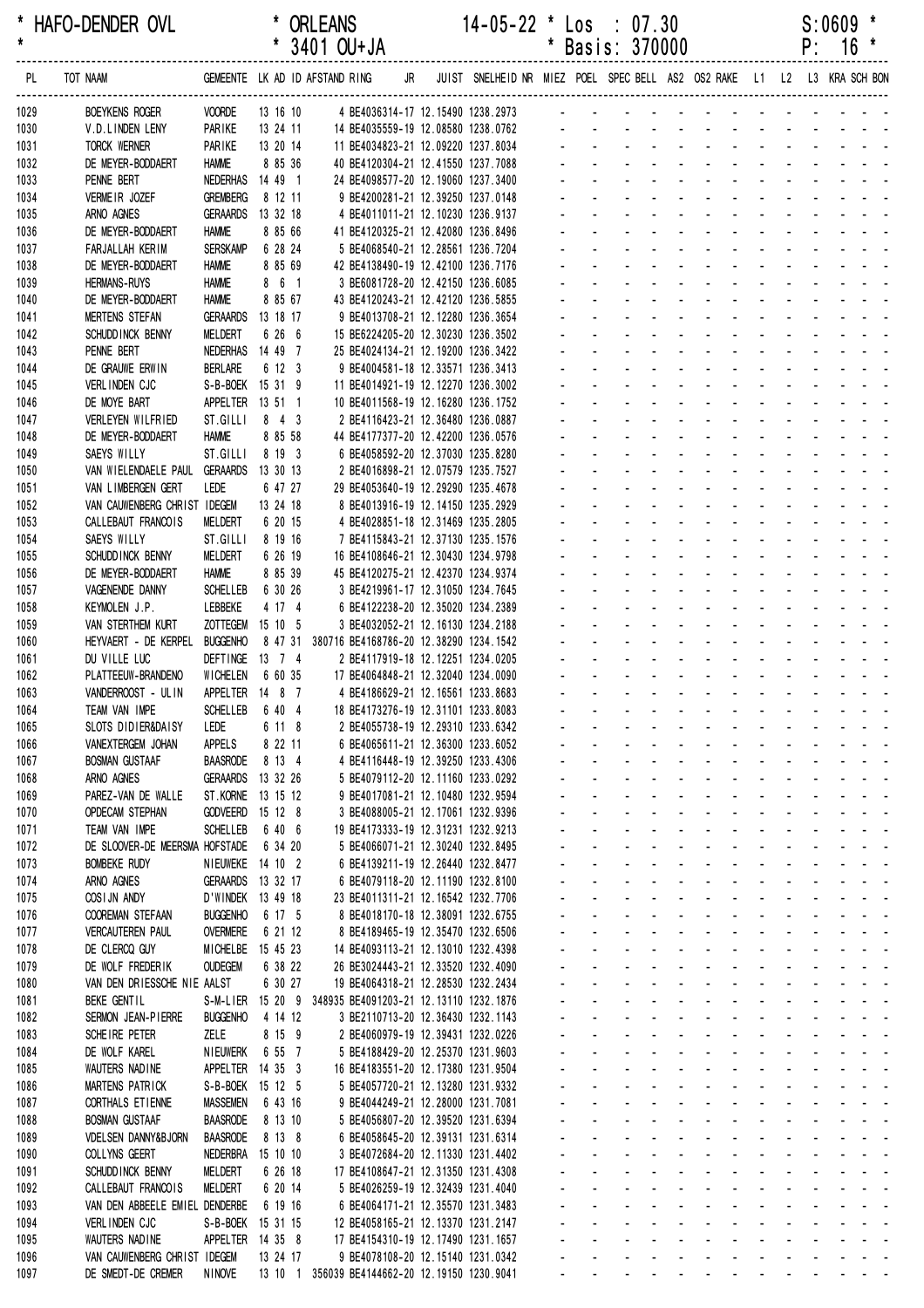| *<br>$\star$ | HAFO-DENDER OVL                |                                |          | <b>ORLEANS</b><br>* 3401 OU+JA |    |  | $14-05-22$ * Los : 07.30                                                | $^\star$ | Basis: 370000 |  |  |  | P: | S:0609 | $17 *$ |
|--------------|--------------------------------|--------------------------------|----------|--------------------------------|----|--|-------------------------------------------------------------------------|----------|---------------|--|--|--|----|--------|--------|
| PL           | TOT NAAM                       | GEMEENTE LK AD ID AFSTAND RING |          |                                | JR |  | JUIST SNELHEID NR MIEZ POEL SPEC BELL AS2 OS2 RAKE L1 L2 L3 KRA SCH BON |          |               |  |  |  |    |        |        |
| 1098         | VAN DEN EYNDE GUIDO            | GOEFERD1 13 10 4               |          |                                |    |  | 6 BE4153723-19 12.10370 1230.8178                                       |          |               |  |  |  |    |        |        |
| 1099         | <b>VEKENS FREDDY-ELKE</b>      | S-K-HORE 15 14 11              |          |                                |    |  | 7 BE4124440-19 12.10500 1230.7905                                       |          |               |  |  |  |    |        |        |
| 1100         | <b>BERT LESLY</b>              | ST-GILLI                       | 8 50 12  |                                |    |  | 5 BE4058469-20 12.38320 1230.7746                                       |          |               |  |  |  |    |        |        |
| 1101         | COSI JN ROBRECHT               | POLLARE                        | 13 34 5  |                                |    |  | 11 BE4011440-21 12.18150 1230.7476                                      |          |               |  |  |  |    |        |        |
| 1102         | <b>HERMANS FRANS&amp;JOSE</b>  | <b>MOERZEKE</b>                | 8 15 9   |                                |    |  | 2 BE4163505-19 12.42220 1230.5506                                       |          |               |  |  |  |    |        |        |
| 1103         | VANHOORENBEECK LOUIS           | BAASRODE                       | 8 37 25  |                                |    |  | 22 BE4115088-21 12.39500 1230.4228                                      |          |               |  |  |  |    |        |        |
| 1104         | <b>COPPENS ANDRE</b>           | <b>OUTER</b>                   |          |                                |    |  | 14 16 5 357617 BE4046874-17 12.20440 1230.0516                          |          |               |  |  |  |    |        |        |
| 1105         | VERLINDEN CJC                  | S-B-BOEK 15 31 7               |          |                                |    |  | 13 BE4058199-21 12.13540 1229.9859                                      |          |               |  |  |  |    |        |        |
| 1106         | ARNO AGNES                     | <b>GERAARDS</b>                | 13 32 5  |                                |    |  | 7 BE4011030-21 12.11580 1229.9681                                       |          |               |  |  |  |    |        |        |
| 1107         | <b>VERLINDEN CJC</b>           | S-B-BOEK 15 31 19              |          |                                |    |  | 14 BE4058212-21 12.13590 1229.6250                                      |          |               |  |  |  |    |        |        |
| 1108         | VAN DEN DRIESSCHE NIE AALST    |                                | 6 30 25  |                                |    |  | 20 BE4064344-21 12.29320 1229.5693                                      |          |               |  |  |  |    |        |        |
| 1109         | VANHOORENBEECK LOUIS BAASRODE  |                                | 8 37 33  |                                |    |  | 23 BE4115020-21 12.40059 1229.3713                                      |          |               |  |  |  |    |        |        |
| 1110         | VAN LIMBERGEN GERT             | LEDE                           | 6 47 29  |                                |    |  | 30 BE4214507-20 12.31000 1229.2425                                      |          |               |  |  |  |    |        |        |
| 1111         | VAN DEN DRIESSCHE NIE AALST    |                                | 6 30 1   |                                |    |  | 21 BE4045762-20 12.29380 1229.1590                                      |          |               |  |  |  |    |        |        |
| 1112         | DE WOLF FREDERIK               | <b>OUDEGEM</b>                 | 6 38 4   |                                |    |  | 27 BE4214171-20 12.34430 1228.9712                                      |          |               |  |  |  |    |        |        |
| 1113         | DUBOIS MICHEL                  | STRIJPEN 15 10 1               |          |                                |    |  | 3 BE4071408-20 12.17430 1228.5802                                       |          |               |  |  |  |    |        |        |
| 1114         | PLETINCKX MARC & ANGI DEFTINGE |                                | 13 61 37 |                                |    |  | 32 BE5035059-21 12.12240 1228.4490                                      |          |               |  |  |  |    |        |        |
| 1115         | VAN DER MAELEN SONIA ASPELARE  |                                | 13 83 81 |                                |    |  | 40 BE4087441-21 12.19270 1228.2778                                      |          |               |  |  |  |    |        |        |
| 1116         | COSI JN ROBRECHT               | POLLARE                        | 13 34 6  |                                |    |  | 12 BE4011404-21 12.18510 1228.1911                                      |          |               |  |  |  |    |        |        |
| 1117         | PLATTEEUW-BRANDENO             | <b>WICHELEN</b>                | 6 60 2   |                                |    |  | 18 BE4041767-20 12.33310 1228.1138                                      |          |               |  |  |  |    |        |        |
| 1118         | PLETINCKX MARC & ANGI DEFTINGE |                                | 13 61 33 |                                |    |  | 33 BE4057178-21 12.12290 1228.0866                                      |          |               |  |  |  |    |        |        |
| 1119         | PELEMAN FELIX                  | <b>BUGGENHO</b>                | 10233    |                                |    |  | 12 BE4116229-19 12.40160 1228.0017                                      |          |               |  |  |  |    |        |        |
| 1120         | VANEXTERGEM JOHAN              | <b>APPELS</b>                  | 8 2 2 8  |                                |    |  | 7 BE4065508-21 12.37590 1227.6638                                       |          |               |  |  |  |    |        |        |
| 1121         | <b>RAES FRANS</b>              | <b>MOORSEL</b>                 | 6 6 2    |                                |    |  | 3 BE4082317-20 12.32438 1227.6616                                       |          |               |  |  |  |    |        |        |
| 1122         | VAN CUTSEM JENS                | <b>IDEGEM</b>                  | 13 34 29 |                                |    |  | 25 BE4015053-21 12.15480 1227.6592                                      |          |               |  |  |  |    |        |        |
| 1123         | VERMEIR JOZEF                  | <b>GREMBERG</b>                | 8 12 12  |                                |    |  | 10 BE4199169-21 12.41480 1227.5593                                      |          |               |  |  |  |    |        |        |
| 1124         | DE MEYER-BODDAERT              | <b>HAMME</b>                   | 8 85 9   |                                |    |  | 46 BE4138487-19 12.44300 1227.5421                                      |          |               |  |  |  |    |        |        |
| 1124         | DE MEYER-BODDAERT              | <b>HAMME</b>                   | 8 85 46  |                                |    |  | 47 BE4120306-21 12.44300 1227.5421                                      |          |               |  |  |  |    |        |        |
| 1126         | STEVEN INCK BENNY              | <b>HAMME</b>                   | 8 57 20  |                                |    |  | 39 BE4129995-20 12.43300 1227.5183                                      |          |               |  |  |  |    |        |        |
| 1127         | <b>VEKENS FREDDY-ELKE</b>      | S-K-HORE 15 14 6               |          |                                |    |  | 8 BE4043015-17 12.11350 1227.5123                                       |          |               |  |  |  |    |        |        |
| 1128         | SCHEIRE PETER                  | <b>ZELE</b>                    | 8 15 1   |                                |    |  | 3 BE4060983-19 12.40521 1227.4650                                       |          |               |  |  |  |    |        |        |
| 1129         | VANEXTERGEM JOHAN              | <b>APPELS</b>                  | 8 22 12  |                                |    |  | 8 BE4065613-21 12.38020 1227.4646                                       |          |               |  |  |  |    |        |        |
| 1130         | CORTHALS ET IENNE              | <b>MASSEMEN</b>                | 6 43 8   |                                |    |  | 10 BE4123576-20 12.29020 1227.4518                                      |          |               |  |  |  |    |        |        |
| 1131         | VAN CAUWENBERG CHRIST IDEGEM   |                                | 13 24 8  |                                |    |  | 10 BE4016115-21 12.16040 1227.4481                                      |          |               |  |  |  |    |        |        |
| 1132         | <b>VERHULST DANNY</b>          | <b>MOERBEKE</b>                |          |                                |    |  | 13 23 17 346565 BE4200433-20 12.12230 1227.2856                         |          |               |  |  |  |    |        |        |
| 1133         | VAN CAUWENBERG CHRIST IDEGEM   |                                | 13 24 21 |                                |    |  | 11 BE4013956-19 12.16080 1227.1622                                      |          |               |  |  |  |    |        |        |
| 1134         | <b>VERLINDEN CJC</b>           | S-B-BOEK 15 31 22              |          |                                |    |  | 15 BE4058143-21 12.14340 1227.1044                                      |          |               |  |  |  |    |        |        |
|              |                                |                                |          |                                |    |  |                                                                         |          |               |  |  |  |    |        |        |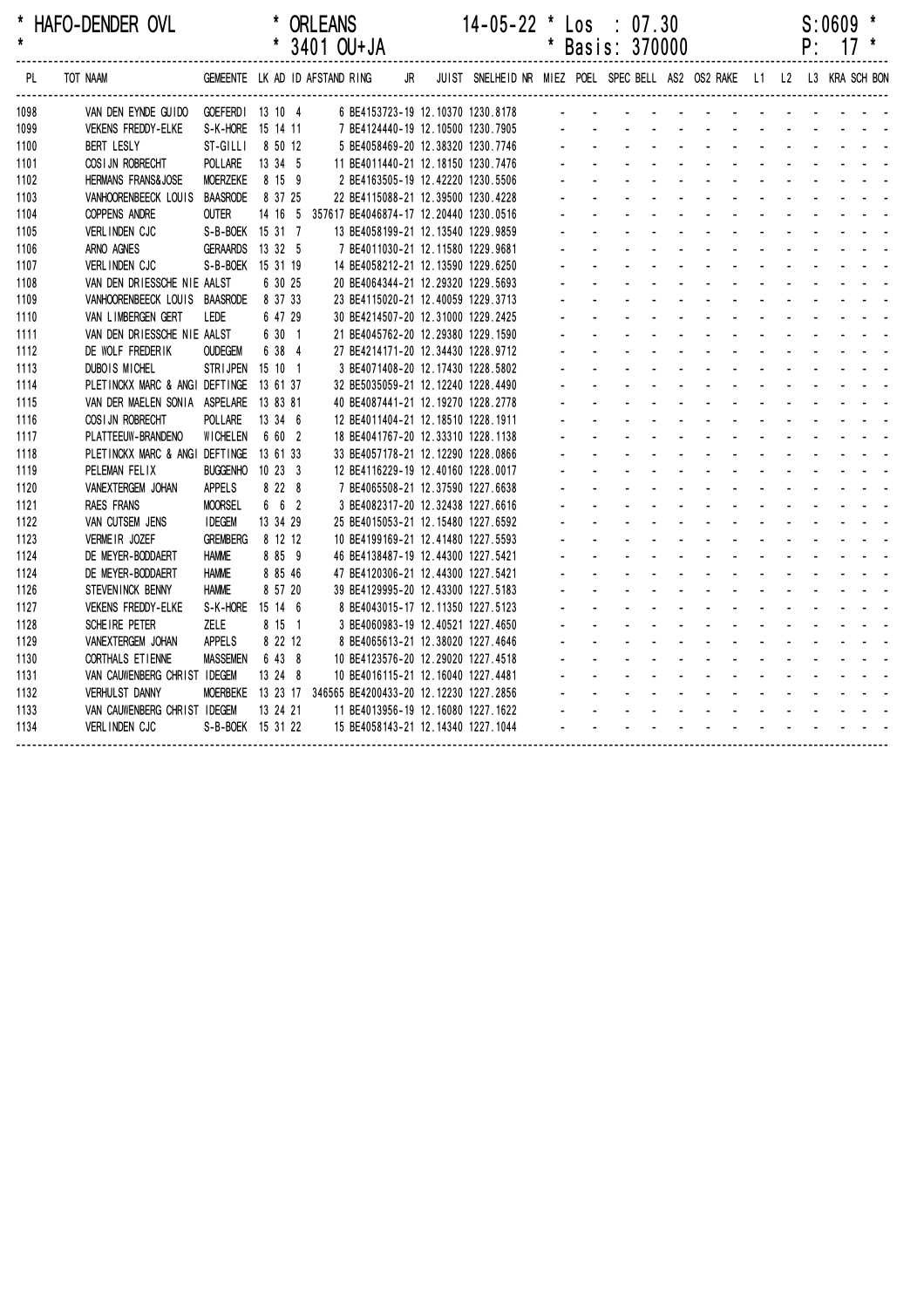| $\star$                          |                                                                                              | HAFO-DENDER OVL                                                                                                       |                                                                       |                |         | * ORLEANS                                                                                     |  |                                                                            |  | 14-05-22 * Los : 07.30 |                                             |                                          |                      | * Basis: 370000                                                                                                                                                                                                                                                                |                            | $S:0609$ *<br>$P: 1*$                    |  |
|----------------------------------|----------------------------------------------------------------------------------------------|-----------------------------------------------------------------------------------------------------------------------|-----------------------------------------------------------------------|----------------|---------|-----------------------------------------------------------------------------------------------|--|----------------------------------------------------------------------------|--|------------------------|---------------------------------------------|------------------------------------------|----------------------|--------------------------------------------------------------------------------------------------------------------------------------------------------------------------------------------------------------------------------------------------------------------------------|----------------------------|------------------------------------------|--|
|                                  |                                                                                              | 1 2 3 4 5 0.25 0.50 0.75 1.00 1.50 2.00 4.00 8.00 12.00 20.00 KRA SCH BON<br>$0.25$ 0.50 0.75                         |                                                                       |                |         |                                                                                               |  |                                                                            |  |                        |                                             |                                          |                      |                                                                                                                                                                                                                                                                                |                            |                                          |  |
| $6\phantom{a}$<br>$6\phantom{a}$ | <u>---- ----- -----</u><br>$\mathbf{0}$<br>$6\qquad 6$<br>$6\overline{6}$<br>$6\overline{6}$ | 6 AS2<br>6 OS2<br>6 RAKEND * (C)2022w Data Technology Deerlijk * 150 Deelnemers * KLACHTEN IN HET LOKAAL TOT WOENSDAG | $0$ 0<br>$0$ 0                                                        | $0$ 0<br>$0$ 0 |         | 0 <sub>l</sub><br>0 <sub>L3</sub>                                                             |  | 1 1 0 0 0 POELEN<br>$\begin{array}{ccccccccc}\n1 & 0 & 0 & 0\n\end{array}$ |  | 0 SPECIA               |                                             |                                          |                      |                                                                                                                                                                                                                                                                                | $\mathbf 0$                | 4 DIVERS                                 |  |
| PL                               |                                                                                              | TOT NAAM                                                                                                              |                                                                       |                |         |                                                                                               |  |                                                                            |  |                        |                                             |                                          |                      | GEMEENTE LK AD ID AFSTAND RING JR JUIST SNELHEID NR MIEZ POEL SPEC BELL AS2 OS2 RAKE L1 L2 L3 KRA SCH BON                                                                                                                                                                      |                            |                                          |  |
| $\mathbf{1}$                     |                                                                                              | VAN CUTSEM JENS                                                                                                       |                                                                       |                |         |                                                                                               |  |                                                                            |  |                        |                                             |                                          |                      | IDEGEM 13 18 1 350865 BE4177166-19 11.38050 1414.3030 - - - - - - - - - - - - - - - - -                                                                                                                                                                                        |                            |                                          |  |
| $\overline{2}$                   |                                                                                              | ERAUW JOSE                                                                                                            |                                                                       |                |         |                                                                                               |  |                                                                            |  |                        |                                             |                                          |                      | BERLARE 6 6 1 375954 BE4043362-20 11.57589 1402.9094 - - - - - - - - - - - - - - - - - -                                                                                                                                                                                       |                            |                                          |  |
| 3                                |                                                                                              | <b>MERTENS STEFAN</b>                                                                                                 |                                                                       |                |         |                                                                                               |  |                                                                            |  |                        |                                             |                                          |                      | GERAARDS 13 8 2 349232 BE4076551-20 11.39200 1400.6631 - - - - - - - - - - - - - - - - -<br>design and a state of the state of the                                                                                                                                             |                            |                                          |  |
| 5                                |                                                                                              | COSIJN ANDY<br>VAN HERREWEGHE-MANNES MEERBEKE 13 10 5 357767 BE4074036-20 11.47010 1391.9992                          | D'WINDEK 13 19 4 353686 BE4013248-19 11.43192 1396.2024               |                |         |                                                                                               |  |                                                                            |  |                        |                                             |                                          |                      | <u>.</u>                                                                                                                                                                                                                                                                       |                            |                                          |  |
| 6                                |                                                                                              | COSIJN ANDY                                                                                                           | D'WINDEK 13 19 3                                                      |                |         |                                                                                               |  | 2 BE4013250-19 11.44472 1388.1653                                          |  |                        | $\Delta \phi = \Delta \phi = 0.01$          |                                          |                      | design and a state of the state of the                                                                                                                                                                                                                                         |                            |                                          |  |
| $\overline{7}$                   |                                                                                              | COSIJN ANDY                                                                                                           | D'WINDEK 13 19 5                                                      |                |         |                                                                                               |  | 3 BE4077272-20 11.44502 1387.8929                                          |  |                        |                                             |                                          |                      | <u>.</u>                                                                                                                                                                                                                                                                       |                            |                                          |  |
| 8<br>9                           |                                                                                              | BOEYKENS FRANCOIS                                                                                                     | LEBBEKE<br><b>HAMME</b>                                               |                |         | 4 6 1 377829 BE4024288-19 12.03030 1383.7356<br>8 28 3 384827 BE4147935-19 12.08150 1383.0261 |  |                                                                            |  |                        |                                             |                                          |                      | and a straightful contract and a straight and                                                                                                                                                                                                                                  |                            |                                          |  |
| 10                               |                                                                                              | STEVENINCK BENNY<br>COSIJN ANDY                                                                                       | D'WINDEK 13 19 9                                                      |                |         |                                                                                               |  | 4 BE4077277-20 11.46132 1380.3997                                          |  |                        |                                             |                                          |                      | de la provincia de la provincia de la provincia de                                                                                                                                                                                                                             |                            |                                          |  |
| 11                               |                                                                                              | COSIJN ANDY                                                                                                           | D'WINDEK 13 19 18                                                     |                |         |                                                                                               |  | 5 BE4077223-20 11.46292 1378.9645                                          |  |                        |                                             |                                          |                      | <u>.</u>                                                                                                                                                                                                                                                                       |                            |                                          |  |
| 12                               |                                                                                              | SCHUDD INCK BENNY                                                                                                     | MELDERT                                                               |                |         | 6 9 3 371379 BE4082291-20 11.59250 1378.4559                                                  |  |                                                                            |  |                        |                                             |                                          |                      |                                                                                                                                                                                                                                                                                |                            |                                          |  |
| 13                               |                                                                                              | DE GRAUWE ERWIN                                                                                                       | <b>BERLARE</b>                                                        |                |         | 6 8 8 375788 BE4043650-20 12.02501 1377.3453                                                  |  |                                                                            |  |                        |                                             |                                          |                      | a construction of the construction of the construction of the construction of the construction of the construction of the construction of the construction of the construction of the construction of the construction of the                                                  |                            |                                          |  |
| 14<br>15                         |                                                                                              | DE GRAUWE ERWIN<br>PLETINCKX MARC & ANGI DEFTINGE 13 20 6 346914 BE4070967-20 11.42500 1372.1055                      | <b>BERLARE</b>                                                        |                | 6 8 4   |                                                                                               |  | 2 BE4043619-20 12.03371 1373.4021                                          |  |                        |                                             |                                          |                      |                                                                                                                                                                                                                                                                                |                            |                                          |  |
| 16                               |                                                                                              | STEVENINCK BENNY                                                                                                      | <b>HAMME</b>                                                          |                | 8 28 4  |                                                                                               |  | 2 BE4129917-20 12.11180 1368.0306                                          |  |                        |                                             |                                          |                      |                                                                                                                                                                                                                                                                                |                            |                                          |  |
| 17                               |                                                                                              | VANHOORENBEECK LOUIS BAASRODE 8 14 2 381226 BE4056628-20 12.08410 1367.9541                                           |                                                                       |                |         |                                                                                               |  |                                                                            |  |                        |                                             |                                          |                      | <u>.</u>                                                                                                                                                                                                                                                                       |                            |                                          |  |
| 18                               |                                                                                              | VAN DER MAELEN SONIA ASPELARE 13 13 2 355525 BE4065104-18 11.49590 1367.4915                                          |                                                                       |                |         |                                                                                               |  |                                                                            |  |                        |                                             | $\mathcal{L}^{\text{max}}$               |                      |                                                                                                                                                                                                                                                                                |                            | and a state of the state of the state of |  |
| 19<br>20                         |                                                                                              | VAN HAUTE ANDRE<br>VAN CUTSEM JENS                                                                                    | <b>MOERZEKE</b><br><b>IDEGEM</b>                                      | 13 18 2        |         | 6 25 16 383839 BE4134021-20 12.10549 1366.3884                                                |  | 2 BE4177185-19 11.46510 1366.0308                                          |  |                        |                                             |                                          |                      | and a strain and a strain and                                                                                                                                                                                                                                                  |                            | and a straight and a straight            |  |
| 21                               |                                                                                              | WAUTERS NADINE                                                                                                        | APPELTER 14 17 1 354350 BE4183651-20 11.49290 1365.5983               |                |         |                                                                                               |  |                                                                            |  |                        |                                             |                                          |                      |                                                                                                                                                                                                                                                                                |                            |                                          |  |
| 22                               |                                                                                              | VAN LIMBERGEN GERT                                                                                                    | LEDE                                                                  |                |         | 6 36 9 370002 BE4214342-20 12.00580 1365.4890                                                 |  |                                                                            |  |                        |                                             |                                          |                      | and a series of the contract of the                                                                                                                                                                                                                                            |                            |                                          |  |
| 23                               |                                                                                              | DE NAYER LUC                                                                                                          | OVERBOEL 13 12 5 344561 BE4133467-20 11.42240 1365.1387               |                |         |                                                                                               |  |                                                                            |  |                        |                                             | $\mathbf{L}$                             |                      | <u>.</u>                                                                                                                                                                                                                                                                       | $\mathcal{L}^{\text{max}}$ |                                          |  |
| 24<br>25                         |                                                                                              | STEVENINCK BENNY<br>TEAM NOEL-WILLOCKX                                                                                | <b>HAMME</b><br>BAASRODE 8 8 6 381694 BE6045753-20 12.10030 1362.9495 |                |         | 8 28 8                                                                                        |  | 3 BE4129928-20 12.12070 1364.0704                                          |  |                        |                                             |                                          | and a state of       | <u>.</u>                                                                                                                                                                                                                                                                       |                            |                                          |  |
| 26                               |                                                                                              | VAN LIMBERGEN GERT                                                                                                    | LEDE                                                                  |                | 6 36 6  |                                                                                               |  | 2 BE4053613-19 12.01310 1362.7230                                          |  |                        |                                             |                                          |                      | a construction of the construction of the construction of the construction of the construction of the construction of the construction of the construction of the construction of the construction of the construction of the                                                  |                            |                                          |  |
| 27                               |                                                                                              | BLONDEEL JOERI                                                                                                        | Lede                                                                  |                |         | 6 29 19 367955 BE4141957-20 12.00100 1361.9556                                                |  |                                                                            |  |                        |                                             |                                          |                      |                                                                                                                                                                                                                                                                                |                            |                                          |  |
| 28                               |                                                                                              | COSIJN ANDY                                                                                                           | D'WINDEK 13 19 8                                                      |                |         |                                                                                               |  | 6 BE4077267-20 11.49442 1361.7099                                          |  |                        |                                             |                                          |                      |                                                                                                                                                                                                                                                                                |                            |                                          |  |
| 29<br>30                         |                                                                                              | WAUTERS NADINE<br>VAN HAUTE ANDRE                                                                                     | APPELTER 14 17 2 2 BE4051301-17 11.50250 1360.7040<br>MOERZEKE        |                | 6 25 10 |                                                                                               |  | 2 BE4026811-18 12.12059 1360.6567                                          |  |                        |                                             |                                          |                      | a construction of the construction of the construction of the construction of the construction of the construction of the construction of the construction of the construction of the construction of the construction of the                                                  |                            |                                          |  |
| 31                               |                                                                                              | <b>VEKENS FREDDY-ELKE</b>                                                                                             |                                                                       |                |         | S-K-HORE 15 12 2 345647 BE4119002-18 11.44140 1359.5660                                       |  |                                                                            |  |                        |                                             |                                          |                      | de la provincia de la provincia de la partida                                                                                                                                                                                                                                  |                            |                                          |  |
| 32                               |                                                                                              | PRINZ JONAS                                                                                                           | <b>SCHELDEW</b>                                                       |                |         | 6 3 1 359208 BE4019381-20 11.54400 1357.2091                                                  |  |                                                                            |  |                        |                                             |                                          |                      | والمتعاون والمتعاون والمتعاون والمتعاون والمتعاون والمتعاون                                                                                                                                                                                                                    |                            |                                          |  |
| 33                               |                                                                                              | VAN HAUTE ANDRE                                                                                                       | <b>MOERZEKE</b>                                                       |                | 6 25 2  |                                                                                               |  | 3 BE4163962-19 12.13059 1355.8504                                          |  |                        |                                             |                                          |                      | and a series of the contract of the series of                                                                                                                                                                                                                                  |                            |                                          |  |
| 34<br>35                         |                                                                                              | DE SMET-DE WAELE<br>VAN CUTSEM JENS                                                                                   | LEDE<br><b>IDEGEM</b>                                                 | 13 18 11       |         | 6 6 5 369751 BE4191844-18 12.02429 1355.8147                                                  |  | 3 BE4079374-20 11.48530 1355.3016                                          |  |                        | $\Delta \sim 100$                           | $\Delta \sim 100$                        |                      | والمناور والمناور والمناور والمناور والمناور<br>design and a state of the state of the state of the state of the state of the state of the state of the state of the state of the state of the state of the state of the state of the state of the state of the state of the s |                            |                                          |  |
| 36                               |                                                                                              | VERLINDEN CJC                                                                                                         |                                                                       |                |         | S-B-BOEK 15 10 10 349193 BE4072125-20 11.47550 1353.8985                                      |  |                                                                            |  |                        | $\mathbf{L}^{\text{max}}$                   |                                          |                      | and a straightful and a straight and                                                                                                                                                                                                                                           |                            |                                          |  |
| 37                               |                                                                                              | DE WOLF FREDERIK                                                                                                      | <b>OUDEGEM</b>                                                        |                |         | 6 18 2 374488 BE3015572-20 12.06540 1352.4305                                                 |  |                                                                            |  |                        | $\omega_{\rm{max}}$                         |                                          |                      | and a strain and a strain and a strain a                                                                                                                                                                                                                                       |                            |                                          |  |
| 38                               |                                                                                              | <b>MERTENS STEFAN</b>                                                                                                 | GERAARDS 13 8 4                                                       |                |         |                                                                                               |  | 2 BE4076508-20 11.48150 1352.3020                                          |  |                        | $\omega_{\rm{max}}$                         |                                          |                      | والمستحيل والمستحيل والمستحيل والمستحدث والمستحدث                                                                                                                                                                                                                              |                            |                                          |  |
| 39                               |                                                                                              | VAN CUTSEM JENS                                                                                                       | <b>IDEGEM</b>                                                         | 13 18 9        |         |                                                                                               |  | 4 BE4079387-20 11.49590 1349.5673                                          |  |                        |                                             |                                          |                      | and a series of the contract of the series of<br>and a strain and a strain and a strain a                                                                                                                                                                                      |                            |                                          |  |
| 40<br>41                         |                                                                                              | VAN CUTSEM JENS<br><b>BRAEM ROBERT</b>                                                                                | <b>IDEGEM</b><br><b>OUTER</b>                                         | 13 18 14       |         | 14 10 6 358846 BE4172546-20 11.56110 1348.1160                                                |  | 5 BE4079389-20 11.50010 1349.3943                                          |  |                        |                                             | $\Delta \sim 100$                        |                      | design and a state of the state of the                                                                                                                                                                                                                                         |                            |                                          |  |
| 42                               |                                                                                              | BROOTCOORENS E.-DE LE ONKERZEL 13 9 1 349205 BE4077940-20 11.49020 1348.1084                                          |                                                                       |                |         |                                                                                               |  |                                                                            |  |                        | $\Delta \sim 100$                           |                                          |                      | and a strain and a strain and a strain a                                                                                                                                                                                                                                       |                            |                                          |  |
| 43                               |                                                                                              | SOEN-HAAK                                                                                                             |                                                                       |                |         | MOERBEKE 13 10 9 346289 BE4216324-20 11.46590 1347.5154                                       |  |                                                                            |  |                        | $\Delta \sim 100$                           |                                          |                      | and a series of the series of the series of                                                                                                                                                                                                                                    |                            |                                          |  |
| 44                               |                                                                                              | THIERENS DANNY&TOM                                                                                                    | MOERZEKE                                                              |                |         | 6 7 2 385004 BE4043021-20 12.15459 1347.2749                                                  |  |                                                                            |  |                        | $\mathbf{a} = \mathbf{a} \times \mathbf{b}$ |                                          |                      | and the contract of the contract of the contract of                                                                                                                                                                                                                            |                            |                                          |  |
| 45<br>46                         |                                                                                              | WILLAERT EDDY<br>VAN DER MAELEN SONIA ASPELARE 13 13 4                                                                | MOERZEKE                                                              |                |         | 6 6 6 383388 BE4134321-20 12.14380 1346.9540                                                  |  | 2 BE4002594-20 11.54120 1345.6662                                          |  |                        | $\mathbf{a} = \mathbf{a} \times \mathbf{b}$ |                                          |                      | and a series of the series of the series of<br>and a series of the contract of the series                                                                                                                                                                                      |                            |                                          |  |
| 47                               |                                                                                              | <b>BONNARENS DANNY</b>                                                                                                | <b>GI JZEGEM</b>                                                      |                |         | 6 5 5 373949 BE4040489-20 12.08020 1344.9790                                                  |  |                                                                            |  |                        | $\Delta \sim 100$                           | $\Delta \sim 100$                        |                      | design and a state of the state of the                                                                                                                                                                                                                                         |                            |                                          |  |
| 48                               |                                                                                              | TEAM NOEL-WILLOCKX                                                                                                    | <b>BAASRODE</b>                                                       |                | 8 8 1   |                                                                                               |  | 2 BE6045629-20 12.13480 1344.9401                                          |  |                        | $\Delta \sim 100$                           |                                          |                      | and a state of the state of the state of                                                                                                                                                                                                                                       |                            |                                          |  |
| 49                               |                                                                                              | DE NAYER LUC                                                                                                          | OVERBOEL 13 12 3                                                      |                |         |                                                                                               |  | 2 BE4133506-20 11.46180 1344.3660                                          |  |                        | $\omega_{\rm{max}}$                         |                                          |                      | a construction of the construction of the construction of the construction of the construction of the construction of the construction of the construction of the construction of the construction of the construction of the                                                  |                            |                                          |  |
| 50<br>51                         |                                                                                              | DE CLERCQ GUY<br>VAN CUTSEM JENS                                                                                      | <b>IDEGEM</b>                                                         | 13 18 6        |         | MICHELBE 15 22 1 348801 BE4038908-19 11.49280 1344.2998                                       |  | 6 BE4079393-20 11.51040 1343.9671                                          |  |                        | $\omega_{\rm{max}}$<br>$\sim$               | $\Delta \sim 100$<br>$\omega_{\rm{max}}$ | <b>Service</b> State | and a straightful contract and a<br>and a series of the contract of the series of                                                                                                                                                                                              |                            |                                          |  |
| 52                               |                                                                                              | V.D.LINDEN LENY                                                                                                       | PARIKE                                                                |                |         | 13 14 3 345382 BE4005521-20 11.47070 1343.2890                                                |  |                                                                            |  |                        |                                             | $\mathbf{L}^{\text{max}}$                |                      | and a series of the contract of the series                                                                                                                                                                                                                                     |                            |                                          |  |
| 53                               |                                                                                              | WAUTERS NADINE                                                                                                        | APPELTER 14 17 6                                                      |                |         |                                                                                               |  | 3 BE4134681-18 11.53480 1343.2525                                          |  |                        |                                             | $\Delta \sim 100$                        |                      | and a series of the series of the series of                                                                                                                                                                                                                                    |                            |                                          |  |
| 54                               |                                                                                              | VERLINDEN CJC                                                                                                         | S-B-BOEK 15 10 1                                                      |                |         |                                                                                               |  | 2 BE4014971-19 11.50100 1342.1896                                          |  |                        | $\mathbf{L}^{\text{max}}$                   | $\Delta \sim 100$                        |                      | and a state of the state of the state of                                                                                                                                                                                                                                       |                            |                                          |  |
| 55<br>56                         |                                                                                              | DE TIER XAVIER<br>BLONDEEL JOERI                                                                                      | <b>ROBORST</b><br>LEDE                                                |                |         | 15 4 1 352200 BE4070770-20 11.52340 1341.3736                                                 |  | 2 BE4206462-19 12.04251 1340.8543                                          |  |                        | $\Delta \sim 100$<br>$\Delta \sim 100$      |                                          |                      | and a straightful contract and a<br>and a series of the series of the series of the                                                                                                                                                                                            |                            | and a strain and a                       |  |
| 57                               |                                                                                              | DE MEYER-BODDAERT                                                                                                     | <b>HAMME</b>                                                          |                | 6 29 5  | 8 26 26 386062 BE4138416-19 12.18140 1339.4079                                                |  |                                                                            |  |                        | $\mathbf{a} = \mathbf{a} \times \mathbf{b}$ |                                          |                      | and a series of the contract of the series of                                                                                                                                                                                                                                  |                            |                                          |  |
| 58                               |                                                                                              | DE SLOOVER-DE MEERSMA HOFSTADE                                                                                        |                                                                       |                |         | 6 15 6 370348 BE4052267-19 12.06360 1338.9299                                                 |  |                                                                            |  |                        |                                             |                                          |                      | and a series of the series of the series of                                                                                                                                                                                                                                    |                            |                                          |  |
| 59                               |                                                                                              | STEVENINCK BENNY                                                                                                      | <b>HAMME</b>                                                          |                | 8 28 26 |                                                                                               |  | 4 BE4147892-19 12.17250 1338.9168                                          |  |                        | $\Delta \sim 100$                           |                                          |                      | and a series of the contract of the                                                                                                                                                                                                                                            |                            |                                          |  |
| 60                               |                                                                                              | DE PAUW FILIP                                                                                                         |                                                                       |                |         | DENDEHOU 14 7 2 360244 BE4072600-19 11.59040 1338.8652                                        |  |                                                                            |  |                        |                                             |                                          |                      | and a series of the contract of the series of<br>and a series of the contract of the series of                                                                                                                                                                                 |                            |                                          |  |
| 61<br>62                         |                                                                                              | PLETINCKX MARC & ANGI DEFTINGE 13 20 2<br>VANHOORENBEECK LOUIS BAASRODE 8 14 12 2 BE4056653-20 12.14540 1338.1046     |                                                                       |                |         |                                                                                               |  | 2 BE5025468-18 11.49100 1338.5749                                          |  |                        |                                             |                                          |                      | and a series of the series of the series of the                                                                                                                                                                                                                                |                            |                                          |  |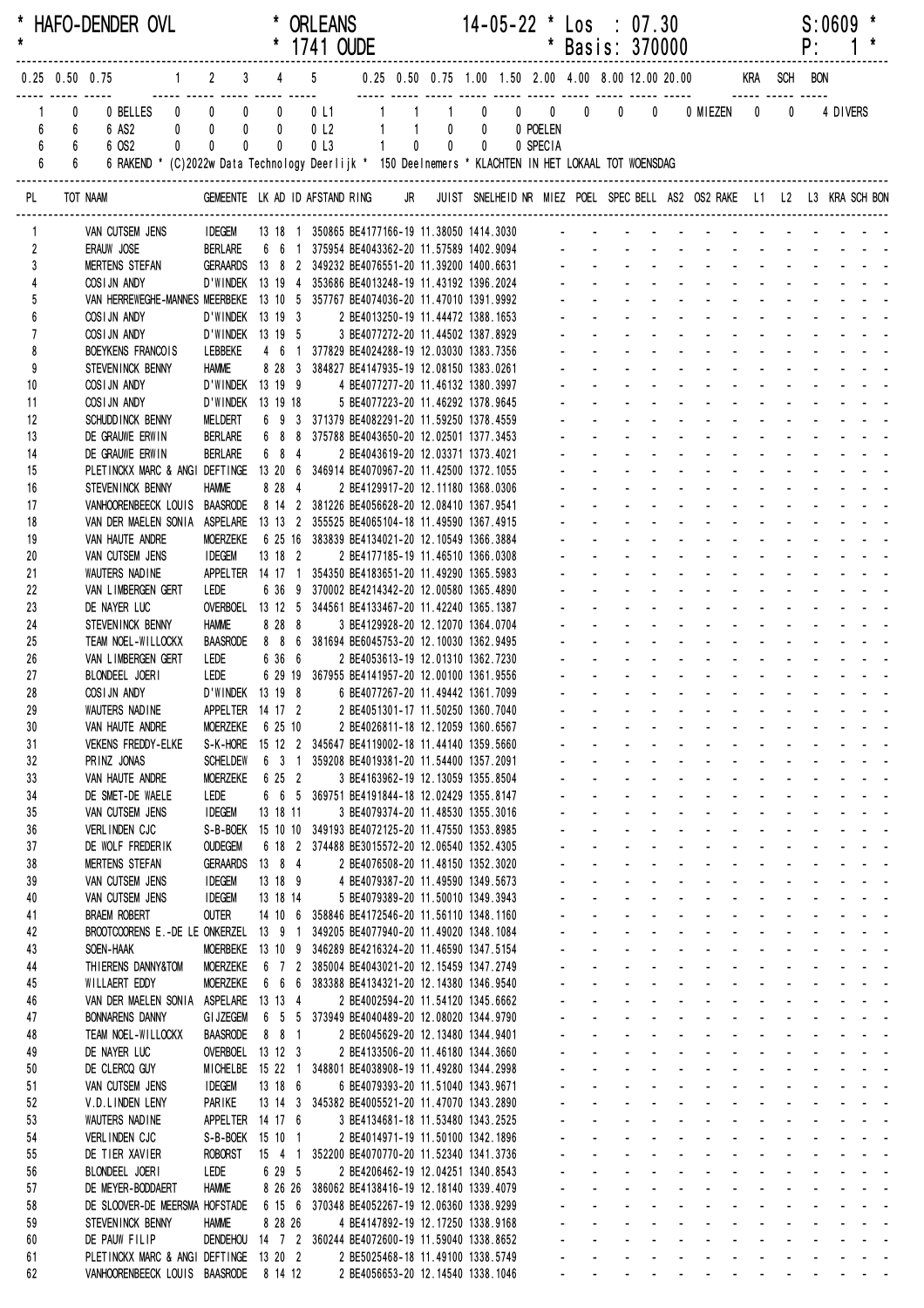| * HAFO-DENDER OVL | * ORLEANS           | $14 - 05 - 22$ * $\text{Los}$ : 07.30 | $S:0609$ * |
|-------------------|---------------------|---------------------------------------|------------|
|                   | $*$ 1741 $\cap$ IDE | $*$ Posis: 270000                     |            |

| PL         | TOT NAAM                                                    |                                     |                   | GEMEENTE LK AD ID AFSTAND RING                                                              | JR JUIST SNELHEID NR MIEZ POEL SPEC BELL AS2 OS2 RAKE L1 L2 L3 KRA SCH BON |                                  |                                                        |                                                  |                           |                                                                  |                                                                        |                                                |                            |                                               |                           |                          |                                                                                                                                                                                                                                |
|------------|-------------------------------------------------------------|-------------------------------------|-------------------|---------------------------------------------------------------------------------------------|----------------------------------------------------------------------------|----------------------------------|--------------------------------------------------------|--------------------------------------------------|---------------------------|------------------------------------------------------------------|------------------------------------------------------------------------|------------------------------------------------|----------------------------|-----------------------------------------------|---------------------------|--------------------------|--------------------------------------------------------------------------------------------------------------------------------------------------------------------------------------------------------------------------------|
| 63         | VAN LIMBERGEN GERT                                          | lede                                |                   |                                                                                             | 6 36 20 3 BE4040101-20 12.06330 1337.9208 -                                |                                  |                                                        |                                                  |                           |                                                                  |                                                                        |                                                |                            |                                               |                           |                          |                                                                                                                                                                                                                                |
| 64         | PLETINCKX MARC & ANGI DEFTINGE 13 20 16                     |                                     |                   | 3 BE4070949-20 11.49180 1337.8866                                                           |                                                                            |                                  |                                                        |                                                  |                           |                                                                  |                                                                        |                                                |                            |                                               |                           |                          |                                                                                                                                                                                                                                |
| 65         | STEVENINCK BENNY                                            | <b>HAMME</b>                        | 8 28 6            | 5 BE4129807-20 12.17470 1337.2109                                                           |                                                                            |                                  |                                                        |                                                  |                           |                                                                  |                                                                        |                                                |                            |                                               |                           |                          |                                                                                                                                                                                                                                |
| 66         | VERMEIR JOZEF                                               | <b>GREMBERG</b>                     |                   | 8 6 4 382753 BE4175883-20 12.16140 1337.2062                                                |                                                                            |                                  |                                                        |                                                  |                           |                                                                  |                                                                        |                                                |                            |                                               |                           |                          |                                                                                                                                                                                                                                |
| 67         | VERMEIR JOZEF                                               | <b>GREMBERG</b>                     | 8 6 6             | 2 BE4175859-20 12.16160 1337.0505<br>3 BE6045850-20 12.15300 1336.9317                      |                                                                            |                                  |                                                        |                                                  |                           |                                                                  |                                                                        |                                                |                            |                                               |                           |                          |                                                                                                                                                                                                                                |
| 68<br>69   | TEAM NOEL-WILLOCKX<br>CAMPHIJN ERIC                         | <b>BAASRODE</b><br>NINOVE           | 8 8 5             | 14 11 3 357175 BE4014387-19 11.57120 1336.7328                                              |                                                                            |                                  |                                                        |                                                  |                           |                                                                  |                                                                        |                                                |                            |                                               |                           |                          |                                                                                                                                                                                                                                |
| 70         | DE SLOOVER-DE MEERSMA HOFSTADE                              |                                     | 6 15 4            | 2 BE4044208-20 12.07060 1336.5139                                                           |                                                                            |                                  |                                                        |                                                  |                           |                                                                  |                                                                        |                                                |                            |                                               |                           |                          |                                                                                                                                                                                                                                |
| 71         | THYS EDDY                                                   |                                     |                   | ASPELARE  13  9  8  356370 BE4120920-19  11.56497  1335.5778                                |                                                                            |                                  |                                                        |                                                  |                           |                                                                  |                                                                        |                                                |                            |                                               |                           |                          |                                                                                                                                                                                                                                |
| 72         | VAN HAUTE ANDRE                                             | <b>MOERZEKE</b>                     | 6 25 6            | 4 BE4163901-19 12.17249 1335.4870                                                           |                                                                            |                                  |                                                        |                                                  |                           |                                                                  |                                                                        |                                                |                            |                                               |                           |                          |                                                                                                                                                                                                                                |
| 73         | VAN STERTHEM FREDDY                                         |                                     |                   | VELZEKE- 15 6 6 354750 BE4070310-18 11.55450 1334.9012                                      |                                                                            |                                  |                                                        |                                                  |                           |                                                                  |                                                                        |                                                |                            |                                               |                           |                          |                                                                                                                                                                                                                                |
| 74         | VAN STERTHEM FREDDY                                         | VELZEKE- 15 6 3                     |                   | 2 BE4070394-18 11.55480 1334.6501                                                           |                                                                            |                                  |                                                        |                                                  |                           |                                                                  |                                                                        |                                                |                            |                                               |                           |                          |                                                                                                                                                                                                                                |
| 75<br>76   | CAMPHIJN ERIC<br><b>BONNARENS DANNY</b>                     | NINOVE<br><b>GI JZEGEM</b>          | 14 11 4<br>6 5 1  | 2 BE4075530-20 11.57430 1334.1530<br>2 BE4040478-20 12.10190 1334.0234                      |                                                                            |                                  |                                                        |                                                  |                           |                                                                  |                                                                        |                                                |                            |                                               |                           |                          |                                                                                                                                                                                                                                |
| 77         | SOEN-HAAK                                                   | <b>MOERBEKE</b>                     | 13 10 2           | 2 BE4011630-19 11.49350 1334.0186                                                           |                                                                            |                                  |                                                        |                                                  |                           |                                                                  |                                                                        |                                                |                            |                                               |                           |                          |                                                                                                                                                                                                                                |
| 78         | VAN LIMBERGEN GERT                                          | LEDE                                | 6 36 12           | 4 BE4053507-19 12.07230 1333.9013                                                           |                                                                            |                                  |                                                        |                                                  |                           |                                                                  |                                                                        |                                                |                            |                                               |                           |                          |                                                                                                                                                                                                                                |
| 79         | VAN LIMBERGEN GERT                                          | LEDE                                | 6 36 15           | 5 BE4053506-19 12.07240 1333.8212                                                           |                                                                            |                                  |                                                        |                                                  |                           |                                                                  |                                                                        |                                                |                            |                                               |                           |                          |                                                                                                                                                                                                                                |
| 80         | VANEXTERGEM JOHAN                                           | <b>APPELS</b>                       |                   | 8 6 2 378100 BE4042911-20 12.13290 1333.7645                                                |                                                                            |                                  |                                                        |                                                  |                           |                                                                  |                                                                        |                                                |                            |                                               |                           |                          |                                                                                                                                                                                                                                |
| 81         | VAN LIMBERGEN GERT                                          | LEDE                                | 6 36 26           | 6 BE4040236-20 12.07290 1333.4206                                                           |                                                                            |                                  |                                                        |                                                  |                           |                                                                  |                                                                        |                                                |                            |                                               |                           |                          |                                                                                                                                                                                                                                |
| 82         | COSIJN ANDY                                                 | D'WINDEK 13 19 10                   |                   | 7 BE4077265-20 11.55232 1332.7196                                                           |                                                                            |                                  |                                                        |                                                  |                           |                                                                  |                                                                        |                                                |                            |                                               |                           |                          |                                                                                                                                                                                                                                |
| 83<br>84   | <b>KERRE RUDY</b>                                           | <b>BERLARE</b><br>D'WINDEK 13 19 11 |                   | 6 9 1 375705 BE4221217-17 12.11590 1332.3660<br>8 BE4077270-20 11.55292 1332.2176           |                                                                            |                                  |                                                        |                                                  |                           |                                                                  |                                                                        |                                                |                            |                                               |                           |                          |                                                                                                                                                                                                                                |
| 85         | COSI JN ANDY<br>V.D.LINDEN LENY                             | PARIKE                              | 13 14 4           | 2 BE4005548-20 11.49260 1331.2938                                                           |                                                                            |                                  |                                                        |                                                  |                           |                                                                  |                                                                        |                                                |                            |                                               |                           |                          |                                                                                                                                                                                                                                |
| 86         | VAN CUTSEM JENS                                             | <b>IDEGEM</b>                       | 13 18 5           | 7 BE4079390-20 11.53420 1330.5461                                                           |                                                                            |                                  |                                                        |                                                  |                           |                                                                  |                                                                        |                                                |                            |                                               |                           |                          |                                                                                                                                                                                                                                |
| 87         | DE NAYER LUC                                                | OVERBOEL 13 12 12                   |                   | 3 BE4133441-20 11.48590 1330.4370                                                           |                                                                            |                                  |                                                        |                                                  |                           |                                                                  |                                                                        |                                                |                            |                                               |                           |                          |                                                                                                                                                                                                                                |
| 88         | <b>HEEREMAN ANDRE</b>                                       |                                     |                   | ASPELARE  14  14  2  356212  BE4172650-20  11.57480  1330.1419                              |                                                                            |                                  |                                                        |                                                  |                           |                                                                  |                                                                        |                                                |                            |                                               |                           |                          |                                                                                                                                                                                                                                |
| 89         | DE MEYER-BODDAERT                                           | <b>HAMME</b>                        | 8 26 21           | 2 BE4177372-20 12.20180 1329.8725                                                           |                                                                            |                                  |                                                        |                                                  |                           |                                                                  |                                                                        |                                                |                            |                                               |                           |                          |                                                                                                                                                                                                                                |
| 90         | COSIJN ANDY                                                 | D'WINDEK 13 19 7                    |                   | 9 BE4077243-20 11.55592 1329.7133                                                           |                                                                            |                                  |                                                        |                                                  |                           |                                                                  |                                                                        |                                                |                            |                                               |                           |                          |                                                                                                                                                                                                                                |
| 91         | DE WOLF FREDERIK                                            | <b>OUDEGEM</b>                      | 6 18 7            | 2 BE3015587-20 12.11380 1329.7006                                                           |                                                                            | $\omega$                         | 225                                                    |                                                  |                           |                                                                  |                                                                        |                                                |                            |                                               |                           |                          |                                                                                                                                                                                                                                |
| 92<br>93   | 25.25 VAN LIMBERGEN GERT<br>VAN LIMBERGEN GERT              | LEDE<br>LEDE                        | 6 36 1<br>6 36 35 | 7 BE4053547-19 12.08180 1329.5077 8<br>8 BE4040206-20 12.08200 1329.3485                    |                                                                            | 450<br>$\sim$                    |                                                        | 075 075                                          |                           |                                                                  | $-1200$                                                                |                                                |                            |                                               |                           |                          | $- - 500$                                                                                                                                                                                                                      |
| 94         | TORTELBOOM WILLY                                            | <b>OOMBERGE</b>                     |                   | 13 6 4 357986 BE4080464-20 11.59200 1329.1559                                               |                                                                            |                                  |                                                        |                                                  |                           |                                                                  |                                                                        |                                                |                            |                                               |                           |                          |                                                                                                                                                                                                                                |
| 95         | <b>BOSMAN GUSTAAF</b>                                       | <b>BAASRODE</b>                     |                   | 8 13 1 381644 BE4013120-18 12.17080 1329.1525                                               |                                                                            |                                  |                                                        |                                                  |                           |                                                                  |                                                                        |                                                |                            |                                               | and the state             |                          |                                                                                                                                                                                                                                |
| 96         | TORCK WERNER                                                | PARIKE                              |                   | 13 11 3 345801 BE4158033-19 11.50100 1329.1518                                              |                                                                            |                                  |                                                        |                                                  |                           |                                                                  |                                                                        |                                                |                            | and the contract of the con-                  |                           |                          |                                                                                                                                                                                                                                |
| 97         | VAN LIMBERGEN GERT                                          | LEDE                                | 6 36 8            | 9 BE4232894-18 12.08360 1328.0761                                                           |                                                                            |                                  |                                                        |                                                  |                           |                                                                  |                                                                        |                                                |                            |                                               |                           |                          |                                                                                                                                                                                                                                |
| 98         | VAN CUTSEM JENS                                             | <b>IDEGEM</b>                       | 13 18 15          | 8 BE4177169-19 11.54170 1327.6093                                                           |                                                                            |                                  |                                                        |                                                  |                           |                                                                  |                                                                        |                                                |                            |                                               |                           |                          |                                                                                                                                                                                                                                |
| 99         | STEVEN INCK BENNY                                           | <b>HAMME</b>                        | 8 28 11           | 6 BE4129985-20 12.19520 1327.6000<br>353135 BE4172859-20 11.56020 1327.4088                 |                                                                            |                                  |                                                        |                                                  |                           |                                                                  |                                                                        |                                                | and the state of the state |                                               |                           |                          |                                                                                                                                                                                                                                |
| 100<br>101 | <b>MENSCHAERT-KIEKENS</b><br><b>HEEREMAN ANDRE</b>          | STEENHUI 14 8 4<br>ASPELARE 14 14 1 |                   | 2 BE4154791-19 11.58330 1326.4271                                                           |                                                                            |                                  |                                                        |                                                  |                           | $\mathbf{u} = \mathbf{u} + \mathbf{u} + \mathbf{u} + \mathbf{u}$ | and the state of the state                                             |                                                |                            |                                               |                           |                          | the company of the company of                                                                                                                                                                                                  |
| 102        | VERLINDEN CJC                                               | S-B-BOEK 15 10 6                    |                   | 3 BE4014902-19 11.53180 1326.2172                                                           |                                                                            |                                  |                                                        |                                                  | $\sim$                    |                                                                  | $\Delta\phi=0.01$                                                      | <b>Contract</b>                                |                            |                                               |                           |                          | $\mathbf{r}$ , and $\mathbf{r}$ , and $\mathbf{r}$                                                                                                                                                                             |
| 103        | VAN HERREWEGHE-MANNES MEERBEKE 13 10 8                      |                                     |                   | 2 BE4178254-19 11.59500 1325.8814                                                           |                                                                            | $\omega$                         | $\sim$                                                 | ä,                                               |                           |                                                                  | and a straight                                                         |                                                |                            |                                               |                           |                          | and a straight and a straight                                                                                                                                                                                                  |
| 104        | BROOTCOORENS E.-DE LE ONKERZEL 13 9 8                       |                                     |                   | 2 BE4077968-20 11.53310 1325.1723                                                           |                                                                            | $\mathbf{r}$                     | $\mathcal{L}^{\pm}$                                    | $\mathcal{L}^{\text{max}}$                       | $\mathbf{L}^{\text{max}}$ |                                                                  | $\Delta \sim 100$                                                      | and a state                                    | $\mathcal{L}^{\text{max}}$ |                                               | $\mathbf{u} = \mathbf{u}$ |                          |                                                                                                                                                                                                                                |
| 105        | DE BRUYNE GEERT                                             | <b>BERLARE</b>                      | 6 4 1             | 375856 BE4092655-19 12.13410 1324.9139                                                      |                                                                            |                                  | $\sim$                                                 | $\blacksquare$                                   | $\sim$                    |                                                                  | $\sim 100$                                                             | $\sim 100$                                     | $\mathbf{r}$               |                                               |                           |                          |                                                                                                                                                                                                                                |
| 106        | WILLAERT EDDY                                               | <b>MOERZEKE</b>                     | 6 6 4             | 2 BE4134097-20 12.19250 1324.6922                                                           |                                                                            |                                  |                                                        |                                                  |                           |                                                                  |                                                                        |                                                |                            |                                               |                           |                          | and a strain and a                                                                                                                                                                                                             |
| 107<br>108 | PENNE BERT<br>DE SMET-DE WAELE                              | NEDERHAS 14 13 6<br>LEDE            | 6 6 2             | 357715 BE4073769-19 12.00070 1324.2981<br>2 BE4054740-19 12.09129 1324.2519                 |                                                                            |                                  | $\sim$                                                 | $\blacksquare$<br>$\mathbf{r}$                   |                           | $\mathcal{L}^{\text{max}}$                                       | $\mathcal{L}$<br>$\omega_{\rm{max}}$                                   | $\mathbf{r}$                                   | $\mathbf{r}$               |                                               |                           |                          | in the contract of the contract of the contract of the contract of the contract of the contract of the contract of the contract of the contract of the contract of the contract of the contract of the contract of the contrac |
| 109        | VAN HAUTE ANDRE                                             | <b>MOERZEKE</b>                     | 6 25 5            | 5 BE4134016-20 12.19519 1324.1992                                                           |                                                                            | ä,                               | $\mathcal{L}^{\pm}$                                    | ÷.                                               | <b>Contract Contract</b>  |                                                                  | $\Delta\phi=0.01$                                                      | $\Delta \sim 10^{-1}$                          |                            |                                               |                           |                          | and a strain and a                                                                                                                                                                                                             |
| 110        | VERLINDEN CJC                                               | S-B-BOEK 15 10 4                    |                   | 4 BE4072053-20 11.53480 1323.7036                                                           |                                                                            | $\blacksquare$                   | $\mathcal{L}^{\pm}$                                    | $\mathbf{L}^{\text{max}}$                        | $\mathbf{L}^{\text{max}}$ | $\omega_{\rm{max}}$                                              | $\omega_{\rm{max}}$                                                    | $\Delta \sim 10^{-11}$                         |                            |                                               |                           |                          | and a straightful and a                                                                                                                                                                                                        |
| 110        | VERLINDEN CJC                                               | S-B-BOEK 15 10 8                    |                   | 5 BE4072066-20 11.53480 1323.7036                                                           |                                                                            | $\blacksquare$                   | $\blacksquare$                                         | $\sim 100$                                       | $\sim$                    | $\mathcal{L}^{\pm}$                                              |                                                                        | $\sim$                                         | $\sim 100$                 |                                               |                           |                          | and a strain and a                                                                                                                                                                                                             |
| 112        | VAN HERREWEGHE-MANNES MEERBEKE 13 10 4                      |                                     |                   | 3 BE4074019-20 12.00200 1323.4291                                                           |                                                                            |                                  | $\blacksquare$                                         |                                                  |                           | $\blacksquare$                                                   |                                                                        |                                                |                            |                                               |                           |                          | and a strain and a                                                                                                                                                                                                             |
| 113        | VAN HERREWEGHE-MANNES MEERBEKE 13 10 1                      |                                     |                   | 4 BE4178243-19 12.00210 1323.3475                                                           |                                                                            |                                  |                                                        |                                                  |                           | $\mathcal{L}^{\pm}$                                              |                                                                        |                                                |                            |                                               |                           |                          | and a strain and a                                                                                                                                                                                                             |
| 114<br>115 | PLETINCKX MARC & ANGI DEFTINGE 13 20 14<br>STEVENINCK BENNY | <b>HAMME</b>                        | 8 28 12           | 4 BE5042404-20 11.52090 1323.3416                                                           |                                                                            | $\blacksquare$<br>ä,             | $\mathbf{r}$                                           | ä,                                               |                           | $\mathbf{z} = \mathbf{z}$                                        | $\mathcal{L}^{\mathcal{A}}$<br>$\mathbf{z}$ and $\mathbf{z}$<br>$\sim$ | $\mathbf{u}$                                   | $\mathbf{r}$               | <b>Contract Contract</b><br><b>Contractor</b> |                           |                          | $\mathbf{L}^{\text{max}} = \mathbf{L}^{\text{max}} = \mathbf{L}^{\text{max}}$                                                                                                                                                  |
| 116        | DE CLERCQ GUY                                               | MICHELBE 15 22 6                    |                   | 7 BE4147918-19 12.20500 1323.1874<br>2 BE4006014-20 11.53380 1323.0535                      |                                                                            | $\blacksquare$                   | $\mathcal{L}^{\pm}$                                    | $\mathbf{r}$                                     |                           | $\omega_{\rm{max}}$                                              | $\mathbf{u} = \mathbf{u}$                                              | $\sim 100$                                     | $\omega_{\rm{max}}$        |                                               | $\mathbf{L}^{\text{max}}$ |                          |                                                                                                                                                                                                                                |
| 117        | SCHUDD INCK BENNY                                           | MELDERT                             | 6 9 4             | 2 BE6056403-19 12.10420 1323.0460                                                           |                                                                            | $\blacksquare$                   | $\sim$                                                 | $\sim 100$                                       | $\sim$                    | $\sim 10$                                                        | $\mathbf{r}$                                                           | $\sim$                                         | $\sim 100$                 |                                               |                           |                          |                                                                                                                                                                                                                                |
| 118        | THYS EDDY                                                   | ASPELARE 13 9 7                     |                   | 2 BE4120978-19 11.59227 1322.9349                                                           |                                                                            |                                  | $\blacksquare$                                         |                                                  |                           |                                                                  |                                                                        |                                                | $\mathbf{r}$               |                                               |                           |                          |                                                                                                                                                                                                                                |
| 119        | VAN DEN EYNDE GUIDO                                         |                                     |                   | GOEFERD1 13 10 5 345388 BE4133410-20 11.51050 1322.9033                                     |                                                                            |                                  |                                                        |                                                  |                           | $\blacksquare$                                                   |                                                                        |                                                |                            |                                               |                           |                          | the company of the company of                                                                                                                                                                                                  |
| 120        | <b>BRAEM ROBERT</b>                                         | <b>OUTER</b>                        | 14 10 3           | 2 BE4173564-20 12.01170 1322.7720                                                           |                                                                            |                                  |                                                        |                                                  |                           | $\sim$                                                           | $\mathbf{r}$                                                           |                                                |                            |                                               |                           |                          | and a straight and a                                                                                                                                                                                                           |
| 121        | VAN DER MAELEN SONIA ASPELARE 13 13 6                       |                                     |                   | 3 BE4198721-20 11.58470 1322.7197                                                           |                                                                            | $\blacksquare$                   | $\mathbf{r}$                                           | ä,                                               |                           |                                                                  | $\omega_{\rm{max}}$<br>$\mathcal{L}^{\mathcal{A}}$                     | $\sim$                                         |                            |                                               |                           |                          | and a straight and a                                                                                                                                                                                                           |
| 122<br>123 | TORTELBOOM WILLY<br>VAN CUTSEM JENS                         | OOMBERGE 13 6 2<br><b>IDEGEM</b>    | 13 18 7           | 2 BE4013406-19 12.00390 1322.6898<br>9 BE4177167-19 11.55170 1322.6048                      |                                                                            | $\blacksquare$<br>$\blacksquare$ | $\sim$<br>$\blacksquare$                               | $\omega_{\rm{max}}$<br>$\blacksquare$            |                           | $\omega_{\rm{max}}$<br>$\blacksquare$                            | $\omega_{\rm{max}}$<br>$\mathbf{r}$                                    | $\Delta \sim 10^4$<br>$\sim$                   | $\blacksquare$             |                                               |                           |                          | and a straightful and a<br>and a straight and                                                                                                                                                                                  |
| 124        | 24.00 VAN LIMBERGEN GERT                                    | LEDE                                | 6 36 5            | 10 BE4040079-20 12.09510 1322.1440                                                          |                                                                            |                                  | ä,                                                     | ÷.                                               |                           | $-1200$                                                          |                                                                        | $-1200$                                        | ä,                         | $\Delta \sim 100$                             |                           |                          | $\omega_{\rm{eff}}=2.0\pm0.00$ km $^{-1}$ and                                                                                                                                                                                  |
| 125        | TEAM VAN IMPE                                               | <b>SCHELLEB</b>                     |                   | 6 20 2 371584 BE4091624-20 12.11101 1321.5713                                               |                                                                            |                                  |                                                        |                                                  |                           | $\blacksquare$                                                   |                                                                        |                                                |                            |                                               |                           | <b>Contract Contract</b> |                                                                                                                                                                                                                                |
| 126        | BLONDEEL JOERI                                              | LEDE                                | 6 29 4            | 3 BE4141924-20 12.08260 1321.5192                                                           |                                                                            | $\blacksquare$                   |                                                        |                                                  |                           | $\sim$                                                           | $\sim$                                                                 |                                                |                            | $\mathbf{r}$                                  |                           |                          | $\begin{array}{cccccccccccccc} \bullet & \bullet & \bullet & \bullet & \bullet & \bullet & \bullet \end{array}$                                                                                                                |
| 127        | TEAM NOEL-WILLOCKX                                          | <b>BAASRODE</b>                     | 8 8 4             | 4 BE6045755-20 12.18500 1321.5026                                                           |                                                                            | ä,                               | $\mathbf{r}$                                           | $\omega$                                         | $\sim$                    |                                                                  | $\mathbf{z}$ and $\mathbf{z}$<br>$\sim$                                | $\mathbf{u}$                                   | $\blacksquare$             |                                               |                           |                          |                                                                                                                                                                                                                                |
| 128        | THIERENS DANNY&TOM                                          | <b>MOERZEKE</b>                     | 6 7 6             | 2 BE4000320-18 12.21229 1321.3048                                                           |                                                                            |                                  | $\omega_{\rm{max}}$                                    | $\sim 100$<br>$\omega_{\rm{max}}$                | $\mathbf{r} = \mathbf{r}$ | $\omega_{\rm{max}}$                                              | $\Delta \sim 100$                                                      | $\sim 100$                                     | $\blacksquare$             |                                               | $\mathbf{z} = \mathbf{z}$ |                          |                                                                                                                                                                                                                                |
| 129<br>130 | CAMPHIJN ERIC<br>PAREZ-VAN DE WALLE                         | <b>NINOVE</b>                       | 14 11 2           | 3 BE4014351-19 12.00200 1321.2392<br>ST.KORNE 13 7 5 346215 BE4070866-20 11.52040 1321.0951 |                                                                            |                                  | $\mathbf{a} = \mathbf{a}$<br>$\mathbf{a} = \mathbf{a}$ | $\sim 100$                                       | <b>All States</b>         | $\sim 100$                                                       |                                                                        | $\Delta\phi$ and $\Delta\phi$ and $\Delta\phi$ | $\blacksquare$             |                                               |                           |                          |                                                                                                                                                                                                                                |
| 131        | COSIJN ROBRECHT                                             |                                     |                   | POLLARE 13 9 5 354763 BE4012791-19 11.58330 1321.0315                                       |                                                                            |                                  |                                                        | and a series of the contract and a series of the |                           |                                                                  |                                                                        |                                                |                            |                                               |                           |                          |                                                                                                                                                                                                                                |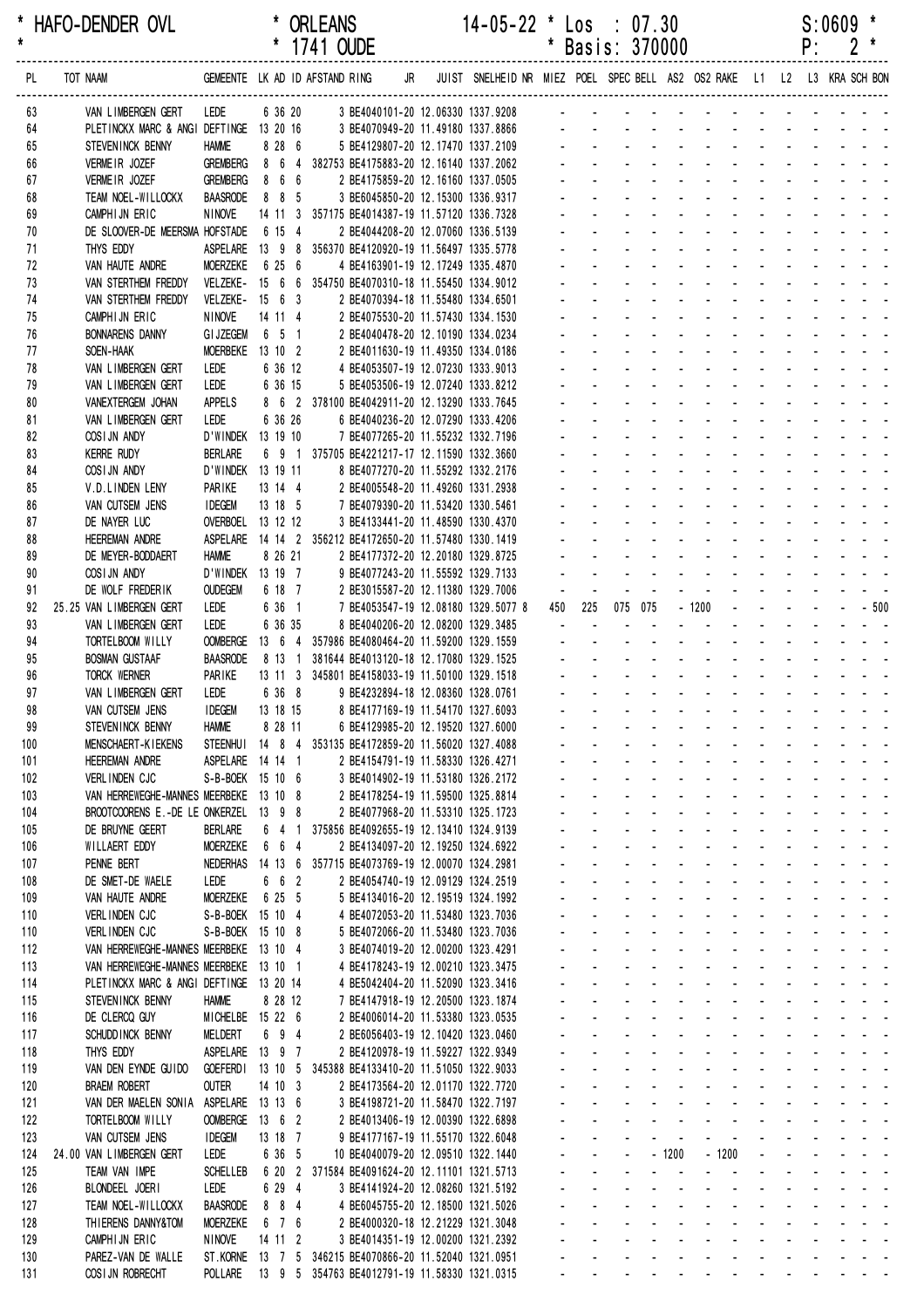| * HAFO-DENDER OVL | <b>ORLEANS</b> | 14-05-22 * Los<br>07.30   | S:0609 |
|-------------------|----------------|---------------------------|--------|
|                   | 1741 AINE      | <b>ARANTC</b><br>* Dooiou | n.     |

|            |                                                                |                                 |                     | 1/41 OUDE |                                                                                             |  |                                                                            |                |                                   | Basis: 3/0000                                   |                                         |                                                             |                                        |                             |                                                 | ۲:                       | J                                                                |
|------------|----------------------------------------------------------------|---------------------------------|---------------------|-----------|---------------------------------------------------------------------------------------------|--|----------------------------------------------------------------------------|----------------|-----------------------------------|-------------------------------------------------|-----------------------------------------|-------------------------------------------------------------|----------------------------------------|-----------------------------|-------------------------------------------------|--------------------------|------------------------------------------------------------------|
| PL         | TOT NAAM                                                       | GEMEENTE LK AD ID AFSTAND RING  |                     |           |                                                                                             |  | JR JUIST SNELHEID NR MIEZ POEL SPEC BELL AS2 OS2 RAKE L1 L2 L3 KRA SCH BON |                |                                   |                                                 |                                         |                                                             |                                        |                             |                                                 |                          |                                                                  |
| 132        | STEVENINCK BENNY                                               | <b>HAMME</b>                    |                     |           |                                                                                             |  | 8 28 9 8 BE4147997-19 12.21220 1320.7654 -                                 |                |                                   |                                                 |                                         |                                                             |                                        |                             |                                                 |                          |                                                                  |
| 133        | BLONDEEL JOERI                                                 | LEDE                            | 6 29 6              |           | 4 BE4141953-20 12.08390 1320.4917                                                           |  |                                                                            |                |                                   |                                                 |                                         |                                                             |                                        |                             |                                                 |                          |                                                                  |
| 134        | STEVENINCK BENNY                                               | <b>HAMME</b>                    | 8 28 19             |           | 9 BE4147818-19 12.21270 1320.3877                                                           |  |                                                                            |                |                                   |                                                 |                                         |                                                             |                                        |                             |                                                 |                          |                                                                  |
| 135        | <b>BRAEM ROBERT</b>                                            | <b>OUTER</b>                    | 14 10 9             |           | 3 BE4187909-20 12.01480 1320.2575                                                           |  |                                                                            |                |                                   |                                                 |                                         |                                                             |                                        |                             |                                                 |                          |                                                                  |
| 136        | VAN HAUTE ANDRE                                                | <b>MOERZEKE</b>                 | 6 25 4              |           | 6 BE4134020-20 12.20449 1320.1761                                                           |  |                                                                            |                |                                   |                                                 |                                         |                                                             |                                        |                             |                                                 |                          |                                                                  |
| 137        | COLLYNS GEERT<br>COSI JN ROBRECHT                              | NEDERBRA<br>POLLARE             | $13 \t9 \t1$        |           | 15 10 6 346712 BE4125482-19 11.52390 1320.0533<br>2 BE4122368-18 11.58520 1319.4756         |  |                                                                            |                |                                   |                                                 |                                         |                                                             |                                        |                             |                                                 |                          |                                                                  |
| 138<br>139 | SOEN-HAAK                                                      | MOERBEKE 13 10 5                |                     |           | 3 BE4074509-20 11.52330 1318.9450                                                           |  |                                                                            |                |                                   |                                                 |                                         |                                                             |                                        |                             |                                                 |                          |                                                                  |
| 140        | DE NAYER LUC                                                   | OVERBOEL 13 12 8                |                     |           | 4 BE4133503-20 11.51160 1318.8096                                                           |  |                                                                            |                |                                   |                                                 |                                         |                                                             |                                        |                             |                                                 |                          |                                                                  |
| 141        | VAN CUTSEM JENS                                                | <b>IDEGEM</b>                   | 13 18 13            |           | 10 BE4133174-18 11.56070 1318.4631                                                          |  |                                                                            |                |                                   |                                                 |                                         |                                                             |                                        |                             |                                                 |                          |                                                                  |
| 142        | <b>BONNARENS DANNY</b>                                         | <b>GI JZEGEM</b>                | 6 5 4               |           | 3 BE4040496-20 12.13400 1318.2691                                                           |  |                                                                            |                |                                   |                                                 |                                         |                                                             |                                        |                             |                                                 |                          |                                                                  |
| 143        | CAMPHIJN ERIC                                                  | NINOVE                          | 14 11 6             |           | 4 BE4127065-18 12.00580 1318.1511                                                           |  |                                                                            |                |                                   |                                                 |                                         |                                                             |                                        |                             |                                                 |                          |                                                                  |
| 144        | VAN LIMBERGEN GERT                                             | LEDE                            | 6 36 19             |           | 11 BE4214513-20 12.10440 1317.9839                                                          |  |                                                                            |                |                                   |                                                 |                                         |                                                             |                                        |                             |                                                 |                          |                                                                  |
| 145<br>146 | DELBAUF PATRIK<br>MENSCHAERT-KIEKENS                           | STEENHUI 14 8 5                 |                     |           | SINT-MAR 14 4 3 349822 BE4125379-19 11.55271 1317.8369<br>2 BE4172819-20 11.57590 1317.7499 |  |                                                                            |                |                                   |                                                 |                                         |                                                             |                                        |                             |                                                 |                          |                                                                  |
| 147        | DE CLERCQ GUY                                                  | MICHELBE 15 22 20               |                     |           | 3 BE4006011-20 11.54420 1317.7219                                                           |  |                                                                            |                |                                   |                                                 |                                         |                                                             |                                        |                             |                                                 |                          |                                                                  |
| 148        | <b>MERTENS STEFAN</b>                                          | GERAARDS 13 8 3                 |                     |           | 3 BE4076574-20 11.55030 1317.6080                                                           |  |                                                                            |                |                                   |                                                 |                                         |                                                             |                                        |                             |                                                 |                          |                                                                  |
| 149        | VAN CUTSEM JENS                                                | <b>IDEGEM</b>                   | 13 18 10            |           | 11 BE4133161-18 11.56200 1317.3905                                                          |  |                                                                            |                |                                   |                                                 |                                         |                                                             |                                        |                             |                                                 |                          |                                                                  |
| 150        | DE MOYE BART                                                   |                                 |                     |           | APPELTER 13 19 5 354123 BE4075363-20 11.58500 1317.2585                                     |  |                                                                            |                |                                   |                                                 |                                         |                                                             |                                        |                             |                                                 |                          |                                                                  |
| 151        | BOEYKENS FRANCOIS                                              | LEBBEKE                         | 463                 |           | 2 BE4024274-19 12.16510 1317.1658                                                           |  |                                                                            |                |                                   |                                                 |                                         |                                                             |                                        |                             |                                                 |                          |                                                                  |
| 152        | COSI JN ROBRECHT                                               | POLLARE<br>D'WINDEK 13 19 14    | 13 9 2              |           | 3 BE4012790-19 11.59260 1316.7005                                                           |  |                                                                            |                |                                   |                                                 |                                         |                                                             | $\sim$                                 |                             |                                                 |                          |                                                                  |
| 153<br>154 | COSI JN ANDY<br>CORTHALS ETIENNE                               | <b>MASSEMEN</b>                 |                     |           | 10 BE4122584-18 11.58392 1316.5145<br>6 25 4 367049 BE4123561-20 12.08520 1316.2168         |  |                                                                            |                |                                   |                                                 |                                         |                                                             |                                        |                             |                                                 |                          |                                                                  |
| 155        | DE MEYER-BODDAERT                                              | <b>HAMME</b>                    | 8 26 14             |           | 3 BE4177982-20 12.23190 1316.1952                                                           |  |                                                                            |                |                                   |                                                 |                                         |                                                             |                                        |                             |                                                 |                          |                                                                  |
| 156        | VANHOORENBEECK LOUIS                                           | <b>BAASRODE</b>                 | 8 14 1              |           | 3 BE4056665-20 12.19400 1316.0852                                                           |  |                                                                            |                |                                   |                                                 |                                         |                                                             |                                        |                             |                                                 |                          |                                                                  |
| 157        | DE NIL JEAN-MARIE                                              | <b>EREMBODE</b>                 |                     |           | 2 8 8 366463 BE4019161-19 12.08310 1315.7669                                                |  |                                                                            |                |                                   |                                                 |                                         |                                                             |                                        |                             |                                                 |                          |                                                                  |
| 158        | CAMPHIJN ERIC                                                  | <b>NINOVE</b>                   | 14 11 5             |           | 5 BE4075517-20 12.01350 1315.1580                                                           |  |                                                                            |                |                                   |                                                 |                                         |                                                             |                                        |                             |                                                 |                          |                                                                  |
| 159        | VAN DER VREKEN FRANS                                           | LEBBEKE                         |                     |           | 4 5 1 376619 BE2046617-18 12.16240 1315.0105                                                |  |                                                                            |                |                                   |                                                 |                                         |                                                             |                                        |                             |                                                 |                          |                                                                  |
| 160        | <b>BOSMAN GUSTAAF</b>                                          | <b>BAASRODE</b>                 | 8 13 8              |           | 2 BE4136988-17 12.20160 1314.8048                                                           |  |                                                                            |                |                                   |                                                 |                                         |                                                             |                                        |                             |                                                 |                          |                                                                  |
| 161<br>162 | PLETINCKX MARC & ANGI DEFTINGE<br><b>DECLERCQ MARC</b>         | EVERBEEK 13 13 1                | 13 20 5             |           | 5 BE4125740-19 11.53570 1314.3171<br>343938 BE4219725-18 11.51450 1313.9943                 |  |                                                                            |                |                                   |                                                 |                                         |                                                             |                                        |                             |                                                 |                          |                                                                  |
| 163        | STEVENINCK BENNY                                               | <b>HAMME</b>                    | 8 28 1              |           | 10 BE4129821-20 12.22530 1313.9259                                                          |  |                                                                            |                |                                   |                                                 |                                         |                                                             |                                        |                             |                                                 |                          |                                                                  |
| 164        | TACKAERT JOZEF                                                 | <b>GREMBERG</b>                 |                     |           | 4 8 5 380885 BE4023971-18 12.19530 1313.9251                                                |  |                                                                            |                |                                   |                                                 |                                         |                                                             |                                        |                             |                                                 |                          |                                                                  |
| 165        | DECLERCQ MARC                                                  | EVERBEEK 13 13 12               |                     |           | 2 BE4237704-17 11.51460 1313.9106                                                           |  |                                                                            |                |                                   |                                                 |                                         | $\sim 100$                                                  | $\sim$                                 | $\sim$                      |                                                 | <b>Contract Contract</b> |                                                                  |
| 166        | BROOTCOORENS E.-DE LE ONKERZEL 13 9 5                          |                                 |                     |           | 3 BE4077928-20 11.55490 1313.7062                                                           |  |                                                                            |                |                                   |                                                 |                                         |                                                             |                                        |                             |                                                 |                          |                                                                  |
| 167        | DE WOLF FREDERIK                                               | <b>OUDEGEM</b>                  | 6 18 5              |           | 3 BE4214172-20 12.15100 1313.2250                                                           |  |                                                                            |                |                                   |                                                 |                                         |                                                             | $\Delta \sim 10^{-1}$                  |                             |                                                 |                          |                                                                  |
| 168        | MENSCHAERT-KIEKENS                                             | STEENHUI 14 8 6                 |                     |           | 3 BE4172828-20 11.58570 1313.0136                                                           |  |                                                                            |                |                                   |                                                 |                                         |                                                             | $\sim 100$                             | $\sim$                      |                                                 | $\Delta \phi = 0.01$     |                                                                  |
| 169<br>170 | KERRE RUDY<br>PELEMAN FELIX                                    | BERLARE<br><b>BUGGENHO</b>      | 6<br>- 9<br>10<br>6 | -7<br>6   | 2 BE4214308-20 12.16090 1312.9652<br>381008 BE4057869-20 12.20140 1312.7644                 |  |                                                                            |                |                                   |                                                 |                                         | $\mathcal{L}_{\text{max}}$ , and $\mathcal{L}_{\text{max}}$ | <b>Service</b> State                   | and the state of the        |                                                 |                          | and the state of the                                             |
| 171        | TEAM NOEL-WILLOCKX                                             | <b>BAASRODE</b>                 | 888                 |           | 5 BE6045619-20 12.20460 1312.7158                                                           |  |                                                                            |                |                                   |                                                 |                                         | $\Delta \phi = \Delta \phi = 0.01$                          | $\Delta \sim 100$                      | $\sim$                      |                                                 |                          | in the contract of the contract of                               |
| 172        | BOEYKENS FRANCOIS                                              | LEBBEKE                         | $4\quad 6\quad 2$   |           | 3 BE4122892-20 12.17540 1312.3619                                                           |  |                                                                            |                | $\mathbb{Z}^2$                    | ÷.                                              | $\mathbf{L}^{\text{max}}$               | and a state                                                 | $\Delta \sim 100$                      |                             |                                                 |                          | and a strain and a                                               |
| 173        | THIERENS DANNY&TOM                                             | <b>MOERZEKE</b>                 | 6 7 4               |           | 3 BE4043029-20 12.23229 1312.2974                                                           |  |                                                                            |                | $\mathcal{L}^{\mathcal{L}}$       | $\mathcal{L}^{\text{max}}$                      | $\mathbf{L}^{\text{max}}$               | <b>All Service</b>                                          | $\Delta \sim 100$                      | $\Delta \sim 100$           | $\Delta \sim 100$                               |                          | and a strain and                                                 |
| 174        | VAN MALDEREN LUC                                               | <b>BERLARE</b>                  |                     |           | 6 3 2 374548 BE4044897-20 12.15279 1312.0628                                                |  |                                                                            |                | $\mathbf{r}$                      | $\mathbf{r}$                                    | $\sim$                                  | $\omega_{\rm{max}}=0.01$                                    | $\mathbf{z}$ and $\mathbf{z}$          | $\sim$                      | $\Delta \sim 100$                               |                          | $\mathbf{z} = \mathbf{z} + \mathbf{z} + \mathbf{z} + \mathbf{z}$ |
| 175        | VAN LIMBERGEN GERT                                             | LEDE                            | 6 36 29             |           | 12 BE4053519-19 12.12050 1311.6762                                                          |  |                                                                            |                |                                   |                                                 | $\omega$                                |                                                             |                                        |                             |                                                 |                          | and the state of the state of                                    |
| 176<br>177 | <b>MERTENS STEFAN</b><br>BROOTCOORENS E.-DE LE ONKERZEL 13 9 4 | GERAARDS 13 8 8                 |                     |           | 4 BE4076516-20 11.56180 1311.4232<br>4 BE4012319-19 11.56190 1311.2398                      |  |                                                                            | $\blacksquare$ | $\mathbf{r}$                      | $\mathbf{r}$                                    | $\mathbf{r}$<br>$\mathcal{L}$<br>$\sim$ | $\sim$<br>$\sim 100$                                        | $\mathbf{r}$<br>$\sim$                 | $\Delta$                    |                                                 |                          | and a straight and a straight<br>and the state of the state of   |
| 178        | DE CLERCQ GUY                                                  | MICHELBE 15 22 8                |                     |           | 4 BE4167793-17 11.56030 1311.0355                                                           |  |                                                                            | ä,             | $\mathbb{Z}^{\mathbb{Z}}$         | ÷.                                              | $\Delta \sim 100$                       | <b>Service</b> State                                        |                                        |                             |                                                 |                          | and a state of the state of the                                  |
| 179        | DECLERCQ MARC                                                  | EVERBEEK 13 13 5                |                     |           | 3 BE4220959-20 11.52260 1310.5728                                                           |  |                                                                            | $\omega$       |                                   | $\omega_{\rm{max}}$<br>$\omega_{\rm{max}}$      | $\sim 100$                              | and a state                                                 | $\Delta \sim 100$                      |                             |                                                 |                          | and a straight and a straight                                    |
| 180        | PLATTEEUW-BRANDENO                                             | WICHELEN                        |                     |           | 6 31 18 372753 BE4001429-18 12.14260 1310.5110                                              |  |                                                                            | $\blacksquare$ | $\sim$                            | $\mathcal{L}^{\text{max}}$                      | $\sim$                                  | $\omega_{\rm{max}}$                                         | $\mathbf{z} = \mathbf{z}$              | $\Delta \sim 100$           |                                                 |                          | and a strain and a                                               |
| 181        | SAEYS WILLY                                                    | ST.GILLI                        |                     |           | 8 11 10 379461 BE4058561-20 12.19410 1309.9166                                              |  |                                                                            |                |                                   |                                                 |                                         | $\Delta \phi = 0.000$                                       |                                        |                             |                                                 |                          | and the company of the company of                                |
| 182        | VAN DEN DRIESSCHE NIE AALST                                    |                                 | 6 7 4               |           | 368297 BE4040588-20 12.11120 1309.7333                                                      |  |                                                                            |                |                                   |                                                 |                                         | $\mathcal{L}^{\text{max}}$                                  | <b>Service</b>                         |                             |                                                 |                          | and a straight and a straight                                    |
| 183        | STEVENINCK BENNY                                               | <b>HAMME</b>                    | 8 28 10             |           | 11 BE4129959-20 12.23510 1309.6035                                                          |  |                                                                            |                | $\mathcal{L}_{\mathcal{A}}$<br>÷. | ÷.<br>÷.                                        | $\sim$                                  | and a state<br>and a state                                  | $\Delta \sim 100$<br>$\Delta \sim 100$ |                             |                                                 |                          | and a straight and a straight<br>and a strain and a              |
| 184<br>185 | VAN HAUTE ANDRE<br>PLATTEEUW-BRANDENO                          | MOERZEKE<br>WICHELEN            | 6 25 18<br>6 31 1   |           | 7 BE4134104-20 12.23059 1309.5912<br>2 BE4041800-20 12.14400 1309.4368                      |  |                                                                            | ÷.<br>÷.       |                                   | $\omega_{\rm{max}}$<br>$\omega_{\rm{max}}$      | $\sim$<br>$\sim 100$                    | and a straight                                              |                                        |                             | <b>All States</b>                               |                          | and a state of                                                   |
| 186        | WAUTERS NADINE                                                 | APPELTER 14 17 9                |                     |           | 4 BE4154240-19 12.00400 1309.1749                                                           |  |                                                                            | $\blacksquare$ | $\mathcal{L}^{\pm}$               | $\mathbf{L}^{\text{max}}$                       | $\sim$                                  | $\omega_{\rm{max}}$<br>$\sim 100$                           | $\mathbf{z}$ and $\mathbf{z}$          |                             | $\Delta \phi = 0.000$ and $\Delta \phi = 0.000$ |                          | and a state of                                                   |
| 187        | CORTHALS ET IENNE                                              | <b>MASSEMEN</b>                 | 6 25 3              |           | 2 BE4123597-20 12.10250 1308.9415                                                           |  |                                                                            |                | $\mathbf{r}$                      |                                                 | $\mathcal{L}_{\mathcal{A}}$             | $\sim 100$                                                  |                                        | $\omega$                    |                                                 |                          | المنابذ المنابذ المنابذة                                         |
| 188        | STEVENINCK BENNY                                               | <b>HAMME</b>                    | 8 28 21             |           | 12 BE4129876-20 12.24010 1308.8612                                                          |  |                                                                            |                |                                   |                                                 | $\omega$                                |                                                             | $\mathbf{r}$                           |                             |                                                 |                          | and a straight and a straight                                    |
| 189        | VAN DEN ABBEELE EMIEL DENDERBE                                 |                                 |                     |           | 6 6 6 376731 BE4042425-20 12.17530 1308.6239                                                |  |                                                                            |                | $\sim$                            | ÷.                                              | ÷.                                      | $\sim$                                                      | $\mathcal{L}$                          |                             |                                                 |                          | and a straight and a straight and                                |
| 190        | DE GRAUWE ERWIN                                                | BERLARE                         | 6 8 1               |           | 3 BE4043620-20 12.17121 1308.4464                                                           |  |                                                                            | $\omega$       | $\mathcal{L}^{\mathcal{A}}$       | ÷.                                              | ÷.<br>$\mathcal{L}_{\mathcal{A}}$       | <b>Contract</b>                                             | ÷.                                     |                             |                                                 |                          | and a strain and a                                               |
| 191        | SOEN-HAAK                                                      | MOERBEKE                        | 13 10 3             |           | 4 BE4011652-19 11.54410 1308.3143                                                           |  |                                                                            | ÷.             | $\mathcal{L}^{\pm}$<br>÷.         | $\mathbf{L}^{\text{max}}$                       | $\Delta \sim 100$                       | and a state                                                 | $\Delta \sim 100$                      | $\mathcal{L}_{\mathcal{A}}$ |                                                 |                          | and a straight and a straight                                    |
| 192<br>193 | TEAM VAN IMPE<br>VAN LIMBERGEN GERT                            | <b>SCHELLEB</b><br>LEDE         | 6 20 1<br>6 36 7    |           | 2 BE4091622-20 12.14031 1308.1564<br>13 BE4040069-20 12.12530 1307.9668                     |  |                                                                            | $\blacksquare$ |                                   | $\sim 100$                                      | $\sim$<br>$\omega$                      | $\mathcal{L}^{\text{max}}$<br>$\mathcal{L}^{\pm}$           | $\sim 100$                             |                             |                                                 |                          | المنابذ المنابذ المنابذة<br>and the company of the company of    |
| 194        | TEAM VAN IMPE                                                  | <b>SCHELLEB</b>                 | 6 20 6              |           | 3 BE4173274-19 12.14071 1307.8494                                                           |  |                                                                            |                |                                   |                                                 |                                         | $\mathcal{L}^{\text{max}}$<br>$\sim 10^{-10}$               | $\sim$                                 |                             |                                                 |                          | and a straight and a straight                                    |
| 195        | <b>VERGUCHT MARTIN</b>                                         |                                 |                     |           | NEDERBRA 15 9 1 346023 BE4072617-20 11.54360 1307.7211                                      |  |                                                                            |                |                                   | $\mathbf{r}$                                    |                                         | $\omega_{\rm{max}}$ and $\omega_{\rm{max}}$                 | $\Delta \sim 100$                      |                             |                                                 |                          | and a straight and a straight                                    |
| 196        | THYS EDDY                                                      | ASPELARE 13 9 6                 |                     |           | 3 BE4120945-19 12.02317 1307.6439                                                           |  |                                                                            |                | $\mathcal{L}^{\mathcal{A}}$       | $\mathcal{L}^{\mathcal{A}}$                     | ä,                                      | <b>Contractor</b>                                           | ÷.                                     | $\sim$                      | <b>Contractor</b>                               |                          | and a state of                                                   |
| 197        | V.CAUWENBERGH F.                                               | LEBBEKE                         |                     |           | 4 3 2 378080 BE4168968-20 12.19090 1307.5566                                                |  |                                                                            | $\mathbf{r}$   |                                   | $\omega_{\rm{max}}$<br>$\omega_{\rm{max}}$      | $\sim 100$                              | and a straight of                                           |                                        |                             | <b>All Cards</b>                                |                          | and a state of                                                   |
| 198        | VAN LIMBERGEN GERT                                             | LEDE                            | 6 36 21             |           | 14 BE4176359-20 12.13000 1307.4276                                                          |  |                                                                            | $\mathbf{r}$   |                                   | $\mathbf{L}^{\text{max}}$<br><b>All Service</b> |                                         | and the company of the company                              |                                        |                             |                                                 |                          | and a state of                                                   |
| 199<br>200 | DE WOLF FREDERIK<br>VAN CUTSEM JENS                            | <b>OUDEGEM</b><br><b>IDEGEM</b> | 6 18 17<br>13 18 4  |           | 4 BE4044245-20 12.16260 1307.4177<br>12 BE4079363-20 11.58220 1307.4090                     |  |                                                                            |                |                                   | $\Delta \sim 10^{-1}$<br>and a state            |                                         |                                                             |                                        |                             |                                                 |                          | design and a state of the state of the                           |
|            |                                                                |                                 |                     |           |                                                                                             |  |                                                                            |                |                                   |                                                 |                                         |                                                             |                                        |                             |                                                 |                          |                                                                  |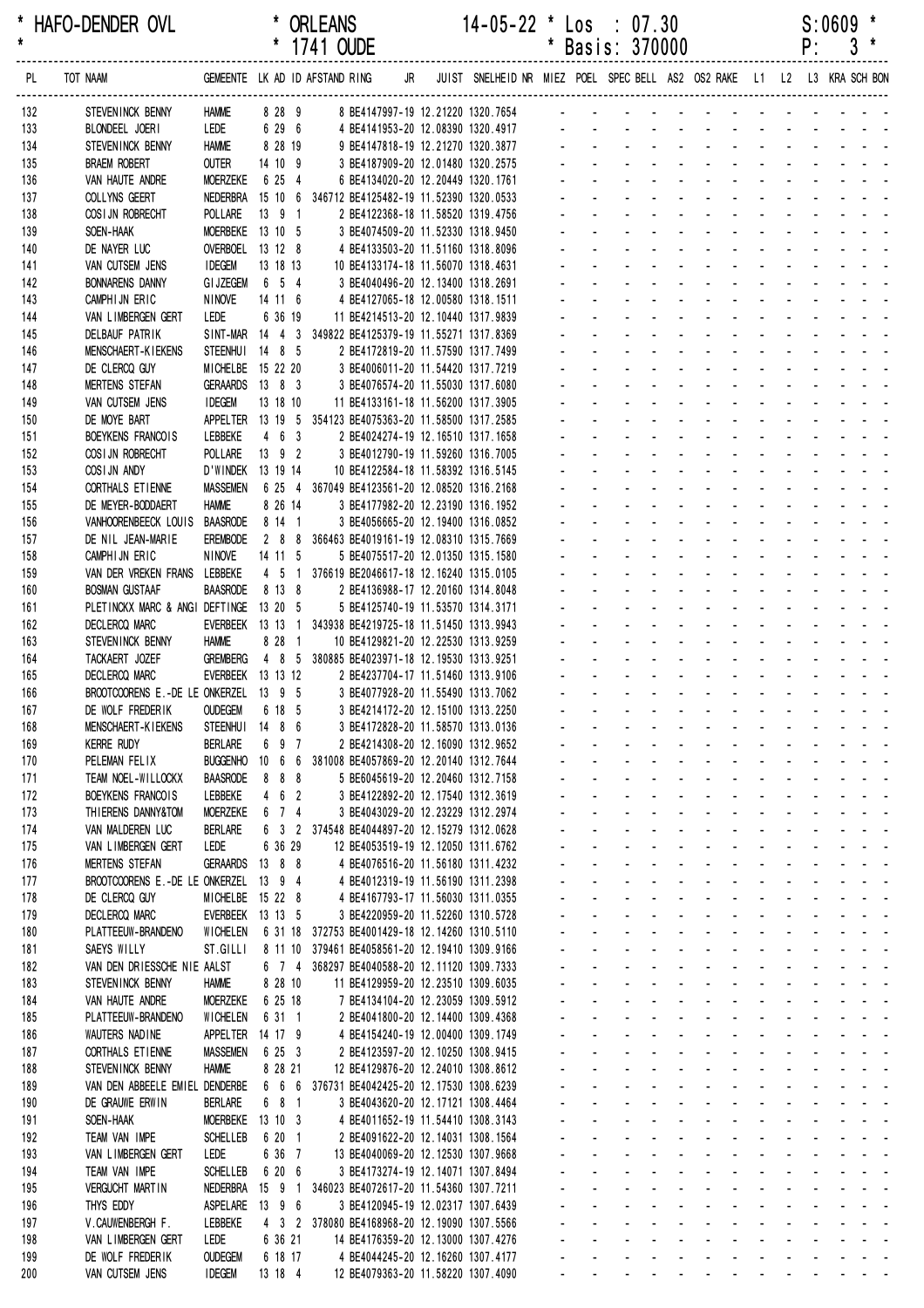| *<br>$\pmb{\star}$ | HAFO-DENDER OVL                                                                                                    |                                     |                     | * ORLEANS<br>* 1741 OUDE                                                                    |  | 14-05-22 * Los : 07.30                                                 |                                          | * Basis: 370000                                                                                                                                                                                                                                                           |  |                                                                                                                                                                                                                                                                               | P: | $S:0609$ * | $4 *$ |
|--------------------|--------------------------------------------------------------------------------------------------------------------|-------------------------------------|---------------------|---------------------------------------------------------------------------------------------|--|------------------------------------------------------------------------|------------------------------------------|---------------------------------------------------------------------------------------------------------------------------------------------------------------------------------------------------------------------------------------------------------------------------|--|-------------------------------------------------------------------------------------------------------------------------------------------------------------------------------------------------------------------------------------------------------------------------------|----|------------|-------|
| PL                 | TOT NAAM GEMEENTE LK AD ID AFSTAND RING JR JUIST SNELHEID NR MIEZ POEL SPEC BELL AS2 OS2 RAKE L1 L2 L3 KRA SCH BON |                                     |                     |                                                                                             |  |                                                                        |                                          |                                                                                                                                                                                                                                                                           |  |                                                                                                                                                                                                                                                                               |    |            |       |
| 201                | <b>COOREMAN STEFAAN</b>                                                                                            |                                     |                     | BUGGENHO 6 9 2 379851 BE4058107-20 12.20331 1307.3441 - - - - - - - - - - - - - - - - -     |  |                                                                        |                                          |                                                                                                                                                                                                                                                                           |  |                                                                                                                                                                                                                                                                               |    |            |       |
| 202                | VERMEIR JOZEF                                                                                                      | GREMBERG 8 6 1                      |                     |                                                                                             |  | 3 BE4175887-20 12.22470 1307.2909                                      |                                          |                                                                                                                                                                                                                                                                           |  |                                                                                                                                                                                                                                                                               |    |            |       |
| 203<br>204         | THYS EDDY<br><b>BONNARENS DANNY</b>                                                                                | ASPELARE 13 9 5<br>GIJZEGEM 6 5 3   |                     |                                                                                             |  | 4 BE4050630-16 12.02387 1307.0843<br>4 BE4136398-18 12.16070 1306.9808 |                                          |                                                                                                                                                                                                                                                                           |  |                                                                                                                                                                                                                                                                               |    |            |       |
| 205                | VAN EXTERGEM FRANCKY WICHELEN 6 17 5 373057 BE4042038-20 12.15340 1306.3745                                        |                                     |                     |                                                                                             |  |                                                                        | $\Delta \sim 10^4$                       |                                                                                                                                                                                                                                                                           |  | design and a state of the state of the state of the state of the state of the state of the state of the state of the state of the state of the state of the state of the state of the state of the state of the state of the s                                                |    |            |       |
| 206                | VAN DEN DRIESSCHE NIE AALST                                                                                        |                                     | 6 7 5               | 2 BE4040504-20 12.12000 1306.0177                                                           |  |                                                                        |                                          |                                                                                                                                                                                                                                                                           |  | design and a state of the state of the                                                                                                                                                                                                                                        |    |            |       |
| 207                | SOEN-HAAK                                                                                                          | MOERBEKE 13 10 6                    |                     | 5 BE4074602-20 11.55100 1305.9296                                                           |  |                                                                        |                                          |                                                                                                                                                                                                                                                                           |  | and a series of the series of the series of                                                                                                                                                                                                                                   |    |            |       |
| 208                | VAN DEN DRIESSCHE NIE AALST                                                                                        |                                     | 6 7 3               | 3 BE4040587-20 12.12040 1305.7091                                                           |  |                                                                        |                                          |                                                                                                                                                                                                                                                                           |  |                                                                                                                                                                                                                                                                               |    |            |       |
| 209                | DE TIER XAVIER                                                                                                     | ROBORST 15 4 3                      |                     | 2 BE4070767-20 11.59460 1305.5727                                                           |  |                                                                        |                                          | والمتعاون والمتعاون والمتعاون والمتعاون والمناور                                                                                                                                                                                                                          |  |                                                                                                                                                                                                                                                                               |    |            |       |
| 210                | <b>BONNARENS DANNY</b>                                                                                             | GIJZEGEM 6 5 2                      |                     | 5 BE4040483-20 12.16260 1305.5359                                                           |  |                                                                        |                                          | design and the state of the state of the                                                                                                                                                                                                                                  |  |                                                                                                                                                                                                                                                                               |    |            |       |
| 211                | VANDERROOST - ULIN                                                                                                 |                                     |                     | APPELTER  14  3  3  354040 BE4183601-20  12.01111  1305.5294                                |  |                                                                        | $\omega_{\rm{max}}$                      | and a straightful and a straight and a                                                                                                                                                                                                                                    |  |                                                                                                                                                                                                                                                                               |    |            |       |
| 212<br>213         | <b>DECLERCQ MARC</b><br>ROBERTS RONALD                                                                             | EVERBEEK 13 13 6                    |                     | 4 BE4018761-19 11.53280 1305.4327<br>EVERBEEK 13 4 2 341974 BE4113179-20 11.51581 1305.4021 |  |                                                                        |                                          |                                                                                                                                                                                                                                                                           |  | design and a state of the state of the state of the state of the state of the state of the state of the state of the state of the state of the state of the state of the state of the state of the state of the state of the s<br>and a series of the series of the series of |    |            |       |
| 214                | VANHOORENBEECK LOUIS                                                                                               | <b>BAASRODE</b>                     | 8 14 7              | 4 BE4056647-20 12.22090 1304.8982                                                           |  |                                                                        |                                          | and a series of the contract of the                                                                                                                                                                                                                                       |  |                                                                                                                                                                                                                                                                               |    |            |       |
| 215                | <b>MERTENS STEFAN</b>                                                                                              | GERAARDS 13 8 7                     |                     | 5 BE4076546-20 11.57380 1304.8898                                                           |  |                                                                        |                                          | and a straightful and a straight and                                                                                                                                                                                                                                      |  |                                                                                                                                                                                                                                                                               |    |            |       |
| 216                | VAN DEN EYNDE GUIDO                                                                                                | GOEFERDI 13 10 9                    |                     | 2 BE4133404-20 11.54450 1304.5817                                                           |  |                                                                        |                                          | a construction of the construction of the construction of the construction of the construction of the construction of the construction of the construction of the construction of the construction of the construction of the                                             |  |                                                                                                                                                                                                                                                                               |    |            |       |
| 217                | CALLEBAUT GEERT                                                                                                    |                                     |                     | HERDERSE   6  15  2  372026 BE4044851-20  12.15130  1304.3628                               |  |                                                                        |                                          | a construction of the construction of the construction of the construction of the construction of the construction of the construction of the construction of the construction of the construction of the construction of the                                             |  |                                                                                                                                                                                                                                                                               |    |            |       |
| 218                | DE GRAUWE ERWIN                                                                                                    | <b>BERLARE</b>                      | 6 8 5               | 4 BE4043639-20 12.18111 1303.9818                                                           |  |                                                                        |                                          |                                                                                                                                                                                                                                                                           |  | design and a state of the state of the                                                                                                                                                                                                                                        |    |            |       |
| 219                | TEAM NOEL-WILLOCKX                                                                                                 | BAASRODE 8 8 7                      |                     | 6 BE6045841-20 12.22430 1303.9708                                                           |  |                                                                        |                                          |                                                                                                                                                                                                                                                                           |  |                                                                                                                                                                                                                                                                               |    |            |       |
| 220                | VANDERROOST - ULIN                                                                                                 | APPELTER 14 3 2                     |                     | 2 BE4226684-16 12.01331 1303.7666                                                           |  |                                                                        |                                          | and a straightful and a straight and                                                                                                                                                                                                                                      |  |                                                                                                                                                                                                                                                                               |    |            |       |
| 221                | V.D.BEKEN-DE LOOR                                                                                                  |                                     | 6 6 5               | S-M-HORE 15 6 6 349894 BE4071816-20 11.58270 1303.3861                                      |  |                                                                        |                                          | a construction of the construction of the construction of the construction of the construction of the construction of the construction of the construction of the construction of the construction of the construction of the<br>design and the state of the state of the |  |                                                                                                                                                                                                                                                                               |    |            |       |
| 222<br>223         | ERAUW JOSE<br>VAN CUTSEM JENS                                                                                      | <b>BERLARE</b><br><b>IDEGEM</b>     | $13 \t18 \t3$       | 2 BE4043329-20 12.18269 1303.3669<br>13 BE4079376-20 11.59140 1303.2004                     |  |                                                                        |                                          | and a straightful and a straight and a                                                                                                                                                                                                                                    |  |                                                                                                                                                                                                                                                                               |    |            |       |
| 224                | VAN HERREWEGHE-MANNES MEERBEKE 13 10 6                                                                             |                                     |                     | 5 BE4133066-18 12.04320 1303.1824                                                           |  |                                                                        |                                          |                                                                                                                                                                                                                                                                           |  | design and a state of the state of the state of the state of the state of the state of the state of the state of the state of the state of the state of the state of the state of the state of the state of the state of the s                                                |    |            |       |
| 225                | <b>MANNAERT ROBERT</b>                                                                                             | <b>OPDORP</b>                       |                     | 10 2 1 383926 BE4168111-20 12.24379 1303.0711                                               |  |                                                                        |                                          |                                                                                                                                                                                                                                                                           |  | and a series of the series of the series of                                                                                                                                                                                                                                   |    |            |       |
| 226                | CAMPHIJN ERIC                                                                                                      | <b>NINOVE</b>                       | 14 11 1             | 6 BE4014305-19 12.04070 1303.0036                                                           |  |                                                                        |                                          | and a series of the contract of the                                                                                                                                                                                                                                       |  |                                                                                                                                                                                                                                                                               |    |            |       |
| 227                | DE NIL JEAN-MARIE                                                                                                  | EREMBODE                            | 2 8 3               | 2 BE4019143-19 12.11160 1302.9023                                                           |  |                                                                        |                                          | and a strain and a strain and a strain                                                                                                                                                                                                                                    |  |                                                                                                                                                                                                                                                                               |    |            |       |
| 228                | COSIJN ANDY                                                                                                        | D'WINDEK 13 19 13                   |                     | 11 BE4077274-20 12.01282 1302.8548                                                          |  |                                                                        |                                          |                                                                                                                                                                                                                                                                           |  | design and a state of the state of the state of the state of the state of the state of the state of the state of the state of the state of the state of the state of the state of the state of the state of the state of the s                                                |    |            |       |
| 229                | CAMPHIJN ERIC                                                                                                      | NINOVE                              | 14 11 7             | 7 BE4033028-17 12.04100 1302.7660                                                           |  |                                                                        |                                          |                                                                                                                                                                                                                                                                           |  | design and a state of the state of the state of the state of the state of the state of the state of the state of the state of the state of the state of the state of the state of the state of the state of the state of the s                                                |    |            |       |
| 230                | <b>DECLERCQ MARC</b>                                                                                               | EVERBEEK 13 13 13                   |                     | 5 BE4204468-16 11.54040 1302.4665                                                           |  |                                                                        |                                          |                                                                                                                                                                                                                                                                           |  | design and a state of the state of the<br>and a series of the series of the series of                                                                                                                                                                                         |    |            |       |
| 231<br>232         | TEAM VAN IMPE<br>DE WOLF FREDERIK                                                                                  | <b>SCHELLEB</b><br><b>OUDEGEM</b>   | 6 20 7<br>6 18 11   | 4 BE4091649-20 12.15191 1302.3488<br>5 BE3015575-20 12.17370 1302.0386                      |  |                                                                        |                                          | and a straightful and a straight and                                                                                                                                                                                                                                      |  |                                                                                                                                                                                                                                                                               |    |            |       |
| 233                | BROOTCOORENS E.-DE LE ONKERZEL 13 9 3                                                                              |                                     |                     | 5 BE4077965-20 11.58140 1301.8703                                                           |  |                                                                        |                                          | and a series of the contract of the series of                                                                                                                                                                                                                             |  |                                                                                                                                                                                                                                                                               |    |            |       |
| 234                | TEAM VAN IMPE                                                                                                      | <b>SCHELLEB</b>                     | 6 20 4              | 5 BE4091634-20 12.15281 1301.6645                                                           |  |                                                                        |                                          | de la provincia de la provincia de la provincia de                                                                                                                                                                                                                        |  |                                                                                                                                                                                                                                                                               |    |            |       |
| 235                | PLETINCKX MARC & ANGI DEFTINGE 13 20 15                                                                            |                                     |                     | 6 BE4211589-20 11.56340 1301.4155                                                           |  |                                                                        |                                          | .                                                                                                                                                                                                                                                                         |  |                                                                                                                                                                                                                                                                               |    |            |       |
| 236                | VAN HAUTE ANDRE                                                                                                    | MOERZEKE 6 25 7                     |                     | 8 BE4026809-18 12.24569 1301.3771                                                           |  |                                                                        |                                          | in the state of the state of the state of the state of the state of the state of the state of the state of the                                                                                                                                                            |  |                                                                                                                                                                                                                                                                               |    |            |       |
| 237                | DE CLERCQ GUY                                                                                                      | MICHELBE 15 22 5                    |                     | 5 BE4006080-20 11.58030 1301.2535                                                           |  |                                                                        | <b>All Contracts</b>                     |                                                                                                                                                                                                                                                                           |  | and a series of the contract and a series of                                                                                                                                                                                                                                  |    |            |       |
| 238                | COSI JN ROBRECHT                                                                                                   | POLLARE 13 9 9                      |                     | 4 BE4211432-20 12.02380 1301.2459                                                           |  |                                                                        |                                          | فالقاط القارب والقارب والقارب والقارب والمناور                                                                                                                                                                                                                            |  |                                                                                                                                                                                                                                                                               |    |            |       |
| 239                | DE MOYE BART<br>SCHUDD INCK BENNY                                                                                  | APPELTER 13 19 14<br><b>MELDERT</b> | 6 9 5               | 2 BE4124271-18 12.02110 1301.0459<br>3 BE4082220-20 12.15270 1301.0300                      |  |                                                                        |                                          | <u>.</u><br><u>.</u>                                                                                                                                                                                                                                                      |  |                                                                                                                                                                                                                                                                               |    |            |       |
| 240<br>241         | VAN STERTHEM FREDDY                                                                                                | VELZEKE- 15 6 2                     |                     | 3 BE4030585-20 12.02420 1300.8801                                                           |  |                                                                        | $\mathcal{L}^{(1)}$ .                    | and a strain and a strain and a strain                                                                                                                                                                                                                                    |  |                                                                                                                                                                                                                                                                               |    |            |       |
| 242                | CALLEBAUT FRANCOIS                                                                                                 | <b>MELDERT</b>                      |                     | 6 20 2 372785 BE4214417-20 12.16369 1300.6472                                               |  |                                                                        | $\omega_{\rm{max}}$                      | and a straightful and a straight and                                                                                                                                                                                                                                      |  |                                                                                                                                                                                                                                                                               |    |            |       |
| 243                | THIERENS DANNY&TOM                                                                                                 | <b>MOERZEKE</b>                     | 6 7 1               | 4 BE4000342-18 12.26009 1300.6233                                                           |  |                                                                        | $\omega_{\rm{max}}$                      | $\Delta \sim 100$                                                                                                                                                                                                                                                         |  | and a state of the state of the state of                                                                                                                                                                                                                                      |    |            |       |
| 244                | FAMILIE DE KERPEL                                                                                                  | <b>MOORSEL</b>                      |                     | 4 5 2 371304 BE4080731-20 12.15319 1300.3952                                                |  |                                                                        | $\omega_{\rm{max}}$                      | $\mathbf{a} = \mathbf{a}$                                                                                                                                                                                                                                                 |  | فالقائق والقاربة القاربة القاربة القاربة                                                                                                                                                                                                                                      |    |            |       |
| 245                | TEAM NOEL-WILLOCKX                                                                                                 | <b>BAASRODE</b>                     | 8 8 3               | 7 BE6045727-20 12.23320 1300.3429                                                           |  |                                                                        | $\mathbf{L}^{\text{max}}$                |                                                                                                                                                                                                                                                                           |  | design and a state of the state of                                                                                                                                                                                                                                            |    |            |       |
| 246                | SOEN-HAAK                                                                                                          | MOERBEKE 13 10 8                    |                     | 6 BE4011601-19 11.56240 1299.8836                                                           |  |                                                                        | $\mathbf{L}^{\text{max}}$                | $\mathcal{L}^{\text{max}}$                                                                                                                                                                                                                                                |  | design and a state of the state of the                                                                                                                                                                                                                                        |    |            |       |
| 247                | STEVENINCK BENNY                                                                                                   | <b>HAMME</b>                        | 8 28 20             | 13 BE4147928-19 12.26040 1299.7985                                                          |  |                                                                        | $\omega_{\rm{max}}$<br>$\Delta \sim 100$ | $\Delta \sim 100$<br>$\Delta \sim 100$                                                                                                                                                                                                                                    |  | design and a state of the state of<br>and a state of the state of the state of                                                                                                                                                                                                |    |            |       |
| 248<br>249         | V.D.BEKEN-DE LOOR<br>V.D.LINDEN LENY                                                                               | S-M-HORE 15 6 5<br>PARIKE           | 13 14 7             | 2 BE4071814-20 11.59160 1299.4330<br>3 BE4005595-20 11.55500 1299.2426                      |  |                                                                        |                                          | فالمتحال والمتابع المتابع المتابع المتابع المتابع                                                                                                                                                                                                                         |  |                                                                                                                                                                                                                                                                               |    |            |       |
| 250                | <b>BRAEM ROBERT</b>                                                                                                | <b>OUTER</b>                        | 14 10 4             | 4 BE4172540-20 12.06130 1299.1468                                                           |  |                                                                        | $\omega_{\rm{max}}$                      | $\Delta \sim 100$                                                                                                                                                                                                                                                         |  | فالمنافذ والمستنقذ والمستنقذ والمستنقذ والمستنقذ                                                                                                                                                                                                                              |    |            |       |
| 251                | V.D.LINDEN LENY                                                                                                    | PARIKE                              | 13 14 2             | 4 BE4005524-20 11.55520 1299.0797                                                           |  |                                                                        |                                          | المنافذ والمستنقل والمستنقل والمستنقل والمستنقل والمستنقل                                                                                                                                                                                                                 |  |                                                                                                                                                                                                                                                                               |    |            |       |
| 252                | <b>VERCAUTEREN PAUL</b>                                                                                            | <b>OVERMERE</b>                     |                     | 6 21 6 376924 BE4189720-19 12.20090 1299.0660                                               |  |                                                                        |                                          | a construction of the construction of the construction of the construction of the construction of the construction of the construction of the construction of the construction of the construction of the construction of the                                             |  |                                                                                                                                                                                                                                                                               |    |            |       |
| 253                | COSIJN ANDY                                                                                                        | D'WINDEK 13 19 19                   |                     | 12 BE4077268-20 12.02162 1299.0267                                                          |  |                                                                        | $\mathbf{L}^{(1)}$ .                     | $\mathcal{L}^{\text{max}}$                                                                                                                                                                                                                                                |  | and a state of the state of the state                                                                                                                                                                                                                                         |    |            |       |
| 254                | <b>BOSMAN GUSTAAF</b>                                                                                              | BAASRODE                            | 8 13 2              | 3 BE4013121-18 12.23490 1298.9188                                                           |  |                                                                        | $\omega_{\rm{max}}$                      | and a strain and a strain and a strain                                                                                                                                                                                                                                    |  |                                                                                                                                                                                                                                                                               |    |            |       |
| 255                | THIERENS DANNY&TOM                                                                                                 | <b>MOERZEKE</b>                     | 6 7 3               | 5 BE4043034-20 12.26249 1298.8681                                                           |  |                                                                        | $\omega_{\rm{max}}$                      | $\Delta \sim 100$                                                                                                                                                                                                                                                         |  | design and a state of the state of the                                                                                                                                                                                                                                        |    |            |       |
| 256                | <b>HEEREMAN ANDRE</b>                                                                                              | ASPELARE 14 14 3                    |                     | 3 BE4172651-20 12.04200 1298.4642                                                           |  |                                                                        | $\omega_{\rm{max}}$                      | $\Delta \sim 100$<br>and a series of the contract of the series of                                                                                                                                                                                                        |  | فالقائق والقاريف والقاربة القاربة والمنافر                                                                                                                                                                                                                                    |    |            |       |
| 257<br>258         | RONSIJN KRIS<br>VAN MALDEREN LUC                                                                                   | NE I GEM<br><b>BERLARE</b>          | 6 3 1               | 13 1 1 355660 BE4179295-19 12.03569 1298.2740<br>2 BE4044892-20 12.18369 1297.7427          |  |                                                                        | $\omega_{\rm{max}}$                      | $\Delta \sim 100$                                                                                                                                                                                                                                                         |  | and a state of the state of the state of                                                                                                                                                                                                                                      |    |            |       |
| 259                | DE BRUYNE GEERT                                                                                                    | BERLARE                             | $6 \quad 4 \quad 2$ | 2 BE4170361-20 12.19460 1297.0988                                                           |  |                                                                        | $\omega_{\rm{max}}$                      | $\Delta \sim 100$                                                                                                                                                                                                                                                         |  | and a state of the state of the state of                                                                                                                                                                                                                                      |    |            |       |
| 260                | DE GRAUWE ERWIN                                                                                                    | BERLARE                             | 6 8 2               | 5 BE4002471-18 12.19441 1297.0059                                                           |  |                                                                        | $\omega_{\rm{max}}$                      | $\Delta \sim 100$                                                                                                                                                                                                                                                         |  | design and a state of the state of the                                                                                                                                                                                                                                        |    |            |       |
| 261                | DE WOLF FREDERIK                                                                                                   | <b>OUDEGEM</b>                      | 6 18 10             | 6 BE3015589-20 12.18440 1297.0030                                                           |  |                                                                        |                                          | and a series of the series of the series of the                                                                                                                                                                                                                           |  |                                                                                                                                                                                                                                                                               |    |            |       |
| 262                | <b>BOONE-VAN EXTERGEM</b>                                                                                          | UI TBERGE                           |                     | 6 4 2 373850 BE4213505-20 12.18150 1296.9644                                                |  |                                                                        | $\omega_{\rm{eff}}=2.0\pm0.01$           |                                                                                                                                                                                                                                                                           |  | فالمنافذ والمستنقذ والمستنقذ والمستنقذ والمستنقذ                                                                                                                                                                                                                              |    |            |       |
| 263                | DE WOLF FREDERIK                                                                                                   | <b>OUDEGEM</b>                      | 6 18 15             | 7 BE3015594-20 12.18460 1296.8533                                                           |  |                                                                        |                                          | والمتعاون والمتعاون والمتعاون والمتعاون والمتعاونة                                                                                                                                                                                                                        |  |                                                                                                                                                                                                                                                                               |    |            |       |
| 264                | DE MOYE BART                                                                                                       | APPELTER 13 19 4                    |                     | 3 BE4011467-19 12.03040 1296.8372                                                           |  |                                                                        |                                          | a construction of the construction of the construction of the construction of the construction of the construction of the construction of the construction of the construction of the construction of the construction of the                                             |  |                                                                                                                                                                                                                                                                               |    |            |       |
| 265                | VANHOORENBEECK LOUIS BAASRODE<br>KEYMOLEN J.P.                                                                     |                                     | 8 14 4              | 5 BE4056643-20 12.23580 1296.8341<br>4 8 1 376484 BE4122236-20 12.20220 1296.5813           |  |                                                                        | $\omega_{\rm{max}}$                      | $\Delta \sim 100$<br><u>.</u>                                                                                                                                                                                                                                             |  | design and a state of the state of                                                                                                                                                                                                                                            |    |            |       |
| 266<br>267         | VAN HAUTE ANDRE                                                                                                    | LEBBEKE<br><b>MOERZEKE</b>          | 6 25 8              | 9 BE4134064-20 12.26039 1296.4687                                                           |  |                                                                        |                                          | المنافذ والمستنقل والمستنقل والمستنقل والمستنقل والمستنقل                                                                                                                                                                                                                 |  |                                                                                                                                                                                                                                                                               |    |            |       |
| 268                | VANHOORENBEECK LOUIS BAASRODE                                                                                      |                                     | 8 14 3              | 6 BE4056650-20 12.24060 1296.2462                                                           |  |                                                                        |                                          | فالقائم والمنافر والمنافر والمراقب والمراقب والمراقب                                                                                                                                                                                                                      |  |                                                                                                                                                                                                                                                                               |    |            |       |
| 269                | COOREMAN AUGUST                                                                                                    | LEBBEKE                             |                     | 4 5 1 377110 BE4152104-17 12.20570 1296.1334                                                |  |                                                                        |                                          | and the contract of the contract of the contract of                                                                                                                                                                                                                       |  |                                                                                                                                                                                                                                                                               |    |            |       |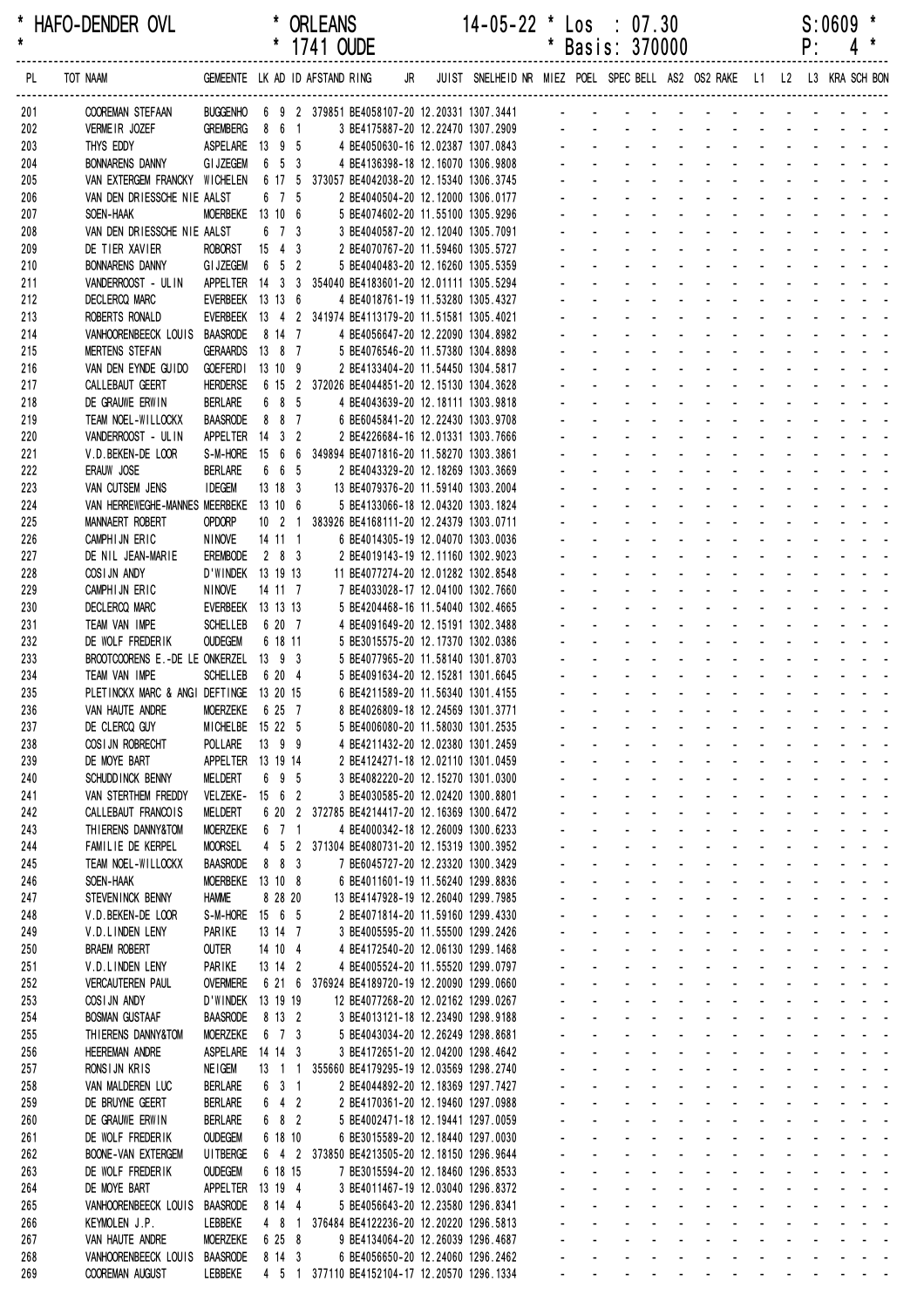| $\star$    | HAFO-DENDER OVL                                                                                                                 |                                   |                               | <b>URLEANS</b><br>* 1741 OUDE                                           | $14 - 05 - 22$ $\degree$ Los : 0/.30 |                |                                     | * Basis: 370000                                                                                                                                                                                                                                                           |                               |                                                                                   |                                         |                          |                     | <b>S:0609</b><br>$P: 5 *$                                         |                |  |
|------------|---------------------------------------------------------------------------------------------------------------------------------|-----------------------------------|-------------------------------|-------------------------------------------------------------------------|--------------------------------------|----------------|-------------------------------------|---------------------------------------------------------------------------------------------------------------------------------------------------------------------------------------------------------------------------------------------------------------------------|-------------------------------|-----------------------------------------------------------------------------------|-----------------------------------------|--------------------------|---------------------|-------------------------------------------------------------------|----------------|--|
| PL         | TOT NAAM GEMEENTE LK AD ID AFSTAND RING JR JUIST SNELHEID NR MIEZ POEL SPECBELL AS2 OS2 RAKE L1 L2 L3 KRA SCHBON                |                                   |                               |                                                                         |                                      |                |                                     |                                                                                                                                                                                                                                                                           |                               |                                                                                   |                                         |                          |                     |                                                                   |                |  |
| 270        | DUBOIS MICHEL STRIJPEN 15 10 2 353483 BE4125766-19 12.02440 1296.0755 - - - - - - - - - - - - - - - - -                         |                                   |                               |                                                                         |                                      |                |                                     |                                                                                                                                                                                                                                                                           |                               |                                                                                   |                                         |                          |                     |                                                                   |                |  |
| 271        | VAN LIMBERGEN GERT<br>VANHOORENBEECK LOUIS BAASRODE 8 14 11 7 BE4012982-18 12.24170 1295.4386 - - - - - - - - - - - - - - - - - | Lede                              | 6 36 2                        |                                                                         |                                      |                |                                     |                                                                                                                                                                                                                                                                           |                               |                                                                                   |                                         |                          |                     |                                                                   |                |  |
| 272<br>273 | PLETINCKX MARC & ANGI DEFTINGE 13 20 10                                                                                         |                                   |                               | 7 BE6025128-20 11.57510 1295.1801                                       |                                      |                |                                     | and the contract of the contract of the contract of                                                                                                                                                                                                                       |                               |                                                                                   |                                         |                          |                     |                                                                   |                |  |
| 274        | VAN DEN EYNDE GUIDO                                                                                                             |                                   | GOEFERDI 13 10 10             | 3 BE4133389-20 11.56440 1294.8813                                       |                                      |                |                                     | والمناور والمناور والمناور والمناور والمناور                                                                                                                                                                                                                              |                               |                                                                                   |                                         |                          |                     |                                                                   |                |  |
| 275        | VAN LIMBERGEN GERT                                                                                                              | LEDE                              | 6 36 31                       | 16 BE4053479-19 12.15470 1294.6941                                      |                                      |                |                                     | and the state of the state of the state                                                                                                                                                                                                                                   |                               |                                                                                   |                                         |                          |                     |                                                                   |                |  |
| 276        | <b>VERCAUTEREN PAUL</b>                                                                                                         |                                   | OVERMERE 6 21 4               | 2 BE4053046-19 12.21100 1294.5301                                       |                                      |                |                                     | and a straightful and a straight and a                                                                                                                                                                                                                                    |                               |                                                                                   |                                         |                          |                     |                                                                   |                |  |
| 277        | PENNE BERT                                                                                                                      |                                   | NEDERHAS 14 13 5              | 2 BE4098661-20 12.06280 1293.8811                                       |                                      |                |                                     | and a state of the state of the state                                                                                                                                                                                                                                     |                               |                                                                                   |                                         |                          |                     |                                                                   |                |  |
| 278        | FRANCOIS WILLY                                                                                                                  | <b>SERSKAMP</b>                   |                               | 6 7 3 369560 BE4089185-19 12.15390 1293.7511                            |                                      |                |                                     | and a straightful and a straight and                                                                                                                                                                                                                                      |                               |                                                                                   |                                         |                          |                     |                                                                   |                |  |
| 279        | CAMPHIJN ERIC                                                                                                                   | NINOVE                            | 14 11 10                      | 8 BE4075502-20 12.06080 1293.4874                                       |                                      |                |                                     | a construction of the construction of the construction of the construction of the construction of the construction of the construction of the construction of the construction of the construction of the construction of the<br>والمناور والمناور والوالو الوالو الواليو |                               |                                                                                   |                                         |                          |                     |                                                                   |                |  |
| 280<br>281 | SCHUDD INCK BENNY<br>BLONDEEL JOERI                                                                                             | MELDERT<br>LEDE                   | 6 9 7<br>6 29 21              | 4 BE4082295-20 12.17100 1293.2525<br>5 BE4206464-19 12.14320 1293.1877  |                                      |                |                                     | design and a state of the state of the                                                                                                                                                                                                                                    |                               |                                                                                   |                                         |                          |                     |                                                                   |                |  |
| 282        | CALLEBAUT FRANCOIS                                                                                                              | MELDERT                           | 6 20 17                       | 2 BE4214403-20 12.18169 1293.1277                                       |                                      |                |                                     | de la provincia de la provincia de la provincia                                                                                                                                                                                                                           |                               |                                                                                   |                                         |                          |                     |                                                                   |                |  |
| 283        | <b>BRAEM ROBERT</b>                                                                                                             | OUTER                             | 14 10 2                       | 5 BE4154604-19 12.07330 1292.9058                                       |                                      |                |                                     | and a series and a series and a series                                                                                                                                                                                                                                    |                               |                                                                                   |                                         |                          |                     |                                                                   |                |  |
| 284        | VAN HAUTE ANDRE                                                                                                                 | MOERZEKE                          | 6 25 12                       | 10 BE4134101-20 12.26589 1292.4670                                      |                                      |                |                                     | and a series of the contract of the series of                                                                                                                                                                                                                             |                               |                                                                                   |                                         |                          |                     |                                                                   |                |  |
| 285        | DE WOLF FREDERIK                                                                                                                | <b>OUDEGEM</b>                    | 6 18 13                       | 8 BE3015578-20 12.19450 1292.4521                                       |                                      |                |                                     | والمتعاط المتناول والمتناول والمتناول والمناو                                                                                                                                                                                                                             |                               |                                                                                   |                                         |                          |                     |                                                                   |                |  |
| 286        | VANHOORENBEECK LOUIS                                                                                                            | <b>BAASRODE</b>                   | 8 14 6                        | 8 BE4056616-20 12.25000 1292.2915                                       |                                      |                |                                     | والمتعاط والمتعاط والمتعاط والمتعاط والمتعاط                                                                                                                                                                                                                              |                               |                                                                                   |                                         |                          |                     |                                                                   |                |  |
| 287        | VAN HAUTE ANDRE                                                                                                                 | <b>MOERZEKE</b>                   | 6 25 9                        | 11 BE4163987-19 12.27019 1292.2494                                      |                                      |                |                                     | and a series of the contract of the series<br>de la provincia de la provincia de la                                                                                                                                                                                       |                               |                                                                                   |                                         |                          |                     |                                                                   |                |  |
| 288<br>289 | TORTELBOOM WILLY<br>BLONDEEL JOERI                                                                                              | LEDE                              | OOMBERGE 13 6 6<br>6 29 23    | 3 BE4013470-19 12.07020 1292.2127<br>6 BE4165037-20 12.14460 1292.1281  |                                      |                |                                     | and a construction of the construction of the construction of the construction of the construction of the construction of the construction of the construction of the construction of the construction of the construction of                                             |                               |                                                                                   |                                         |                          |                     |                                                                   |                |  |
| 290        | BLONDEEL JOERI                                                                                                                  | LEDE                              | 6 29 7                        | 7 BE4206353-20 12.14461 1292.1205                                       |                                      |                |                                     | and a series of the contract of the series                                                                                                                                                                                                                                |                               |                                                                                   |                                         |                          |                     |                                                                   |                |  |
| 291        | SOEN-HAAK                                                                                                                       |                                   | MOERBEKE 13 10 7              | 7 BE4074507-20 11.58070 1291.5609                                       |                                      |                |                                     | and a series of the contract of the series                                                                                                                                                                                                                                |                               |                                                                                   |                                         |                          |                     |                                                                   |                |  |
| 292        | V.D.LINDEN LENY                                                                                                                 | PARIKE                            | 13 14 5                       | 5 BE4005538-20 11.57340 1290.8260                                       |                                      |                |                                     | and a series of the contract of the series                                                                                                                                                                                                                                |                               |                                                                                   |                                         |                          |                     |                                                                   |                |  |
| 293        | DE PAUW FILIP                                                                                                                   |                                   | DENDEHOU 14 7 7               | 2 BE4215717-19 12.09060 1290.7345                                       |                                      |                |                                     | design and a state of the state of the                                                                                                                                                                                                                                    |                               |                                                                                   |                                         |                          |                     |                                                                   |                |  |
| 294        | <b>VEKENS FREDDY-ELKE</b>                                                                                                       |                                   | S-K-HORE 15 12 9              | 2 BE4043032-17 11.57480 1290.6908                                       |                                      |                |                                     | and a state of the state of the state of                                                                                                                                                                                                                                  |                               |                                                                                   |                                         |                          |                     |                                                                   |                |  |
| 295        | <b>VERGUCHT MARTIN</b>                                                                                                          |                                   | NEDERBRA 15 9 2               | 2 BE4125498-19 11.58110 1290.2480                                       |                                      |                |                                     | and a straightful and a straight and<br>and a series and a series and a series                                                                                                                                                                                            |                               |                                                                                   |                                         |                          |                     |                                                                   |                |  |
| 296<br>297 | COSIJN ANDY<br>TORCK WERNER                                                                                                     | PARIKE                            | D'WINDEK 13 19 2<br>13 11 1   | 13 BE4077249-20 12.04082 1290.1813<br>2 BE4117359-18 11.58030 1290.0616 |                                      |                |                                     | والمتعاط المتناول والمتناول والمتناول والمناو                                                                                                                                                                                                                             |                               |                                                                                   |                                         |                          |                     |                                                                   |                |  |
| 298        | DE MEYER-BODDAERT                                                                                                               | <b>HAMME</b>                      | 8 26 11                       | 4 BE4177347-20 12.29170 1289.9549                                       |                                      |                |                                     | a construction of the construction of the construction of the construction of the construction of the construction of the construction of the construction of the construction of the construction of the construction of the                                             |                               |                                                                                   |                                         |                          |                     |                                                                   |                |  |
| 299        | PLATTEEUW-BRANDENO                                                                                                              |                                   | WICHELEN 6 31 12              | 3 BE4052590-19 12.19040 1289.5053                                       |                                      |                |                                     | and a series of the contract of the series of                                                                                                                                                                                                                             |                               |                                                                                   |                                         |                          |                     |                                                                   |                |  |
| 300        | VAN HAUTE ANDRE                                                                                                                 | <b>MOERZEKE</b>                   | 6 25 1                        | 12 BE4163995-19 12.27399 1289.4999                                      |                                      |                |                                     | design and the state of the state of the                                                                                                                                                                                                                                  |                               |                                                                                   |                                         |                          |                     |                                                                   |                |  |
| 301        | PLETINCKX MARC & ANGI DEFTINGE 13 20 4                                                                                          |                                   |                               | 8 BE4070934-20 11.59020 1289.4833                                       |                                      |                |                                     | and a straightful and a straight and                                                                                                                                                                                                                                      |                               |                                                                                   |                                         |                          |                     |                                                                   |                |  |
| 302        | CORTHALS ETIENNE                                                                                                                | <b>MASSEMEN</b>                   | 6 25 9                        | 3 BE4156408-19 12.14390 1289.4748                                       |                                      |                |                                     | and a series and a series and a series<br>and a series of the contract of the                                                                                                                                                                                             |                               |                                                                                   |                                         |                          |                     |                                                                   |                |  |
| 303<br>304 | ERAUW JOSE<br>VAN HAUTE ANDRE                                                                                                   | <b>BERLARE</b><br><b>MOERZEKE</b> | 6 6 4<br>6 25 15              | 3 BE4004788-18 12.21339 1289.4346<br>13 BE4134030-20 12.27409 1289.4277 |                                      |                |                                     | and a state of the state of the state                                                                                                                                                                                                                                     |                               |                                                                                   |                                         |                          |                     |                                                                   |                |  |
| 305        | PLETINCKX MARC & ANGI DEFTINGE 13 20 18                                                                                         |                                   |                               | 9 BE4211582-20 11.59050 1289.2437                                       |                                      |                |                                     |                                                                                                                                                                                                                                                                           |                               | and a series of the contract of the                                               |                                         |                          |                     |                                                                   |                |  |
| 306        | <b>HERMANS-RUYS</b>                                                                                                             | <b>HAMME</b>                      | 865                           | 386131 BE6081727-20 12.29350 1288.8935                                  |                                      |                |                                     |                                                                                                                                                                                                                                                                           |                               | $\mathbf{u} = \mathbf{u} \cdot \mathbf{u}$                                        | $\sim 100$<br>$\mathbf{r}$              | <b>Contract Contract</b> |                     | $\mathbf{L}^{\text{max}}$                                         |                |  |
| 307        | CORTVRINDT GUIDO                                                                                                                | WELLE                             | $14 \quad 4 \quad 4$          | 364009 BE4070680-19 12.12290 1288.6035                                  |                                      |                |                                     |                                                                                                                                                                                                                                                                           |                               | $\Delta \sim 100$<br>$\mathcal{L}^{\mathcal{A}}$<br>$\mathbf{r}$                  | $\mathbf{r}$                            |                          |                     |                                                                   |                |  |
| 308        | BLONDEEL JOERI                                                                                                                  | LEDE                              | 6 29 9                        | 8 BE4141908-20 12.15330 1288.5834                                       |                                      | ÷.             | $\mathcal{L}^{\pm}$                 | $\blacksquare$                                                                                                                                                                                                                                                            | $\sim 100$                    | $\omega_{\rm{max}}$                                                               | $\sim 100$<br>$\mathbf{L}^{\text{max}}$ |                          | <b>All Cards</b>    |                                                                   |                |  |
| 309        | <b>HERMANS-RUYS</b>                                                                                                             | <b>HAMME</b>                      | 8 6 6                         | 2 BE4135000-20 12.29410 1288.4634                                       |                                      |                | $\blacksquare$                      | $\blacksquare$<br>$\blacksquare$                                                                                                                                                                                                                                          | $\sim$                        | $\sim$                                                                            | $\blacksquare$                          |                          |                     |                                                                   | $\sim$ $ \sim$ |  |
| 310        | PRINZ JONAS                                                                                                                     | <b>SCHELDEW</b>                   | 6 3 3                         | 2 BE4016499-20 12.08510 1288.1764                                       |                                      |                |                                     |                                                                                                                                                                                                                                                                           | $\blacksquare$                |                                                                                   |                                         |                          | $\sim 10^{-11}$     | and the state of the state of                                     |                |  |
| 311<br>312 | VERMEIR JOZEF<br>DE WOLF FREDERIK                                                                                               | <b>GREMBERG</b><br><b>OUDEGEM</b> | 6 <sup>2</sup><br>8<br>6 18 1 | 4 BE4175862-20 12.27090 1288.0801<br>9 BE3015596-20 12.20460 1287.9331  |                                      |                |                                     | $\mathcal{L}$                                                                                                                                                                                                                                                             | $\sim$                        | $\mathbf{z}$ and $\mathbf{z}$<br>$\sim$<br>$\sim$                                 | $\mathbf{r}$                            |                          |                     | and the state of the state of the                                 |                |  |
| 313        | DE MOYE BART                                                                                                                    |                                   | APPELTER 13 19 2              | 4 BE4124263-18 12.04590 1287.7980                                       |                                      | ä,             | ¥.                                  | ä,                                                                                                                                                                                                                                                                        |                               | $\omega_{\rm{max}}$<br>$\sim$<br>$\sim$                                           | $\mathbb{Z}^2$                          | <b>Contractor</b>        |                     | $\Delta \sim 100$                                                 |                |  |
| 314        | DECLERCQ MARC                                                                                                                   |                                   | EVERBEEK 13 13 2              | 6 BE4220944-20 11.57060 1287.6750                                       |                                      | $\blacksquare$ | $\mathcal{L}^{\pm}$                 | $\sim$ 10 $\pm$                                                                                                                                                                                                                                                           | $\omega_{\rm{max}}$           | $\Delta \sim 100$                                                                 | $\Delta \sim 10^4$<br>$\sim 100$        | $\sim 100$               | $\omega_{\rm{max}}$ |                                                                   |                |  |
| 315        | PELEMAN FELIX                                                                                                                   |                                   | BUGGENHO 10 6 1               | 2 BE4116223-19 12.25540 1287.6242                                       |                                      | $\blacksquare$ | $\sim$                              | $\blacksquare$<br>$\sim$                                                                                                                                                                                                                                                  |                               | $\sim 100$<br>$\blacksquare$<br>$\sim$                                            | $\blacksquare$                          |                          |                     |                                                                   |                |  |
| 316        | <b>TOMME ANDRE</b>                                                                                                              |                                   |                               | SINT-LIE 13 6 3 356047 BE4100040-20 12.06370 1287.1495                  |                                      |                |                                     |                                                                                                                                                                                                                                                                           | $\blacksquare$                |                                                                                   |                                         |                          |                     |                                                                   |                |  |
| 317        | VERLINDEN CJC                                                                                                                   |                                   | S-B-BOEK 15 10 2              | 6 BE4072050-20 12.01220 1286.7940                                       |                                      |                |                                     |                                                                                                                                                                                                                                                                           | $\mathcal{L}^{\mathcal{L}}$   |                                                                                   | $\sim 100$                              |                          |                     | the contract of the con-                                          |                |  |
| 318<br>319 | VAN HAUTE ANDRE<br>DE MEYER-BODDAERT                                                                                            | <b>MOERZEKE</b><br><b>HAMME</b>   | 6 25 11<br>8 26 5             | 14 BE4134001-20 12.28199 1286.6184<br>5 BE4138414-19 12.30050 1286.5160 |                                      | ä,             | $\mathbf{r}$                        | $\mathcal{L}^{\mathcal{A}}$<br>$\mathcal{L}$                                                                                                                                                                                                                              | $\sim$                        | $\mathbf{r}$<br>$\Delta \sim 100$<br>$\mathcal{L}^{\mathcal{A}}$<br>$\mathcal{L}$ |                                         |                          |                     | and a strong control of the strong strong<br>and a straight and a |                |  |
| 320        | VAN HERREWEGHE-MANNES MEERBEKE 13 10 2                                                                                          |                                   |                               | 6 BE4178251-19 12.08100 1286.1606                                       |                                      | ä,             | $\mathcal{L}^{\pm}$                 | $\mathcal{L}^{\text{max}}$                                                                                                                                                                                                                                                | $\mathbf{L}^{\text{max}}$     | $\omega_{\rm{max}}$<br>$\omega_{\rm{max}}$                                        | $\Delta \sim 10^{-11}$                  |                          |                     | فالقارب والقارب والمنافذ                                          |                |  |
| 321        | DE TIER XAVIER                                                                                                                  | <b>ROBORST</b>                    | 15 4 2                        | 3 BE4070766-20 12.03530 1285.9490                                       |                                      | $\blacksquare$ | $\blacksquare$                      | $\sim$ 10 $\pm$<br>$\blacksquare$                                                                                                                                                                                                                                         | $\sim$                        | $\sim$                                                                            | $\omega_{\rm{max}}$                     |                          |                     | and a strain and a                                                |                |  |
| 322        | DE SMET-DE WAELE                                                                                                                | LEDE                              | 6 6 1                         | 3 BE4232197-17 12.17329 1285.8743                                       |                                      |                |                                     |                                                                                                                                                                                                                                                                           | $\blacksquare$                |                                                                                   |                                         |                          |                     | بالمستنقذ والمستنقذ                                               |                |  |
| 323        | VAN CUTSEM JENS                                                                                                                 | <b>IDEGEM</b>                     | 13 18 17                      | 14 BE4079397-20 12.02540 1285.6907                                      |                                      |                |                                     |                                                                                                                                                                                                                                                                           | $\mathcal{L}_{\mathrm{max}}$  | $\mathcal{L}_{\mathcal{A}}$                                                       | $\omega$                                |                          |                     | and a strain and a                                                |                |  |
| 324        | VERMEIR JOZEF                                                                                                                   | <b>GREMBERG</b>                   | 8 6 3                         | 5 BE4152695-19 12.27430 1285.6284                                       |                                      |                |                                     |                                                                                                                                                                                                                                                                           |                               | $\sim$<br>$\omega_{\rm{max}}$                                                     |                                         |                          |                     | and a strong control of the strong strong                         |                |  |
| 325        | VAN DEN HOVE JELLE                                                                                                              |                                   |                               | MOERBEKE 13 62 9 347131 BE4074423-20 12.00020 1285.5117                 |                                      | $\omega$       | $\mathbf{r}$<br>$\mathcal{L}^{\pm}$ | $\mathcal{L}$                                                                                                                                                                                                                                                             |                               | $\omega_{\rm{max}}=0.1$<br>$\mathbf{r}$<br>$\omega_{\rm{max}}$                    | $\mathbf{r}$<br>$\sim 100$              | <b>Contractor</b>        |                     |                                                                   |                |  |
| 326<br>327 | VAN LIMBERGEN GERT<br>WAUTERS NADINE                                                                                            | LEDE                              | 6 36 4<br>APPELTER 14 17 7    | 17 BE4040114-20 12.17530 1285.2498<br>5 BE4154307-19 12.05430 1285.1962 |                                      | $\blacksquare$ | $\mathbf{L}^{\text{max}}$<br>$\sim$ | $\mathcal{L}^{\text{max}}$<br>$\omega_{\rm{eff}}$<br>$\sim$                                                                                                                                                                                                               | $\mathcal{L}_{\mathrm{max}}$  | $\omega_{\rm{max}}$<br>$\mathcal{L}_{\mathcal{A}}$<br>$\sim$                      | $\omega_{\rm{max}}$<br>$\sim$           |                          | $\omega_{\rm{max}}$ |                                                                   |                |  |
| 328        | VAN CAUWENBERG CHRIST IDEGEM                                                                                                    |                                   |                               | 13 21 1 351132 BE4013921-19 12.03130 1285.1778                          |                                      |                |                                     |                                                                                                                                                                                                                                                                           |                               | $\omega_{\rm{max}}$                                                               |                                         |                          |                     |                                                                   |                |  |
| 329        | <b>BOONE-VAN EXTERGEM</b>                                                                                                       | <b>UITBERGE</b>                   | 6 4 1                         | 2 BE4092025-19 12.20540 1285.1495                                       |                                      |                |                                     |                                                                                                                                                                                                                                                                           | $\sim$                        |                                                                                   | $\mathcal{L}^{\text{max}}$              |                          |                     | and the state of the                                              |                |  |
| 330        | <b>VEKENS FREDDY-ELKE</b>                                                                                                       |                                   | S-K-HORE 15 12 3              | 3 BE4043023-17 11.58580 1285.0923                                       |                                      |                |                                     |                                                                                                                                                                                                                                                                           |                               | $\Delta \sim 100$<br>$\mathbf{r}$                                                 |                                         |                          |                     | and a strong control of the strong strong                         |                |  |
| 331        | LIEVENS JOHAN                                                                                                                   | <b>BUGGENHO</b>                   |                               | 1 6 1 379747 BE4059001-20 12.25340 1284.8100                            |                                      | ÷.             |                                     |                                                                                                                                                                                                                                                                           |                               | $\Delta \sim 100$<br>$\sim$<br>$\sim$                                             |                                         |                          |                     | and the company of the second                                     |                |  |
| 332        | ROBERTS RONALD                                                                                                                  |                                   | EVERBEEK 13 4 3               | 2 BE4113166-20 11.56111 1284.7230                                       |                                      | $\blacksquare$ | $\mathcal{L}^{\text{max}}$          | $\mathbf{L}^{\text{max}}$                                                                                                                                                                                                                                                 | $\mathbf{L}^{\text{max}}$     | $\omega_{\rm{max}}$<br>$\omega_{\rm{max}}$                                        | $\Delta \sim 10^{-11}$                  |                          |                     | فالقارب والقارب والمنافذ                                          |                |  |
| 333        | VAN DER MAELEN SONIA                                                                                                            |                                   | ASPELARE 13 13 9              | 4 BE4002843-20 12.06440 1284.7205                                       |                                      | $\blacksquare$ | $\sim$                              | $\omega_{\rm{max}}$<br>$\sim$                                                                                                                                                                                                                                             | $\mathcal{L}^{\pm}$           | $\mathbf{r}$<br>$\sim$                                                            | $\blacksquare$<br>$\omega$              |                          |                     |                                                                   |                |  |
| 334<br>335 | VANHOORENBEECK LOUIS<br>CALLEBAUT GEERT                                                                                         | <b>BAASRODE</b><br>HERDERSE       | 8 14 8<br>6 15 9              | 9 BE4056626-20 12.26450 1284.6706<br>2 BE4044860-20 12.19410 1284.2506  |                                      |                |                                     | $\mathbf{L}^{\text{max}}$                                                                                                                                                                                                                                                 | $\blacksquare$<br>and a state | $\sim 10^{-1}$ and $\sim 10^{-1}$                                                 | $\mathbf{L}^{\text{max}}$               |                          |                     | and a strain and a                                                |                |  |
| 336        | DE SLOOVER-DE MEERSMA HOFSTADE                                                                                                  |                                   | 6 15 3                        | 3 BE4052224-19 12.18240 1284.1470                                       |                                      | $\mathbf{r}$   |                                     | $\mathcal{L}^{\mathcal{A}}$                                                                                                                                                                                                                                               |                               | $\mathbf{L} = \mathbf{L} \mathbf{L}$<br>$\sim$                                    | $\Delta \sim 10^{-1}$                   | $\sim$                   |                     | and the state of the state of                                     |                |  |
| 337        | DE KLERCK LOTAR-STEVE APPELTER 14 18 1 354037 BE4172398-20 12.05420 1284.1386                                                   |                                   |                               |                                                                         |                                      | $\mathbf{r}$   |                                     | $\mathbf{L}^{\text{max}}$<br>$\sim$<br><b>Contractor</b>                                                                                                                                                                                                                  |                               | and a strategies                                                                  | $\mathbf{r}$                            | <b>Contractor</b>        |                     | $\mathbf{L}^{\text{max}}$                                         |                |  |
| 338        | PELEMAN FELIX                                                                                                                   |                                   | BUGGENHO 10 6 2               | 3 BE6154123-19 12.26450 1283.9360                                       |                                      |                |                                     | and the contract of the contract of the contract of                                                                                                                                                                                                                       |                               |                                                                                   |                                         |                          |                     |                                                                   |                |  |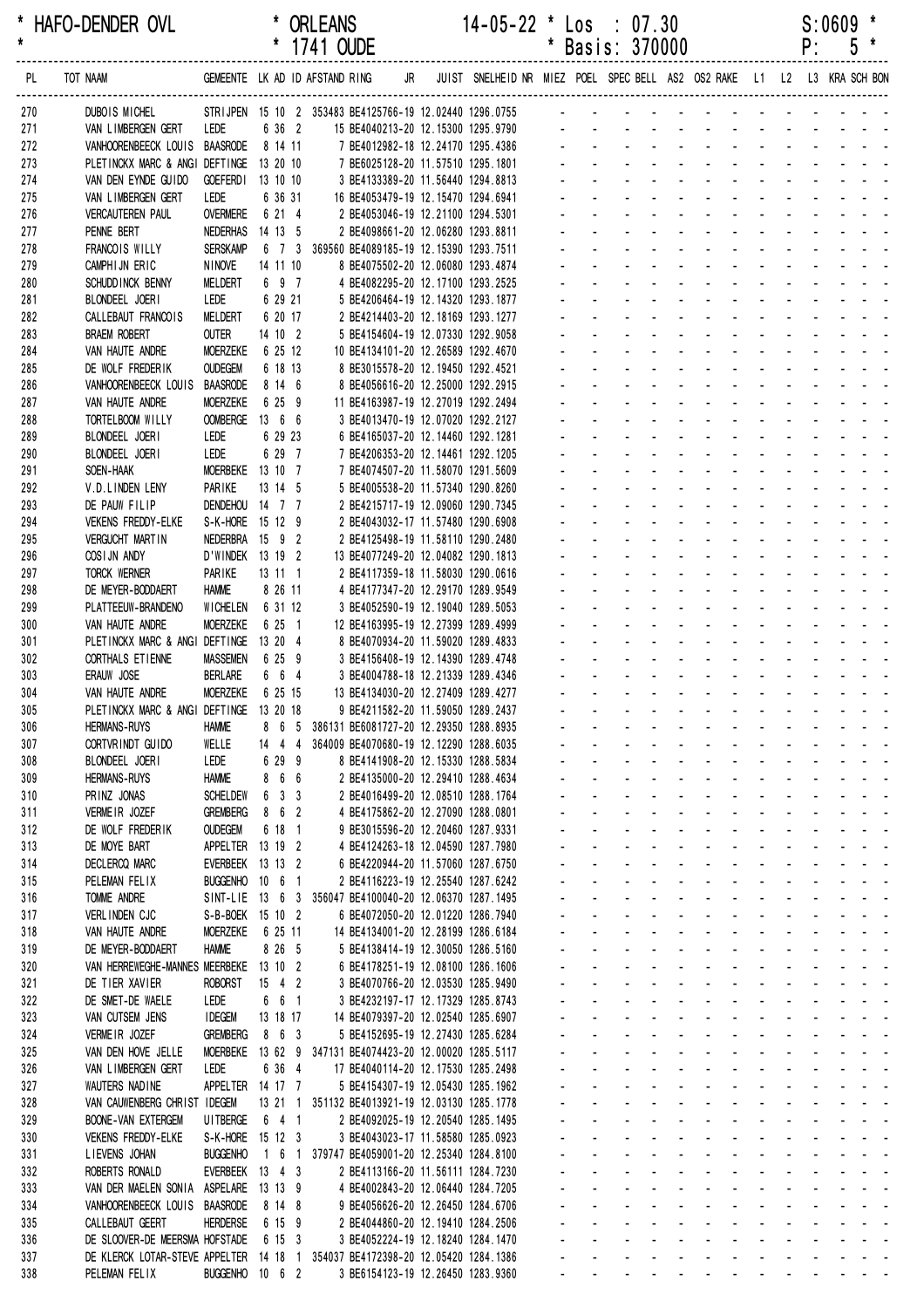|            |                                             |                                 |                                | 1/41 OUDE                                                                                   |                                                                         |              |              | Basis: 3/0000                                            |                                                                          |                                           |                                        |                                                 |                                                                        | ۲:                              | 0 |                                                                                                                |
|------------|---------------------------------------------|---------------------------------|--------------------------------|---------------------------------------------------------------------------------------------|-------------------------------------------------------------------------|--------------|--------------|----------------------------------------------------------|--------------------------------------------------------------------------|-------------------------------------------|----------------------------------------|-------------------------------------------------|------------------------------------------------------------------------|---------------------------------|---|----------------------------------------------------------------------------------------------------------------|
| PL         | TOT NAAM                                    |                                 |                                | GEMEENTE LK AD ID AFSTAND RING JR                                                           | JUIST SNELHEID NR MIEZ POEL SPEC BELL AS2 OS2 RAKE L1 L2 L3 KRA SCH BON |              |              |                                                          |                                                                          |                                           |                                        |                                                 |                                                                        |                                 |   |                                                                                                                |
| 339        | DELBAUF PATRIK                              |                                 | SINT-MAR 14 4 4                | 2 BE4071478-20 12.02281 1283.8997 - - - - - -                                               |                                                                         |              |              |                                                          |                                                                          |                                           |                                        |                                                 |                                                                        |                                 |   |                                                                                                                |
| 340        | <b>MEREMANS STEFAAN</b>                     |                                 |                                | ERWETEGE 13 30 25 352222 BE4071923-20 12.04250 1283.5299                                    |                                                                         |              |              |                                                          |                                                                          |                                           |                                        |                                                 |                                                                        |                                 |   |                                                                                                                |
| 341        | KEYMOLEN J.P.                               | LEBBEKE                         | 4 8 7                          | 2 BE4059820-20 12.23210 1283.3953                                                           |                                                                         |              |              |                                                          |                                                                          |                                           |                                        |                                                 |                                                                        |                                 |   |                                                                                                                |
| 342        | <b>VDELSEN DANNY&amp;BJORN</b>              | <b>BAASRODE</b>                 |                                | 8 9 4 380843 BE4115303-19 12.26481 1283.1565                                                |                                                                         |              |              |                                                          |                                                                          |                                           |                                        |                                                 |                                                                        |                                 |   |                                                                                                                |
| 343<br>344 | VAN LIMBERGEN GERT<br>BEERENS-WALRAET       | LEDE<br>EVERBEEK                | 6 36 3                         | 18 BE4040219-20 12.18220 1283.0956<br>15 10 7 344295 BE4125209-19 11.58220 1282.9276        |                                                                         |              |              |                                                          |                                                                          |                                           |                                        |                                                 |                                                                        |                                 |   |                                                                                                                |
| 345        | STEVENINCK BENNY                            | <b>HAMME</b>                    | 8 28 2                         | 14 BE4129979-20 12.29580 1282.8992                                                          |                                                                         |              |              |                                                          |                                                                          |                                           |                                        |                                                 |                                                                        |                                 |   |                                                                                                                |
| 346        | <b>BRAEM ROBERT</b>                         | <b>OUTER</b>                    | 14 10 1                        | 6 BE4172524-20 12.09450 1282.7382                                                           |                                                                         |              |              |                                                          |                                                                          |                                           |                                        |                                                 |                                                                        |                                 |   |                                                                                                                |
| 347        | BLONDEEL JOERI                              | LEDE                            | 6 29 1                         | 9 BE4088916-19 12.16540 1282.5200                                                           |                                                                         |              |              |                                                          |                                                                          |                                           |                                        |                                                 |                                                                        |                                 |   |                                                                                                                |
| 348        | STEVENINCK BENNY                            | <b>HAMME</b>                    | 8 28 17                        | 15 BE4129983-20 12.30050 1282.4004                                                          |                                                                         |              |              |                                                          |                                                                          |                                           |                                        |                                                 |                                                                        |                                 |   |                                                                                                                |
| 349        | VAN DEN HOVE JELLE                          |                                 | MOERBEKE 13 62 40              | 2 BE4074410-20 12.00440 1282.1879                                                           |                                                                         |              |              |                                                          |                                                                          |                                           |                                        |                                                 |                                                                        |                                 |   |                                                                                                                |
| 350        | STEVENINCK BENNY<br>DE CLERCQ GUY           | <b>HAMME</b>                    | 8 28 5<br>MICHELBE 15 22 19    | 16 BE4129986-20 12.30110 1281.9732<br>6 BE4038909-19 12.02090 1281.6498                     |                                                                         |              |              |                                                          |                                                                          |                                           |                                        |                                                 |                                                                        |                                 |   |                                                                                                                |
| 351<br>352 | VERLINDEN CJC                               |                                 | S-B-BOEK 15 10 9               | 7 BE4014935-19 12.02280 1281.5990                                                           |                                                                         |              |              |                                                          |                                                                          |                                           |                                        |                                                 |                                                                        |                                 |   |                                                                                                                |
| 353        | PLETINCKX MARC & ANGI DEFTINGE 13 20 13     |                                 |                                | 10 BE5025215-18 12.00420 1281.5441                                                          |                                                                         |              |              |                                                          |                                                                          |                                           |                                        |                                                 |                                                                        |                                 |   |                                                                                                                |
| 354        | MENSCHAERT-KIEKENS                          |                                 | STEENHUI 14 8 8                | 4 BE4172807-20 12.05350 1281.4091                                                           |                                                                         |              |              |                                                          |                                                                          |                                           |                                        |                                                 |                                                                        |                                 |   |                                                                                                                |
| 355        | VAN DER VREKEN FRANS                        | LEBBEKE                         | 4 5 4                          | 2 BE2098415-19 12.24000 1281.0170                                                           |                                                                         |              |              |                                                          |                                                                          |                                           |                                        |                                                 |                                                                        |                                 |   |                                                                                                                |
| 356        | <b>RAEMDONCK-RUYS</b>                       | <b>HAMME</b>                    |                                | 8 30 14 386294 BE4178253-20 12.31420 1280.3911                                              |                                                                         |              |              |                                                          |                                                                          |                                           |                                        |                                                 |                                                                        |                                 |   |                                                                                                                |
| 357        | WILLAERT EDDY                               | <b>MOERZEKE</b><br><b>HAMME</b> | 6 6 3<br>8 30 2                | 3 BE4133965-20 12.29290 1280.1647<br>2 BE4178285-20 12.31490 1279.8962                      |                                                                         |              |              |                                                          |                                                                          |                                           |                                        |                                                 |                                                                        |                                 |   |                                                                                                                |
| 358<br>359 | RAEMDONCK-RUYS<br>DECLERCQ MARC             |                                 | EVERBEEK 13 13 3               | 7 BE4220943-20 11.58450 1279.7693                                                           |                                                                         |              |              |                                                          |                                                                          |                                           |                                        |                                                 |                                                                        |                                 |   |                                                                                                                |
| 360        | DE MEYER-BODDAERT                           | <b>HAMME</b>                    | 8 26 12                        | 6 BE4177362-20 12.31460 1279.3394                                                           |                                                                         |              |              |                                                          |                                                                          |                                           |                                        |                                                 |                                                                        |                                 |   |                                                                                                                |
| 361        | THYS EDDY                                   |                                 | ASPELARE 13 9 2                | 5 BE4199058-20 12.08357 1279.1687                                                           |                                                                         |              |              |                                                          |                                                                          |                                           |                                        |                                                 |                                                                        |                                 |   |                                                                                                                |
| 362        | PENNE BERT                                  |                                 | NEDERHAS 14 13 11              | 3 BE4098557-20 12.09390 1279.1525                                                           |                                                                         |              |              |                                                          |                                                                          |                                           |                                        |                                                 |                                                                        |                                 |   |                                                                                                                |
| 363        | TEAM VAN IMPE                               | <b>SCHELLEB</b>                 | 6 20 13                        | 6 BE4173277-19 12.20301 1279.1114                                                           |                                                                         |              |              |                                                          |                                                                          |                                           |                                        |                                                 |                                                                        |                                 |   |                                                                                                                |
| 364        | DE MEYER-BODDAERT                           | <b>HAMME</b>                    | 8 26 20<br>OVERBOEL 13 12 10   | 7 BE4177380-20 12.31500 1279.0569                                                           |                                                                         |              |              |                                                          |                                                                          |                                           |                                        |                                                 |                                                                        |                                 |   |                                                                                                                |
| 365<br>366 | DE NAYER LUC<br><b>BOMBEKE RUDY</b>         |                                 |                                | 5 BE4133447-20 11.59250 1278.9149<br>NIEUWEKE 14 4 3 365827 BE4053186-18 12.16070 1278.5938 |                                                                         |              |              |                                                          |                                                                          |                                           |                                        |                                                 |                                                                        |                                 |   |                                                                                                                |
| 367        | VAN LIMBERGEN GERT                          | LEDE                            | 6 36 13                        | 19 BE4053500-19 12.19230 1278.5878                                                          |                                                                         |              |              |                                                          |                                                                          |                                           |                                        |                                                 |                                                                        |                                 |   |                                                                                                                |
| 368        | DE WOLF FREDERIK                            | <b>OUDEGEM</b>                  | 6 18 9                         | 10 BE3015576-20 12.22560 1278.4069                                                          |                                                                         |              |              |                                                          |                                                                          |                                           |                                        |                                                 |                                                                        |                                 |   |                                                                                                                |
| 369        | CALLEBAUT FRANCOIS                          | <b>MELDERT</b>                  | 6 20 10                        | 3 BE4214420-20 12.21399 1278.1273                                                           |                                                                         |              |              |                                                          |                                                                          |                                           |                                        |                                                 |                                                                        |                                 |   |                                                                                                                |
| 370        | THYS EDDY                                   | ASPELARE                        | 13 9 1                         | 6 BE4081814-18 12.08507 1278.0218                                                           |                                                                         |              |              |                                                          |                                                                          |                                           |                                        |                                                 |                                                                        |                                 |   |                                                                                                                |
| 371<br>372 | DE BRUYNE GEERT                             | <b>BERLARE</b><br><b>HAMME</b>  | $6 \quad 4 \quad 3$<br>8 26 25 | 3 BE4170362-20 12.24110 1277.6251                                                           |                                                                         |              |              |                                                          |                                                                          |                                           |                                        | $\overline{a}$                                  | $\sim$                                                                 | $\sim$                          |   |                                                                                                                |
| 373        | DE MEYER-BODDAERT<br>DE BRUYNE GEERT        | <b>BERLARE</b>                  | 6 4 4                          | 8 BE4138423-19 12.32120 1277.5050<br>4 BE4015055-18 12.24150 1277.3356                      |                                                                         |              |              |                                                          |                                                                          |                                           |                                        |                                                 |                                                                        |                                 |   |                                                                                                                |
| 374        | PAREZ-VAN DE WALLE                          |                                 | ST. KORNE 13 7 1               | 2 BE4070873-20 12.01040 1277.2319                                                           |                                                                         |              |              |                                                          |                                                                          |                                           |                                        |                                                 |                                                                        |                                 |   |                                                                                                                |
| 375        | VAN CAUWENBERG CHRIST IDEGEM                |                                 | 13 21 21                       | 2 BE4078030-20 12.04560 1277.1532                                                           |                                                                         |              |              | $\sim$                                                   |                                                                          |                                           | $\sim$                                 |                                                 |                                                                        |                                 |   |                                                                                                                |
| 376        | PENNE BERT                                  |                                 | NEDERHAS 14 13 9               | 4 BE4098601-20 12.10070 1277.0215                                                           |                                                                         |              |              |                                                          | $\sim 100$                                                               | $\sim$ $\sim$                             | <b>Contractor</b>                      | $\sim$                                          |                                                                        |                                 |   |                                                                                                                |
| 377        | DE MOYE BART                                |                                 | APPELTER 13 19 3               | 5 BE4075319-20 12.07200 1276.8858                                                           |                                                                         |              |              |                                                          |                                                                          |                                           |                                        |                                                 |                                                                        |                                 |   |                                                                                                                |
| 378<br>379 | <b>TORCK WERNER</b><br>VANHOORENBEECK LOUIS | PARIKE<br><b>BAASRODE</b>       | 13 11 6<br>8 14 14             | 3 BE4117351-18 12.00490 1276.8823<br>10 BE4012974-18 12.28430 1276.2127                     |                                                                         |              |              |                                                          | $\sim$                                                                   | $\sim$<br>and the state of the state of   | $\sim 100$                             |                                                 | $\mathbf{L} = \mathbf{L}$<br>$\omega_{\rm{max}}$ , $\omega_{\rm{max}}$ | $\Delta \sim 100$               |   |                                                                                                                |
| 380        | V.D.LINDEN LENY                             | PARIKE                          | 13 14 10                       | 6 BE4005561-20 12.00380 1276.1990                                                           |                                                                         |              |              | $\mathcal{L}^{\text{max}}$                               | $\omega_{\rm{max}}$<br>$\Delta \sim 100$                                 |                                           | and a state                            | $\mathcal{L}^{\text{max}}$                      |                                                                        |                                 |   |                                                                                                                |
| 381        | WILLAERT EDDY                               | <b>MOERZEKE</b>                 | 6 6 5                          | 4 BE4134343-20 12.30280 1275.9751                                                           |                                                                         |              |              | $\mathbf{r}$                                             | $\sim$                                                                   | $\blacksquare$                            | $\sim 100$                             |                                                 |                                                                        |                                 |   |                                                                                                                |
| 382        | <b>VERGUCHT MARTIN</b>                      |                                 | NEDERBRA 15 9 5                | 3 BE4072627-20 12.01120 1275.8960                                                           |                                                                         |              |              |                                                          |                                                                          | $\omega$                                  |                                        |                                                 |                                                                        |                                 |   |                                                                                                                |
| 383        | VAN HOUWE WILLY                             | APPELS                          |                                | 6 10 7 377953 BE4001582-18 12.26160 1275.7189                                               |                                                                         |              |              | $\mathcal{L}^{\text{max}}$                               |                                                                          | $\mathbf{r}$                              |                                        | $\mathcal{L}^{\pm}$                             |                                                                        |                                 |   | $\omega_{\rm{eff}}=0.01$ and $\omega_{\rm{eff}}=0.01$                                                          |
| 384        | COSIJN ANDY                                 |                                 | D'WINDEK 13 19 1               | 14 BE4077286-20 12.07152 1275.6781                                                          |                                                                         |              | $\mathbf{r}$ | $\overline{a}$<br>$\mathbf{r}$                           | $\sim$                                                                   | $\mathcal{L}$<br><b>Contract Contract</b> | $\sim$                                 |                                                 | $\omega_{\rm{max}}$ , $\omega_{\rm{max}}$                              | $\sim$                          |   | $\Delta \phi = \Delta \phi = 0.1$<br>and a strain and a                                                        |
| 385<br>386 | VANDENHAUTE ETIENNE<br>VAN LIMBERGEN GERT   | Kerksken<br>LEDE                | 6 36 18                        | 14 10 2 361482 BE4076910-20 12.13231 1275.5862<br>20 BE4002569-18 12.20040 1275.5757        |                                                                         | ÷.           |              | $\mathbf{L}^{\text{max}}$<br>$\mathcal{L}^{\text{max}}$  | $\mathbf{L}^{\text{max}}$<br>$\Delta \sim 100$                           | $\omega_{\rm{max}}$                       | <b>Contract Contract</b><br>$\sim 100$ | $\omega_{\rm{max}}$                             | $\Delta \sim 100$                                                      | $\Delta \sim 10^{-1}$           |   | $\omega_{\rm{max}}$ and $\omega_{\rm{max}}$                                                                    |
| 387        | DE SLOOVER-DE MEERSMA HOFSTADE              |                                 | 6 15 5                         | 4 BE4044251-20 12.20270 1275.0835                                                           |                                                                         |              | $\mathbf{r}$ | $\mathbf{r}$                                             | $\sim$                                                                   | $\blacksquare$                            | $\sim$                                 |                                                 |                                                                        | $\sim 100$                      |   | $\omega_{\rm{eff}}=0.01$ and $\omega_{\rm{eff}}=0.01$                                                          |
| 388        | V.CAUWENBERGH F.                            | LEBBEKE                         | $4 \quad 3 \quad 1$            | 2 BE4168969-20 12.26360 1274.7134                                                           |                                                                         |              |              |                                                          | $\sim$                                                                   |                                           |                                        |                                                 |                                                                        |                                 |   | $\mathcal{L} = \{ \mathcal{L} \}$ . The $\mathcal{L}$                                                          |
| 389        | DE WOLF FREDERIK                            | <b>OUDEGEM</b>                  | 6 18 12                        | 11 BE4042397-20 12.23590 1273.8409                                                          |                                                                         |              |              |                                                          | $\sim$                                                                   | $\mathbf{r}$                              |                                        | ¥.                                              |                                                                        |                                 |   | $\sim 10$                                                                                                      |
| 390        | STEVENINCK BENNY                            | <b>HAMME</b>                    | 8 28 18                        | 17 BE4129994-20 12.32060 1273.8398                                                          |                                                                         |              |              |                                                          | $\sim$                                                                   | $\mathcal{L}^{\mathcal{A}}$               |                                        |                                                 | $\omega_{\rm{max}}$ , $\omega_{\rm{max}}$                              | $\sim$                          |   |                                                                                                                |
| 391        | COOREMAN AUGUST                             | LEBBEKE<br>LEDE                 | $4\quad 5\quad 4$<br>6 29 15   | 2 BE4196006-20 12.26030 1273.8051                                                           |                                                                         |              |              | $\sim 100$<br>$\mathcal{L}^{\text{max}}$                 | $\Delta \sim 10^4$<br>$\Delta \sim 10^{-1}$<br>$\mathbf{L}^{\text{max}}$ | $\sim$                                    | $\sim 100$<br><b>All Service</b>       | $\Delta \sim 100$<br>$\mathcal{L}^{\text{max}}$ |                                                                        |                                 |   |                                                                                                                |
| 392<br>393 | BLONDEEL JOERI<br>FRANCOIS WILLY            | <b>SERSKAMP</b>                 | $6$ 7 2                        | 10 BE4141937-20 12.18570 1273.4210<br>2 BE6022613-19 12.20150 1273.2472                     |                                                                         |              | $\sim$       | $\mathbf{r}$                                             | $\sim$ $-$                                                               | $\Delta \sim 100$                         | $\sim$                                 |                                                 |                                                                        |                                 |   | $\sim 100$ km s $^{-1}$<br>$\sim$ $ \sim$                                                                      |
| 394        | VAN DE VELDE EDDY                           | SINT-MAR                        | 13 6 1                         | 350308 BE4113841-20 12.05100 1273.0757                                                      |                                                                         |              |              |                                                          | $\sim$                                                                   | $\mathbf{r}$                              |                                        |                                                 |                                                                        |                                 |   |                                                                                                                |
| 395        | VEKENS FREDDY-ELKE                          |                                 | S-K-HORE 15 12 1               | 4 BE4124411-19 12.01320 1272.9450                                                           |                                                                         |              |              | $\mathcal{L}^{\text{max}}$                               |                                                                          | $\mathbf{r}$                              |                                        | $\mathcal{L}^{\pm}$                             |                                                                        |                                 |   | $\omega_{\rm{eff}}=0.01$ and $\omega_{\rm{eff}}=0.01$                                                          |
| 396        | DE MEYER-BODDAERT                           | <b>HAMME</b>                    | 8 26 6                         | 9 BE4238323-17 12.33260 1272.3124                                                           |                                                                         |              |              |                                                          | $\sim$                                                                   | $\mathcal{L}$                             |                                        |                                                 | $\omega_{\rm{max}}$ , $\omega_{\rm{max}}$                              | $\sim$                          |   | $\omega_{\rm{eff}}$ , $\omega_{\rm{eff}}$ , $\omega_{\rm{eff}}$                                                |
| 397        | MEREMANS STEFAAN                            | <b>ERWETEGE</b>                 | 13 30 26                       | 2 BE4211469-20 12.06510 1272.2485                                                           |                                                                         |              |              |                                                          | $\Delta \sim 100$                                                        | ÷.                                        | $\sim$                                 |                                                 |                                                                        |                                 |   |                                                                                                                |
| 398        | <b>COOREMAN STEFAAN</b>                     | <b>BUGGENHO</b>                 | 6 9 3                          | 2 BE4018139-18 12.28341 1272.2414                                                           |                                                                         | $\mathbf{r}$ | $\mathbf{r}$ | $\sim 100$<br>$\mathcal{L}^{\text{max}}$<br>$\mathbf{r}$ | $\mathbf{L}^{\text{max}}$<br>$\Delta \sim 100$                           | $\Delta \sim 100$                         | $\sim 100$                             | $\mathcal{L}^{\text{max}}$                      | $\omega_{\rm{max}}$                                                    | $\Delta \sim 100$<br>$\sim 100$ |   | $\omega_{\rm{max}}$ and $\omega_{\rm{max}}$                                                                    |
| 399<br>400 | VAN LIMBERGEN GERT<br>VAN HAUTE ANDRE       | LEDE<br><b>MOERZEKE</b>         | 6 36 14<br>6 25 13             | 21 BE4040223-20 12.20530 1271.9945<br>15 BE4026803-18 12.31459 1271.9799                    |                                                                         |              |              |                                                          | $\sim$<br>$\sim$                                                         | $\blacksquare$                            | $\sim$                                 |                                                 |                                                                        |                                 |   | $\omega_{\rm{eff}}=0.01$ and $\omega_{\rm{eff}}=0.01$<br>$\mathcal{L} = \{ \mathcal{L} \}$ . The $\mathcal{L}$ |
| 401        | <b>BOMBEKE RUDY</b>                         |                                 | NIEUWEKE 14 4 4                | 2 BE4139295-19 12.17400 1271.7045                                                           |                                                                         |              |              |                                                          | $\sim$                                                                   | $\mathbf{r}$                              |                                        | $\mathbf{r}$                                    |                                                                        |                                 |   | $\sim 100$                                                                                                     |
| 402        | STEVENINCK BENNY                            | <b>HAMME</b>                    | 8 28 16                        | 18 BE4129930-20 12.32370 1271.6649                                                          |                                                                         |              |              |                                                          | $\sim$                                                                   | $\mathcal{L}$                             |                                        | a.                                              |                                                                        |                                 |   |                                                                                                                |
| 403        | DE CLERCQ GUY                               |                                 | MICHELBE 15 22 18              | 7 BE4006018-20 12.04180 1271.6041                                                           |                                                                         |              |              |                                                          | $\sim$                                                                   | $\mathbf{r}$                              | $\sim$                                 |                                                 |                                                                        |                                 |   |                                                                                                                |
| 404        | WAUTERS NADINE                              |                                 | APPELTER 14 17 13              | 6 BE4146940-19 12.08440 1271.2868                                                           |                                                                         |              |              | $\mathcal{L}^{\text{max}}$<br>$\mathcal{L}^{\text{max}}$ | $\Delta \sim 10^{-1}$<br>$\mathbf{L}^{\text{max}}$                       | $\Delta \sim 100$                         | $\sim 100$                             | $\sim$                                          |                                                                        |                                 |   |                                                                                                                |
| 405<br>406 | COSI JN ROBRECHT<br>DE WOLF KAREL           | POLLARE<br><b>NIEUWERK</b>      | $13$ $9$ $8$                   | 5 BE4018433-19 12.09050 1271.1723<br>6 19 1 364188 BE4188423-20 12.16310 1271.0884          |                                                                         |              |              |                                                          | $\omega_{\rm{max}}$<br>$\sim$                                            | $\Delta \sim 10^{-1}$                     | $\sim$                                 |                                                 |                                                                        |                                 |   |                                                                                                                |
| 407        | <b>VERCAUTEREN PAUL</b>                     | <b>OVERMERE</b>                 | 6 21 2                         | 3 BE4075637-19 12.26330 1271.0302                                                           |                                                                         |              |              | والمناول والمتناول والمتناول والمتناول والمتناول         |                                                                          |                                           |                                        |                                                 |                                                                        |                                 |   |                                                                                                                |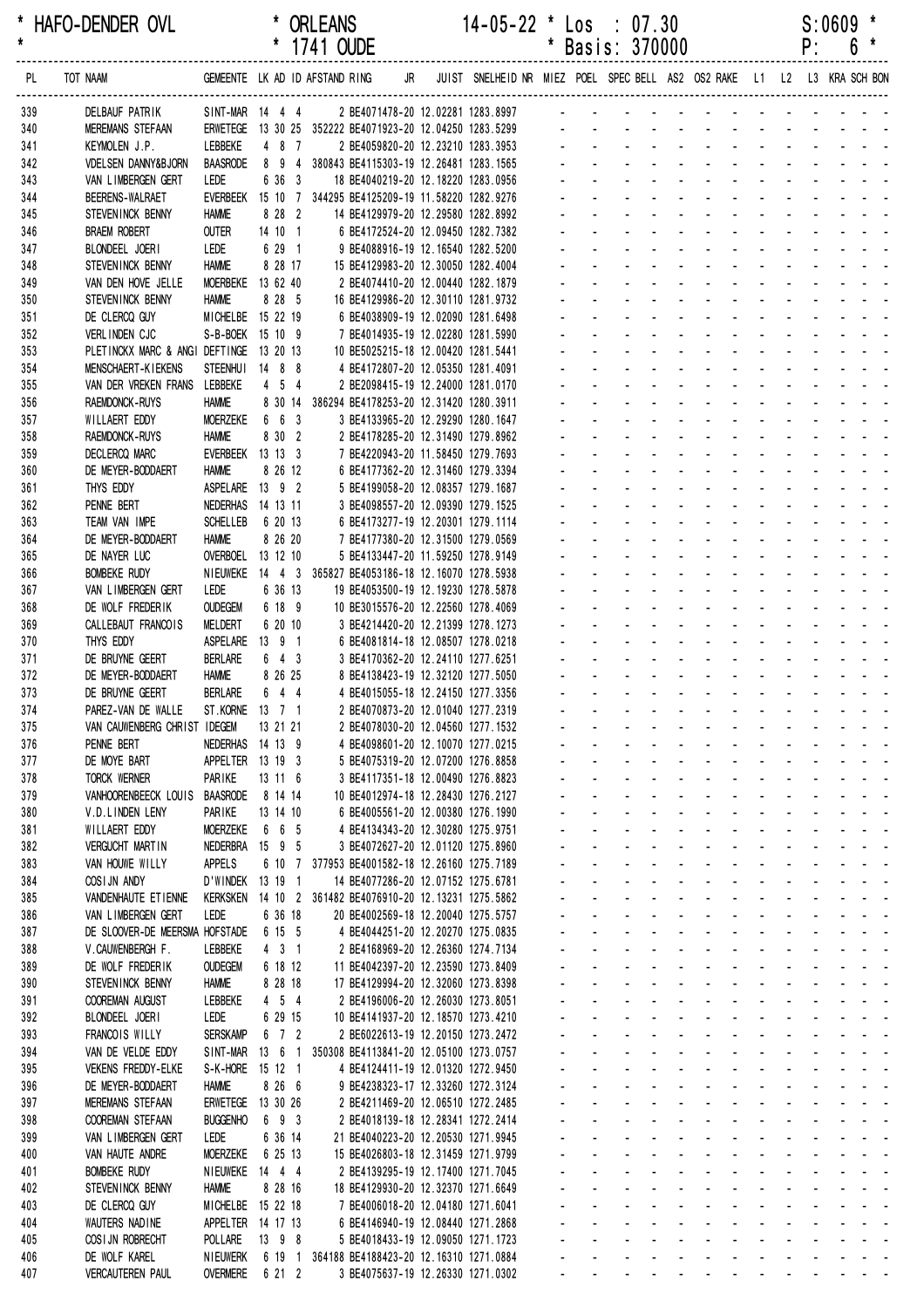\* HAFO-DENDER OVL \* ORLEANS 14-05-22 \* Los : 07.30 S:0609 \*

|            |                                                                                                 |                                      |                               |                                                                                                     |  |                      |                                             | Basis: 3/0000                                                |                                        |                                                                                                                |                            |                            |                   | ۲.                 |                     |                                                                               |  |
|------------|-------------------------------------------------------------------------------------------------|--------------------------------------|-------------------------------|-----------------------------------------------------------------------------------------------------|--|----------------------|---------------------------------------------|--------------------------------------------------------------|----------------------------------------|----------------------------------------------------------------------------------------------------------------|----------------------------|----------------------------|-------------------|--------------------|---------------------|-------------------------------------------------------------------------------|--|
| PL         | TOT NAAM                                                                                        |                                      |                               | GEMEENTE LKAD IDAFSTANDRING JR JUIST SNELHEIDNR MIEZ POEL SPECBELL AS2 OS2 RAKE L1 L2 L3 KRA SCHBON |  |                      |                                             |                                                              |                                        |                                                                                                                |                            |                            |                   |                    |                     |                                                                               |  |
| 408        | VAN CAUWENBERG CHRIST IDEGEM 13 21 19 3 BE4078039-20 12.06160 1270.9894 - - - - - - - - - - - - |                                      |                               |                                                                                                     |  |                      |                                             |                                                              |                                        |                                                                                                                |                            |                            |                   |                    |                     |                                                                               |  |
| 409        | PLETINCKX MARC & ANGI DEFTINGE 13 20 8                                                          |                                      |                               | 11 BE4125739-19 12.02570 1270.9800                                                                  |  |                      |                                             |                                                              |                                        |                                                                                                                |                            |                            |                   |                    |                     |                                                                               |  |
| 410        | VAN CAUWENBERG CHRIST IDEGEM                                                                    |                                      | 13 21 8                       | 4 BE4124803-18 12.06180 1270.8360                                                                   |  |                      |                                             | design and a state of the state of                           |                                        |                                                                                                                |                            |                            |                   |                    |                     |                                                                               |  |
| 411        | VAN CAUWENBERG CHRIST IDEGEM                                                                    |                                      | 13 21 17                      | 5 BE4078050-20 12.06190 1270.7594                                                                   |  |                      |                                             |                                                              |                                        | $\mathbf{r}$ , and $\mathbf{r}$ , and $\mathbf{r}$ , and $\mathbf{r}$                                          |                            |                            |                   |                    |                     |                                                                               |  |
| 412<br>413 | VAN DEN EYNDE GUIDO<br>DE MEYER-BODDAERT                                                        | GOEFERDI 13 10 2<br><b>HAMME</b>     | 8 26 17                       | 4 BE4153667-19 12.01490 1270.6653<br>10 BE4177984-20 12.33540 1270.3587                             |  |                      |                                             |                                                              |                                        |                                                                                                                |                            |                            |                   |                    |                     |                                                                               |  |
| 414        | <b>VERGUCHT MARTIN</b>                                                                          | NEDERBRA 15 9 3                      |                               | 4 BE4072932-20 12.02260 1270.1199                                                                   |  |                      |                                             |                                                              |                                        |                                                                                                                |                            |                            |                   |                    |                     |                                                                               |  |
| 415        | CALLAERT DE RIDDER                                                                              | LEBBEKE                              |                               | 4 2 1 377202 BE4173782-16 12.26590 1270.1117                                                        |  |                      |                                             |                                                              |                                        |                                                                                                                |                            |                            |                   |                    |                     |                                                                               |  |
| 416        | VAN HAUTE ANDRE                                                                                 | <b>MOERZEKE</b>                      | 6 25 3                        | 16 BE4026852-18 12.32159 1269.8758                                                                  |  |                      |                                             |                                                              |                                        |                                                                                                                |                            |                            |                   |                    |                     |                                                                               |  |
| 417        | PELEMAN FELIX                                                                                   | BUGGENHO 10 6 4                      |                               | 4 BE4116221-19 12.30040 1269.7445                                                                   |  |                      |                                             |                                                              |                                        |                                                                                                                | $\overline{a}$             |                            |                   |                    |                     |                                                                               |  |
| 418        | PLETINCKX MARC & ANGI DEFTINGE 13 20 12                                                         |                                      |                               | 12 BE4125732-19 12.03160 1269.5072                                                                  |  |                      |                                             |                                                              |                                        |                                                                                                                |                            |                            |                   |                    |                     |                                                                               |  |
| 419        | VAN EXTERGEM FRANCKY WICHELEN                                                                   |                                      | 6 17 3                        | 2 BE4042030-20 12.23520 1269.4771                                                                   |  |                      |                                             |                                                              |                                        |                                                                                                                |                            |                            |                   |                    |                     |                                                                               |  |
| 420<br>421 | DE WOLF FREDERIK<br><b>BOONE-VAN EXTERGEM</b>                                                   | <b>OUDEGEM</b><br>UI TBERGE          | 6 18 14<br>6 4 3              | 12 BE4050109-19 12.25030 1269.2357<br>3 BE4092038-19 12.24340 1269.1524                             |  |                      |                                             |                                                              |                                        |                                                                                                                |                            |                            |                   |                    |                     |                                                                               |  |
| 421        | <b>BOONE-VAN EXTERGEM</b>                                                                       | <b>UI TBERGE</b>                     | 6 4 4                         | 4 BE4153835-18 12.24340 1269.1524                                                                   |  |                      |                                             |                                                              |                                        |                                                                                                                |                            |                            |                   |                    |                     |                                                                               |  |
| 423        | TEAM VAN IMPE                                                                                   | <b>SCHELLEB</b>                      | 6 20 12                       | 7 BE4091601-20 12.22581 1268.3419                                                                   |  |                      |                                             |                                                              |                                        |                                                                                                                | $\mathbf{r}$               |                            |                   |                    |                     |                                                                               |  |
| 424        | PLATTEEUW-BRANDENO                                                                              | WICHELEN                             | 6 31 24                       | 4 BE4001430-18 12.23550 1268.2268                                                                   |  |                      |                                             |                                                              |                                        |                                                                                                                |                            |                            |                   |                    |                     |                                                                               |  |
| 425        | PLATTEEUW-BRANDENO                                                                              | WICHELEN                             | 6 31 23                       | 5 BE3119600-19 12.23570 1268.0830                                                                   |  |                      |                                             |                                                              |                                        |                                                                                                                |                            |                            |                   |                    |                     |                                                                               |  |
| 426        | <b>VERCAUTEREN PAUL</b>                                                                         | <b>OVERMERE</b>                      | 6 21 9                        | 4 BE4051243-19 12.27150 1268.0370                                                                   |  |                      |                                             |                                                              |                                        |                                                                                                                |                            |                            |                   |                    |                     |                                                                               |  |
| 427        | TORCK WERNER                                                                                    | PARIKE                               | $13 \t11 \t5$                 | 4 BE4113236-20 12.02450 1267.8313                                                                   |  |                      |                                             |                                                              |                                        |                                                                                                                |                            |                            |                   |                    |                     |                                                                               |  |
| 428        | TACKAERT JOZEF<br>VAN NIEUWENHOVE WILLI ASPELARE 15 4 4 356115 BE4101377-20 12.10540 1267.7643  | <b>GREMBERG</b>                      | 4 8 2                         | 2 BE4175363-20 12.30260 1267.7854                                                                   |  |                      |                                             |                                                              |                                        |                                                                                                                | $\overline{a}$             | $\sim$                     |                   |                    |                     |                                                                               |  |
| 429<br>430 | VAN DEN ABBEELE EMIEL DENDERBE                                                                  |                                      | 6 6 1                         | 2 BE4042443-20 12.27120 1267.6009                                                                   |  |                      |                                             |                                                              |                                        |                                                                                                                |                            |                            |                   |                    |                     |                                                                               |  |
| 431        | VAN DER MAELEN SONIA ASPELARE 13 13 1                                                           |                                      |                               | 5 BE4002518-20 12.10290 1267.5441                                                                   |  |                      |                                             |                                                              |                                        |                                                                                                                |                            |                            |                   |                    |                     |                                                                               |  |
| 432        | <b>COOREMAN STEFAAN</b>                                                                         | <b>BUGGENHO</b>                      | 6 9 4                         | 3 BE4115748-19 12.29411 1267.5009                                                                   |  |                      |                                             |                                                              |                                        |                                                                                                                |                            |                            |                   |                    |                     |                                                                               |  |
| 433        | VAN DEN HOVE JELLE                                                                              | MOERBEKE 13 62 62                    |                               | 3 BE4074361-20 12.04010 1266.8244                                                                   |  |                      |                                             |                                                              |                                        |                                                                                                                |                            |                            |                   |                    |                     |                                                                               |  |
| 434        | VEKENS FREDDY-ELKE                                                                              | S-K-HORE 15 12 5                     |                               | 5 BE4124402-19 12.02510 1266.8023                                                                   |  |                      |                                             |                                                              |                                        |                                                                                                                |                            |                            |                   |                    |                     |                                                                               |  |
| 435        | PAREZ-VAN DE WALLE                                                                              | ST.KORNE 13 7 4                      |                               | 3 BE4070804-20 12.03220 1266.4858                                                                   |  |                      |                                             |                                                              |                                        |                                                                                                                | $\overline{a}$             |                            |                   |                    |                     |                                                                               |  |
| 436        | <b>VDELSEN DANNY&amp;BJORN</b>                                                                  | <b>BAASRODE</b>                      | 8 9 1                         | 2 BE4226513-18 12.30441 1266.3741                                                                   |  |                      |                                             |                                                              |                                        |                                                                                                                |                            |                            |                   |                    |                     |                                                                               |  |
| 437<br>438 | <b>TORCK WERNER</b><br>COOREMAN AUGUST                                                          | PARIKE<br>LEBBEKE                    | 13 11 11<br>$4\quad 5\quad 3$ | 5 BE4113219-20 12.03050 1266.2838<br>3 BE4196018-20 12.27490 1266.2488                              |  |                      |                                             |                                                              |                                        |                                                                                                                |                            |                            |                   |                    |                     |                                                                               |  |
| 439        | SCHUDD INCK BENNY                                                                               | MELDERT                              | 691                           | 5 BE4020973-18 12.23190 1266.1367                                                                   |  |                      |                                             |                                                              |                                        |                                                                                                                |                            |                            |                   |                    |                     |                                                                               |  |
| 440        | LIMBOURG WESLEY                                                                                 | <b>BUGGENHO</b>                      | 6 14 1                        | 380089 BE4018873-18 12.30140 1265.9787                                                              |  |                      |                                             |                                                              |                                        |                                                                                                                | $\sim 100$                 |                            |                   |                    |                     |                                                                               |  |
| 441        | VAN HAUTE ANDRE                                                                                 | <b>MOERZEKE</b>                      | 6 25 14                       | 17 BE4163944-19 12.33159 1265.6884                                                                  |  |                      |                                             |                                                              |                                        | $\sim 100$                                                                                                     | $\mathcal{L}$              | $\sim 100$                 |                   |                    |                     | in the state of the state of the state of the                                 |  |
| 441        | VAN HAUTE ANDRE                                                                                 | <b>MOERZEKE</b>                      | 6 25 25                       | 18 BE4134075-20 12.33159 1265.6884                                                                  |  |                      |                                             |                                                              |                                        |                                                                                                                |                            |                            |                   | and a straight and |                     |                                                                               |  |
| 443        | VERLEYEN WILFRIED                                                                               | ST.GILLI                             |                               | 8 2 1 379232 BE4019487-18 12.29430 1265.3017                                                        |  |                      |                                             |                                                              |                                        |                                                                                                                | $\mathcal{L}^{\text{max}}$ | $\Delta \sim 100$          | $\Delta \sim 100$ |                    | $\Delta \phi = 0.1$ |                                                                               |  |
| 444        | DE GRAUWE ERWIN                                                                                 | <b>BERLARE</b>                       | 6 8 6                         | 6 BE4053122-19 12.27051 1264.9174                                                                   |  | $\mathbf{r}$         | $\mathbf{r}$                                | $\sim$                                                       |                                        | the companies of the companies of the companies of                                                             |                            |                            |                   |                    |                     |                                                                               |  |
| 445<br>446 | VAN HAUTE ANDRE<br><b>FRANCOIS WILLY</b>                                                        | <b>MOERZEKE</b><br><b>SERSKAMP</b>   | 6 25 22<br>6 7 4              | 19 BE4026829-18 12.33299 1264.7153<br>3 BE4140166-20 12.22200 1264.1733                             |  |                      |                                             |                                                              |                                        | $\mathcal{L}_{\text{max}}$ , and $\mathcal{L}_{\text{max}}$<br>and a straight                                  |                            | and the state of the state |                   |                    |                     |                                                                               |  |
| 447        | DE CLERCQ GUY                                                                                   | MICHELBE 15 22 2                     |                               | 8 BE4069855-18 12.05580 1263.9244                                                                   |  |                      | $\sim$                                      | $\sim$                                                       |                                        | and a series of the series of the                                                                              |                            |                            |                   |                    |                     |                                                                               |  |
| 448        | VAN DEN HOVE JELLE                                                                              | MOERBEKE 13 62 8                     |                               | 4 BE4074388-20 12.04410 1263.7498                                                                   |  | ä,                   | ä,                                          | $\mathcal{L}^{\mathcal{A}}$                                  | $\mathbf{L}^{\text{max}}$              | and a series of the series of the series of the series of the series of the series of the series of the series |                            |                            |                   |                    |                     |                                                                               |  |
| 449        | <b>TORCK WERNER</b>                                                                             | PARIKE                               | 13 11 4                       | 6 BE4113202-20 12.03400 1263.5847                                                                   |  |                      | $\mathcal{L}^{\pm}$                         | $\omega_{\rm{max}}$                                          | $\sim 100$                             | and a straight of                                                                                              |                            | $\Delta \sim 100$          | $\Delta \sim 100$ |                    |                     | $\mathbf{z} = \mathbf{z} + \mathbf{z} + \mathbf{z}$                           |  |
| 450        | <b>KERRE RUDY</b>                                                                               | <b>BERLARE</b>                       | 6 9 4                         | 3 BE4052866-19 12.27270 1263.0862                                                                   |  | $\blacksquare$       | $\mathbf{r}$                                | $\mathbf{r}$<br>$\sim$                                       |                                        | <b>All Cards</b>                                                                                               |                            | <b>All Service</b>         | $\Delta \sim 100$ |                    |                     |                                                                               |  |
| 451        | SLOTS DIDIER&DAISY                                                                              | LEDE                                 |                               | 6 11 7 369494 BE4001623-18 12.22330 1263.0115                                                       |  |                      |                                             |                                                              | $\omega$<br>$\Delta \sim 100$          | $\sim$                                                                                                         | $\omega_{\rm{max}}$        |                            |                   |                    |                     |                                                                               |  |
| 452        | VAN HOUWE WILLY                                                                                 | APPELS                               | 6 10 2                        | 2 BE4001588-18 12.29170 1262.8602                                                                   |  |                      | ÷.                                          | ÷.<br>$\sim$                                                 | $\mathcal{L}$                          |                                                                                                                | $\blacksquare$             |                            |                   |                    |                     | and a strain and a                                                            |  |
| 453        | DE CLERCQ GUY                                                                                   | MICHELBE 15 22 11<br>NIEUWEKE 14 4 1 |                               | 9 BE4069815-18 12.06180 1262.3996                                                                   |  | $\blacksquare$<br>ä, | $\mathbf{r}$<br>÷.                          | ÷.<br>$\sim$<br>÷.                                           | $\mathbf{r}$                           | $\sim 100$<br>the company of the company of the company of                                                     | $\mathcal{L}$              |                            |                   |                    |                     | $\mathbf{r} = \mathbf{r} + \mathbf{r} + \mathbf{r} + \mathbf{r} + \mathbf{r}$ |  |
| 454<br>455 | <b>BOMBEKE RUDY</b><br>VAGENENDE DANNY                                                          | <b>SCHELLEB</b>                      | 6 30 3                        | 3 BE4139231-19 12.19480 1262.3430<br>371767 BE4117182-17 12.24320 1262.2239                         |  | $\mathbf{r}$         |                                             | $\omega_{\rm{max}}$<br>and a state                           |                                        | and a series of the series of the                                                                              |                            |                            |                   |                    |                     |                                                                               |  |
| 456        | DAIXILE-DEBRUXELLES                                                                             | WICHELEN                             |                               | 6 26 8 373176 BE4029501-18 12.25392 1262.2080                                                       |  | $\mathbf{r}$         | $\mathcal{L}^{\pm}$                         | $\omega_{\rm{max}}$                                          | $\Delta \sim 100$<br>$\sim 100$        | $\Delta \sim 10^4$                                                                                             |                            | <b>All Cards</b>           |                   |                    |                     | and a straight and                                                            |  |
| 457        | PAREZ-VAN DE WALLE                                                                              | ST. KORNE 13 7 3                     |                               | 4 BE4070827-20 12.04200 1262.0231                                                                   |  |                      |                                             |                                                              |                                        | $\Delta\phi$ and $\Delta\phi$                                                                                  |                            |                            |                   |                    |                     |                                                                               |  |
| 458        | DE PAUW FILIP                                                                                   | DENDEHOU 14 7 5                      |                               | 3 BE4097120-20 12.15280 1261.9477                                                                   |  |                      | ÷.                                          |                                                              |                                        | and a straight                                                                                                 |                            |                            |                   |                    |                     | and a straight and a straight                                                 |  |
| 459        | DE MOYE BART                                                                                    | APPELTER 13 19 16                    |                               | 6 BE4011535-19 12.10400 1261.7209                                                                   |  |                      | $\mathcal{L}_{\mathcal{A}}$                 | $\mathbf{r}$<br>$\sim$                                       |                                        | and a state                                                                                                    |                            |                            |                   |                    |                     | and a straight and a straight                                                 |  |
| 460        | <b>KERRE RUDY</b>                                                                               | BERLARE                              | 6 9 3                         | 4 BE4044122-20 12.27520 1261.3194                                                                   |  | $\mathbf{r}$         | ÷.                                          | ÷.                                                           | $\Delta \sim 100$                      | and a series of the series of the series of the series of the series of the series of the series of the series |                            |                            |                   |                    |                     |                                                                               |  |
| 461        | CAMPHIJN ERIC                                                                                   | NINOVE                               | 14 11 9                       | 9 BE4014365-19 12.13130 1261.1369                                                                   |  |                      | $\omega_{\rm{max}}$                         | $\omega_{\rm{max}}$<br>$\omega_{\rm{max}}$                   | $\Delta \sim 100$                      | and a straightful and state<br>$\mathcal{L}^{\text{max}}$                                                      |                            |                            |                   |                    |                     | and a state of                                                                |  |
| 462<br>463 | TEAM VAN IMPE<br>CORTHALS ET IENNE                                                              | <b>SCHELLEB</b><br><b>MASSEMEN</b>   | 6 20 8<br>6 25 15             | 8 BE4091639-20 12.24421 1260.8819<br>4 BE4156419-19 12.21080 1260.7591                              |  | $\blacksquare$       |                                             | $\omega_{\rm{max}}$<br>$\omega_{\rm{max}}$<br>$\sim$         | $\sim 100$<br>$\Delta \sim 100$        | $\omega_{\rm{max}}=0.5$                                                                                        | $\omega$ .                 | <b>All Service</b>         | $\Delta \sim 100$ |                    |                     | $\mathbf{z} = \mathbf{z} + \mathbf{z} + \mathbf{z} + \mathbf{z}$              |  |
| 464        | BLONDEEL JOERI                                                                                  | LEDE                                 | 6 29 10                       | 11 BE4141902-20 12.21530 1260.6235                                                                  |  |                      | ÷.                                          | ÷.                                                           | $\mathcal{L}$                          |                                                                                                                | $\blacksquare$             |                            |                   |                    |                     | and a straight and a straight                                                 |  |
| 465        | WAUTERS NADINE                                                                                  | APPELTER 14 17 12                    |                               | 7 BE2116823-20 12.11110 1260.2098                                                                   |  |                      | ÷.                                          | $\mathbf{r}$<br>$\sim$                                       | $\omega$ .                             | $\sim$                                                                                                         | $\mathcal{L}$              |                            |                   |                    |                     | and a straight and a straight                                                 |  |
| 466        | DE MEYER-BODDAERT                                                                               | <b>HAMME</b>                         | 8 26 18                       | 11 BE4177981-20 12.36220 1260.1306                                                                  |  | $\blacksquare$       | $\mathcal{L}^{\mathcal{A}}$                 | ÷.                                                           | $\Delta \sim 100$                      | and a state                                                                                                    | $\Delta \sim 100$          |                            |                   |                    |                     | and a strain and a                                                            |  |
| 467        | ERAUW JOSE                                                                                      | BERLARE                              | 6 6 2                         | 4 BE4043304-20 12.28279 1259.6251                                                                   |  | $\mathbf{r}$         |                                             | $\omega_{\rm{max}}$<br>$\omega_{\rm{max}}$                   | $\sim 100$                             | $\Delta\phi$ and $\Delta\phi$ and $\Delta\phi$                                                                 | $\Delta \sim 100$          |                            |                   |                    |                     | and a straight and a straight                                                 |  |
| 468        | VAN HAUTE ANDRE                                                                                 | <b>MOERZEKE</b>                      | 6 25 20                       | 20 BE4026820-18 12.34439 1259.5967                                                                  |  | $\blacksquare$       | ¥.                                          | $\omega_{\rm{max}}$                                          | $\Delta \sim 100$<br>$\Delta \sim 100$ | $\sim$                                                                                                         | $\omega_{\rm{max}}$        |                            |                   |                    |                     | and a straight and                                                            |  |
| 469        | <b>EEMAN CHRIS</b>                                                                              | <b>LEEUWERG</b>                      |                               | 15 4 2 355708 BE4072483-20 12.12240 1259.5892                                                       |  |                      |                                             | $\sim$                                                       | $\omega$                               | $\sim 100$                                                                                                     |                            |                            |                   |                    |                     |                                                                               |  |
| 470<br>471 | VAN DER MAELEN SONIA<br>THIERENS DANNY&TOM                                                      | ASPELARE 13 13 7<br><b>MOERZEKE</b>  | 6 7 7                         | 6 BE2090100-19 12.12200 1259.2385<br>6 BE4000370-18 12.35489 1258.9441                              |  |                      | $\mathbf{r}$<br>$\mathcal{L}^{\mathcal{A}}$ | ÷.                                                           |                                        | and a straight<br>and a state                                                                                  | $\Delta \sim 100$          |                            |                   |                    |                     | and a straight and a straight<br>and a straight and a straight                |  |
| 472        | DUBOIS MICHEL                                                                                   | STRIJPEN 15 10 4                     |                               | 2 BE4125777-19 12.10510 1258.6185                                                                   |  | $\mathbf{r}$         | $\mathcal{L}^{\mathcal{A}}$                 | $\mathcal{L}^{\mathcal{A}}$<br>$\mathbb{Z}^+$                |                                        | and a straight and a straight                                                                                  |                            |                            |                   |                    |                     | $\omega_{\rm{eff}}=2.0\pm0.02$                                                |  |
| 473        | VAN HAUTE ANDRE                                                                                 | <b>MOERZEKE</b>                      | 6 25 19                       | 21 BE4134092-20 12.35069 1258.0142                                                                  |  |                      | $\omega_{\rm{max}}$                         | $\omega_{\rm{max}}$<br><b>All States</b>                     |                                        | and a straight and                                                                                             |                            |                            | $\Delta \sim 100$ |                    |                     | and a strain and                                                              |  |
| 474        | DE MEYER-BODDAERT                                                                               | <b>HAMME</b>                         | 8 26 7                        | 12 BE4238322-17 12.36570 1257.7358                                                                  |  |                      | $\mathbf{L}^{\text{max}}$                   | $\Delta \sim 100$<br>and a straightful contract and straight |                                        |                                                                                                                |                            |                            |                   |                    |                     | $\mathbf{z} = \mathbf{z} + \mathbf{z} + \mathbf{z} + \mathbf{z}$              |  |
| 475        | VAN LANGENHOVE ARTHUR BAARDEGE                                                                  |                                      |                               | 1 12 4 372205 BE4021604-18 12.25570 1257.6618                                                       |  |                      |                                             |                                                              |                                        |                                                                                                                |                            |                            |                   |                    |                     |                                                                               |  |
| 476        | <b>BOEYKENS ROGER</b>                                                                           | <b>VOORDE</b>                        |                               | 13 16 12 353926 BE4108242-15 12.11250 1257.6583                                                     |  |                      |                                             | and a series of the contract of the series of                |                                        |                                                                                                                |                            |                            |                   |                    |                     |                                                                               |  |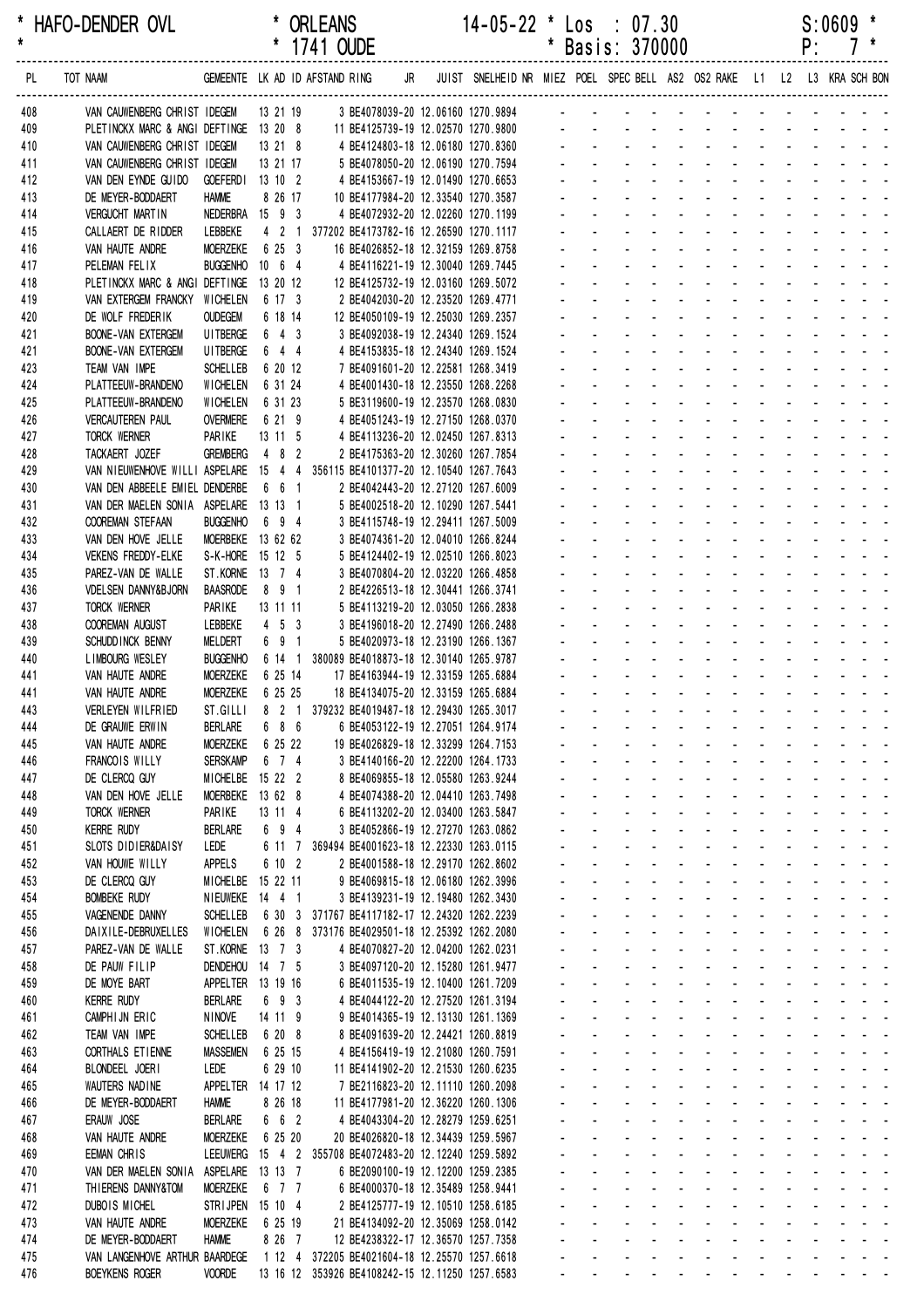\* HAFO-DENDER OVL \* ORLEANS 14-05-22 \* Los : 07.30 S:0609 \*

|            |                                                                      |                                    |                                 | 1/41 OUDE                                               |                                                                          |                                                                            |                                  |                                   | Basis: 3/0000                                                |                                                  |                                                         |                                                |                             |                          | ۲:                                  | ŏ                                                             |
|------------|----------------------------------------------------------------------|------------------------------------|---------------------------------|---------------------------------------------------------|--------------------------------------------------------------------------|----------------------------------------------------------------------------|----------------------------------|-----------------------------------|--------------------------------------------------------------|--------------------------------------------------|---------------------------------------------------------|------------------------------------------------|-----------------------------|--------------------------|-------------------------------------|---------------------------------------------------------------|
| PL         | TOT NAAM                                                             |                                    |                                 | GEMEENTE LK AD ID AFSTAND RING                          |                                                                          | JR JUIST SNELHEID NR MIEZ POEL SPEC BELL AS2 OS2 RAKE L1 L2 L3 KRA SCH BON |                                  |                                   |                                                              |                                                  |                                                         |                                                |                             |                          |                                     |                                                               |
| 477        | TORCK WERNER                                                         | PARIKE                             | 13 11 8                         |                                                         |                                                                          | 7 BE4113223-20 12.05010 1257.3820                                          |                                  |                                   |                                                              |                                                  |                                                         |                                                |                             |                          |                                     |                                                               |
| 478        | <b>BERT LESLY</b>                                                    |                                    |                                 | ST-GILLI 8 31 12 379735 BE6204498-20 12.32050 1257.0538 |                                                                          |                                                                            |                                  |                                   |                                                              |                                                  |                                                         |                                                |                             |                          |                                     |                                                               |
| 479        | PELEMAN FELIX                                                        | BUGGENHO 10 6 5                    |                                 |                                                         | 5 BE4057819-20 12.33080 1256.8991                                        |                                                                            |                                  |                                   |                                                              |                                                  |                                                         |                                                |                             |                          |                                     |                                                               |
| 480        | <b>BERT LESLY</b>                                                    | ST-GILLI                           | 8 31 13                         |                                                         | 2 BE4058445-20 12.32090 1256.7764                                        |                                                                            |                                  |                                   |                                                              |                                                  |                                                         |                                                |                             |                          |                                     |                                                               |
| 481        | <b>VLAEMINCK YVES</b>                                                | <b>SCHOONAA</b>                    |                                 | 6 16 10 374252 BE4227290-20 12.27480 1256.7226          |                                                                          |                                                                            |                                  |                                   |                                                              |                                                  |                                                         |                                                |                             |                          |                                     |                                                               |
| 482        | <b>VERGUCHT MARTIN</b>                                               | NEDERBRA 15 9 7<br><b>HAMME</b>    |                                 |                                                         | 5 BE4125500-19 12.05220 1256.5900                                        |                                                                            |                                  |                                   |                                                              |                                                  |                                                         |                                                |                             |                          |                                     |                                                               |
| 483<br>484 | STEVEN INCK BENNY<br>PENNE BERT                                      | <b>NEDERHAS</b>                    | 8 28 15<br>14 13 4              |                                                         | 19 BE4129804-20 12.36150 1256.5780<br>5 BE4098533-20 12.14430 1256.3894  |                                                                            |                                  |                                   |                                                              |                                                  |                                                         |                                                |                             |                          |                                     |                                                               |
| 485        | RAEMDONCK-RUYS                                                       | <b>HAMME</b>                       | 8 30 10                         |                                                         | 3 BE4229178-19 12.37310 1256.1726                                        |                                                                            |                                  |                                   |                                                              |                                                  |                                                         |                                                |                             |                          |                                     |                                                               |
| 486        | BLONDEEL JOERI                                                       | LEDE                               | 6 29 13                         |                                                         | 12 BE4005846-18 12.22580 1255.9620                                       |                                                                            |                                  |                                   |                                                              |                                                  |                                                         |                                                |                             |                          |                                     |                                                               |
| 487        | <b>VERCAUTEREN PAUL</b>                                              | <b>OVERMERE</b>                    | 6 21 3                          |                                                         | 5 BE4051235-19 12.30070 1255.9249                                        |                                                                            |                                  |                                   |                                                              |                                                  |                                                         |                                                |                             |                          |                                     |                                                               |
| 488        | MENSCHAERT-KIEKENS                                                   | <b>STEENHUI</b>                    | 14 8 7                          |                                                         | 5 BE4172851-20 12.11130 1255.7399                                        |                                                                            |                                  |                                   |                                                              |                                                  |                                                         |                                                |                             |                          |                                     |                                                               |
| 489        | SERMON JEAN-PIERRE                                                   | <b>BUGGENHO</b>                    |                                 | 4 14 5 377910 BE2079367-18 12.30570 1255.7235           |                                                                          |                                                                            |                                  |                                   |                                                              |                                                  |                                                         |                                                |                             |                          |                                     |                                                               |
| 490        | DE MEYER-BODDAERT                                                    | <b>HAMME</b>                       | 8 26 1                          |                                                         | 13 BE3020979-17 12.37290 1255.5542                                       |                                                                            |                                  |                                   |                                                              |                                                  |                                                         |                                                |                             |                          |                                     |                                                               |
| 491<br>492 | VAN LIMBERGEN GERT<br><b>BEERENS-WALRAET</b>                         | LEDE<br>EVERBEEK 15 10 10          | 6 36 28                         |                                                         | 22 BE4214306-20 12.24450 1255.3079<br>2 BE4118878-18 12.04190 1255.1006  |                                                                            |                                  |                                   |                                                              |                                                  |                                                         |                                                |                             |                          |                                     |                                                               |
| 493        | <b>TOMME ANDRE</b>                                                   | SINT-LIE 13 6 1                    |                                 |                                                         | 2 BE4100035-20 12.13410 1255.0861                                        |                                                                            |                                  |                                   |                                                              |                                                  |                                                         |                                                |                             |                          |                                     |                                                               |
| 494        | PLATTEEUW-BRANDENO                                                   | WICHELEN                           | 6 31 7                          |                                                         | 6 BE4041693-20 12.27020 1254.9198                                        |                                                                            |                                  |                                   |                                                              |                                                  |                                                         |                                                |                             |                          |                                     |                                                               |
| 495        | DOUCHAMPS ALAIN                                                      |                                    |                                 | ASPELARE 13 4 4 356066 BE4120615-18 12.13450 1254.8581  |                                                                          |                                                                            |                                  |                                   |                                                              |                                                  |                                                         |                                                |                             |                          |                                     |                                                               |
| 496        | <b>BOEYKENS ROGER</b>                                                | <b>VOORDE</b>                      | 13 16 4                         |                                                         | 2 BE4075186-20 12.12030 1254.8342                                        |                                                                            |                                  |                                   |                                                              |                                                  |                                                         |                                                |                             |                          |                                     |                                                               |
| 497        | PLETINCKX MARC & ANGI DEFTINGE 13 20 11                              |                                    |                                 |                                                         | 13 BE5010402-19 12.06300 1254.6618                                       |                                                                            |                                  |                                   |                                                              |                                                  |                                                         |                                                |                             |                          |                                     |                                                               |
| 498        | NUEL WILLY & WIM                                                     | <b>ERPE</b>                        |                                 | 6 8 4 367024 BE4221335-17 12.22319 1254.6471            |                                                                          |                                                                            |                                  |                                   |                                                              |                                                  |                                                         | $\overline{a}$                                 |                             |                          |                                     |                                                               |
| 499        | VAN LANGENHOVE ARTHUR BAARDEGE                                       |                                    | 1126                            |                                                         | 2 BE4021568-18 12.26400 1254.6236                                        |                                                                            |                                  |                                   |                                                              |                                                  |                                                         |                                                |                             |                          |                                     |                                                               |
| 500<br>501 | PLATTEEUW-BRANDENO<br>TACKAERT JOZEF                                 | WICHELEN<br><b>GREMBERG</b>        | 6 31 10<br>4 8 7                |                                                         | 7 BE4001495-18 12.27090 1254.4271<br>3 BE4175385-20 12.33500 1253.5985   |                                                                            |                                  |                                   |                                                              |                                                  |                                                         |                                                |                             |                          |                                     |                                                               |
| 502        | PLATTEEUW-BRANDENO                                                   | <b>WICHELEN</b>                    | 6 31 15                         |                                                         | 8 BE3119018-19 12.27210 1253.5833                                        |                                                                            |                                  |                                   |                                                              |                                                  |                                                         |                                                |                             |                          |                                     |                                                               |
| 503        | PLATTEEUW-BRANDENO                                                   | <b>WICHELEN</b>                    | 6 31 4                          |                                                         | 9 BE4052609-19 12.27230 1253.4428                                        |                                                                            |                                  |                                   |                                                              |                                                  |                                                         |                                                |                             |                          |                                     |                                                               |
| 504        | VAN DEN HOVE JELLE                                                   | MOERBEKE 13 62 49                  |                                 |                                                         | 5 BE4074387-20 12.06580 1253.3313                                        |                                                                            |                                  |                                   |                                                              |                                                  |                                                         |                                                |                             |                          |                                     |                                                               |
| 505        | DE NAYER LUC                                                         | OVERBOEL 13 12 7                   |                                 |                                                         | 6 BE4133499-20 12.04550 1253.3289                                        |                                                                            |                                  |                                   |                                                              |                                                  |                                                         |                                                |                             |                          |                                     |                                                               |
| 506        | DE CLERCQ GUY                                                        | MICHELBE 15 22 9                   |                                 |                                                         | 10 BE4006085-20 12.08190 1253.2523                                       |                                                                            |                                  |                                   |                                                              |                                                  |                                                         |                                                |                             |                          |                                     |                                                               |
| 507        | <b>KERRE RUDY</b>                                                    | <b>BERLARE</b>                     | 6 9 9                           |                                                         | 5 BE4044138-20 12.29490 1253.1158                                        |                                                                            |                                  |                                   |                                                              |                                                  |                                                         |                                                |                             |                          |                                     |                                                               |
| 508        | DE MEYER-BODDAERT                                                    | <b>HAMME</b>                       | 8 26 8                          |                                                         | 14 BE4177367-20 12.38060 1253.0412                                       |                                                                            |                                  |                                   |                                                              |                                                  |                                                         |                                                |                             |                          |                                     |                                                               |
| 508<br>510 | DE MEYER-BODDAERT<br>BLONDEEL JOERI                                  | <b>HAMME</b><br>LEDE               | 8 26 13<br>6 29 22              |                                                         | 15 BE4177376-20 12.38060 1253.0412<br>13 BE4206336-20 12.23401 1252.9611 |                                                                            |                                  |                                   |                                                              |                                                  | $\sim$                                                  | $\overline{a}$                                 | $\sim$                      | $\sim 100$               | $\sim$                              |                                                               |
| 511        | LIEVENS JOHAN                                                        | <b>BUGGENHO</b>                    | $164$                           |                                                         | 2 BE4059003-20 12.33100 1252.6014                                        |                                                                            |                                  |                                   |                                                              |                                                  |                                                         |                                                |                             |                          |                                     |                                                               |
| 512        | <b>VERCAUTEREN PAUL</b>                                              | <b>OVERMERE</b>                    | 6 21 17                         |                                                         | 6 BE4189463-19 12.30560 1252.5166                                        |                                                                            |                                  |                                   |                                                              |                                                  |                                                         | ÷.                                             |                             |                          |                                     |                                                               |
| 513        | VAN DEN HOVE JELLE                                                   | MOERBEKE 13 62 60                  |                                 |                                                         | 6 BE4032861-17 12.07120 1252.2763                                        |                                                                            |                                  |                                   |                                                              |                                                  |                                                         | $\mathcal{L}^{\text{max}}$                     | $\sim$                      | $\sim$                   |                                     |                                                               |
| 514        | VAN DEN EYNDE GUIDO                                                  | GOEFERDI 13 10 1                   |                                 |                                                         | 5 BE4153661-19 12.05560 1251.7081                                        |                                                                            |                                  |                                   |                                                              |                                                  | $\sim$ 100 $\sim$ 100 $\sim$                            | <b>Contract Contract</b>                       |                             |                          |                                     | <b>Service</b> Service                                        |
| 515        | PLETINCKX MARC & ANGI DEFTINGE 13 20 1                               |                                    |                                 |                                                         | 14 BE5010405-19 12.07100 1251.6440                                       |                                                                            |                                  |                                   |                                                              |                                                  |                                                         | $\blacksquare$                                 |                             |                          |                                     |                                                               |
| 516        | COLLYNS GEERT                                                        | NEDERBRA 15 10 7                   |                                 |                                                         | 2 BE4072690-20 12.07010 1251.5926                                        |                                                                            |                                  |                                   |                                                              |                                                  | $\omega_{\rm{max}}=0.1$                                 | $\mathbf{r}$                                   | $\mathbf{r}$                | <b>Contract Contract</b> |                                     | <b>Contractor</b>                                             |
| 517<br>518 | VAN DEN DRIESSCHE NIE AALST<br>VAN DER MAELEN SONIA ASPELARE 13 13 3 |                                    | 6 7 6                           |                                                         | 4 BE4040636-20 12.24160 1251.5757                                        |                                                                            | ä,<br>ä,                         | ÷.<br>$\sim$                      | $\mathbf{r}$<br>$\mathbf{r}$<br>$\mathbf{r}$<br>$\mathbf{r}$ |                                                  | and a state<br>$\Delta \sim 100$<br>$\omega_{\rm{max}}$ | $\Delta \sim 100$<br>$\mathbf{L}^{\text{max}}$ | $\mathcal{L}^{\text{max}}$  | $\Delta \sim 10^4$       | and a strategic and<br>$\mathbf{r}$ |                                                               |
| 519        | CALLEBAUT GEERT                                                      | <b>HERDERSE</b>                    | 6 15 4                          |                                                         | 7 BE4002650-20 12.14040 1251.5548<br>3 BE4051997-19 12.27160 1251.4891   |                                                                            | $\blacksquare$                   | $\mathbf{r}$                      | $\blacksquare$<br>$\blacksquare$                             |                                                  | $\omega_{\rm{max}}$<br>$\sim$                           | $\omega_{\rm{max}}$                            | $\mathbf{r}$                |                          |                                     |                                                               |
| 520        | SAEYS WILLY                                                          | ST.GILLI                           | 8 11 2                          |                                                         | 2 BE4058575-20 12.33130 1251.4517                                        |                                                                            |                                  |                                   |                                                              | $\mathcal{L}_{\mathcal{A}}$                      |                                                         |                                                |                             |                          |                                     |                                                               |
| 521        | VAN HOUWE WILLY                                                      | <b>APPELS</b>                      | 6 10 9                          |                                                         | 3 BE4001577-18 12.32070 1251.0167                                        |                                                                            |                                  |                                   |                                                              | $\blacksquare$                                   |                                                         | $\blacksquare$                                 |                             |                          | and the company                     | $\omega_{\rm{max}}$                                           |
| 522        | <b>TOMME ANDRE</b>                                                   | SINT-LIE 13 6 5                    |                                 |                                                         | 3 BE4100038-20 12.14370 1250.9703                                        |                                                                            |                                  | $\mathbf{r}$                      | $\mathcal{L}^{\mathcal{A}}$<br>$\mathbf{r}$                  | $\mathbf{r}$                                     | $\sim 100$                                              | $\mathbf{r}$                                   | $\mathbf{r}$                |                          |                                     | and the state of the state of                                 |
| 523        | <b>WAUTERS NADINE</b>                                                | APPELTER 14 17 4                   |                                 |                                                         | 8 BE4146949-19 12.13160 1250.9414                                        |                                                                            | ä,                               | $\mathcal{L}^{\pm}$               | $\mathbf{r}$<br>$\sim$                                       |                                                  | and a state                                             | $\mathbb{Z}^2$                                 |                             |                          |                                     | and a strain and a                                            |
| 524        | VAN CAUWENBERG CHRIST IDEGEM                                         |                                    | 13 21 11                        |                                                         | 6 BE4013931-19 12.10420 1250.9156                                        |                                                                            | $\blacksquare$                   |                                   | $\Delta \sim 100$<br>$\omega_{\rm{max}}$                     | $\omega_{\rm{max}}$<br>$\mathbf{L}^{\text{max}}$ | $\Delta \sim 100$                                       | $\omega_{\rm{max}}$                            |                             |                          |                                     | and a strain and a                                            |
| 525        | RAEMDONCK-RUYS                                                       | <b>HAMME</b>                       | 8 30 3                          |                                                         | 4 BE4138035-19 12.38510 1250.7496                                        |                                                                            | $\blacksquare$                   | $\mathbf{r}$                      | $\omega_{\rm{max}}$<br>$\mathbf{r}$                          | $\mathcal{L}_{\mathrm{max}}$                     |                                                         |                                                |                             | $\sim$                   |                                     |                                                               |
| 526<br>527 | CORTVRINDT GUIDO<br>RAEMDONCK-RUYS                                   | WELLE<br><b>HAMME</b>              | $14 \quad 4 \quad 3$<br>8 30 27 |                                                         | 2 BE4053328-18 12.21020 1250.7468<br>5 BE4178280-20 12.38540 1250.5471   |                                                                            |                                  |                                   |                                                              | $\blacksquare$                                   | $\sim$                                                  | $\blacksquare$                                 |                             |                          | $\sim$                              | and the state of the                                          |
| 528        | PLETINCKX MARC & ANGI DEFTINGE 13 20 3                               |                                    |                                 |                                                         | 15 BE5001171-19 12.07300 1250.1405                                       |                                                                            | ÷.                               | $\sim$                            | ÷.                                                           |                                                  | $\omega_{\rm{max}}$ and $\omega_{\rm{max}}$             | $\sim$                                         | $\mathcal{L}^{\mathcal{A}}$ |                          |                                     | and the state of the state of the                             |
| 529        | PAREZ-VAN DE WALLE                                                   | ST.KORNE 13 7 2                    |                                 |                                                         | 5 BE4070874-20 12.06570 1250.0993                                        |                                                                            | ä,                               | $\mathcal{L}^{\mathcal{L}}$       | ÷.<br>$\mathbf{r}$                                           |                                                  | and a state                                             | ÷.                                             | ÷.                          | <b>College</b>           |                                     | and a state                                                   |
| 530        | COSIJN ANDY                                                          | D'WINDEK 13 19 16                  |                                 |                                                         | 15 BE4010496-19 12.12582 1249.9064                                       |                                                                            | ÷.                               |                                   | $\Delta \sim 100$<br>$\omega_{\rm{max}}$<br>$\omega$         |                                                  | and a state                                             | $\omega_{\rm{max}}$                            | $\mathcal{L}^{\text{max}}$  | $\Delta \sim 10^4$       | $\sim 100$                          |                                                               |
| 531        | VAGENENDE DANNY                                                      | <b>SCHELLEB</b>                    | 6 30 2                          |                                                         | 2 BE4052926-19 12.27270 1249.8470                                        |                                                                            | $\blacksquare$                   | $\mathcal{L}_{\mathrm{max}}$      | $\omega_{\rm{max}}$<br>$\mathbf{r}$                          | $\mathcal{L}^{\text{max}}$                       | $\sim$                                                  | $\mathbf{a}$                                   | $\omega_{\rm{max}}$         | $\Delta \sim 10^4$       |                                     |                                                               |
| 532        | VAN HOUWE WILLY                                                      | <b>APPELS</b>                      | 6 10 8                          |                                                         | 4 BE4028800-18 12.32260 1249.7068                                        |                                                                            |                                  | $\omega$                          | $\omega$<br>$\blacksquare$                                   | $\blacksquare$                                   |                                                         |                                                |                             |                          |                                     |                                                               |
| 533        | FRANCOIS WILLY                                                       | <b>SERSKAMP</b>                    | $6$ 7 1                         |                                                         | 4 BE4089146-19 12.25450 1249.5689                                        |                                                                            |                                  |                                   |                                                              | ä,                                               |                                                         | ä,                                             |                             |                          | and the company                     | $\omega_{\rm{max}}$                                           |
| 534        | CORTHALS ET IENNE                                                    | <b>MASSEMEN</b>                    | 6 25 5<br>6 26 25               |                                                         | 5 BE4156417-19 12.23540 1248.8908                                        |                                                                            | ÷.                               | $\mathcal{L}^{\mathcal{A}}$<br>¥. | $\mathcal{L}^{\mathcal{A}}$<br>÷.                            | ä,                                               | $\sim$<br>$\sim 100$                                    | $\mathbf{r}$<br>L.                             | $\mathcal{L}^{\mathcal{A}}$ |                          |                                     | and the state of the state of<br>and the contract of the con- |
| 535<br>536 | DAIXILE-DEBRUXELLES<br>COOREMAN STEFAAN                              | WICHELEN<br><b>BUGGENHO</b>        | 699                             |                                                         | 2 BE4055892-19 12.28492 1248.8321<br>4 BE4219290-17 12.34101 1248.8184   |                                                                            | $\blacksquare$<br>$\blacksquare$ | $\mathcal{L}^{\pm}$               | $\omega_{\rm{max}}$                                          | $\mathbf{L}^{\text{max}}$                        | $\omega_{\rm{max}}$<br>$\Delta \sim 10^{-1}$            | $\omega_{\rm{max}}$                            | $\mathbf{L}^{\text{max}}$   |                          |                                     | and a straight and                                            |
| 537        | <b>BEERENS-WALRAET</b>                                               | EVERBEEK 15 10 3                   |                                 |                                                         | 3 BE4043562-17 12.05420 1248.8030                                        |                                                                            | $\blacksquare$                   | $\omega$                          | $\omega_{\rm{max}}$<br>$\blacksquare$                        | $\blacksquare$                                   |                                                         |                                                |                             | $\Delta \sim 10^4$       |                                     | and a state of                                                |
| 538        | VAN CAUWENBERG CHRIST IDEGEM                                         |                                    | 13 21 7                         |                                                         | 7 BE4078042-20 12.11110 1248.7653                                        |                                                                            |                                  |                                   |                                                              |                                                  |                                                         |                                                |                             |                          |                                     |                                                               |
| 539        | VAN DER MAELEN SONIA                                                 | ASPELARE                           | 13 13 12                        |                                                         | 8 BE4002634-20 12.14450 1248.5514                                        |                                                                            |                                  |                                   |                                                              | $\blacksquare$                                   | $\sim$                                                  | $\blacksquare$                                 |                             | $\sim$                   | $\sim$                              | $\mathcal{L} = \mathcal{L} \mathcal{L}$                       |
| 540        | TACKAERT JOZEF                                                       | <b>GREMBERG</b>                    | 4 8 6                           |                                                         | 4 BE4175395-20 12.35070 1248.3258                                        |                                                                            |                                  |                                   |                                                              |                                                  | $\sim$                                                  | $\mathbf{r}$                                   |                             | $\Delta \sim 100$        |                                     | and a state of                                                |
| 541        | VAN LIMBERGEN GERT                                                   | LEDE                               | 6 36 16                         |                                                         | 23 BE4053599-19 12.26240 1248.3198                                       |                                                                            |                                  | $\mathbf{r}$                      | $\mathcal{L}^{\mathcal{A}}$<br>$\mathbf{r}$                  | ä,                                               | $\sim 100$                                              | $\mathbf{r}$                                   | $\mathcal{L}^{\mathcal{A}}$ | <b>Contractor</b>        | ÷.                                  |                                                               |
| 542        | DE CLERCQ GUY                                                        | MICHELBE 15 22 21                  |                                 |                                                         | 11 BE4006042-20 12.09250 1248.3185                                       |                                                                            | $\mathbf{L}^{\text{max}}$        |                                   | $\Delta \sim 100$<br>$\sim 100$                              | $\Delta \sim 100$                                | and a state                                             | $\Delta \sim 100$                              | $\mathcal{L}^{\text{max}}$  | $\Delta \sim 10^4$       |                                     | and a state of                                                |
| 543<br>544 | <b>BOEYKENS ROGER</b><br><b>VEKENS FREDDY-ELKE</b>                   | <b>VOORDE</b><br>S-K-HORE 15 12 10 | 13 16 14                        |                                                         | 3 BE4010965-19 12.13350 1248.0494<br>6 BE4119014-18 12.06590 1247.8982   |                                                                            |                                  | $\omega_{\rm{max}}$               | $\omega_{\rm{max}}$<br><b>All Service</b>                    |                                                  | $\omega_{\rm{max}}$<br>$\sim 100$                       | $\Delta \sim 100$                              | $\mathcal{L}^{\text{max}}$  | $\sim$ $-$               |                                     | and a strain and                                              |
| 545        | TEAM VAN IMPE                                                        | <b>SCHELLEB</b>                    | 6 20 19                         |                                                         | 9 BE4091702-20 12.27471 1247.8265                                        |                                                                            |                                  |                                   |                                                              |                                                  |                                                         |                                                |                             |                          |                                     | and a strain and a strain and a strain                        |
|            |                                                                      |                                    |                                 |                                                         |                                                                          |                                                                            |                                  |                                   |                                                              |                                                  |                                                         |                                                |                             |                          |                                     |                                                               |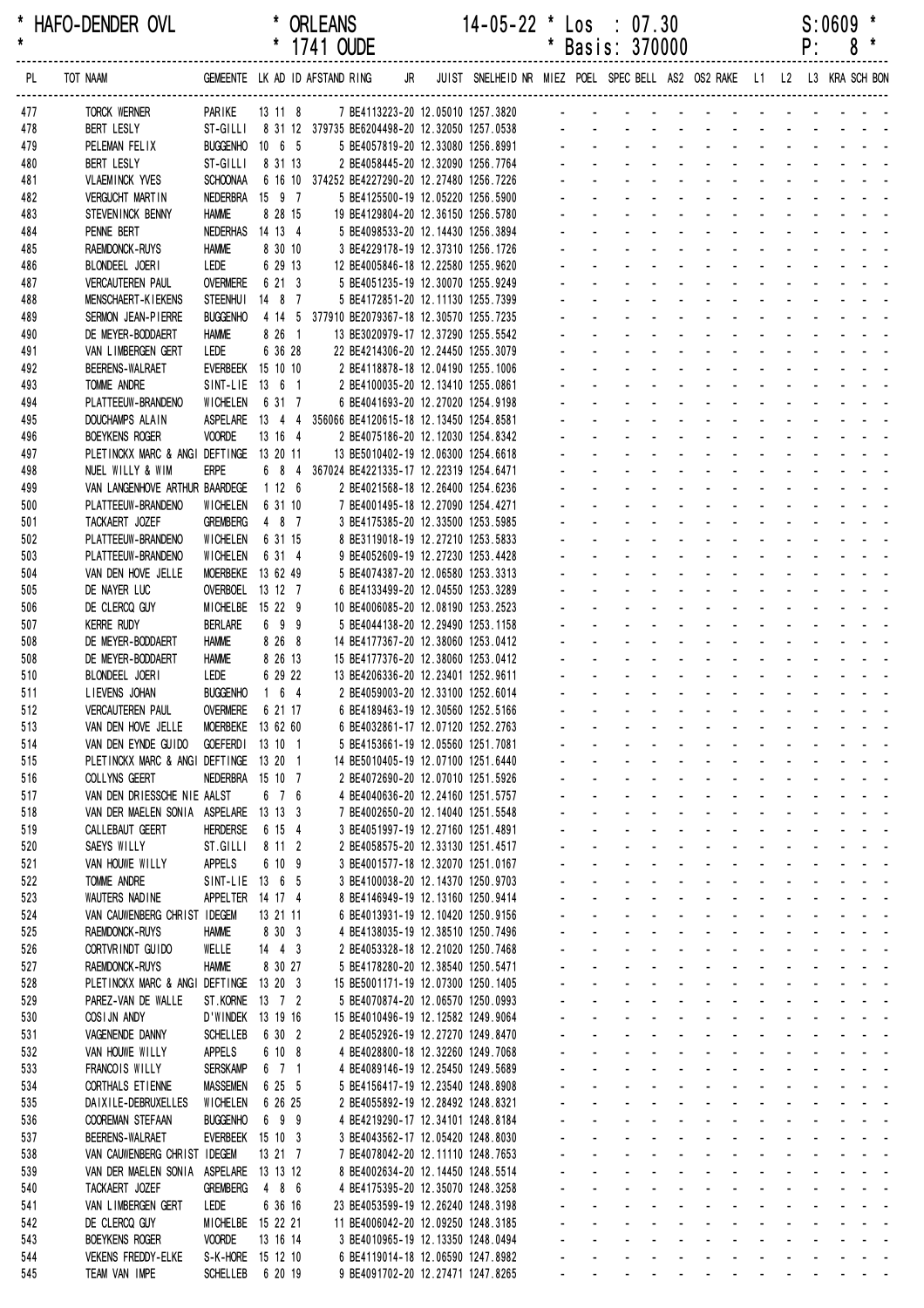| $\star$ | HAFO-DENDER OVL                |                                |          |                      | * ORLEANS<br>* 1741 OUDE |  |    | $14-05-22$ * Los : 07.30                                                | Basis: 370000 |  |  |  |  | P: | S:0609 | 9 |  |
|---------|--------------------------------|--------------------------------|----------|----------------------|--------------------------|--|----|-------------------------------------------------------------------------|---------------|--|--|--|--|----|--------|---|--|
| PL      | TOT NAAM                       | GEMEENTE LK AD ID AFSTAND RING |          |                      |                          |  | JR | JUIST SNELHEID NR MIEZ POEL SPEC BELL AS2 OS2 RAKE L1 L2 L3 KRA SCH BON |               |  |  |  |  |    |        |   |  |
| 546     | DECLERCQ MARC                  | EVERBEEK 13 13 9               |          |                      |                          |  |    | 8 BE4219721-18 12.05380 1247.8099                                       |               |  |  |  |  |    |        |   |  |
| 547     | VAN DEN HOVE JELLE             | MOERBEKE 13 62 3               |          |                      |                          |  |    | 7 BE4126322-18 12.08120 1247.7750                                       |               |  |  |  |  |    |        |   |  |
| 548     | <b>KERRE RUDY</b>              | <b>BERLARE</b>                 |          | 6 9 5                |                          |  |    | 6 BE4162354-16 12.31160 1247.0845                                       |               |  |  |  |  |    |        |   |  |
| 549     | TEAM VAN IMPE                  | <b>SCHELLEB</b>                |          | 6 20 14              |                          |  |    | 10 BE4002119-18 12.27591 1246.9889                                      |               |  |  |  |  |    |        |   |  |
| 550     | <b>LIMPENS LUC</b>             | <b>HAALTERT</b>                |          |                      |                          |  |    | 6 7 6 362840 BE4140799-19 12.20589 1246.9514                            |               |  |  |  |  |    |        |   |  |
| 551     | CALLEBAUT GUY&ALFONS HERDERSE  |                                |          |                      |                          |  |    | 6 5 3 372037 BE4050056-19 12.28250 1246.7032                            |               |  |  |  |  |    |        |   |  |
| 552     | <b>RAEMDONCK-RUYS</b>          | <b>HAMME</b>                   |          | 8 30 12              |                          |  |    | 6 BE4178232-20 12.39540 1246.5118                                       |               |  |  |  |  |    |        |   |  |
| 553     | STEVENINCK BENNY               | <b>HAMME</b>                   |          | 8 28 27              |                          |  |    | 20 BE4147838-19 12.38480 1246.2014                                      |               |  |  |  |  |    |        |   |  |
| 554     | PLATTEEUW-BRANDENO             | <b>WICHELEN</b>                |          | 6 31 17              |                          |  |    | 10 BE4041644-20 12.29070 1246.1793                                      |               |  |  |  |  |    |        |   |  |
| 555     | <b>MEREMANS STEFAAN</b>        | ERWETEGE 13 30 17              |          |                      |                          |  |    | 3 BE4121932-18 12.12400 1246.0684                                       |               |  |  |  |  |    |        |   |  |
| 556     | DAIXILE-DEBRUXELLES            | <b>WICHELEN</b>                |          | 6 26 3               |                          |  |    | 3 BE4232513-17 12.29292 1246.0521                                       |               |  |  |  |  |    |        |   |  |
| 557     | PLETINCKX MARC & ANGI DEFTINGE |                                | 13 20 7  |                      |                          |  |    | 16 BE6025129-20 12.08260 1245.9500                                      |               |  |  |  |  |    |        |   |  |
| 558     | BOEYKENS FRANCOIS              | LEBBEKE                        |          | 464                  |                          |  |    | 4 BE4122878-20 12.33180 1245.7270                                       |               |  |  |  |  |    |        |   |  |
| 559     | BLONDEEL JOERI                 | LEDE                           |          | 6 29 8               |                          |  |    | 14 BE4141938-20 12.25240 1245.6161                                      |               |  |  |  |  |    |        |   |  |
| 560     | SCHEIRE PETER                  | <b>ZELE</b>                    |          | 8 15 5               |                          |  |    | 381580 BE4060959-19 12.36221 1245.4943                                  |               |  |  |  |  |    |        |   |  |
| 561     | DAIXILE-DEBRUXELLES            | <b>WICHELEN</b>                |          | 6 26 13              |                          |  |    | 4 BE4055981-19 12.29382 1245.4284                                       |               |  |  |  |  |    |        |   |  |
| 562     | PLATTEEUW-BRANDENO             | WICHELEN                       |          | 6 31 6               |                          |  |    | 11 BE4001439-18 12.29200 1245.2773                                      |               |  |  |  |  |    |        |   |  |
| 563     | VAN LANGENHOVE ARTHUR BAARDEGE |                                | 1122     |                      |                          |  |    | 3 BE4176489-16 12.28540 1245.2492                                       |               |  |  |  |  |    |        |   |  |
| 564     | CORTVRINDT GUIDO               | WELLE                          |          | $14 \quad 4 \quad 2$ |                          |  |    | 3 BE4011189-19 12.22300 1244.4752                                       |               |  |  |  |  |    |        |   |  |
| 565     | DE WOLF FREDERIK               | <b>OUDEGEM</b>                 |          | 6 18 16              |                          |  |    | 13 BE4050163-19 12.30570 1244.3529                                      |               |  |  |  |  |    |        |   |  |
| 566     | CALLEBAUT GUY&ALFONS HERDERSE  |                                |          | 6 5 1                |                          |  |    | 2 BE4045947-20 12.28590 1244.3403                                       |               |  |  |  |  |    |        |   |  |
| 567     | VAN HERREWEGHE-MANNES MEERBEKE |                                | 13 10 10 |                      |                          |  |    | 7 BE4074049-20 12.17320 1244.2627                                       |               |  |  |  |  |    |        |   |  |
| 568     | THYS EDDY                      | ASPELARE                       | 13 9 9   |                      |                          |  |    | 7 BE4199006-20 12.16247 1244.2580                                       |               |  |  |  |  |    |        |   |  |
| 569     | <b>VERCAUTEREN PAUL</b>        | <b>OVERMERE</b>                |          | 6 21 5               |                          |  |    | 7 BE4189710-19 12.33010 1243.9052                                       |               |  |  |  |  |    |        |   |  |
| 570     | NUEL WILLY & WIM               | <b>ERPE</b>                    |          | 6 8 6                |                          |  |    | 2 BE4055172-19 12.25039 1243.8751                                       |               |  |  |  |  |    |        |   |  |
| 571     | SCHUDD INCK BENNY              | MELDERT                        |          | 6 9 8                |                          |  |    | 6 BE4124383-17 12.28360 1243.7341                                       |               |  |  |  |  |    |        |   |  |
| 572     | RASSCHAERT ET IENNE            | S-BL-BOE 15 3 1                |          |                      |                          |  |    | 349000 BE4080184-20 12.10412 1243.3793                                  |               |  |  |  |  |    |        |   |  |
| 573     | CORTVRINDT GUIDO               | WELLE                          |          | $14$ 4 1             |                          |  |    | 4 004096216-20 12.22460 1243.3417                                       |               |  |  |  |  |    |        |   |  |
| 574     | <b>RAES FRANS</b>              | <b>MOORSEL</b>                 |          | $6 \quad 2 \quad 1$  |                          |  |    | 371650 BE4082302-20 12.28558 1243.2677                                  |               |  |  |  |  |    |        |   |  |
| 575     | ROBERTS RONALD                 | EVERBEEK 13 4 1                |          |                      |                          |  |    | 3 BE4113183-20 12.05051 1243.1576                                       |               |  |  |  |  |    |        |   |  |
| 576     | TACKAERT JOZEF                 | <b>GREMBERG</b>                |          | 484                  |                          |  |    | 5 BE4152471-19 12.36240 1243.0973                                       |               |  |  |  |  |    |        |   |  |
| 577     | <b>DECLERCQ MARC</b>           | EVERBEEK 13 13 4               |          |                      |                          |  |    | 9 BE4230686-18 12.06420 1242.9996                                       |               |  |  |  |  |    |        |   |  |
| 578     | <b>VERMEULEN SEBASTIEN</b>     | <b>BUGGENHO</b>                |          |                      |                          |  |    | 8 5 5 379903 BE4069682-20 12.35400 1242.8670                            |               |  |  |  |  |    |        |   |  |
| 579     | PENNE BERT                     | NEDERHAS                       | 14 13 8  |                      |                          |  |    | 6 BE4098649-20 12.17500 1242.7852                                       |               |  |  |  |  |    |        |   |  |
| 580     | <b>VDELSEN DANNY&amp;BJORN</b> | <b>BAASRODE</b>                |          | 8 9 2                |                          |  |    | 3 BE4164030-19 12.36271 1242.7506                                       |               |  |  |  |  |    |        |   |  |
| 581     | <b>HERMANS FRANS&amp;JOSE</b>  | <b>MOERZEKE</b>                |          |                      |                          |  |    | 8 11 1 384383 BE4137519-17 12.39240 1242.3497                           |               |  |  |  |  |    |        |   |  |
|         |                                |                                |          |                      |                          |  |    |                                                                         |               |  |  |  |  |    |        |   |  |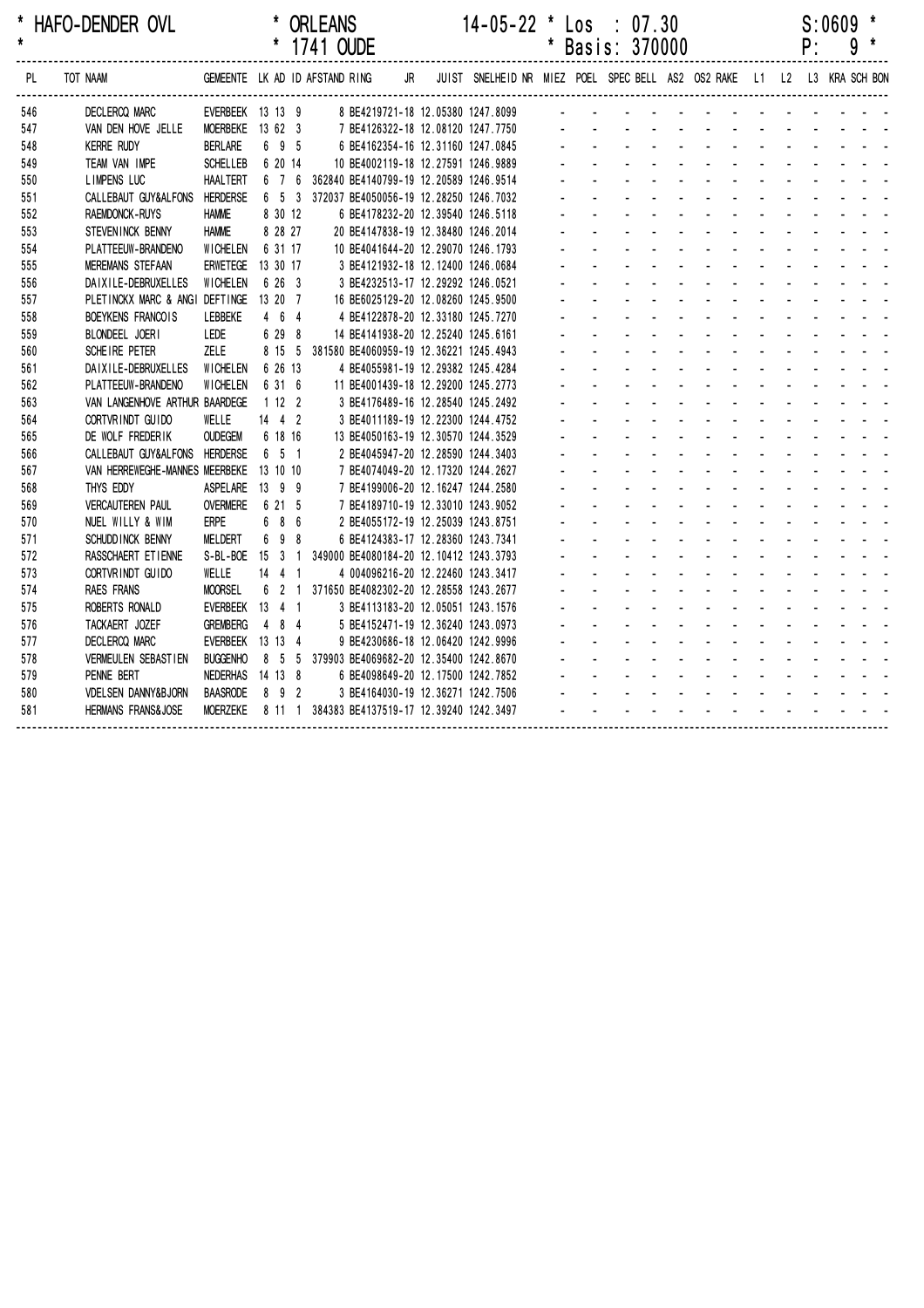| $\star$             |                                                                       | * HAFO-DENDER OVL                                                                                              |                                                                               |                           |                             | <b>ORLEANS</b><br>* 1660 JAARSE                                                                           |       |                                                                        |       | $14 - 05 - 22$ * $\text{Los}$ : 07.30 | * Basis: 370000                   |                                                |                                                                        |                                                           |                                                                                                                                                                                                                                                                                |                             |                                                                                                                 | P: | S:0609                                                                                                                                                                                                                                                                                                                                                                                                                            |  |
|---------------------|-----------------------------------------------------------------------|----------------------------------------------------------------------------------------------------------------|-------------------------------------------------------------------------------|---------------------------|-----------------------------|-----------------------------------------------------------------------------------------------------------|-------|------------------------------------------------------------------------|-------|---------------------------------------|-----------------------------------|------------------------------------------------|------------------------------------------------------------------------|-----------------------------------------------------------|--------------------------------------------------------------------------------------------------------------------------------------------------------------------------------------------------------------------------------------------------------------------------------|-----------------------------|-----------------------------------------------------------------------------------------------------------------|----|-----------------------------------------------------------------------------------------------------------------------------------------------------------------------------------------------------------------------------------------------------------------------------------------------------------------------------------------------------------------------------------------------------------------------------------|--|
|                     |                                                                       | 0.25 0.50 0.75      1   2   3   4   5    0.25 0.50 0.75 1.00 1.50 2.00 4.00 8.00 12.00 20.00     KRA  SCH  BON |                                                                               |                           |                             |                                                                                                           |       |                                                                        |       |                                       |                                   |                                                |                                                                        |                                                           |                                                                                                                                                                                                                                                                                |                             |                                                                                                                 |    |                                                                                                                                                                                                                                                                                                                                                                                                                                   |  |
| 4                   | $\overline{2}$<br>$^{\circ}$<br>4<br>$\overline{4}$<br>$\overline{4}$ | 0 BELLES 0 0<br>4 AS2<br>4 OS2<br>$\mathbf{0}$                                                                 | $0$ 0<br>$\mathbf 0$                                                          | $0$ 0<br>$\mathbf 0$<br>0 | $\mathbf 0$<br>$\mathbf{0}$ | 0 L1 1 1<br>0 <sub>l</sub> 2<br>0 <sub>l</sub> 3                                                          | $1 -$ | $\overline{0}$                                                         | $0$ 0 | 1 0 0 0 0 0<br>0 POELEN<br>0 SPECIA   |                                   |                                                |                                                                        |                                                           |                                                                                                                                                                                                                                                                                |                             |                                                                                                                 |    | 0 DIVERS                                                                                                                                                                                                                                                                                                                                                                                                                          |  |
| $\overline{4}$      | $\overline{4}$                                                        | 4 RAKEND * (C)2022w Data Technology Deerlijk * 127 Deelnemers * KLACHTEN IN HET LOKAAL TOT WOENSDAG            |                                                                               |                           |                             |                                                                                                           |       |                                                                        |       |                                       |                                   |                                                |                                                                        |                                                           |                                                                                                                                                                                                                                                                                |                             |                                                                                                                 |    |                                                                                                                                                                                                                                                                                                                                                                                                                                   |  |
| PL.                 |                                                                       | TOT NAAM                                                                                                       |                                                                               |                           |                             |                                                                                                           |       |                                                                        |       |                                       |                                   |                                                |                                                                        |                                                           | GEMEENTE LK AD ID AFSTAND RING JR JUIST SNELHEID NR MIEZ POEL SPEC BELL AS2 OS2 RAKE L1 L2 L3 KRA SCH BON                                                                                                                                                                      |                             |                                                                                                                 |    |                                                                                                                                                                                                                                                                                                                                                                                                                                   |  |
|                     |                                                                       | VAN HERREWEGHE-MANNES MEERBEKE 13 11 2 357767 BE4014162-21 11.44120 1407.4233 - - - - - - -                    |                                                                               |                           |                             |                                                                                                           |       |                                                                        |       |                                       |                                   |                                                |                                                                        |                                                           |                                                                                                                                                                                                                                                                                |                             |                                                                                                                 |    |                                                                                                                                                                                                                                                                                                                                                                                                                                   |  |
| $\overline{2}$      |                                                                       | CAMPHIJN ERIC                                                                                                  | NINOVE<br>MOERBEKE 13 18 7 346289 BE4012403-21 11.37080 1401.2234 - - - - - - |                           |                             | 14 17 6 357175 BE4011105-21 11.44160 1404.7260 - - - - -                                                  |       |                                                                        |       |                                       |                                   |                                                |                                                                        |                                                           |                                                                                                                                                                                                                                                                                |                             |                                                                                                                 |    |                                                                                                                                                                                                                                                                                                                                                                                                                                   |  |
| 3<br>$\overline{4}$ |                                                                       | SOEN-HAAK<br>VAN HAUTE ANDRE                                                                                   | MOERZEKE                                                                      |                           |                             | 6 20 1 383839 BE4165133-21 12.04519 1396.4637                                                             |       |                                                                        |       |                                       |                                   |                                                |                                                                        |                                                           |                                                                                                                                                                                                                                                                                |                             |                                                                                                                 |    |                                                                                                                                                                                                                                                                                                                                                                                                                                   |  |
| 5                   |                                                                       | VAN CUTSEM JENS                                                                                                | <b>IDEGEM</b>                                                                 |                           |                             | 13 16 14 350865 BE4015039-21 11.42320 1389.3809                                                           |       |                                                                        |       |                                       |                                   |                                                |                                                                        |                                                           |                                                                                                                                                                                                                                                                                |                             |                                                                                                                 |    |                                                                                                                                                                                                                                                                                                                                                                                                                                   |  |
|                     |                                                                       | PLETINCKX MARC & ANGI DEFTINGE 13 41 3 346914 BE4057175-21 11.39540 1388.2113                                  |                                                                               |                           |                             |                                                                                                           |       |                                                                        |       |                                       |                                   |                                                |                                                                        |                                                           |                                                                                                                                                                                                                                                                                |                             |                                                                                                                 |    |                                                                                                                                                                                                                                                                                                                                                                                                                                   |  |
| $\overline{7}$<br>8 |                                                                       | DE TIER XAVIER<br>VAN LIMBERGEN GERT                                                                           | <b>ROBORST</b><br>LEDE                                                        |                           |                             | 15 7 4 352200 BE4058069-21 11.43470 1387.7980<br>6 11 3 370002 BE4065867-21 11.57150 1384.4790            |       |                                                                        |       |                                       |                                   |                                                |                                                                        |                                                           |                                                                                                                                                                                                                                                                                |                             |                                                                                                                 |    |                                                                                                                                                                                                                                                                                                                                                                                                                                   |  |
| 9                   |                                                                       | PRINZ JONAS                                                                                                    |                                                                               |                           |                             | SCHELDEW   6  15  1  359208 BE4201722-21  11.49340  1383.8757                                             |       |                                                                        |       |                                       |                                   |                                                |                                                                        |                                                           |                                                                                                                                                                                                                                                                                |                             |                                                                                                                 |    |                                                                                                                                                                                                                                                                                                                                                                                                                                   |  |
| 10                  |                                                                       | V.D.LINDEN LENY                                                                                                | PARIKE                                                                        |                           |                             | 13 10 2 345382 BE4091671-21 11.39520 1382.2652                                                            |       |                                                                        |       |                                       |                                   |                                                |                                                                        |                                                           |                                                                                                                                                                                                                                                                                |                             |                                                                                                                 |    |                                                                                                                                                                                                                                                                                                                                                                                                                                   |  |
| 11                  |                                                                       | V.D.LINDEN LENY                                                                                                | PARIKE                                                                        |                           | 13 10 9                     |                                                                                                           |       | 2 BE4091630-21 11.39540 1382.0808                                      |       |                                       |                                   |                                                |                                                                        |                                                           |                                                                                                                                                                                                                                                                                |                             |                                                                                                                 |    |                                                                                                                                                                                                                                                                                                                                                                                                                                   |  |
| 12<br>13            |                                                                       | STEVENINCK BENNY<br>VAN CUTSEM JENS                                                                            | <b>HAMME</b><br><b>IDEGEM</b>                                                 |                           |                             | 8 29 5 384827 BE4074940-21 12.08580 1379.4731<br>13 16 2                                                  |       | 2 BE4015045-21 11.44240 1379.1863                                      |       |                                       |                                   |                                                |                                                                        |                                                           |                                                                                                                                                                                                                                                                                |                             |                                                                                                                 |    |                                                                                                                                                                                                                                                                                                                                                                                                                                   |  |
| 14                  |                                                                       | STEVENINCK BENNY                                                                                               | <b>HAMME</b>                                                                  |                           | 8 29 16                     |                                                                                                           |       | 2 BE4074977-21 12.09420 1375.8563                                      |       |                                       |                                   |                                                |                                                                        |                                                           |                                                                                                                                                                                                                                                                                |                             |                                                                                                                 |    |                                                                                                                                                                                                                                                                                                                                                                                                                                   |  |
| 15                  |                                                                       | COSIJN ANDY                                                                                                    |                                                                               |                           |                             | D'WINDEK 13 30 4 353686 BE4011357-21 11.47092 1375.3895                                                   |       |                                                                        |       |                                       |                                   |                                                |                                                                        |                                                           |                                                                                                                                                                                                                                                                                |                             |                                                                                                                 |    |                                                                                                                                                                                                                                                                                                                                                                                                                                   |  |
| 16                  |                                                                       | STEVENINCK BENNY                                                                                               | <b>HAMME</b>                                                                  |                           | 8 29 2                      |                                                                                                           |       | 3 BE4074820-21 12.10110 1373.4828                                      |       |                                       |                                   |                                                |                                                                        |                                                           |                                                                                                                                                                                                                                                                                |                             |                                                                                                                 |    |                                                                                                                                                                                                                                                                                                                                                                                                                                   |  |
| 17<br>18            |                                                                       | DE MEYER-BODDAERT<br>COSIJN ROBRECHT                                                                           | <b>HAMME</b><br>POLLARE                                                       |                           |                             | 8 59 51 386062 BE4120314-21 12.11100 1373.0717<br>13 25 8 354763 BE4011398-21 11.48240 1372.9218          |       |                                                                        |       |                                       |                                   |                                                |                                                                        |                                                           |                                                                                                                                                                                                                                                                                |                             |                                                                                                                 |    | and a straight and a straight and                                                                                                                                                                                                                                                                                                                                                                                                 |  |
| 19                  |                                                                       | ERAUW JOSE                                                                                                     | <b>BERLARE</b>                                                                |                           |                             | 6 4 4 375954 BE4064569-21 12.04059 1371.6026                                                              |       |                                                                        |       |                                       |                                   |                                                |                                                                        |                                                           |                                                                                                                                                                                                                                                                                |                             |                                                                                                                 |    | and a state of the state of the state of the state of the state of the state of the state of the state of the                                                                                                                                                                                                                                                                                                                     |  |
| 20                  |                                                                       | V.D.BEKEN-DE LOOR                                                                                              |                                                                               |                           |                             | S-M-HORE 15 14 5 349894 BE4058240-21 11.45340 1369.0909                                                   |       |                                                                        |       |                                       |                                   |                                                |                                                                        |                                                           |                                                                                                                                                                                                                                                                                |                             |                                                                                                                 |    | and a strain and a                                                                                                                                                                                                                                                                                                                                                                                                                |  |
| 21                  |                                                                       | VAN DEN DRIESSCHE NIE AALST                                                                                    |                                                                               |                           |                             | 6 23 1 368297 BE4064295-21 11.59040 1368.7946                                                             |       |                                                                        |       |                                       |                                   |                                                |                                                                        |                                                           |                                                                                                                                                                                                                                                                                |                             |                                                                                                                 |    |                                                                                                                                                                                                                                                                                                                                                                                                                                   |  |
| 21<br>23            |                                                                       | VAN DEN DRIESSCHE NIE AALST<br>WAUTERS NADINE                                                                  |                                                                               |                           | 6 23 9                      | APPELTER 14 18 7 354350 BE4185312-21 11.49050 1367.7067                                                   |       | 2 BE4064347-21 11.59040 1368.7946                                      |       |                                       |                                   |                                                |                                                                        |                                                           |                                                                                                                                                                                                                                                                                |                             |                                                                                                                 |    |                                                                                                                                                                                                                                                                                                                                                                                                                                   |  |
| 24                  |                                                                       | DE TIER XAVIER                                                                                                 | ROBORST 15 7 2                                                                |                           |                             |                                                                                                           |       | 2 BE4058091-21 11.47360 1367.2360                                      |       |                                       |                                   |                                                |                                                                        |                                                           |                                                                                                                                                                                                                                                                                |                             | in the second control of the second second and the second second second and second the second second and second |    |                                                                                                                                                                                                                                                                                                                                                                                                                                   |  |
| 25                  |                                                                       | COOREMAN STEFAAN                                                                                               | <b>BUGGENHO</b>                                                               |                           |                             | 6 8 1 379851 BE4115376-21 12.07541 1366.8540                                                              |       |                                                                        |       |                                       |                                   |                                                |                                                                        |                                                           |                                                                                                                                                                                                                                                                                |                             |                                                                                                                 |    | $\mathbf{L} = \mathbf{L} \mathbf{L} + \mathbf{L} \mathbf{L}$                                                                                                                                                                                                                                                                                                                                                                      |  |
| 26                  |                                                                       | ROELANDT DANNY                                                                                                 |                                                                               |                           |                             | DENDERHO 14 40 37 359668 BE4028452-21 11.53090 1366.7794                                                  |       |                                                                        |       |                                       |                                   |                                                |                                                                        |                                                           | and a state                                                                                                                                                                                                                                                                    | $\sim 100$                  | $\Delta \sim 10^4$                                                                                              |    |                                                                                                                                                                                                                                                                                                                                                                                                                                   |  |
| 27<br>28            |                                                                       | VAN DER MAELEN SONIA ASPELARE 13 70 59 355525 BE4087481-21 11.50310 1364.6920<br>COSIJN ANDY                   | D'WINDEK 13 30 18                                                             |                           |                             |                                                                                                           |       | 2 BE4011359-21 11.49162 1364.1609                                      |       |                                       |                                   |                                                |                                                                        |                                                           |                                                                                                                                                                                                                                                                                |                             |                                                                                                                 |    |                                                                                                                                                                                                                                                                                                                                                                                                                                   |  |
| 29                  |                                                                       | ROBERTS RONALD EVERBEEK 13 12 1 341974 BE4035545-21 11.40481 1363.5236                                         |                                                                               |                           |                             |                                                                                                           |       |                                                                        |       |                                       |                                   |                                                |                                                                        |                                                           |                                                                                                                                                                                                                                                                                |                             |                                                                                                                 |    | .                                                                                                                                                                                                                                                                                                                                                                                                                                 |  |
| 30                  |                                                                       | DE MOYE BART                                                                                                   |                                                                               |                           |                             | APPELTER 13 32 21 354123 BE4011916-21 11.49560 1362.3609                                                  |       |                                                                        |       |                                       |                                   |                                                |                                                                        |                                                           | and a straight and a straight                                                                                                                                                                                                                                                  |                             | $\sim 100$                                                                                                      |    |                                                                                                                                                                                                                                                                                                                                                                                                                                   |  |
| 31                  |                                                                       | PLETINCKX MARC & ANGI DEFTINGE 13 41 31                                                                        |                                                                               |                           |                             |                                                                                                           |       | 2 BE4057259-21 11.44430 1361.9603                                      |       |                                       |                                   |                                                | $\Delta \sim 100$                                                      |                                                           | $\mathbf{r} = \mathbf{r} + \mathbf{r} + \mathbf{r} + \mathbf{r} + \mathbf{r}$                                                                                                                                                                                                  |                             |                                                                                                                 |    | $\label{eq:2.1} \begin{array}{cccccccccc} \mathbf{1} & \mathbf{1} & \mathbf{1} & \mathbf{1} & \mathbf{1} & \mathbf{1} & \mathbf{1} & \mathbf{1} & \mathbf{1} & \mathbf{1} & \mathbf{1} & \mathbf{1} & \mathbf{1} & \mathbf{1} & \mathbf{1} & \mathbf{1} & \mathbf{1} & \mathbf{1} & \mathbf{1} & \mathbf{1} & \mathbf{1} & \mathbf{1} & \mathbf{1} & \mathbf{1} & \mathbf{1} & \mathbf{1} & \mathbf{1} & \mathbf{1} & \mathbf{1}$ |  |
| 32<br>33            |                                                                       | STEVENINCK BENNY<br>VAN DER MAELEN SONIA ASPELARE 13 70 48                                                     | <b>HAMME</b>                                                                  |                           | 8 29 4                      |                                                                                                           |       | 4 BE4074944-21 12.12360 1361.7374<br>2 BE4087507-21 11.51060 1361.6430 |       |                                       |                                   | $\mathbf{L}^{\text{max}}$                      | $\omega_{\rm{max}}$<br>$\sim 100$                                      | $\omega_{\rm{max}}$<br>$\sim 100$                         | and a straight and straight<br><b>All Cards</b><br>$\mathbf{u}$                                                                                                                                                                                                                |                             | $\Delta \sim 10^{-1}$                                                                                           |    |                                                                                                                                                                                                                                                                                                                                                                                                                                   |  |
| 33                  |                                                                       | VAN DER MAELEN SONIA ASPELARE 13 70 62                                                                         |                                                                               |                           |                             |                                                                                                           |       | 3 BE4087355-21 11.51060 1361.6430                                      |       |                                       |                                   |                                                |                                                                        | $\omega_{\rm{max}}$                                       |                                                                                                                                                                                                                                                                                |                             |                                                                                                                 |    |                                                                                                                                                                                                                                                                                                                                                                                                                                   |  |
| 35                  |                                                                       | THYS EDDY                                                                                                      |                                                                               |                           |                             | ASPELARE 13 6 5 356370 BE4100161-21 11.52087 1359.4385                                                    |       |                                                                        |       |                                       | $\mathbf{r}$                      |                                                |                                                                        | $\sim 100$                                                | $\sim$ $-$                                                                                                                                                                                                                                                                     | $\Delta \phi = 0.01$        |                                                                                                                 |    | $\label{eq:2.1} \begin{array}{cccccccccc} \mathbf{1} & \mathbf{1} & \mathbf{1} & \mathbf{1} & \mathbf{1} & \mathbf{1} & \mathbf{1} & \mathbf{1} & \mathbf{1} & \mathbf{1} & \mathbf{1} & \mathbf{1} & \mathbf{1} & \mathbf{1} & \mathbf{1} & \mathbf{1} & \mathbf{1} & \mathbf{1} & \mathbf{1} & \mathbf{1} & \mathbf{1} & \mathbf{1} & \mathbf{1} & \mathbf{1} & \mathbf{1} & \mathbf{1} & \mathbf{1} & \mathbf{1} & \mathbf{1}$ |  |
| 36                  |                                                                       | DE WOLF FREDERIK                                                                                               | <b>OUDEGEM</b>                                                                |                           |                             | 6 20 13 374488 BE3024447-21 12.05290 1359.3853                                                            |       |                                                                        |       |                                       | $\mathbf{r}$                      |                                                | $\Delta \sim 100$                                                      | $\Delta \sim 100$<br>$\sim$                               | <b>Contractor</b>                                                                                                                                                                                                                                                              | <b>Service Control</b>      |                                                                                                                 |    | and a strain and a                                                                                                                                                                                                                                                                                                                                                                                                                |  |
| 37<br>38            |                                                                       | SCHUDD INCK BENNY<br>PELEMAN FELIX                                                                             | MELDERT                                                                       |                           |                             | 6 17 1 371379 BE4108645-21 12.03130 1359.2838<br>BUGGENHO 10 17 10 381008 BE4115424-21 12.10200 1359.1249 |       |                                                                        |       |                                       | ä,<br>¥.                          | $\mathbf{L}^{\text{max}}$                      | $\omega_{\rm{max}}$<br>$\omega_{\rm{max}}$                             | $\mathbf{L}^{\text{max}}$                                 | a construction of the construction of the construction of the construction of the construction of the construction of the construction of the construction of the construction of the construction of the construction of the<br>$\Delta \phi = \Delta \phi$ and $\Delta \phi$ | <b>Service</b> State        | $\omega_{\rm{max}}$                                                                                             |    | and a state of                                                                                                                                                                                                                                                                                                                                                                                                                    |  |
| 39                  |                                                                       | VAN HERREWEGHE-MANNES MEERBEKE 13 11 3                                                                         |                                                                               |                           |                             |                                                                                                           |       | 2 BE4014137-21 11.53540 1355.6915                                      |       |                                       | $\blacksquare$                    |                                                | $\sim 100$                                                             | $\sim 100$<br>$\mathcal{L}^{\mathcal{L}}$                 | <b>Contractor</b>                                                                                                                                                                                                                                                              | $\Delta \phi = 0.01$        |                                                                                                                 |    | and a strain and a                                                                                                                                                                                                                                                                                                                                                                                                                |  |
| 40                  |                                                                       | PENNE BERT                                                                                                     | NEDERHAS                                                                      |                           |                             | 14 36 25 357715 BE5014472-21 11.53540 1355.4945                                                           |       |                                                                        |       |                                       |                                   |                                                | $\Delta \sim 100$                                                      | $\mathbf{z} = \mathbf{z}$                                 |                                                                                                                                                                                                                                                                                |                             |                                                                                                                 |    | $\omega_{\rm{eff}}=2.0\pm0.02$                                                                                                                                                                                                                                                                                                                                                                                                    |  |
| 41                  |                                                                       | TEAM NOEL-WILLOCKX                                                                                             | <b>BAASRODE</b>                                                               |                           |                             | 8 22 9 381694 BE6021019-21 12.11360 1355.4474                                                             |       |                                                                        |       |                                       | a.                                |                                                | and a state                                                            |                                                           | $\Delta \phi = 0.001$                                                                                                                                                                                                                                                          | $\sim 100$                  |                                                                                                                 |    | and a state of                                                                                                                                                                                                                                                                                                                                                                                                                    |  |
| 42<br>43            |                                                                       | PENNE BERT<br>VAN DER MAELEN SONIA ASPELARE 13 70 24                                                           | NEDERHAS 14 36 18                                                             |                           |                             |                                                                                                           |       | 2 BE4022025-21 11.53560 1355.3233<br>4 BE4087475-21 11.52200 1355.2414 |       |                                       | ä.<br>×.                          | $\mathcal{L}^{\text{max}}$                     | $\Delta \sim 100$                                                      |                                                           | and a straight and<br>and a straight and a straight                                                                                                                                                                                                                            | $\Delta \phi = \Delta \phi$ | $\Delta \sim 100$                                                                                               |    | $\mathbf{L}^{\text{max}} = \mathbf{L}^{\text{max}} = \mathbf{L}^{\text{max}}$<br>and a state of                                                                                                                                                                                                                                                                                                                                   |  |
| 44                  |                                                                       | ANCKAERT FREDDY                                                                                                |                                                                               |                           |                             | GRIMMING 13 8 5 350575 BE4010951-21 11.48433 1355.0276                                                    |       |                                                                        |       |                                       | $\omega_{\rm{max}}$               | $\omega_{\rm{max}}$                            |                                                                        |                                                           | and a straightful and a straight                                                                                                                                                                                                                                               |                             | $\omega_{\rm{max}}$                                                                                             |    | $\mathbf{1}^{\prime}$ , $\mathbf{1}^{\prime}$ , $\mathbf{1}^{\prime}$ , $\mathbf{1}^{\prime}$ , $\mathbf{1}^{\prime}$ , $\mathbf{1}^{\prime}$                                                                                                                                                                                                                                                                                     |  |
| 45                  |                                                                       | CAMPHIJN ERIC                                                                                                  | <b>NINOVE</b>                                                                 |                           | 14 17 4                     |                                                                                                           |       | 2 BE4011123-21 11.53530 1353.5338                                      |       |                                       |                                   | $\mathbf{L}^{\text{max}}$                      |                                                                        |                                                           | and a straight and                                                                                                                                                                                                                                                             | $\sim 100$                  |                                                                                                                 |    |                                                                                                                                                                                                                                                                                                                                                                                                                                   |  |
| 46                  |                                                                       | VANHOORENBEECK LOUIS BAASRODE                                                                                  |                                                                               |                           |                             | 8 23 2 381226 BE4115043-21 12.11460 1352.9847                                                             |       |                                                                        |       |                                       |                                   |                                                |                                                                        |                                                           | and the company of the company                                                                                                                                                                                                                                                 |                             |                                                                                                                 |    |                                                                                                                                                                                                                                                                                                                                                                                                                                   |  |
| 47<br>48            |                                                                       | DE WOLF FREDERIK<br>VAN DER MAELEN SONIA ASPELARE 13 70 14                                                     | <b>OUDEGEM</b>                                                                |                           | 6 20 1                      |                                                                                                           |       | 2 BE4065029-21 12.06580 1352.1049<br>5 BE4087351-21 11.52590 1351.8918 |       |                                       |                                   | $\mathbf{L}^{\text{max}}$<br>$\Delta \sim 100$ |                                                                        |                                                           | and a series of the series of the series of<br>and a state of the state of the state of                                                                                                                                                                                        |                             |                                                                                                                 |    |                                                                                                                                                                                                                                                                                                                                                                                                                                   |  |
| 49                  |                                                                       | COSIJN ANDY                                                                                                    | D'WINDEK 13 30 5                                                              |                           |                             |                                                                                                           |       | 3 BE4011306-21 11.51552 1350.3589                                      |       |                                       | ä.<br>$\mathcal{L}^{\mathcal{L}}$ |                                                |                                                                        |                                                           | and a state of the state of the state of the state of the state of the state of the state of the state of the                                                                                                                                                                  |                             |                                                                                                                 |    |                                                                                                                                                                                                                                                                                                                                                                                                                                   |  |
| 50                  |                                                                       | PRINZ JONAS                                                                                                    | <b>SCHELDEW</b>                                                               |                           | 6 15 2                      |                                                                                                           |       | 2 BE4179592-21 11.56020 1350.2368                                      |       |                                       | $\sim 100$                        | $\mathbf{L}^{\text{max}}$                      |                                                                        |                                                           | and a straight and straight                                                                                                                                                                                                                                                    |                             |                                                                                                                 |    | and a straight and a straight                                                                                                                                                                                                                                                                                                                                                                                                     |  |
| 51                  |                                                                       | VANDENELSEN YAELLE                                                                                             | <b>BAASRODE</b>                                                               |                           |                             | 8 7 2 382181 BE4085171-21 12.13029 1350.2323                                                              |       |                                                                        |       |                                       |                                   | $\mathbf{r} = \mathbf{r}$                      | <b>All States</b>                                                      |                                                           | All Card                                                                                                                                                                                                                                                                       |                             |                                                                                                                 |    | and a strain and a                                                                                                                                                                                                                                                                                                                                                                                                                |  |
| 52<br>53            |                                                                       | PRINZ JONAS<br>V.D.BEKEN-DE LOOR                                                                               | <b>SCHELDEW</b><br>S-M-HORE 15 14 3                                           |                           | 6 15 8                      |                                                                                                           |       | 3 BE4179583-21 11.56220 1348.5471<br>2 BE4058231-21 11.49320 1348.1659 |       |                                       |                                   | $\mathbf{L}^{\text{max}}$                      | <b>Service</b> State                                                   |                                                           | and a straightful and state                                                                                                                                                                                                                                                    |                             |                                                                                                                 |    | $\mathbf{z} = \mathbf{z} + \mathbf{z} + \mathbf{z}$<br>and a state of                                                                                                                                                                                                                                                                                                                                                             |  |
| 54                  |                                                                       | VAN DER MAELEN SONIA ASPELARE 13 70 12                                                                         |                                                                               |                           |                             |                                                                                                           |       | 6 BE4087508-21 11.53470 1347.7917                                      |       |                                       |                                   | $\mathcal{L}^{\text{max}}$                     |                                                                        |                                                           | and a straight and a straight                                                                                                                                                                                                                                                  |                             | $\sim$ 10 $\pm$                                                                                                 |    | $\mathbf{L}^{\text{max}} = \mathbf{L}^{\text{max}} = \mathbf{L}^{\text{max}}$                                                                                                                                                                                                                                                                                                                                                     |  |
| 55                  |                                                                       | COSI JN ROBRECHT                                                                                               | POLLARE                                                                       | 13 25 4                   |                             |                                                                                                           |       | 2 BE4011432-21 11.53150 1347.6277                                      |       |                                       | ä.<br>$\sim$                      |                                                | $\Delta \sim 100$                                                      |                                                           | and a strategic and a strategic                                                                                                                                                                                                                                                |                             |                                                                                                                 |    | and a state of                                                                                                                                                                                                                                                                                                                                                                                                                    |  |
| 56                  |                                                                       | VAN DER MAELEN SONIA ASPELARE 13 70 20                                                                         |                                                                               |                           |                             |                                                                                                           |       | 7 BE4087385-21 11.53490 1347.6215                                      |       |                                       |                                   | $\mathbf{L}^{\text{max}}$                      |                                                                        |                                                           | and a straightful and state                                                                                                                                                                                                                                                    |                             | $\Delta \sim 10^{-1}$<br>$\mathcal{L}^{\text{max}}$                                                             |    |                                                                                                                                                                                                                                                                                                                                                                                                                                   |  |
| 57<br>58            |                                                                       | DE WOLF DORINDA<br>DE NAYER LUC                                                                                | WICHELEN                                                                      |                           |                             | 6 6 1 372849 BE4065441-21 12.06410 1347.5658<br>OVERBOEL 13 7 1 344561 BE4157641-21 11.45430 1347.4327    |       |                                                                        |       |                                       |                                   | $\mathbf{L}^{\text{max}}$                      | $\Delta \phi = \Delta \phi$ and $\Delta \phi = 0$<br><b>All States</b> | $\omega$                                                  | <b>All Cards</b><br>and the control of the                                                                                                                                                                                                                                     | $\sim 100$                  |                                                                                                                 |    |                                                                                                                                                                                                                                                                                                                                                                                                                                   |  |
| 59                  |                                                                       | VAN HERREWEGHE-MANNES MEERBEKE 13 11 10                                                                        |                                                                               |                           |                             |                                                                                                           |       | 3 BE4014151-21 11.55390 1346.7608                                      |       |                                       |                                   | $\mathbf{L}^{\text{max}}$                      |                                                                        | $\mathcal{L}^{\text{max}}$<br>$\mathcal{L}_{\mathcal{A}}$ | and the state of the state of the state of                                                                                                                                                                                                                                     |                             |                                                                                                                 |    |                                                                                                                                                                                                                                                                                                                                                                                                                                   |  |
| 60                  |                                                                       | SCHUDD INCK BENNY                                                                                              | <b>MELDERT</b>                                                                |                           | 6 17 14                     |                                                                                                           |       | 2 BE4108621-21 12.05460 1346.7146                                      |       |                                       |                                   | $\mathbf{L}^{\text{max}}$                      | $\Delta \sim 100$                                                      | $\Delta \sim 100$                                         | and a state                                                                                                                                                                                                                                                                    |                             |                                                                                                                 |    | design and a state of the state of                                                                                                                                                                                                                                                                                                                                                                                                |  |
| 61                  |                                                                       | STEVENINCK BENNY                                                                                               | <b>HAMME</b>                                                                  |                           | 8 29 13                     |                                                                                                           |       | 5 BE4074906-21 12.15490 1346.4120                                      |       |                                       | $\mathbf{L}^{\text{max}}$         |                                                |                                                                        |                                                           | and a strain and a strain and a strain                                                                                                                                                                                                                                         |                             |                                                                                                                 |    |                                                                                                                                                                                                                                                                                                                                                                                                                                   |  |
| 62                  |                                                                       | PLETINCKX MARC & ANGI DEFTINGE 13 41 7                                                                         |                                                                               |                           |                             |                                                                                                           |       | 3 BE4057160-21 11.47400 1346.3674                                      |       |                                       | $\Delta \sim 100$                 |                                                |                                                                        |                                                           | and a series of the contract of the series of                                                                                                                                                                                                                                  |                             |                                                                                                                 |    |                                                                                                                                                                                                                                                                                                                                                                                                                                   |  |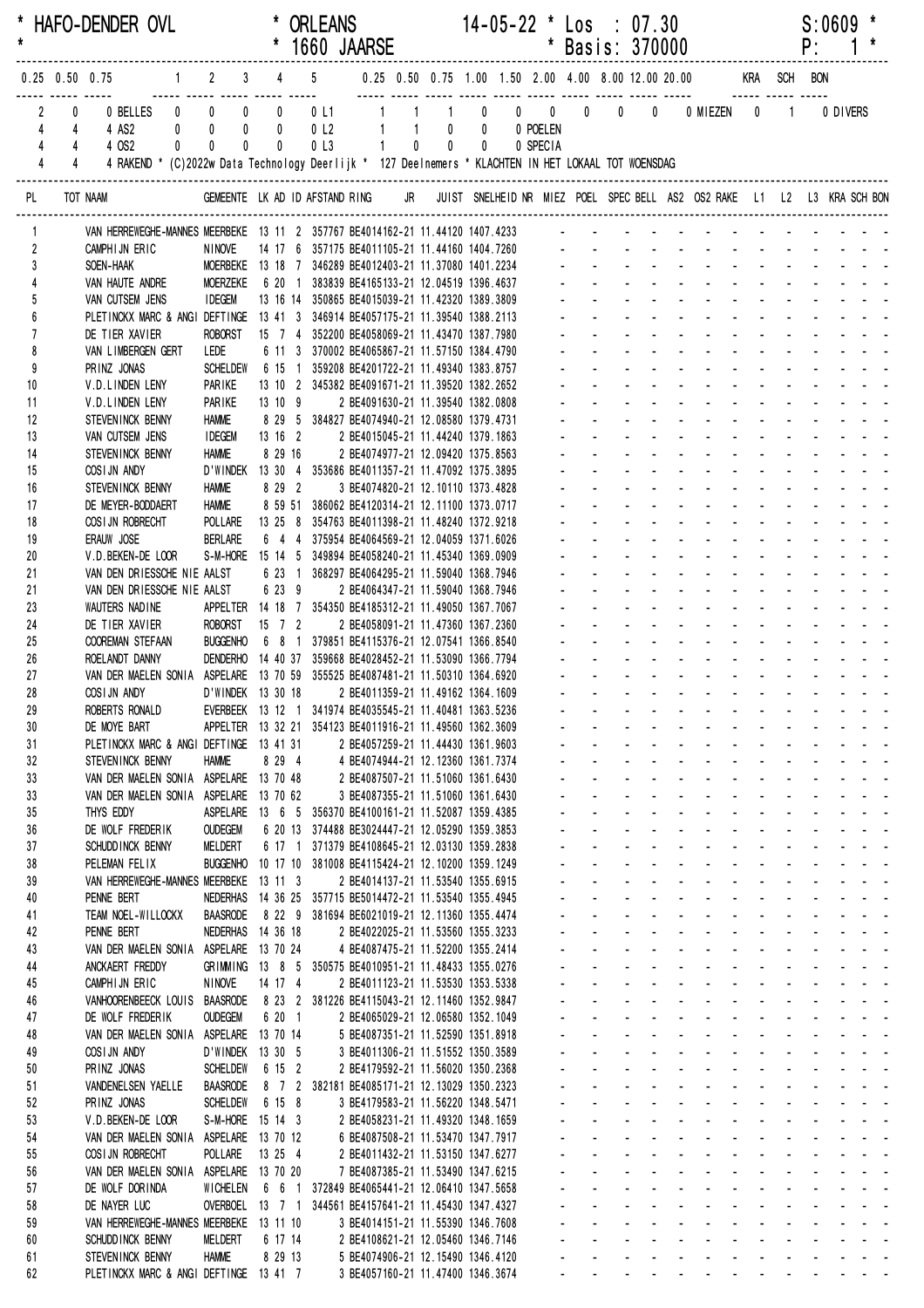| *<br>$\star$ |            | HAFO-DENDER OVL                                                    |                                      |                   | <b>ORLEANS</b> | 1660 JAARSE |    | $14 - 05 - 22$ * Los : 07.30                                                                                        |              | Basis: 370000        |                                 |                                         |                                                      |                                                                        |                                                     |                                                    |                    | P:                         | S:0609 |                                                                                       |
|--------------|------------|--------------------------------------------------------------------|--------------------------------------|-------------------|----------------|-------------|----|---------------------------------------------------------------------------------------------------------------------|--------------|----------------------|---------------------------------|-----------------------------------------|------------------------------------------------------|------------------------------------------------------------------------|-----------------------------------------------------|----------------------------------------------------|--------------------|----------------------------|--------|---------------------------------------------------------------------------------------|
|              | PL         | TOT NAAM                                                           | GEMEENTE LK AD ID AFSTAND RING       |                   |                |             | JR | JUIST SNELHEID NR MIEZ POEL SPEC BELL AS2 OS2 RAKE L1 L2 L3 KRA SCH BON                                             |              |                      |                                 |                                         |                                                      |                                                                        |                                                     |                                                    |                    |                            |        |                                                                                       |
|              | 63         | ERAUW JOSE                                                         | <b>BERLARE</b>                       | 6 4 1             |                |             |    | 2 BE4064523-21 12.09379 1344.4615                                                                                   |              |                      |                                 |                                         |                                                      |                                                                        |                                                     |                                                    |                    |                            |        |                                                                                       |
|              | 64         | VAN DEN DRIESSCHE NIE AALST                                        |                                      | 6 23 22           |                |             |    | 3 BE4064207-21 12.03570 1344.3950                                                                                   |              |                      |                                 |                                         |                                                      |                                                                        |                                                     |                                                    |                    |                            |        |                                                                                       |
|              | 65<br>66   | TORTELBOOM WILLY<br>MARTENS PATRICK                                |                                      |                   |                |             |    | OOMBERGE 13 16 14 357986 BE3013315-21 11.56270 1343.5391<br>S-B-BOEK 15 10 5 349212 BE4057747-21 11.50040 1342.7788 |              |                      |                                 |                                         |                                                      |                                                                        |                                                     |                                                    |                    |                            |        |                                                                                       |
|              | 67         | VAN DER MAELEN SONIA ASPELARE 13 70 1                              |                                      |                   |                |             |    | 8 BE4087338-21 11.54530 1342.1947                                                                                   |              |                      |                                 |                                         |                                                      |                                                                        |                                                     |                                                    |                    |                            |        |                                                                                       |
|              | 68         | <b>VDELSEN DANNY&amp;BJORN</b>                                     | <b>BAASRODE</b>                      |                   |                |             |    | 8 4 1 380843 BE4116828-21 12.13451 1342.1701                                                                        |              |                      |                                 |                                         |                                                      |                                                                        |                                                     |                                                    |                    |                            |        |                                                                                       |
|              | 69         | VAN DER MAELEN SONIA ASPELARE 13 70 34                             |                                      |                   |                |             |    | 9 BE4086640-21 11.54550 1342.0258                                                                                   |              |                      |                                 |                                         |                                                      |                                                                        |                                                     |                                                    |                    |                            |        |                                                                                       |
|              | 70         | VAN DER MAELEN SONIA ASPELARE                                      |                                      | 13 70 8           |                |             |    | 10 BE4087492-21 11.54570 1341.8570                                                                                  |              |                      |                                 |                                         |                                                      |                                                                        |                                                     |                                                    |                    |                            |        |                                                                                       |
|              | 71         | VANHOORENBEECK LOUIS BAASRODE                                      |                                      | 8 23 1            |                |             |    | 2 BE4115048-21 12.14070 1341.7939                                                                                   |              |                      |                                 |                                         |                                                      |                                                                        |                                                     |                                                    |                    |                            |        |                                                                                       |
|              | 72<br>73   | 36.00 VAN LIMBERGEN GERT<br>VAN HERREWEGHE-MANNES MEERBEKE 13 11 5 | LEDE                                 | 6 11 4            |                |             |    | 2 BE4065766-21 12.05480 1341.5591<br>4 BE4014150-21 11.56530 1340.5371                                              |              |                      |                                 |                                         |                                                      | $-1200$ 1200 1200                                                      |                                                     |                                                    |                    |                            |        |                                                                                       |
|              | 74         | MARTENS PATRICK                                                    | S-B-BOEK 15 10 4                     |                   |                |             |    | 2 BE4057730-21 11.50340 1340.2021                                                                                   |              |                      |                                 |                                         |                                                      |                                                                        |                                                     |                                                    |                    |                            |        |                                                                                       |
|              | 75         | VAN DER MAELEN SONIA ASPELARE 13 70 22                             |                                      |                   |                |             |    | 11 BE4087333-21 11.55170 1340.1709                                                                                  |              |                      |                                 |                                         |                                                      |                                                                        |                                                     |                                                    |                    |                            |        |                                                                                       |
|              | 76         | ROELS FRANK                                                        | <b>NINOVE</b>                        |                   |                |             |    | 13 9 1 358175 BE4016623-21 11.57159 1340.1493                                                                       |              |                      |                                 |                                         |                                                      |                                                                        |                                                     |                                                    |                    |                            |        |                                                                                       |
|              | 77         | VAN DER MAELEN SONIA ASPELARE 13 70 29                             |                                      |                   |                |             |    | 12 BE4087324-21 11.55190 1340.0025                                                                                  |              |                      |                                 |                                         |                                                      |                                                                        |                                                     |                                                    |                    |                            |        |                                                                                       |
|              | 78<br>79   | ROBERTS RONALD<br>DE MEYER-BODDAERT                                | EVERBEEK 13 12 5<br><b>HAMME</b>     | 8 59 22           |                |             |    | 2 BE4035508-21 11.45151 1339.7523<br>2 BE4120312-21 12.18140 1339.4079                                              |              |                      |                                 |                                         |                                                      |                                                                        |                                                     |                                                    |                    |                            |        |                                                                                       |
|              | 80         | PELEMAN FELIX                                                      | BUGGENHO 10 17 2                     |                   |                |             |    | 2 BE6063359-21 12.14290 1339.2981                                                                                   |              |                      |                                 |                                         |                                                      |                                                                        |                                                     |                                                    |                    |                            |        |                                                                                       |
|              | 81         | SEGHERS JOHAN                                                      |                                      |                   |                |             |    | DEFTINGE  13  4  1  347311 BE4035124-21  11.49197  1339.2713                                                        |              |                      |                                 |                                         |                                                      |                                                                        |                                                     |                                                    |                    |                            |        |                                                                                       |
|              | 82         | DE MEYER-BODDAERT                                                  | <b>HAMME</b>                         | 8 59 1            |                |             |    | 3 BE4120222-21 12.18200 1338.9434                                                                                   |              |                      |                                 |                                         |                                                      |                                                                        |                                                     |                                                    |                    |                            |        |                                                                                       |
|              | 83         | WAUTERS NADINE                                                     | APPELTER 14 18 5                     |                   |                |             |    | 2 BE4185311-21 11.54400 1338.8539                                                                                   |              |                      |                                 |                                         |                                                      |                                                                        |                                                     |                                                    |                    |                            |        |                                                                                       |
|              | 84         | DAUWE PETER                                                        | <b>OVERMERE</b>                      |                   |                |             |    | 6 12 1 376163 BE4141490-21 12.11230 1336.8347                                                                       |              |                      |                                 |                                         |                                                      |                                                                        |                                                     |                                                    |                    |                            |        |                                                                                       |
|              | 85<br>86   | DAUWE PETER<br>STEVENINCK BENNY                                    | <b>OVERMERE</b><br><b>HAMME</b>      | 6 12 5<br>8 29 18 |                |             |    | 2 BE4141461-21 12.11280 1336.4389<br>6 BE4074887-21 12.17580 1336.3595                                              |              |                      |                                 |                                         |                                                      |                                                                        |                                                     |                                                    |                    |                            |        |                                                                                       |
|              | 87         | STEVENINCK BENNY                                                   | <b>HAMME</b>                         | 8 29 14           |                |             |    | 7 BE4074982-21 12.17590 1336.2822                                                                                   |              |                      |                                 |                                         |                                                      |                                                                        |                                                     |                                                    |                    |                            |        |                                                                                       |
|              | 88         | DOUCHAMPS ALAIN                                                    | ASPELARE                             |                   |                |             |    | 13 16 4 356066 BE2028766-21 11.56300 1336.0826                                                                      |              |                      |                                 |                                         |                                                      |                                                                        |                                                     |                                                    |                    |                            |        |                                                                                       |
|              | 89         | STEVEN INCK BENNY                                                  | <b>HAMME</b>                         | 8 29 12           |                |             |    | 8 BE4074843-21 12.18070 1335.6638                                                                                   |              |                      |                                 |                                         |                                                      |                                                                        |                                                     |                                                    |                    |                            |        |                                                                                       |
|              | 90         | WAUTERS NAD INE                                                    | APPELTER 14 18 6                     |                   |                |             |    | 3 BE4185235-21 11.55220 1335.3222                                                                                   |              |                      |                                 |                                         |                                                      |                                                                        |                                                     |                                                    |                    |                            |        |                                                                                       |
|              | 91<br>92   | VAN HAUTE ANDRE<br>PENNE BERT                                      | <b>MOERZEKE</b><br>NEDERHAS 14 36 21 | 6 20 6            |                |             |    | 2 BE4165120-21 12.17289 1335.1773<br>3 BE4024148-21 11.57550 1335.1726                                              |              |                      |                                 |                                         |                                                      |                                                                        |                                                     |                                                    |                    |                            |        |                                                                                       |
|              | 93         | BROOTCOORENS E.-DE LE ONKERZEL 13 14 4                             |                                      |                   |                |             |    | 349205 BE4010827-21 11.51440 1334.2015                                                                              |              |                      |                                 |                                         |                                                      |                                                                        |                                                     |                                                    |                    |                            |        |                                                                                       |
|              | 94         | PRINZ JONAS                                                        | <b>SCHELDEW</b>                      | 6 15 5            |                |             |    | 4 BE4179606-21 11.59170 1333.9407                                                                                   |              |                      |                                 |                                         |                                                      |                                                                        |                                                     |                                                    |                    |                            |        |                                                                                       |
|              | 95         | <b>OPDECAM STEPHAN</b>                                             |                                      |                   |                |             |    | GODVEERD 15 12 3 353979 BE4088016-21 11.55271 1333.4970                                                             |              |                      |                                 |                                         |                                                      |                                                                        |                                                     |                                                    |                    |                            |        |                                                                                       |
|              | 96         | PELEMAN FELIX                                                      | BUGGENHO 10 17 5                     |                   |                |             |    | 3 BE2128053-21 12.15490 1333.0503                                                                                   |              |                      |                                 |                                         |                                                      |                                                                        |                                                     |                                                    |                    |                            |        |                                                                                       |
|              | 97         | TEAM NOEL-WILLOCKX                                                 | <b>BAASRODE</b><br><b>MOERZEKE</b>   | 8 2 2 5           |                |             |    | 2 BE6021053-21 12.16200 1333.0407<br>3 BE4165146-21 12.17599 1332.7820                                              |              |                      |                                 |                                         | $\Delta \sim 100$                                    | $\Delta \phi = 0.0000$ .                                               |                                                     |                                                    |                    |                            |        |                                                                                       |
|              | 98<br>99   | VAN HAUTE ANDRE<br>VAN CUTSEM JENS                                 | <b>IDEGEM</b>                        | 6 20 9<br>13 16 6 |                |             |    | 3 BE4015008-21 11.53290 1331.6402                                                                                   |              |                      |                                 |                                         | $\sim 100$<br>$\blacksquare$                         |                                                                        | $\sim 100$                                          |                                                    |                    |                            |        | $\sim$ 100 $\sim$ 100 $\sim$<br>$\omega_{\rm{eff}}=2.00\pm0.00$                       |
|              | 100        | CAMPHIJN ERIC                                                      | <b>NINOVE</b>                        | 14 17 1           |                |             |    | 3 BE4011199-21 11.58210 1331.0043                                                                                   |              |                      |                                 | <b>All Service</b>                      |                                                      |                                                                        |                                                     |                                                    |                    |                            |        |                                                                                       |
| 101          |            | DE MEYER-BODDAERT                                                  | <b>HAMME</b>                         | 8 59 39           |                |             |    | 4 BE4120324-21 12.20060 1330.7894                                                                                   |              | $\mathbf{r}$         |                                 |                                         | and a strategies                                     |                                                                        |                                                     |                                                    |                    |                            |        |                                                                                       |
|              | 102        | VAN CUTSEM JENS                                                    | <b>IDEGEM</b>                        | 13 16 1           |                |             |    | 4 BE4015047-21 11.53520 1329.7057                                                                                   |              |                      | $\sim$                          |                                         | $\mathbf{L}^{\text{max}}$<br>$\omega$                | $\sim$                                                                 | $\omega$                                            | $\Delta$                                           |                    |                            |        | $\sim 10^{-1}$ $\sim$                                                                 |
|              | 103        | PENNE BERT                                                         | NEDERHAS                             | 14 36 11          |                |             |    | 4 BE4024121-21 11.59020 1329.6308                                                                                   |              |                      |                                 |                                         | $\mathbf{L}^{\text{max}}$<br>$\sim$                  | All Card                                                               | $\Delta \sim 10^{-1}$<br>$\mathcal{L}^{\text{max}}$ |                                                    |                    |                            |        | $\sim$ $ \sim$                                                                        |
| 104          | 105        | PENNE BERT<br>DE MEYER-BODDAERT                                    | NEDERHAS 14 36 4<br><b>HAMME</b>     | 8 59 45           |                |             |    | 5 BE4024135-21 11.59070 1329.2190<br>5 BE4120266-21 12.20270 1329.1857                                              |              | $\mathbf{r}$         |                                 | $\Delta \sim 100$<br><b>All Service</b> | $\Delta \sim 100$<br>$\sim$                          | $\sim 100$ km s $^{-1}$                                                | $\sim$<br>$\blacksquare$                            |                                                    |                    |                            |        | $\sim$ $ \sim$                                                                        |
|              | 106        | STEVENINCK BENNY                                                   | <b>HAMME</b>                         | 8 29 8            |                |             |    | 9 BE4074947-21 12.19500 1327.7527                                                                                   |              |                      |                                 | $\Delta \phi = \Delta \phi = 0.01$      |                                                      |                                                                        |                                                     |                                                    |                    |                            |        |                                                                                       |
| 107          |            | DE MEYER-BODDAERT                                                  | <b>HAMME</b>                         | 8 59 6            |                |             |    | 6 BE4120318-21 12.20460 1327.7382                                                                                   |              | $\sim$               |                                 |                                         | and a strategies                                     |                                                                        |                                                     |                                                    |                    |                            |        |                                                                                       |
|              | 108        | STEVEN INCK BENNY                                                  | <b>HAMME</b>                         | 8 29 6            |                |             |    | 10 BE4074904-21 12.19540 1327.4474                                                                                  | $\mathbf{r}$ | $\blacksquare$       |                                 | $\mathbf{L}^{\text{max}}$               | $\omega_{\rm{max}}=0.1$                              | $\sim$                                                                 |                                                     | $\omega_{\rm{max}}=0.1$                            | $\mathcal{L}$      |                            |        | $\omega_{\rm{eff}}=0.01$ , and $\omega_{\rm{eff}}=0.01$                               |
|              | 109        | VAN DER MAELEN SONIA                                               | ASPELARE                             | 13 70 18          |                |             |    | 13 BE4087420-21 11.57560 1326.9159                                                                                  |              |                      |                                 |                                         | $\Delta \sim 100$                                    | $\Delta \sim 10^{-1}$                                                  | $\Delta \sim 100$                                   | $\omega_{\rm{max}}$<br>$\Delta \sim 10^4$          | $\Delta \sim 10^4$ |                            |        | $\omega_{\rm{eff}}$ , $\omega_{\rm{eff}}$ , $\omega_{\rm{eff}}$                       |
| 111          | 110        | DE MEYER-BODDAERT<br>VAN HAUTE ANDRE                               | <b>HAMME</b><br><b>MOERZEKE</b>      | 8 59 2<br>6 20 17 |                |             |    | 7 BE4120221-21 12.20590 1326.7495<br>4 BE4165162-21 12.19199 1326.6401                                              |              | ¥.<br>$\blacksquare$ | $\Delta \sim 100$<br>$\sim 100$ | $\mathcal{L}_{\mathrm{max}}$            | $\omega_{\rm{max}}$<br>$\blacksquare$                | $\Delta \sim 100$<br>$\Delta \sim 10^4$<br>$\mathcal{L}_{\mathcal{A}}$ | $\mathcal{L}^{\text{max}}$                          | $\mathbf{r}$                                       | $\sim$             | $\mathcal{L}^{\text{max}}$ |        | $\omega_{\rm{eff}}$ , $\omega_{\rm{eff}}$ , $\omega_{\rm{eff}}$<br>and a state of the |
| 112          |            | VAN DER MAELEN SONIA ASPELARE                                      |                                      | 13 70 50          |                |             |    | 14 BE4087416-21 11.58120 1325.5966                                                                                  |              |                      |                                 |                                         | $\Delta \sim 100$                                    |                                                                        |                                                     |                                                    |                    |                            |        | $\sim 10^{-1}$ and $\sim 10^{-1}$                                                     |
| 113          |            | VAN DEN DRIESSCHE NIE AALST                                        |                                      | 6 23 8            |                |             |    | 4 BE4064304-21 12.07580 1324.9682                                                                                   |              | $\mathbf{r}$         |                                 |                                         | $\sim 100$                                           |                                                                        |                                                     |                                                    |                    |                            |        | $\Delta \phi = \Delta \phi = 0.1$                                                     |
| 114          |            | VAN DEN DRIESSCHE NIE AALST                                        |                                      | 6 23 21           |                |             |    | 5 BE4064316-21 12.07590 1324.8888                                                                                   |              | ä,                   |                                 | $\sim 100$                              | $\omega_{\rm{max}}$ and $\omega_{\rm{max}}$          | $\sim$                                                                 |                                                     | $\Delta \sim 100$<br>$\mathbf{r}$                  |                    |                            |        | $\omega_{\rm{eff}}=2.00$ km $^{-1}$                                                   |
| 115          |            | PLATTEEUW-BRANDENO                                                 | WICHELEN                             |                   |                |             |    | 6 29 20 372753 BE3019823-21 12.11210 1324.8729                                                                      |              | L.                   |                                 |                                         | $\Delta \sim 10^{-1}$<br>$\mathbf{r}$                | $\sim$                                                                 | $\mathcal{L}$                                       |                                                    |                    |                            |        | $\sim 100$                                                                            |
| 116          |            | PENNE BERT                                                         | NEDERHAS 14 36 22                    |                   |                |             |    | 6 BE4024169-21 12.00060 1324.3799                                                                                   |              | $\sim$               | $\sim 100$                      |                                         | $\Delta \sim 100$                                    | $\Delta \sim 100$<br>$\sim 100$                                        | $\sim$                                              |                                                    |                    |                            |        | $\sim$ $ \sim$                                                                        |
| 117<br>118   |            | <b>MERTENS STEFAN</b><br>VAN DEN DRIESSCHE NIE AALST               |                                      | 6 23 4            |                |             |    | GERAARDS 13 10 1 349232 BE4013787-21 11.53420 1324.3534<br>6 BE4064275-21 12.08090 1324.0949                        |              | $\sim$               |                                 | $\sim 100$<br><b>Contractor</b>         | $\Delta \sim 100$                                    | $\sim 100$<br>$\sim$                                                   |                                                     |                                                    |                    |                            |        | $\sim$ 100 $\sim$ 100 $\sim$                                                          |
| 119          |            | KEYMOLEN J.P.                                                      | LEBBEKE                              |                   |                |             |    | 4 9 1 376484 BE4109993-21 12.14350 1322.9306                                                                        |              |                      |                                 |                                         | $\sim 100$                                           |                                                                        |                                                     |                                                    |                    |                            |        |                                                                                       |
| 120          |            | ROBERTS RONALD                                                     | EVERBEEK 13 12 4                     |                   |                |             |    | 3 BE4035527-21 11.48331 1322.6525                                                                                   |              | $\mathbf{r}$         |                                 | $\sim 100$                              | $\mathcal{L}$<br>$\mathcal{L}^{\text{max}}$          | $\sim$                                                                 |                                                     | $\omega_{\rm{max}}$ , $\omega_{\rm{max}}$          | $\mathcal{L}$      |                            |        | and a state of                                                                        |
|              | 121        | VERMEIR JOZEF                                                      | <b>GREMBERG</b>                      |                   |                |             |    | 8 6 2 382753 BE4200283-21 12.19310 1322.0413                                                                        |              |                      |                                 |                                         | $\Delta \sim 10^{-1}$<br>$\mathcal{L}^{\mathcal{L}}$ | $\sim$                                                                 |                                                     | $\omega_{\rm{max}}$<br>$\mathcal{L}^{\mathcal{A}}$ | $\mathbf{r}$       |                            |        | $\omega_{\rm{max}}$ and $\omega_{\rm{max}}$                                           |
| 122          |            | TORCK WERNER                                                       | PARIKE                               |                   |                |             |    | 13 9 8 345801 BE4034815-21 11.51350 1321.9535                                                                       |              | $\blacksquare$       | $\Delta \sim 100$               |                                         | $\omega_{\rm{max}}$                                  | $\sim 100$<br>$\mathcal{L}_{\mathcal{A}}$                              | $\mathcal{L}^{\text{max}}$                          | $\mathbf{r}$                                       | $\mathbf{r}$       | $\sim$                     |        | $\sim$ $ \sim$                                                                        |
|              | 123<br>124 | WAUTERS NADINE<br>FARJALLAH KERIM                                  | APPELTER 14 18 2<br><b>SERSKAMP</b>  | 6 16 1            |                |             |    | 4 BE4185228-21 11.58060 1321.7083<br>369699 BE4068546-21 12.09431 1321.6831                                         |              | $\blacksquare$       | $\sim 100$                      | $\sim 10$<br><b>All States</b>          | $\blacksquare$                                       | $\blacksquare$                                                         |                                                     |                                                    |                    |                            |        | and a state<br><b>Contract Contract</b>                                               |
| 125          |            | DE MEYER-BODDAERT                                                  | <b>HAMME</b>                         | 8 59 25           |                |             |    | 8 BE4120336-21 12.22060 1321.6775                                                                                   |              | $\mathbf{r}$         |                                 |                                         | and a strategies                                     |                                                                        |                                                     |                                                    |                    |                            |        |                                                                                       |
| 126          |            | VAN DEN ABBEELE EMIEL DENDERBE                                     |                                      |                   |                |             |    | 6 13 4 376731 BE4064177-21 12.15050 1321.4768                                                                       |              | ä,                   |                                 | $\Delta \sim 100$                       | $\omega_{\rm{max}}$ and $\omega_{\rm{max}}$          | $\sim$                                                                 | $\mathcal{L}$                                       | $\mathbf{r}$                                       |                    |                            |        |                                                                                       |
| 127          |            | TORTELBOOM WILLY                                                   | OOMBERGE 13 16 8                     |                   |                |             |    | 2 BE4015341-21 12.00540 1321.4692                                                                                   |              |                      |                                 |                                         | $\Delta \sim 100$<br>$\mathbf{r}$                    | $\sim$                                                                 | $\mathcal{L}$                                       |                                                    |                    |                            |        |                                                                                       |
|              | 128        | TEAM NOEL-WILLOCKX                                                 | <b>BAASRODE</b>                      | 8 2 2 8           |                |             |    | 3 BE6021091-21 12.18530 1321.2739                                                                                   |              | $\sim$               | $\sim 100$                      |                                         | $\sim 100$                                           | $\Delta \sim 10^4$<br>$\sim 100$                                       | $\sim$                                              |                                                    |                    |                            |        | $\sim$ $ \sim$                                                                        |
| 129          | 130        | TEAM NOEL-WILLOCKX<br>MARTENS PATRICK                              | <b>BAASRODE</b><br>S-B-BOEK 15 10 1  | 8 22 15           |                |             |    | 4 BE6021045-21 12.18550 1321.1214<br>3 BE4057738-21 11.54220 1320.9381                                              |              |                      | $\sim 100$<br>$\sim 100$        | $\sim$                                  |                                                      | $\sim 100$<br>$\sim$                                                   | $\sim 100$                                          |                                                    |                    |                            |        | $\omega_{\rm{eff}}=0.01$ and $\omega_{\rm{eff}}=0.01$                                 |
| 131          |            | BROOTCOORENS E.-DE LE ONKERZEL 13 14 9                             |                                      |                   |                |             |    | 2 BE4010806-21 11.54230 1320.8283                                                                                   |              |                      |                                 |                                         |                                                      | and a straight                                                         |                                                     | and a straight and                                 |                    |                            |        |                                                                                       |
|              |            |                                                                    |                                      |                   |                |             |    |                                                                                                                     |              |                      |                                 |                                         |                                                      |                                                                        |                                                     |                                                    |                    |                            |        |                                                                                       |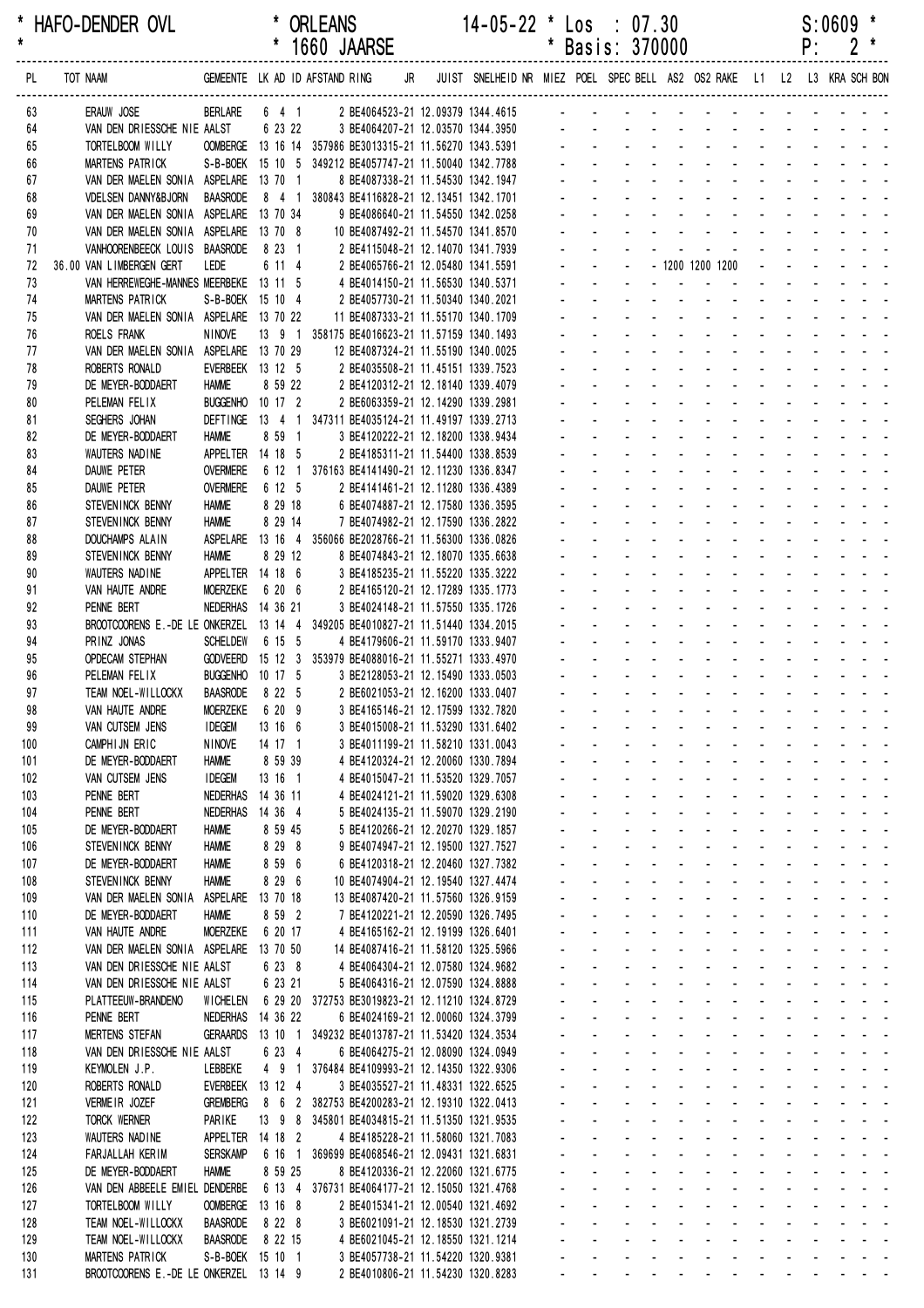| *<br>$\star$ | HAFO-DENDER OVL                                            |                                      |                         |        | <b>ORLEANS</b><br>1660 JAARSE                                                        |    | 14-05-22 * Los : 07.30                                                  | * | Basis: 370000       |                            |                                                            |                                                                                                                       |                                         |                            |                                                    |                              | P:                               | S:0609<br>3           |                                             |  |
|--------------|------------------------------------------------------------|--------------------------------------|-------------------------|--------|--------------------------------------------------------------------------------------|----|-------------------------------------------------------------------------|---|---------------------|----------------------------|------------------------------------------------------------|-----------------------------------------------------------------------------------------------------------------------|-----------------------------------------|----------------------------|----------------------------------------------------|------------------------------|----------------------------------|-----------------------|---------------------------------------------|--|
| PL.          | TOT NAAM                                                   |                                      |                         |        | GEMEENTE LK AD ID AFSTAND RING                                                       | JR | JUIST SNELHEID NR MIEZ POEL SPEC BELL AS2 OS2 RAKE L1 L2 L3 KRA SCH BON |   |                     |                            |                                                            |                                                                                                                       |                                         |                            |                                                    |                              |                                  |                       |                                             |  |
| 132          | PAREZ-VAN DE WALLE                                         |                                      |                         |        | ST.KORNE 13 8 1 346215 BE4017060-21 11.52080 1320.7592                               |    |                                                                         |   |                     |                            |                                                            |                                                                                                                       |                                         |                            |                                                    |                              |                                  |                       |                                             |  |
| 133          | <b>TORCK WERNER</b>                                        | PARIKE                               | 13 9 4                  |        | 2 BE4034802-21 11.51520 1320.5232                                                    |    |                                                                         |   |                     |                            |                                                            |                                                                                                                       |                                         |                            |                                                    |                              |                                  |                       |                                             |  |
| 134          | DE MEYER-BODDAERT                                          | <b>HAMME</b>                         | 8 59 29                 |        | 9 BE4120233-21 12.22270 1320.0957                                                    |    |                                                                         |   |                     |                            |                                                            |                                                                                                                       |                                         |                            |                                                    |                              |                                  |                       |                                             |  |
| 135<br>136   | DE MEYER-BODDAERT<br>DE TIER XAVIER                        | <b>HAMME</b><br><b>ROBORST</b>       | 8 59 37<br>$15 \t7 \t7$ |        | 10 BE4120326-21 12.22300 1319.8701<br>3 BE4058076-21 11.57050 1318.6895              |    |                                                                         |   |                     |                            |                                                            |                                                                                                                       |                                         |                            |                                                    |                              |                                  |                       |                                             |  |
| 137          | TEAM NOEL-WILLOCKX                                         | <b>BAASRODE</b>                      | 8 22 3                  |        | 5 BE6021164-21 12.19280 1318.6112                                                    |    |                                                                         |   |                     |                            |                                                            |                                                                                                                       |                                         |                            |                                                    |                              |                                  |                       |                                             |  |
| 138          | COSI JN ANDY                                               | D'WINDEK 13 30 1                     |                         |        | 4 BE4011340-21 11.58152 1318.4776                                                    |    |                                                                         |   |                     |                            |                                                            |                                                                                                                       |                                         |                            |                                                    |                              |                                  |                       |                                             |  |
| 139          | PLETINCKX MARC & ANGI DEFTINGE                             |                                      | 13 41 14                |        | 4 BE5071525-21 11.53100 1318.2293                                                    |    |                                                                         |   |                     |                            |                                                            |                                                                                                                       |                                         |                            |                                                    |                              |                                  |                       |                                             |  |
| 140          | PILLET PAUL                                                | MEERBEKE 13 11 8                     |                         |        | 355912 BE4014434-21 12.00002 1318.1763                                               |    |                                                                         |   |                     |                            |                                                            |                                                                                                                       |                                         |                            |                                                    |                              |                                  |                       |                                             |  |
| 141          | VAN LIMBERGEN GERT                                         | LEDE                                 | 6 11 5                  |        | 3 BE4065713-21 12.10480 1317.6709                                                    |    |                                                                         |   |                     |                            |                                                            |                                                                                                                       |                                         |                            |                                                    |                              |                                  |                       |                                             |  |
| 142          | SOEN-HAAK                                                  | MOERBEKE 13 18 9<br>S-M-HORE 15 14 1 |                         |        | 2 BE4012382-21 11.52530 1317.2726                                                    |    |                                                                         |   |                     |                            |                                                            |                                                                                                                       |                                         |                            |                                                    |                              |                                  |                       |                                             |  |
| 143<br>144   | V.D.BEKEN-DE LOOR<br>COSI JN ROBRECHT                      | <b>POLLARE</b>                       | 13 25 7                 |        | 3 BE4058270-21 11.55420 1316.8762<br>3 BE4011452-21 11.59270 1316.6190               |    |                                                                         |   |                     |                            |                                                            |                                                                                                                       |                                         |                            |                                                    |                              |                                  |                       |                                             |  |
| 145          | PAREZ-VAN DE WALLE                                         | ST.KORNE 13 8 4                      |                         |        | 2 BE4017012-21 11.53150 1315.1567                                                    |    |                                                                         |   |                     |                            |                                                            |                                                                                                                       |                                         |                            |                                                    |                              |                                  |                       |                                             |  |
| 146          | VANDENELSEN YAELLE                                         | <b>BAASRODE</b>                      | 8 7 1                   |        | 2 BE4115535-21 12.20359 1315.1521                                                    |    |                                                                         |   |                     |                            |                                                            |                                                                                                                       |                                         |                            |                                                    |                              |                                  |                       |                                             |  |
| 147          | VAN CUTSEM JENS                                            | <b>IDEGEM</b>                        | 13 16 15                |        | 5 BE4015005-21 11.56480 1315.0862                                                    |    |                                                                         |   |                     |                            |                                                            |                                                                                                                       |                                         |                            |                                                    |                              |                                  |                       |                                             |  |
| 148          | VAN DEN DRIESSCHE NIE AALST                                |                                      | 6 23 5                  |        | 7 BE4064282-21 12.10050 1314.9551                                                    |    |                                                                         |   |                     |                            |                                                            |                                                                                                                       |                                         |                            |                                                    |                              |                                  |                       |                                             |  |
| 149          | <b>COOREMAN STEFAAN</b>                                    | <b>BUGGENHO</b>                      | 6 8 3                   |        | 2 BE4115352-21 12.18531 1314.8865                                                    |    |                                                                         |   |                     |                            |                                                            |                                                                                                                       |                                         |                            |                                                    |                              |                                  |                       |                                             |  |
| 150<br>151   | VAN HAUTE ANDRE<br>BROOTCOORENS E.-DE LE ONKERZEL          | <b>MOERZEKE</b>                      | 6 20 4<br>13 14 5       |        | 5 BE4165172-21 12.22009 1314.4496<br>3 BE4010813-21 11.55430 1314.2006               |    |                                                                         |   |                     |                            |                                                            |                                                                                                                       |                                         |                            |                                                    |                              |                                  |                       |                                             |  |
| 152          | VAN DER MAELEN SONIA ASPELARE                              |                                      | 13 70 9                 |        | 15 BE4087463-21 12.00370 1313.7587                                                   |    |                                                                         |   |                     |                            |                                                            |                                                                                                                       |                                         |                            |                                                    |                              |                                  |                       |                                             |  |
| 153          | VAN HAUTE ANDRE                                            | <b>MOERZEKE</b>                      | 6 20 10                 |        | 6 BE4165163-21 12.22149 1313.4001                                                    |    |                                                                         |   |                     |                            |                                                            |                                                                                                                       |                                         |                            |                                                    |                              |                                  |                       |                                             |  |
| 154          | ROBERTS RONALD                                             | EVERBEEK 13 12 3                     |                         |        | 4 BE4035522-21 11.50391 1311.9962                                                    |    |                                                                         |   |                     |                            |                                                            |                                                                                                                       |                                         |                            |                                                    |                              |                                  |                       |                                             |  |
| 155          | PILLET PAUL                                                | MEERBEKE 13 11 1                     |                         |        | 2 BE4014429-21 12.01192 1311.7794                                                    |    |                                                                         |   |                     |                            |                                                            |                                                                                                                       |                                         |                            |                                                    |                              |                                  |                       |                                             |  |
| 156          | PENNE BERT                                                 | NEDERHAS 14 36 8                     |                         |        | 7 BE5014493-21 12.02420 1311.7528                                                    |    |                                                                         |   |                     |                            |                                                            |                                                                                                                       |                                         |                            |                                                    |                              |                                  |                       |                                             |  |
| 157<br>158   | DE CLERCQ GUY<br>PLATTEEUW-BRANDENO                        | <b>MICHELBE</b><br><b>WICHELEN</b>   | 6 29 17                 |        | 15 23 13 348801 BE4093105-21 11.55590 1311.3641<br>2 BE4064844-21 12.14150 1311.3562 |    |                                                                         |   |                     |                            |                                                            |                                                                                                                       |                                         |                            |                                                    |                              |                                  |                       |                                             |  |
| 159          | VAN LIMBERGEN GERT                                         | LEDE                                 | 6 11 9                  |        | 4 BE4065829-21 12.12190 1310.5921                                                    |    |                                                                         |   |                     |                            |                                                            |                                                                                                                       |                                         |                            |                                                    |                              |                                  |                       |                                             |  |
| 160          | ARNO AGNES                                                 | <b>GERAARDS</b>                      |                         |        | 13 20 12 346810 BE4011002-21 11.54380 1310.5303                                      |    |                                                                         |   |                     |                            |                                                            |                                                                                                                       |                                         |                            |                                                    |                              |                                  |                       |                                             |  |
| 161          | DE MEYER-BODDAERT                                          | <b>HAMME</b>                         | 8 59 47                 |        | 11 BE4120220-21 12.24370 1310.3875                                                   |    |                                                                         |   |                     |                            |                                                            |                                                                                                                       |                                         |                            |                                                    |                              |                                  |                       |                                             |  |
| 162          | VAN HAUTE ANDRE                                            | <b>MOERZEKE</b>                      | 6 20 15                 |        | 7 BE4165119-21 12.22559 1310.3363                                                    |    |                                                                         |   |                     |                            |                                                            |                                                                                                                       |                                         |                            |                                                    |                              |                                  |                       |                                             |  |
| 163          | <b>BOONE-VAN EXTERGEM</b>                                  | <b>UITBERGE</b>                      |                         |        | 6 8 1 373850 BE4141013-21 12.15230 1309.9924                                         |    |                                                                         |   |                     |                            |                                                            |                                                                                                                       |                                         |                            |                                                    |                              |                                  |                       |                                             |  |
| 164<br>165   | VAN CUTSEM JENS<br>PELEMAN FELIX                           | <b>IDEGEM</b><br><b>BUGGENHO</b>     | 13 16 3<br>10 17 15     |        | 6 BE4015043-21 11.57510 1309.9309<br>4 BE4115474-21 12.20550 1309.6809               |    |                                                                         |   |                     |                            |                                                            |                                                                                                                       |                                         |                            |                                                    |                              |                                  |                       |                                             |  |
| 166          | STEVEN INCK BENNY                                          | <b>HAMME</b>                         | 8 29 15                 |        | 11 BE4074910-21 12.23500 1309.6778                                                   |    |                                                                         |   |                     |                            |                                                            |                                                                                                                       |                                         |                            |                                                    |                              |                                  |                       |                                             |  |
| 167          | <b>BONNARENS DANNY</b>                                     | <b>GI JZEGEM</b>                     |                         |        | 6 5 2 373949 BE4068697-21 12.15330 1309.5745                                         |    |                                                                         |   |                     |                            |                                                            | <b>All Cards</b>                                                                                                      | $\sim 100$                              | $\sim 100$                 | $\sim$                                             |                              |                                  |                       |                                             |  |
| 168          | CAMPHIJN ERIC                                              | <b>NINOVE</b>                        | 14 17 2                 |        | 4 BE4011198-21 12.02480 1309.2925                                                    |    |                                                                         |   |                     |                            |                                                            | <b>All States</b>                                                                                                     | $\mathcal{L}_{\mathcal{A}}$             |                            |                                                    |                              |                                  |                       | $\sim$ $ \sim$                              |  |
| 169          | PLETINCKX MARC & ANGI DEFTINGE 13 41 20                    |                                      |                         |        | 5 BE4057266-21 11.55110 1308.2044                                                    |    |                                                                         |   |                     |                            |                                                            | $\mathbf{a}^{\prime}$ , $\mathbf{a}^{\prime}$ , $\mathbf{a}^{\prime}$ , $\mathbf{a}^{\prime}$ , $\mathbf{a}^{\prime}$ |                                         |                            |                                                    |                              |                                  |                       |                                             |  |
| 170          | SOEN-HAAK<br>DE MEYER-BODDAERT                             | MOERBEKE 13 18 14                    | 8 59 30                 |        | 3 004012362-21 11.54440 1308.0672<br>12 BE4120230-21 12.25110 1307.8719              |    |                                                                         |   | $\mathbf{r}$        | $\mathbf{r}$               | $\mathbf{r}$                                               | and a strategies<br><b>Contract Contract</b>                                                                          |                                         | $\sim 100$                 | $\mathbf{r}$                                       |                              |                                  |                       | $\sim$ $ \sim$                              |  |
| 171<br>172   | VAN HAUTE ANDRE                                            | <b>HAMME</b><br><b>MOERZEKE</b>      | 6 20 13                 |        | 8 BE4165105-21 12.23329 1307.5836                                                    |    |                                                                         |   |                     |                            | $\omega_{\rm{max}}$                                        | and a state                                                                                                           | $\Delta \sim 100$                       | $\Delta \sim 100$          | $\sim$                                             |                              |                                  |                       |                                             |  |
| 173          | VAN CUTSEM JENS                                            | <b>IDEGEM</b>                        | 13 16 8                 |        | 7 BE4015011-21 11.58230 1307.3278                                                    |    |                                                                         |   |                     | $\mathbf{L}^{\text{max}}$  | $\mathbf{L}^{\text{max}}$                                  | <b>All States</b>                                                                                                     |                                         | <b>Service</b> State       | $\sim$                                             |                              |                                  |                       | $\sim$ $ \sim$                              |  |
| 174          | SCHUDD INCK BENNY                                          | <b>MELDERT</b>                       | 6 17 11                 |        | 3 BE4108672-21 12.14100 1306.9056                                                    |    |                                                                         |   | $\blacksquare$      |                            | $\sim 100$                                                 | <b>All States</b>                                                                                                     | $\mathcal{L}_{\mathcal{A}}$             | $\sim 100$                 |                                                    |                              |                                  |                       |                                             |  |
| 175          | SCHUDD INCK BENNY                                          | <b>MELDERT</b>                       | 6 17 2                  |        | 4 BE4108633-21 12.14200 1306.1395                                                    |    |                                                                         |   |                     |                            |                                                            |                                                                                                                       | $\mathcal{L}_{\mathcal{A}}$             |                            |                                                    |                              |                                  |                       |                                             |  |
| 176          | PENNE BERT                                                 | NEDERHAS 14 36 16                    |                         |        | 8 BE4024218-21 12.03530 1306.0853                                                    |    |                                                                         |   |                     |                            |                                                            | $\sim 100$                                                                                                            | $\mathcal{L}$                           |                            |                                                    |                              |                                  |                       | $\omega_{\rm{max}}$                         |  |
| 177<br>178   | VAN DER MAELEN SONIA ASPELARE 13 70 64<br>FRANCOIS WILLY   | <b>SERSKAMP</b>                      | 6 7 1                   |        | 16 BE4087343-21 12.02140 1305.9569                                                   |    |                                                                         |   | $\mathbf{r}$        |                            | $\omega_{\rm{max}}$<br>$\mathbf{r}$<br>$\omega_{\rm{max}}$ | <b>Contractor</b><br>$\mathbf{L} = \mathbf{L} \mathbf{L}$                                                             | $\mathcal{L}$<br>$\mathcal{L}$          | $\sim$                     | $\mathbf{L}^{\text{max}}$<br>$\Delta \sim 10^{-1}$ | $\sim$<br>$\Delta \sim 10^4$ | $\sim 100$<br>$\Delta \sim 10^4$ | $\Delta \sim 10^{-1}$ | $\omega_{\rm{max}}$<br>$\omega_{\rm{max}}$  |  |
| 179          | VAN DEN DRIESSCHE NIE AALST                                |                                      | 6 23 13                 |        | 369560 BE4061418-21 12.13000 1305.8657<br>8 BE4064329-21 12.12030 1305.7862          |    |                                                                         |   | $\sim$              |                            | $\sim 100$                                                 | $\sim 100$<br>$\Delta \sim 10^4$                                                                                      | $\blacksquare$                          | $\mathcal{L}^{\text{max}}$ | $\sim$                                             | $\mathbf{r}$                 | $\sim$                           |                       | $\omega_{\rm{max}}$                         |  |
| 180          | SCHUDD INCK BENNY                                          | <b>MELDERT</b>                       | 6 17 12                 |        | 5 BE6144710-21 12.14250 1305.7568                                                    |    |                                                                         |   | $\blacksquare$      |                            | $\mathbf{L}^{\text{max}}$<br>$\sim$                        | $\sim$                                                                                                                | $\blacksquare$                          |                            | $\blacksquare$                                     |                              | $\sim$                           |                       | $\mathbf{z} = \mathbf{z} + \mathbf{z}$ .    |  |
| 181          | CALLEBAUT GEERT                                            | <b>HERDERSE</b>                      |                         | 6 20 1 | 372026 BE4064600-21 12.15000 1305.3544                                               |    |                                                                         |   |                     |                            |                                                            | $\sim$                                                                                                                | $\mathbf{r}$                            |                            |                                                    |                              |                                  |                       |                                             |  |
| 182          | STEVENINCK BENNY                                           | <b>HAMME</b>                         | 8 29 3                  |        | 12 BE4074881-21 12.25050 1304.1299                                                   |    |                                                                         |   |                     |                            |                                                            | $\sim 100$                                                                                                            | $\omega$                                |                            |                                                    |                              |                                  |                       | $\mathcal{L}^{\text{max}}$                  |  |
| 183          | STEVENINCK BENNY                                           | <b>HAMME</b>                         | 8 29 20                 |        | 13 BE4074868-21 12.25060 1304.0563                                                   |    |                                                                         |   | $\mathbf{r}$        | ÷.                         | $\mathbf{r}$                                               | <b>College</b>                                                                                                        | $\mathcal{L}$                           | $\mathbf{r}$               | $\sim$                                             | $\mathbf{r}$                 | $\sim$                           |                       |                                             |  |
| 184<br>185   | ANCKAERT FREDDY<br>VAN DER MAELEN SONIA                    | GRIMMING 13 8 3<br>ASPELARE 13 70 41 |                         |        | 2 BE4010946-21 11.58513 1303.9557<br>17 BE4087431-21 12.02490 1303.1645              |    |                                                                         |   | $\mathcal{L}^{\pm}$ |                            | ÷.<br>$\sim 100$                                           | $\Delta \sim 10^4$<br>$\omega_{\rm{max}}$<br>$\Delta \sim 10^4$                                                       | $\mathbf{r}$<br>$\omega_{\rm{max}}$     | $\sim 100$                 | $\sim$<br>$\sim$                                   |                              |                                  |                       | $\sim$ $ \sim$                              |  |
| 186          | DE CLERCQ GUY                                              | MICHELBE 15 23 10                    |                         |        | 2 BE4093131-21 11.57430 1302.8737                                                    |    |                                                                         |   | $\sim$              |                            | $\mathbf{L}^{\text{max}}$<br>$\sim$                        | $\sim$                                                                                                                | $\mathcal{L}_{\mathcal{A}}$             | $\sim 100$                 | $\sim$                                             |                              |                                  |                       | $\sim$ $ \sim$                              |  |
| 187          | PELEMAN FELIX                                              | BUGGENHO 10 17 1                     |                         |        | 5 BE4115466-21 12.22270 1302.8142                                                    |    |                                                                         |   |                     |                            |                                                            |                                                                                                                       | $\omega$                                |                            |                                                    |                              |                                  |                       |                                             |  |
| 188          | DE MEYER-BODDAERT                                          | <b>HAMME</b>                         | 8 59 34                 |        | 13 BE4120320-21 12.26210 1302.7231                                                   |    |                                                                         |   |                     |                            |                                                            | $\sim$                                                                                                                | $\mathbf{r}$                            |                            |                                                    |                              |                                  |                       | $\omega_{\rm{max}}$                         |  |
| 189          | V.D.BEKEN-DE LOOR                                          | S-M-HORE 15 14 12                    |                         |        | 4 BE4058273-21 11.58380 1302.4966                                                    |    |                                                                         |   | $\sim$              |                            | $\Delta \sim 100$<br>$\mathbf{r}$                          | <b>Contractor</b>                                                                                                     | $\sim$                                  | $\sim 100$                 | $\Delta \sim 100$                                  | $\mathcal{L}$                | <b>Contract Contract</b>         |                       | $\omega_{\rm{max}}$ and $\omega_{\rm{max}}$ |  |
| 190          | COSI JN ROBRECHT                                           | POLLARE                              | 13 25 6                 |        | 4 BE4017619-21 12.02250 1302.2808                                                    |    |                                                                         |   |                     |                            | $\omega_{\rm{max}}$<br>a.                                  | $\Delta \sim 10^4$                                                                                                    | ÷.                                      |                            | $\mathcal{L}^{\text{max}}$                         | ÷.                           | $\Delta \sim 10^4$               |                       |                                             |  |
| 191<br>192   | SCHUDD INCK BENNY<br>VAN DEN DRIESSCHE NIE AALST           | <b>MELDERT</b>                       | 6 17 3<br>6 23 6        |        | 6 BE4108637-21 12.15140 1302.0182<br>9 BE4064263-21 12.12560 1301.7095               |    |                                                                         |   | $\sim$<br>$\sim$    |                            | $\mathcal{L}^{\text{max}}$<br>$\sim 100$<br>$\Delta$       | $\sim 100$<br>$\sim$<br>$\sim$                                                                                        | $\omega$<br>$\mathcal{L}_{\mathcal{A}}$ | $\sim 100$<br>$\sim$       | $\sim$<br>$\mathbf{r}$                             |                              | $\sim 100$                       |                       | $\omega_{\rm{max}}$<br>المناسب المناسبات    |  |
| 193          | VAN DEN DRIESSCHE NIE AALST                                |                                      | 6 23 3                  |        | 10 BE4064255-21 12.12590 1301.4795                                                   |    |                                                                         |   |                     |                            |                                                            | $\sim 100$                                                                                                            | $\mathcal{L}_{\mathcal{A}}$             |                            |                                                    |                              |                                  |                       | $\omega_{\rm{max}}$                         |  |
| 194          | VAN HERREWEGHE-MANNES MEERBEKE 13 11 8                     |                                      |                         |        | 5 BE4014153-21 12.05000 1300.9709                                                    |    |                                                                         |   |                     |                            |                                                            | $\sim 100$                                                                                                            | $\sim$                                  |                            |                                                    |                              |                                  |                       |                                             |  |
| 195          | VAN DER MAELEN SONIA ASPELARE 13 70 61                     |                                      |                         |        | 18 004087311-21 12.03190 1300.7805                                                   |    |                                                                         |   | $\sim$              |                            | $\Delta \sim 100$<br>$\mathbf{r}$                          | <b>Contract Contract</b>                                                                                              | $\sim$                                  | $\sim$ 100 $\mu$           | $\mathcal{L}^{\mathcal{A}}$                        | $\mathcal{L}$                | $\mathbf{r}$                     |                       |                                             |  |
| 196          | VAN HAUTE ANDRE                                            | <b>MOERZEKE</b>                      | 6 20 8                  |        | 9 BE4211436-21 12.25119 1300.2750                                                    |    |                                                                         |   |                     |                            | $\omega_{\rm{max}}$<br>a.                                  | $\Delta \sim 100$                                                                                                     | $\mathcal{L}$                           |                            | $\sim$                                             |                              |                                  |                       |                                             |  |
| 197          | TORTELBOOM WILLY<br>VAN HERREWEGHE-MANNES MEERBEKE 13 11 4 | OOMBERGE 13 16 4                     |                         |        | 3 BE1102014-21 12.05260 1299.7192                                                    |    |                                                                         |   |                     | $\mathbf{L}^{\text{max}}$  | $\mathbf{L}^{\text{max}}$                                  | $\omega_{\rm{max}}$<br>$\sim 100$                                                                                     | $\Delta \sim 100$                       | $\sim 100$                 | $\mathbf{r}$                                       |                              |                                  |                       |                                             |  |
| 198<br>199   | STEVENINCK BENNY                                           | <b>HAMME</b>                         | 8 29 25                 |        | 6 BE4014121-21 12.05350 1298.2171<br>14 BE4074869-21 12.26270 1298.1177              |    |                                                                         |   |                     | $\Delta \sim 100$          | and a state                                                | $\sim$                                                                                                                |                                         | <b>All States</b>          | $\sim$                                             |                              |                                  |                       |                                             |  |
| 200          | VANHOORENBEECK LOUIS BAASRODE                              |                                      | 8 23 10                 |        | 3 BE4115004-21 12.23410 1298.0852                                                    |    |                                                                         |   |                     | $\mathcal{L}^{\text{max}}$ | and a strategies and                                       |                                                                                                                       |                                         |                            |                                                    |                              | and a straight                   |                       |                                             |  |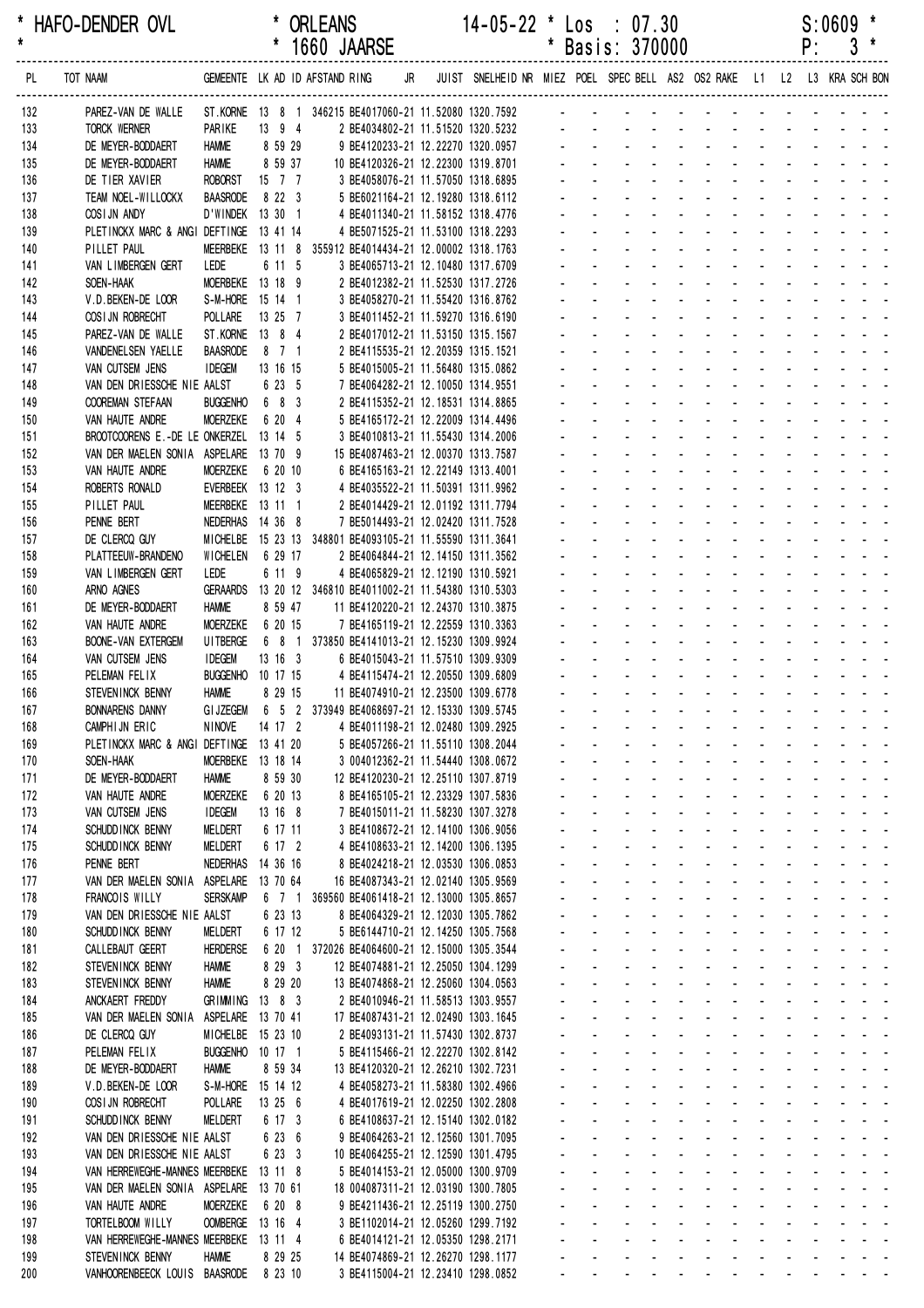\* HAFO-DENDER OVL \* ORLEANS 14-05-22 \* Los : 07.30 S:0609 \* \* 1660 JAARSE \* Basis: 370000 ------------------------------------------------------------------------------------------------------------------------------------------------------------------ PL TOT NAAM GEMEENTE LK AD ID AFSTAND RING JR JUIST SNELHEID NR MIEZ POEL SPEC BELL AS2 OS2 RAKE L1 L2 L3 KRA SCH BON ------------------------------------------------------------------------------------------------------------------------------------------------------------------ 201 FRANCOIS WILLY SERSKAMP 6 7 2 2 BE4061460-21 12.14420 1298.0681 202 DE WOLF FREDERIK OUDEGEM 6 20 2 3 BE4065008-21 12.18330 1297.8271 - - - - - - - -203 DE BOE MAARTEN SCHENDEL 13 28 14 349447 BE4016975-21 11.59190 1297.5320 204 DE GRAUWE ERWIN BERLARE 6 4 3 375788 BE4062350-21 12.19431 1297.0805 205 STEVENINCK BENNY HAMME 8 29 9 15 BE4074935-21 12.26420 1297.0239 206 VAN MALDEREN LUC BERLARE 6 3 2 374548 BE4067566-21 12.18479 1296.9188 207 PENNE BERT NEDERHAS 14 36 5 9 BE4024154-21 12.05530 1296.6169 208 DE PREZ E.& W. DEFTINGE 13 4 4 347551 BE4085341-21 11.58031 1296.5821 209 CAMPHIJN FRIC NINOVE 14 17 12 5 BF4011134-21 12 05300 1296 4610 210 PLATTEEUW-BRANDENO WICHELEN 6 29 8 3 BE4064815-21 12.17350 1296.1565 211 DE WOLF FREDERIK OUDEGEM 6 20 18 4 BE4065009-21 12.18580 1295.9557 212 VAN DER MAELEN SONIA ASPELARE 13 70 23 19 BE4087301-21 12.04210 1295.8812 213 VAN DER MAELEN SONIA ASPELARE 13 70 43 20 BE4087530-21 12.04230 1295.7237 214 BOONE-VAN EXTERGEM UITBERGE 6 8 8 2 BE4141022-21 12.18320 1295.6909 215 SOEN-HAAK MOERBEKE 13 18 1 4 BE4012395-21 11.57160 1295.6685 216 ROELANDT DANNY DENDERHO 14 40 19 2 BE4028442-21 12.07400 1295.3229 217 DE MEYER-BODDAERT HAMME 8 59 40 14 BE4120332-21 12 28100 1294 7859 218 PENNE BERT NEDERHAS 14 36 14 10 BE4024226-21 12.06230 1294.2712 219 PENNE BERT NEDERHAS 14 36 31 11 BE4022034-21 12.06250 1294.1152 220 ARNO AGNES GERAARDS 13 20 2 2 BE4011005-21 11.58100 1293.2629 221 VAN DAMME DANY BAASRODE 4 3 1 380852 BE4110478-21 12.24320 1293.0693 222 V.D.LINDEN LENY PARIKE 13 10 3 3 BE4091682-21 11.57160 1292.2749 223 DE BOE MAARTEN SCHENDEL 13 28 16 - 2 BE4221712-21 12 00260 1292 1743 224 TORTELBOOM WILLY OOMBERGE 13 16 5 4 BE4015354-21 12.07060 1291.9018 - - - - - - - - - - - - - 225 DE BOE MAARTEN SCHENDEL 13 28 4 3 BE4221714-21 12.00300 1291.8558 226 RAEMDONCK-RUYS HAMME 8 21 3 386294 BE4119660-21 12.29070 1291.4493 227 COSIJN ANDY D'WINDEK 13 30 17 5 BF4011354-21 12 04042 1290 4951 228 COSIJN ANDY D'WINDEK 13 30 6 6 BE4011363-21 12.04062 1290.3382 229 DE MEYER-BODDAERT HAMME 8 59 46 15 BE4120215-21 12 29160 1290.0267 230 THYS EDDY ASPELARE 13 6 1 2 BE4012226-21 12.06187 1289.7392 231 DE WOLF FREDERIK OUDEGEM 6 20 6 5 BE4065053-21 12 20220 1289 7073 232 DE WOLF FREDERIK OUDEGEM 6 20 7 6 BE4065065-21 12.20240 1289.5592 233 PLETINCKX MARC & ANGI DEFTINGE 13 41 23 6 BE5071531-21 11.59030 1289.4035 234 VANEXTERGEM JOHAN APPELS 8 16 10 378100 BE4065502-21 12.23150 1289.3436 235 VAN DER MAELEN SONIA ASPELARE 13 70 35 21 BE4087489-21 12 05490 1288 9903 236 PLETINCKX MARC & ANGI DEFTINGE 13 41 18 7 BE4057157-21 11.59090 1288.9244 237 ROELS FRANK NINOVE 13 9 6 2 BE4016621-21 12.08049 1288.0209 238 VAN DER MAELEN SONIA ASPELARE 13 70 66 22 BE4086617-21 12.06020 1287.9785 239 DE TIER XAVIER ROBORST 15 7 3 4 BE4058089-21 12.03280 1287.9083 240 DE WOLF FREDERIK OUDEGEM 6 20 8 7 BE4065020-21 12.20480 1287.7854 241 VANDENELSEN YAELLE BAASRODE 8 7 3 3 BE6020951-21 12.26509 1287.4622 242 PENNE BERT NEDERHAS 14 36 10 12 BE4022017-21 12.07510 1287.4393 243 PRINZ JONAS SCHELDEW 6 15 12 5 BE4201814-21 12.09040 1287.1763 244 BLONDEEL JOERI LEDE 6 14 7 367955 BE4097139-21 12.16140 1285.5072 245 WAUTERS NADINE APPELTER 14 18 1 5 BE4185288-21 12.05400 1285.4293 246 SCHUDDINCK BENNY MELDERT 6 17 4 7 BE4108651-21 12.18550 1285.4191 247 TEAM VAN IMPE SCHELLEB 6 20 5 371584 BE4197337-21 12.19121 1284.8612 248 VAN DER MAELEN SONIA ASPELARE 13 70 32 23 BE4087319-21 12.06460 1284.5658 249 DE MOYE BART APPELTER 13 32 2 2 BE4011988-21 12.05460 1284.1400 250 VANHOORENBEECK LOUIS BAASRODE 8 23 4 4 BE4115051-21 12.27010 1283.5172 251 DE MEYER-BODDAERT HAMME 8 59 41 16 BE4120256-21 12.30480 1283.4508 252 BRAEM ROBERT OUTER 14 6 6 358846 BE4185035-21 12 09360 1283 4263 253 VERLINDEN CJC S-B-BOEK 15 21 21 349193 BE4058168-21 12.02120 1282.8545 254 DE WOLF FREDERIK OUDEGEM 6 20 20 8 BE4065067-21 12 21580 1282 6396 255 VAN CUTSEM JENS IDEGEM 13 16 16 8 BE4015029-21 12 03340 1282 5576 256 TEAM VAN IMPE SCHELLEB 6 20 1 2 BE4197301-21 12 19581 1281 4641 257 CALLEBAUT GUY&ALFONS HERDERSE 6 11 2 372037 BE4069347-21 12.20240 1281.1191 258 DE WOLF FREDERIK OUDEGEM 6 20 12 9 BE3024434-21 12.22190 1281.1038 259 MERTENS STEFAN GERAARDS 13 10 3 2 BE4013726-21 12.02420 1280.6454 260 BROOTCOORENS E.-DE LE ONKERZEL 13 14 6 4 BE4010852-21 12 02440 1280.3899 261 BOMBEKE RUDY NIEUWEKE 14 6 6 365827 004215213-21 12.15450 1280.2345 262 DE SMET-DE WAELE LEDE 6 6 2 369751 BE4031085-21 12.18559 1279.7178 263 PILLET PAUL MEERBEKE 13 11 3 3 BE4014431-21 12.08071 1279.7143 264 PENNE BERT NEDERHAS 14 36 13 13 BE4024177-21 12.09320 1279.6864 265 VANHOORENBEECK LOUIS BAASRODE 8 23 12 5 BE4115080-21 12.28000 1279.2819 266 DE MEYER-BODDAERT HAMME 8 59 55 17 BE4120330-21 12 31500 1279 0569 267 VANEXTERGEM JOHAN APPELS 8 16 1 2 BE4065608-21 12.25370 1279.0213

268 DE MEYER-BODDAERT HAMME 8 59 18 18 BE4120211-21 12.31530 1278.8450 269 TEAM VAN IMPE SCHELLEB 6 20 2 3 BE4197376-21 12.20361 1278.6713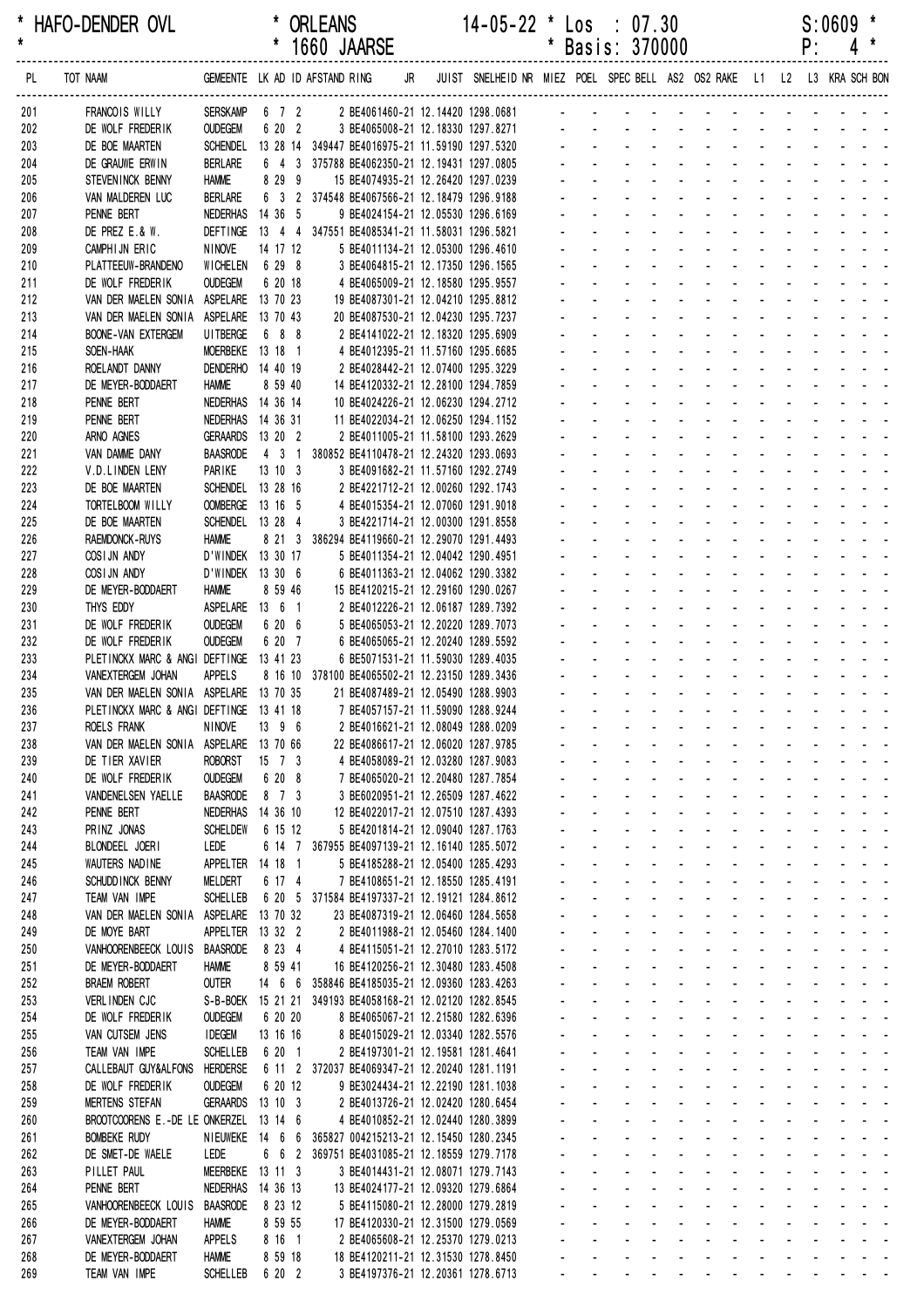| *<br>$\star$ | HAFO-DENDER OVL                                                           |                                    |                     | <b>ORLEANS</b><br>* 1660 JAARSE                                                                           |                                                                        | $14 - 05 - 22$ * Los : 07.30 |                             |                           | * Basis: 370000                                                  |                                                             |               |                | $S:0609$ *<br>P:<br>$5*$                                                                |
|--------------|---------------------------------------------------------------------------|------------------------------------|---------------------|-----------------------------------------------------------------------------------------------------------|------------------------------------------------------------------------|------------------------------|-----------------------------|---------------------------|------------------------------------------------------------------|-------------------------------------------------------------|---------------|----------------|-----------------------------------------------------------------------------------------|
| PL           | TOT NAAM                                                                  |                                    |                     | GEMEENTE LKAD IDAFSTANDRING JR JUIST SNELHEIDNR MIEZ POEL SPECBELL AS2 OS2RAKE L1 L2 L3 KRASCHBON         |                                                                        |                              |                             |                           |                                                                  |                                                             |               |                |                                                                                         |
| 270          | VAN DER MAELEN SONIA ASPELARE 13 70 63 24 BE4087328-21 12.08050 1278.4837 |                                    |                     |                                                                                                           |                                                                        |                              |                             |                           |                                                                  |                                                             |               |                |                                                                                         |
| 271          | LIEVENS JOHAN                                                             |                                    |                     | BUGGENHO  1  3  1  379747 BE4116103-21 12.27020 1278.4659                                                 |                                                                        |                              |                             |                           |                                                                  |                                                             |               |                |                                                                                         |
| 272<br>273   | V.D.LINDEN LENY<br>VANHOORENBEECK LOUIS BAASRODE                          | PARIKE                             | 13 10 6<br>8 23 9   |                                                                                                           | 4 BE4091693-21 12.00110 1278.3246<br>6 BE4115041-21 12.28150 1278.2096 |                              |                             |                           |                                                                  |                                                             |               |                |                                                                                         |
| 274          | VAN DER MAELEN SONIA ASPELARE 13 70 40                                    |                                    |                     |                                                                                                           | 25 BE4087528-21 12.08090 1278.1772                                     |                              |                             |                           |                                                                  |                                                             |               |                |                                                                                         |
| 275          | FARJALLAH KERIM                                                           | <b>SERSKAMP</b>                    | 6 16 10             |                                                                                                           | 2 BE4068538-21 12.19151 1278.1223                                      |                              |                             |                           |                                                                  |                                                             |               |                |                                                                                         |
| 276          | VAN DEN ABBEELE EMIEL DENDERBE                                            |                                    | 6 13 8              |                                                                                                           | 2 BE4064162-21 12.24500 1277.7761                                      |                              |                             |                           |                                                                  |                                                             |               |                |                                                                                         |
| 277          | VAN DER MAELEN SONIA ASPELARE 13 70 36                                    |                                    |                     |                                                                                                           | 26 BE4087510-21 12.08170 1277.5648                                     |                              |                             |                           |                                                                  |                                                             |               |                |                                                                                         |
| 278<br>279   | BROOTCOORENS E.-DE LE ONKERZEL 13 14 3<br>ROBERTS RONALD                  | EVERBEEK 13 12 6                   |                     |                                                                                                           | 5 BE4010853-21 12.03230 1277.3456<br>5 BE4035514-21 11.57501 1276.8085 |                              |                             |                           |                                                                  |                                                             |               |                |                                                                                         |
| 280          | FARJALLAH KERIM                                                           | <b>SERSKAMP</b>                    | 6 16 7              |                                                                                                           | 3 BE4068528-21 12.19351 1276.6511                                      |                              |                             |                           |                                                                  |                                                             |               |                |                                                                                         |
| 281          | TEAM NOEL-WILLOCKX                                                        | BAASRODE                           | 8 22 12             |                                                                                                           | 6 BE6021131-21 12.29010 1276.4974                                      |                              |                             |                           |                                                                  |                                                             |               |                |                                                                                         |
| 282          | VAN DEN DRIESSCHE NIE AALST                                               |                                    | 6 23 14             |                                                                                                           | 11 BE4064321-21 12.18320 1276.4452                                     |                              |                             |                           |                                                                  |                                                             |               |                |                                                                                         |
| 283          | TEAM NOEL-WILLOCKX                                                        | BAASRODE                           | 8 22 1              |                                                                                                           | 7 BE6021156-21 12.29070 1276.0707                                      |                              |                             |                           |                                                                  |                                                             |               |                |                                                                                         |
| 284<br>285   | VAN WIELENDAELE PAUL GERAARDS<br>COOREMAN STEFAAN                         | <b>BUGGENHO</b>                    | 6 8 2               | 13 21 19 343496 BE4016878-21 11.59119 1275.9960                                                           | 3 BE4115358-21 12.27451 1275.7309                                      |                              |                             |                           |                                                                  |                                                             |               |                |                                                                                         |
| 286          | VANHOORENBEECK LOUIS BAASRODE                                             |                                    | 8 23 22             |                                                                                                           | 7 BE4115072-21 12.28510 1275.6433                                      |                              |                             |                           |                                                                  |                                                             |               |                |                                                                                         |
| 287          | WAUTERS NADINE                                                            | APPELTER 14 18 4                   |                     |                                                                                                           | 6 BE4185265-21 12.07580 1274.7931                                      |                              |                             |                           |                                                                  |                                                             |               |                |                                                                                         |
| 288          | WAUTERS NADINE                                                            | APPELTER 14 18 12                  |                     |                                                                                                           | 7 BE4185201-21 12.08020 1274.4875                                      |                              |                             |                           |                                                                  |                                                             |               |                |                                                                                         |
| 289          | PRINZ JONAS                                                               | SCHELDEW 6 15 11                   |                     |                                                                                                           | 6 BE4179579-21 12.12020 1273.6367                                      |                              |                             |                           |                                                                  |                                                             |               |                |                                                                                         |
| 290          | <b>TORCK WERNER</b>                                                       | PARIKE<br>Hamme                    | 13 9 5<br>8 29 7    |                                                                                                           | 3 BE4034855-21 12.01330 1273.4340                                      |                              |                             |                           |                                                                  |                                                             |               |                |                                                                                         |
| 291<br>292   | STEVENINCK BENNY<br><b>BERT LESLY</b>                                     |                                    |                     | ST-GILLI 8 19 9 379735 BE4114811-21 12.28150 1273.2104                                                    | 16 BE4074909-21 12.32130 1273.3480                                     |                              |                             |                           |                                                                  |                                                             |               |                |                                                                                         |
| 293          | DE NAYER LUC                                                              | OVERBOEL 13 7 7                    |                     |                                                                                                           | 2 BE4157623-21 12.00380 1273.1654                                      |                              |                             |                           |                                                                  |                                                             |               |                |                                                                                         |
| 294          | VAN DER MAELEN SONIA ASPELARE 13 70 31                                    |                                    |                     |                                                                                                           | 27 BE4087459-21 12.09220 1272.6107                                     |                              |                             |                           |                                                                  |                                                             |               |                |                                                                                         |
| 295          | PLETINCKX MARC & ANGI DEFTINGE 13 41 15                                   |                                    |                     |                                                                                                           | 8 BE4059613-21 12.02380 1272.4563                                      |                              |                             |                           |                                                                  |                                                             |               |                |                                                                                         |
| 296          | DE WOLF FREDERIK                                                          | <b>OUDEGEM</b>                     | 6 20 15             |                                                                                                           | 10 BE4065058-21 12.24230 1272.1101                                     |                              |                             |                           |                                                                  |                                                             |               |                |                                                                                         |
| 297<br>298   | PLETINCKX MARC & ANGI DEFTINGE 13 41 10<br>VAN DEN ABBEELE EMIEL DENDERBE |                                    | 6 13 3              |                                                                                                           | 9 BE4057247-21 12.02430 1272.0675<br>3 BE4064175-21 12.26110 1271.9521 |                              |                             |                           |                                                                  |                                                             |               |                |                                                                                         |
| 299          | DELBAUF PATRIK                                                            |                                    |                     | SINT-MAR 14 5 1 349822 BE4057765-21 12.05041 1271.7640                                                    |                                                                        |                              |                             |                           |                                                                  |                                                             |               |                |                                                                                         |
| 300          | TORTELBOOM WILLY                                                          | OOMBERGE 13 16 2                   |                     |                                                                                                           | 5 BE4015322-21 12.11300 1271.7087                                      |                              |                             |                           |                                                                  |                                                             |               |                |                                                                                         |
| 301          | DE MEYER-BODDAERT                                                         | <b>HAMME</b>                       | 8 59 14             |                                                                                                           | 19 BE4120264-21 12.33470 1270.8465                                     |                              |                             |                           |                                                                  |                                                             |               |                |                                                                                         |
| 302          | VAN CUTSEM JENS                                                           | <b>IDEGEM</b>                      | 13 16 10            |                                                                                                           | 9 BE4015009-21 12.06080 1270.6362                                      |                              |                             |                           |                                                                  |                                                             |               |                |                                                                                         |
| 303          | DAUWE PETER                                                               | <b>OVERMERE</b>                    | 6 12 4              |                                                                                                           | 3 BE4141492-21 12.26030 1270.6063                                      |                              |                             |                           |                                                                  |                                                             |               |                |                                                                                         |
| 304<br>305   | DE SMET-DE WAELE<br>PILLET PAUL                                           | LEDE<br>MEERBEKE 13 11 9           | 6 6 4               |                                                                                                           | 2 BE4068008-21 12.21009 1270.5565<br>4 BE4014413-21 12.10081 1270.5017 |                              |                             |                           |                                                                  |                                                             |               |                |                                                                                         |
| 306          | TEAM NOEL-WILLOCKX                                                        | BAASRODE 8 22 10                   |                     |                                                                                                           | 8 BE6021136-21 12.30260 1270.4782                                      |                              |                             |                           | and the state of the state of the state of the                   |                                                             |               |                |                                                                                         |
| 307          | VAN DER MAELEN SONIA ASPELARE 13 70 16                                    |                                    |                     |                                                                                                           | 28 BE4087443-21 12.09580 1269.8833                                     |                              |                             |                           | and a series of the series of the                                |                                                             |               |                | $\sim$ 10 $\sim$ 10 $\sim$                                                              |
| 308          | PLETINCKX MARC & ANGI DEFTINGE 13 41 12                                   |                                    |                     |                                                                                                           | 10 BE4057154-21 12.03130 1269.7395                                     |                              |                             |                           | and the company of the company                                   |                                                             |               |                | والوالو الوالوا                                                                         |
| 309          | <b>VLAEMINCK YVES</b>                                                     | <b>SCHOONAA</b>                    |                     | 6 24 1 374252 BE4063823-21 12.24470 1269.5833                                                             |                                                                        |                              |                             |                           | and the company of the company                                   |                                                             |               |                |                                                                                         |
| 310<br>311   | CORTHALS ET IENNE<br>VAN STERTHEM KURT                                    | <b>MASSEMEN</b>                    |                     | 6 18 7 367049 BE4044233-21 12.19070 1269.5532<br>ZOTTEGEM 15 10 10 353254 BE4032021-21 12.08250 1268.7962 |                                                                        |                              | ÷.                          |                           | $\mathcal{L}^{\text{max}}$<br>$\Delta \sim 100$                  | and a straight and a straight                               | ÷.            |                | design and a state of the state of the<br>and the state of                              |
| 312          | PENNE BERT                                                                | NEDERHAS 14 36 6                   |                     |                                                                                                           | 14 BE4024157-21 12.11560 1268.7929                                     |                              |                             | $\mathbf{L}^{\text{max}}$ | $\Delta \sim 100$                                                |                                                             |               |                | and a series of the contract of the                                                     |
| 313          | SOEN-HAAK                                                                 | MOERBEKE 13 18 3                   |                     |                                                                                                           | 5 BE4012385-21 12.03180 1267.0655                                      |                              |                             |                           | and the company of the company                                   |                                                             |               |                | and a straightful and a                                                                 |
| 314          | PILLET PAUL                                                               | MEERBEKE 13 11 11                  |                     |                                                                                                           | 5 BE4014430-21 12.10551 1266.9590                                      |                              |                             |                           | and a straight and a straight                                    | $\sim$                                                      |               |                | والوالو الواليون                                                                        |
| 315          | V.D.LINDEN LENY                                                           | PARIKE                             | 13 10 1             |                                                                                                           | 5 BE4091617-21 12.02390 1266.7596                                      |                              |                             |                           | and a straight and a straight                                    |                                                             |               |                | and the state of the                                                                    |
| 316          | TEAM VAN IMPE                                                             | <b>SCHELLEB</b>                    | 6 20 8              |                                                                                                           | 4 BE4197320-21 12.23231 1266.5406                                      |                              | $\mathcal{L}^{\mathcal{L}}$ |                           | $\Delta \sim 100$<br>$\Delta \sim 100$                           | designed the state of the state<br>and a straight and start | $\mathcal{L}$ |                | and a state of<br>$\mathbf{L} = \mathbf{L} \times \mathbf{L} = \mathbf{L}$              |
| 317<br>318   | LIEVENS JOHAN<br>THYS EDDY                                                | <b>BUGGENHO</b><br>ASPELARE 13 6 3 | $1 \quad 3 \quad 3$ |                                                                                                           | 2 BE4116144-21 12.29500 1266.5270<br>3 BE4100107-21 12.11257 1266.2904 |                              |                             | $\Delta \sim 100$         | $\Delta \sim 100$                                                | and a straight and a straight                               | ä.            |                | $\mathbb{Z}^2$ , $\mathbb{Z}^2$ , $\mathbb{Z}^2$                                        |
| 319          | PILLET PAUL                                                               | MEERBEKE 13 11 6                   |                     |                                                                                                           | 6 BE4014416-21 12.11051 1266.2077                                      |                              |                             | $\mathbf{L}^{\text{max}}$ | and the company of the company                                   |                                                             |               |                | $\sim 100$<br>$\sim$ 10 $\sim$ 10 $\sim$                                                |
| 320          | VERMEIR JOZEF                                                             | <b>GREMBERG</b>                    | 8 6 4               |                                                                                                           | 2 BE4199193-21 12.32260 1265.5781                                      |                              |                             |                           | and the company of the company                                   |                                                             |               |                | والوالو الواليون                                                                        |
| 321          | DE SWAEF NIELS                                                            | <b>HOFSTADE</b>                    |                     | 6 1 1 371283 BE4064462-21 12.23260 1265.3061                                                              |                                                                        |                              |                             |                           | and a straightful and a straight                                 |                                                             |               |                | and the contract of                                                                     |
| 322          | ARNO AGNES                                                                | GERAARDS 13 20 16                  |                     |                                                                                                           | 3 BE4011031-21 12.04070 1265.1912                                      |                              |                             |                           |                                                                  |                                                             |               |                | <u>.</u>                                                                                |
| 323          | DE WOLF FREDERIK                                                          | <b>OUDEGEM</b>                     | 6 20 19             |                                                                                                           | 11 BE3024449-21 12.26070 1264.6637                                     |                              | ä.                          | $\mathbf{L}^{\text{max}}$ | and a straight and a straight                                    |                                                             |               |                | والمناور والمناور والمناور والمناور والمناور<br>and a state of the                      |
| 324<br>325   | EVERAERT JO<br>TEAM NOEL-WILLOCKX                                         | <b>HOFSTADE</b><br><b>BAASRODE</b> | 8 22 22             | 6 1 1 371396 BE4066962-21 12.23420 1264.5420                                                              | 9 BE6021111-21 12.31540 1264.3061                                      |                              |                             | $\mathbf{L}^{\text{max}}$ | and the company of the company                                   |                                                             |               | and a straight | $\omega_{\rm{eff}}$ , $\omega_{\rm{eff}}$ , $\omega_{\rm{eff}}$                         |
| 326          | DE MOYE BART                                                              | APPELTER 13 32 4                   |                     |                                                                                                           | 3 BE4011924-21 12.10060 1264.2735                                      |                              |                             |                           | and the company of the company                                   |                                                             | $\omega$      |                | and the second control                                                                  |
| 327          | PENNE BERT                                                                | NEDERHAS 14 36 23                  |                     |                                                                                                           | 15 BE4024193-21 12.13060 1263.5641                                     |                              |                             |                           | المتواصل والمتواطن والمتواطن                                     |                                                             |               |                | <b>Carl Carl Carl</b>                                                                   |
| 328          | VAN GIJSEGHEM & ZOON SCHOONAA                                             |                                    |                     | 6 4 2 373416 BE4068435-21 12.25330 1263.4613                                                              |                                                                        |                              |                             |                           | $\Delta \sim 100$                                                | and a straight and a straight                               |               |                | $\mathcal{L}^{\text{max}}(\mathcal{L}^{\text{max}})$ , where $\mathcal{L}^{\text{max}}$ |
| 329          | DE RUYVER GEERT                                                           | <b>WICHELEN</b>                    |                     | 6 7 7 371897 BE4067803-21 12.24220 1263.3801                                                              |                                                                        |                              | $\mathcal{L}^{\mathcal{L}}$ |                           | $\Delta \sim 100$                                                | and a straight and a straight                               | $\mathbf{r}$  |                | $\mathbf{L} = \mathbf{L} \times \mathbf{L} = \mathbf{L}$                                |
| 330          | PENNE BERT                                                                | NEDERHAS 14 36 19                  |                     |                                                                                                           | 16 BE4211837-21 12.13090 1263.3410                                     |                              |                             | $\Delta \sim 100$         | $\Delta \sim 100$                                                | and a straight and a straight                               |               |                | $\omega_{\rm{eff}}$ , $\omega_{\rm{eff}}$ , $\omega_{\rm{eff}}$                         |
| 331<br>332   | CALLEBAUT GUY&ALFONS<br>DE WOLF KAREL                                     | HERDERSE<br><b>NIEUWERK</b>        | 6 11 1              | 6 36 1 364188 BE4004009-21 12.18190 1263.1528                                                             | 2 BE4204707-21 12.24300 1263.2835                                      |                              |                             | $\mathbf{L}^{\text{max}}$ | and the company of the company<br>and the company of the company |                                                             |               |                | $\sim 100$<br>$\sim$ 10 $\sim$ 10 $\sim$<br>والوالو الواليون                            |
| 333          | VANHOORENBEECK LOUIS                                                      | <b>BAASRODE</b>                    | 8 2 3 3             |                                                                                                           | 8 BE4115046-21 12.31520 1262.8953                                      |                              |                             |                           | and the company of the company                                   |                                                             |               |                | and a strain and a                                                                      |
| 334          | DE WOLF KAREL                                                             | <b>NIEUWERK</b>                    | 6 36 19             |                                                                                                           | 2 BE4191248-21 12.18260 1262.6419                                      |                              |                             |                           |                                                                  |                                                             |               |                | <u>.</u>                                                                                |
| 335          | <b>BONNARENS DANNY</b>                                                    | <b>GI JZEGEM</b>                   | 6 5 1               |                                                                                                           | 2 BE4068694-21 12.26150 1262.2751                                      |                              |                             | $\omega_{\rm{max}}$       | $\Delta \sim 100$                                                | and a strain and a strain and                               |               |                | $\omega_{\rm{eff}}$ , $\omega_{\rm{eff}}$ , $\omega_{\rm{eff}}$                         |
| 336          | DE TIER XAVIER                                                            | <b>ROBORST</b>                     | $15 \t 7 \t 5$      |                                                                                                           | 5 BE4058090-21 12.09030 1262.1394                                      |                              |                             | $\omega_{\rm{max}}$       | and a straightful contract and a straight                        |                                                             |               |                | $\omega_{\rm{eff}}=2.0\pm0.05$                                                          |

 337 VAN DEN DRIESSCHE NIE AALST 6 23 23 12 BE4064311-21 12.21510 1261.9394 - - - - - - - - - - - - - 338 DE WOLF KAREL NIEUWERK 6 36 9 3 BE4191229-21 12.18370 1261.8398 - - - - - - - - - - - - -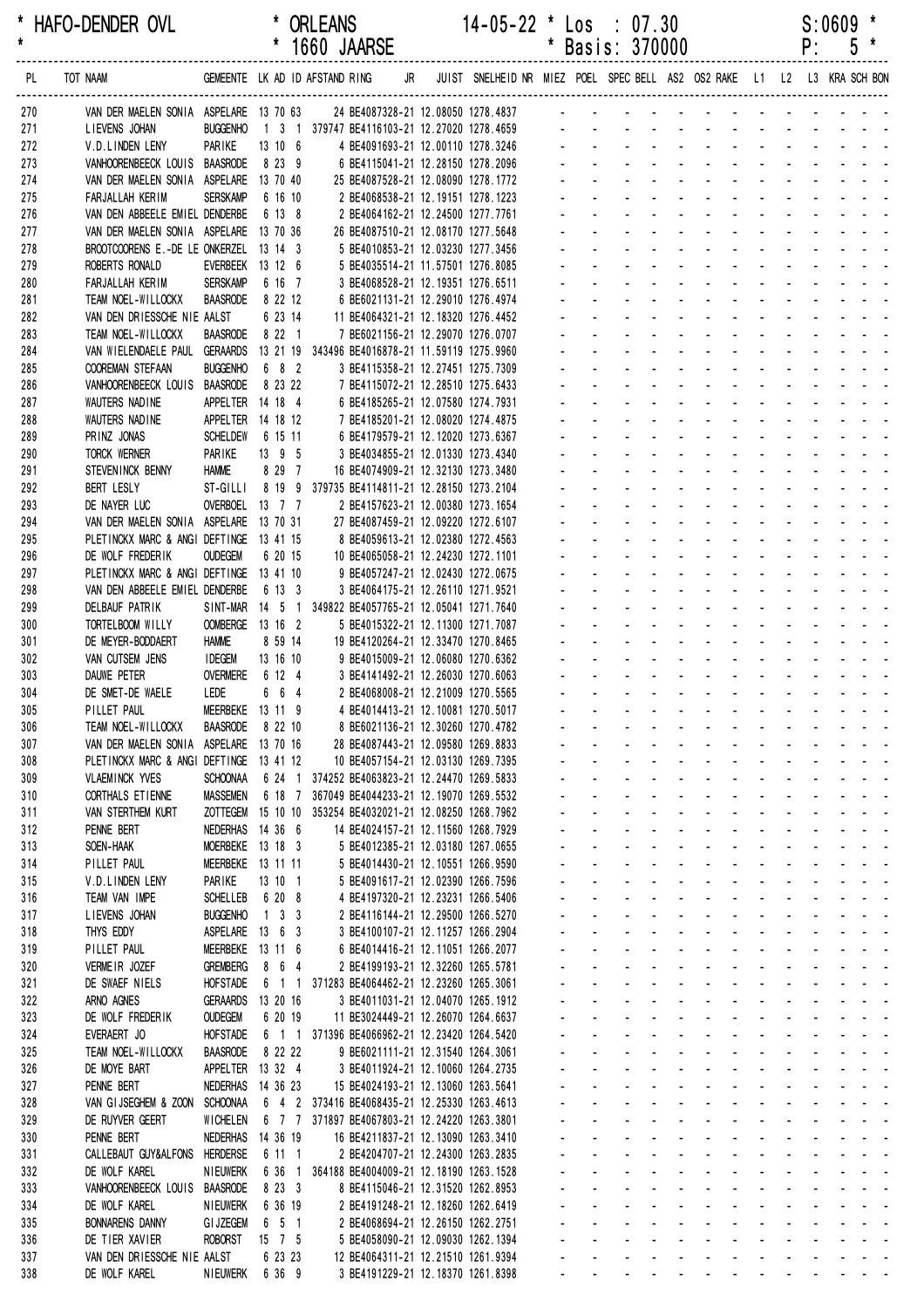| *<br>$\star$ |          | HAFO-DENDER OVL                                             |                                      | $\star$  |                     | <b>ORLEANS</b><br>1660 JAARSE  |                                                                                    | $14 - 05 - 22$ *                                                        | $\ast$                      |                                                  | Los : 07.30<br>Basis: 370000                                                                |                                                           |                                                                                            |                                    |                                               |                                     | P:                          | S:0609<br>6 | $\ast$                                                                                                                                                   |
|--------------|----------|-------------------------------------------------------------|--------------------------------------|----------|---------------------|--------------------------------|------------------------------------------------------------------------------------|-------------------------------------------------------------------------|-----------------------------|--------------------------------------------------|---------------------------------------------------------------------------------------------|-----------------------------------------------------------|--------------------------------------------------------------------------------------------|------------------------------------|-----------------------------------------------|-------------------------------------|-----------------------------|-------------|----------------------------------------------------------------------------------------------------------------------------------------------------------|
| PL           | TOT NAAM |                                                             |                                      |          |                     | GEMEENTE LK AD ID AFSTAND RING | JR                                                                                 | JUIST SNELHEID NR MIEZ POEL SPEC BELL AS2 OS2 RAKE L1 L2 L3 KRA SCH BON |                             |                                                  |                                                                                             |                                                           |                                                                                            |                                    |                                               |                                     |                             |             |                                                                                                                                                          |
| 339          |          | VDELSEN DANNY&BJORN                                         | <b>BAASRODE</b>                      |          | 8 4 3               |                                | 2 BE4115762-21 12.31511 1261.6892                                                  |                                                                         |                             |                                                  |                                                                                             |                                                           |                                                                                            |                                    |                                               |                                     |                             |             |                                                                                                                                                          |
| 340          |          | <b>BONNARENS DANNY</b>                                      | <b>GI JZEGEM</b>                     |          | 6 5 4               |                                | 3 BE4068680-21 12.26270 1261.4235                                                  |                                                                         |                             |                                                  |                                                                                             |                                                           |                                                                                            |                                    |                                               |                                     |                             |             |                                                                                                                                                          |
| 341          |          | DE MEYER-BODDAERT                                           | <b>HAMME</b>                         |          | 8 59 9              |                                | 20 BE4120223-21 12.36040 1261.3657                                                 |                                                                         |                             |                                                  |                                                                                             |                                                           |                                                                                            |                                    |                                               |                                     |                             |             |                                                                                                                                                          |
| 342<br>343   |          | <b>LIMPENS LUC</b><br>DE MEYER-BODDAERT                     | <b>HAALTERT</b><br><b>HAMME</b>      |          | 6 7 1<br>8 59 8     |                                | 362840 BE4064617-21 12.17399 1261.3283<br>21 BE4120244-21 12.36060 1261.2284       |                                                                         |                             |                                                  |                                                                                             |                                                           |                                                                                            |                                    |                                               |                                     |                             |             |                                                                                                                                                          |
| 344          |          | SAEYS WILLY                                                 | ST.GILLI                             |          |                     |                                | 8 8 2 379461 BE4115828-21 12.30520 1261.2265                                       |                                                                         |                             |                                                  |                                                                                             |                                                           |                                                                                            |                                    |                                               |                                     |                             |             |                                                                                                                                                          |
| 345          |          | VAN DER MAELEN SONIA ASPELARE 13 70 2                       |                                      |          |                     |                                | 29 BE4087354-21 12.11590 1260.8015                                                 |                                                                         |                             |                                                  |                                                                                             |                                                           |                                                                                            |                                    |                                               |                                     |                             |             |                                                                                                                                                          |
| 346          |          | VANHOORENBEECK LOUIS BAASRODE                               |                                      |          | 8 23 5              |                                | 9 BE4115002-21 12.32240 1260.6680                                                  |                                                                         |                             |                                                  |                                                                                             |                                                           |                                                                                            |                                    |                                               |                                     |                             |             |                                                                                                                                                          |
| 347          |          | CALLEBAUT GEERT                                             | <b>HERDERSE</b>                      |          | 6 20 19             |                                | 2 BE4064591-21 12.25100 1260.3930                                                  |                                                                         |                             |                                                  |                                                                                             |                                                           |                                                                                            |                                    |                                               |                                     |                             |             |                                                                                                                                                          |
| 348          |          | VAN STERTHEM KURT                                           | ZOTTEGEM 15 10 1                     |          |                     |                                | 2 BE4032035-21 12.10210 1260.0464                                                  |                                                                         |                             |                                                  |                                                                                             |                                                           |                                                                                            |                                    |                                               |                                     |                             |             |                                                                                                                                                          |
| 349<br>350   |          | SOEN-HAAK<br>VANHOORENBEECK LOUIS                           | MOERBEKE 13 18 17<br><b>BAASRODE</b> |          | 8 23 14             |                                | 6 BE4012383-21 12.04590 1259.3090<br>10 BE4115075-21 12.32520 1258.7255            |                                                                         |                             |                                                  |                                                                                             |                                                           |                                                                                            |                                    |                                               |                                     |                             |             |                                                                                                                                                          |
| 351          |          | TEAM NOEL-WILLOCKX                                          | <b>BAASRODE</b>                      |          | 8 22 17             |                                | 10 BE6021161-21 12.33170 1258.5393                                                 |                                                                         |                             |                                                  |                                                                                             |                                                           |                                                                                            |                                    |                                               |                                     |                             |             |                                                                                                                                                          |
| 352          |          | TEAM VAN IMPE                                               | <b>SCHELLEB</b>                      |          | 6 20 4              |                                | 5 BE4197310-21 12.25161 1258.4621                                                  |                                                                         |                             |                                                  |                                                                                             |                                                           |                                                                                            |                                    |                                               |                                     |                             |             |                                                                                                                                                          |
| 353          |          | DE MEYER-BODDAERT                                           | <b>HAMME</b>                         |          | 8 59 23             |                                | 22 BE4120203-21 12.36520 1258.0773                                                 |                                                                         |                             |                                                  |                                                                                             |                                                           |                                                                                            |                                    |                                               |                                     |                             |             |                                                                                                                                                          |
| 354          |          | ERAUW JOSE                                                  | <b>BERLARE</b>                       |          | 643                 |                                | 3 BE4064568-21 12.28599 1257.3782                                                  |                                                                         |                             |                                                  |                                                                                             |                                                           |                                                                                            |                                    |                                               |                                     |                             |             |                                                                                                                                                          |
| 355          |          | ERAUW JOSE                                                  | <b>BERLARE</b>                       |          | $6 \quad 4 \quad 2$ |                                | 4 BE4064524-21 12.29019 1257.2381                                                  |                                                                         |                             |                                                  |                                                                                             |                                                           |                                                                                            |                                    |                                               |                                     |                             |             |                                                                                                                                                          |
| 356<br>357   |          | LIEVENS JOHAN<br>DU VILLE LUC                               | <b>BUGGENHO</b><br><b>DEFTINGE</b>   |          | $1 \quad 3 \quad 2$ |                                | 3 BE4116137-21 12.32050 1257.0935<br>13 3 2 348510 BE4057369-21 12.07141 1257.0924 |                                                                         |                             |                                                  |                                                                                             |                                                           |                                                                                            |                                    |                                               |                                     |                             |             |                                                                                                                                                          |
| 358          |          | DE WOLF FREDERIK                                            | <b>OUDEGEM</b>                       |          | 6 20 3              |                                | 12 BE4065069-21 12.27550 1257.0227                                                 |                                                                         |                             |                                                  |                                                                                             |                                                           |                                                                                            |                                    |                                               |                                     |                             |             |                                                                                                                                                          |
| 359          |          | TORTELBOOM WILLY                                            | <b>OOMBERGE</b>                      | 13 16 7  |                     |                                | 6 BE4015343-21 12.14550 1256.4586                                                  |                                                                         |                             |                                                  |                                                                                             |                                                           |                                                                                            |                                    |                                               |                                     |                             |             |                                                                                                                                                          |
| 360          |          | VANDENELSEN YAELLE                                          | <b>BAASRODE</b>                      |          | 8 7 6               |                                | 4 BE4115548-21 12.34109 1256.4235                                                  |                                                                         |                             |                                                  |                                                                                             |                                                           |                                                                                            |                                    |                                               |                                     |                             |             |                                                                                                                                                          |
| 361          |          | VANEXTERGEM JOHAN                                           | <b>APPELS</b>                        |          | 8 16 11             |                                | 3 BE4065559-21 12.30590 1256.2157                                                  |                                                                         |                             |                                                  |                                                                                             |                                                           |                                                                                            |                                    |                                               |                                     |                             |             |                                                                                                                                                          |
| 362<br>363   |          | V.D.LINDEN LENY<br><b>VLAEMINCK YVES</b>                    | <b>PARIKE</b><br><b>SCHOONAA</b>     |          | 13 10 4<br>6 24 17  |                                | 6 BE4091623-21 12.04570 1256.1629<br>2 BE4063821-21 12.27570 1256.0899             |                                                                         |                             |                                                  |                                                                                             |                                                           |                                                                                            |                                    |                                               |                                     |                             |             |                                                                                                                                                          |
| 364          |          | TEAM NOEL-WILLOCKX                                          | <b>BAASRODE</b>                      |          | 8 2 2 4             |                                | 11 BE6021147-21 12.33560 1255.8478                                                 |                                                                         |                             |                                                  |                                                                                             |                                                           |                                                                                            |                                    |                                               |                                     |                             |             |                                                                                                                                                          |
| 365          |          | DECLERCQ MARC                                               | <b>EVERBEEK</b>                      |          |                     |                                | 13 9 1 343938 BE4218709-21 12.03540 1255.7065                                      |                                                                         |                             |                                                  |                                                                                             |                                                           |                                                                                            |                                    |                                               |                                     |                             |             |                                                                                                                                                          |
| 366          |          | PENNE BERT                                                  | NEDERHAS 14 36 3                     |          |                     |                                | 17 BE4024113-21 12.14580 1255.2872                                                 |                                                                         |                             |                                                  |                                                                                             |                                                           |                                                                                            |                                    |                                               |                                     |                             |             |                                                                                                                                                          |
| 367          |          | PLATTEEUW-BRANDENO                                          | <b>WICHELEN</b>                      |          | 6 29 2              |                                | 4 BE4064847-21 12.26570 1255.2719                                                  |                                                                         |                             |                                                  |                                                                                             |                                                           |                                                                                            |                                    |                                               |                                     |                             |             |                                                                                                                                                          |
| 368          |          | PLATTEEUW-BRANDENO                                          | <b>WICHELEN</b>                      |          | 6 29 22             |                                | 5 BE3016497-21 12.27010 1254.9902                                                  |                                                                         |                             |                                                  |                                                                                             |                                                           |                                                                                            |                                    |                                               |                                     |                             |             |                                                                                                                                                          |
| 369          |          | PLETINCKX MARC & ANGI DEFTINGE 13 41 26<br>DE SMET-DE WAELE | LEDE                                 |          | 6 6 6               |                                | 11 BE4059610-21 12.06280 1254.8131<br>3 BE4068030-21 12.24429 1254.6053            |                                                                         |                             |                                                  |                                                                                             |                                                           |                                                                                            |                                    |                                               |                                     |                             |             |                                                                                                                                                          |
| 370<br>371   |          | THYS EDDY                                                   | ASPELARE 13 6 6                      |          |                     |                                | 4 BE4100191-21 12.14047 1254.4779                                                  |                                                                         |                             |                                                  |                                                                                             |                                                           |                                                                                            |                                    |                                               |                                     |                             |             |                                                                                                                                                          |
| 372          |          | FAMILIE DE KERPEL                                           | <b>MOORSEL</b>                       |          |                     |                                | 4 12 2 371304 BE4109136-21 12.26059 1253.9888                                      |                                                                         |                             |                                                  |                                                                                             |                                                           |                                                                                            |                                    |                                               |                                     |                             |             |                                                                                                                                                          |
| 373          |          | KEYMOLEN J.P.                                               | LEBBEKE                              |          | 4 9 5               |                                | 2 BE4109961-21 12.30140 1253.9714                                                  |                                                                         |                             |                                                  |                                                                                             |                                                           |                                                                                            |                                    |                                               |                                     |                             |             |                                                                                                                                                          |
| 374          |          | BOEYKENS FRANCOIS                                           | LEBBEKE                              |          |                     |                                | 4 6 4 377829 BE4110534-21 12.31200 1253.8573                                       |                                                                         |                             |                                                  |                                                                                             |                                                           | and the company of the company                                                             |                                    |                                               |                                     |                             |             |                                                                                                                                                          |
| 375          |          | VAN HAUTE ANDRE                                             | <b>MOERZEKE</b>                      |          | 6 20 7              |                                | 10 BE4165117-21 12.36129 1253.4951                                                 |                                                                         |                             |                                                  |                                                                                             |                                                           | and a straight                                                                             |                                    |                                               |                                     |                             |             |                                                                                                                                                          |
| 376<br>377   |          | VAN DEN DRIESSCHE NIE AALST<br>PELEMAN FELIX                | BUGGENHO 10 17 13                    |          | 6 23 15             |                                | 13 BE4064211-21 12.23490 1253.4925<br>6 BE4115463-21 12.34000 1253.3158            |                                                                         |                             | $\mathcal{L}^{\pm}$                              | $\omega_{\rm{max}}$                                                                         |                                                           | and a straight<br>and a straight                                                           | $\sim$<br>$\Delta \sim 10^{-11}$   | $\sim 100$<br>$\sim$                          | $\mathbf{r}$<br>$\omega_{\rm{max}}$ | $\Delta \sim 10^{-1}$       |             | and the state of the state of                                                                                                                            |
| 378          |          | DE MEYER-BODDAERT                                           | <b>HAMME</b>                         |          | 8 59 48             |                                | 23 BE4120276-21 12.38080 1252.9057                                                 |                                                                         | $\blacksquare$              | $\blacksquare$                                   | $\sim 100$                                                                                  | $\mathcal{L}^{\text{max}}$                                | $\omega_{\rm{max}}$<br>$\sim 10$                                                           | $\blacksquare$                     |                                               |                                     |                             |             |                                                                                                                                                          |
| 379          |          | PILLET PAUL                                                 | MEERBEKE 13 11 10                    |          |                     |                                | 7 BE4014409-21 12.14051 1252.8363                                                  |                                                                         |                             | $\blacksquare$                                   | $\sim 100$                                                                                  | $\omega_{\rm{max}}=0.1$                                   | $\Delta \sim 100$                                                                          | $\blacksquare$                     |                                               |                                     |                             |             |                                                                                                                                                          |
| 380          |          | FRANCOIS WILLY                                              | <b>SERSKAMP</b>                      |          | 6 7 6               |                                | 3 BE4061432-21 12.24590 1252.8165                                                  |                                                                         |                             |                                                  |                                                                                             | $\mathbf{z} = \mathbf{z}$                                 | $\sim$<br>$\omega$                                                                         | $\sim 100$                         |                                               |                                     |                             |             |                                                                                                                                                          |
| 381          |          | VAN DER MAELEN SONIA ASPELARE 13 70 25                      |                                      |          |                     |                                | 30 BE4087470-21 12.13500 1252.5837                                                 |                                                                         |                             |                                                  |                                                                                             | $\omega_{\rm{max}}=0.1$                                   | $\sim$                                                                                     |                                    | $\omega_{\rm{max}}=2.5$                       | $\mathbf{r}$                        |                             |             | $\begin{array}{cccccccccccccc} \bullet & \bullet & \bullet & \bullet & \bullet & \bullet & \bullet \end{array}$                                          |
| 382          |          | <b>RAES FRANS</b>                                           | <b>MOORSEL</b>                       |          |                     |                                | 6 4 1 371650 BE4108518-21 12.26448 1252.4151                                       |                                                                         | ÷.                          | ä,<br>$\mathbf{r}$                               | $\mathbf{L}^{\text{max}}$<br>$\Delta \sim 10^4$                                             | <b>All Cards</b><br>$\omega_{\rm{max}}$                   | $\mathcal{L}^{\mathcal{A}}$<br>$\Delta \sim 10^4$<br>$\Delta \sim 10^4$                    | $\mathbf{r}$                       | <b>Contractor</b><br>and a state              | $\Delta \sim 10^4$                  | $\Delta \sim 100$           |             | and a strain and a<br>$\omega_{\rm{eff}}$ , $\omega_{\rm{eff}}$ , $\omega_{\rm{eff}}$                                                                    |
| 383<br>384   |          | <b>MERTENS STEFAN</b><br>VANEXTERGEM JOHAN                  | GERAARDS 13 10 4<br><b>APPELS</b>    |          | 8 16 13             |                                | 3 BE4013734-21 12.08520 1252.3261<br>4 BE4065535-21 12.32020 1251.8486             |                                                                         | $\blacksquare$              | $\mathbf{r}$                                     | $\sim 100$                                                                                  | $\sim 100$                                                | $\sim$<br>$\sim$                                                                           | $\mathbf{r}$                       | $\sim$                                        |                                     |                             |             | $\sim 100$ km s $^{-1}$                                                                                                                                  |
| 385          |          | <b>OPDECAM STEPHAN</b>                                      | GODVEERD 15 12 1                     |          |                     |                                | 2 BE4098121-21 12.12511 1251.4651                                                  |                                                                         |                             | $\omega$                                         | $\mathbf{L}^{\text{max}}$                                                                   | $\mathcal{L}^{\text{max}}$ and $\mathcal{L}^{\text{max}}$ | $\mathcal{L}_{\mathcal{A}}$                                                                | $\mathbf{r}$                       |                                               |                                     |                             |             | $\mathcal{L}^{\text{max}}(\mathcal{L}^{\text{max}})$ . The $\mathcal{L}^{\text{max}}$                                                                    |
| 386          |          | DE GRAUWE ERWIN                                             | <b>BERLARE</b>                       |          | $6 \quad 4 \quad 2$ |                                | 2 BE4062360-21 12.30171 1251.4378                                                  |                                                                         |                             |                                                  |                                                                                             | and a straight                                            | $\sim$ $\sim$                                                                              |                                    |                                               |                                     |                             |             |                                                                                                                                                          |
| 387          |          | ROELANDT DANNY                                              | DENDERHO 14 40 21                    |          |                     |                                | 3 BE4028496-21 12.17260 1251.3093                                                  |                                                                         |                             | $\mathcal{L}^{\pm}$                              |                                                                                             |                                                           | <b>All Card Card</b>                                                                       | $\sim 100$                         | $\sim$                                        |                                     |                             |             |                                                                                                                                                          |
| 388          |          | VAN CUTSEM JENS                                             | <b>IDEGEM</b>                        |          | 13 16 13            |                                | 10 BE4015034-21 12.10240 1251.3017                                                 |                                                                         |                             | $\mathbf{r}$                                     | $\Delta \sim 100$                                                                           |                                                           | $\Delta \phi = \Delta \phi = 0.01$ and                                                     | $\mathbf{r}$                       | $\sim 100$                                    | $\mathbf{r}$                        |                             |             | $\omega_{\rm{max}}$ , and $\omega_{\rm{max}}$                                                                                                            |
| 389          |          | RAEMDONCK-RUYS                                              | Hamme<br><b>BAASRODE</b>             |          | 8 21 12<br>8 22 19  |                                | 2 BE4119663-21 12.38480 1250.9521<br>12 BE6021067-21 12.35100 1250.7723            |                                                                         |                             | $\omega_{\rm{max}}$<br>$\mathbf{L}^{\text{max}}$ | $\mathbf{L}^{\text{max}}$<br>$\mathbf{L}^{\text{max}}$<br>$\omega_{\rm{max}}$<br>$\sim 100$ |                                                           | and a straight and a straight<br>and a straight and                                        |                                    | $\sim$                                        | $\mathcal{L}^{\mathcal{A}}$         |                             |             | $\mathcal{L} = \mathcal{L} \mathcal{L}$                                                                                                                  |
| 390<br>391   |          | TEAM NOEL-WILLOCKX<br>SAEYS WILLY                           | ST.GILLI                             |          | 8 8 6               |                                | 2 BE4115836-21 12.33230 1250.7642                                                  |                                                                         |                             | $\blacksquare$                                   |                                                                                             | and a straightful and state                               |                                                                                            |                                    |                                               |                                     |                             |             |                                                                                                                                                          |
| 392          |          | VAN HAUTE ANDRE                                             | MOERZEKE                             |          | 6 20 3              |                                | 11 BE4165126-21 12.36539 1250.7041                                                 |                                                                         |                             |                                                  |                                                                                             | $\Delta \phi = \Delta \phi = 0.01$ and                    |                                                                                            |                                    |                                               |                                     |                             |             |                                                                                                                                                          |
| 393          |          | STEVENINCK BENNY                                            | <b>HAMME</b>                         |          | 8 29 19             |                                | 17 BE4074980-21 12.37490 1250.1825                                                 |                                                                         |                             | $\mathcal{L}^{\pm}$                              | $\sim 100$                                                                                  | $\Delta\phi$ and $\Delta\phi$                             | $\mathcal{L}_{\mathcal{A}}$                                                                |                                    |                                               |                                     |                             |             |                                                                                                                                                          |
| 394          |          | STEVENINCK BENNY                                            | <b>HAMME</b>                         |          | 8 29 17             |                                | 18 BE4074963-21 12.37500 1250.1148                                                 |                                                                         |                             |                                                  | $\sim$                                                                                      | $\sim 100$<br>$\blacksquare$                              | $\sim$                                                                                     | $\mathbf{r}$                       | $\sim 100$                                    | $\mathbf{r}$                        | $\mathcal{L}_{\mathcal{A}}$ |             | <b>Contract Contract Contract</b>                                                                                                                        |
| 395          |          | PRINZ JONAS                                                 | <b>SCHELDEW</b>                      |          | 6 15 10             |                                | 7 BE4174871-21 12.17240 1249.8539                                                  |                                                                         |                             | ÷.                                               | $\mathbf{L}^{\text{max}}$                                                                   | and a state                                               | $\Delta \sim 100$                                                                          |                                    | $\Delta \phi = \Delta \phi$ and $\Delta \phi$ | $\omega_{\rm{max}}$                 | $\Delta \sim 100$           |             | $\omega_{\rm{eff}}$ , $\omega_{\rm{eff}}$ , $\omega_{\rm{eff}}$                                                                                          |
| 396<br>397   |          | <b>VERLINDEN CJC</b><br>DE NAYER LUC                        | S-B-BOEK 15 21 7<br>OVERBOEL 13 7 3  |          |                     |                                | 2 BE4058144-21 12.09240 1249.7960<br>3 BE4157654-21 12.05520 1249.0128             |                                                                         | $\blacksquare$              | $\sim$<br>$\blacksquare$                         | $\Delta \sim 100$<br>$\sim$                                                                 | $\omega_{\rm{max}}$<br>$\sim 100$                         | $\omega_{\rm{max}}$<br>$\Delta \sim 10^4$<br>$\blacksquare$<br>$\mathcal{L}_{\mathcal{A}}$ | $\Delta \sim 100$<br>$\mathbf{r}$  | $\sim$<br>$\mathbf{r}$                        | $\omega_{\rm{max}}$                 | $\Delta \sim 100$<br>$\sim$ |             | $\omega_{\rm{eff}}$ , $\omega_{\rm{eff}}$ , $\omega_{\rm{eff}}$<br>$\mathcal{L}^{\text{max}}(\mathcal{L}^{\text{max}})$ . The $\mathcal{L}^{\text{max}}$ |
| 398          |          | VERLINDEN CJC                                               | S-B-BOEK 15 21 8                     |          |                     |                                | 3 BE4058156-21 12.09410 1248.5299                                                  |                                                                         |                             | ä,                                               |                                                                                             | $\omega_{\rm{max}}$                                       | $\mathcal{L}^{\pm}$<br>$\mathbf{r}$                                                        | $\mathbf{r}$                       |                                               | $\mathbf{r}$                        |                             |             | $\Delta \phi = \Delta \phi = 0.1$                                                                                                                        |
| 399          |          | SOEN-HAAK                                                   | MOERBEKE 13 18 15                    |          |                     |                                | 7 BE4012320-21 12.07270 1248.1132                                                  |                                                                         |                             | ÷.                                               |                                                                                             | $\omega_{\rm{max}}$ , $\omega_{\rm{max}}$                 | $\mathbf{r}$                                                                               |                                    |                                               | $\mathbf{r}$                        |                             |             |                                                                                                                                                          |
| 400          |          | FARJALLAH KERIM                                             | <b>SERSKAMP</b>                      |          | 6 16 16             |                                | 4 BE4068549-21 12.26251 1247.2204                                                  |                                                                         |                             | ä,                                               | $\sim 100$                                                                                  | $\omega_{\rm{max}}=0.1$                                   | $\mathcal{L}$                                                                              | $\mathbf{r}$                       | $\sim 100$                                    | L.                                  |                             |             | $\omega_{\rm{max}}$                                                                                                                                      |
| 401          |          | PLETINCKX MARC & ANGI DEFTINGE 13 41 34                     |                                      |          |                     |                                | 12 BE4057267-21 12.08150 1246.7709                                                 |                                                                         |                             | ¥.                                               | $\mathbf{L}^{\text{max}}$                                                                   |                                                           | and a straight                                                                             | $\Delta \sim 10^{-11}$             | $\sim$                                        |                                     |                             |             | $\mathcal{L}^{\text{max}}$                                                                                                                               |
| 402          |          | ROELANDT DANNY                                              | DENDERHO 14 40 27                    |          |                     |                                | 4 BE4028430-21 12.18300 1246.6828                                                  |                                                                         | $\mathcal{L}^{\mathcal{L}}$ |                                                  | $\mathbf{L}^{\text{max}}$<br>$\sim 100$                                                     |                                                           | and a state of                                                                             | $\sim 100$                         |                                               |                                     |                             |             |                                                                                                                                                          |
| 403<br>404   |          | COSI JN ROBRECHT<br>CAMPHIJN ERIC                           | <b>POLLARE</b><br><b>NINOVE</b>      | 13 25 24 | 14 17 9             |                                | 5 BE4011396-21 12.14340 1246.6780<br>6 BE4011113-21 12.16320 1246.5391             |                                                                         |                             | $\blacksquare$                                   | $\Delta \sim 100$                                                                           | and a strategic<br>and a straight                         | <b>Contractor</b><br>$\mathcal{L}_{\mathcal{A}}$                                           | $\mathbf{r}$<br>$\Delta \sim 10^4$ |                                               |                                     |                             |             |                                                                                                                                                          |
| 405          |          | ROELANDT DANNY                                              | DENDERHO 14 40 35                    |          |                     |                                | 5 BE4028451-21 12.18340 1246.3948                                                  |                                                                         |                             |                                                  | $\Delta \sim 100$<br>$\Delta \sim 100$                                                      | $\sim 100$<br>$\sim$                                      | $\mathcal{L}_{\mathcal{A}}$                                                                |                                    | $\omega_{\rm{max}}$ , $\omega_{\rm{max}}$     | $\Delta \sim 10^4$                  |                             |             |                                                                                                                                                          |
| 406          |          | COPPENS CHRIS                                               | <b>VOORDE</b>                        |          |                     |                                | 14 21 20 353924 BE4087663-21 12.14070 1245.6995                                    |                                                                         |                             | $\mathbf{r}$                                     | $\sim 100$                                                                                  | and a state                                               | $\Delta \sim 100$                                                                          |                                    | and a state                                   |                                     | $\omega_{\rm{max}}=2.5$     |             | $\omega_{\rm{eff}}$ , $\omega_{\rm{eff}}$ , $\omega_{\rm{eff}}$                                                                                          |
| 407          |          | BOEYKENS FRANCOIS                                           | LEBBEKE                              |          | 463                 |                                | 2 BE4110542-21 12.33220 1245.4532                                                  |                                                                         |                             | $\omega_{\rm{max}}$                              | $\mathbf{L}^{\text{max}}$<br>$\sim 100$                                                     |                                                           | and a straight and a straight and                                                          |                                    |                                               |                                     |                             |             | $\omega_{\rm{eff}}$ , $\omega_{\rm{eff}}$ , $\omega_{\rm{eff}}$                                                                                          |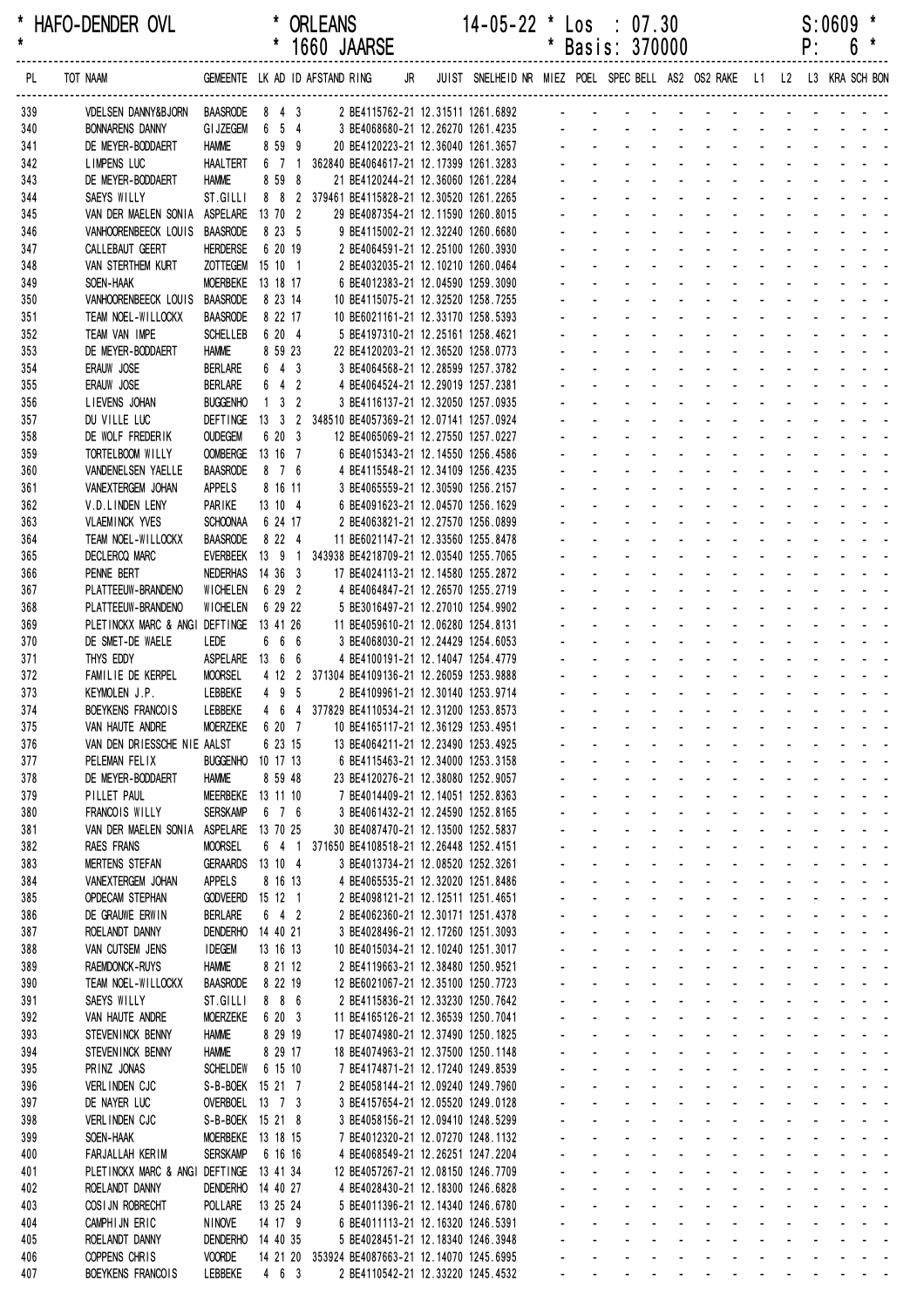| *<br>$\star$ | HAFO-DENDER OVL                                                                   |                                     |                    | <b>ORLEANS</b><br>* 1660 JAARSE                                          |    |  | $14-05-22$ * Los : 07.30                                                | *                           | Basis: 370000               |                                                        |                                                                |                                                     |                                                                |                                                                         |                                                                                               |                                   | P:                         | $S:0609$ * |                                                                                                                           |
|--------------|-----------------------------------------------------------------------------------|-------------------------------------|--------------------|--------------------------------------------------------------------------|----|--|-------------------------------------------------------------------------|-----------------------------|-----------------------------|--------------------------------------------------------|----------------------------------------------------------------|-----------------------------------------------------|----------------------------------------------------------------|-------------------------------------------------------------------------|-----------------------------------------------------------------------------------------------|-----------------------------------|----------------------------|------------|---------------------------------------------------------------------------------------------------------------------------|
| PL.          | TOT NAAM                                                                          |                                     |                    | GEMEENTE LK AD ID AFSTAND RING                                           | JR |  | JUIST SNELHEID NR MIEZ POEL SPEC BELL AS2 OS2 RAKE L1 L2 L3 KRA SCH BON |                             |                             |                                                        |                                                                |                                                     |                                                                |                                                                         |                                                                                               |                                   |                            |            |                                                                                                                           |
| 408          | <b>BOMBEKE RUDY</b>                                                               | NIEUWEKE 14 6 4                     |                    | 2 BE4215212-21 12.23460 1245.2979                                        |    |  |                                                                         |                             |                             |                                                        |                                                                |                                                     |                                                                |                                                                         |                                                                                               |                                   |                            |            |                                                                                                                           |
| 409          | DE TIER XAVIER                                                                    | ROBORST 15 7 1                      |                    |                                                                          |    |  | 6 BE4058083-21 12.12510 1245.1830                                       |                             |                             |                                                        |                                                                |                                                     |                                                                |                                                                         |                                                                                               |                                   |                            |            |                                                                                                                           |
| 410          | <b>LIMPENS LUC</b>                                                                | <b>HAALTERT</b>                     | 6 7 7              |                                                                          |    |  | 2 BE4064618-21 12.21399 1244.0300                                       |                             |                             |                                                        |                                                                |                                                     |                                                                |                                                                         |                                                                                               |                                   |                            |            |                                                                                                                           |
| 411<br>412   | BOEYKENS FRANCOIS<br>DE MEYER-BODDAERT                                            | LEBBEKE<br><b>HAMME</b>             | 462<br>8 59 13     | 3 BE4110555-21 12.33440 1243.9497<br>24 BE4120257-21 12.40260 1243.6229  |    |  |                                                                         |                             |                             |                                                        |                                                                |                                                     |                                                                |                                                                         |                                                                                               |                                   |                            |            |                                                                                                                           |
| 413          | SCHAMP DIRK                                                                       |                                     |                    | S-MART-L 15 6 4 347494 BE4014802-21 12.09267 1243.5148                   |    |  |                                                                         |                             |                             |                                                        |                                                                |                                                     |                                                                |                                                                         |                                                                                               |                                   |                            |            |                                                                                                                           |
| 414          | PLETINCKX MARC & ANGI DEFTINGE                                                    |                                     | 13 41 16           | 13 BE4057254-21 12.09000 1243.4194                                       |    |  |                                                                         |                             |                             |                                                        |                                                                |                                                     |                                                                |                                                                         |                                                                                               |                                   |                            |            |                                                                                                                           |
| 415          | MARTENS PATRICK                                                                   | S-B-BOEK 15 10 9                    |                    | 4 BE4057733-21 12.10510 1243.4111                                        |    |  |                                                                         |                             |                             |                                                        |                                                                |                                                     |                                                                |                                                                         |                                                                                               |                                   |                            |            |                                                                                                                           |
| 416          | COSIJN ANDY                                                                       | D'WINDEK 13 30 7                    |                    | 7 BE4011313-21 12.14292 1243.2428                                        |    |  |                                                                         |                             |                             |                                                        |                                                                |                                                     |                                                                |                                                                         |                                                                                               |                                   |                            |            |                                                                                                                           |
| 417          | KEYMOLEN J.P.                                                                     | LEBBEKE                             | 4 9 7              | 3 BE4109995-21 12.32550 1242.8633                                        |    |  |                                                                         |                             |                             |                                                        |                                                                |                                                     |                                                                |                                                                         |                                                                                               |                                   |                            |            |                                                                                                                           |
| 418<br>419   | VAN DEN DRIESSCHE NIE AALST<br>VANHOORENBEECK LOUIS BAASRODE                      |                                     | 6 23 10<br>8 23 15 | 14 BE4064296-21 12.26240 1242.5675<br>11 BE4115061-21 12.36530 1242.2506 |    |  |                                                                         |                             |                             |                                                        |                                                                |                                                     |                                                                |                                                                         |                                                                                               |                                   |                            |            |                                                                                                                           |
| 420          | VANDERROOST - UL IN                                                               |                                     |                    | APPELTER 14 5 3 354040 BE4186623-21 12.15001 1242.2383                   |    |  |                                                                         |                             |                             |                                                        |                                                                |                                                     |                                                                |                                                                         |                                                                                               |                                   |                            |            |                                                                                                                           |
| 421          | SAEYS WILLY                                                                       | ST.GILLI                            | 883                | 3 BE4115809-21 12.35280 1242.2337                                        |    |  |                                                                         |                             |                             |                                                        |                                                                |                                                     |                                                                |                                                                         |                                                                                               |                                   |                            |            |                                                                                                                           |
| 422          | TEAM VAN IMPE                                                                     | <b>SCHELLEB</b>                     | 6 20 16            | 6 BE4197326-21 12.29101 1242.0566                                        |    |  |                                                                         |                             |                             |                                                        |                                                                |                                                     |                                                                |                                                                         |                                                                                               |                                   |                            |            |                                                                                                                           |
| 423          | TEAM NOEL-WILLOCKX                                                                | <b>BAASRODE</b>                     | 8 22 21            | 13 BE6021278-21 12.37320 1241.1468                                       |    |  |                                                                         |                             |                             |                                                        |                                                                |                                                     |                                                                |                                                                         |                                                                                               |                                   |                            |            |                                                                                                                           |
| 424          | TEAM VAN IMPE                                                                     | <b>SCHELLEB</b>                     | 6 20 11            | 7 BE4197335-21 12.29251 1241.0195                                        |    |  |                                                                         |                             |                             |                                                        |                                                                |                                                     |                                                                |                                                                         |                                                                                               |                                   |                            |            |                                                                                                                           |
| 425<br>426   | PAREZ-VAN DE WALLE<br>DE BOE MAARTEN                                              | ST. KORNE 13 8 8<br><b>SCHENDEL</b> | 13 28 2            | 3 BE4017058-21 12.09040 1240.6175                                        |    |  | 4 BE4016960-21 12.11440 1240.3467                                       |                             |                             |                                                        |                                                                |                                                     |                                                                |                                                                         |                                                                                               |                                   |                            |            |                                                                                                                           |
| 427          | COOREMAN AUGUST                                                                   | LEBBEKE                             |                    | 4 5 2 377110 BE4200650-21 12.34050 1240.1535                             |    |  |                                                                         |                             |                             |                                                        |                                                                |                                                     |                                                                |                                                                         |                                                                                               |                                   |                            |            |                                                                                                                           |
| 428          | VAN DER MAELEN SONIA ASPELARE 13 70 58                                            |                                     |                    | 31 BE4087305-21 12.16410 1240.1314                                       |    |  |                                                                         |                             |                             |                                                        |                                                                |                                                     |                                                                |                                                                         |                                                                                               |                                   |                            |            |                                                                                                                           |
| 429          | VAN HAUTE ANDRE                                                                   | <b>MOERZEKE</b>                     | 6 20 11            | 12 BE4165129-21 12.39329 1239.9970                                       |    |  |                                                                         |                             |                             |                                                        |                                                                |                                                     |                                                                |                                                                         |                                                                                               |                                   |                            |            |                                                                                                                           |
| 430          | SCHUDD INCK BENNY                                                                 | MELDERT                             | 6 17 5             | 8 BE4108638-21 12.29310 1239.9277                                        |    |  |                                                                         |                             |                             |                                                        |                                                                |                                                     |                                                                |                                                                         |                                                                                               |                                   |                            |            |                                                                                                                           |
| 431          | CORTHALS ET IENNE                                                                 | <b>MASSEMEN</b>                     | 6 18 2             | 2 BE4044201-21 12.26020 1239.8908                                        |    |  |                                                                         |                             |                             |                                                        |                                                                |                                                     |                                                                |                                                                         |                                                                                               |                                   |                            |            |                                                                                                                           |
| 432<br>433   | VERMEIR JOZEF<br>COPPENS CHRIS                                                    | <b>GREMBERG</b><br><b>VOORDE</b>    | 8 6 1<br>14 21 19  | 3 BE4199178-21 12.38460 1239.6189<br>2 BE4087681-21 12.15330 1239.4467   |    |  |                                                                         |                             |                             |                                                        |                                                                |                                                     |                                                                |                                                                         |                                                                                               |                                   |                            |            |                                                                                                                           |
| 434          | PLETINCKX MARC & ANGI DEFTINGE 13 41 25                                           |                                     |                    | 14 BE4057237-21 12.10080 1238.3889                                       |    |  |                                                                         |                             |                             |                                                        |                                                                |                                                     |                                                                |                                                                         |                                                                                               |                                   |                            |            |                                                                                                                           |
| 435          | <b>TORCK WERNER</b>                                                               | <b>PARIKE</b>                       | $13$ $9$ $3$       | 4 BE4034823-21 12.09220 1237.8034                                        |    |  |                                                                         |                             |                             |                                                        |                                                                |                                                     |                                                                |                                                                         |                                                                                               |                                   |                            |            |                                                                                                                           |
| 436          | DE MEYER-BODDAERT                                                                 | <b>HAMME</b>                        | 8 59 17            | 25 BE4120304-21 12.41550 1237.7088                                       |    |  |                                                                         |                             |                             |                                                        |                                                                |                                                     |                                                                |                                                                         |                                                                                               |                                   |                            |            |                                                                                                                           |
| 437          | VERMEIR JOZEF                                                                     | <b>GREMBERG</b>                     | 8 6 5              | 4 BE4200281-21 12.39250 1237.0148                                        |    |  |                                                                         |                             |                             |                                                        |                                                                |                                                     |                                                                |                                                                         |                                                                                               |                                   |                            |            |                                                                                                                           |
| 438          | ARNO AGNES                                                                        | <b>GERAARDS</b>                     | 13 20 13           | 4 BE4011011-21 12.10230 1236.9137                                        |    |  |                                                                         |                             |                             |                                                        |                                                                |                                                     |                                                                |                                                                         |                                                                                               |                                   |                            |            |                                                                                                                           |
| 439<br>440   | DE MEYER-BODDAERT<br>FARJALLAH KERIM                                              | <b>HAMME</b><br><b>SERSKAMP</b>     | 8 59 43<br>6 16 14 | 26 BE4120325-21 12.42080 1236.8496<br>5 BE4068540-21 12.28561 1236.7204  |    |  |                                                                         |                             |                             |                                                        |                                                                |                                                     |                                                                |                                                                         |                                                                                               |                                   |                            |            |                                                                                                                           |
| 441          | DE MEYER-BODDAERT                                                                 | <b>HAMME</b>                        | 8 59 44            | 27 BE4120243-21 12.42120 1236.5855                                       |    |  |                                                                         |                             |                             |                                                        |                                                                |                                                     |                                                                |                                                                         |                                                                                               |                                   |                            |            |                                                                                                                           |
| 442          | <b>MERTENS STEFAN</b>                                                             | GERAARDS 13 10 9                    |                    | 4 BE4013708-21 12.12280 1236.3654                                        |    |  |                                                                         |                             |                             |                                                        |                                                                |                                                     |                                                                |                                                                         |                                                                                               |                                   |                            |            |                                                                                                                           |
| 443          | PENNE BERT                                                                        | NEDERHAS 14 36 1                    |                    | 18 BE4024134-21 12.19200 1236.3422                                       |    |  |                                                                         |                             |                             |                                                        | $\sim$                                                         | $\blacksquare$                                      | $\sim 100$ km s $^{-1}$                                        | $\mathcal{L}_{\mathrm{max}}$                                            |                                                                                               |                                   |                            |            | $\omega_{\rm{eff}}$ , $\omega_{\rm{eff}}$ , $\omega_{\rm{eff}}$                                                           |
| 444          | VERLEYEN WILFRIED                                                                 | ST.GILLI                            |                    | 8 2 1 379232 BE4116423-21 12.36480 1236.0887                             |    |  |                                                                         |                             |                             |                                                        |                                                                |                                                     |                                                                |                                                                         |                                                                                               |                                   |                            |            | فالمستحدث                                                                                                                 |
| 445<br>446   | VAN WIELENDAELE PAUL<br>SAEYS WILLY                                               | GERAARDS 13 21 10<br>ST.GILLI       | 8 8 5              |                                                                          |    |  | 2 BE4016898-21 12.07579 1235.7527                                       |                             | ÷.<br>$\mathbf{r}$          |                                                        | $\sim 100$<br>$\Delta \sim 100$                                | $\mathcal{L}_{\mathcal{A}}$<br>$\Delta \phi = 0.01$ | $\sim$ $-$<br><b>Contractor</b>                                | $\mathcal{L}^{\text{max}}$<br>$\omega_{\rm{max}}$ , $\omega_{\rm{max}}$ | $\mathbf{r}$                                                                                  | $\sim$                            |                            |            | $\mathbf{1}^{\prime}$ , and $\mathbf{1}^{\prime}$ , and $\mathbf{1}^{\prime}$                                             |
| 447          | SCHUDD INCK BENNY                                                                 | MELDERT                             | 6 17 10            |                                                                          |    |  | 4 BE4115843-21 12.37130 1235.1576<br>9 BE4108646-21 12.30430 1234.9798  |                             | L.                          |                                                        | $\Delta \sim 100$                                              |                                                     | and a state of                                                 | $\Delta \sim 10^{-1}$                                                   | ÷.                                                                                            |                                   |                            |            | $\omega_{\rm{eff}}=2.00$ km $^{-1}$                                                                                       |
| 448          | DE MEYER-BODDAERT                                                                 | <b>HAMME</b>                        | 8 59 20            | 28 BE4120275-21 12.42370 1234.9374                                       |    |  |                                                                         |                             |                             | $\omega_{\rm{max}}$                                    |                                                                |                                                     | and a straightful and state                                    |                                                                         | $\Delta \sim 10^{-11}$                                                                        | $\mathbf{r}$                      | $\Delta \sim 10^{-1}$      |            | $\sim$ 10 $\sim$ 10 $\sim$                                                                                                |
| 449          | VAN STERTHEM KURT                                                                 | ZOTTEGEM 15 10 5                    |                    |                                                                          |    |  | 3 BE4032052-21 12.16130 1234.2188                                       |                             |                             | $\mathbf{L}^{\text{max}}$                              |                                                                |                                                     | designed the state of the state                                |                                                                         |                                                                                               |                                   |                            |            | $\mathbf{u} = \mathbf{u} + \mathbf{u} + \mathbf{u} + \mathbf{u}$                                                          |
| 450          | PLATTEEUW-BRANDENO                                                                | WICHELEN                            | 6 29 4             |                                                                          |    |  | 6 BE4064848-21 12.32040 1234.0090                                       |                             |                             |                                                        | <b>All Service</b>                                             | $\mathbf{u}$                                        |                                                                |                                                                         |                                                                                               |                                   |                            |            |                                                                                                                           |
| 451          | VANDERROOST - UL IN                                                               | APPELTER 14 5 4                     |                    | 2 BE4186629-21 12.16561 1233.8683                                        |    |  |                                                                         |                             | $\mathcal{L}^{\mathcal{A}}$ |                                                        | and a strategies                                               |                                                     | $\Delta \sim 100$                                              | $\mathcal{L}^{\text{max}}$ and $\mathcal{L}^{\text{max}}$               |                                                                                               | $\sim$                            |                            |            | $\mathbf{z} = \mathbf{z} + \mathbf{z} + \mathbf{z}$                                                                       |
| 452<br>453   | VANEXTERGEM JOHAN<br>PAREZ-VAN DE WALLE                                           | <b>APPELS</b><br>ST.KORNE 13 8 5    | 8 16 5             |                                                                          |    |  | 5 BE4065611-21 12.36300 1233.6052                                       |                             | $\mathbf{r}$<br>ä,          |                                                        | $\Delta \sim 100$<br>$\omega_{\rm{max}}$                       | $\omega_{\rm{max}}$ , $\omega_{\rm{max}}$           | <b>Contract Contract</b>                                       | $\mathbf{L} = \mathbf{L}$                                               |                                                                                               |                                   |                            |            | and a strain and a<br>والمتعاط المتعاط المتعاط المتعاط                                                                    |
| 454          | <b>OPDECAM STEPHAN</b>                                                            | GODVEERD 15 12 8                    |                    | 4 BE4017081-21 12.10480 1232.9594                                        |    |  | 3 BE4088005-21 12.17061 1232.9396                                       |                             | ÷.                          |                                                        | $\mathbf{L}^{\text{max}}$<br>$\omega_{\rm{max}}$               |                                                     | and a state                                                    | $\omega_{\rm{max}}$                                                     | $\omega_{\rm{max}}$                                                                           | $\Delta \sim 10^4$                |                            |            | $\omega_{\rm{eff}}=2.0\pm0.05$                                                                                            |
| 455          | DE SLOOVER-DE MEERSMA HOFSTADE                                                    |                                     |                    | 6 19 5 370348 BE4066071-21 12.30240 1232.8495                            |    |  |                                                                         |                             | $\blacksquare$              |                                                        | $\omega_{\rm{max}}$<br>$\Delta \sim 100$                       | $\mathcal{L}_{\mathcal{A}}$                         | $\sim$                                                         | $\omega_{\rm{max}}$                                                     | $\blacksquare$                                                                                | $\sim$                            |                            |            | $\mathbf{z} = \mathbf{z} + \mathbf{z} + \mathbf{z}$                                                                       |
| 456          | COSIJN ANDY                                                                       | D'WINDEK 13 30 9                    |                    |                                                                          |    |  | 8 BE4011311-21 12.16542 1232.7706                                       |                             |                             |                                                        | and a strategies                                               |                                                     | $\sim 100$                                                     |                                                                         | $\omega_{\rm{max}}$                                                                           |                                   |                            |            | $\mathcal{L}^{\mathcal{A}}$ . The set of the set of $\mathcal{A}$                                                         |
| 457          | DE CLERCQ GUY                                                                     | MICHELBE 15 23 1                    |                    |                                                                          |    |  | 3 BE4093113-21 12.13010 1232.4398                                       |                             | ÷.                          |                                                        | and a strategies                                               |                                                     | $\sim$                                                         | $\mathcal{L}^{\text{max}}$                                              |                                                                                               |                                   |                            |            | and a state of                                                                                                            |
| 458          | DE WOLF FREDERIK                                                                  | <b>OUDEGEM</b>                      | 6 20 11            | 13 BE3024443-21 12.33520 1232.4090                                       |    |  |                                                                         | $\mathbf{r}$                | $\mathcal{L}^{\mathcal{A}}$ |                                                        | $\Delta\phi$ and $\Delta\phi$ and $\Delta\phi$                 |                                                     | <b>Contract Contract</b>                                       |                                                                         |                                                                                               | $\mathcal{L}$                     |                            |            | and a state of                                                                                                            |
| 459          | VAN DEN DRIESSCHE NIE AALST                                                       |                                     | 6 23 20            | 15 BE4064318-21 12.28530 1232.2434                                       |    |  |                                                                         | $\mathcal{L}^{\mathcal{A}}$ | ÷.<br>$\omega_{\rm{max}}$   | $\omega_{\rm{max}}$                                    |                                                                |                                                     | and a straight and a straight<br>and a straight and a straight |                                                                         | $\Delta \sim 10^{-11}$                                                                        | ÷.<br>$\mathcal{L}^{\mathcal{A}}$ | $\mathcal{L}^{\text{max}}$ |            | $\omega_{\rm{max}}$ , and $\omega_{\rm{max}}$                                                                             |
| 460<br>461   | <b>BEKE GENTIL</b><br>MARTENS PATRICK                                             | S-B-BOEK 15 10 3                    |                    | S-M-LIER 15 18 8 348935 BE4091203-21 12.13110 1232.1876                  |    |  | 5 BE4057720-21 12.13280 1231.9332                                       |                             |                             | $\mathbf{L}^{\text{max}}$                              |                                                                |                                                     | and a straight and state                                       | $\sim 100$                                                              |                                                                                               | $\sim$                            |                            |            | $\omega_{\rm{eff}}=0.01$ and $\omega_{\rm{eff}}=0.01$<br>$\mathbf{z} = \mathbf{z} + \mathbf{z} + \mathbf{z} + \mathbf{z}$ |
| 462          | CORTHALS ET IENNE                                                                 | MASSEMEN                            | 6 18 6             | 3 BE4044249-21 12.28000 1231.7081                                        |    |  |                                                                         |                             |                             |                                                        |                                                                |                                                     | and a straight and                                             | $\Delta \sim 100$                                                       |                                                                                               |                                   |                            |            | $\omega_{\rm{eff}}=2.0\pm0.05$                                                                                            |
| 463          | SCHUDD INCK BENNY                                                                 | MELDERT                             | 6 17 9             | 10 BE4108647-21 12.31350 1231.4308                                       |    |  |                                                                         |                             | a.                          |                                                        | <b>All Cards</b>                                               | $\mathbf{u}$                                        | $\Delta \sim 100$                                              |                                                                         | $\mathbf{a}^{\prime}$ , $\mathbf{a}^{\prime}$ , $\mathbf{a}^{\prime}$ , $\mathbf{a}^{\prime}$ | $\sim$                            |                            |            | $\mathbf{z} = \mathbf{z} + \mathbf{z} + \mathbf{z}$                                                                       |
| 464          | VAN DEN ABBEELE EMIEL DENDERBE                                                    |                                     | 6 13 10            |                                                                          |    |  | 4 BE4064171-21 12.35570 1231.3483                                       |                             | $\mathbf{r}$                |                                                        | and a strategies                                               |                                                     |                                                                |                                                                         |                                                                                               |                                   |                            |            | and the state of the state of the state of the                                                                            |
| 465          | <b>VERLINDEN CJC</b>                                                              | S-B-BOEK 15 21 6                    |                    |                                                                          |    |  | 4 BE4058165-21 12.13370 1231.2147                                       | ä.                          | ä,                          |                                                        |                                                                |                                                     |                                                                |                                                                         |                                                                                               |                                   |                            |            | and the contract of the contract of                                                                                       |
| 466          | COSI JN ROBRECHT                                                                  | POLLARE                             | 13 25 1            |                                                                          |    |  | 6 BE4011440-21 12.18150 1230.7476                                       | a.                          |                             | $\omega_{\rm{max}}$                                    | $\Delta \sim 10^4$<br>$\Delta \sim 100$                        |                                                     | $\Delta \phi = \Delta \phi = 0.01$                             | $\omega_{\rm{max}}$                                                     | $\mathcal{L}^{\text{max}}$                                                                    | $\Delta \sim 10^4$                |                            |            | $\omega_{\rm{eff}}=2.0\pm0.00$ km $^{-1}$                                                                                 |
| 467<br>468   | VANHOORENBEECK LOUIS<br>VERLINDEN CJC                                             | <b>BAASRODE</b><br>S-B-BOEK 15 21 2 | 8 23 11            | 12 BE4115088-21 12.39500 1230.4228                                       |    |  | 5 BE4058199-21 12.13540 1229.9859                                       |                             | $\mathbf{r}$                |                                                        | $\sim 100$<br>$\Delta \sim 100$<br>and a state                 | $\sim$                                              | $\sim$<br><b>Contractor</b>                                    | $\omega_{\rm{max}}$<br>$\omega_{\rm{max}}$                              |                                                                                               | $\sim$                            |                            |            | $\mathbf{z} = \mathbf{z} + \mathbf{z} + \mathbf{z}$<br>and the contract of                                                |
| 469          | ARNO AGNES                                                                        | GERAARDS 13 20 5                    |                    |                                                                          |    |  | 5 BE4011030-21 12.11580 1229.9681                                       |                             | ÷.                          |                                                        | and a straight                                                 |                                                     | $\sim$                                                         | $\sim$                                                                  |                                                                                               |                                   |                            |            | $\mathcal{L} = \mathcal{L} \times \mathcal{L}$                                                                            |
| 470          | VERLINDEN CJC                                                                     | S-B-BOEK 15 21 9                    |                    |                                                                          |    |  | 6 BE4058212-21 12.13590 1229.6250                                       |                             | $\mathbf{r}$                |                                                        | and a strategies                                               |                                                     | <b>Contractor</b>                                              | $\omega_{\rm{max}}=0.1$                                                 |                                                                                               | $\mathbf{r}$                      | $\mathcal{L}$              |            | and a state of                                                                                                            |
| 471          | VAN DEN DRIESSCHE NIE AALST                                                       |                                     | 6 23 18            | 16 BE4064344-21 12.29320 1229.5693                                       |    |  |                                                                         |                             | L.                          |                                                        | $\omega_{\rm{max}}$                                            |                                                     | and a straight                                                 | $\omega_{\rm{max}}$                                                     | ÷.                                                                                            | $\mathcal{L}$                     | ÷.                         |            | $\omega_{\rm{max}}$ and $\omega_{\rm{max}}$                                                                               |
| 472          | VANHOORENBEECK LOUIS BAASRODE                                                     |                                     | 8 23 19            | 13 BE4115020-21 12.40059 1229.3713                                       |    |  |                                                                         |                             |                             | $\mathcal{L}_{\text{max}}$                             | $\Delta \sim 100$<br>$\omega_{\rm{max}}$                       | $\Delta \sim 100$                                   | $\Delta \sim 10^4$                                             | $\mathbf{L}^{\text{max}}$                                               | ¥.                                                                                            | $\mathbf{r}$                      | $\mathcal{L}^{\text{max}}$ |            | $\sim 100$                                                                                                                |
| 473          | PLETINCKX MARC & ANGI DEFTINGE 13 41 17<br>VAN DER MAELEN SONIA ASPELARE 13 70 68 |                                     |                    | 15 BE5035059-21 12.12240 1228.4490<br>32 BE4087441-21 12.19270 1228.2778 |    |  |                                                                         |                             |                             | $\mathbf{L}^{\text{max}}$<br>$\mathbf{L}^{\text{max}}$ | $\Delta \sim 100$<br>$\Delta \sim 100$<br><b>Service</b> State |                                                     | <b>All Cards</b><br>All Card                                   | $\omega_{\rm{max}}$                                                     | $\mathbf{r}$<br>and a state of                                                                | $\sim$                            |                            |            | $\mathcal{L}^{\text{max}}(\mathcal{L}^{\text{max}})$ , where $\mathcal{L}^{\text{max}}$<br>$\omega_{\rm{eff}}=2.0\pm0.00$ |
| 474<br>475   | COSI JN ROBRECHT                                                                  | POLLARE                             | $13 \t25 \t2$      | 7 BE4011404-21 12.18510 1228.1911                                        |    |  |                                                                         |                             |                             |                                                        | $\mathcal{L}^{\text{max}}$                                     |                                                     |                                                                | $\sim 100$                                                              |                                                                                               |                                   |                            |            |                                                                                                                           |
| 476          | PLETINCKX MARC & ANGI DEFTINGE 13 41 13                                           |                                     |                    | 16 BE4057178-21 12.12290 1228.0866                                       |    |  |                                                                         |                             | $\Delta \sim 100$           | and the                                                |                                                                |                                                     |                                                                |                                                                         |                                                                                               |                                   |                            |            | design and a state of the state of the state                                                                              |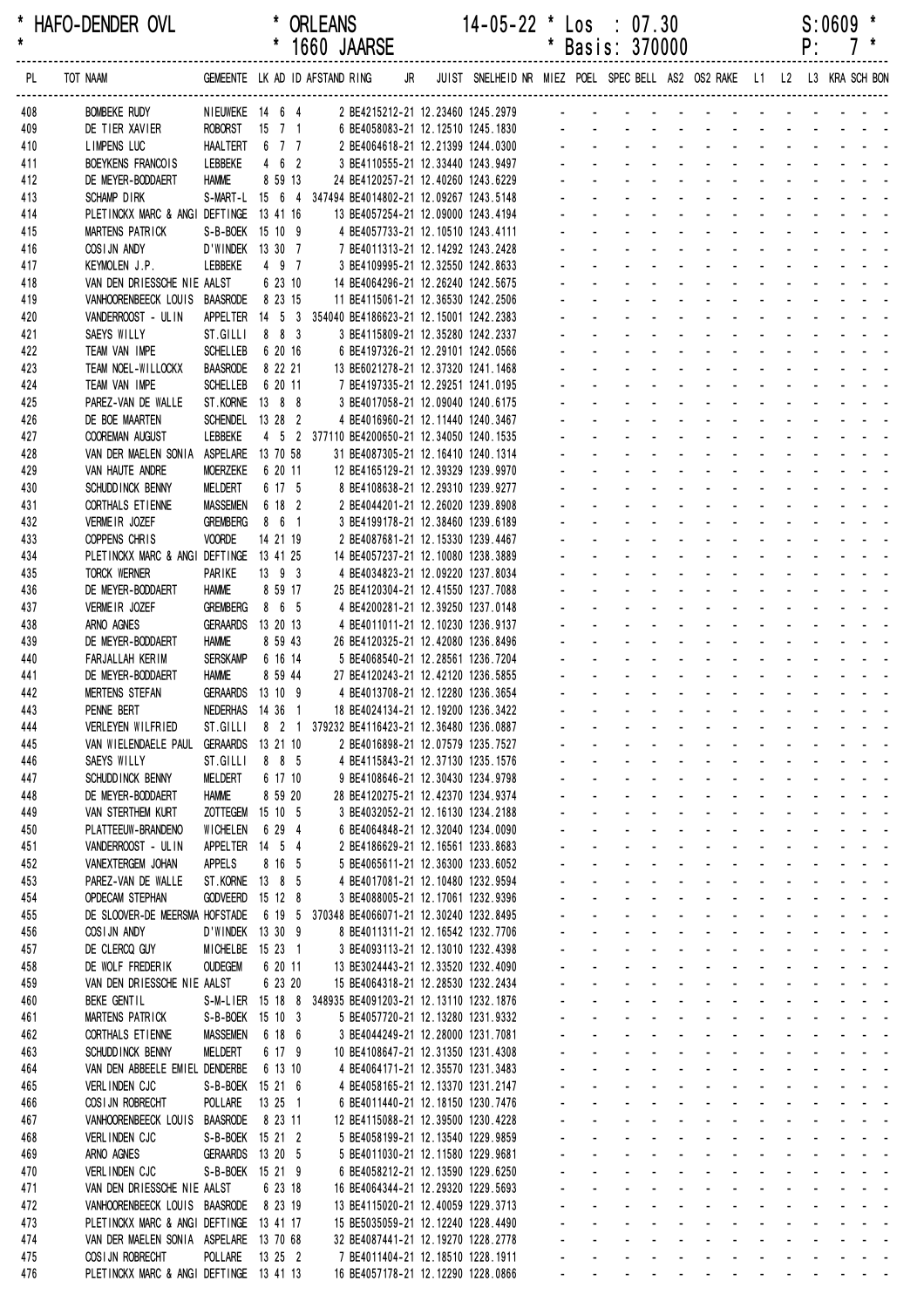| *<br>$\star$ | HAFO-DENDER OVL                                            |                                      |                    |                                | <b>ORLEANS</b><br>1660 JAARSE                  |    |  | $14 - 05 - 22$ *                                                        | * | Los<br>Basis: 370000      |                           | $\div$ 07.30                                                 |                                                            |                                                                    |                                                          |                                           |                       | P:             | S:0609 | 8                                                                                                                     |
|--------------|------------------------------------------------------------|--------------------------------------|--------------------|--------------------------------|------------------------------------------------|----|--|-------------------------------------------------------------------------|---|---------------------------|---------------------------|--------------------------------------------------------------|------------------------------------------------------------|--------------------------------------------------------------------|----------------------------------------------------------|-------------------------------------------|-----------------------|----------------|--------|-----------------------------------------------------------------------------------------------------------------------|
| PL           | TOT NAAM                                                   |                                      |                    |                                | GEMEENTE LK AD ID AFSTAND RING                 | JR |  | JUIST SNELHEID NR MIEZ POEL SPEC BELL AS2 OS2 RAKE L1 L2 L3 KRA SCH BON |   |                           |                           |                                                              |                                                            |                                                                    |                                                          |                                           |                       |                |        |                                                                                                                       |
| 477          | VANEXTERGEM JOHAN                                          | APPELS                               |                    | 8 16 2                         |                                                |    |  | 6 BE4065508-21 12.37590 1227.6638                                       |   |                           |                           |                                                              |                                                            |                                                                    |                                                          |                                           |                       |                |        |                                                                                                                       |
| 478          | VAN CUTSEM JENS                                            | <b>IDEGEM</b>                        | 13 16 11           |                                |                                                |    |  | 11 BE4015053-21 12.15480 1227.6592                                      |   |                           |                           |                                                              |                                                            |                                                                    |                                                          |                                           |                       |                |        |                                                                                                                       |
| 479          | VERMEIR JOZEF                                              | <b>GREMBERG</b>                      | 8 6 6              |                                |                                                |    |  | 5 BE4199169-21 12.41480 1227.5593                                       |   |                           |                           |                                                              |                                                            |                                                                    |                                                          |                                           |                       |                |        |                                                                                                                       |
| 480<br>481   | DE MEYER-BODDAERT<br>VANEXTERGEM JOHAN                     | <b>HAMME</b><br><b>APPELS</b>        | 8 16 6             | 8 59 27                        |                                                |    |  | 29 BE4120306-21 12.44300 1227.5421<br>7 BE4065613-21 12.38020 1227.4646 |   |                           |                           |                                                              |                                                            |                                                                    |                                                          |                                           |                       |                |        |                                                                                                                       |
| 482          | VAN CAUWENBERG CHRIST IDEGEM                               |                                      |                    |                                | 13 3 2 351132 BE4016115-21 12.16040 1227.4481  |    |  |                                                                         |   |                           |                           |                                                              |                                                            |                                                                    |                                                          |                                           |                       |                |        |                                                                                                                       |
| 483          | <b>VERLINDEN CJC</b>                                       | S-B-BOEK 15 21 12                    |                    |                                |                                                |    |  | 7 BE4058143-21 12.14340 1227.1044                                       |   |                           |                           |                                                              |                                                            |                                                                    |                                                          |                                           |                       |                |        |                                                                                                                       |
| 484          | FAMILIE DE KERPEL                                          | <b>MOORSEL</b>                       | 4 12 3             |                                |                                                |    |  | 2 BE4109107-21 12.32369 1226.9848                                       |   |                           |                           |                                                              |                                                            |                                                                    |                                                          |                                           |                       |                |        |                                                                                                                       |
| 485          | DE SCHRIJVER LUC                                           | <b>BAASRODE</b>                      |                    |                                | 8 12 9 381580 004114627-21 12.41010 1226.8796  |    |  |                                                                         |   |                           |                           |                                                              |                                                            |                                                                    |                                                          |                                           |                       |                |        |                                                                                                                       |
| 486          | VAN DER MAELEN SONIA ASPELARE                              | <b>GERAARDS</b>                      | 13 70 28           |                                |                                                |    |  | 33 BE4086634-21 12.19500 1226.6532                                      |   |                           |                           |                                                              |                                                            |                                                                    |                                                          |                                           |                       |                |        |                                                                                                                       |
| 487<br>488   | ARNO AGNES<br>SEGHERS JOHAN                                | DEFTINGE 13 4 2                      | 13 20 15           |                                |                                                |    |  | 6 BE4096877-21 12.12450 1226.5606<br>2 BE4035123-21 12.13157 1226.1137  |   |                           |                           |                                                              |                                                            |                                                                    |                                                          |                                           |                       |                |        |                                                                                                                       |
| 489          | VERMEULEN SEBASTIEN                                        | <b>BUGGENHO</b>                      |                    |                                | 8 9 5 379903 BE4115889-21 12.39540 1225.8890   |    |  |                                                                         |   |                           |                           |                                                              |                                                            |                                                                    |                                                          |                                           |                       |                |        |                                                                                                                       |
| 490          | <b>VERLINDEN CJC</b>                                       | S-B-BOEK 15 21 1                     |                    |                                |                                                |    |  | 8 BE4058189-21 12.14540 1225.6687                                       |   |                           |                           |                                                              |                                                            |                                                                    |                                                          |                                           |                       |                |        |                                                                                                                       |
| 491          | COOREMAN AUGUST                                            | LEBBEKE                              | $4\quad 5\quad 1$  |                                |                                                |    |  | 2 BE4200647-21 12.37430 1225.5105                                       |   |                           |                           |                                                              |                                                            |                                                                    |                                                          |                                           |                       |                |        |                                                                                                                       |
| 492          | VAN HOUWE WILLY                                            | <b>APPELS</b>                        |                    |                                | 6 10 4 377953 BE4064686-21 12.38250 1225.4623  |    |  |                                                                         |   |                           |                           |                                                              |                                                            |                                                                    |                                                          |                                           |                       |                |        |                                                                                                                       |
| 493          | DE MOYE BART                                               | APPELTER                             | 13 32 19           |                                |                                                |    |  | 4 BE4012005-21 12.19010 1225.2684                                       |   |                           |                           |                                                              |                                                            |                                                                    |                                                          |                                           |                       |                |        |                                                                                                                       |
| 494<br>495   | HERMANS FRANS&JOSE<br>STEVENINCK BENNY                     | <b>MOERZEKE</b><br><b>HAMME</b>      |                    | 8 29 11                        | 8 4 2 384383 BE4165965-21 12.43440 1225.1902   |    |  | 19 BE4074903-21 12.44240 1224.0045                                      |   |                           |                           |                                                              |                                                            |                                                                    |                                                          |                                           |                       |                |        |                                                                                                                       |
| 496          | PENNE BERT                                                 | NEDERHAS                             | 14 36 7            |                                |                                                |    |  | 19 BE4024101-21 12.22150 1224.0034                                      |   |                           |                           |                                                              |                                                            |                                                                    |                                                          |                                           |                       |                |        |                                                                                                                       |
| 497          | MARTENS PATRICK                                            | S-B-BOEK                             | 15 10 2            |                                |                                                |    |  | 6 BE4057742-21 12.15290 1223.2308                                       |   |                           |                           |                                                              |                                                            |                                                                    |                                                          |                                           |                       |                |        |                                                                                                                       |
| 498          | LIMBOURG WESLEY                                            | <b>BUGGENHO</b>                      |                    |                                | 6 22 15 380089 BE4115133-21 12.40550 1222.4787 |    |  |                                                                         |   |                           |                           |                                                              |                                                            |                                                                    |                                                          |                                           |                       |                |        |                                                                                                                       |
| 499          | <b>HERMANS FRANS&amp;JOSE</b>                              | <b>MOERZEKE</b>                      | 8 4 3              |                                |                                                |    |  | 2 BE4165914-21 12.44290 1222.2683                                       |   |                           |                           |                                                              |                                                            |                                                                    |                                                          |                                           |                       |                |        |                                                                                                                       |
| 500          | VAN DER MAELEN SONIA                                       | ASPELARE                             | 13 70 57           |                                |                                                |    |  | 34 BE4087339-21 12.20530 1222.2254                                      |   |                           |                           |                                                              |                                                            |                                                                    |                                                          |                                           |                       |                |        |                                                                                                                       |
| 501          | <b>BOONE-VAN EXTERGEM</b>                                  | <b>UITBERGE</b>                      | 6 8 4              |                                |                                                |    |  | 3 BE4141012-21 12.35530 1222.1980                                       |   |                           |                           |                                                              |                                                            |                                                                    |                                                          |                                           |                       |                |        |                                                                                                                       |
| 502<br>503   | TORTELBOOM WILLY<br>DE MEYER-BODDAERT                      | OOMBERGE 13 16 11<br><b>HAMME</b>    |                    | 8 59 5                         |                                                |    |  | 7 BE4015379-21 12.22580 1221.9342<br>30 BE4120250-21 12.46020 1221.5863 |   |                           |                           |                                                              |                                                            |                                                                    |                                                          |                                           |                       |                |        |                                                                                                                       |
| 504          | <b>LIMPENS LUC</b>                                         | <b>HAALTERT</b>                      | 6 7 3              |                                |                                                |    |  | 3 BE4064639-21 12.27029 1221.4847                                       |   |                           |                           |                                                              |                                                            |                                                                    |                                                          |                                           |                       |                |        |                                                                                                                       |
| 505          | <b>DAUWE PETER</b>                                         | <b>OVERMERE</b>                      | 6 12 6             |                                |                                                |    |  | 4 BE4141475-21 12.37590 1221.3745                                       |   |                           |                           |                                                              |                                                            |                                                                    |                                                          |                                           |                       |                |        |                                                                                                                       |
| 506          | DE MEYER-BODDAERT                                          | <b>HAMME</b>                         | 8 59 59            |                                |                                                |    |  | 31 BE4120238-21 12.46060 1221.3287                                      |   |                           |                           |                                                              |                                                            |                                                                    |                                                          |                                           |                       |                |        |                                                                                                                       |
| 507          | DELBAUF PATRIK                                             | SINT-MAR 14 5 5                      |                    |                                |                                                |    |  | 2 BE4057783-21 12.16381 1220.4441                                       |   |                           |                           |                                                              |                                                            |                                                                    |                                                          |                                           |                       |                |        |                                                                                                                       |
| 508          | DE SUTTER DAVID                                            | <b>LIERDE</b>                        | 13 18 5            |                                | 349449 BE4093841-21 12.16200 1220.4272         |    |  |                                                                         |   |                           |                           |                                                              |                                                            |                                                                    |                                                          |                                           |                       |                |        |                                                                                                                       |
| 509<br>510   | VAN DER MAELEN SONIA ASPELARE<br>PELEMAN FELIX             | BUGGENHO 10 17 8                     | 13 70 26           |                                |                                                |    |  | 35 BE4087538-21 12.21230 1220.1281<br>7 BE4115442-21 12.42170 1220.0715 |   |                           |                           |                                                              |                                                            |                                                                    |                                                          |                                           |                       |                |        |                                                                                                                       |
| 511          | VAN STERTHEM KURT                                          | ZOTTEGEM 15 10 4                     |                    |                                |                                                |    |  | 4 BE4032059-21 12.19350 1219.8699                                       |   |                           |                           |                                                              |                                                            |                                                                    |                                                          |                                           |                       |                |        |                                                                                                                       |
| 512          | DAUWE PETER                                                | OVERMERE                             | 6 12 8             |                                |                                                |    |  | 5 BE4141473-21 12.38220 1219.8562                                       |   |                           |                           |                                                              |                                                            | And American State                                                 |                                                          |                                           |                       |                |        |                                                                                                                       |
| 513          | ROELANDT DANNY                                             | DENDERHO 14 40 4                     |                    |                                |                                                |    |  | 6 BE4219032-21 12.25010 1219.1447                                       |   |                           |                           |                                                              |                                                            |                                                                    |                                                          |                                           |                       |                |        |                                                                                                                       |
| 514          | DE WOLF KAREL                                              | <b>NIEUWERK</b>                      | 6 36 30            |                                |                                                |    |  | 4 BE4218193-21 12.28440 1219.1073                                       |   | $\mathbf{r}$              |                           |                                                              |                                                            | and a strain and a strain                                          |                                                          |                                           |                       |                |        | $\mathbf{1}^{\prime}$ , $\mathbf{1}^{\prime}$ , $\mathbf{1}^{\prime}$ , $\mathbf{1}^{\prime}$ , $\mathbf{1}^{\prime}$ |
| 515          | BEKE GENTIL                                                | S-M-LIER 15 18 9                     |                    |                                |                                                |    |  | 2 BE4091211-21 12.16140 1219.0579                                       |   | ÷.                        |                           |                                                              | $\Delta \sim 100$                                          | $\Delta \phi = \Delta \phi = 0.01$                                 | $\omega_{\rm{max}}$                                      | ÷.                                        |                       |                |        |                                                                                                                       |
| 516<br>517   | VAN DER MAELEN SONIA ASPELARE 13 70 55<br>TORTELBOOM WILLY | OOMBERGE 13 16 13                    |                    |                                |                                                |    |  | 36 BE4087473-21 12.21450 1218.5947<br>8 BE4015371-21 12.23520 1218.1919 |   | $\mathcal{L}^{\pm}$       |                           | $\Delta \sim 100$<br>$\Delta \sim 100$                       | $\Delta \sim 100$<br>$\Delta \sim 100$                     | $\Delta\phi$ and $\Delta\phi$ and $\Delta\phi$<br><b>All Cards</b> | $\mathcal{L}^{\text{max}}$<br>$\mathcal{L}^{\text{max}}$ |                                           |                       |                |        | $\sim 100$ $\sim$<br>$\sim$ 100 $\sim$ 100 $\sim$                                                                     |
| 518          | PAREZ-VAN DE WALLE                                         | ST.KORNE 13 8 3                      |                    |                                |                                                |    |  | 5 BE4017044-21 12.14130 1218.1376                                       |   |                           |                           | and a state                                                  | $\mathbf{u}$                                               |                                                                    |                                                          |                                           |                       |                |        |                                                                                                                       |
| 519          | <b>MERTENS STEFAN</b>                                      | GERAARDS 13 10 10                    |                    |                                |                                                |    |  | 5 BE4013720-21 12.16420 1218.1095                                       |   |                           |                           | $\mathbf{L} = \mathbf{L} \mathbf{L} + \mathbf{L} \mathbf{L}$ |                                                            |                                                                    |                                                          |                                           |                       |                |        |                                                                                                                       |
| 520          | STEVEN INCK BENNY                                          | <b>HAMME</b>                         | 8 29 21            |                                |                                                |    |  | 20 BE4074995-21 12.46160 1216.7801                                      |   |                           | $\mathbf{L}^{\text{max}}$ | $\omega_{\rm{max}}$ , and $\omega_{\rm{max}}$                |                                                            | <b>Contract Contract</b>                                           |                                                          | $\omega_{\rm{max}}$ , $\omega_{\rm{max}}$ |                       |                |        |                                                                                                                       |
| 521          | DE MEYER-BODDAERT                                          | <b>HAMME</b>                         |                    | 8 59 57                        |                                                |    |  | 32 BE4120274-21 12.47170 1216.7737                                      |   | ÷.                        |                           | $\Delta \sim 100$                                            | $\Delta \sim 100$                                          | $\Delta \phi = \Delta \phi = 0.01$                                 |                                                          | $\omega_{\rm{max}}$ , $\omega_{\rm{max}}$ | $\Delta \sim 10^4$    |                |        | and a state of                                                                                                        |
| 522          | TEAM NOEL-WILLOCKX                                         | <b>BAASRODE</b>                      | 8 22 16            |                                |                                                |    |  | 14 BE6021267-21 12.43510 1216.1670                                      |   |                           | $\mathbf{L}^{\text{max}}$ | $\Delta \sim 100$                                            | $\omega_{\rm{max}}$<br>$\sim 100$                          | $\sim 100$                                                         | $\mathbf{a} = \mathbf{0}$                                | $\mathcal{L}^{\text{max}}$                | $\sim 100$            |                |        | $\mathbf{z} = \mathbf{z} + \mathbf{z} + \mathbf{z}$                                                                   |
| 523<br>524   | CORTHALS ET IENNE<br>DE CLERCQ GUY                         | <b>MASSEMEN</b><br><b>MICHELBE</b>   | 6 18 3<br>15 23 12 |                                |                                                |    |  | 4 BE4044236-21 12.31490 1216.1323<br>4 BE4093103-21 12.16530 1215.8287  |   |                           |                           | $\sim 100$<br>$\sim$<br>$\sim$                               | $\mathbf{u}$                                               | $\sim$                                                             |                                                          |                                           |                       |                |        | $\mathcal{L} = \{ \mathcal{L} \}$ . The $\mathcal{L}$<br>$\sim$ 100 $\sim$ 100 $\sim$                                 |
| 525          | LIMBOURG WESLEY                                            | <b>BUGGENHO</b>                      | 6 22 1             |                                |                                                |    |  | 2 BE4115154-21 12.42440 1215.3773                                       |   | $\overline{a}$            |                           | $\sim$                                                       | $\mathbf{r}$                                               |                                                                    | $\mathcal{L}_{\mathcal{A}}$                              |                                           |                       |                |        | $\mathcal{L} = \mathcal{L} \times \mathcal{L}$                                                                        |
| 526          | LIMBOURG WESLEY                                            | <b>BUGGENHO</b>                      | 6 22 5             |                                |                                                |    |  | 3 BE4115102-21 12.42470 1215.1830                                       |   | $\mathbf{r}$              |                           | $\Delta \sim 100$                                            | $\omega_{\rm{max}}=0.1$                                    | $\sim 100$                                                         | $\mathcal{L}^{\text{max}}$                               | $\mathcal{L}$                             |                       |                |        | and a state of the                                                                                                    |
| 527          | VAN HOUWE WILLY                                            | APPELS                               |                    | 6 10 7                         |                                                |    |  | 2 BE4064677-21 12.41030 1215.0876                                       |   | L.                        |                           | $\Delta \sim 10^4$                                           | $\Delta \sim 100$                                          | All Card                                                           | $\omega_{\rm{max}}$                                      | ÷.                                        |                       |                |        | $\sim 100$                                                                                                            |
| 528          | <b>OPDECAM STEPHAN</b>                                     | <b>GODVEERD</b>                      | 15 12 9            |                                |                                                |    |  | 4 BE4098124-21 12.21211 1214.9544                                       |   |                           | $\omega_{\rm{max}}$       | $\Delta \sim 100$                                            | $\mathbf{a} = \mathbf{0}$                                  | $\Delta \phi = 0.0000$ .                                           | $\Delta \sim 100$                                        | ÷.                                        |                       |                |        | $\sim 100$ $\sim$                                                                                                     |
| 529          | <b>VLAEMINCK YVES</b>                                      | <b>SCHOONAA</b>                      | 6 24 8             |                                |                                                |    |  | 3 BE4063720-21 12.38100 1214.4467                                       |   |                           | $\mathbf{L}^{\text{max}}$ | <b>Service</b> State                                         |                                                            | <b>All Cards</b>                                                   | $\Delta \sim 100$                                        |                                           |                       |                |        | and the contract of                                                                                                   |
| 530<br>531   | <b>RAES FRANS</b><br>DE MEYER-BODDAERT                     | <b>MOORSEL</b><br><b>HAMME</b>       |                    | $6 \quad 4 \quad 2$<br>8 59 58 |                                                |    |  | 2 BE4108524-21 12.36018 1214.4234<br>33 BE4120253-21 12.47560 1214.2860 |   | $\mathcal{L}^{\pm}$       |                           | and a state<br>and a strategies                              |                                                            | $\sim$                                                             | $\sim 100$                                               |                                           |                       |                |        | $\mathbf{1}^{\prime}$ , $\mathbf{1}^{\prime}$ , $\mathbf{1}^{\prime}$ , $\mathbf{1}^{\prime}$ , $\mathbf{1}^{\prime}$ |
| 532          | <b>VLAEMINCK YVES</b>                                      | <b>SCHOONAA</b>                      | 6 24 9             |                                |                                                |    |  | 4 BE4063804-21 12.38160 1214.0528                                       |   | $\mathbf{r}$              |                           | $\Delta \sim 100$                                            | $\omega_{\rm{max}}$ , $\omega_{\rm{max}}$                  | $\sim 100$                                                         |                                                          | $\omega_{\rm{max}}$ , $\omega_{\rm{max}}$ | $\sim$                |                |        | $\mathbf{1}^{\prime}$ , $\mathbf{1}^{\prime}$ , $\mathbf{1}^{\prime}$ , $\mathbf{1}^{\prime}$ , $\mathbf{1}^{\prime}$ |
| 533          | RAEMDONCK-RUYS                                             | <b>HAMME</b>                         |                    | 8 21 11                        |                                                |    |  | 3 BE4119651-21 12.48120 1213.9975                                       |   |                           |                           | $\Delta \sim 100$                                            | $\Delta \sim 10^4$                                         | and a state                                                        |                                                          | $\omega_{\rm{max}}$ , $\omega_{\rm{max}}$ | $\Delta \sim 10^4$    |                |        | $\omega_{\rm{eff}}$ , $\omega_{\rm{eff}}$ , $\omega_{\rm{eff}}$                                                       |
| 534          | <b>DELBAUF PATRIK</b>                                      | SINT-MAR 14 5 3                      |                    |                                |                                                |    |  | 3 BE4057766-21 12.18161 1213.5291                                       |   | ¥.                        |                           | $\mathbf{L}^{\text{max}}$                                    | $\mathcal{L}^{\text{max}}$<br>$\Delta \sim 100$            | $\sim 100$                                                         | $\omega_{\rm{max}}$                                      | $\omega_{\rm{max}}$                       | $\Delta \sim 10^{-1}$ |                |        | $\mathcal{L}^{\text{max}}$ , and $\mathcal{L}^{\text{max}}$ , and                                                     |
| 535          | THYS EDDY                                                  | ASPELARE 13 6 4                      |                    |                                |                                                |    |  | 5 BE4100103-21 12.23417 1213.4017                                       |   | $\omega$                  |                           | $\Delta \sim 100$<br>$\sim$                                  | $\mathbf{r}$                                               | $\sim$                                                             | $\mathbf{r}$                                             |                                           | $\sim$                | $\blacksquare$ |        | $\omega_{\rm{eff}}=2.00$ km $^{-1}$                                                                                   |
| 536          | <b>HERMANS FRANS&amp;JOSE</b>                              | MOERZEKE                             | 8 4 1              |                                |                                                |    |  | 3 BE4165917-21 12.46470 1213.3940                                       |   |                           |                           | $\omega_{\rm{max}}$ and $\omega_{\rm{max}}$                  | $\mathbf{u}$                                               |                                                                    |                                                          |                                           |                       |                |        | $\omega_{\rm{eff}}=2.0\pm0.00$ km $^{-1}$                                                                             |
| 537<br>538   | VAN STERTHEM KURT<br>DE CLERCQ GUY                         | ZOTTEGEM 15 10 9<br>MICHELBE 15 23 8 |                    |                                |                                                |    |  | 5 BE4032027-21 12.21090 1213.3059<br>5 BE4093168-21 12.17290 1213.2912  |   | ä,<br>$\mathbf{r}$        |                           | $\sim$<br>$\mathbf{L}^{\text{max}}$                          | $\mathcal{L}$<br>$\omega_{\rm{max}}$ , $\omega_{\rm{max}}$ | $\sim 100$                                                         | $\sim$                                                   | $\mathbf{L} = \mathbf{L}$                 | $\mathbf{r}$          | $\blacksquare$ |        | $\mathcal{L} = \mathcal{L} \times \mathcal{L}$<br>and a state of the                                                  |
| 539          | VAN DEN DRIESSCHE NIE AALST                                |                                      |                    | 6 23 17                        |                                                |    |  | 17 BE4064333-21 12.33390 1212.8997                                      |   | L.                        |                           | $\Delta \sim 100$                                            | $\Delta \sim 100$                                          | and a state                                                        | $\mathcal{L}^{\text{max}}$                               | ÷.                                        |                       |                |        |                                                                                                                       |
| 540          | DE SLOOVER-DE MEERSMA HOFSTADE                             |                                      | 6 19 17            |                                |                                                |    |  | 2 BE4066091-21 12.35250 1212.5992                                       |   |                           | $\omega_{\rm{max}}$       | $\Delta \sim 100$                                            | $\sim 100$                                                 | All Card                                                           | $\mathcal{L}^{\text{max}}$                               |                                           |                       |                |        | $\sim 100$ $\sim$                                                                                                     |
| 541          | DE GRAUWE ERWIN                                            | <b>BERLARE</b>                       |                    | $6 \quad 4 \quad 1$            |                                                |    |  | 3 BE4062361-21 12.39561 1212.4736                                       |   |                           | $\mathbf{L}^{\text{max}}$ | $\sim 100$                                                   | $\Delta \sim 100$                                          | $\Delta \phi = 0.01$                                               | $\blacksquare$                                           |                                           |                       |                |        | $\mathcal{L} = \{ \mathcal{L} \}$ . The $\mathcal{L}$                                                                 |
| 542          | ANCKAERT FREDDY                                            | GRIMMING 13 8 7                      |                    |                                |                                                |    |  | 3 BE4010905-21 12.19093 1212.4120                                       |   |                           |                           | $\sim 100$                                                   | $\mathbf{u}$                                               |                                                                    |                                                          |                                           |                       |                |        |                                                                                                                       |
| 543          | PLETINCKX MARC & ANGI DEFTINGE 13 41 33                    |                                      |                    |                                |                                                |    |  | 17 BE4057251-21 12.16100 1212.2796                                      |   | ÷.                        |                           | $\sim$                                                       | $\mathcal{L}$                                              |                                                                    | $\mathcal{L}^{\pm}$                                      |                                           |                       |                |        |                                                                                                                       |
| 544<br>545   | VAN DER MAELEN SONIA ASPELARE 13 70 51<br>DE SUTTER DAVID  | <b>LIERDE</b>                        | 13 18 4            |                                |                                                |    |  | 37 BE4087509-21 12.23240 1211.7416<br>2 BE4082763-21 12.18250 1211.6117 |   | $\mathbf{L}^{\text{max}}$ |                           | $\sim$                                                       | $\omega$                                                   |                                                                    |                                                          | $\omega_{\rm{max}}$ , $\omega_{\rm{max}}$ |                       |                |        | والمناور والوالوا والوالو والوالوالي                                                                                  |
|              |                                                            |                                      |                    |                                |                                                |    |  |                                                                         |   |                           |                           |                                                              |                                                            |                                                                    |                                                          |                                           |                       |                |        |                                                                                                                       |